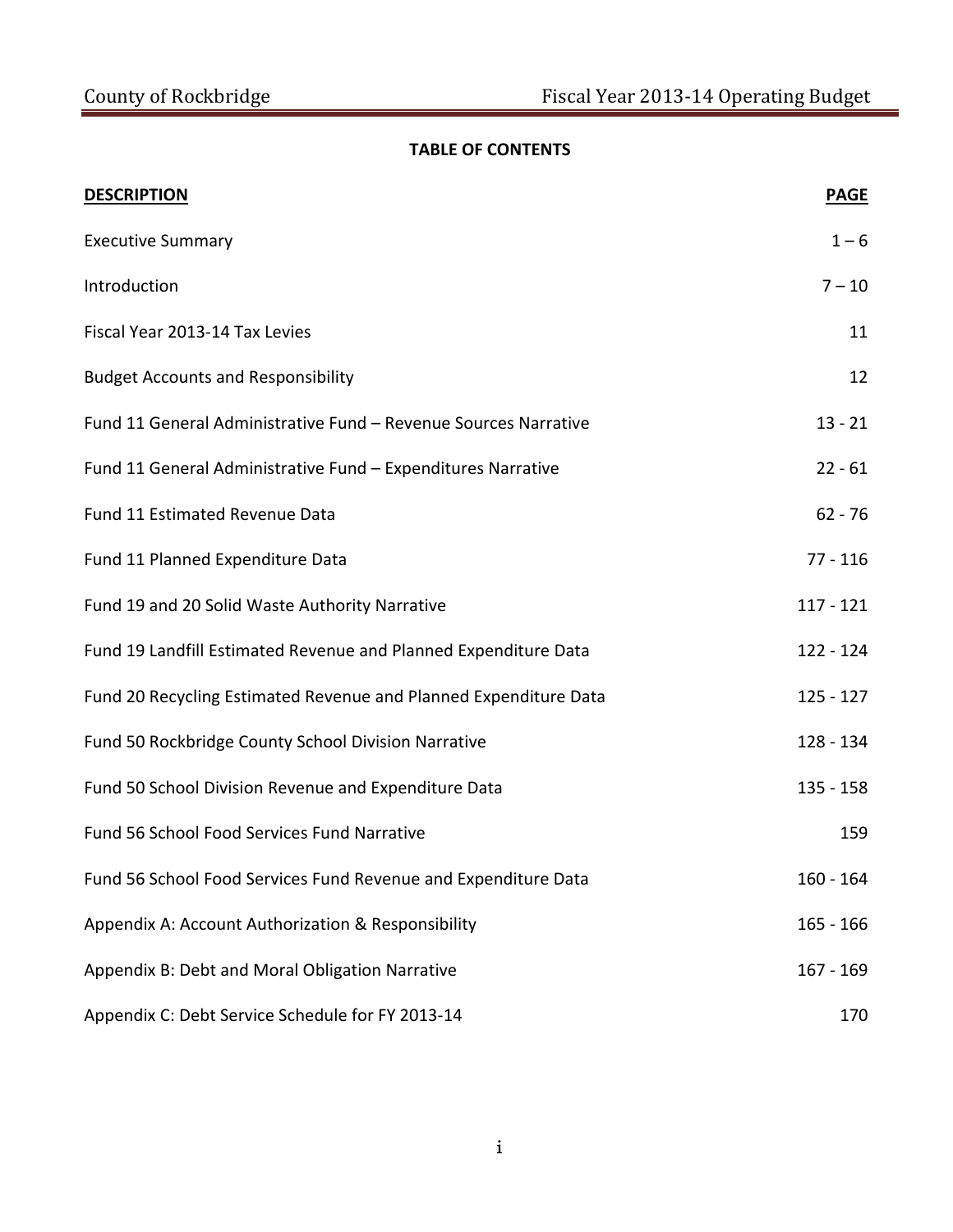## **Executive Summary**

The Executive Summary contains a brief overview of anticipated revenues and planned expenditures for fiscal year (FY) 2013‐14. For comparison purposes, the budget data from FY 2012‐13 is included with the data. Refer to the narrative section of the budget for more detailed information on revenues and expenditures.

The budget process for FY 2013‐14 was the second for the currently seated Board of Supervisors. Their first budget as a group was during the Spring of 2012, when they considered and established the FY 2012‐13 budget and calendar year 2012 tax rates. During the process, the Board worked with staff to take a multi-year approach in addressing current and future needs. The theme of long-range fiscal planning was continued and expanded in the FY 2013-14 budget process. Once again, the Board worked with staff to forecast planned expenditures. However, the process was expanded to include significant, known future operational costs in addition to capital costs. The process was assisted via official adoption of Mission, Vision, and Values statements on March 11, 2013 by the Board which, when collectively applied to the budget process, provided additional guidance and prioritization. These statements are:

- 1. Develop a local solution to manage our regional waste stream.
- 2. Provide Fire and EMS services which meet or exceed the expectations of the public served.
- 3. Proactively position the County to create and subsequently take full advantage of economic development opportunities in a nimble and responsive fashion.
	- Develop tools/mechanisms such as:
		- ‐ Quality website for marketing Rockbridge County
		- ‐ Regional cooperatives/partnerships
		- ‐ Dedicated staffing/staff training
		- ‐ Economic development plan
		- ‐ Business incentive policy
- 4. Explore all opportunities for regional cooperation which are operationally and economically sensible and in the best interests of our citizens.
	- Revisit all regional agreements to determine if they align with current needs and budget priorities.
	- Dedicate ourselves to enhancing relationships with local public service entities in order to identify and implement economies and efficiencies in operations.
- 5. Ensure the long‐term viability of the County through proactive financial planning.
	- Develop and adhere to a fund balance policy to include a rainy day fund.

The process was assisted by the *Rockbridge County Capital Improvements Program*, which is updated annually, to provide a 5‐year forecast for capital improvement costs. Costs for the first year of the 2012-2017 plan were incorporated into the FY 2013-2014 budget. Future years provide cost estimates. It should be noted that estimates for near years are more firm than out years. Major improvements in the 2012‐2017 plan include: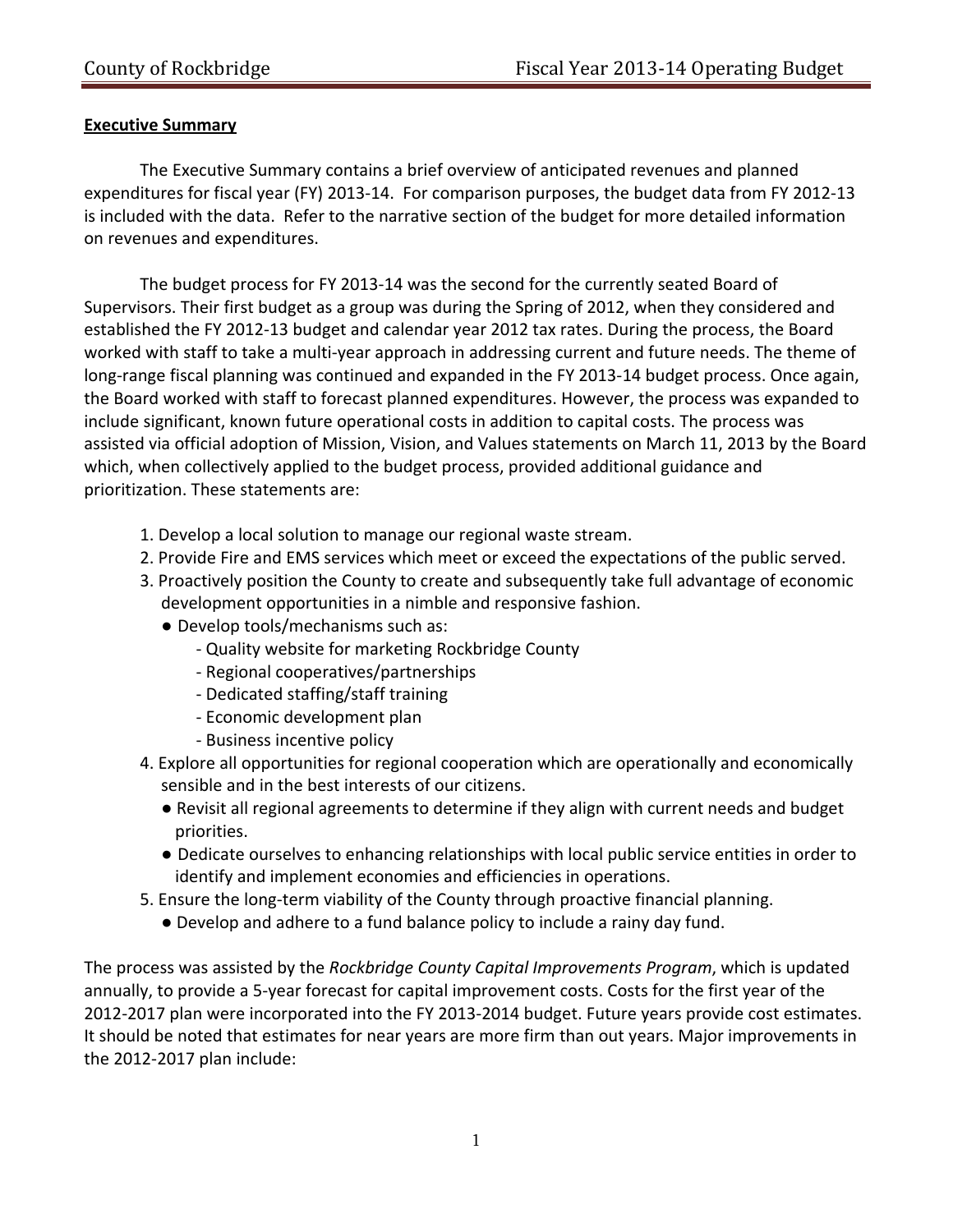- Budget purchase of seven (7) Sheriff vehicles directly in Sheriff's budget (transition from lease‐purchase)
- ‐ County portion of financing of Jail and Sheriff Department building improvements
- Phased-in upgrade to the emergency communications system over several budget years
- ‐ Continued effort to upgrade/modify portions of the County Administration Building
- ‐ Construction completion of Maury River Middle School by September 2013

A few key events influenced the budget process for FY 2013‐14. First, as opposed to the previous year, the 2013‐14 budget process benefitted from a short General Assembly session. Since the Commonwealth plan for locality funding contributions were made in a timely manner, the County was able to expedite local budget deliberations.

Secondly, a notable impact was the decision by the Governor and General Assembly to provide a 2% increase in salaries for teachers in Standards of Quality (SOQ) positions. This decision was driven in part by the expiration of the temporary holiday on employee‐paid federal payroll taxes which took effect January 1, 2013. In addition, Constitutional Officers and their state‐funded staff positions were afforded a 3% compensation increase effective August 1, 2013 by the Commonwealth's Compensation Board. The Board of Supervisors, expressing a desire to retain and attract a quality workforce via competitive compensation, also authorized a 3% salary increase for all County employees and County‐ subsidized Constitutional Officer staff beginning August 1, 2013.

Thirdly, the Board adhered to a previously charted course with regard to maintaining control of solid waste disposal costs, well into the future. In FY 2012‐13, the Department of Environmental Quality issued the County a "Proof of Concept" letter, which provided further evidence that the County's existing landfill site, which had been previously slated for closure, is a qualified candidate for expansion. The Board subsequently directed staff to continue planning efforts, which will result in short and midterm financed developmental costs, but are projected to achieve long‐term savings versus the option to transfer solid waste to a distant landfill.

Fourthly, the Board increased focus on the public safety sector. Budget impacts for FY 2013‐14 included additional positions in law enforcement and the newly created position of Director of Fire and EMS. Additionally, funding was provided for regional emergency communications and equipment upgrades for Consolidated Dispatch operations.

Lastly, the Board of Supervisors worked directly with the Rockbridge County School Board to prioritize local revenues to assist with achieving the goal of a balanced budget. The Board of Supervisors continues to use a restricted cash account to transfer \$210K in supporting the payment towards teacher's retirement (VRS supplement). Finally, they ensured local revenues would meet the \$780,229 increase in debt payments FY 2013‐14.

As mentioned above, a strategic view was used in developing the planned expenditures for FY 2013-14. To meet the long-term funding needs plus the near-term requirements, the real estate levy was increased by three cents per \$100 of assessment. This real estate levy increase is the main driver in generating an estimated increase of \$1,353,627 in overall local revenues. Other revenues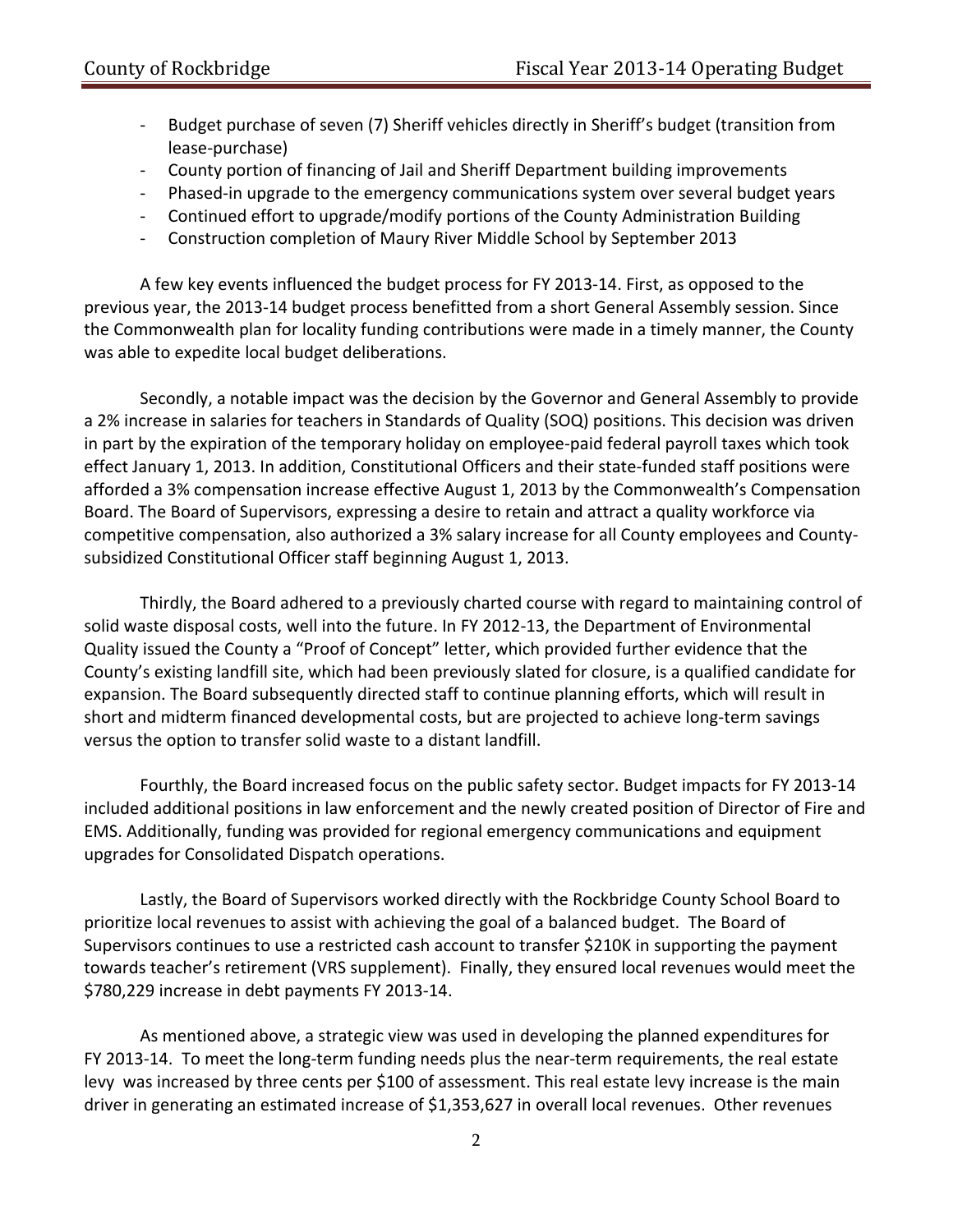based on a tax levy (public service, personal property, machinery and tools) are projected ahead of last year's estimates by \$151,000. An area of concern is revenue expected from business activities. These revenues include sales and use tax, utility/consumption/communication taxes, the business and professional license tax, recordation tax, permits, and other licenses. All these taxes are indicators of the viability of business activities, economic development, and planning activities. The relatively flat increase in these revenues indicates the local economy continues to progress slowly in the midst of a sluggish national recovery.

The Board adopted the balanced budget on April 24, 2013. The tax levies approved by the Board of Supervisors for calendar year 2013 are in Table 1. The other levies have not increased since FY 2008‐2009.

Real Estate ‐ \$0.67 per \$100 based on 100% valuation Mobile Homes ‐ \$0.67 per \$100 based on 100% valuation Personal Property Other Than Mobile Homes ‐ \$4.25 per \$100 assessed valuation Machinery & Tools ‐ \$2.55 per \$100 assessed valuation The Commonwealth's reimbursement rate for the Personal Property Tax Relief is 45% **Table 1** 

# Planned revenues for FY 2013‐14 are in the Table 2. For further information on local revenue changes, see the narrative section of the county budget.

|                        | <b>Budget</b>  | Approp       | <b>Budget</b>  | Amount      | Percent |
|------------------------|----------------|--------------|----------------|-------------|---------|
| <b>Description</b>     | <b>FY12-13</b> | FY12-13      | <b>FY13-14</b> | Changed     | Changed |
|                        |                |              |                |             |         |
| <b>Local Revenues</b>  | \$31,343,614   | \$31,343,614 | \$32,697,241   | \$1,353,627 | 4.32%   |
| From the Commonwealth  | \$4,789,472    | \$4,789,472  | \$4,862,005    | \$72,533    | 1.51%   |
| <b>Federal Revenue</b> | \$443,750      | \$443,750    | \$447,006      | \$3,256     | 0.73%   |
| Other Revenue          | \$15,200       | \$15,200     | \$15,225       | \$25        | 0.16%   |
| <b>Transfers</b>       | \$210,000      | \$210,000    | \$871,757      | \$661,757   | 315.1%  |
|                        |                |              |                |             |         |
| <b>All Sources</b>     | \$36,802,036   | \$36,802,036 | \$38,893,234   | \$2,091,198 | 5.68%   |
|                        |                |              |                |             |         |

#### **Table 2**

The \$72,533 increase from the Commonwealth is primarily associated with the Compensation Board funding boost for Constitutional Officers and their state‐funded staff. Each Constitutional Officer function received a higher reimbursement estimate for FY 2013‐14 as a result of the 3% compensation increase effective August 1, 2013. The largest increase in support comes in the reimbursement of Sheriff Department salaries and fringe benefits.

The \$3,256 increase in Federal revenue is directly linked with the Payment in Lieu of Taxes (PILT) received for federal lands in Rockbridge County (PILT increases by \$10,000). The Rental Assistance program is expected to see a reduction of \$6,744 because of actions tied to sequestration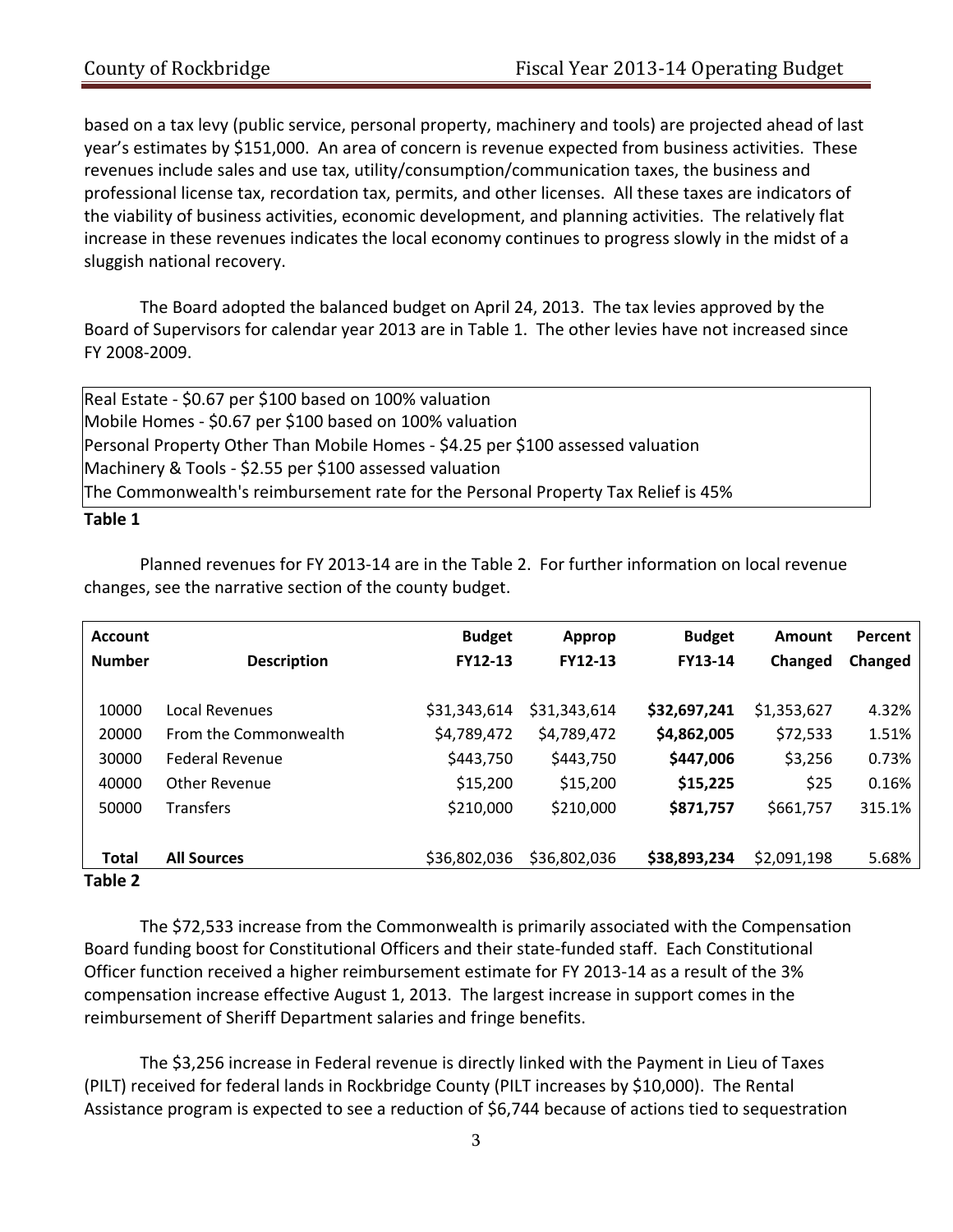cuts.

As one of the budget‐process steps for FY 2013‐143, the Board of Supervisors adopted a document entitled *Budget Priorities for Fiscal Year 213‐14.* This document provided guidance for the programs and priorities funded in the budget process. In some cases, the document provides funding restrictions and alternatives to increased funding for programs. A copy of this document is included in the budget narrative.

| <b>Account</b> |                                | <b>Budget</b> | Approp       | <b>Budget</b> | <b>Amount</b> | Percent |
|----------------|--------------------------------|---------------|--------------|---------------|---------------|---------|
| <b>Number</b>  | <b>Description</b>             | FY12-13       | FY12-13      | FY13-14       | Changed       | Changed |
|                |                                |               |              |               |               |         |
| 11010          | <b>Board of Supervisors</b>    | \$66,993      | \$67,383     | \$97,759      | \$30,766      | 45.92%  |
| 12000          | Administrative and Financial   | \$1,395,028   | \$1,410,312  | \$1,406,496   | \$11,468      | 0.82%   |
| 13000          | Registrar                      | \$141,688     | \$140,252    | \$143,817     | \$2,129       | 1.50%   |
| 20000          | Judicial Administration        | \$1,299,543   | \$1,307,488  | \$1,373,577   | \$74,034      | 5.70%   |
| 30000          | <b>Public Safety</b>           | \$5,734,057   | \$5,908,812  | \$6,308,384   | \$574,327     | 10.02%  |
| 40000          | <b>Public Works</b>            | \$2,758,425   | \$2,805,943  | \$2,900,019   | \$141,594     | 5.13%   |
| 50000          | <b>Health and Welfare</b>      | \$1,274,148   | \$1,291,907  | \$1,340,354   | \$66,206      | 5.20%   |
| 60000          | Education                      | \$68,384      | \$68,384     | \$68,384      | \$0           | 0.00%   |
| 70000          | Parks, Recreation and Cultural | \$1,265,942   | \$1,279,400  | \$1,286,349   | \$20,407      | 1.61%   |
| 80000          | <b>Community Development</b>   | \$2,182,632   | \$2,300,202  | \$2,867,170   | \$684,538     | 31.36%  |
| 90000          | Non-Departmental               | \$20,612,986  | \$21,643,034 | \$21,100,925  | \$487,939     | 2.37%   |
|                |                                |               |              |               |               |         |
| Total          | Fund 11                        | \$36,799,826  | \$38,223,117 | \$38,893,234  | \$2,093,408   | 5.69%   |
| Table 3        |                                |               |              |               |               |         |

Table 3 provides the planned expenditures for FY 2013‐14.

As noted above, for FY 20113‐14, the Board opted to provide County employees with a 3% salary increase effective August 1, 2013, in an effort to offset the expiration of the temporary holiday on employee‐paid federal payroll taxes which took effect January 1, 2013 and to keep pace with ongoing inflation. Step increases in accordance with the County pay plan were deferred. The County continues to operate at reduced staffing levels reached in 2011. The combined action results in an anticipated \$87.7K increase in compensation and fringe benefits across Fund Codes 11, 19, and 20.

The \$74,034 increase in judicial administration expenses is mainly associated with the 3% compensation increase required by the Commonwealth Compensation Board and the Board‐approved funding for an additional full‐time employee within the Clerk of the Circuit Court department. This position's funding begins on January 1, 2014.

The expenditure increase in public safety comes largely from the 3% compensation increase required by the State Compensation Board, two (2) new patrol deputies, and one (1) School Resource Officer at Maury River Middle School. The Sheriff Department's budget reflects fully funding the direct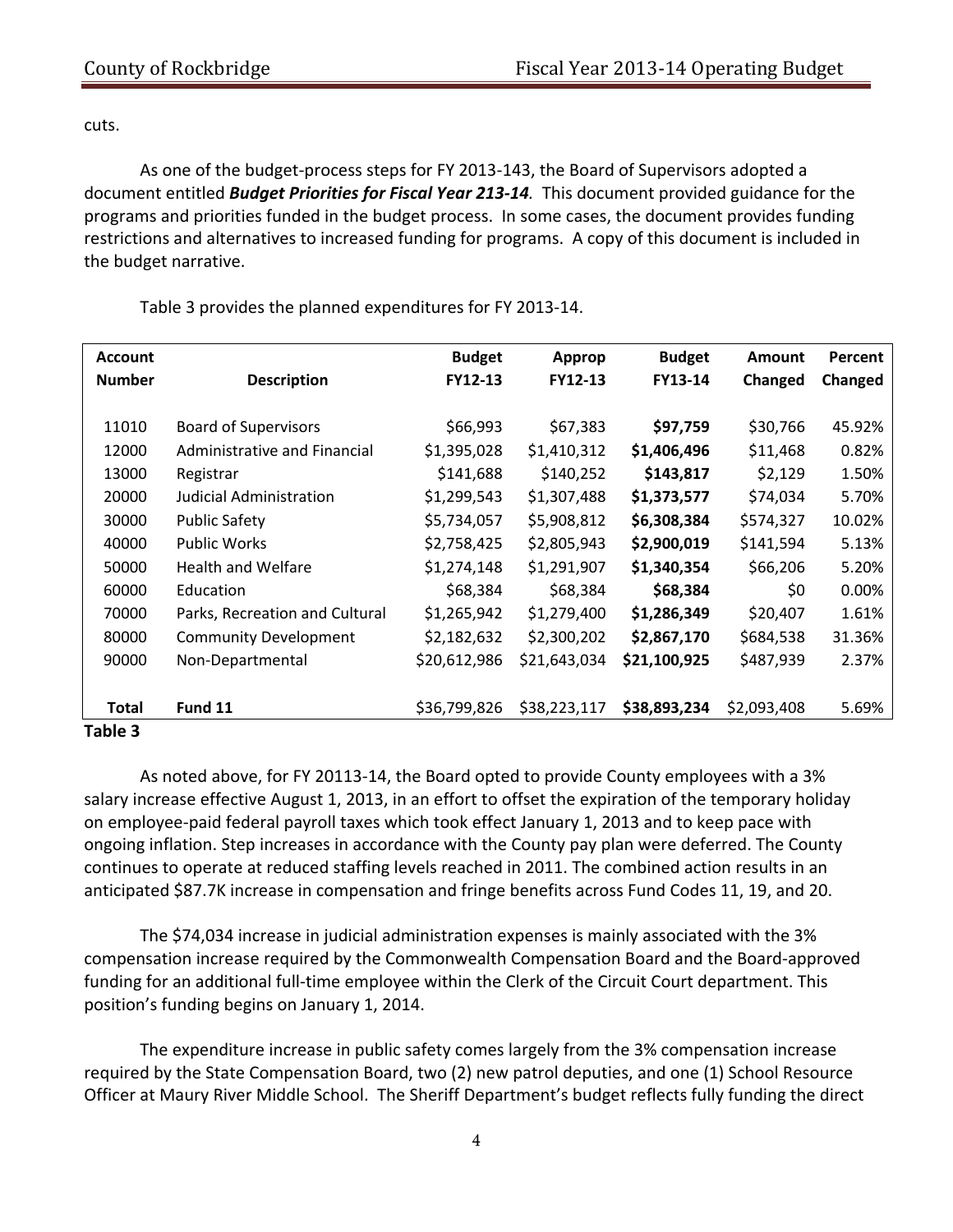purchase of seven (7) vehicles in FY 2012-13 (\$239.7K). The Board also approved a new operational program to support a Fire and EMS Director scheduled to begin on January 1, 2014 (\$101K). We see an increase in Consolidated Dispatch of \$ \$54,879. This increase supports wages, maintenance and repair contracts, and system upgrades. The Emergency Management program increase occurs principally due to the Board-approved 3% compensation increase and funding certain reimbursable grants now, instead of via appropriation request during the fiscal year. The Building Inspection Department realizes a decrease of \$73,680 because one of the department's positions was not filled after it was vacated in FY 2012‐13. Support for the SPCA was approved at FY 2012‐13 levels. Support for the County share of the Regional Jail remained constant this year because our share of the jail population continued at steady levels.

In public works, we see increased cost for refuse pickup and transportation costs associated with the current contract (up \$70K) and the County's share for landfill operations (up \$26K). Fuel cost escalation is a major reason for the increases. Special Enforcement and the County Maintenance Garage will see the 3% compensation increases approved by the Board. Building and Grounds reflects an increase of \$22.7K as this department continues to implement capital improvement plans. The Combined Courthouse expects to realize expenditure decreases linked to a lower custodial contract and less expensive property insurance premium. The former Rockbridge Middle School property will revert to County responsibility in FY 2013‐14. This new program covers property and liability insurance.

We see an increase in the Health and Welfare category in FY 2013-14. The Board approved a one‐time contribution to the former Rockbridge Area Free Clinic in support of a capital purchase of mobile dental equipment (\$15.6K). The State Health Department, the Rockbridge Area Community Services Board, the Department of Social Services and the Community Services Board manage programs mandated by the State. These and other programs supported under the health, mental health, and welfare activities will see an overall increase of \$50.8K as State mandates continue to fuel the need for local funding support.

As a whole, the Community Development activities will see increases associated with the 3% compensation increase approved by the Board. In addition, the Board demonstrates their commitment to contribute to activities geared toward improving economic development in the County. Contributions to the Transportation Grant (\$18K), Tour Program (\$369.9K), and the Broadband Technology Opportunity Program (\$21K) remain steady. The Rockbridge Area Net Authority maintains oversight of the installation of backbone fiber optic to facilitate countywide broadband internet service, which is expected to be completed in the Fall of 2013.

Under Public Service Authority (PSA) in Community Development, we see a small reduction in funding of the loan to support the wastewater-treatment line installation from the Maury Service Authority (MSA) Plant to the Raphine area. By contract, the County loans the PSA any shortfall needed to support debt service. The requirement for FY 2013-14 decreases by \$5K. Other debt associated with public utilities increased by \$706,425. The MSA Sewer Treatment debt was previously paid through Fund Code 20 (Solid Waste Authority ‐ Recycling) via a transfer from the County's General Fund (FC11). Research of the loan document reflects that the support agreement involved Rockbridge County, the City of Lexington, Rockbridge County Public Service Authority, and the MSA. The net result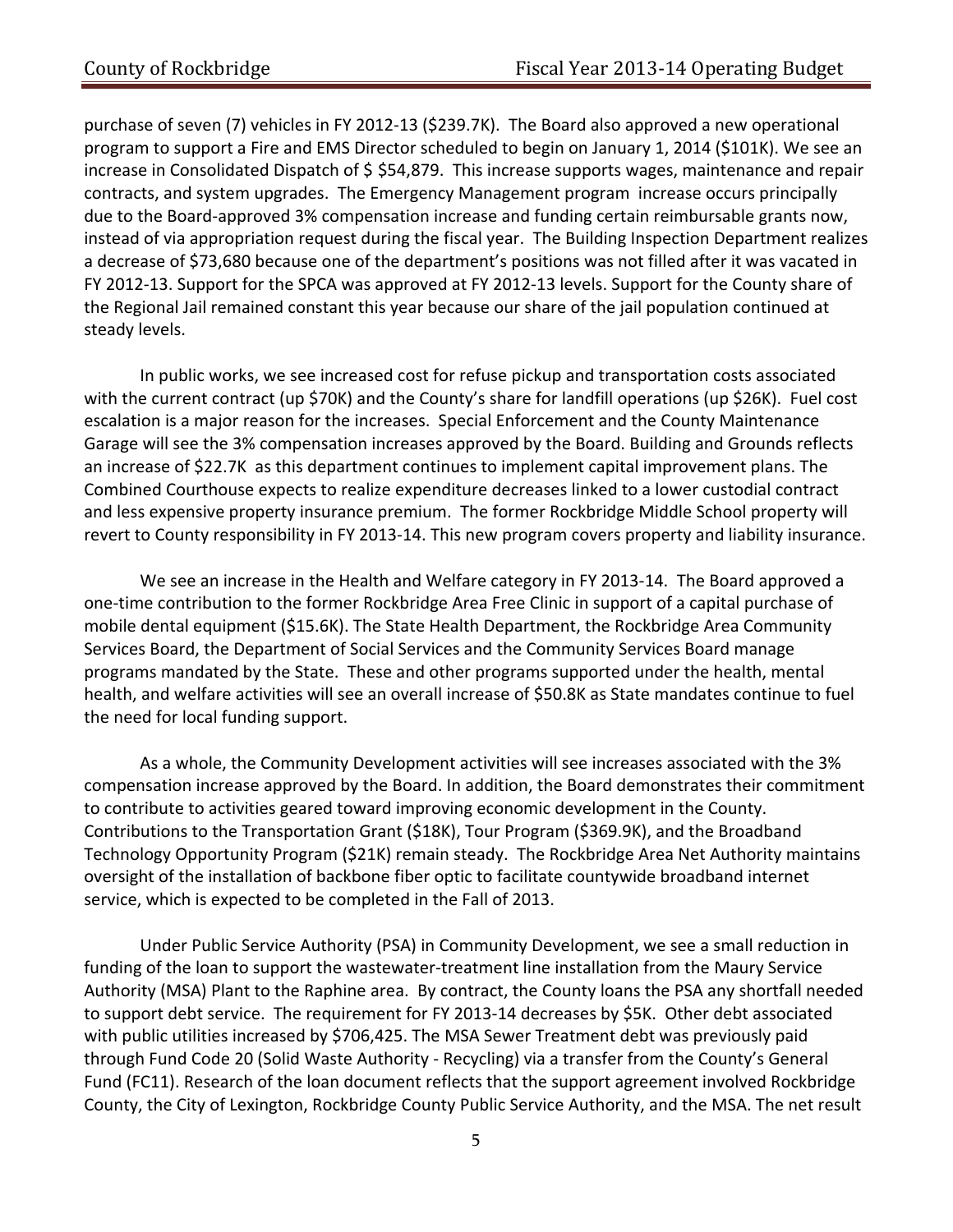of accounting for the County's contribution to the MSA Sewer Treatment debt service is an increase in Other Public Utilities with an offsetting reduction in the Transfer to Solid Waste Authority as seen in the Transfer and Reserves function.

Under the Non‐Departmental category, we see level expenditures in the Revenue Sharing Agreement with the City of Lexington and termination pay when compared with FY 2012‐13. This category also provides funds for other major accounts. One such account is the Transfer to the Solid Waste Authority ‐ Recycling program (down \$710,209; see comment above concerning the MSA Wastewater Treatment Plant debt service). This funding line reinforces support for the operations of six (6) staffed Collection Centers and the contract for transporting collected recycling materials. Additionally, a new budget line entitled "Transfer to School Fund (Debt)" was created for FY 2013‐14. This line reflects the County's contribution to debt service paid via the School Fund. The County's transfer to support school debt service is up \$780,229 compared to last fiscal year. This increase is associated with the debt generated by the expansion of the Maury River Middle School. The County's funding to support School Division operations is down \$328,668 when compared to FY 2012‐13. The Board also continues with a transfer of funds to the School Division for retirement benefits of \$210,000. The funds come from a restricted account and support increased cost of retirement for school personnel. The County is not anticipating a transfer to the reserve budget account in FY 2013‐14.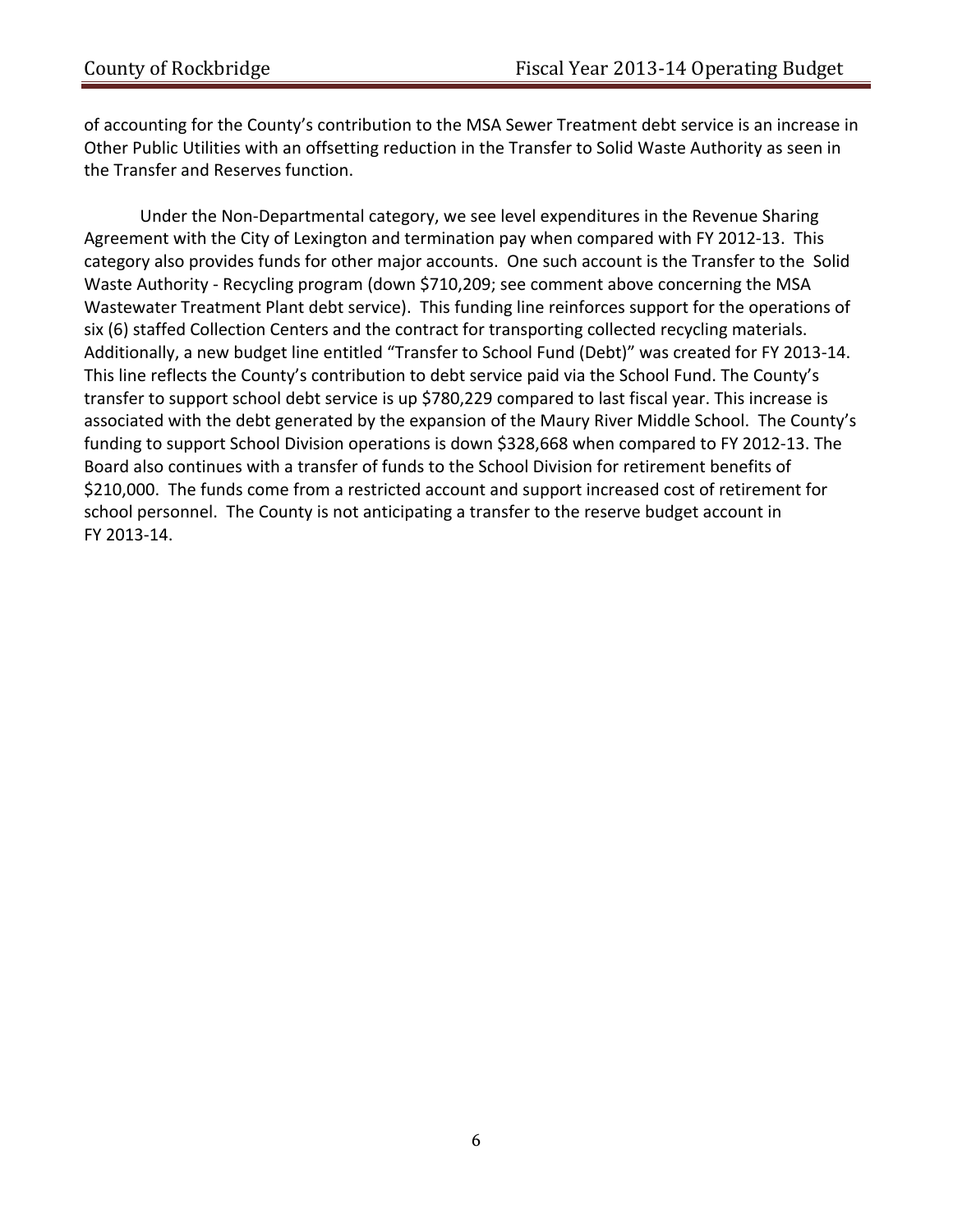# **Introduction:**

The County of Rockbridge Operating Budget for Fiscal Year 2013‐14 provides anticipated revenues and planned expenditures for Rockbridge County. Accounting methods and procedures used to prepare this budget document follow standards developed by the Commonwealth of Virginia Department of Planning and Budget, Comptroller General of the United States, Government Accounting Standards Board, and recommendations of the County's auditors. These accounting procedures ensure that expenses and revenues are documented properly and accurately. The County Budget for FY 2013‐14 includes five accounting funds. These funds include:

Fund Code 11 ‐ General Government Administration Fund Code 19 ‐ Solid Waste Authority ‐ Landfill Fund Code 20 ‐ Solid Waste Authority ‐ Recycling Fund Code 50 ‐ Rockbridge County Public Education Fund Code 56 ‐ School Cafeteria Fund

The Rockbridge County Board of Supervisors exercises direct control over budgeting and expenditures in Fund Code 11. The Solid Waste Authority, of which members are the Board of Supervisors, employs direct control over Fund Codes 19 and 20. The Rockbridge County School Board maintains control and authority over the budgeting and planned expenditures in Fund Codes 50 and Fund 56. The School Board requests local funding for schools from the Board of Supervisors during the budget process, to augment the funds it receives from other sources. The Board of Supervisors make the agreed‐upon funds available in the budget and appropriates the funds by category. The Board of Supervisors maintains oversight of categorical transfers of school funds.

This budget shows complete accounting data for Fund Codes 11, 19 and 20. For Fund Codes 50 and 56, we provide an overview. For complete Fund Code 50 and 56 details and further information, see the Rockbridge County Public School Division Budget for FY 2013‐14. The Rockbridge Regional Jail Commission publishes a separate Fund Code 80 budget as well. We have not included the jail's data in this document. For information on the FY 2013‐14 Rockbridge Regional Jail Budget, contact the Rockbridge Regional Jail.

During the FY 2013‐14 budget process, the Board of Supervisors met once with the School Board. The meeting provided anticipated revenue projections from state and federal sources and planned expenditures to meet FY 2013‐14 school program goals. Three planning meetings between the school division and County finance committees followed the initial joint‐board meeting. Potential alternatives to address shortfalls were developed. The options approved by the School Board and Board of Supervisors drove the school funding for FY 2013‐14.

At the November 26, 2012 Board of Supervisors meeting, the administration provided a draft funding priority document, developed in concert with the Board's finance committee. The Board discussed the contents and approved the priorities for FY 2013‐14. The funding priorities document for FY 2013‐14 is listed below: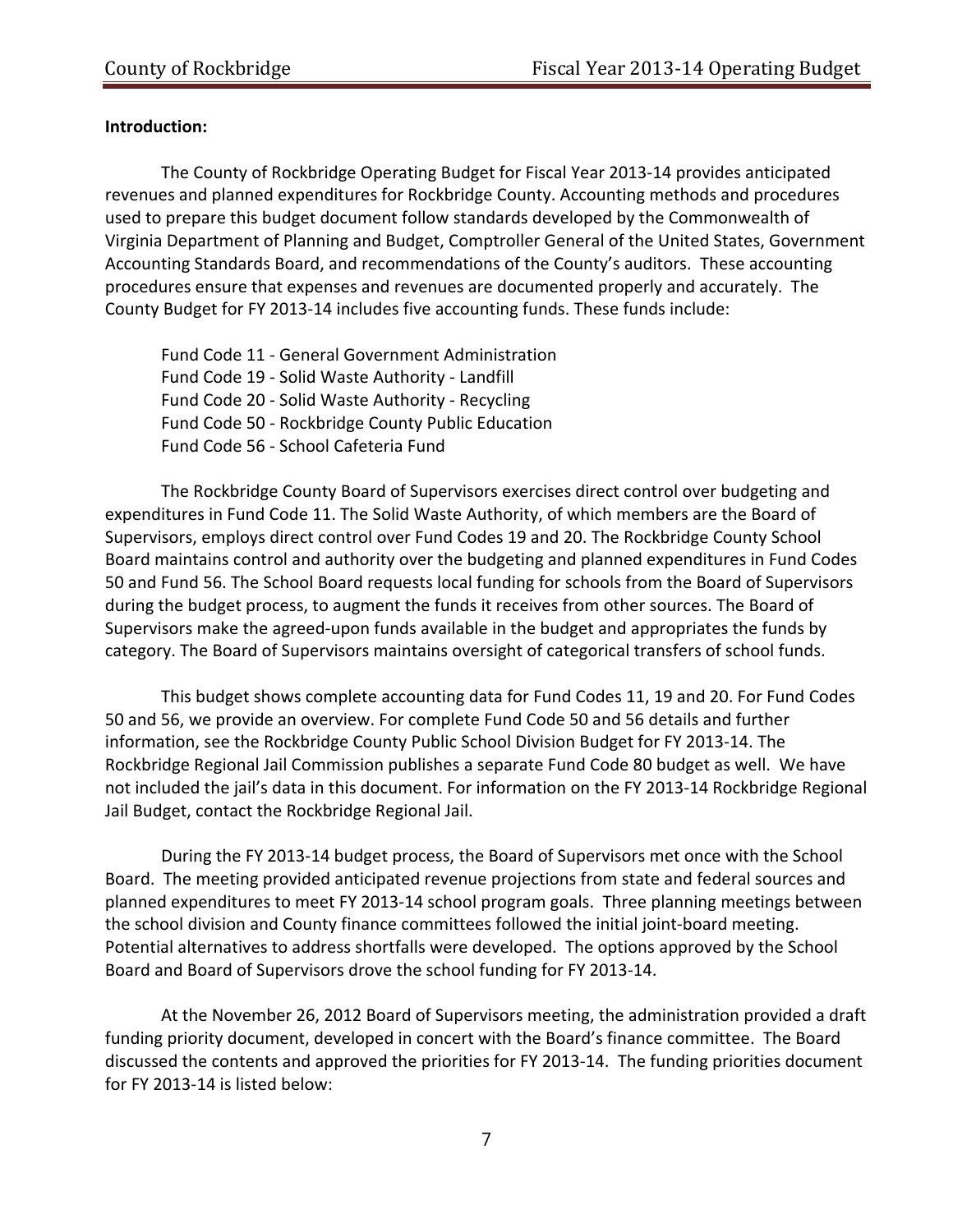# **Rockbridge County Board of Supervisors Funding Priorities for FY13/14 Budget**

The Board of Supervisors recognizes our citizens will continue to face financial challenges associated with a modestly growing economy. During the preparation of the FY13/14 funding priorities, the legislative and executive branches of the federal government began negotiations to avoid a "fiscal cliff" involving a combination of significant spending cuts and ending reduced tax rates. It is expected federal spending cuts may result in less funding for grants and reimbursement programs. In addition, the state legislature will continue reductions in Aid to Localities along with other program‐specific cuts within the state budget. However, local revenues are projected to remain stable. Considering each of these factors, the Board will make every effort to limit overall expenditures, to include modifying services, in passing a balanced budget.

Federal and state cuts will continue to shift the funding of basic and mandated requirements, such as education, health and human services, public safety, and general government, down to localities. The Board must take a critical look at all funding requests and make difficult decisions in order to pass a balanced budget that fully supports mandated programs. Furthermore, the Board and county staff will develop mission, vision and values statements that will drive strategic plans and future funding priorities. Priority will be given to services that provide a critical "safety net" for citizens in need, due to circumstances beyond their control. To meet our goals, the Board establishes the following funding priorities and directives for FY13/14:

- 1. The Board has a legal and/or moral obligation to fund debt payments, federal and state mandates, and existing contracts. Funding for these requirements will be included in the budget.
- 2. Funding for public education, fire and rescue services, solid waste management, emergency communications (911), public transportation match, and other economic development initiatives to include ongoing support of the broadband project are high priorities. These programs may require increased funding compared to prior years.
- 3. Organizations funded by contractual formula, mandates, or other agreements shall provide evidence of efficiency measures to reduce the county's share. Only those programs specifically approved by agreements shall be included in their funding requests. Documentation showing program requirements and associated costs shall be included in budget submissions.
- 4. Organizations which have been traditionally supported by the county must provide detailed justification for funding requests. Those organizations which clearly demonstrate value, efficiency of operations, and a demonstrated effort to secure non‐county funds will receive priority consideration.
- 5. The Board shall include an emphasis on maintaining existing county infrastructure. They will also sustain a quality workforce via a compensation plan that is competitive and rewards exemplary performance.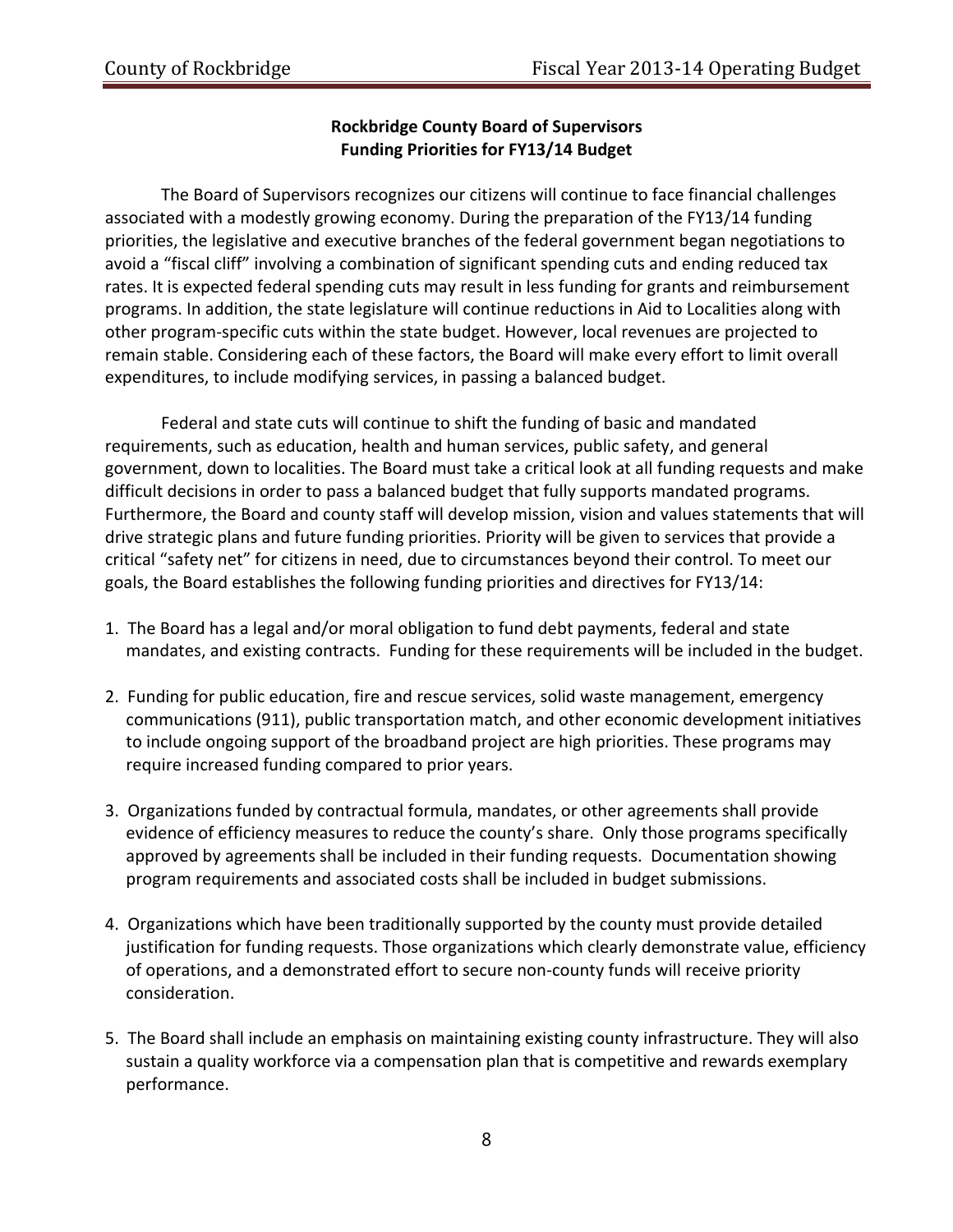6. Budget submissions shall contain revenue projections from all sources for the current year as well as expected revenues in FY13/14. No organization should expect the Board to make up revenue lost from any other source.

| RECORDED VOTE (November 26, 2012): |                                       |  |  |
|------------------------------------|---------------------------------------|--|--|
| AYES:                              | Ford, Higgins, Lewis, Hinty, Campbell |  |  |
| NAYS:                              | None                                  |  |  |
| <b>ABSTAIN:</b>                    | None                                  |  |  |
| ABSENT:                            | None                                  |  |  |

On December 3, 2012, the Fiscal Services Director sent budget request packages to county staff, Constitutional Officers, other government organizations, and other agencies and organizations which traditionally seek county funding. These budget request packages included the Funding Priorities approved by the Board of Supervisors and other information to ensure a properly documented budget request. All requesters were asked to ensure that their request met the guidelines of the Funding Priorities.

The Board of Supervisors scheduled budget work sessions for development of the FY 2013‐ 14 budget at the dates and times listed below. The published schedule was available on the County website and posted at the Rockbridge County Administrative Office on 150 South Main Street in Lexington, VA.

| Date             | Time        | <b>Primary Purpose of Work Session</b>                |
|------------------|-------------|-------------------------------------------------------|
| January 30, 2013 | 5:00 P.M.   | Joint Budget Work Session with School Board           |
| March 5, 2013    | 5:30 P.M.   | Any Agency Requesting Funding                         |
| March 7, 2013    | 4:30 P.M.   | <b>Constitutional Officers and County Departments</b> |
| March 14, 2013   | 5:30 P.M.   | <b>Budget Work Session</b>                            |
| March 25, 2013   | $6:30$ P.M. | <b>Continued Budget Work Session</b>                  |
| March 28, 2013   | 5:30 P.M    | <b>Continued Budget Work Session</b>                  |
| April 17, 2013   | 6:00 P.M.   | <b>Public Hearing</b>                                 |
| April 24, 2013   | 6:00 P.M.   | <b>Budget Adoption Meeting</b>                        |

The Board of Supervisors continued to work through the County's Finance Committee early in the budget process. On January 14, 2013, the Board unanimously approved a motion for Supervisors Rusty Ford and John Higgins to remain on the Finance Committee. The committee worked with staff in reviewing anticipated revenues and planned expenditures while progressing toward producing a required balanced budget. Committee members communicated with their colleagues the recommended budget changes, in preparation for Board of Supervisors' action.

From the initial budget meeting through each successive work session, a draft budget or update was made available in printed form and on the County website. Following the budget work sessions, the Board approved a draft budget for public hearing and authorized it for public advertisement. The advertisements were published in *The News‐Gazette* on April 3 and 10, 2013, and in the April 2013 edition of *The Rockbridge Advocate*. The public‐hearing notice announced the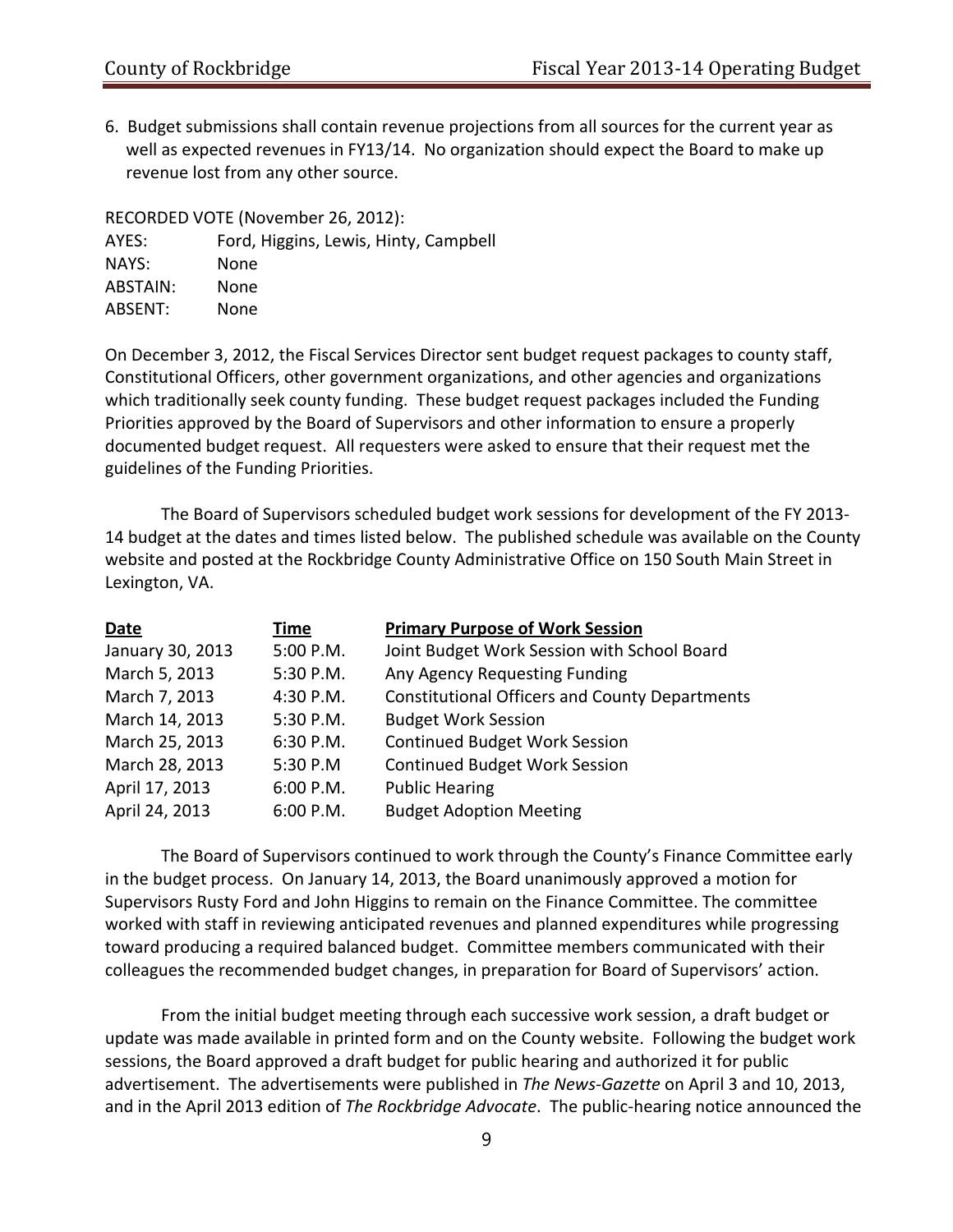public hearing meeting for April 17, 2013. On April 24, 2013, the Board of Supervisors approved a resolution adopting the Budget for FY 2013‐14. The resolution is as follows:

AT A REGULAR MEETING OF THE BOARD OF SUPERVISORS OF ROCKBRIDGE COUNTY, VIRGINIA, HELD AT THE ROCKBRIDGE COUNTY ADMINISTRATIVE OFFICES ON WEDNESDAY, APRIL 24, 2013

RESOLUTION TO ADOPT THE 2013‐2014 ANNUAL BUDGET FOR ROCKBRIDGE COUNTY AND TO SET TAX RATES FOR 2013‐2014 FISCAL YEAR

On motion by Supervisor Hinty, seconded by Supervisor Ford, the Board, by recorded vote, adopted the following resolution:

**WHEREAS**, the Board of Supervisors of Rockbridge County has developed an annual fiscal plan (annual budget) which is for informative and planning purposes only, and which budget is for the fiscal year beginning July 1, 2013, and ending June 30, 2014; and,

**WHEREAS**, a brief synopsis of the budget, proposed and current tax levies, and a notice of the public hearing were published in The News‐Gazette newspaper, having general circulation in the County of Rockbridge, on April 3, 2013 and April 10, 2013, and in the April 2013 edition of The Rockbridge Advocate, in accordance with the requirements of §15.2‐2506 of the Code of Virginia (1950, as amended); and,

**WHEREAS**, a public hearing was held, pursuant to Title 15.2 and Title 22.1 of the Code of Virginia, as amended, on April 17, 2013, at 6:00 p.m., to take public comments regarding said annual budget.

**NOW, THEREFORE, BE IT RESOLVED** that the annual budget in the amount of \$38,893,234.00, as published in the County of Rockbridge Budget 2013‐2014 effective July 1, 2013, be and is hereby adopted.

**BE IT FURTHER RESOLVED,** that the tax rates to be levied on taxable property in Rockbridge County for the tax year 2013 shall be as follows:

Real Estate ‐ \$0.67 per \$100 based on 100% valuation Mobile Homes ‐ \$0.67 per \$100 based on 100% valuation Personal Property Other Than Mobile Homes ‐ \$4.25 per \$100 assessed valuation Machinery & Tools ‐ \$2.55 per \$100 assessed valuation The Commonwealth's reimbursement rate for the Personal Property Tax Relief will be 45%

This resolution shall be effective upon and from the date of its adoption.

Adopted this 24th day of April, 2013.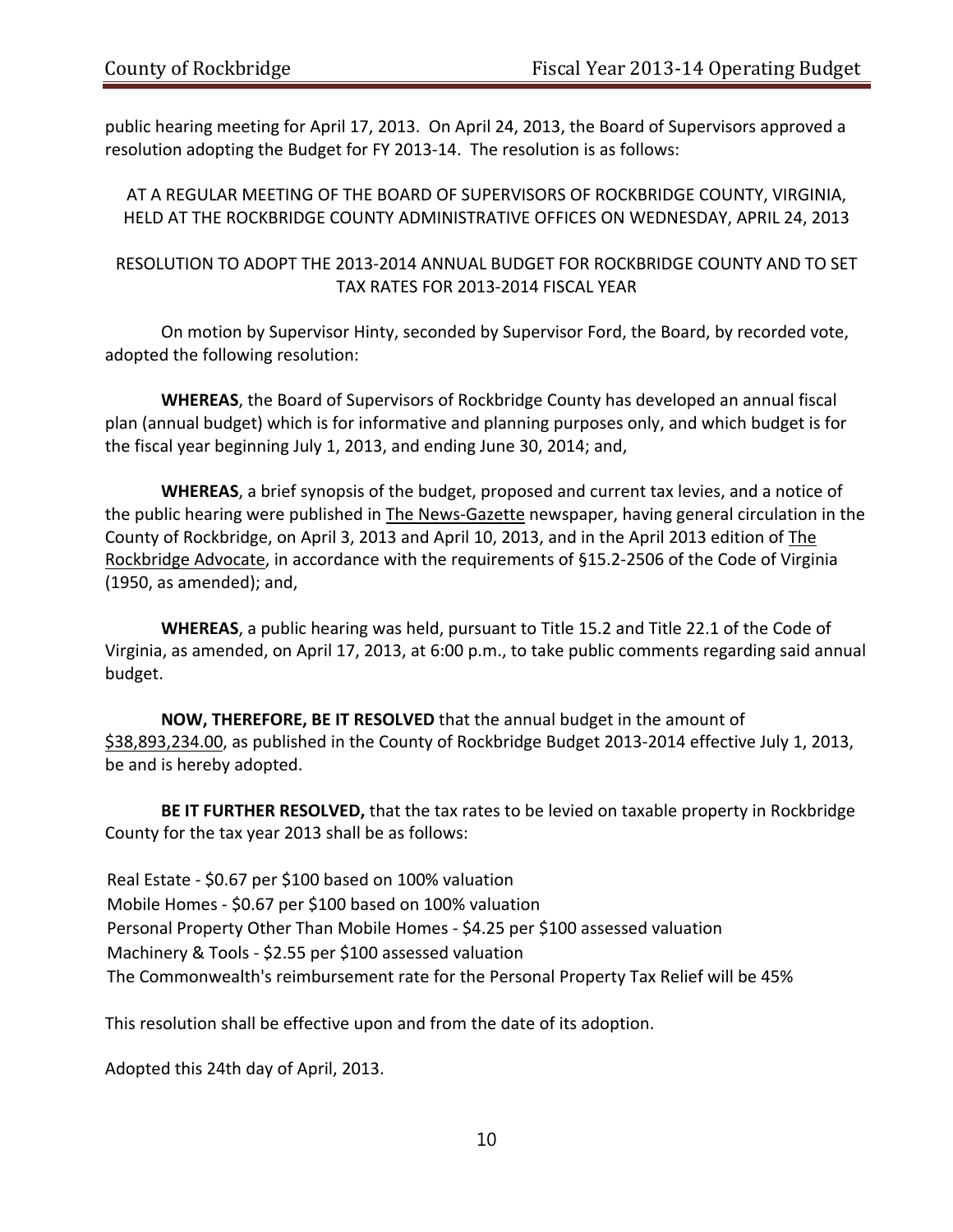RECORDED VOTE: AYES: Hinty, Ford, Higgins, Lewis, Campbell NAYS: None ABSTAIN: None ABSENT: None

> The adopted budget is available on the County website: [http://www.co.rockbridge.va.us./budget/budget\\_menu.htm](http://www.co.rockbridge.va.us./budget/budget_menu.htm)

#### **Tax Year 2013 Tax Levy:**

The Board of Supervisors set tax levies during the budget process. These levies are included in the Adoption Resolution. It should be noted that the budget is for a fiscal year period beginning July 1, 2013 and ending June 30, 2014. The Board's Adoption Resolution set the levies for the tax year, which begins January 1, 2013 and ends December 31, 2013. It is important to include the approved tax levies in this document. The tax levies approved by the Board of Supervisors for tax year 2013 are:

Real Estate ‐ \$0.67 per \$100 based on 100% valuation Mobile Homes ‐ \$0.67 per \$100 based on 100% valuation Personal Property Other Than Mobile Homes ‐ \$4.25 per \$100 assessed valuation Machinery & Tools ‐ \$2.55 per \$100 assessed valuation The Commonwealth's reimbursement rate for the Personal Property Tax Relief will be 45%.

The revenue estimates in this document utilize these levies.

The Board of Supervisors reviews the County's financial position at its first meeting each month. This review includes a comparison of actual revenues and expenditures compared with the budget forecast. The Board also receives monthly updates on actual or contemplated financial actions associated with local, Commonwealth, and federal government that may affect County finances. These monthly reviews allow the Board to make adjustments in operations and/or planning to meet current and future revenue trends. The citizens of Rockbridge County are encouraged to attend these meetings.

During the monthly reviews, the Board of Supervisors may also examine the County's Capital Improvements Program (CIP) contents and direct changes as required. The Board of Supervisors adopted the *Rockbridge County, Virginia Capital Improvements Program 2012‐2017* on April 24, 2013*.* The CIP provides construction and acquisition planning by identifying needed capital projects, estimating their cost and providing a justification narrative. The CIP is guided by the Comprehensive Plan and is limited to a 5‐year period. Changes are normally associated with reductions in estimated revenue or expected demands for higher priority programs and projects. Amendments or additions are included in the follow-on CIP as a part of comprehensive budget development.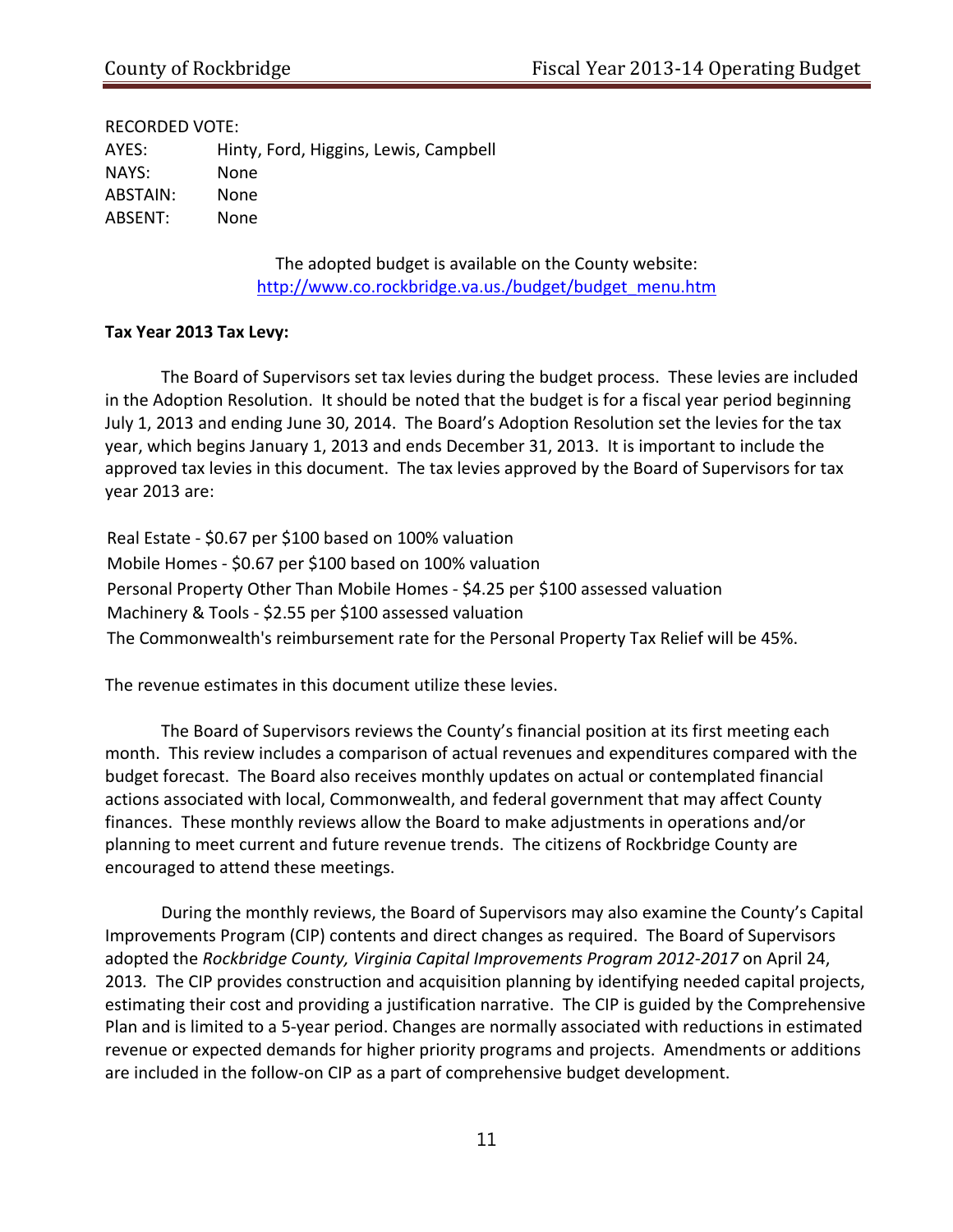## **Budgetary Accounts and Responsibility**

It is important to communicate that data contained in this budget are for planning purposes only. No funds can be obligated or expended until the Board of Supervisors appropriates the funds. This is a formal process requiring a Board of Supervisors resolution adopted by a roll call vote.

To ensure that funds are obligated in an orderly, efficient, and accountable manner, the budgetary and account responsibility is assigned to the appropriate person or persons. Appendix A shows the account funds, account numbers, account description and person or persons who have the authority to obligate or expend funds contained in this budget. The listed responsible person must ensure that the legal requirements of State and/or local code are met before budgeted funds are obligated or expended. In general, the requirements are that the Board of Supervisors appropriates the funds, that the funds are available, and that the funds are expended for a lawful purpose.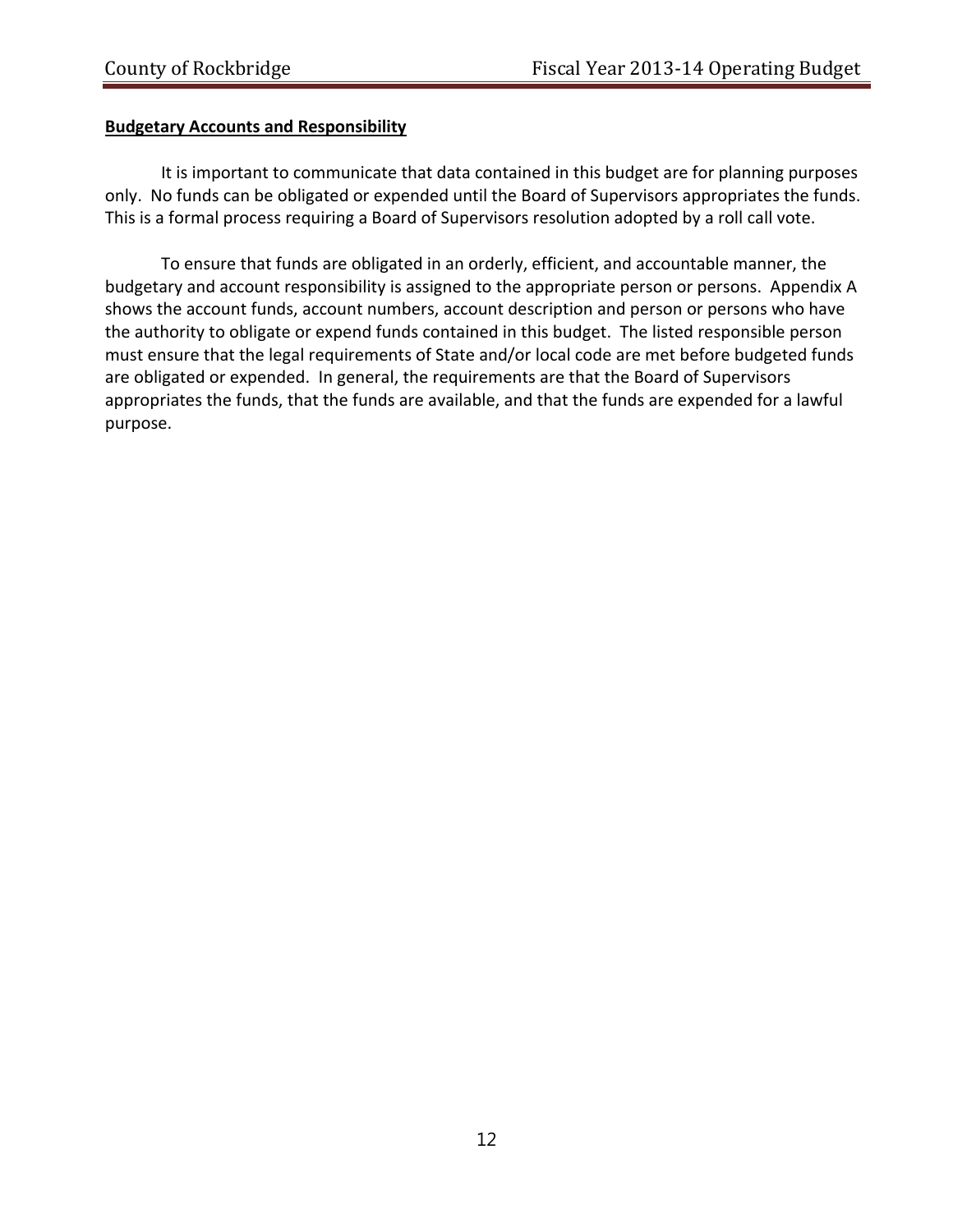### **Fund 11, General Administrative Fund‐Revenue Sources**

This portion of the operating budget document will only address revenue changes as compared with last year's budget.

Total revenue anticipated in FY 2013‐14 is \$38,893,234. This is an increase in anticipated revenue of \$2,091,198. Chart 1 below shows the distribution of this revenue among the main revenue sources.





#### **Revenue from Local Sources**:

Local Source Revenue accounts for 84% of revenue anticipated in FY 2013‐14. These revenues include all taxes and fees imposed by or under the direct control of the County Board of Supervisors. The County Treasurer has the responsibility for collecting and maintaining accountability for these taxes and fees. The accounting system sorts the local revenue into categories. They include general property, other local taxes, permits and fees, fines and forfeitures, rents and interest, service charges, miscellaneous revenue and recovered cost. For FY 2013‐14 we expect a \$1,353,627 increase in these local‐source revenues. The major change is associated with the three cents per \$100 increase in the real property levy. Chart 2 shows the increase or decrease in these revenues compared with FY 2012‐2013.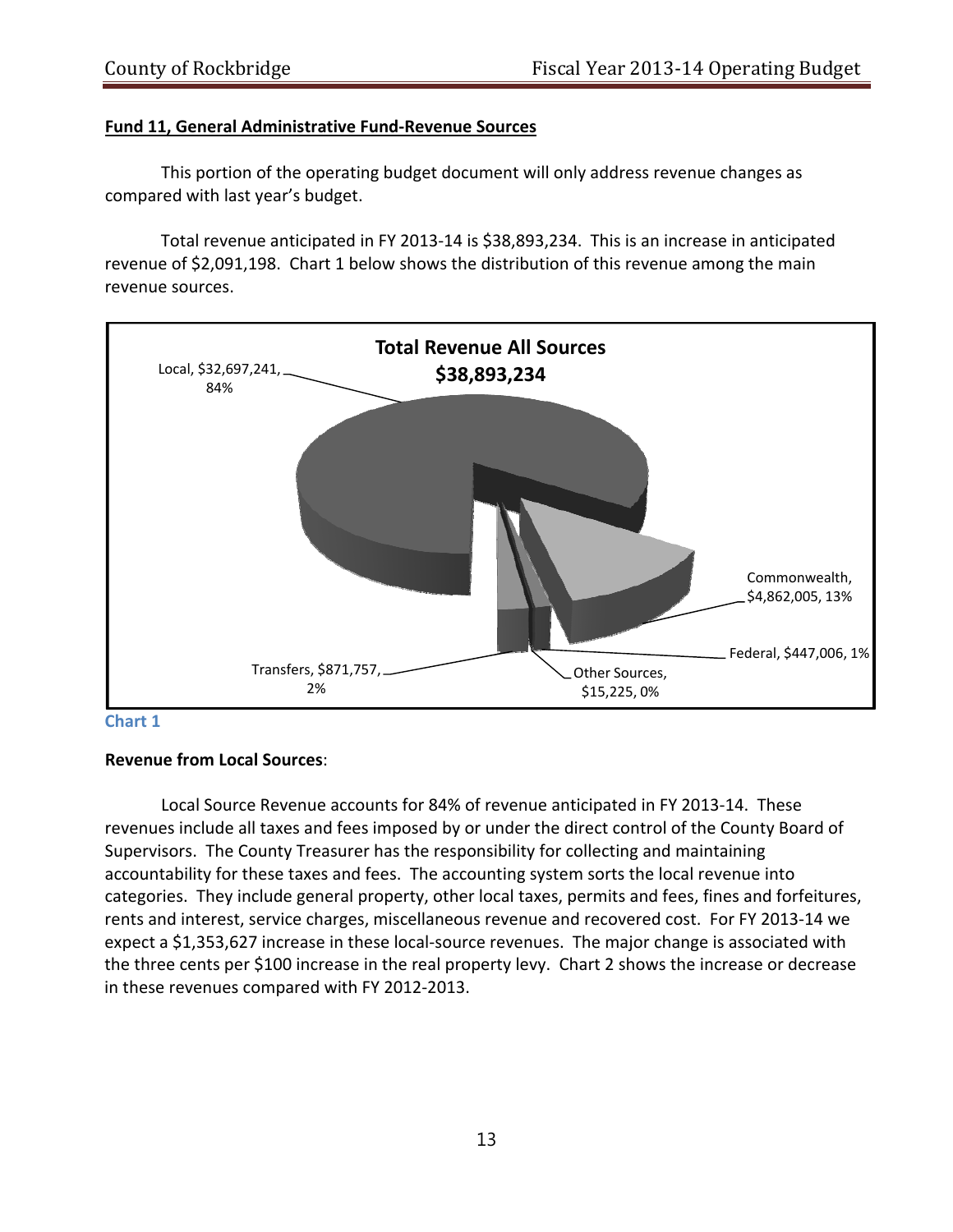

#### **Chart 2**

The major source of local revenue is General Property taxes. These taxes include real estate, public service real estate, personal property (including machinery and tools), mobile home taxes and penalties and interest on delinquent taxes. Overall, general property revenue is expected to increase by \$882,500. Chart 3 shows the change in these estimates compared with FY 2012‐13.



**Chart 3**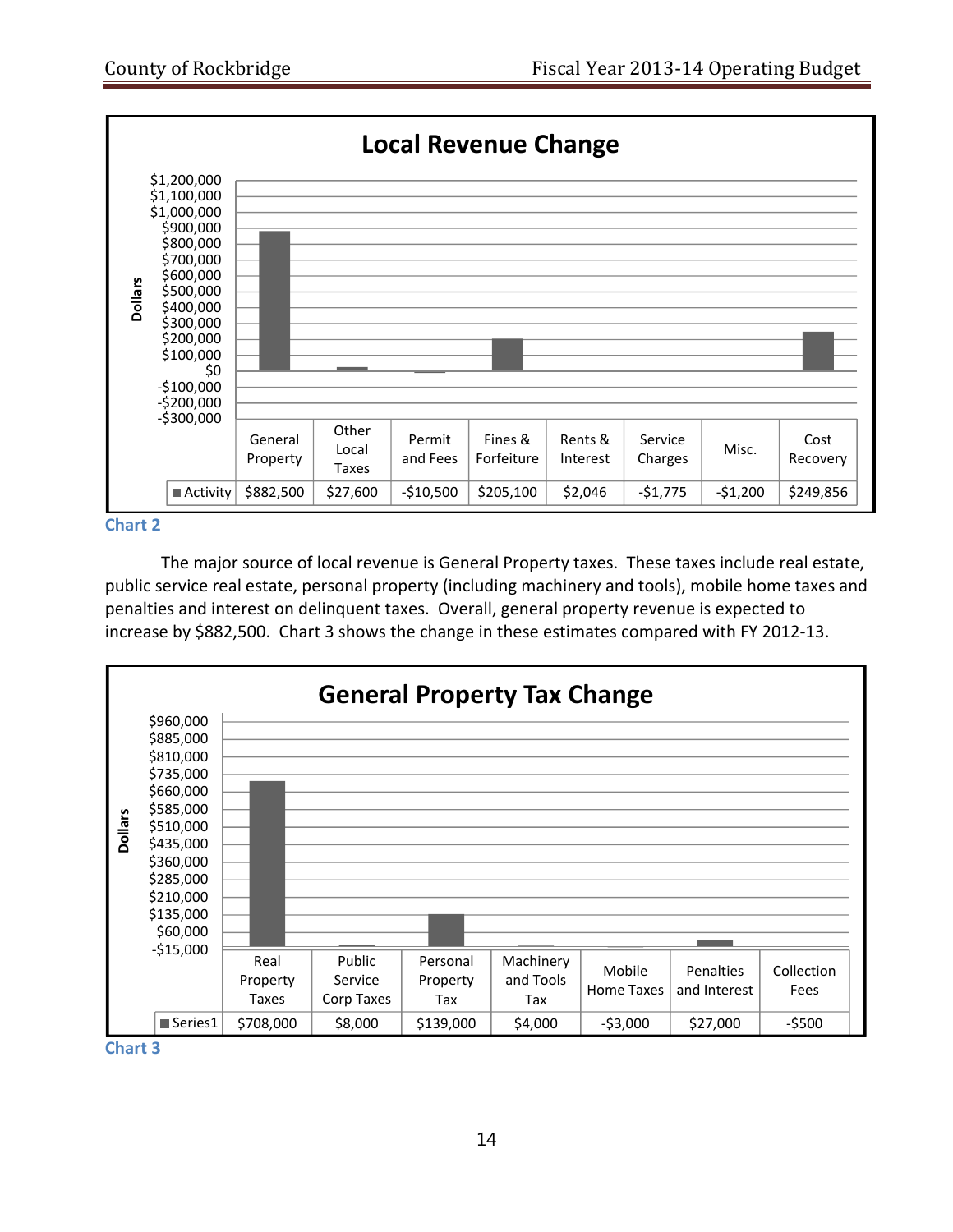As mentioned in the executive summary of this budget document, the Board took a multi‐ year look in developing the FY 2013‐14 operating budget. This strategic view allowed the Board to prevent large spikes in tax levies in preparation for future capital projects requiring sizable debt schedules. To meet the long-term funding needs and near-term requirements, the Board of Supervisors increased the tax levy to \$0.67 per \$100 of assessed value for 2013.

The State Corporation Commission assesses Public Service real estate values each year. The values are provided to the Commissioner of Revenue for tax documentation and collection requirements. The values of these business properties located in Rockbridge County have increased in value over the past year. We estimate an increase of approximately \$8,000 in these utilities taxes as compared with last year's projections.

The assessed value of personal property has remained stable over the past year. Assessed values of mobile homes is expected to continue a downward trend.

Finally, revenue from penalties and interest related with delinquent taxes are anticipated to increase. Via tax collection efforts implemented by the Treasurer, we expect the delinquency collection rate to rise.

Other local taxes include those imposed or authorized by the Commonwealth to be locally controlled. These taxes and revenue sources include sales and use tax, other utility taxes, business license tax, franchise fees, motor vehicle tax and taxes on recordation and wills. Chart 4 shows the change in anticipated revenue expected in FY 2013‐14 compared with FY 2012‐13.



**Chart 4**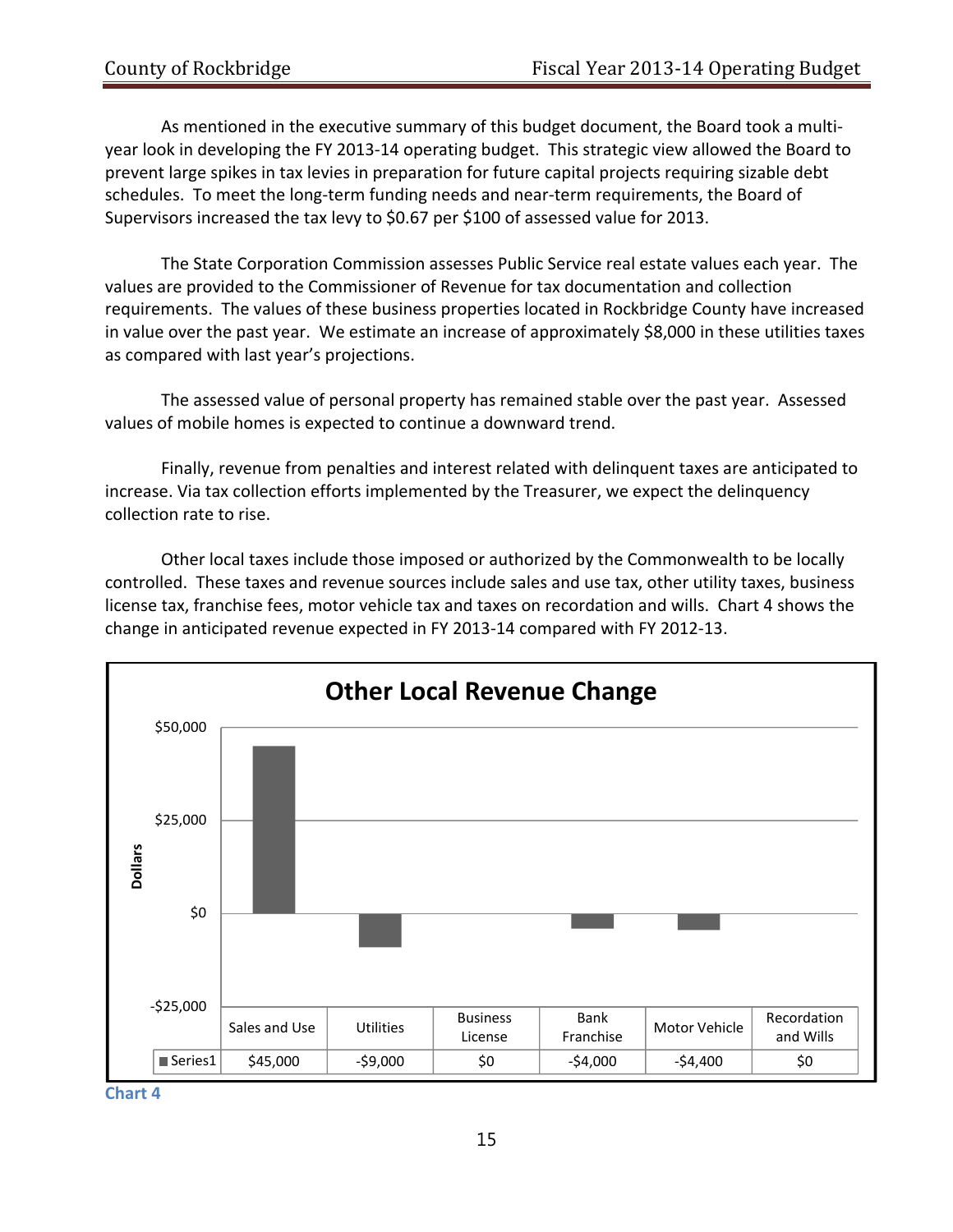Local sales and use tax includes the sales tax imposed by the Commonwealth. The seller collects the tax from the customer on each sale. The tax must be separately stated and added to the sales price or charge. The general sales tax rate is five percent (4% state tax and 1% local tax). In the Department of Taxation [Bulletin](http://www.tax.virginia.gov/policy/index.cfm?72ecd7668f3940d2852569910070c1d2/be9836e864785a9985257012004e66d0?OpenDocument) 5-78. Sales of eligible food items were reduced to a state tax rate of 2.5% (1.5% state tax and 1% local tax) effective July 1, 2005. This year we elevated our sales tax revenue based on recent revenue trends.

The meals tax is a four percent (4%) excise tax imposed on prepared meals sold in County businesses. The transient occupancy or lodging tax is a 6% tax levied on all temporary lodging purchased within the County. Both of these taxes are closely related to tourism, but the meals tax reflects a large portion originating from local residents. The slow‐growth economy continues to negatively influence the meals tax proceeds. Revenues indicate that visitor and local citizen spending remains relatively flat. We adjusted meals tax revenues slightly upward by \$5,000 for FY 2013‐14. Revenue from lodging tax has increased slowly. We expect this trend to continue and subsequently increased anticipated revenues by \$15K in FY 2013-14. The lodging tax, by state statute, must be used one‐third for any expenditure, one‐third for tourism‐related expenditures, and one-third for the Virginia Horse Center debt service. The overall change in all local sales and use taxes is an increase of \$45,000.

Utility taxes are business taxes passed to consumers and taxes based on consumption. The Communication Tax is the largest portion of the Utility taxes. In 2010, the State legislature authorized that additional withholding of these taxes be returned to localities. The Commonwealth is using these funds to support state-infrastructure projects. We anticipate Utility tax anticipated revenues to stay level with the FY 2012‐13 estimate.

Business and Professional Licenses taxes are charges for business license and include a base cost and a cost per gross receipts. In FY 2010‐11, these revenues began an upward tick in collections after dropping significantly in FY 2009‐10. This tax is an indicator of business activities in the County. It shows many businesses are experiencing slow growth in the local economy. The FY 2013‐14 revenue estimate remains level when compared to FY 2012‐13.

The Circuit Court Clerk charges a recordation fee to certify and retain documents related to real estate transactions, wills and other legal documents. The Clerk sends the collected fees to the State; the State takes a share and forwards the remainder to the locality. The recordation tax revenues remained constant over the past few years. There is no change to the estimate for FY 2013‐14.

The combined revenue generated from use of County funds (interest) and use of County property (rent) is slightly higher in FY 2013‐14. Interest generated by County funds is down because interest rates are low. Rent revenue for the County is not typically associated with use of property and/or equipment by a third party. However, in FY 2012‐13 the Board entered into a monthly lease agreement with a local business to rent a parcel of property for vehicle parking near the Greenhouse Road staffed collection center. In addition, the County purchased a slope mower which the Solid Waste Authority pays the County an annual lease. For FY 2013-14 we expect an overall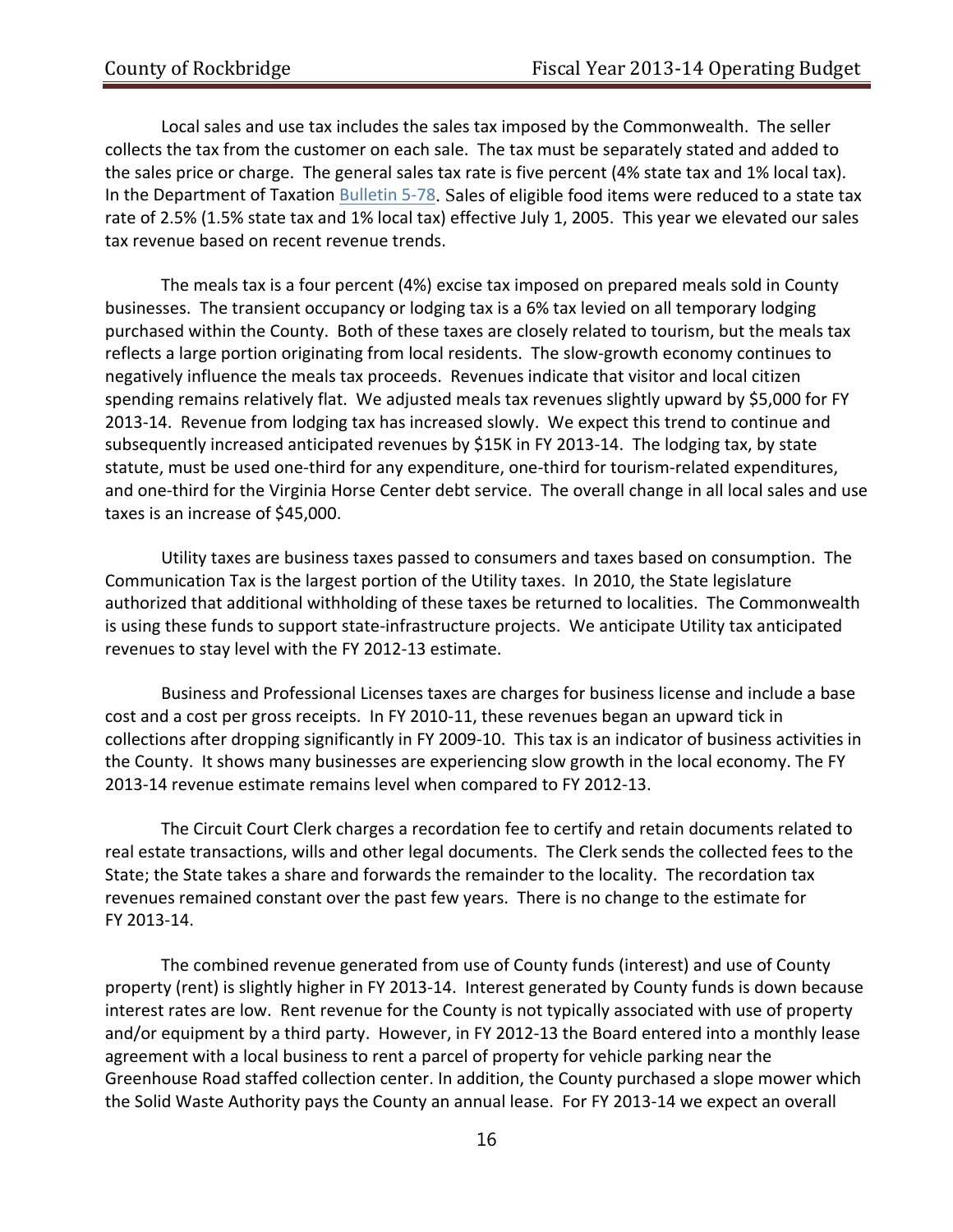increase of rent and interest revenue of \$2,046. Chart 5 shows the change in rent and interest from FY 2012‐13.



#### **Chart 5**

Charges for services is an account containing charges for use of equipment, personnel, or services provided by a government. Some of these charges are associated with the courts while other fees are charged for services by County staff, the Sheriff or other Constitutional Officers. The Commonwealth established these fees by statute. The law allows the service fee for a specific purpose and normally sets the maximum dollar limit for the fees. Court fees are an example of these fees. Revenue from Court cost charges decreased because most revenue estimates were adjusted downward to reflect historical collection trends over the past five years. This fee allows each court case defendant to be charged a fee. The fee must be used to pay the for the courthouse construction debt.

The County also charges service fees for use of recreational facilities and charges businesses and industries a fee for disposal of trash at the landfill.

The service fee category also includes instances where the County government provides a consolidated service used by other County entities. The garage is an example of this service. The County pays for the garage gross cost. The County Maintenance Garage, Fiscal Services Department, and the IT Director subsequently document the charges for users, prepare invoices, and forwards the bills to the users. The Treasurer collects these fees. Some fees are collected through a fund‐to‐fund transfer. The Rockbridge County Schools, Rockbridge Regional Jail, Public Service Authority, and County departments are the major users of the service. We do not charge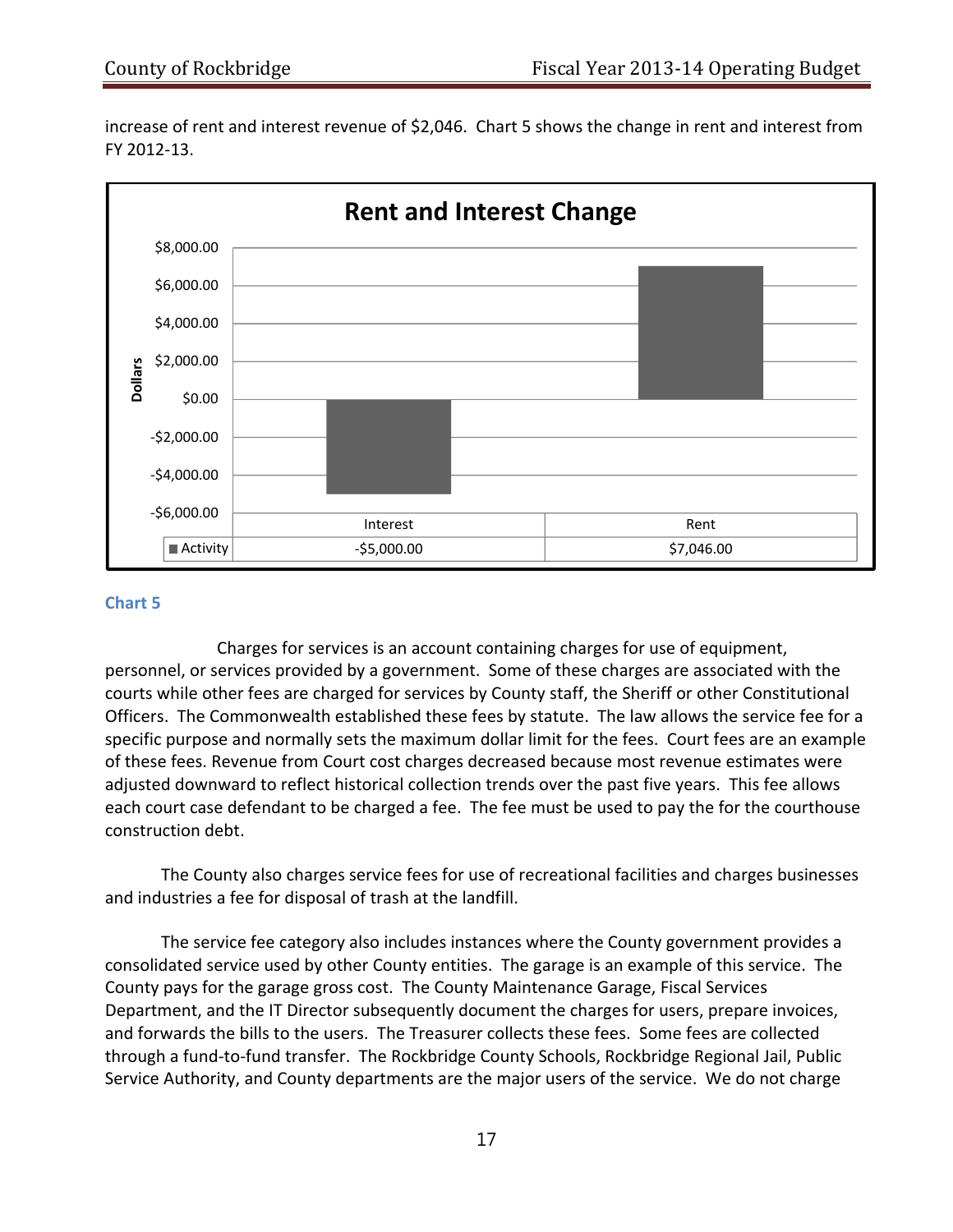County departments in Fund 11 for the service; however, a cost allocation plan is prepared at the end of each FY to document department usage of garage services.

Charges for Parks and Recreation are associated with camping facilities at Lake Robertson. Chart 6 on the next page shows the change in service charge fees in FY 2013‐14 as compared with FY 2012‐13.



#### **Chart 6**

Recovered cost is the next major source of local funding. There are two major accounts associated with recovered cost: 1) refunds from localities and 2) other recovered cost.

Refunds from localities are funds received from either Lexington or Buena Vista or a County entity. In FY 2008‐09, the County executed a joint services agreement with the City of Lexington. The agreement addresses many shared services for the citizens of Lexington and the County. The agreement takes into consideration the combined courthouse and the services associated with judicial administration. Lexington's share of funding for the combined courthouse is now included in the joint services payment. We also see sharing of services with Buena Vista and the County schools. These funds are included in refunds from other localities category. For FY 2013‐14, we expect a decrease of \$7,144, primarily because the funding for the School Resource Officer function is now fully funded by the County in the Sheriff Department budget. This adjustment is based on an agreement between the County, the School Division, and the Sheriff Department.

Under the other‐recovered‐cost category, we see an reduction in the jail's payment to the County for fiscal agency services including payroll and benefits administration, accounts payable, funds receipt and maintenance and other financial and legal work. The fiscal agency fee is based on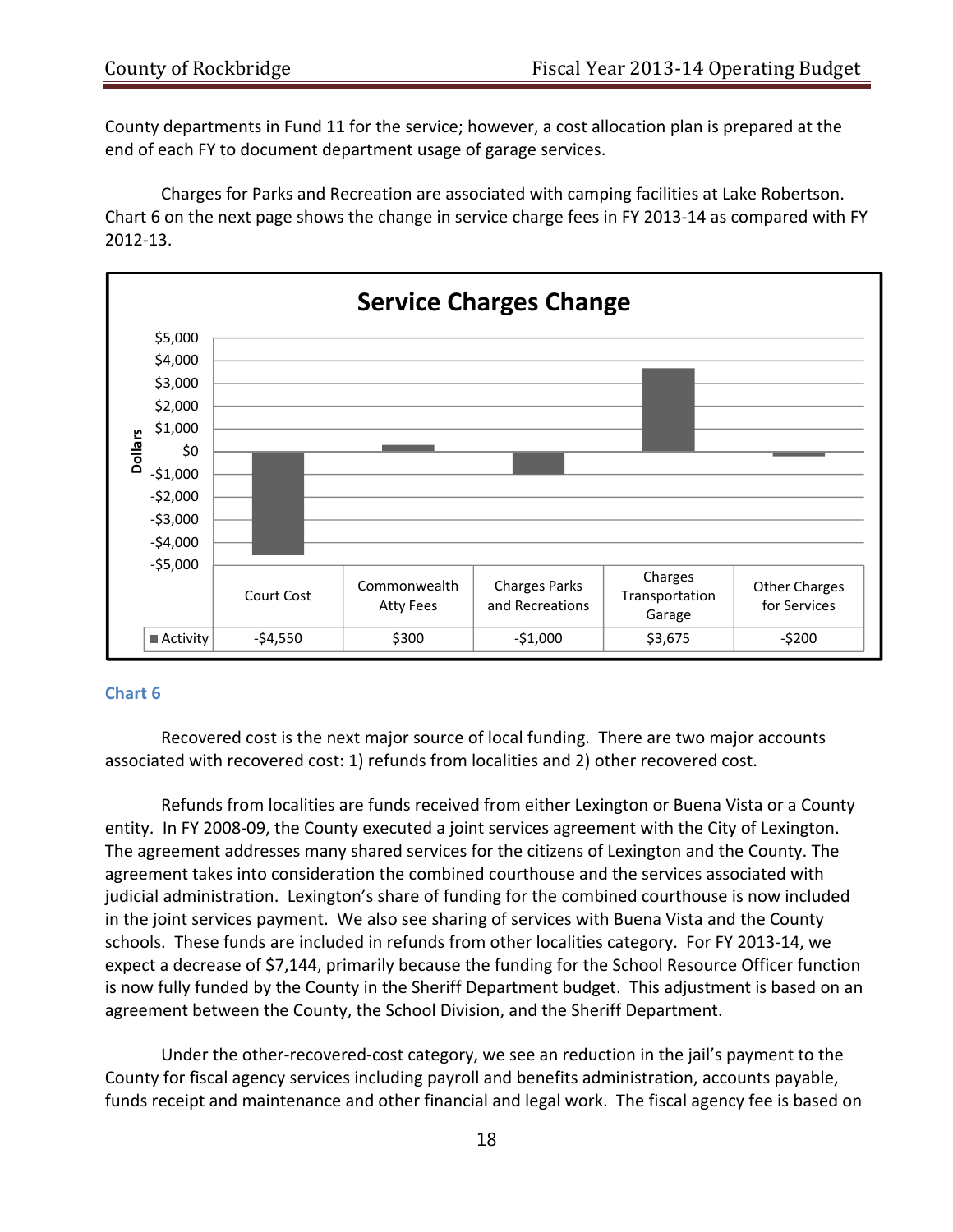a cost allocation plan prepared by a CPA firm. Charges for HAZMAT cleanup is projected to be down by \$10,000 while the local share of the 1% administrative fee used to support the future activities of the Rockbridge Area Network Authority is eliminated because the requirement is nearly complete. It is anticipated that EMS Revenue Recovery will increase significantly. County staff worked with the County's contracted bill‐for‐services provider and the fire and rescue departments that provide transport services, to acquire a leasehold interest in transport vehicles to permit collection of Medicare payments for the billed emergency services during FY 2012‐13. As a result, the EMS Revenue Recovery funds are anticipated to increase rise by \$224,000 compared to last fiscal year. Overall, we expect revenue originating as other recovered cost to increase by \$257,000 in FY 2013‐ 14.

# **Revenue from the Commonwealth**

Chart 7 shows the anticipated revenue from the Commonwealth for FY 2013‐14 compared with FY 2012-13. The total revenue from the Commonwealth is expected to increase noticeably in FY 2013-14, up \$72,533. Non-categorical is anticipated to decrease by \$2,250 this fiscal year. We can use these funds for any activity or service. Categorical aid provides funds that must be spent for a specific purpose. This money is normally realized via cost sharing grants. We expected categorical aid to increase by \$23,111. The shared expenses are up by \$51,672 in FY 2013‐14. These funds pay the Commonwealth's share of Constitutional Officers office operations. The Commonwealth determines personnel needs, sets personnel salaries, and provides a share of employee benefits. The Commonwealth requires the locality to provide office space, operating funding and employee benefits. The exact requirement is in the legislation funding the Compensation Board establishes each year. The locality must pay for the cost up front and bill the Compensation Board for reimbursement. The shared cost revenue is reimbursed. The Compensation Board approved a compensation increase of 3% effective August 1, 2013 for Constitutional Officers and their state‐ funded staff.

The funds received by the County for the Personal Property Tax Relief Act (Car Tax) have remained the same for the past five years.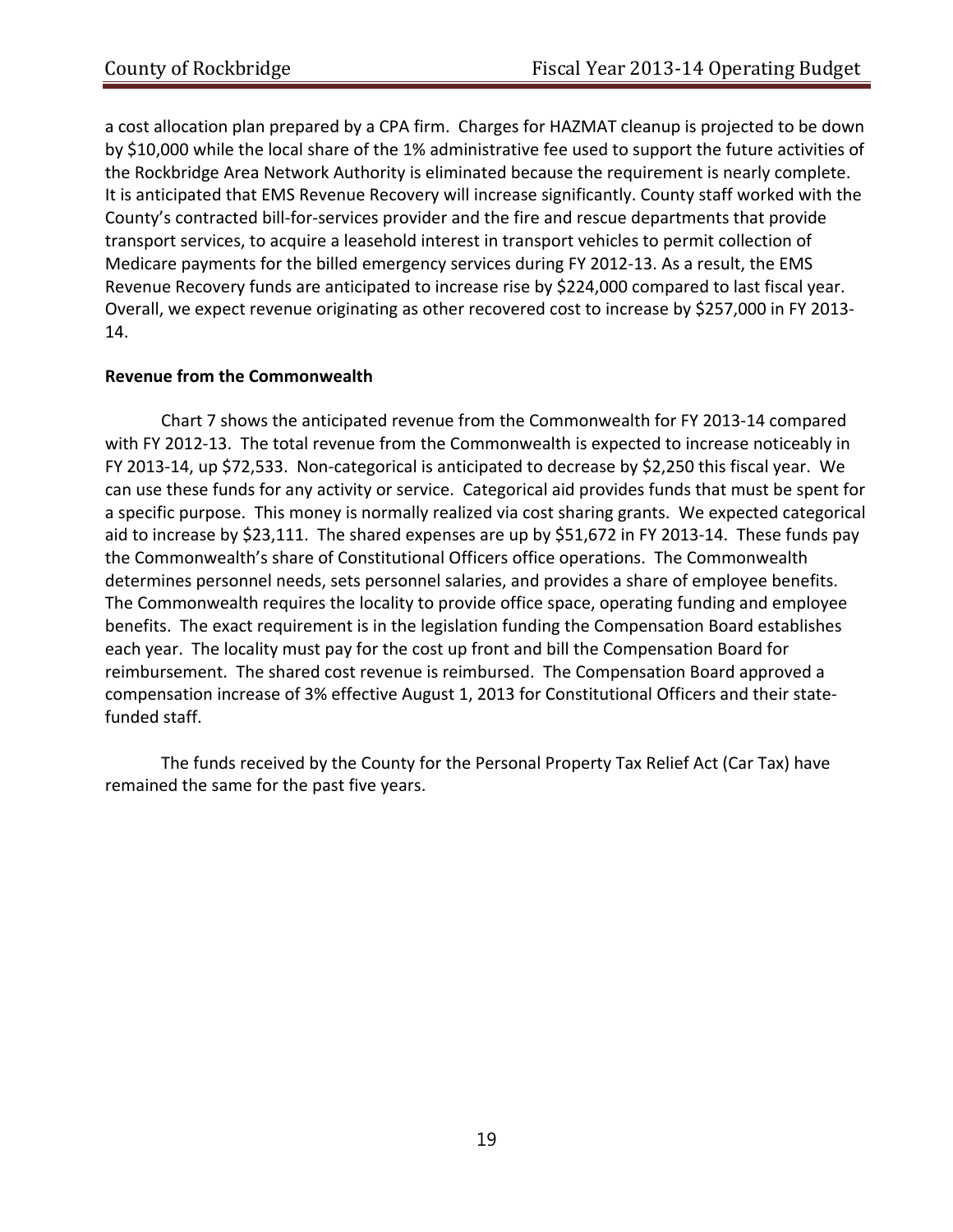

**Chart 7**

#### **From Federal Sources**

For FY 2013-14 we expect \$3,256 in additional funding from the federal government. The interest reimbursement from the Quality School Construction Bond‐financing the first phase of the Maury River Middle School expansion‐reflects 100% reimbursement. This reimbursement was secured through the American Recovery and Reinvestment Act of 2009. Payment in Lieu of Taxes are funds the federal government pays to support federal land within the County. We expect this revenue will increase by \$10,000. Other federal funds are earmarked to support the Rental Assistant office. We anticipate a decrease of \$6,744 for the Rental Assistance office as a result of sequestration legislation, which dictates sizeable reductions in federal funding across multiple programs.

#### **From Other Sources**

Funds from Other Sources are recoveries from insurance payments and funds from proceeds of loans. A small increase in court‐case settlement revenue is anticipated based on historical revenue figures.

#### **From Transfers and Reserves**

Over the past two years, we have deposited surplus school funds in a restricted account to support future school retirement cost. We will provide further details for this expenditure in the school expenditure section. The plan is to use these reserves over a period of years to augment the increased cost of school retirement. For FY 2013‐14 we plan to use \$210,000 of these funds. This revenue line provides the accounting for these funds. In addition, the School Division agreed to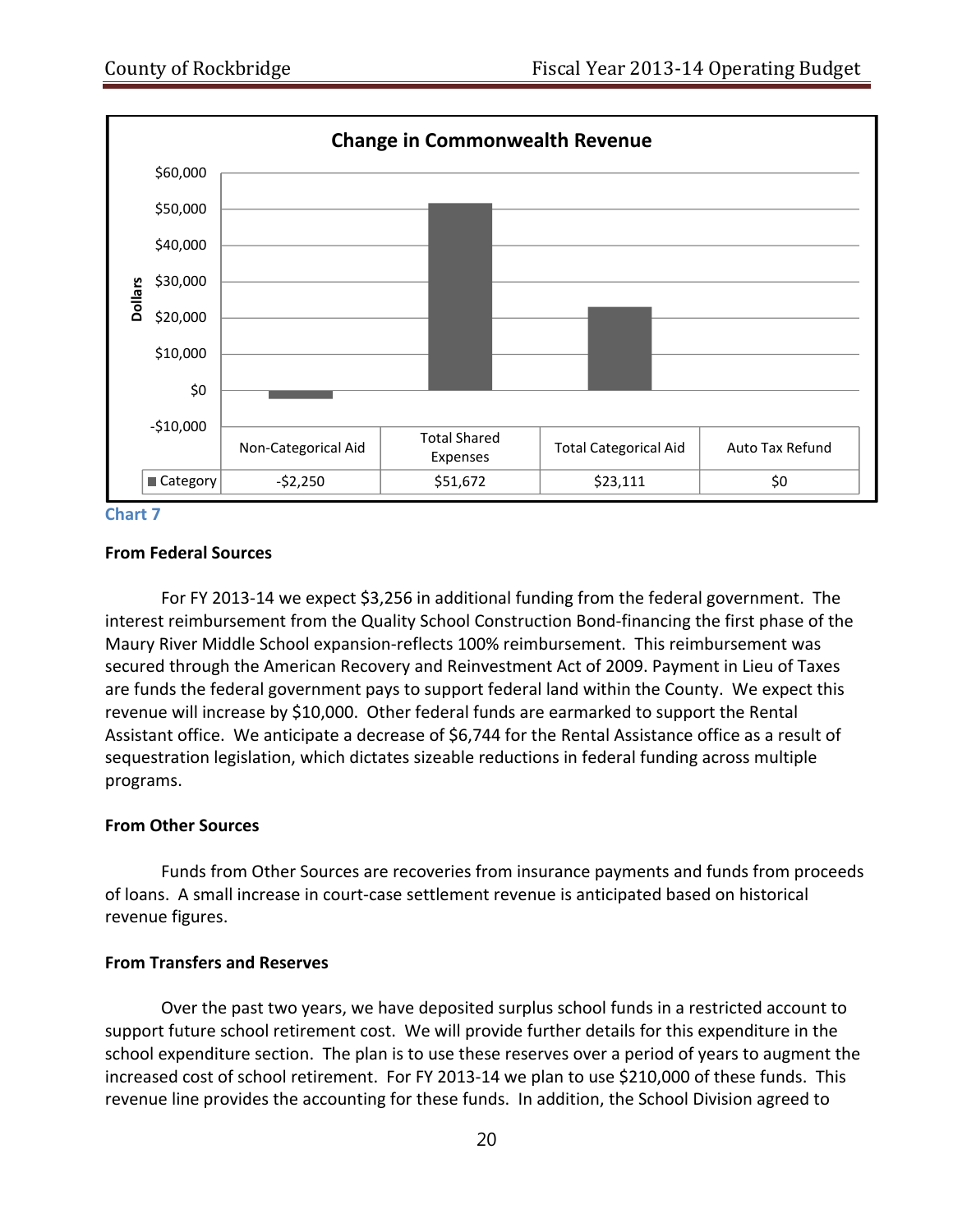support a transfer of \$385,973 from this account to assist the County in reaching a balanced budget in FY 2013‐14. The final revenue source is funds from the County's unencumbered reserves; the County anticipates using \$275,784 from this account.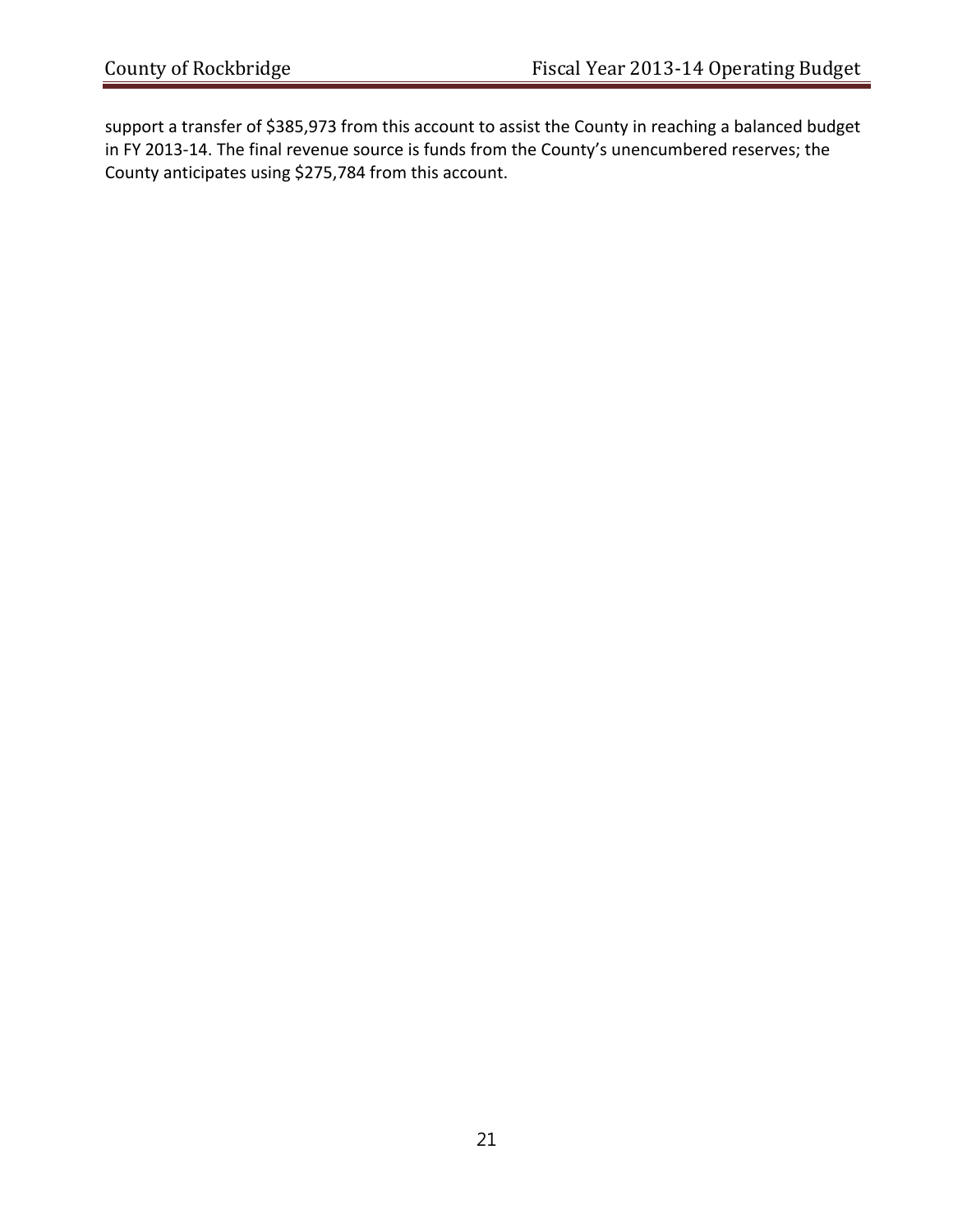# **Fund 11 Expenditures**

## **General Accounting Information**

The County uses the Auditor of Public Accounts guidelines for displaying expenditures. The function's name describes the general services provided with the funding planned for that service. The function numbers are the first two digits. The activity numbers are the last three numbers. These last three numbers further define the purpose for the funding. As an example, in the 12000 series, the 12 describes Administration and Financial. A number 12020 would be in the Administrative and Financial function. The 020 would further describe the activities supported. For example, 12020 is the County Administrator function. The functions and activities in the County's General Fund are as follows:

- 11000 Board of Supervisors
- 12000 Administrative and Fiscal
- 13000 Elections/Registrar
- 20000 Judicial Administration
- 30000 Public Safety
- 40000 Public Works
- 50000 Health and Welfare
- 60000 Education (Other than public schools)
- 70000 Parks, Recreation and Cultural
- 80000 Community Development
- 90000 Non‐Departmental Expenses

We further subdivide the accounting categories by object-class. The object-class further describe how we plan to spend the funds. We use four-digit accounting numbers to show expenditure objects. When we combine the five‐digit function number and the four‐digit object number, we call the entire number an object-line number. This numbering system provides a framework to document anticipated expenditures properly and consistently. The expenditure object numbers used in the County budget are as follows:

| 1000 Series | Salaries and Wages                    |
|-------------|---------------------------------------|
| 2000 Series | <b>Fringe Benefits</b>                |
| 3000 Series | <b>Professional Services</b>          |
| 5000 Series | <b>Purchase of Goods and Services</b> |
| 6000 Series | <b>Transfers and Reserves</b>         |
| 7000 Series | <b>Fixed Assets</b>                   |
| 8000 Series | Capital Purchases                     |

We use the accounting number system described above for all County budgeting and accounting. As an example, 12020‐5401 provides funds the County Administrator's office supplies. In the example, 12 shows Administrative and Financial, 020 is County Administrator, 5000 is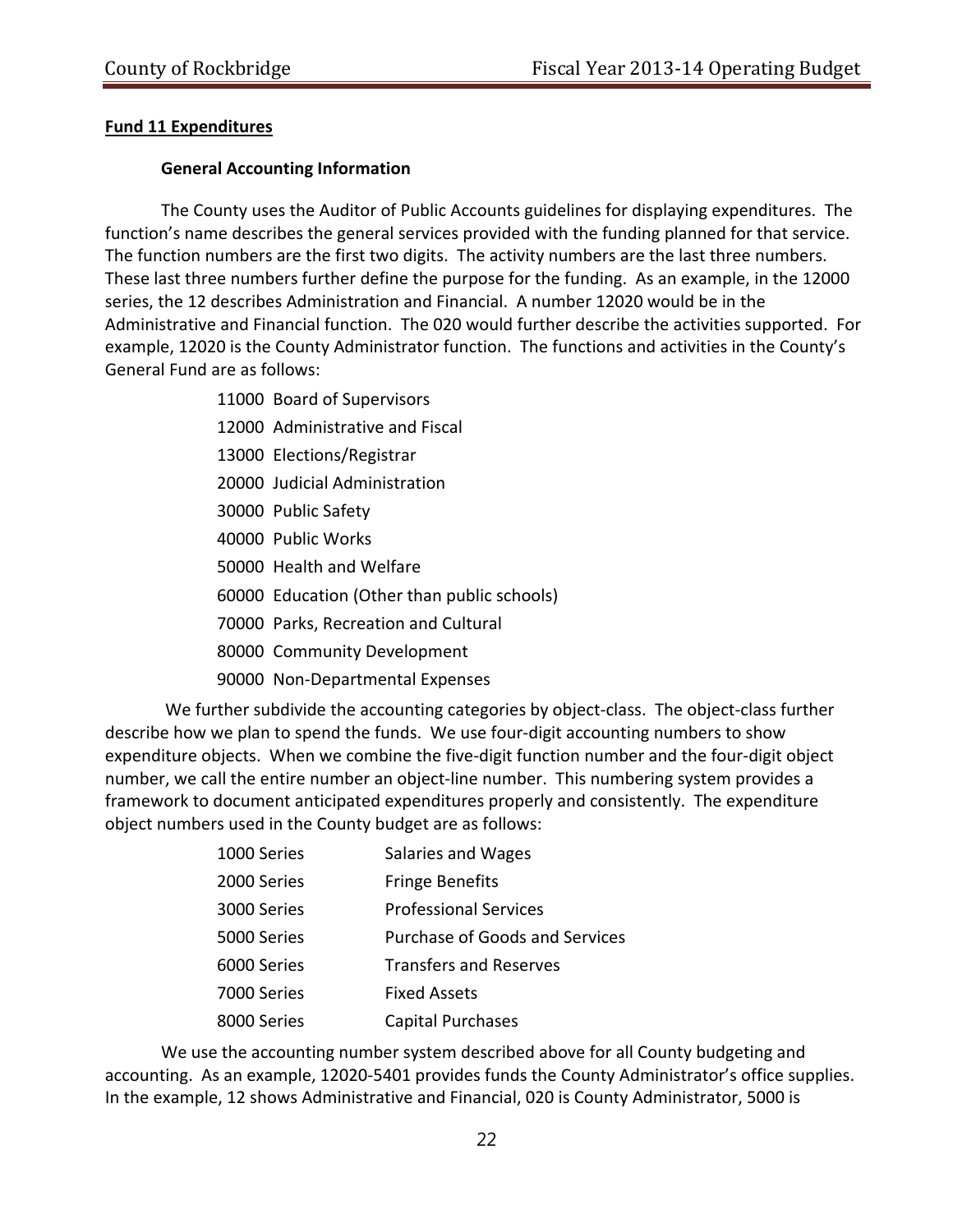purchase of goods and services with the 1 being office supplies. The Solid Waste Authority Landfill Operations, Fund Code 19; Solid Waste Authority Recycling Program, Fund Code 20; and School Budgets, Fund Codes 50 and 56 use this same system to account for expenditures. The School Fund Codes, 50 and 56, use additional numbers to describe location, project, or grant information. The next section of this budget will look at the General Fund, Fund Code 11, functions in detail. The narrative for each function and activity will concentrate on changes from last year and how the funding supports the Board of Supervisors FY 2013‐14 funding priorities.

Chart 8 shows the total planned expenditures for the General Fund Expenditures for FY 2013‐14.



#### **Chart 8**

For FY 2013‐14, an increase of \$2,091,198 in anticipated revenues meets the planned expenditure increase to produce a balanced budget of \$38,893,234. In the next section, we will provide a brief description of each funding function and activity and explain the change in designated funding.

Note: there is a common change exhibited throughout this document. The Constitutional Officers and their staff will realize a 3% compensation increase beginning August 1, 2013. There is also a 3% pay raise for each qualified County employee effective August 1, 2013. A salary‐scale step increase for County employees was not approved for FY 2013‐14. Overall pay and fringe benefit increases are reflected in all departments with personnel costs.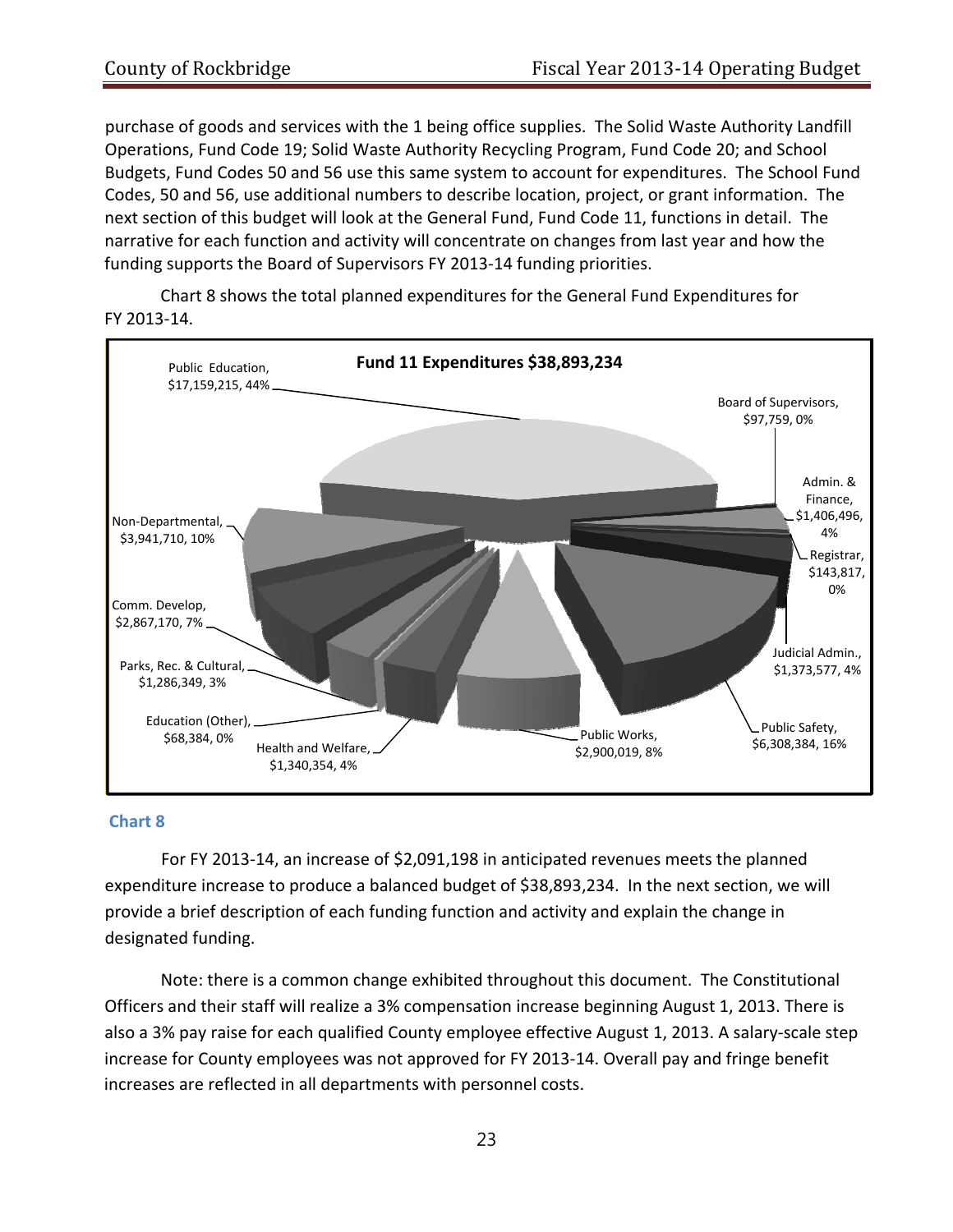### **Board of Supervisors, Function, and Activity 11000**.

This expenditure function supports the Board of Supervisors. The planned expenditures provide funds for compensation, supplies, travel, training, etc. Funding for general advertising supports the Commonwealth's statutes requiring advertising for meetings and notifications of public hearings. For FY 2013-14, the major change in this account is a \$29,700 increase in the new accounting line for professional services. The increase is the result of planned support for human resource consulting to assist with preparations of ensuring compliance with the Affordable Care Act. The County does not have a dedicated Department of Human Resources. The increase in the travel line account by \$1,500 is in line with recent expenditure totals during the past few fiscal years.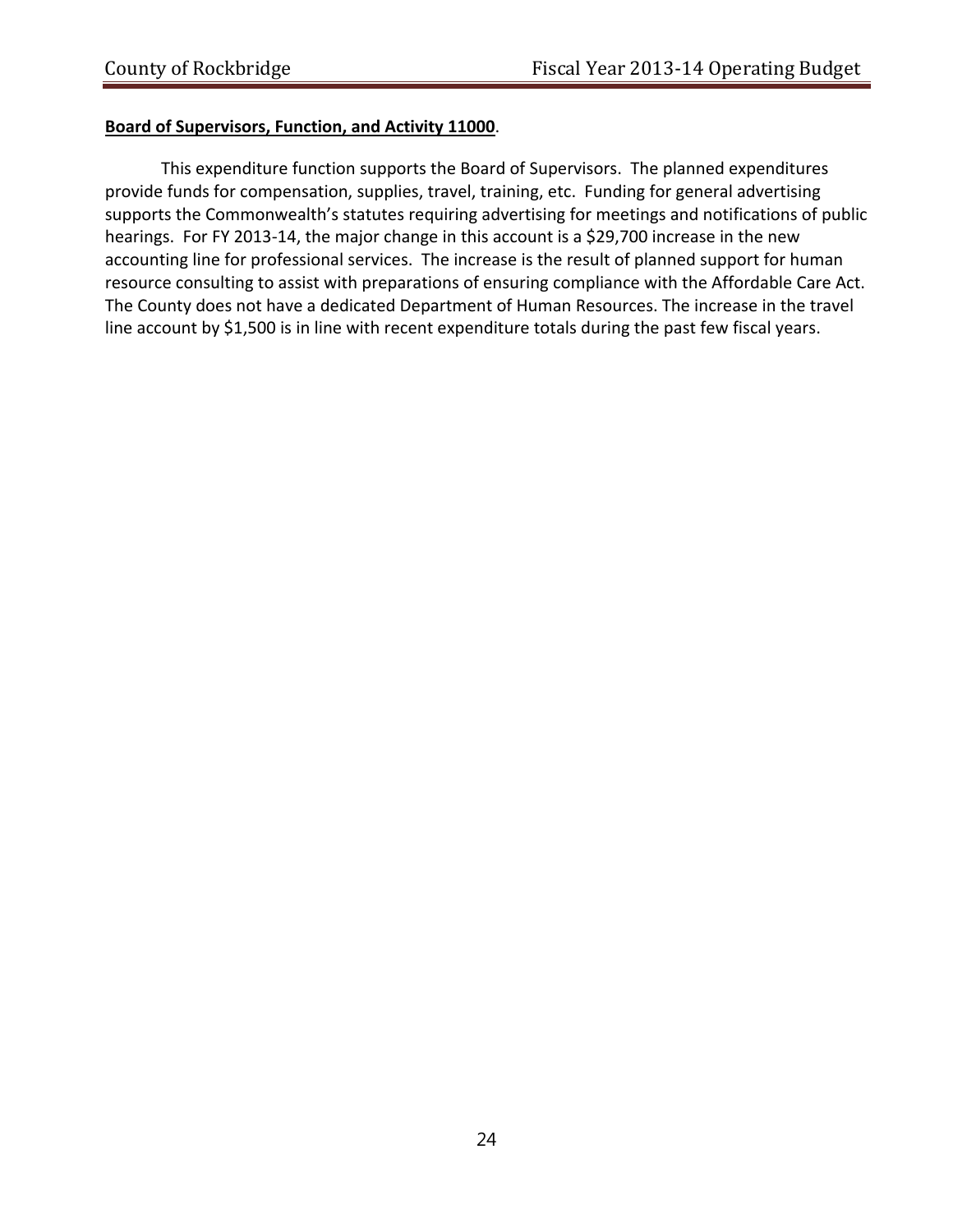#### **General and Financial, Function and Activity 12000.**

This function and related activities support the County Administrative Offices and the Constitutional Officers involved in general government operations and financial transactions. The main County offices supported by this function are the County Administrator, County Attorney, Central Accounting, Data Processing and Director of Fiscal Services, as well as two Constitutional Officers: 1) the Commissioner of the Revenue and 2) the Treasurer.

Funding to support the entire Administrative and Financial function and its associated activities increased by \$11,468. This is an 0.82% increase compared with last fiscal year. Chart 9 shows the amount changed between FY 2012‐13 and FY 2013‐14.



#### **Chart 9**

**12020, County Administrator** ‐ This activity supports the County Administrator's Office and the County Administrator's Secretary. The County Administrator is a full time administrative officer hired by the Board of Supervisors who performs administrative and management duties and is charged with the responsibility to carry out the Board of Supervisors' policies. The County Administrator supervises County employees and manages the day‐by‐day County government operations. The overall program change reduction the recent hiring of new County Administrator in FY 2012‐13.

**12025, County Attorney** – This activity funds the County Attorney's Office. Although the County Attorney's major responsibility is to the Board of Supervisors while working closely with the County Administrator, she also supports committees, boards, and authorities appointed by the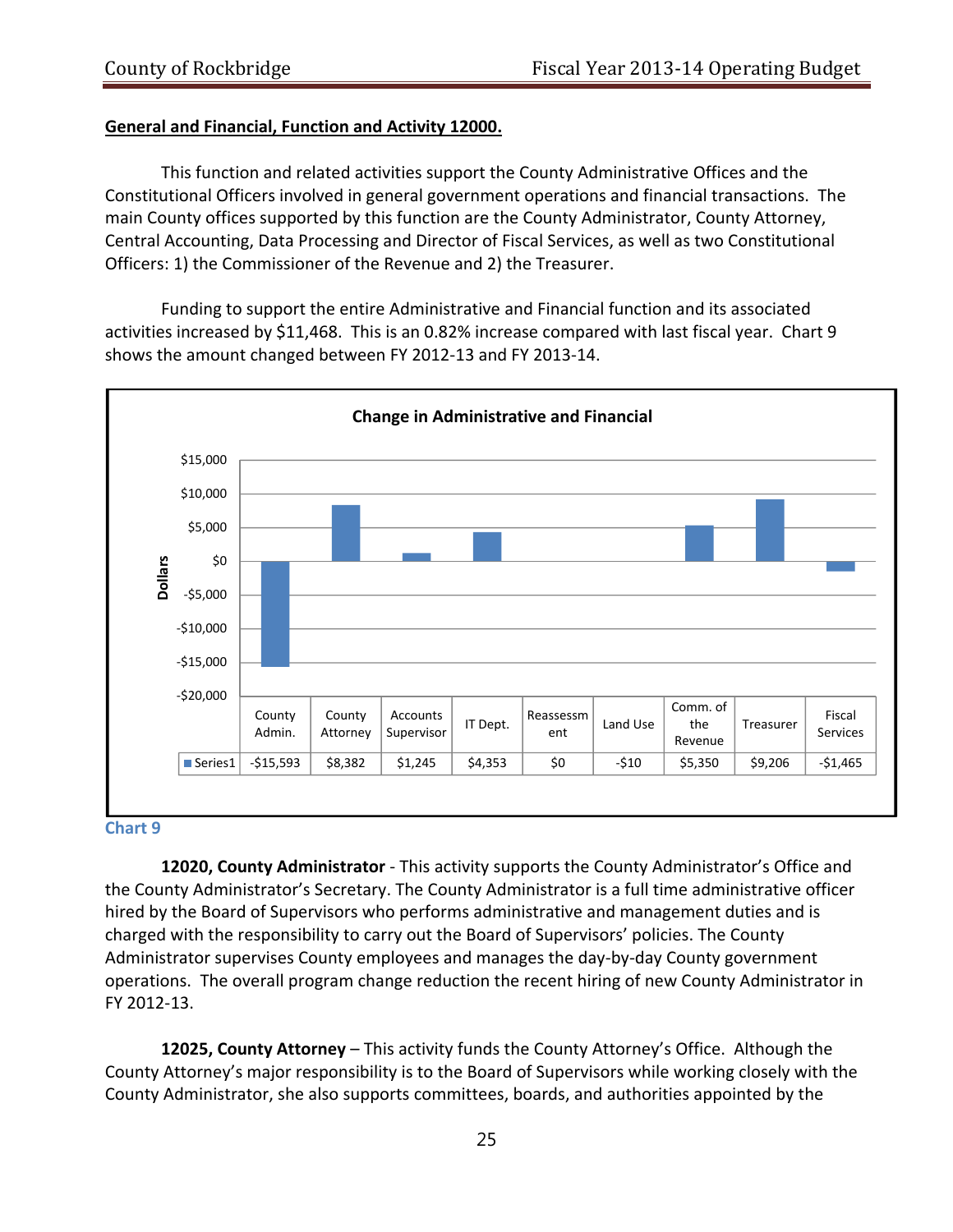Board. The increase of \$8,382 is associated with the Board‐approved 3% compensation increase and higher fringe‐benefit costs.

**12030, Supervisor of Accounts** – This activity supports the County Accounting Office. This office provides all accounts‐payable and personnel services (payroll and benefits administration) and financial accounting for the County, County Schools (payroll and accounts payable processing), Regional Jail, Social Services, Constitutional Officers, the Regional Library, and other government related functions. For FY 2013‐14, the funding for this function increased by \$1,245. The change reflects the Board‐approved 3% pay raise and associated fringe benefits along with a reduction in the purchase of financial management equipment and software.

**12040, IT Department** – This activity account provides the computer and information system support to the County. The IT Director is responsible for the operation, upkeep, and maintenance of the County's computer systems and software. He also maintains the County's internet connections and the intranet within the Administrative Offices. Additionally, he supports computer systems and software used by PSA, County Extension Office, Juvenile Probation, and the Registrar. For FY 2013-14, we see a \$4,353 increase in the IT budget.

The main cost driver involves the Board‐approved 3% pay increase and additional fringe benefit costs. In addition, a \$9,000 increase in internet-service fees and equipment is anticipated with the County's migration to a subscription-based online office software and services suite which offers access to various services and software built around the Microsoft Office platform. This change will allow employees to remotely access software applications in a secure environment while also enhancing collaboration in accomplishing responsibilities. Additionally, the increased funding provides for anticipated purchases of upgraded IT equipment to ensure that the County can take advantage of the increased bandwidth available upon completion of the Broadband Technology Opportunities Program (fiber‐optic) project.

**12070, Reassessment** – Funding in this activity supports the reassessment process. By state statute, all localities must reassess real property on a periodic basis. The County has opted for a 5‐year reassessment period. In that the last reassessment occurred in 2010, no additional funding is executed to be allocated until FY 2014‐15.

**12080, Land Use Taxation** – Funding in this activity supports documentation requirements for the Commissioner of the Revenue to manage the land use program. The Commissioner's employees accomplish the work related with the land use program. This account only pays for the material and equipment required to document and manage the program. Land use advertising decreased slightly in FY 2013‐14.

**12090, Commissioner of the Revenue** – This activity supports the Commissioner of the Revenue. The Commissioner's primary responsibility is real estate and personal property tax assessments and documentation. He also documents meals and lodging taxes and other taxes related to business activities. In addition, he assists the Commonwealth in documenting certain State taxes including income tax.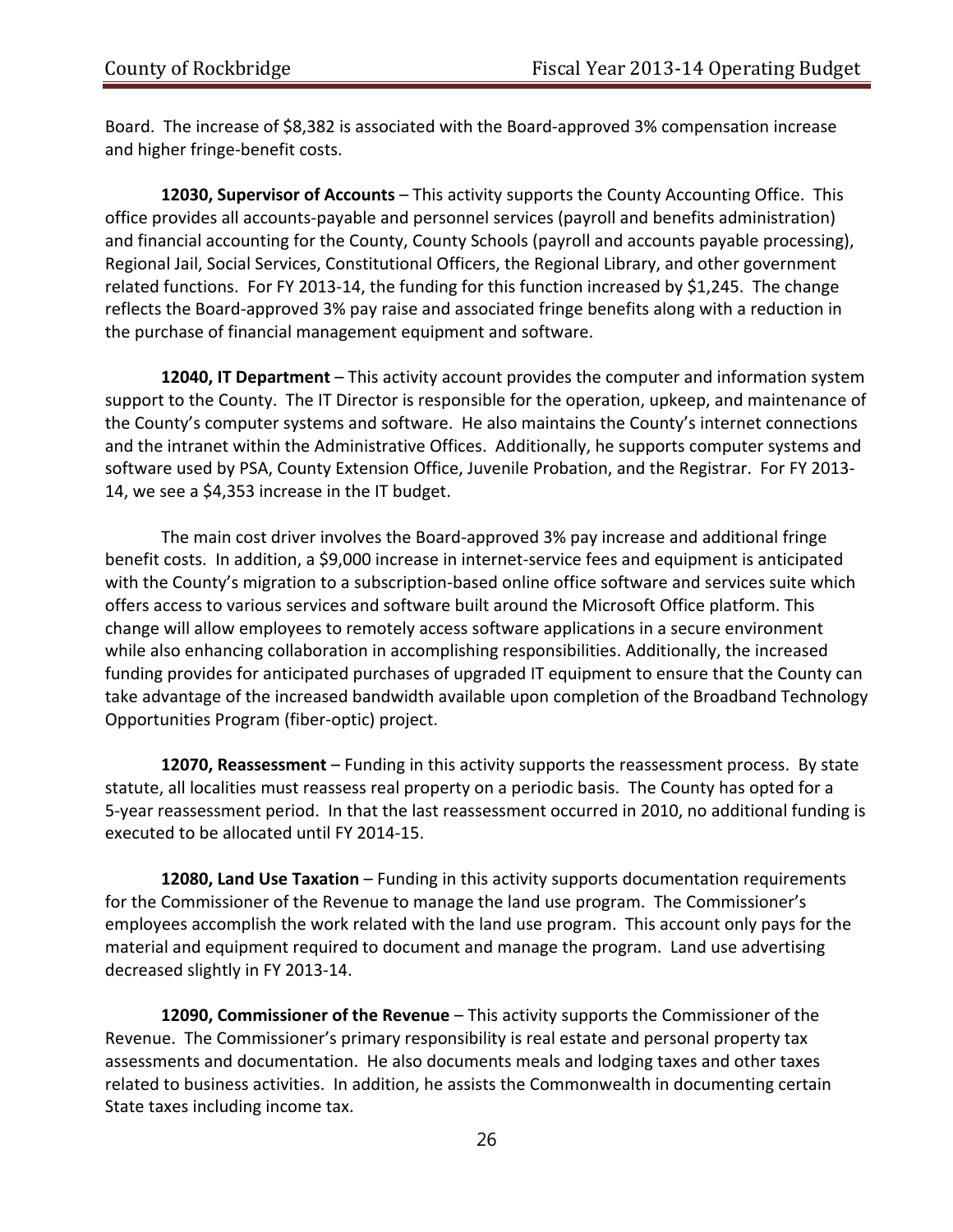By statute, the Commonwealth reimburses state localities for a share of the Commissioner and his staff salaries and fringe benefits. The Compensation Board sets staffing standards and salaries and reimburses the County for approved personnel. The exact reimbursement rate is contained in state's annual budget appropriation act yearly. The reimbursement rate is approximately 50% of the salaries of approved personnel and a "fair share" of the benefit cost. The remaining personnel and office expense is the County's responsibility.

The Compensation Board staffing standards allow for the Commissioner of the Revenue to have three employees. The Commissioner's department reflects an increase of \$5,350, which is associated with the 3% salary increase approved by the Compensation Board effective August 1, 2013.

**12130, Treasurer** – The Treasurer is responsible for collecting, holding, and disbursing funds belonging to the County, Schools, Constitutional Officers, and other government agencies that, by statute, must use the Treasurer's Office for funds collection, maintenance, and disbursement.

In the revenue collection procedures, she prepares and mails tax tickets and prints notices of tax due dates. She provides accounting for revenue funds, maintains all bank accounts, and signs all checks for disbursement. As fiscal agent, the Treasurer collects, holds, and disburses funds for other government and government‐supported agencies as required by statute. The Commonwealth procedures for cost share of the Treasurer office are the same as those used for the Commissioner of the Revenue.

Part of the budget increase is associated with the Compensation Board approved 3% pay raise and higher fringe benefit costs. The increase of planned expenditures is also associated with equipment upgrades, contracted services, and advertising costs. The Treasurer's plan for greater effort in keeping in touch with our citizens, providing a professionally trained staff, and the assertive use of our municipality software's collection capability achieved noticeably higher revenues in the FY 2012‐13. The increase in funding for FY 2013‐14 is \$9,206.

**12190, Fiscal Services** – The Fiscal Services Director is the County's chief financial officer, responsible for the budget and appropriated‐fund expenditures. This department oversees the budget process, the financial work for the County, and other County supported functions, and government agencies. It acts as the fiscal agent for the Rockbridge County Schools, Constitutional Officers, the Rockbridge Regional Jail, and other government‐related functions. Via centralized accounting, this department is responsible for maintaining payroll and benefit programs for all offices and government organizations for which the County is the fiscal agent. The Fiscal Services Director works closely with the IT Director, the Commissioner of Revenue, and the Treasurer on fund documentation, revenues/reimbursements, and expenditures. The Director also provides financial support to all departments and works with Planning and Development to publish the *Rockbridge County, Virginia Capital Improvements Program*. Funding for this activity was reduced by \$1,465 mainly because of the hiring of new personnel at lower salary levels than their predecessors.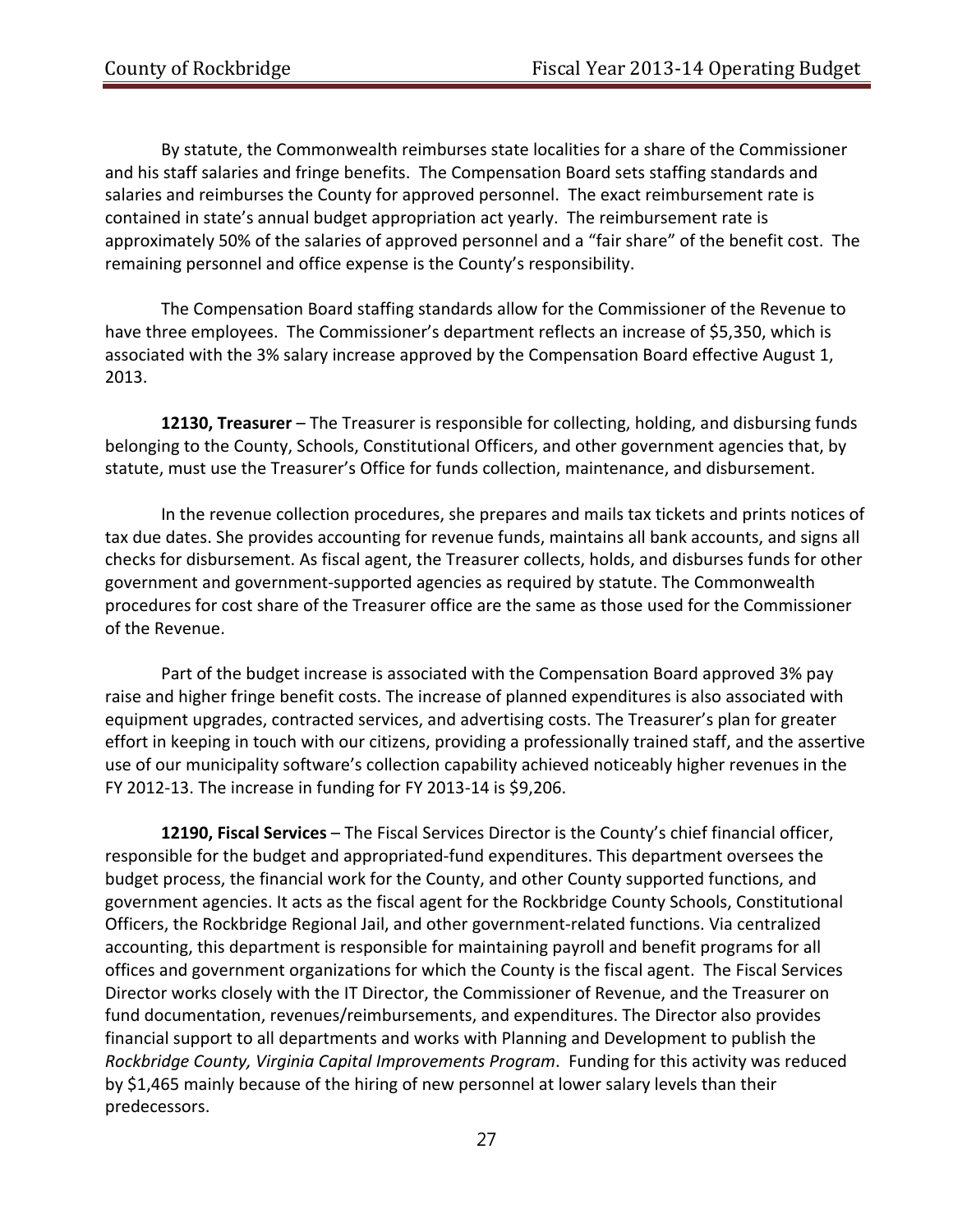# **Elections/Registrar, Function and Activity 13000**.

This category contains funds for the Electoral Board, the Registrar, Registrar's staff and associated support expenses. The Registrar's office is responsible for voter registration, management of primary and general elections, and voting on referendums. For FY 2013‐14, this budget is increased by \$2,129. This increase is due in part to the primary election schedule during the fiscal year and higher compensation and fringe benefits.

The Commonwealth's Election Commission funds the Registrar's and Electoral Board's compensation and mileage. This funding is limited to approximately \$34,000. The remaining funding comes from local sources.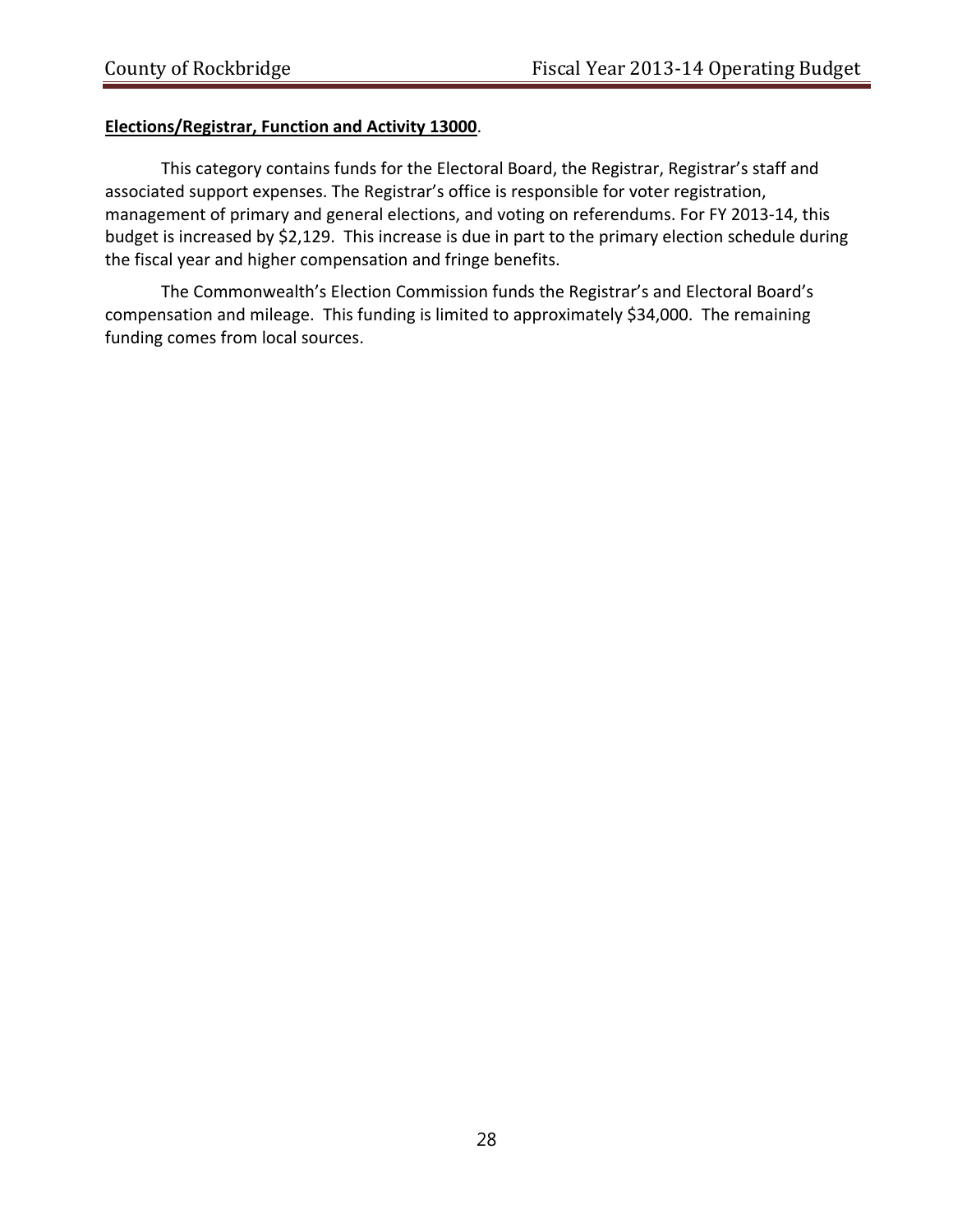## **Judicial Administration, Category 20000**.

The funding in this expenditure category supports the operations of the Circuit Court, the General District Court, the Juvenile and Domestic Relations(J&D) Court and the Clerk of the Court offices that support these courts. This category funding also supports the Commonwealth's Attorney, the Victim/Witness Coordinator, and security operations within the combined courthouse. For judicial administration, the Commonwealth's Code requires localities to provide court facilities including courtrooms, offices, office equipment, and supplies required for court operations. All of this cost is included in this activity.

 The Commonwealth, through the judicial system, pays the salaries and benefits for all judges, clerks, and employees of the District and J&D Court clerks; therefore, we do not include funds in this budget for this cost. The Clerk of the Circuit Court and the Commonwealth's Attorney are Constitutional Officers. Compensation for these officers and their staff come through a reimbursement from the State Compensation Board. These revenues are included herein. By statute, the County pays costs associated with the Constitutional Officers and we submit a reimbursement request to the State Compensation Board. The Compensation Board reimburses the County a portion of the cost. The yearly appropriations act from the General Assembly determines the amount paid by the state and the cost share for the local government.

For FY 2013‐14, expenditures for judicial administration are up by \$74,034. In addition to an added position in the Clerk of Court's office, some of the increase is associated with the Compensation Board approved 3% pay raise and greater costs associated with fringe benefits. Chart 10 shows the changes in categories' expenditures.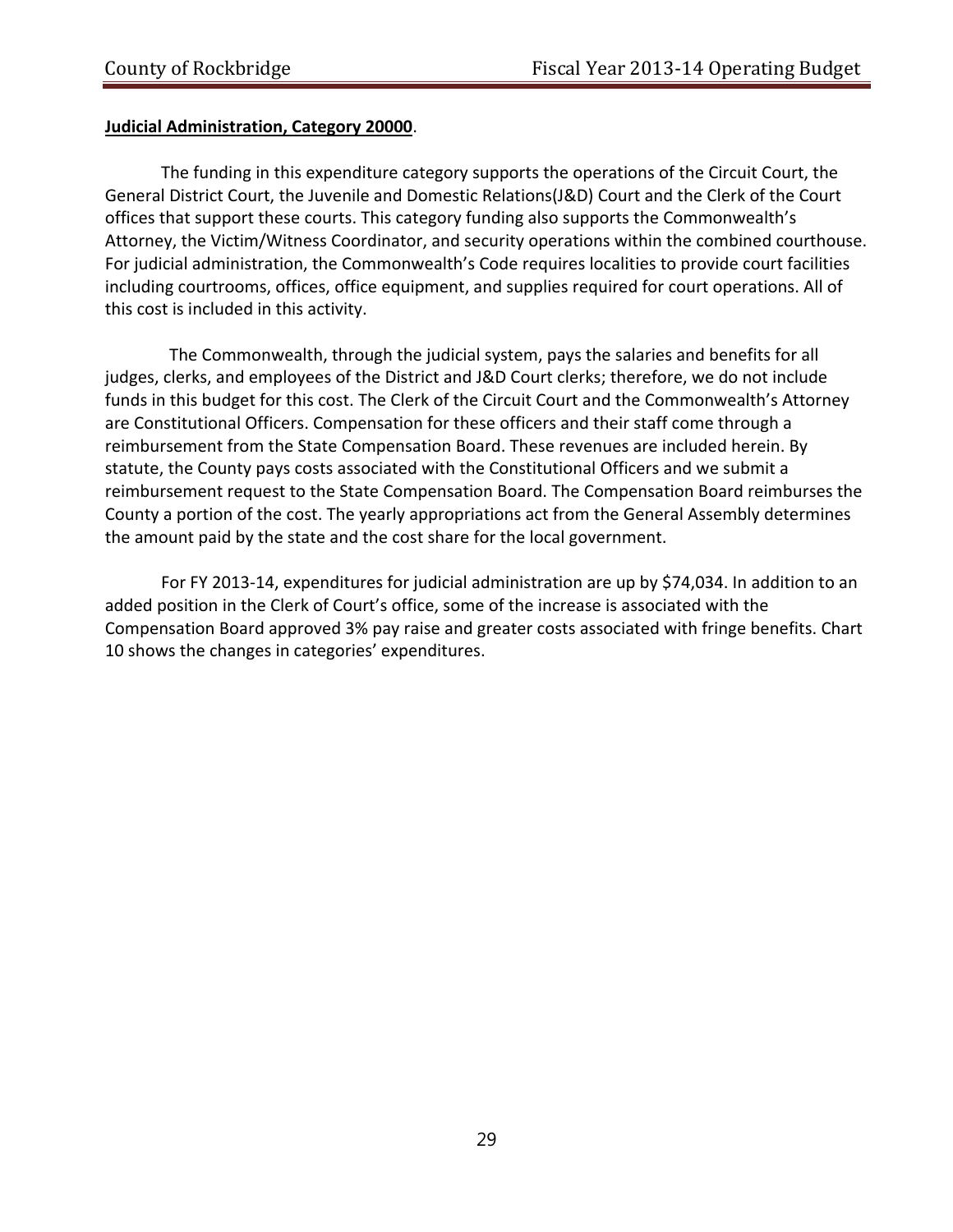

#### **Chart 10**

**21010, Clerk of Court** ‐ The office of the Clerk of the Circuit Court in Virginia performs functions that are divided among several government offices in other states. This office records and maintains land records, performs administrative and record keeping functions for the Circuit Court, and is responsible for the probate of wills and the appointment of personal representatives on estates. The Circuit Court Clerk's office also issues marriage licenses, notary public certifications, hunting and fishing licenses, fictitious name certificates, concealed handgun permits, administers official oaths of office, records military discharge papers, and is responsible for grand jury and petit jury management.

As with all constitutional offices, the State Compensation Board determines the number of employees assigned to the Circuit Court Clerk's office. Approved personnel for this office include the Clerk and four Deputy Clerks. The Compensation Board provides 100% funding for approved salaries and a "fair share" of the cost of benefits. The county pays for the remaining approved benefits. The Clerk also receives some funding for technology upgrades from fees assessed and collected by the office and administered by the Compensation Board. The \$30,019 increase for this department involves a the Compensation Board approved 3% salary increase and higher fringe benefits. In addition, the Board approved local funding for an additional Deputy Clerk for the last six months of the fiscal year.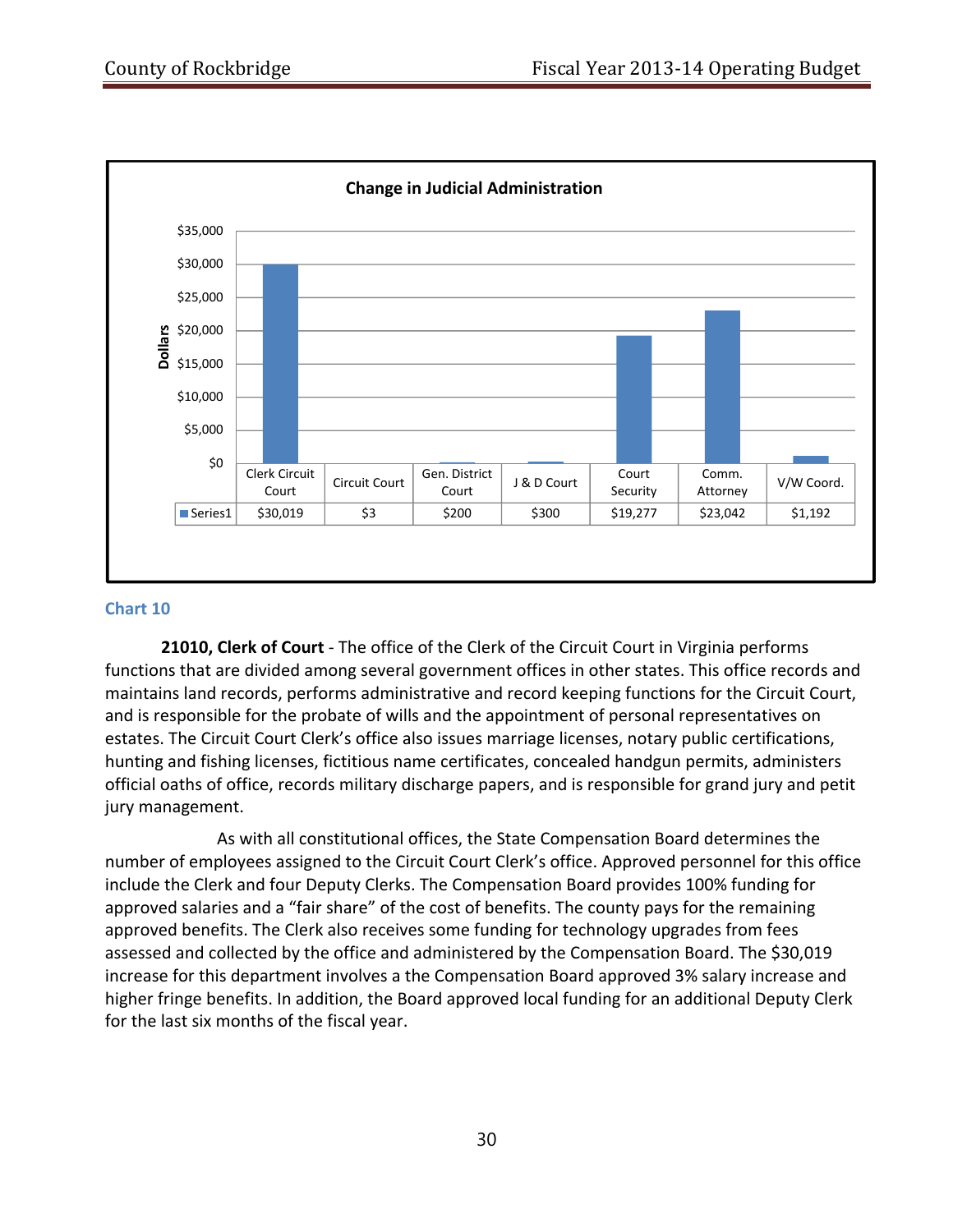**21020, Circuit Court** – The Circuit Court is the trial court with the broadest powers in Virginia. The Circuit Court has jurisdiction over felony cases and misdemeanors on appeal from the District Courts or those originally charged in Circuit Court. The Circuit Court has concurrent jurisdiction with the General District Court over civil claims from \$4,500 to \$25,000 and exclusive original jurisdiction over claims exceeding \$25,000. It has appellate jurisdiction over appeals from the General District, Juvenile & Domestic Relations District Courts, and from certain administrative agencies. It also handles divorces and other family matters, such as support/custody appeals. The Circuit Court is the only court that may provide a jury for a trial.

This budget activity pays for the clerical support of the Circuit Court judge and for the cost of grand and petit jurors. The Commonwealth pays the salary and benefits of the judge. The department budget remained level in FY 2013‐14. Personnel cost provides for a Board‐approved 3% pay raise and higher fringe benefits. Postage, office supplies, and jury commission supplies remained fairly level with the prior fiscal year.

**21030, General District Court** – This activity pays for administration and operations of the General District Court Clerk's office. The State Supreme Court supports all salaries, benefits, and some operating funds. The County must pay all other operations cost of this office. For FY 2013‐14, cost of this office reflects a \$200 increase.

**21035, Juvenile and Domestic Relations Court ‐** This activity supports administration and operations of the Juvenile and Domestic Relations Court. As with the General District Court, the State Supreme Court pays salaries, benefits, and some operating cost of the clerk's office. For FY 2013-14, this budget is higher by \$300.

**21040, Combined Court Security** – Virginia Code requires that we provide security for all courts. With the opening of the Combined Courthouse, we now fund security in one locality that meets all court requirements. The deputies funded in this activity provide security for the court complex and the three courts occupying the facility. Additionally, the deputies monitor security systems installed in the facility. The compensation increase of 3% and higher fringe benefits, and a capital outlay for a new security equipment drove an increase of \$19,277 in FY 2013‐14.

 The Commonwealth allows security fees charged in all court cases to help offset court security cost. The County and City of Lexington enacted ordinances to charge a court security fee. Both localities set fee rates at the maximum allowed by the Commonwealth. We account for these fees in account number 3‐11‐16010‐0007. Both the City of Lexington and the County pay the remaining cost since the facility serves both localities. The City of Lexington pays approximately 25% of the cost not recouped from fees, the County paying approximately 75%.

**22010, Commonwealth Attorney** – This activity supports the Commonwealth's Attorney office and its operations. This office is responsible for matters involving enforcement of criminal laws within the County and the city of Lexington. The Commonwealth Attorney is the chief prosecuting officer for criminal cases. Additionally, the Commonwealth Attorney is responsible for enforcing the Commonwealth and Local Government Conflict of Interest Act provisions.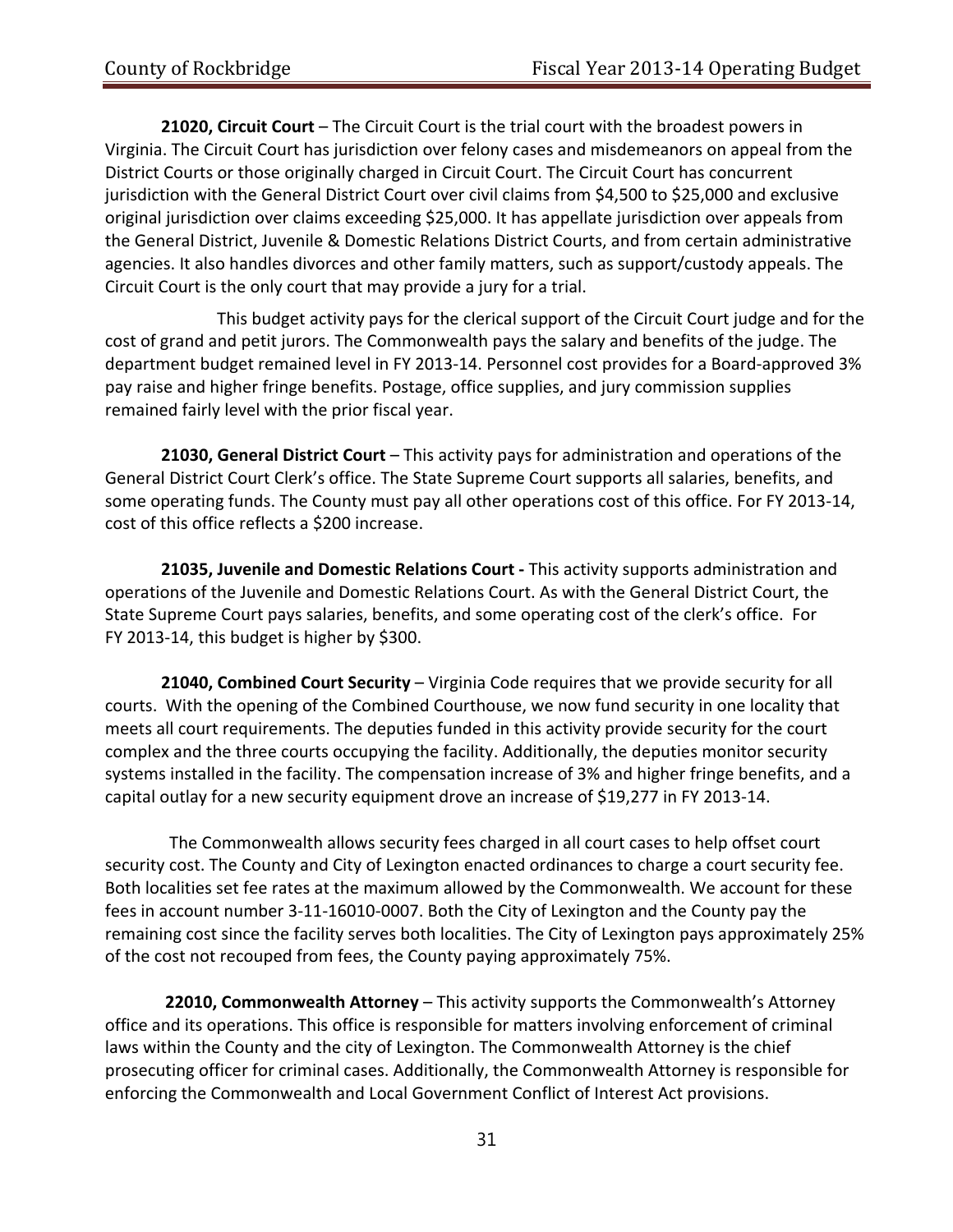The overall funding for this activity is up by \$23,042. This increase related to the Compensation Board‐approved 3% pay raise and greater fringe benefit costs beginning August 1, 2013. In addition, the function's travel account increased by \$2,000 based on recent travel history.

**22020, Victim/Witness** – This activity provides planned expenditures for the Victim/Witness Coordinator. The Coordinator provides support to the Commonwealth's Attorney by coordinating witness requirements and by assisting crime victims. A Commonwealth grant, the City of Lexington and the County share the expenditures planned in this activity. This program is up \$1,192 as part of the Board‐approved 3% pay raise and higher fringe benefits.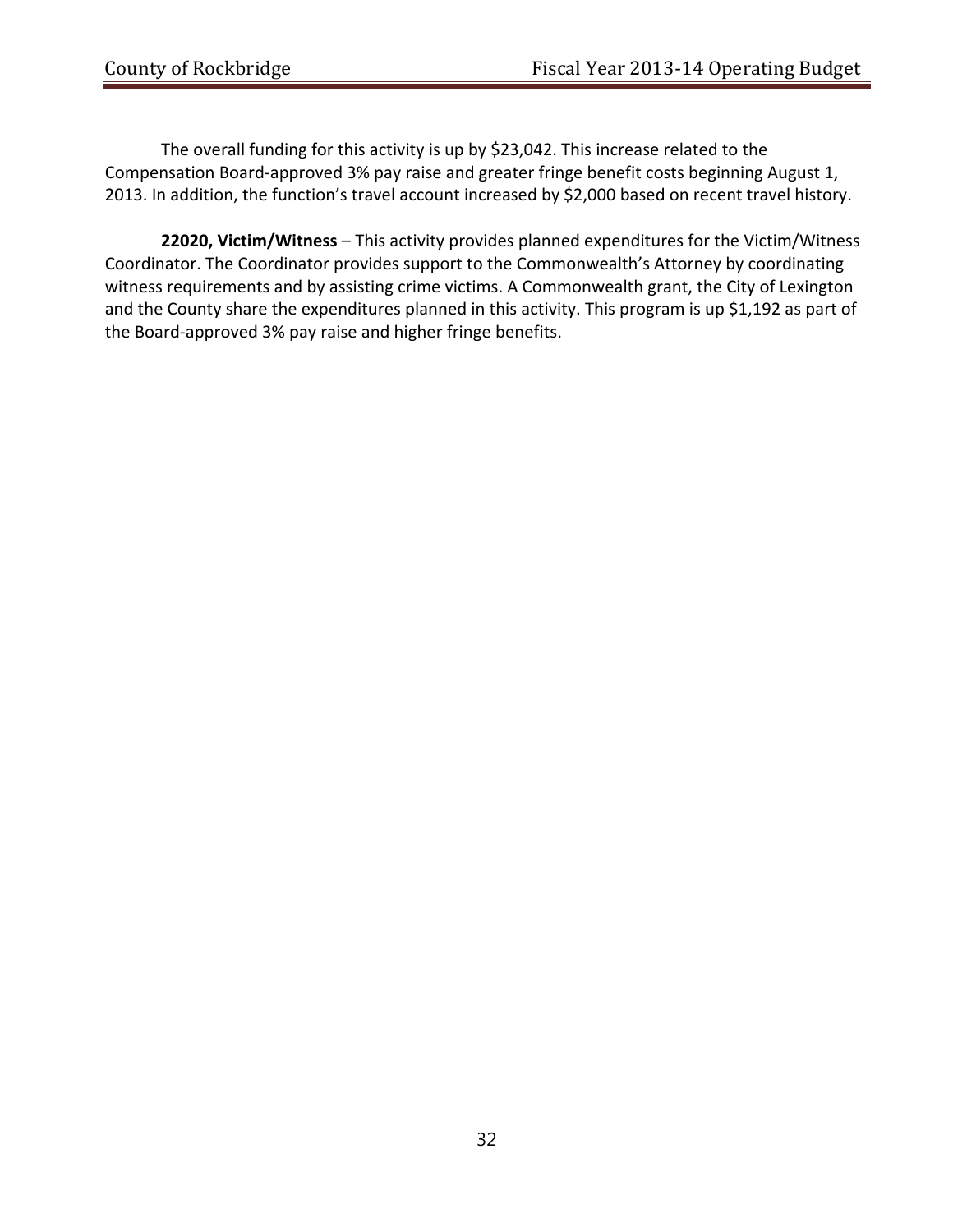# **Public Safety, Category 30000.**

We fund departments, programs, and activities related with law enforcement and public safety in this category. The Public Safety activities include Sheriff, Fire and Rescue, Emergency Services, the County's contribution to the Regional Jail operations, the Probation Offices, and Juvenile Detention. We also fund the Building Inspector's office and some other miscellaneous protective and inspection services in this category. The miscellaneous services include hazardous material cleanup and control, the Magistrate's office, and the SPCA's animal housing facility. The activities related to animal control, abandoned and inoperable vehicle enforcement, litter, and trash control are included in this category. Furthermore, the Board approved the 6‐month funding for a new Fire and Rescue Director position. The Public Safety category increased by \$574,327 in FY 2013‐ 14 when compared with FY 2012‐13. Chart 11 reflects the change in planned expenditures compared with last fiscal year.



#### **Chart 11**

**31020, Sheriff** – The Sheriff of Rockbridge County is an elected Constitutional Officer with the responsibility to enforce state laws and local ordinances. The Sheriff responsible for security of the courthouse and each of the facility courtrooms, and for serving court papers and civil process. The Sheriff is not responsible for operating the Rockbridge Regional Jail. The County participates in a Regional Jail operated by agreement between Lexington, Buena Vista, and the County. A separate Jail Commission oversees the operations and finances of the Regional Jail.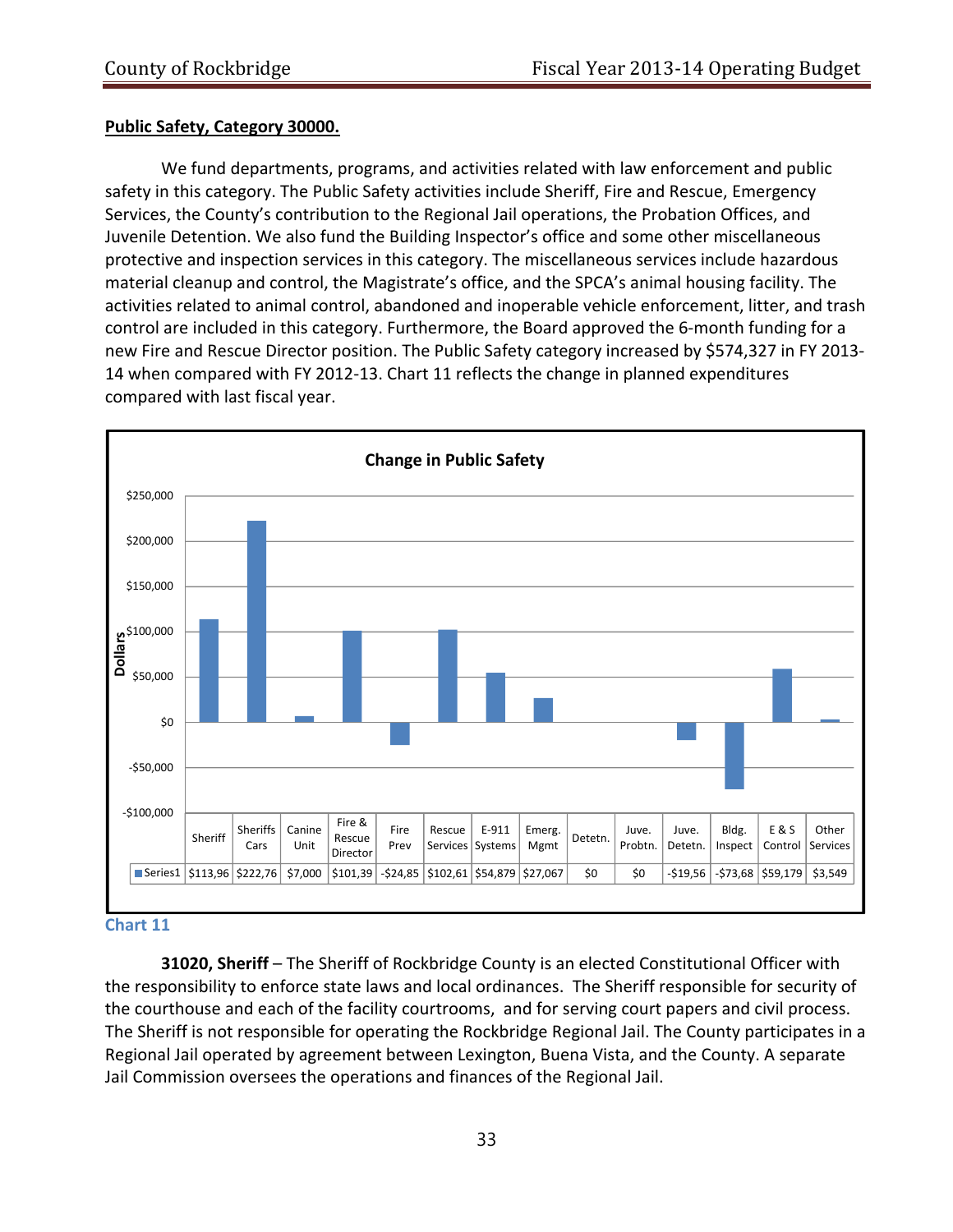The Sheriff can have any number of full time and part time Deputies; however, the Commonwealth provides salary assistance for the number of deputies approved by the Commonwealth's legislature and managed by the Compensation Board. Currently, the formula provides one deputy for each 1,500 citizens. The Sheriff is allowed Deputies to provide bailiff duties for the courts. To justify the number of bailiffs, the Sheriff provides the Compensation Board with a report of court days and court papers and documents served. The court clerks provide additional court days and papers served information to the Compensation Board. The Compensation Board uses this data to calculate the recommended number of court bailiffs. The Compensation Board continues to authorize fifteen deputies and five court security personnel, five dispatchers, one full‐ time clerical assistant, and a part‐time clerical assistant. The legislature normally provides 100% of the Sheriff employee's salaries and a "fair share" of the benefits. Because of legislative shared‐cost cuts, the Compensation Board does not provide the level of funding necessary for the approved personnel. This additional cost and the County's "fair share" of benefits are borne by the locality. Local funds, grants, and fees support all operating expenditures. The Compensation Board no longer supports this cost.

The Sheriff participates in a grant program for Prevention of Domestic Violence/Spousal Abuse. The grant pays a deputy's salary, benefits, and a small amount of other expenses. The County pays most of the other expenses associated with the position. The Rockbridge County Schools previously reimbursed the County 4/5 of the cost of a School Resource Officer at Rockbridge County High School. Beginning in FY 2013‐14, the County will fully fund this School Resource Officer in the Sheriff's Department. In addition, the Board approved the funding of an additional School Resource Officer at Maury River Middle School. This arrangement was negotiated between the School Board and the Board of Supervisors. The Sheriff also participates in several smaller grant programs that provide funding for specific Sheriff's activities including driver safety, DUI prevention, and equipment.

The Sheriff must have communication connectivity with Central Dispatch (911 Center) to receive enhanced 911 information for effective Deputy dispatch and control. He also requires funding to support updating and upgrading of radio repeaters, computer systems and other operational equipments to maintain his protective capabilities. Funding for these requirements is included in the budget.

The planned expenditures for the Sheriff Department increase by \$113,966 in FY 2013‐14. The majority of this growth is linked to the addition of two patrol Deputies, the funding of two School Resource Officers, and a 3% compensation increase and related, higher fringe benefits costs. Some of the increased personnel costs are offset by a higher reimbursement from the Commonwealth Compensation Board. To ensure sheriff employees retain qualifications and receive updates on police techniques, equipment and procedures, the Sheriff participates in a training academy. The training cost is based on the number of employees. The increase in personnel drives the need for purchasing more police equipment, office equipment, uniforms, ammunition, and tear gas (up \$21,500). Ammunition and tear gas are needed to maintain the inventory level necessary to provide training that meets the Department of Criminal Justice Services standards.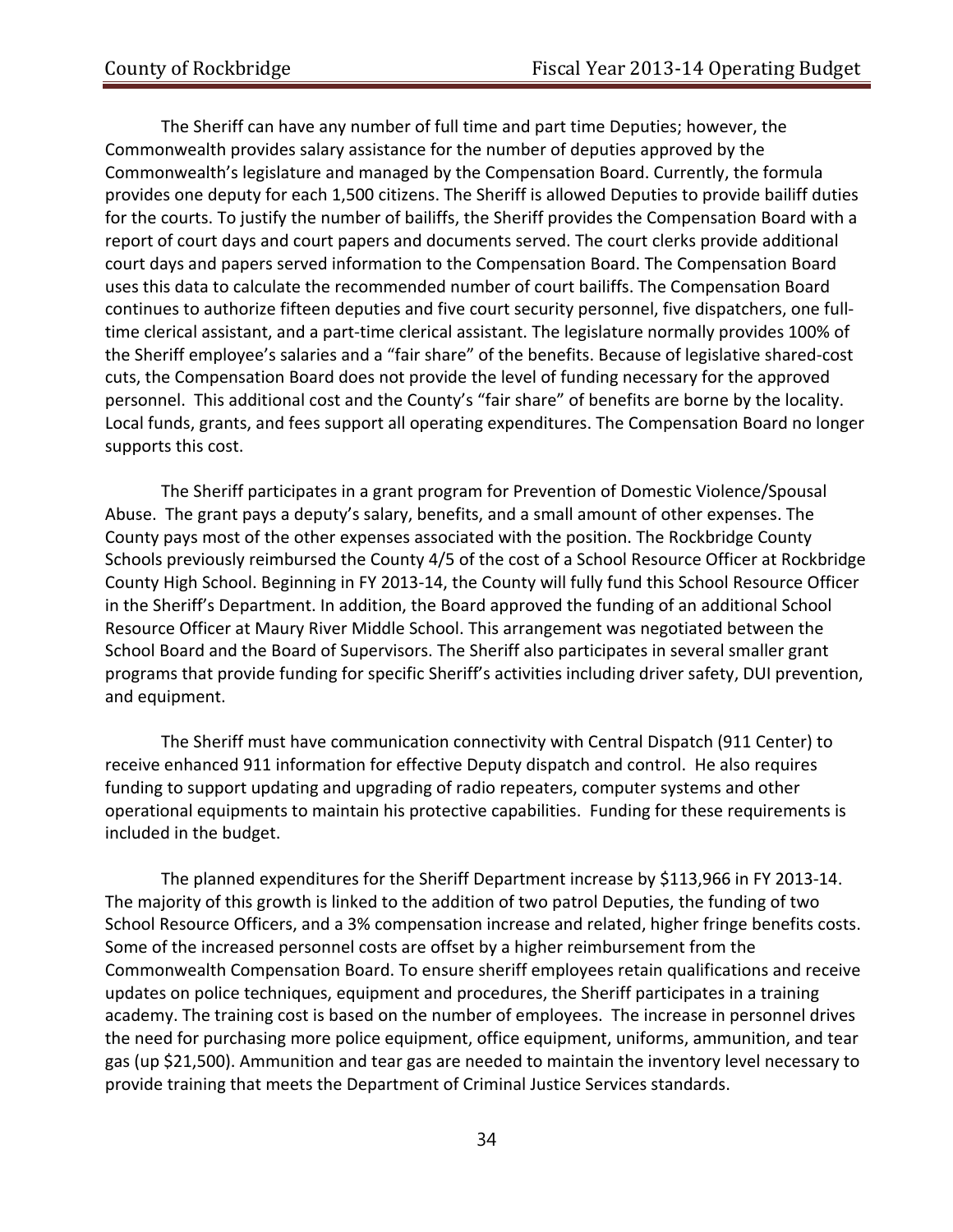**31030, Sheriff's Vehicles** – This funding activity supports, in part, debt payments for Sheriff's vehicles. We previously purchased all Sheriff vehicles through three‐year lease/purchase agreements. In FY 2012‐13, the Board approved the purchase of Sheriff vehicles through a direct appropriation in this budget activity. The County provides maintenance and fuel for the Sheriff's vehicles through the garage account. Approximately 15% of the garage expenditures support the Sheriff's vehicles. This account's expenditures increased by \$222,764 to purchase seven new Sheriff vehicles in FY 2013‐14.

**31050, Canine Unit** – This activity funds the canine unit for the Sheriff's Department. During the prior fiscal‐year budget, the Sheriff requested County funds to support this proposed operation. The Sheriff Department had utilized its canine unit in prior year with success and planned to re‐ establish it. The Board did not approve the request in FY 2012‐13, so the Sheriff used his asset forfeiture account to re-launch this program. In FY 2013-14, the Board approved the funding of an operating budget for the activated canine unit. This account's expenditures are planned at \$7,000 in FY 2013‐14.

**32020, Fire and Rescue Director** – Among the many needs identified by staff, the Board has prioritized the hiring of a Fire and EMS Director. Rockbridge County Fire and EMS Service is currently all-volunteer, a condition that is increasingly rare in Virginia localities of our size and call volume. The strain on volunteer agencies, particularly in the EMS arena, are unrelenting. The Board has agreed that the first step in addressing issues is to emplace a leader who is granted the directive to develop a plan for the future and the authority to execute it. Thus, the FY 2013‐14 budget includes this position, though the start date has been deferred until January 2014. The funding of \$101,399 includes salary, benefits, and startup costs such as a new vehicle and communication equipment.

**32040, Fire Prevention** – Over many years, the Board of Supervisors approved the formation of nine volunteer fire departments. These departments are located throughout the County. They provide fire protection and, in some cases, first-response EMS efforts to other emergencies within designated "first due" boundaries. Through agreements, these departments jointly assist other fire departments and emergency responders outside their fire boundaries. Some members of the fire departments providing first responder services are trained in medical and other types of health emergencies.

The County financially supports fire department operations by contributing funds. We provide a fixed amount for each department and a variable amount based on the number of calls each department answered as a percentage of total calls answered by all departments. The County also provides funds to assist departments with capital purchases. For FY 2013‐14, the financial support to the fire departments is the same as last fiscal year.

Fire departments participate in a variety of grant programs offered by state and federal entities. The state provides Fire program funds. These pass-through funds must be used for training, equipment, personal protection and a couple of limited expenditures. We anticipate this revenue to increase by \$14,800 in FY 2013‐14.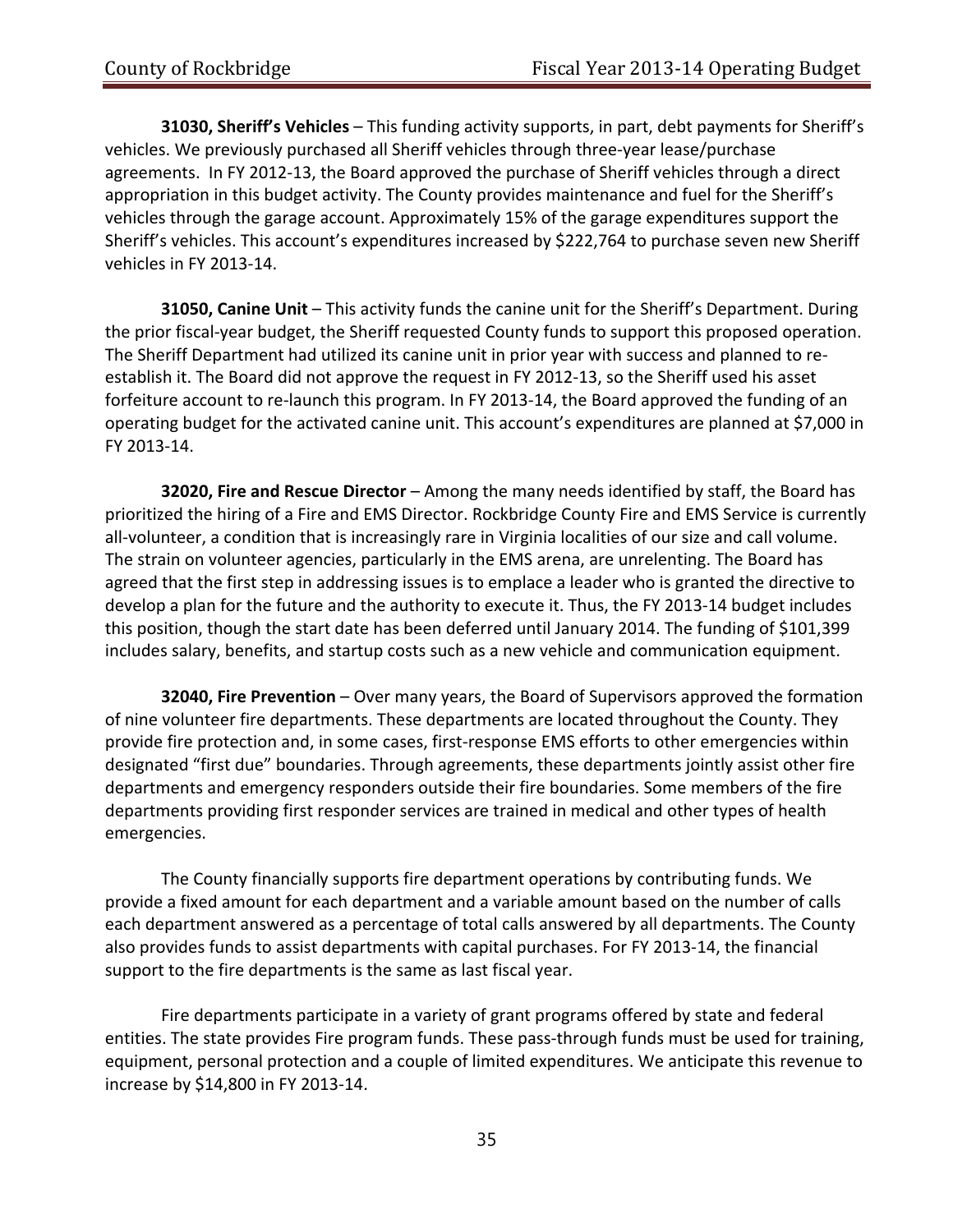#### The funds provided by the County and grants are insufficient to meet all needs. Each department relies on fundraisers and citizen donations to meet their total financial needs.

The City of Lexington provides fire protection for a designated portion of the County under a Fire and First Aid Cost Sharing Agreement amended on January 14, 2013. The County reimburses the City for the County's share of all net eligible expenses of the Lexington Fire Department, based on the percentage of the total emergency calls responded to by the Lexington Department for fire and emergency medical service into Rockbridge County, compared to the total number of fire and emergency medical service calls responded to by the Lexington Department.

There is no formal agreement with the City of Buena Vista to contribute to the Buena Vista volunteer fire department. We provide funding to the Buena Vista fire department in exchange for fire support to the County. For FY 2013-14, as in the past, the Buena Vista fire department will receive funding based on the same formulas used for County departments. This includes the base, variable and interest payment program. Any interest payment is limited by the percentage of calls answered by Buena Vista in the County as compared with the total calls Buena Vista answered.

The Rockbridge County Fire Fighters Association (RCFFA) was established at the request of the Board of Supervisors. The association membership includes all volunteer fire departments located within the County's boundaries and city fire departments from Lexington and Buena Vista. The County's Emergency Management Coordinator attends the RCFFA meetings. The RCFFA provides County operations and training coordination for the County's and the two city fire departments. The RCFFA acts as a clearinghouse for official correspondence between the fire departments and the Board of Supervisors. Funding for the RCFFA primarily supports training and training site upkeep. The RCFFA also participates in grant programs for training and for training facilities maintenance and upkeep.

**32050, Rescue Services** – The County has approved three volunteer rescue squads. Two volunteer fire departments, Effinger, and Kerrs Creek, applied for and received licensing to operate as Advanced Life Support Transport EMS Agencies in the County of Rockbridge. Funding for the EMS agencies remained at the same level as last year.

The rescue squads also have state and federal grant programs similar to those available for fire. All squads participate in these programs to receive additional funds needed for their operations. Here also, the squads are dependent upon fundraisers and donations to meet financial requirements.

As with fire, we have an agreement with City of Lexington for rescue services under the Fire and First Aid Cost Sharing Agreement. We also contribute to the Buena Vista Rescue Squad in exchange for services in the County.

The Rockbridge Emergency Rescue Group (RERG) was established at the request of the Board of Supervisors. The association membership includes all County and city rescue squads located within the County's boundaries. The County's Emergency Management Coordinator, representatives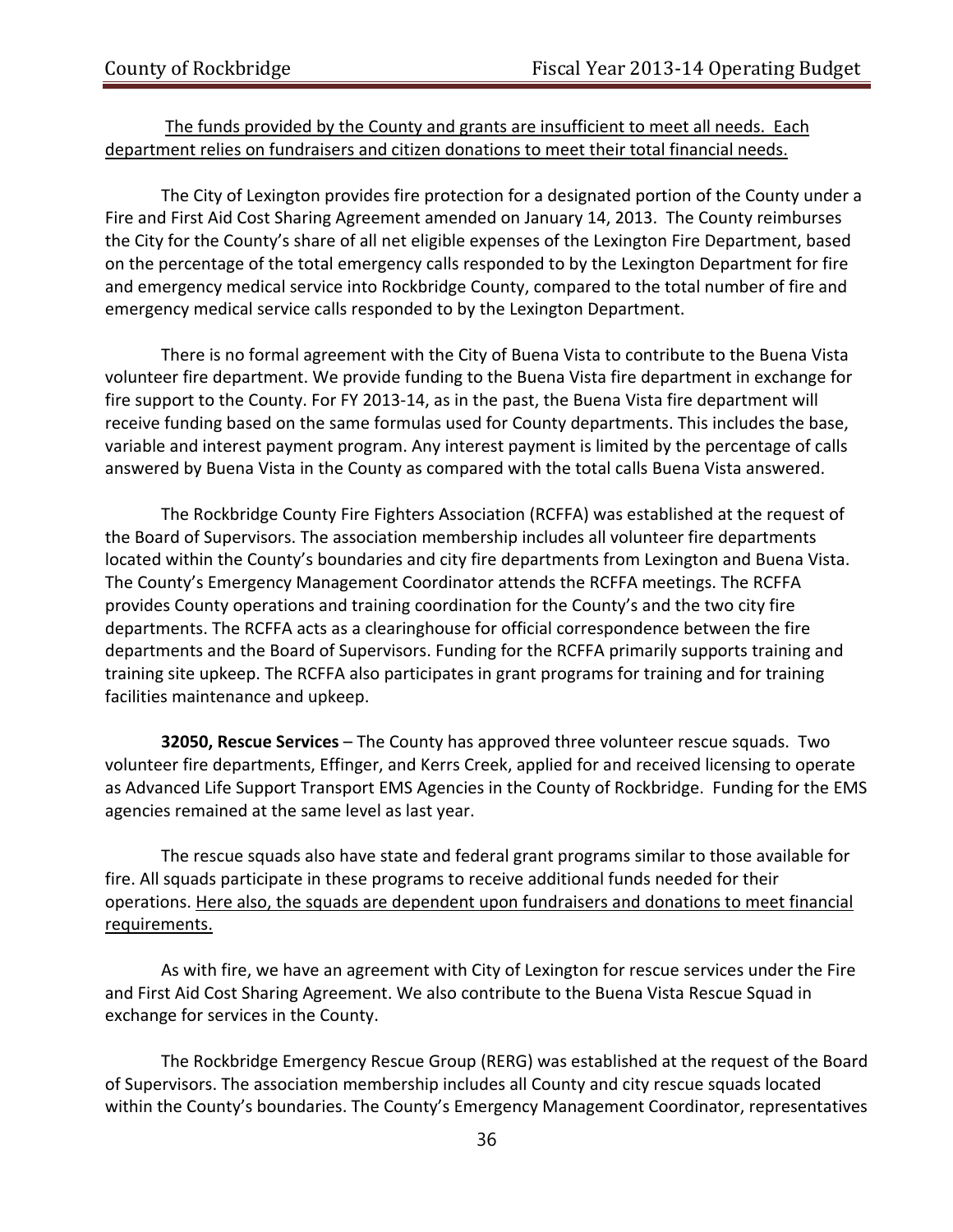of the Central Shenandoah EMS Council, the Emergency Communications Center, and other supporting agencies also attend the RERG meetings. The RERG provides operations and training coordination for the County's and the two cities rescue squads and crews. The RERG acts as a clearinghouse for official correspondence between the rescue squads and the Board of Supervisors. Funding for the RERG primarily supports training and training exercises.

E‐911 funding in this account pays for road sign installation, maintenance and upgrades. These signs are an integral part of the E‐911 program. They use a nationally recognized standard numbering system that assists emergency service providers in locating dwellings, businesses, or other sites where response is required. A County employee makes the signs and installs them on County roads. We pay the sign‐making costs through this accounting activity. For FY 2013‐14, we expect this cost to remain level since most work is sign replacement, not sign installation.

**32060, Central Dispatch** –The Commonwealth requires each local government to provide enhanced 911 capabilities in its area. Enhanced 911 provides the dispatcher with a map and location data of the landline or mobile device used to make the 911 call. This 911 system automatically displays location information.

Central Dispatch service comes through the Rockbridge Emergency Communications Center operated under an inter‐governmental agreement with Lexington and Buena Vista. The agreement's goal is to provide a single dispatch point for the entire area and decrease costs by reducing overhead.

The Rockbridge Emergency Management Board oversees the center and submits a budget with salaries, equipment, supplies, capital improvements, etc. to the County and the Cities. The FY2012‐13 budget request reflects an increase of \$54,879 to the County. The major increases in the Consolidated Dispatch budget involve professional services, maintenance and service contracts and equipment purchases.

**32080, Emergency Services** – Emergency Services is responsible for all activities undertaken to prevent, minimize, and repair injuries and damage resulting from natural or manmade disasters. This account provides funds for planning and implementation of emergency responses, coordination with other emergency services providers, and purchase and maintenance of materials and equipment used by the County for emergencies.

This account also funds oversight of spill cleanup operations related to hazardous materials (HAZMAT). Fire departments and rescue squads provide the response to HAZMAT spills in their area. The County's function is to support the fire department and rescue squads in containment. The County representative documents type and amount of containment equipment and material used. He also assists the responding department with additional material and outside assistance, if required. A contractor selected by the individual or company responsible for the spill normally accomplishes cleanup. If there is a large spill, the HAZMAT coordinator can request assistance from the Commonwealth. When the County responds to a HAZMAT spill, the person or company responsible for the spill must bear the cost of County services. The payments are intended to cover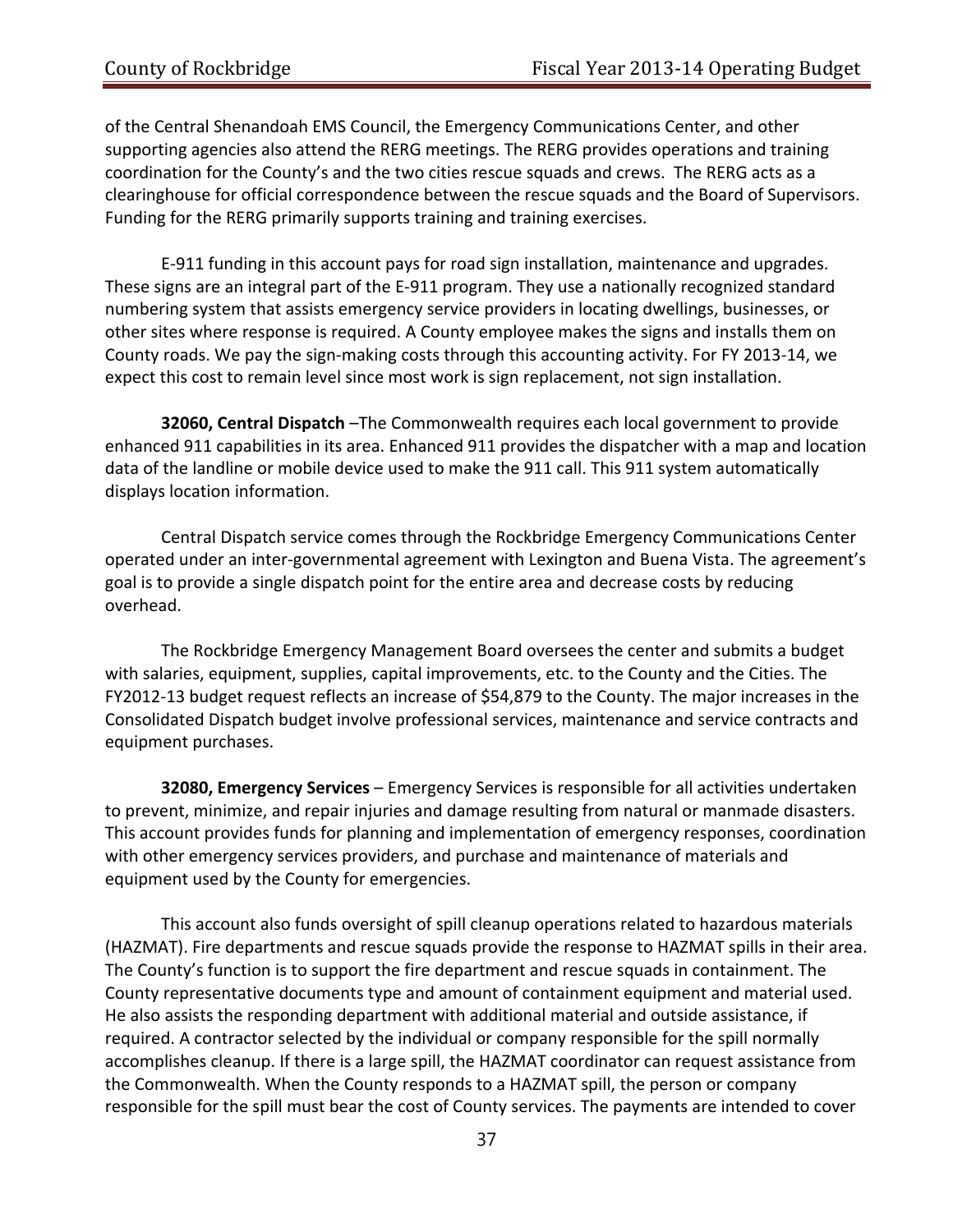the cost of the County HAZMAT response and any fire and/or rescue response. The funds received from this billing vary, but are meant to offset any cost incurred by the County.

A major function of Emergency Management is planning for potential emergencies. The County has emergency plans for natural, manmade, and other emergencies. Procedures for emergency response coordination are documented in the emergency operations plans (EOP) manual. These plans incorporate coordination between federal, state, and local emergency responders. These plans are kept current at all times and changed as procedures and training requirements are modified. This effort requires input from hospitals, Red Cross, Social Services, schools, public safety providers, etc.

For FY 2013‐14, this activity's planned expenditures are up \$27,067. This increase is due to the Board‐approved 3% pay raise together with higher fringe benefit costs, accounting for a third‐ party vendor which assists the County in securing reimbursement of rescue-service transportation costs, and funding grants we fully expect to receive.

**33010, Correction and Detention** – The Regional Jail houses adult prisoners serving short sentences and houses suspects awaiting trial. The Regional Jail serves all courts and law enforcement agencies within the County and two Cities. The County and the two Cities entered a contractual agreement to build and support a Regional Jail. According to the agreement language, the County and Cities paid the local share of the jail construction cost. The Commonwealth also shared in the jail construction cost.

A Regional Jail Commission oversees the Regional Jail's operations. This Commission is responsible for jail policy and financing. By agreement, the County and Cities of Lexington and Buena Vista must fund the shortfall should the jail revenues be insufficient to pay operating expenditures. Per the agreement, any revenue shortfall must be assessed to the localities based on their number of prisoner days.

The Compensation Board pays the majority of the jail compensation. It pays 100% of the authorized employees' compensation and a share of the benefits. Some operational funds are also provided. These funds are not adequate to support jail expenditures. These funds from the State remain lower from previous levels. This continued revenue loss from the Commonwealth is a major factor in the previous escalation of jail cost to the three localities. Since the cuts and the revenue based on prisoner days remains constant, we see no major changes in the cost of corrections for FY 2013‐14.

The County is the jail's fiscal agent. The jail pays a fee for this service based on a cost allocation prepared by the County's auditor.

**33030, Juvenile Probation Office** – Virginia Code requires we support the juvenile probation office activities. Our support for the 25th District Court Services Unit includes office space, furniture and equipment, office supplies and telephones. The Commonwealth pays all other cost. The probation staff has an office in the new courthouse to serve the County and City of Lexington. The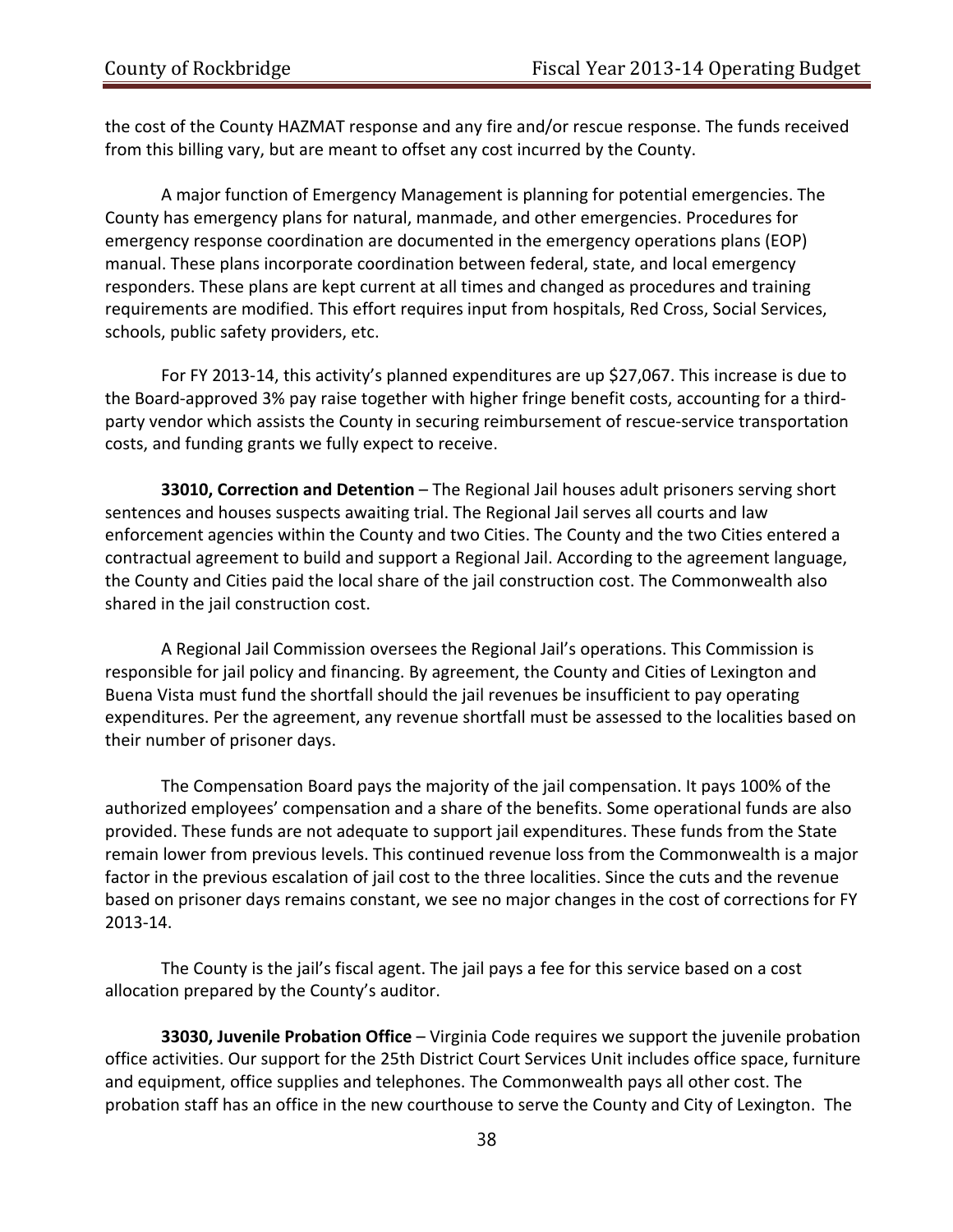City of Buena Vista also uses the Probation Office. Both Lexington and Buena Vista contribute funds to offset cost of this activity cost. There is no change in funding levels for FY 2013‐14.

**33040, Other Institutional Care** – Statutes governing Juvenile and Domestic Relations District Court provide requirements for arrest and detention of persons under the age of 18. The statutes prohibit juvenile detention with adults. Instead, a separate facility for the detention of juveniles is required. The Board of Supervisors and the juvenile and domestic relations court share responsibility for operations of the juvenile detention home and facilities.

Commonwealth Statute allows the governing bodies of three or more counties, cities, and towns to establish and run a joint facility for juvenile detention. The County is a member of the Shenandoah Valley Juvenile Detention Home. Membership in this facility allows us to have reserved space for juvenile offenders instead of depending on a space available basis. The facility is in Augusta County. Our participation in this facility has significantly reduced the time and expense of transferring juveniles to an appropriate facility. This account pays our share of the operations, maintenance, and capital upgrades at the Shenandoah Juvenile Detention Center. Members pay for the services based on the average number of juveniles housed in the facility over the past three years. Our use of the facility compared with other localities has dropped over the past few years. In FY 2013‐14, the County contribution is down \$19,561.

**34010, Building Inspection** – The Virginia Board of Housing and Community Development is responsible for establishing the Uniform Statewide Building Code. The Board of Supervisors must adopt and enforce the Uniform Statewide Building Code. The Building Department is responsible for code compliance and enforcement. This budget supports salary, fringe benefits, material, supplies, training, and equipment to meet the requirements.

This department's planned expenditures decreased by \$73,680. The reduction reflects the decision not to fill a vacant full‐time building inspector position. However, the Board recognizes the need to replace the position in the future as inspection needs increase.

**34015, Erosion and Sediment (E&S) Control ‐** The Department of Conservation and Recreation (DC&R) requires local enforcement of erosion and sediment control laws. In addition, new regulations require that the County employ a stormwater management technician. In FY 2012‐ 13, the County combined these related functions into a single position to maximize efficiency.

These mandates are assisted by an 18‐month DCR grant to cover \$45,000 of the initial program budget. This new stormwater management program is reflected in the E&S function.

**35090, Other Protective Services** – This account pays for the magistrate's offices, the medical examiner and the County's share of the SPCA operations. The SPCA functions as the animal pound for the County and City of Lexington. By contractual agreement, the SPCA cost share for the County and city are based on the number of animals received from each locality. For FY 2013‐14, this cost will remain level with the prior fiscal year.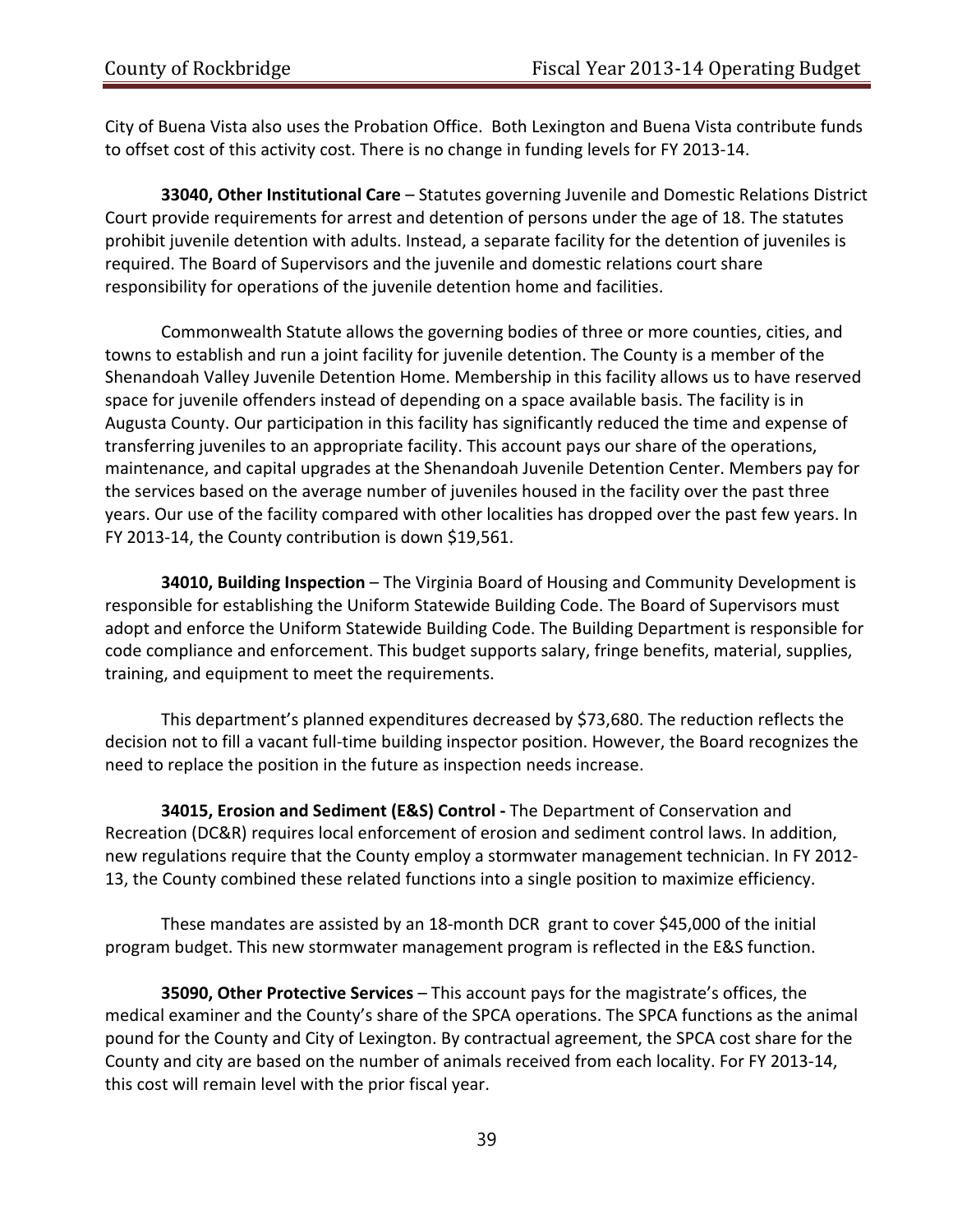The budget line item 4‐11‐35090‐2012 provides funds for the State‐mandated Line of Duty Act (LODA) for volunteer fire and rescue providers who qualify for the benefit. This is line item is expected to increase by \$3,549 in FY 2013‐14.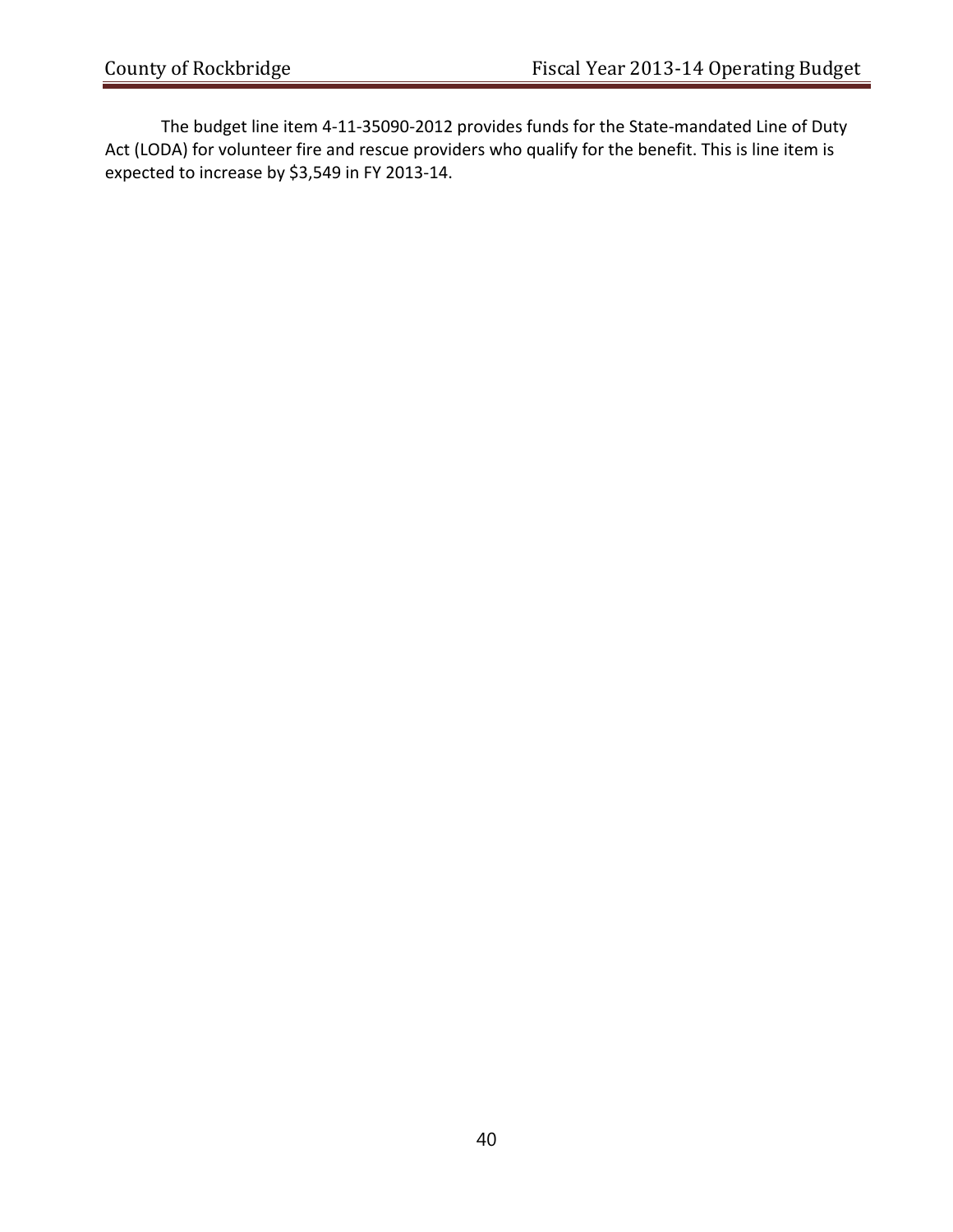#### **Public Works, Category 40000.**

Funding in the Public Works function supports the County Engineer contract, road maintenance, solid waste pickup and transport, building and grounds, motor vehicle and equipment maintenance, and enforcement of laws and statutes related to sanitation and waste. Planned expenditures for Public Works increased by \$141,594 in FY 2013‐14. Chart 12 shows the change for each activity compared to FY 2012‐13 funding.



#### **Chart 12**

**41050, Engineering** – This activity pays for the County Engineer's contract. The County Engineer retired in FY 2009‐10. We now procure engineering services as a contracted service. When a County project or activity requires engineering services, we use funds in this account to hire an engineer on a part-time contracted basis. There is no planned need for this service in the FY 2013‐14 budget.

**41080, Road Maintenance** – In Virginia, the building and maintenance of public roads are the responsibility of the Department of Transportation. Funding in this accounting activity pays for streetlights located throughout the County. These lights are located at government‐owned grounds or in the villages or towns. There is no change in the FY 2013‐14 planned expenditures.

**42030, Refuse Pickup** – Citizens may, at no charge, deposit their trash at any of the County‐ managed collection sites or deposit their trash and recyclables at the staffed collection centers located in the County. This service is not offered free to businesses, industries, or to any individual or entity other than Rockbridge County residents. In 2010, the Board of Supervisors approved a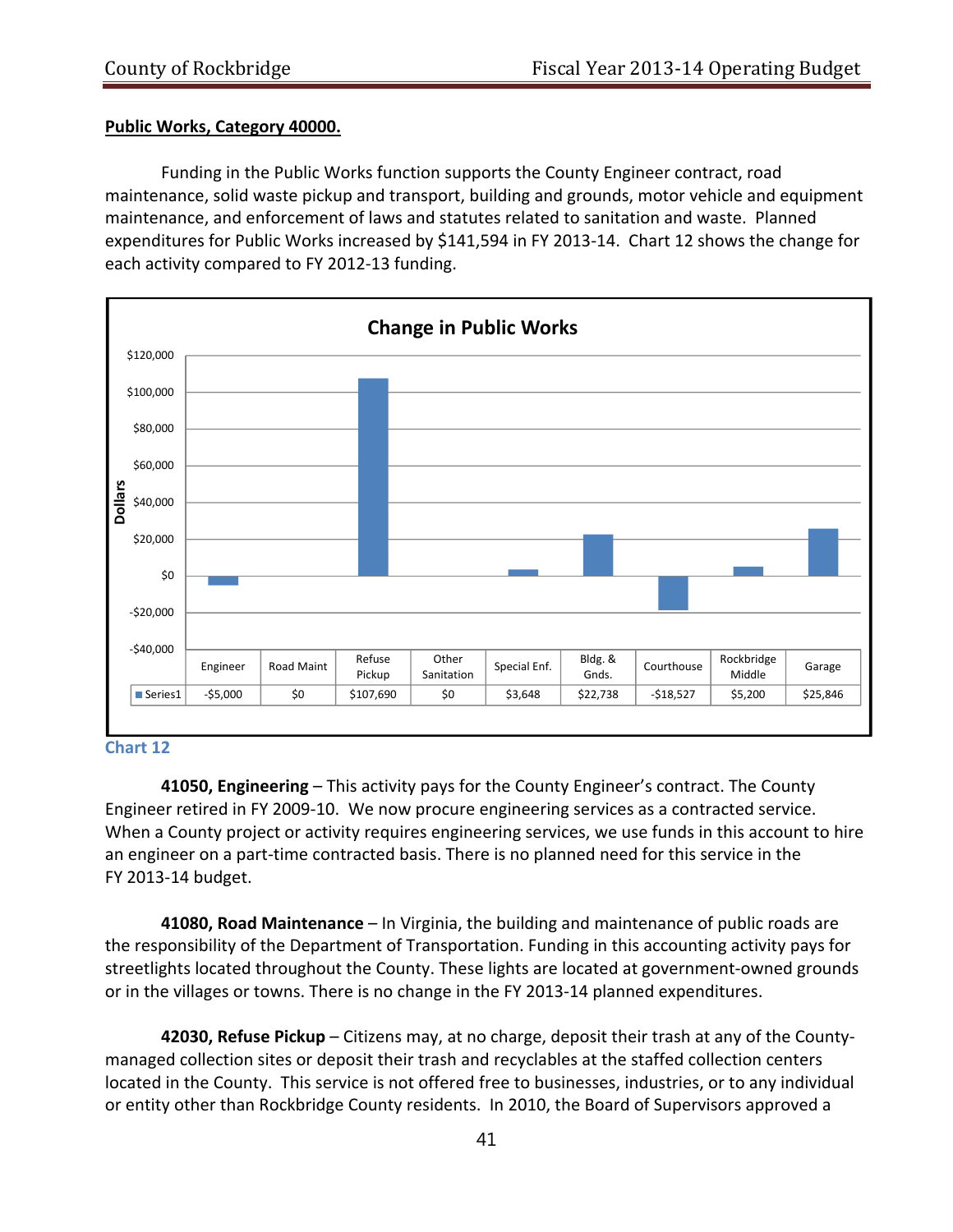contracted service with a third‐party vendor to pick‐up and transport County refuse. This accounting activity pays the contract cost for this contract. Recycling pickup cost is in the recycling account of Fund 20. The County is responsible for maintenance of the collection centers, the recycling centers, and installed equipment. The contract contains provisions for "green can" replacement at County cost. We expect the fuel‐costs variable (included in the contract), in part, to increase the County's cost by \$70,000 in FY 2013‐14.

The County will develop a solid waste plan in FY 2013-14. Under this plan, the County could potentially reduce the number of unstaffed collection centers available to the public. A prospective option is to increase the number of staffed collection centers and decrease the number of unstaffed collection sites.

The staffed collection centers are manned by County personnel. The employees assist citizens with identify recyclables from trash to ensure that waste items and recyclables are placed in the proper containers. These employees are an important part in the Board of Supervisors' goal to meet their zero‐waste commitment.

Private County businesses and industries are responsible for disposal of business and industrial waste. Either a hauling company or the individual business takes the refuse to the landfill. The landfill employees keep records of businesses' waste stream and provides them to the County. Businesses and industries, by County ordnance, may not use the unstaffed collection sites or the staffed collection centers. They must either transport their trash to the landfill or pay a commercial hauler. The organization taking the trash to the landfill is charged a fee for disposal.

The refuse pickup accounting line reflects the County's costs to pay for tipping fees at the landfill. The landfill has three customers: the County and the Cities of Lexington and Buena Vista. A landfill employee records all refuse delivered by tonnage and location. The locality of origin is billed a per-ton fee for trash entering the landfill. The landfill does not currently accept trash originating outside Rockbridge County. For FY 2013‐14, the County expects tonnage from the County to increase; therefore the funds available to pay landfill fees are higher by \$26,040.

**42040, Other Sanitation** – The County owns the landfill and associated equipment. When landfill operations require major capital equipment, the County acts as the fiscal agent and executes a lease‐purchase or purchase of the equipment. The landfill pays the County at a level commensurate to the payment. The County makes the debt payments. We use a revenue line in Fund 11 to account for the landfill payment to the County. Line 8108 displays costs for payments. This year the equipment debt service remains at zero.

**42050, Special Enforcement** – We provide funding for enforcement of codes related to refuse and animal control in this accounting activity per an agreement between the Board of Supervisors and the Sheriff Department. The Sheriff supervises the personnel and manages this program. LODA payments apply to the special enforcement officers; therefore, we provided funds for the payment. Funding is up \$3,648 primarily because of the Board‐approved 3% pay raise and the associated increase in fringe benefits.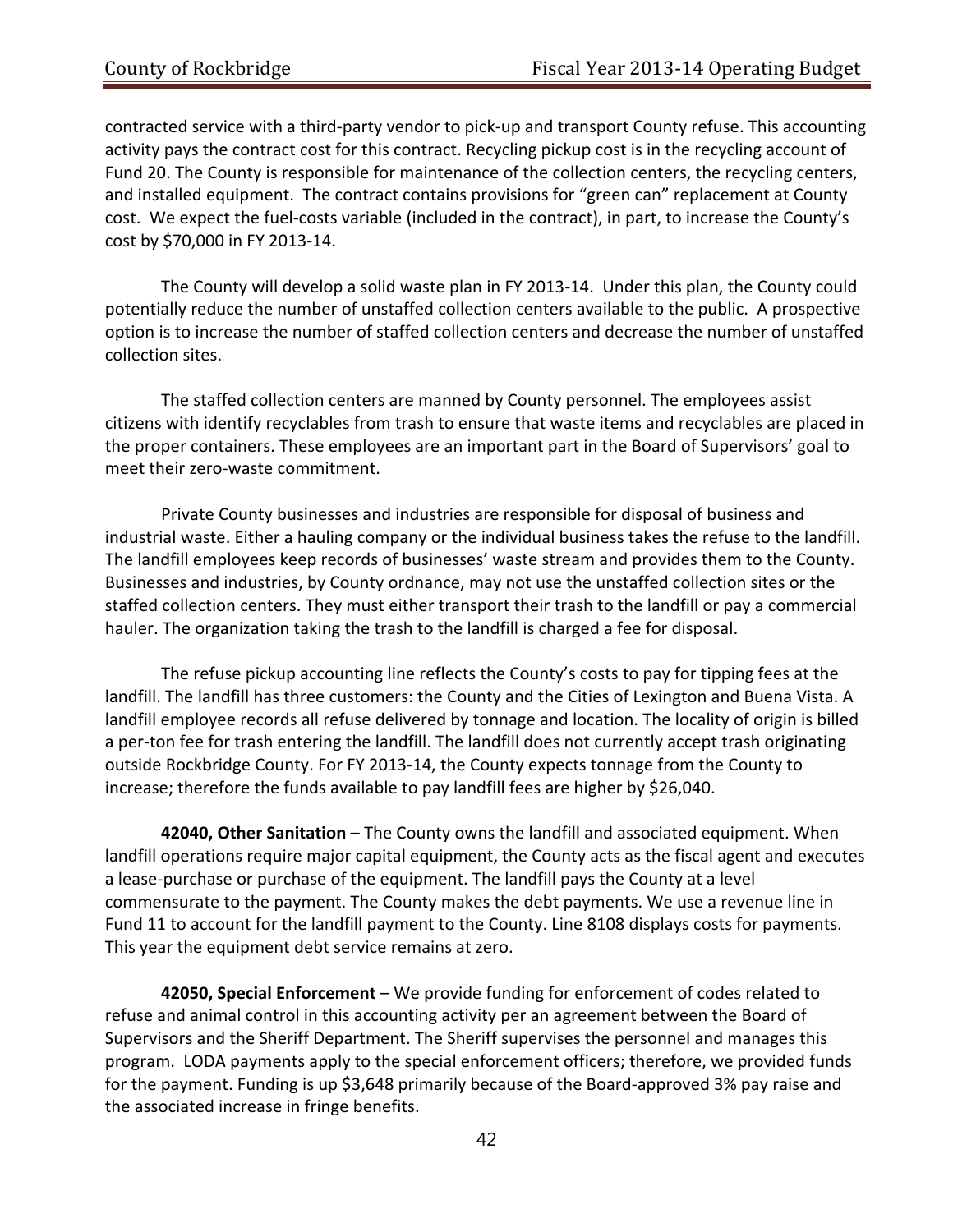**43020, Buildings and Grounds** ‐ This accounting activity provides funding for the operations and maintenance of the County's Administrative offices on Main Street and the Health Department building on White Street. The Building Official manages building maintenance and oversees the expenditure of these funds. The Building Official's personnel perform some maintenance on the buildings, which saves on contracted services. The budget reflects the Board's commitment to continue improvement projects in FY 2013‐14; overall increase is \$22,738 associated with a renovation upgrade at the County Administration Building.

The 150 S. Main Street building provides offices for the County Administrator, the Registrar and Electoral Board, the Commissioner of the Revenue, Treasurer, Rental Assistance, Extension Office, Community Development, County Attorney, Fiscal Services, Information Technology and Supervisor of Accounts. The City of Lexington shares the cost of the administrative complex upkeep based on a formula contained in the Joint‐Services agreement.

**43050, Combined Court Complex** – This account function provides for maintenance, utilities, insurance, cleaning, and upkeep of the combined courthouse facility. Because of the complexity of the building and installed systems, a specially trained building manager was hired in FY 2011‐2012. The building manager oversees building maintenance, upkeep, cleaning and is responsible for the testing, maintenance, operation, etc. of installed building equipments including fire protection, security systems, elevators, lighting, etc. The building manager is in charge of responding to equipment malfunctions and facility alarms during off‐duty hours. For FY 2013‐14, the expected expenditures increased by \$14,000. This increase is off-set by lower custodial contract achieved in FY 2012‐13. Overall, this functions is down \$18,527 for FY 2013‐14.

The City of Lexington shares this cost on an approximate 25% basis per the Joint Services Agreement. The attached parking lot is owned and operated by the City. Under the Joint Services Agreement, we pay for just over 9% of the maintenance and operations of the parking deck. The payment is based on parking spaces required for court personnel.

**43060, Rockbridge Middle School Property** – In FY 2012‐13, Rockbridge Middle School closed as part of the modification and expansion of Maury River Middle School. The Rockbridge Middle School Property will transfer to the County in FY 2013‐14. This new program provides for the property and liability insurance ‐ \$5,200.

**44010, County Garage** ‐ This accounting activity pays the operations and maintenance cost of the County's Vehicle Maintenance Garage. The garage performs maintenance on vehicles owned and operated by the County, School Board, Rockbridge Regional Jail, PSA, Recycling, Landfill, and other government entities. Excluding County departments funded in Fund 11, all others garage customers pay service fees. The garage charges the vehicle owners for repair cost and fuel used by their vehicles. We bill parts at cost and mechanic labor on an hourly rate. All fuel users pay a 10% service fee. All these fees support the garage cost.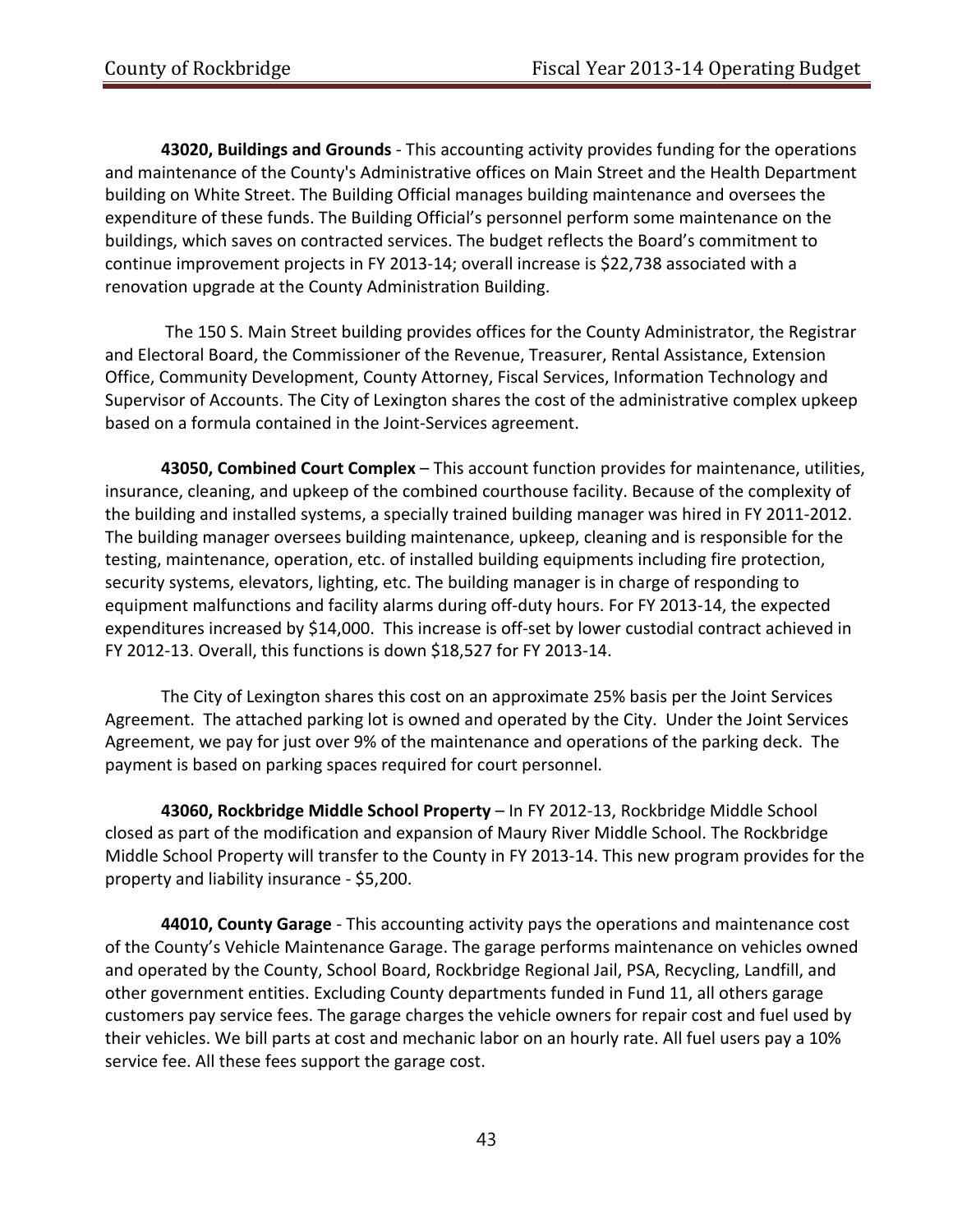For FY 2013-14, the County garage funding increased by \$25,8466. The budget increase includes the Board‐approved 3% pay raise along with greater fringe benefit costs. In addition, a fuel inflation factor of 3% is reflected in the \$15,000 increase to the gas, oil, and diesel budget line.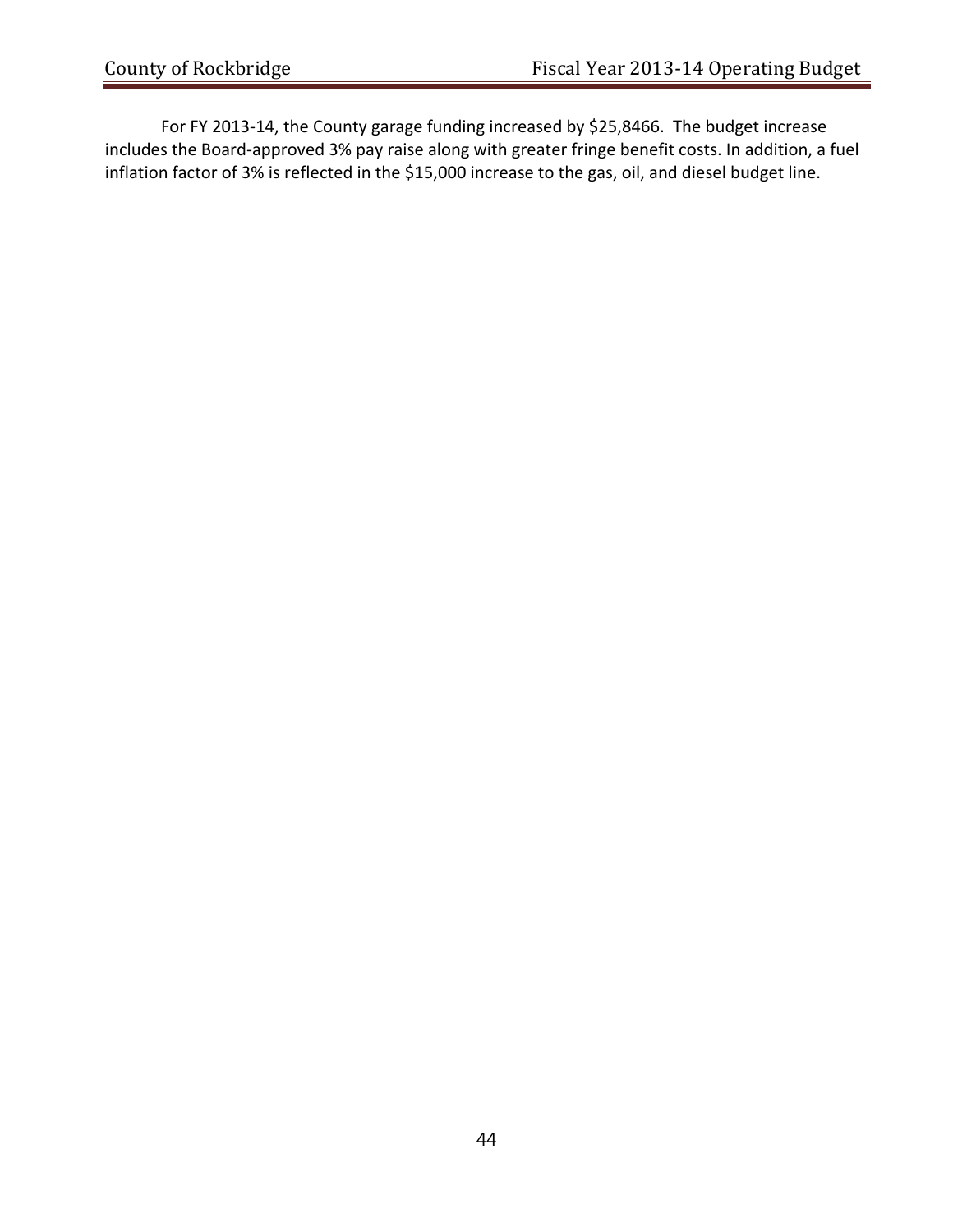#### **Health and Welfare, Category 50000**.

Health and welfare provides funding to support elderly, poor, and challenged citizens by ensuring they have essentials for their well-being. The major activities include health, mental health, and welfare. Federal and state funding mandates associated with most of these activities require a minimum local cost share. Total health and welfare activities funding in FY 2013‐14 is \$1,340,354. This is a \$66,206 increase compared with FY 2012‐13. Chart 13 shows the change in funding from each of the accounts.



#### **Chart 13**

 **51010, Health** – This activity funds the County's contributions to health providers. State mandates require us to support the State Health Department programs and operations that provide health services for Rockbridge County citizens. The Board of Supervisors makes discretionary contributions through this account for health‐related services to support citizens who would otherwise not have access to medical care.

Accounting line 5607 contains funds for the State Health Department. The requested amount increased by \$6,772. The mandated services include the Health Department's basic health care, preventative medicine, water‐quality monitoring, and other general, health‐related services designed to protect and ensure the general health of County citizens. The other health programs supported by the County provide free services to low income citizens of the County. Some programs require the service recipients to pay a fee. The County also supports a dental program that provides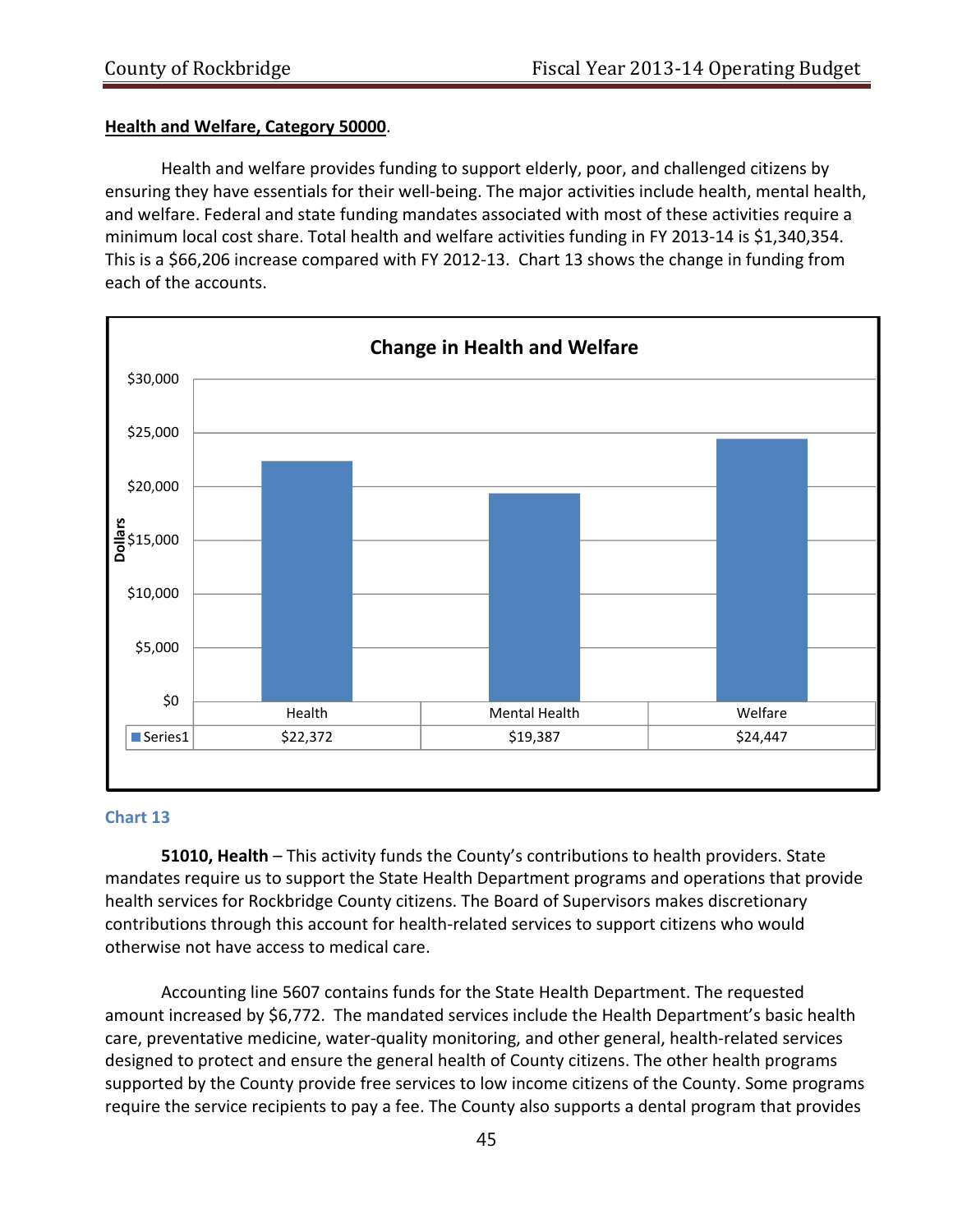preventative care to children whose families cannot afford the service.

Rockbridge Area Transportation Service (RATS), supported by objective line 5609, provides life-function transportation to disabled, elderly, or other citizens with mobility problems. RATS is a designated safety‐net organization because it provides essential transportation. The funding for FY 2013‐14 remained level with last fiscal year.

Rockbridge Free Clinic operations is displayed in line 5608. It remains funded at 100% of the Free Clinic's request. The Free Clinic is a designated safety-net program because it provides health care for uninsured or underinsured citizens who meet the low-income definition. The aid they provide for citizens in the economic downturn is for many their only source of health care. The Board approved a one‐time contribution to the Free Clinic for the purchase of mobile dental equipment. This reflects an increase of \$15,600 in the Health function.

**51020, Mental Health** – This accounting activity funds the County's commitment to support the Rockbridge Area Occupational Center, the Rockbridge Area Community Services Board (CSB), and the Rockbridge Area Hospice.

The Rockbridge Area Occupational Center, through contracts with businesses, provides jobs for disabled citizens. The Center develops training programs and provides employee supervision services to ensure the employees have the skills and management to meet the businesses personnel needs. The businesses pay a service fee on a contractual agreement. The employees pay comes from contract receipts. The County's contribution remains level with FY 2012‐13.

By Commonwealth statute, every County or city either jointly or individually must establish a Community Service Board (CSB). CSB's are required to provide emergency services to the jurisdictions they serve. The "core services" include inpatient, outpatient, case management, day support, residential, prevention and early intervention services for mental health, mental retardation, and substance abuse treatment needs.

The County entered into an agreement with the City of Buena Vista and the City of Lexington to fund regionally a Rockbridge Area Community Service Board. The CSB's activities are under the purview of a Board whose members are appointed by the two Cities and the County. The RACSB Board approves and submits an annual plan of services and budget to the governing jurisdictions. The jurisdictions approve the budget and agree to pay a local funding match for the programs. The match can run from 15% to 70% depending upon the program's current parameters. By Statute, the State pays no more that 90% of facilities construction, salaries, and other operating expenses of the CSB. Line 5605 displays \$139,576 as the County's CSB cost share.

The contribution for Hospice in line number 5608 is used to supports assistance for terminally ill citizens and their families. There is no change from the prior fiscal year.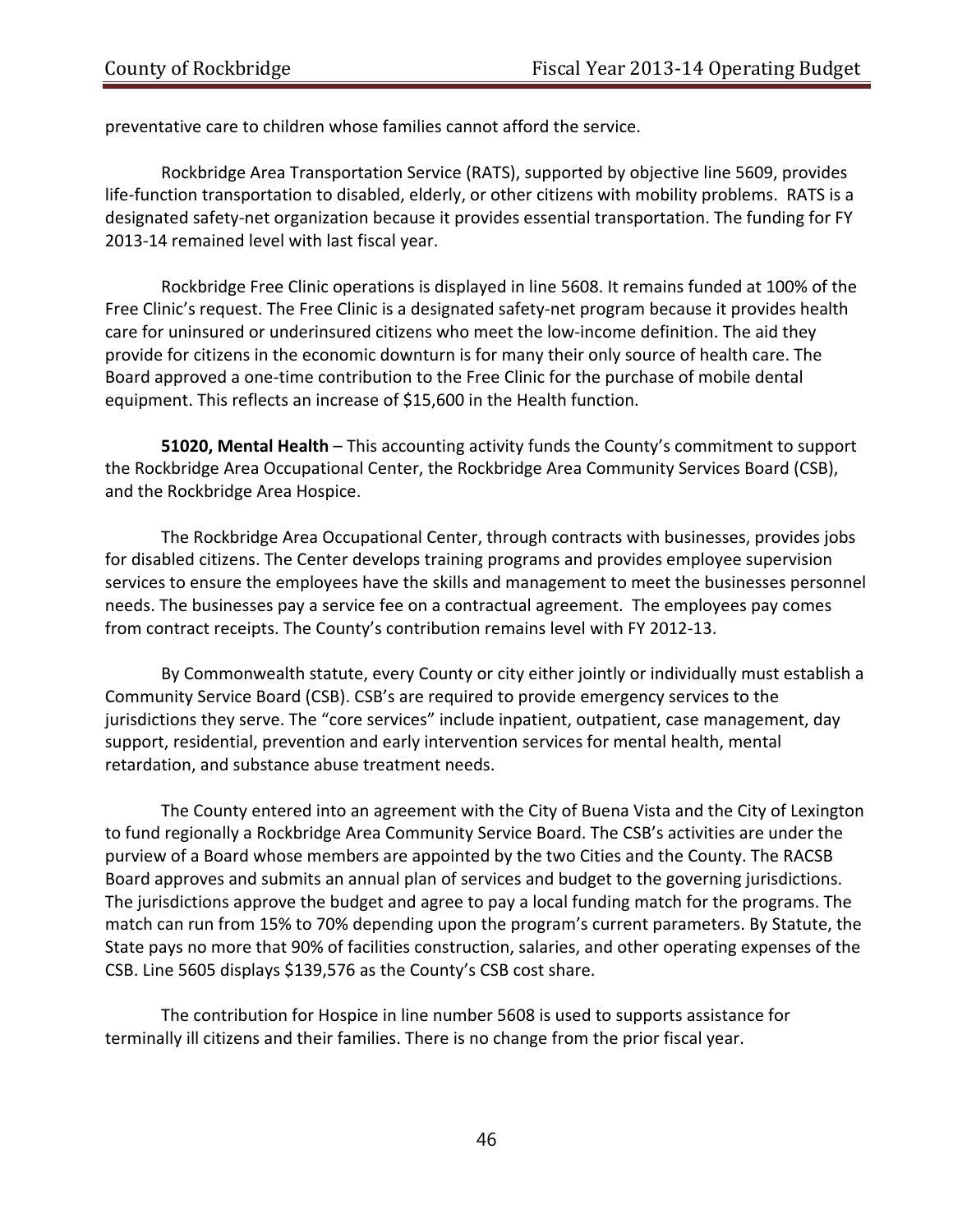**53010, Welfare** – Funding in this category supports programs that assist citizens with issues that hamper a good quality of life. The programs address disabilities, affects of poverty, social issues, and other major factors not addressed in other health and mental health programs. The programs supported are Total Action Against Poverty (TAP), the Rockbridge Area Department of Social Services (DSS), the Comprehensive Services Act (CSA), and the Valley Program for Aging Services (VPAS).

Budget line number 5601 is funding for the County's participation in the Rockbridge Area DSS. Federal and State law requires municipal government to participate in social services programs. The County's participation is through a regional social services organization supporting Rockbridge and Bath counties, and the cities of Lexington and Buena Vista. The Rockbridge Area DSS manages and oversees the various welfare and social service functions and reports to the Social Services Board. The Board of Supervisors appoints two Social Service Board members. The Social Services Board approves mandated program planning and financing. The Social Services Board submits the program plans and estimated cost to the state.

The Commonwealth Department of Social Services approves the local plan, provides the federal and state cost share, and provides the estimated funding for each municipality. The County's cost share is based on financial formulas and the number of citizens participating in the approved programs. Factors including number of clients, services required, and availability of service facilities can all affect the actual cost. The state approved budget is provided to the Board of Supervisors with the local cost share estimate. This year, our estimated cost share for Social Services is \$234,187. This is a funding increase of \$22,989 based on personnel needs within the Rockbridge Area DSS.

The County serves as the Rockbridge Area DSS fiscal agent. The Treasurer receives funds for social services, maintains bank accounts, and makes disbursements. The Supervisor of Accounts maintains revenue and expenditure accounting records. The Accounts Supervisor also manages the personnel services and benefits administration for DSS employees. The Fiscal Services Director provides financial management support to the DSS.

In Line 5602, we contribute to programs supporting our older citizens. We contribute to the Valley Program for Aging Services which designs and implements programs and activities. One activity includes the Senior Center in Buena Vista that provides daily activities for seniors. The County, City of Lexington, and City of Buena Vista seniors participate in the activities. The cities and County share the center's operations cost. The funding for the aging programs is by formula, which is based on the number of seniors participating.

 The funding in line number 5604, Contribution‐CSA, supports the Comprehensive Services Act (CSA) programs. These federally mandated programs provide services to severely disturbed or challenged youth and use federal, state, and local funding. Federal and state statutes provide program guidelines, organizational responsibilities, funding and management requirements. The organizations supporting CSA activities includes Rockbridge County Schools, the medical community, the juvenile & domestic or other courts, the Community Service Board, DSS, and other organizations as required.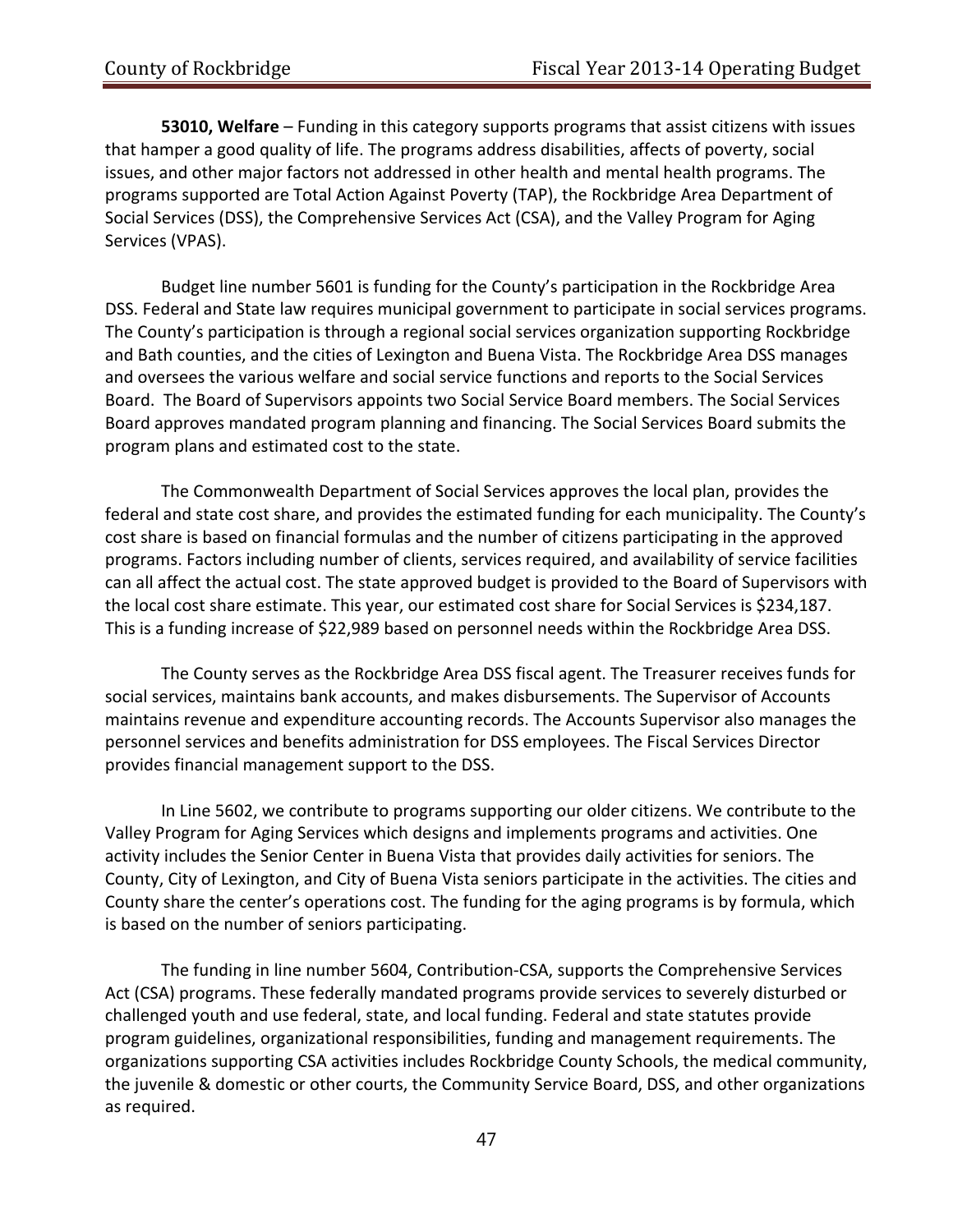Cost of the service is shared based on client residency and state funding formulas. We have seen a cost growth in these programs in recent years. Increased program participants, residency changes, and increased care and service cost are the main reasons for the cost escalation. Escalating CSA program cost is a statewide issue affecting almost every municipality and the Commonwealth. Federal and state law mandates the localities to provide services to entitled youth living within their jurisdiction. Participants moving into or out of municipalities can have a large impact on local program cost.

 The Community Planning and Management Team (CPMT) coordinates agency efforts, manage the funds, and sees that eligible youths and their families get help. A Board of Supervisors official is a member of the CPMT, which allows the County's direct participation in CSA management. For FY 2013‐14 the Board of Supervisors provided \$555,189 for the CSA in line number 5604. These funds are 100% of the CPMT request. The funding is \$1,693 more than last year's request. It should be noted again that costs could go up quickly depending on the number of clients, the availability of a care facility and the residency of the client.

This fiscal year the Board of Supervisors again approved funding for Habitat for Humanity. The mission of Habitat for Humanity is to "work in partnership with the community to make decent shelter a matter of conscience and action." In this effort, they build "simple, decent, and affordable housing." Habitat for Humanity has made several partnerships with local organizations including Rockbridge County Schools, the City of Lexington, and Town of Glasgow. This Board continued the \$2,500 contribution to this effort. Funding for Habitat for Humanity is in line number 5605.

Blue Ridge Legal provides legal services for individuals and families involved in civil cases that otherwise could not afford the services. Blue Ridge legal uses formulas to ensure client financially qualify to participate in the service. This year the Board continued support for Blue Ridge Legal's request for \$1.00 for every County citizen below the federal guidelines for poverty. Budget line number 5606 contains \$2,705 for this program based on the poverty data for the County. These funds support a part-time attorney located in Lexington who provides services for eligible County citizens.

Budget line 5607 supports the Rockbridge Area Relief Association. This association provides food and other necessities for citizens who cannot afford these basics. The numbers of clients continues to grow with the economic downturn we are experiencing. For many citizens with fixed income and ones who have lost jobs, this is their only source of a good nutritious meal. The Board of Supervisors included this organization in the safety‐net program and provided level funding for FY 2013‐14.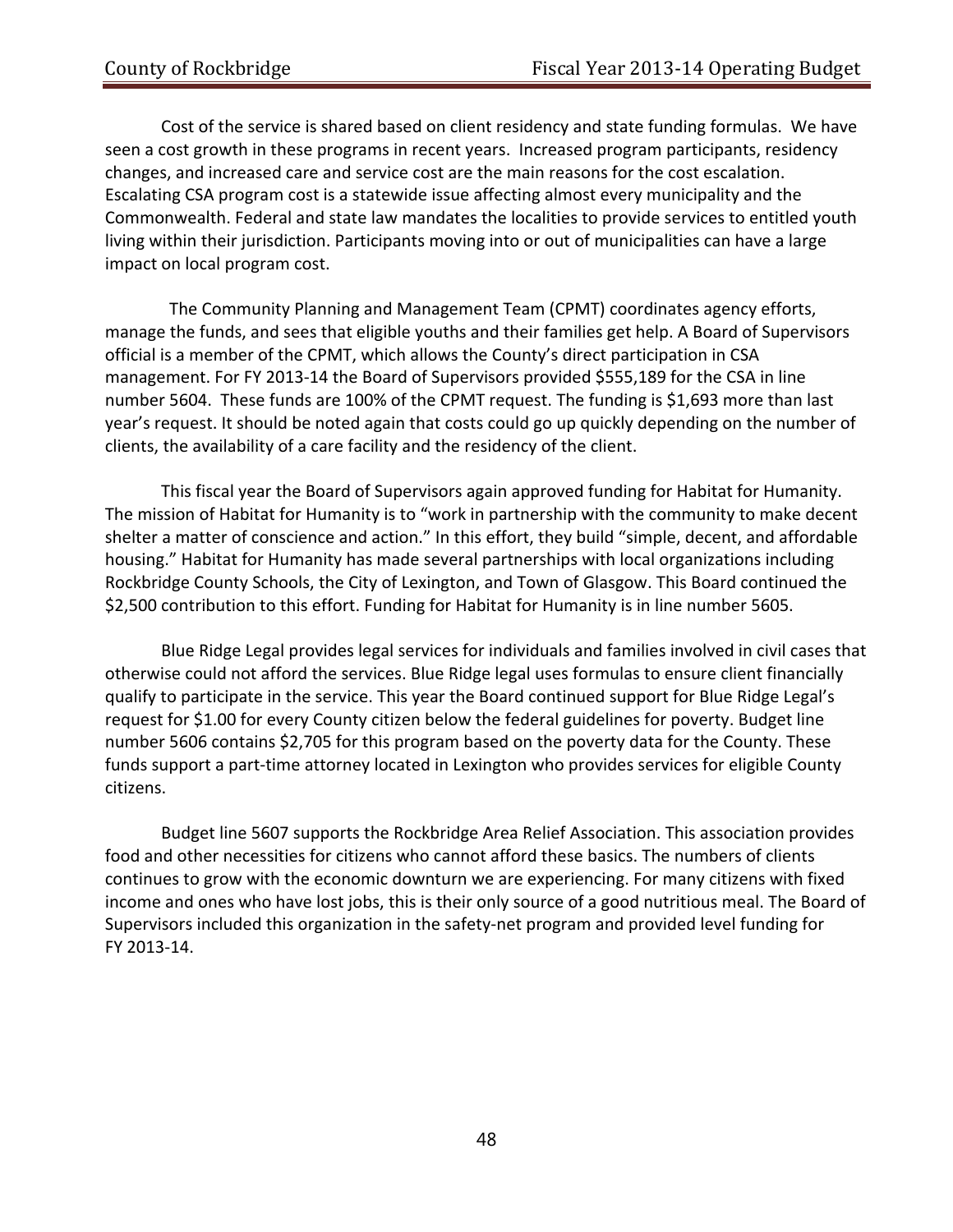### **Education, Category 60000.**

This category funds educational programs other than the Rockbridge County Schools. Dabney S. Lancaster Community College (DSLCC) receives all funds in this category. Funding for DSLCC is \$68,384, the same as in FY 2012‐2013.

DSLCC Rockbridge Regional Center is located near the Vista Links golf course. The facility provides classrooms, parking, and office space for student counseling and workforce development operations. The County and Cities of Lexington and Buena Vista financially support the facility based on a formula in the facilities agreement.

DSLCC offers many opportunities for the local area. As a primary focus of community colleges, DSLCC focuses on work force development. The college works with local industries to develop training programs to ensure that workers have the skills needed by the industry or business. They also develop pre‐screening tools and basic interviews to ensure that the candidate workers have the requisite background to achieve success in the workplace. Other work force training provides for updating and upgrading employee's skills.

DSLCC provides many programs leading to Associate Degrees or basic college courses at a lower cost than four‐year institutions. All Associate Degrees offered through DSLCC can lead to Bachelor degrees offered by 4‐year institutions. Agreements with many Virginia 4‐year colleges ensure that the successful DSLCC student will be able to attend a 4‐year college and the opportunity to earn a Bachelors' degree.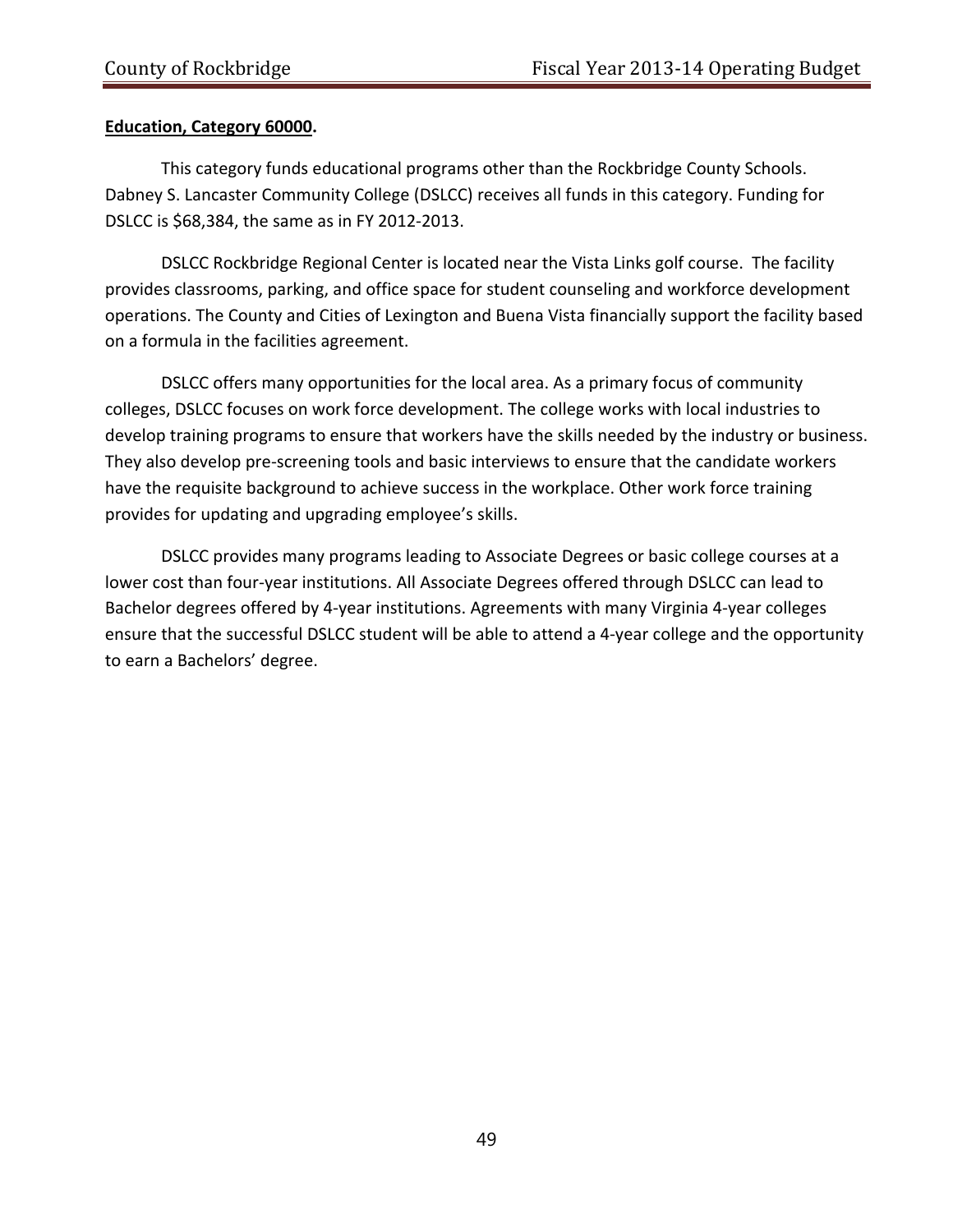#### **Parks, Recreation and Cultural, Category 70000**.

Funding in this accounting category provides for operations and maintenance of the County's recreation programs, the preschool program, and libraries. For FY 2013‐14, a funding increase of \$20,407 is included in this category. The parks, recreation, and library programs remain a priority for the Board of Supervisors. Chart 14 shows the funding change compared with FY 2011‐2012 for Parks, Recreation, and Cultural.



#### **Chart 14**

**71010, Parks, Recreation and Cultural –** The recreation program's largest facility is Lake Robertson. This facility has fishing, boating, hiking and nature trails, campsites, a pool, shelters for picnics, camping and trailer sites, and other recreational activities. Our other main recreational facility is Blue Ridge Recreation Park in Fairfield. This facility has picnic shelters, an outdoor pool, and other limited recreation services. Visitors to the recreation facilities pay user fees for utilization of the facilities. Visitors may rent camping and fishing equipment, boats, and other recreation gear. The County operates a small concession at each facility to benefit park users.

The funding in this accounting activity provides salaries, benefits, materials, supplies, fees, uniforms, etc. to support park and recreation activities, and facilities maintenance. Three full‐time personnel and several part‐time, seasonal employees maintain and operate the parks. The full‐time park staff plan park activities, operate the facilities, and maintain the parks and common grounds of the County's industrial park. They also maintain the plants, trees, and shrubs planted along the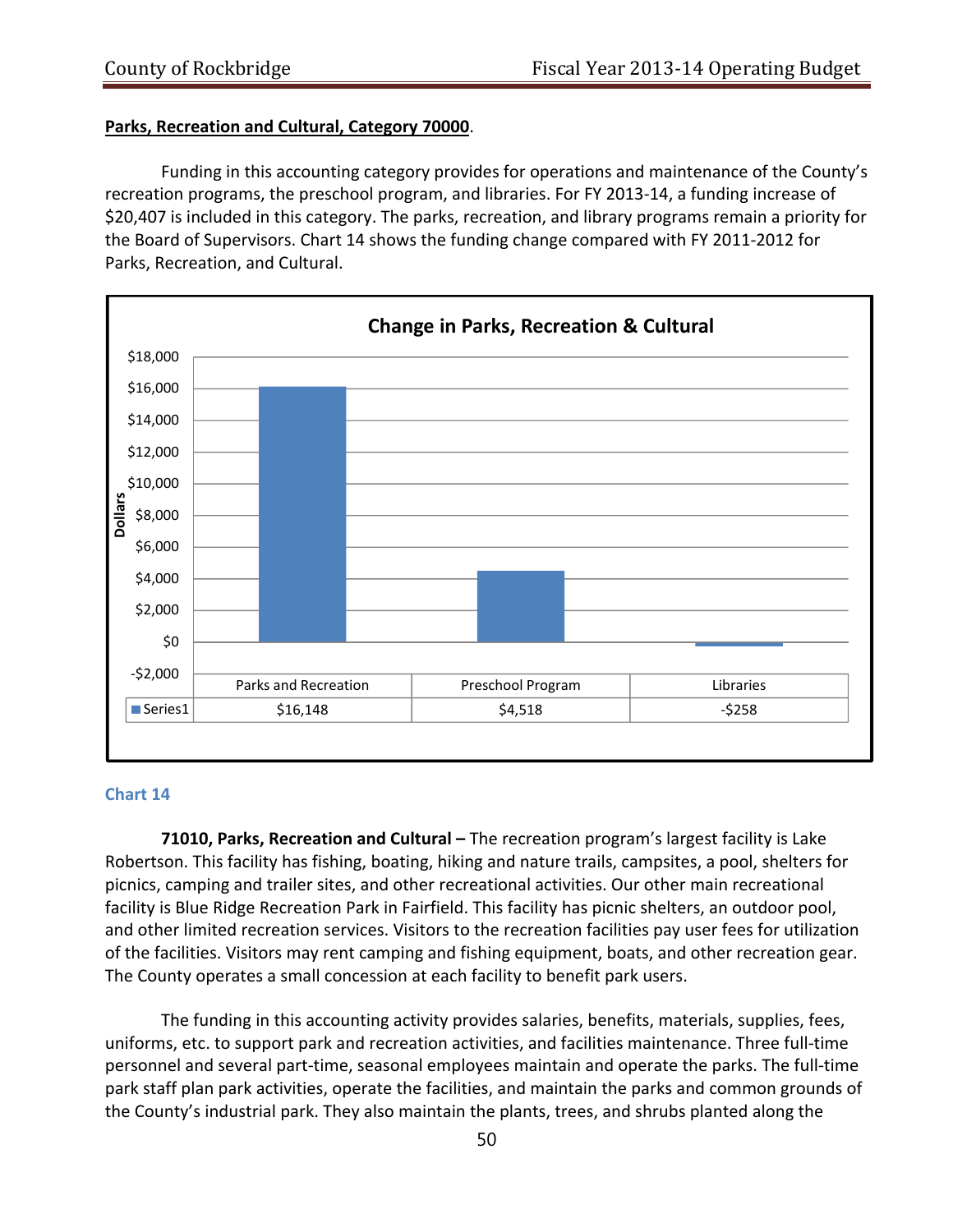highway corridors leading into Lexington. We augment our permanent staff in the summer months to ensure that there are personnel to operate the pools, stores, campsites, and other facilities.

Line item number 3005 is for the County's recreation payment to the City of Lexington under the Joint Services Agreement. The Joint Services Agreement provides the basis for operations, management, and funding for the Rockbridge Area Recreation Organization (RARO). The RARO Board of Directors oversees RARO activities. Board membership includes two members from the City of Lexington and five members from the County. RARO uses County and City of Lexington facilities to provide organized sports and recreation programs for children and adults.

Lexington, as fiscal agent for RARO, pays the recreational activities cost as they occur. The County reimburses expenses based on the percentage of RARO patrons who reside in the County. Under the Joint Services Agreement, the County pays its share monthly. Funding for RARO is up \$7,381 in FY 2013‐14.

We use this program function to provide funding for other cultural and recreational activities that benefit County citizens. Line number 5610 provides funding for summer youth programs in Glasgow. These funds support programs for low‐income children who have limited access to summer activities. The Board continued its funding support of the Rockbridge Area YMCA with a \$1,000 contribution towards its summer youth programs.

Overall, funding for parks and recreation increased by \$16,148. The planned expenditures include the Board‐approved 3% pay raise and greater fringe benefit costs.

**71015, Preschool Program** ‐ Funding for the operations and management of the preschool program is in this accounting function. The County funds the program. The school administration approves curriculum, manages the business and planning, and provides administrative assistance to the teachers. We continue planning to have programs in Natural Bridge, Glasgow, Goshen, Fairfield, and Collierstown in FY 2013-14. Most classes are held in the school facilities or facilities rented for this purpose. We may operate a bus for one or more locations. Class schedules and registration information come from the school administration. The pre‐school management advertises class schedules in local newspapers. This program increased by \$4,518 in FY 2013-14. This includes the Board‐approved 3% pay raise for full‐time employees and higher fringe benefits.

**73020, Library** – By Commonwealth statutes, one or more localities may enter agreements to provide free libraries for citizens' use. The Board of Supervisors provides free library service through a Regional Library whose members include the County, Lexington, Buena Vista, and Bath County. Each locality contributes funds to support library operations. The County provides additional funding to the Regional Library to support library facilities in Glasgow and Goshen. The Commonwealth provides funding for the libraries on a grant basis. The amount varies from year to year. Unfortunately, the trend over the past several years has been downward.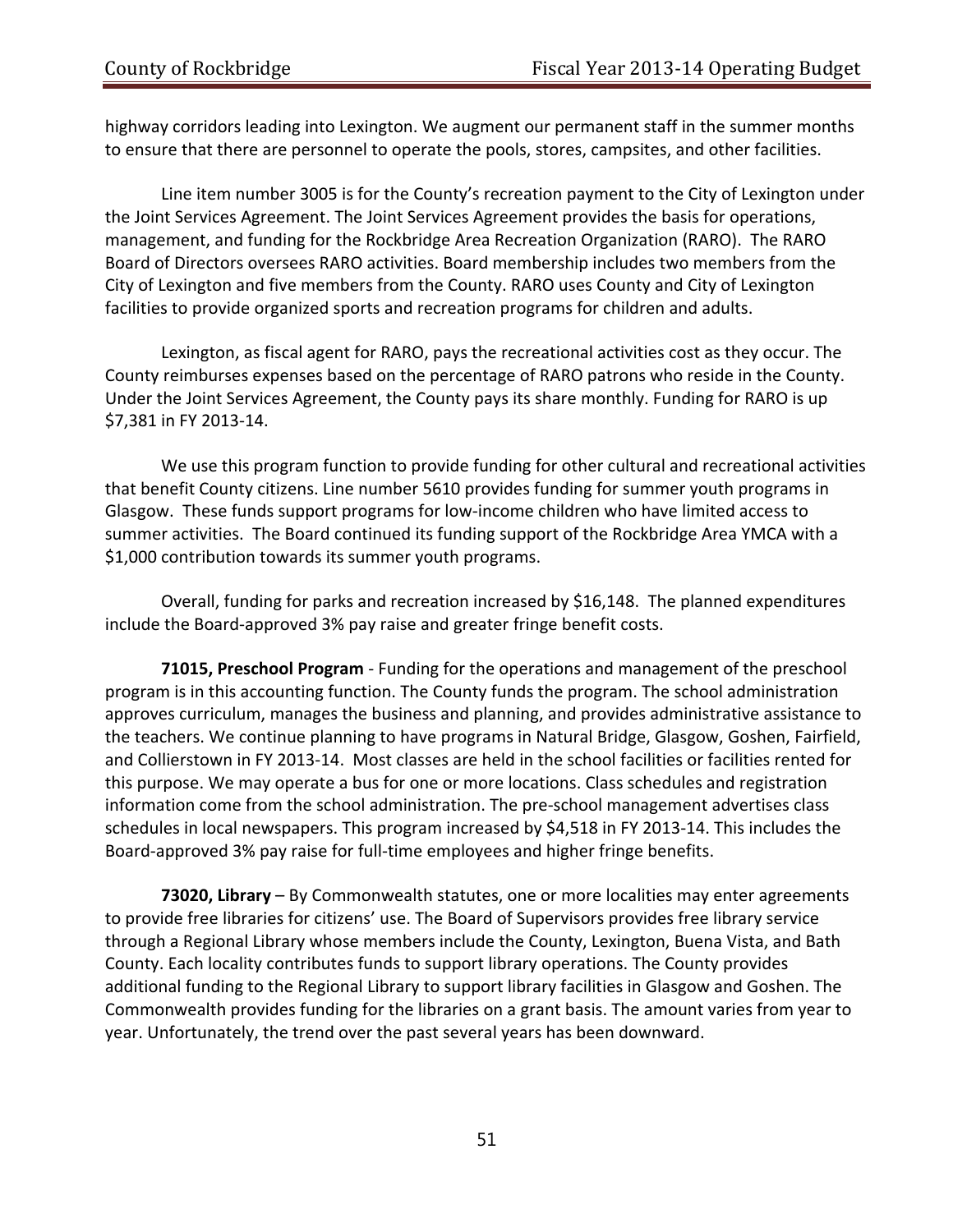A Library Board of Trustees manages the Rockbridge Regional Library. The Board of Supervisors makes appointments to this board. The Library Board oversees the library's operations and submits a budget to the localities for approval. The budget forecast presents funds received from the Commonwealth and other sources and outlines the expenditures required to support services expected in the upcoming year.

The total Library funding approved by the Board of Supervisors this fiscal year is \$552,999. This is a slightly lower amount than provided in the prior fiscal year. State funding for the library is declining. For several years, through the Aid‐to‐Localities program cuts, the library has seen declining state revenues.

The Talking Book Program provides audio‐recorded books for loan to visually impaired citizens. The program will receive \$1,000 this fiscal year.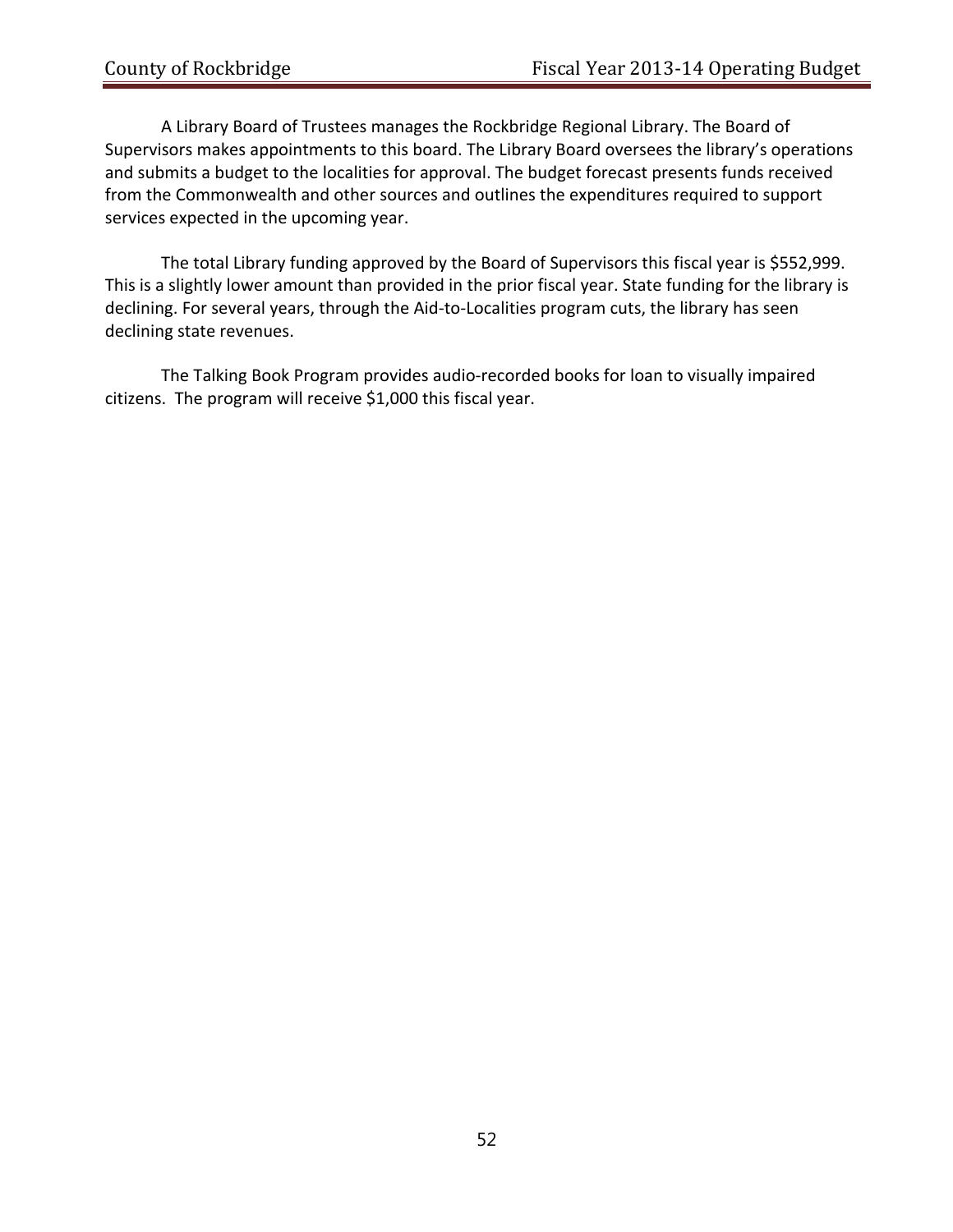#### **Community Development, Category 80000**.

We fund expenditures related to the planned development in the County and to support economic growth in Community Development function. The activities, projects, and programs are targeted to improve the quality of life by controlling and regulating growth, assisting in economic and business growth, and aiding agriculture activities while maintaining the rural characteristics of the County. This category funds Planning and Zoning, the Geographic Information System, Economic Development, utilities infrastructure, the Cooperative Extension programs, and the Rental Assistance program. Funding approved for this category increased by \$684,538 for FY 2013‐14. The major contributor is accounting for the County's contribution to the MSA wastewater treatment plant debt service in the "Other Public Utilities" program. The MSA Sewer Treatment debt was previously paid through Fund Code 20 (Solid Waste Authority ‐ Recycling) via a transfer from the County's General Fund. Research of the loan document reflects that the support agreement involved Rockbridge County, the City of Lexington, Rockbridge County Public Service Authority, and the MSA. The net result of accounting for the County's contribution to the MSA Sewer Treatment debt service is an increase in "Other Public Utilities" with an offsetting reduction in the Transfer to Solid Waste Authority as seen in the Transfer and Reserves function. A funding comparison for FY 2013‐14 is in Chart 15.



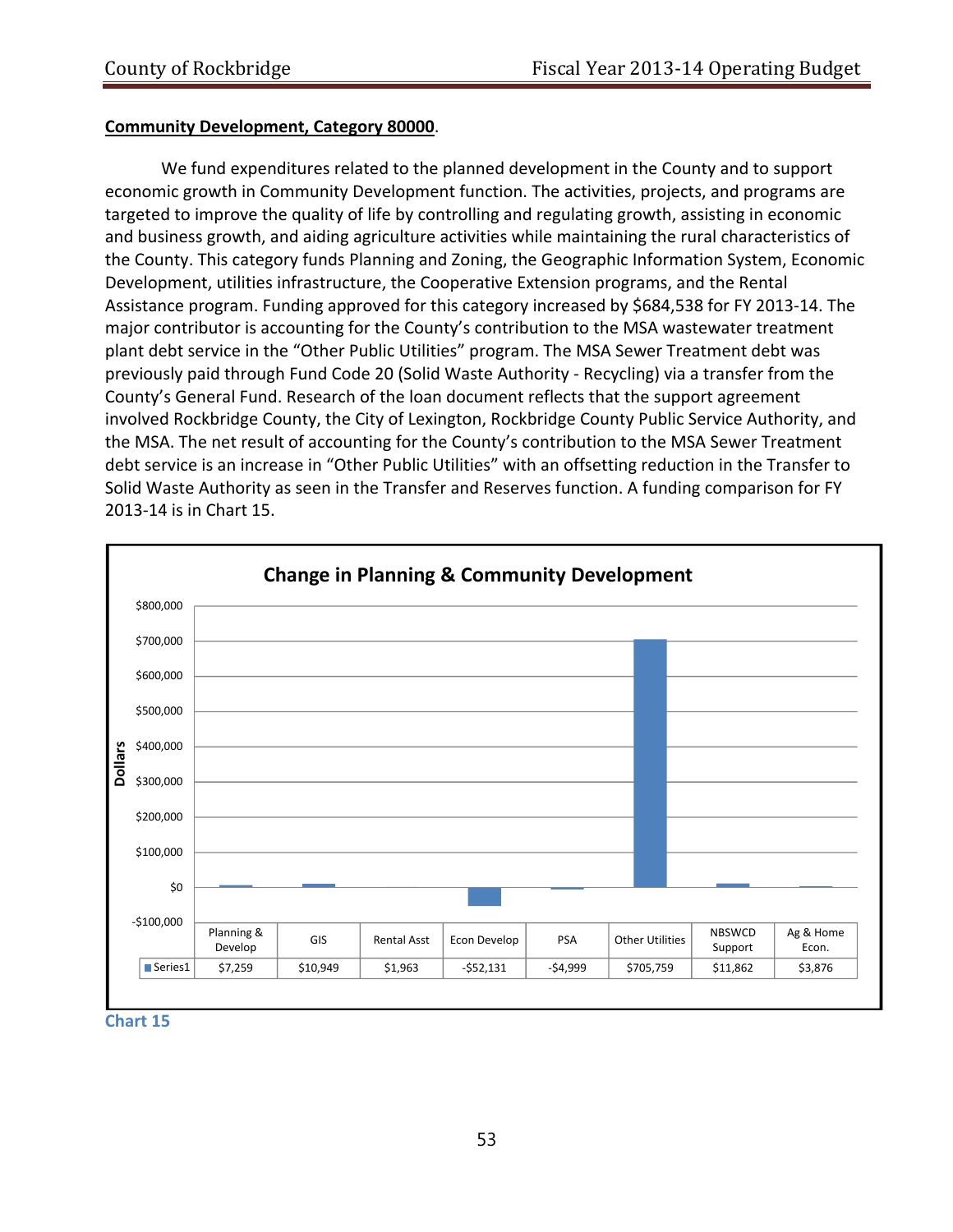**81010, Planning and Zoning** – The Commonwealth's statutes require each locality to have a Planning Commission and a Comprehensive Plan for improving public health, safety, convenience, and citizen welfare. The Planning Commission provides recommendations concerning development activities to the Board of Supervisors to meet a wide range of stated goals. The Boards' goals must comply with State regulations. These regulations also require the Board of Supervisors to approve and publish a *Comprehensive Plan*. The plan provides overall developmental goals and must be updated periodically to meet changing regulations and updated County goals. The Planning Commission recommends changes of this plan to the Board of Supervisors.

The Assistant Director of Community Development supports the Planning Commission and the Board of Zoning Appeals. The Assistant Director keeps the Planning Commission up to date on Commonwealth and other regulations, researches planning issues, and makes recommendations on any issue affecting County planning. He reports to the Board of Supervisors on matters concerning Planning and Zoning and presents Planning Commission recommendations to the Board of Supervisors for final action. The Assistant Director is also responsible for ensuring the guidelines and goals contained in the Comprehensive Plan are the basis for Planning and Zoning decisions. Furthermore, the Planning Department is responsible for enforcement of planning and zoning regulations and planning process decisions. The Assistant Planning Director executes responsibility for publishing the CIP.

Virginia has Planning Districts and other organizations that provide research, data, and assistance to local governments. The following accounting lines provide funding for these services: 3201‐Comprehensive Land Use Plan, 3202‐Payments for Planning Services, 5601‐Cont.‐Soil Conservation Service, and 5801‐Payment to Planning District Commission.

Line 5801 provides funds for our membership in the Planning District Commission. The Planning Commission receives this funding to pay for the basic services. The Commission has specifically trained and qualified staff that looks at planning issues with a regional prospective. They coordinate projects having multi‐jurisdictional implications and projects of mutual benefit for all members. The funding in line 5801 provides funding work on issues with County only implications. The estimated expenditures in these lines have remained stable.

The County manages Economic Development with a staff team coordinated through the Department of Community Development. This provides an economic development capability within the staff to support Board of Supervisors' economic development goals.

**81015, Geographic Information Systems** – The Geographic Information System provides a series of databases linked to County maps. Specifically designed software allows the staff to superimpose the database information on a digitized County map. The databases provide graphic information to assist the Board of Supervisors, commissions, departments and other agencies with planning and problem solving. We develop digitized maps from aerial photographs. The Commonwealth periodically provides updated aerial photography used by the system. GIS personnel can link database information such as flood zones, land contours, zoning, tax parcels, structures, water and sewer systems, roads, streams, rivers, lakes, and agricultural and forest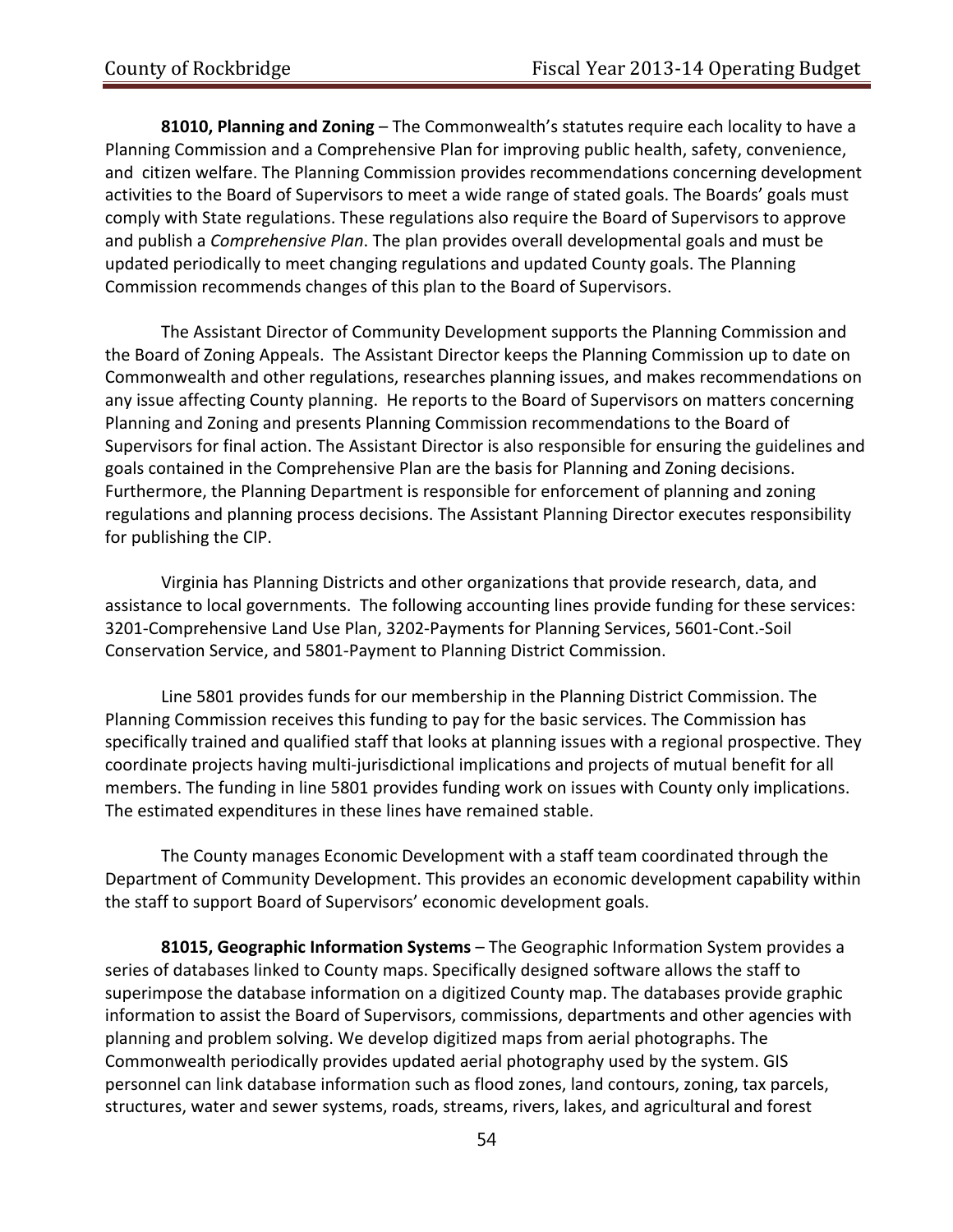districts, with the maps. From the map and combination of database information, one can obtain information of value to the planning process, in tax assessment and collection, for public safety, utility planning, and general community development.

The accounting lines for capital outlay and software are up a combined \$10,333. The current plotter is several years beyond its typical life cycle and replacement parts are not available. The plotter is scheduled for replacement in FY 2013‐14. This purchase will benefit planning and zoning, erosion and sediment control, and the building inspector functions through shared copier and scan capabilities, along with an email notification option.

**81080, Rental Assistant** – This accounting activity supports a federal program managed under the Department of Housing and Urban Development that assists qualifying low‐income families with housing. Federal funding and guidelines for the program's operation and administration are provided to the state. The Virginia Housing Development Authority provides additional funding and further guidance for the state managed program. We participate in the program by providing an office from which the program is managed. We do not provide any funding for property rental or utility subsidizes.

The office director and an assistant receive applications from citizens and evaluate their qualifications to receive assistance. If the applicant qualifies and there are funds available, the applicant is given rental guidelines and program funding limits. In many cases, the applicant must pay a portion of the rent as a share. The applicant finds a residence and provides location information to the Rental Assistant. The Rental Assistant inspects the facility to ensure it meets the federal guidelines for space, safety, and habitability. If the guidelines are met, the assistant prepares contracts and arranges rent payment to the property owner. The applicant must agree to follow tenant guidelines developed by the federal and state government. Available funding is insufficient to support all applicants. When all funds are expended, the assistant closes the process until the program applications on file are evaluated and placed.

In a separate program, the property owner enters into contract with the State to rent property to qualified applicants. In the program, the owner agrees to inspections, and to keep the property in a qualifying condition. Applicants can select these properties, eliminating the search for housing.

State and federal funding for this activity was severely cut in FY 10‐11. For FY 2013‐14, we expect federal and state funds to further decrease. The cities of Lexington and Buena Vista continue to assist in funding this activity to ensure the viability of this safety‐net program.

**81090, Economic Development** – This department funds items related to County industrial and business development. Through this account we support the County's interest in industrial park engineering and construction, and contributions to economic oriented programs including tourism. This assistance is typically in the form of engineering services or site development.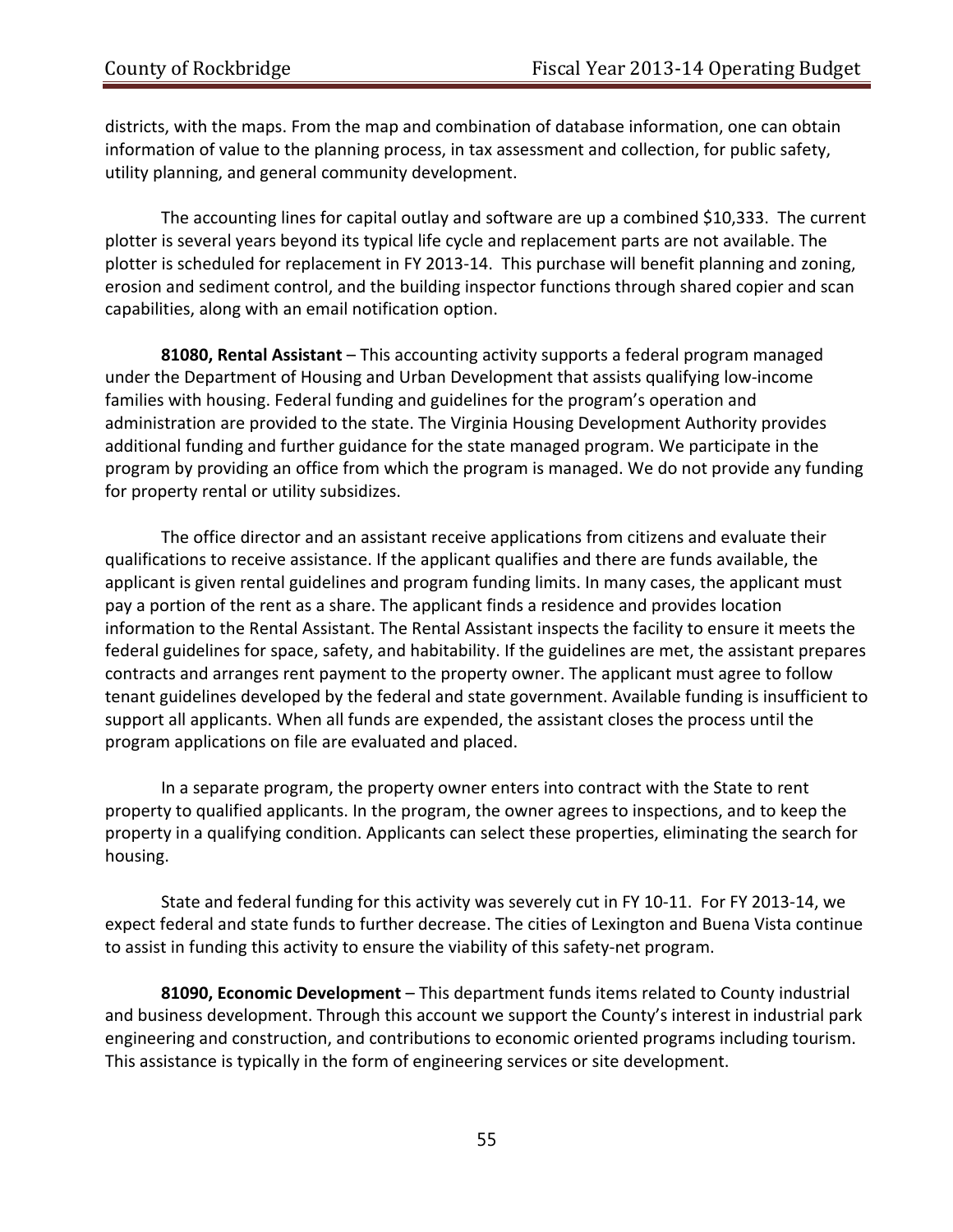Budget line 3002, Transportation Grant, provides for expenditures associated with the bus service initiated in 2011 for routes between Lexington and Buena Vista and selected County destinations. We are seeing increased ridership as the program continues to mature. In line 3004, Wayfinding Grant, the County, and cities collaborated with tourism to request grant funding. There is a local match provided by each locality. The program provides a series of specifically designed signs to guide visitors to attractions, businesses and other tourism related activities in the area. The purpose of the program is to increase business activities related to tourism. We did not project funding for FY 2013‐14 because State funding is not expected.

 The funds in line number 3201 and 3901 are available to complete engineering, park development or other activities to attract new industries and businesses to the County. The Board of Supervisors controls these funds and supports the economic development initiatives they feel are most beneficial to the County. The goal is to attract new businesses with good jobs and to support tax base expansion.

Other efforts in economic development include contributions to organizations and governments that positively affect economic growth. These organizations include the County's Economic Development Authority, the Lexington and the Rockbridge Area Tourism Development program, the Chamber of Commerce, the Shenandoah Valley Partnership, the Virginia Horse Center, the Shenandoah Valley Small Business Development Centers, and the cash match payment for the Broadband Technology Opportunities Program.

Budget line 5603 contains the County's share of tourism funding. To pay the program expenses, we use one-third of the 6% lodging tax revenues. Under Commonwealth statutes, these funds must promote tourism. The Tour Program Agreement between Lexington and the County establishes the Tour Program and provides guidelines for operations and funding. A formula in the guidelines provides our cost share. This year, the funds for the tourism program will increase by \$2,415.

Budget line 5623 contains funding for the Virginia Horse Center Debt. Seven years ago, the Board and the City of Lexington requested that the Virginia Legislature approve a 2% increase in the lodging tax. The revenue generated supports the Virginia Horse Center debt payment. The legislature approved both requests. The funding earmarked for the Horse Center is an amount equal to the 2% lodging tax we expect to receive. The FY 2013‐14 Lodging Tax revenue remains level with last fiscal year.

**82000, Public Service Authority** – The Rockbridge County Public Service Authority (PSA) operating funds come from water and sewer revenues. In past years, the Board of Supervisors requested extension or upgrades of water and sewer lines to promote economic development or for general community development. The Board provided debt service funding for these improvements. The PSA agreed to construct and maintain the improvements. Funding in this category provides the debt service for Board of Supervisors directed or approved projects.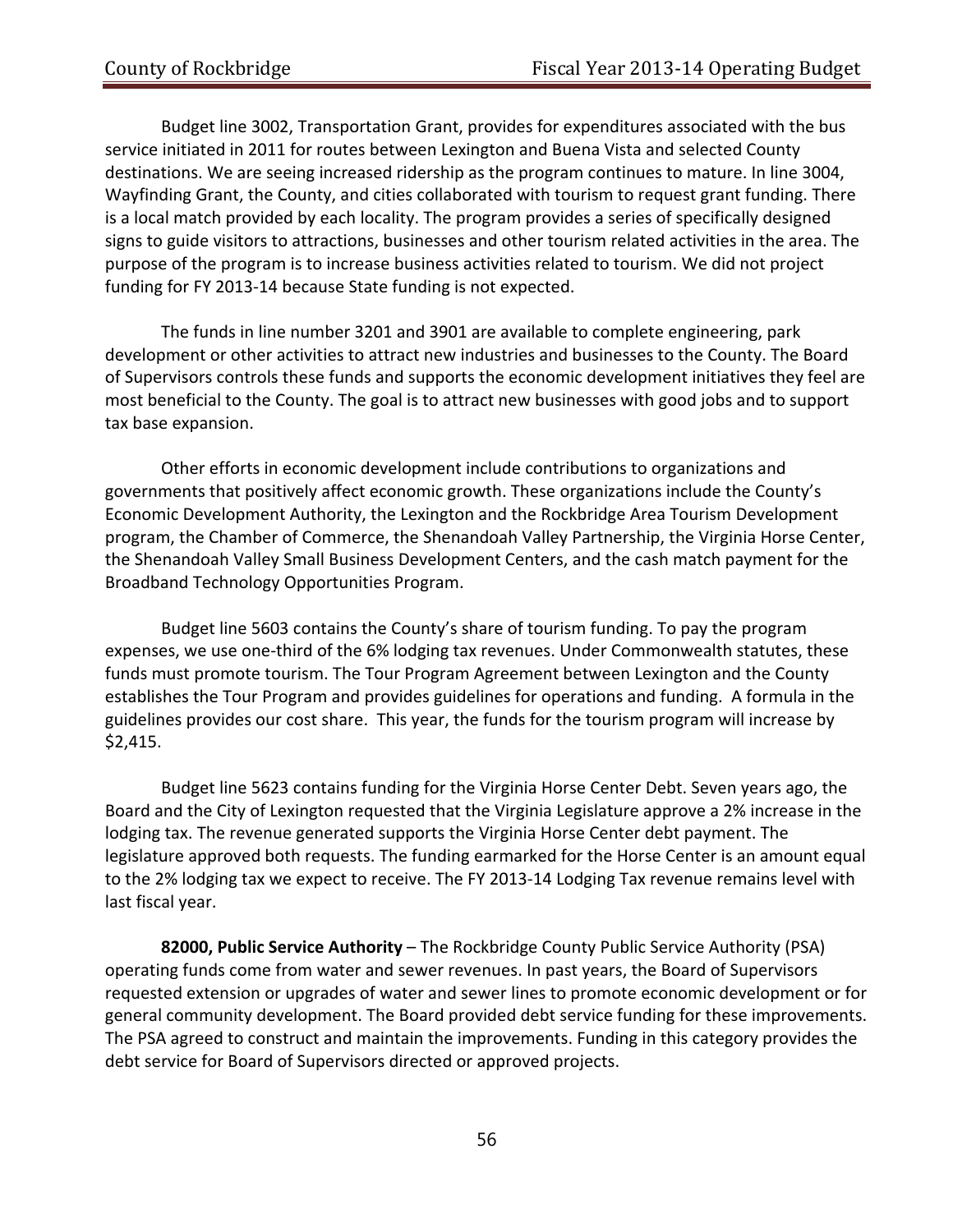For more than seven years, the Board of Supervisors has not financed any new water and sewer extensions. Board policy requires the PSA to pay all cost of new upgrades to water and sewer infrastructure. This policy includes capital, operating and maintenance cost. The Board's commitment to these projects is a moral obligation to support financially the PSA if some unforeseen and detrimental circumstance occurs. This obligation is required for loan approval. An exception to this policy is the upgrade to the Maury Service Authorities wastewater treatment facility. Lexington and the County financed the original facility construction. The plant, under requirements of the Chesapeake Bay Act, must upgrade the treatment facility. Lexington and the County will pay for this upgrade. Planning for this payment is in the CIP.

On June 13, 2005, the Board of Supervisors adopted a resolution for a Support Agreement between the County, the Public Service Authority (PSA), and the Virginia Resource Authority (VRA). The support agreement allowed the PSA to borrow \$14.7 Million from VRA to construct a wastewater treatment line from the Maury Service Authority wastewater treatment plant to the Raphine area. Per the agreement, the debt service on the loan is paid by the PSA from connection fees collected from the line. Some additional PSA funds are used for this payment. The County agreed to subsidize the PSA debt service with a loan should funds be insufficient to cover the debt service. This agreement is a legally binding obligation for the County.

Per the agreement, the PSA must notify the County by May 15th each year prior to the loan due date if they believe funds are insufficient to make the debt service payment. The County, by agreement, must include the funds in the FY budget, appropriate the funds required, and make them available to the PSA. The PSA must report the appropriation of the funds to VRA, the loaning institution, no later than July 15th of the fiscal year. Per the Agreement, the PSA notified the County of its anticipated shortfall for the FY 2013‐14: \$388,058. This is a \$5,000 reduction in expenditure compared with last fiscal year.

**82020, Other Public Utilities** ‐ The Board of Supervisors has agreed to provide funding to improve the health and well being of County citizens. This department accounts for the funds used for the various utility projects. Frequently, the County is involved with the planning and development of a project managed by another government entity beyond the PSA. In these projects, the County makes a financial contribution for debt service in exchange for either services extended to County customers and/or fees or taxes associated with the project. These programs all have contractual agreements approved by the Board of Supervisors and other participants that govern the operations, maintenance, and future capital cost. The program increase of \$706,425 reflects the County's contribution to the MSA wastewater treatment plant debt service, previously paid through Fund Code 20 as explained earlier in this document.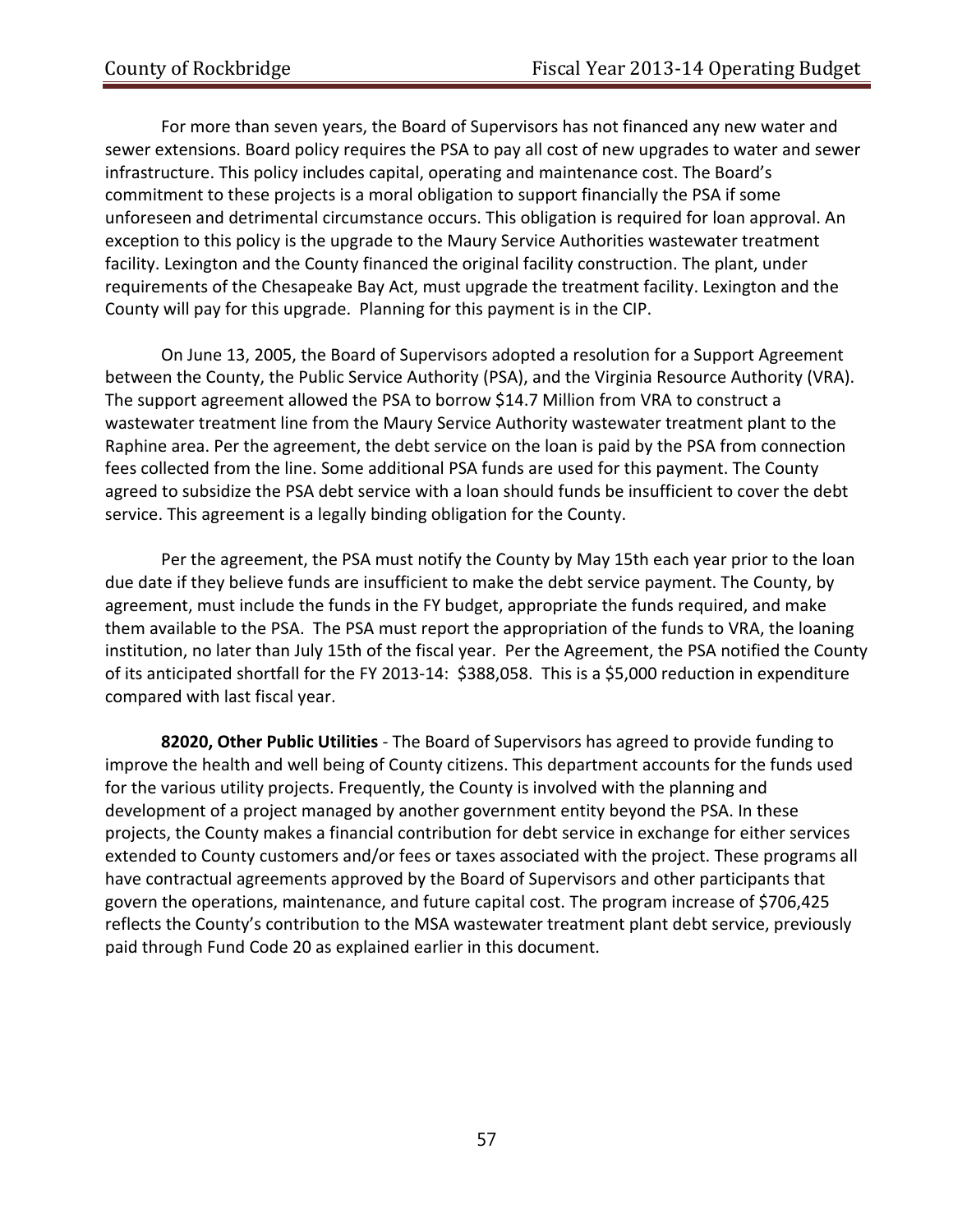**83010, NBSWCD Support** – The State Erosion and Sediment Control Law establishes a "statewide coordinated erosion and sediment control program to conserve and protect the land, water, air and other natural resources of the Commonwealth." The Natural Bridge Soil and Water Conservation District (NBSWCD), is responsible for adopting and carrying out local control programs in Rockbridge County. Funding for the NBSWCD comes from the State. Some funds come as general operating funds and other funds come through grants for specific programs. This accounting activity funds the personnel compensation for two soil erosion technicians and an administrative assistant. The County is required to assist the State in the funding of the District's work. The County acts as the fiscal agent and pays the salaries and benefits of both technicians and the administrative assistant. The NBSWCD reimburses the County 75% of the senior technician's personnel costs and 100% of the second technician's and administrative assistant salary and fringe benefits. This department is up \$11,862 in FY 2013‐14 because of the 3% pay raise and greater fringe benefits.

**83020, Agriculture and Home Economics** – This activity contains local share of the County Extension Office cost. The mission of this office is to support agriculture and agriculture‐related activities. The Extension agent assists farmers in best management techniques and is a reference source to address farming issues and questions. The home economics section plans and implements programs to assist families with everyday issues associated with living in a rural farming community. The programs are coordinated through a state agency.

The 4‐H programs provide educational and training programs for youth who participate in agriculture activities. These programs provide the basis for best management programs and provide educational programs specifically aimed at farming as a business or advocating. The County's financial support is up \$3,876 in FY 2013-14 due to higher personnel costs.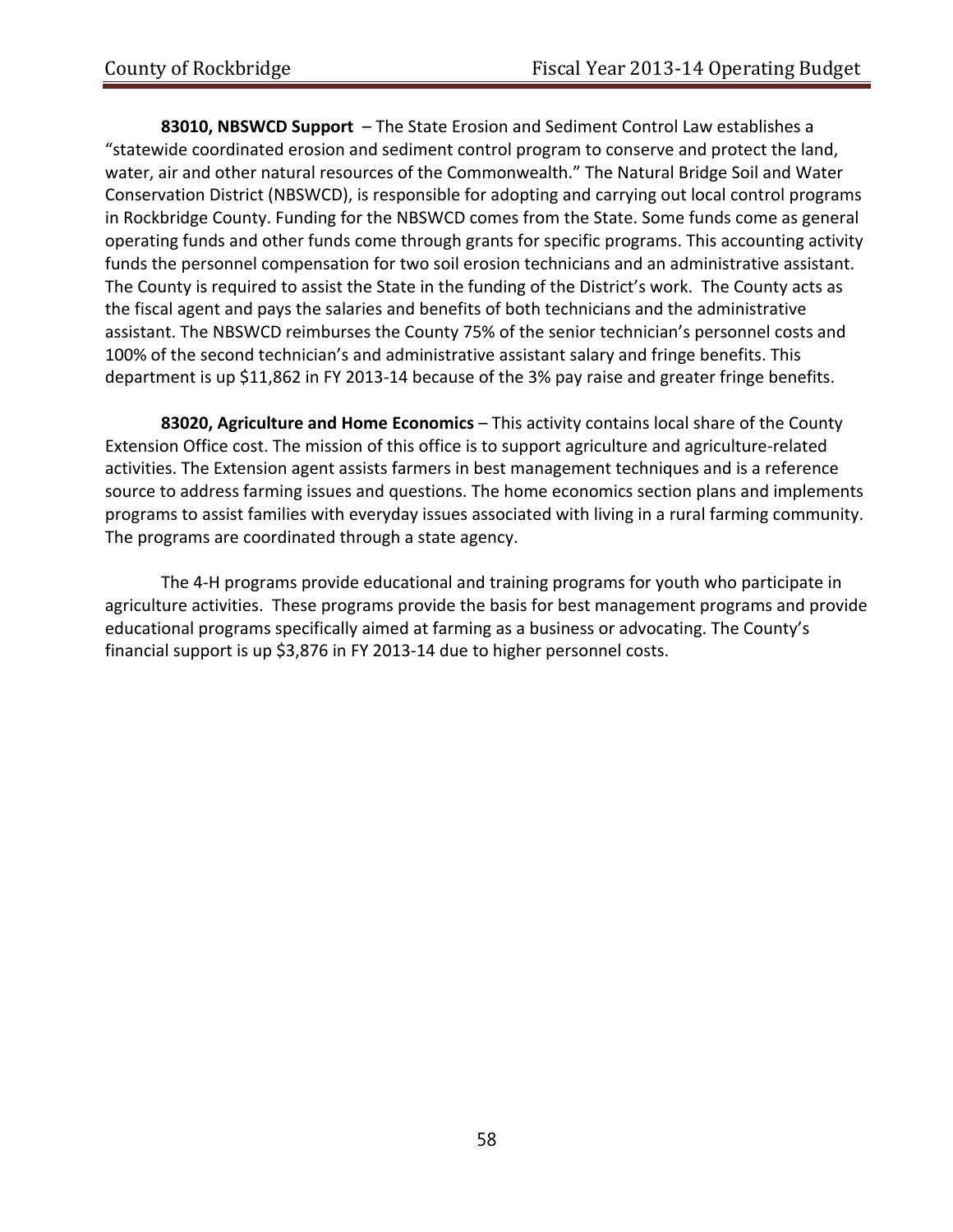#### **Non‐Departmental, Category 90000.**

The Non‐Departmental Category provides accounting for expenditures not related to government services provided in other Fund 11 categories. The activities include the revenue sharing payment, certain fringe benefits, County debt service, refunds, transfers, and reserves.



#### **Chart 16**

**91010, Non‐Departmental Payments** ‐ This accounting activity provides funds to meet requirements of the *Modified Voluntary Settlement of Annexation and Immunity* between the City of Lexington and the County. Per the agreement, the City of Lexington receives a portion of the County's tax receipts. In exchange, the City of Lexington agrees not to annex any portions of the County. The tax revenue payment is calculated using a formula in the agreement. The County's auditor, using audited data, fills in the basis accounts for assessed value of real property and the non‐property local taxes that are in the formula. The assessed value of real estate is multiplied by .005% for the two, half years. The non‐property local taxes are multiplied by 7%. The sum of these amounts give the payment amount. The Annexation agreement does not have an expiration date.

To calculate the FY 2013‐14 payment, we estimate the end of FY 2012‐13 real estate assessed value and the non‐property local taxes revenues. Using this method and the formula, we expect the payment to be \$1,750,000. This is same as year's payment.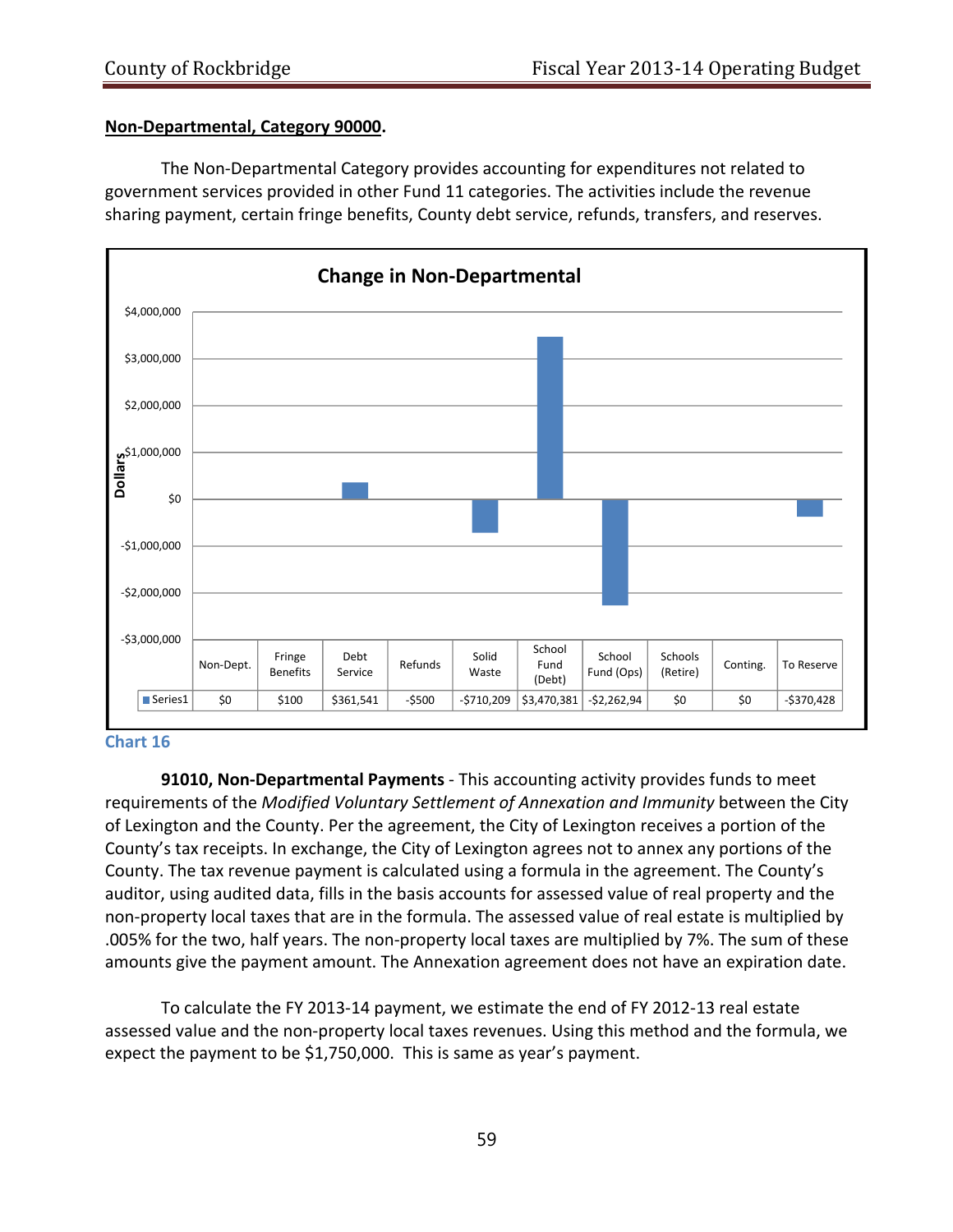**91020, Fringe Benefits** – The County, as a business, comes under the unemployment insurance program. The County, however, chooses to be self‐insured. We pay the Employment Commission charges when incurred instead of using insurance. Our estimated cost for FY 2013‐14 is \$9,100; up slightly from last fiscal year.

**91040, Debt Service** – Debt from County activities is budgeted in this account. Other debt that supports specific functions is accounted for in the applicable function account.

Planned additions to this program include an anticipation note to provide interim financing for the County's effort in constructing a lined landfill at the current facility. The financing costs are expected to be \$25,000. The current plan is to secure long-term financing in the Spring of 2014. In addition, the County's portion of the debt service for the radio system upgrade is planned at \$250,000 for FY 2013‐14. This financing costs is expected to double in FY 2014‐15. Lastly, the anticipated County contribution to the Rockbridge Regional Jail facility upgrade is \$91,000. Altogether, these new debt services contribute to the overall increase of this program by \$361,541.

Appendix C shows debt for all County obligations. We show debt payments for the General Fund, Landfill, and Solid Waste Fund. Account numbers, purpose, principal, interest, due date and total are displayed for Fund 11, Fund 19, and Fund 20. Debt schedules for the schools are in the school's budget. Appendix C also includes a concise synopsis of every debt or moral obligations for all County funds, including schools. This narrative explains the "who, what, where, how, to whom and when" of our debt.

**92010, Refunds** – Money refunded for any erroneous tax assessment. This account remains unchanged this year.

**99010, Transfers and Reserves** – In this activity, we account for monies paid to other accounting funds. We transfer general tax funds to the Solid Waste Authority (Fund Codes 19 and 20) and to the Rockbridge County Schools (Fund code 50). The anticipated expenditures of these funds are included in Fund Code 19, 20, and 50 budget data that is included in this budget document.

Transfers and reserves are a large expenditure in the General Fund. Line number 6201 provides funding for the Solid Waste Authority ‐ Recycling program. This transfer now fully supports the County's five staffed and one unstaffed collection centers. A large portion of the funding previously supported the County's share of the Maury Service Authority wastewater treatment plant debt. This is now paid directly from the General Fund (see Other Public Utilities).

During the FY 2013‐14 budget process, the Board requested that a separate accounting line be established to reflect the portion of the County's transfer to the School Fund specifically for debt service. This new accounting line is 6500 ‐ Transfer to School Fund (Debt). The County's funding for School debt service is up \$780,229 compared to last fiscal year. This reflects the new debt service for the Maury River Middle School (MRMS) modification and upgrade.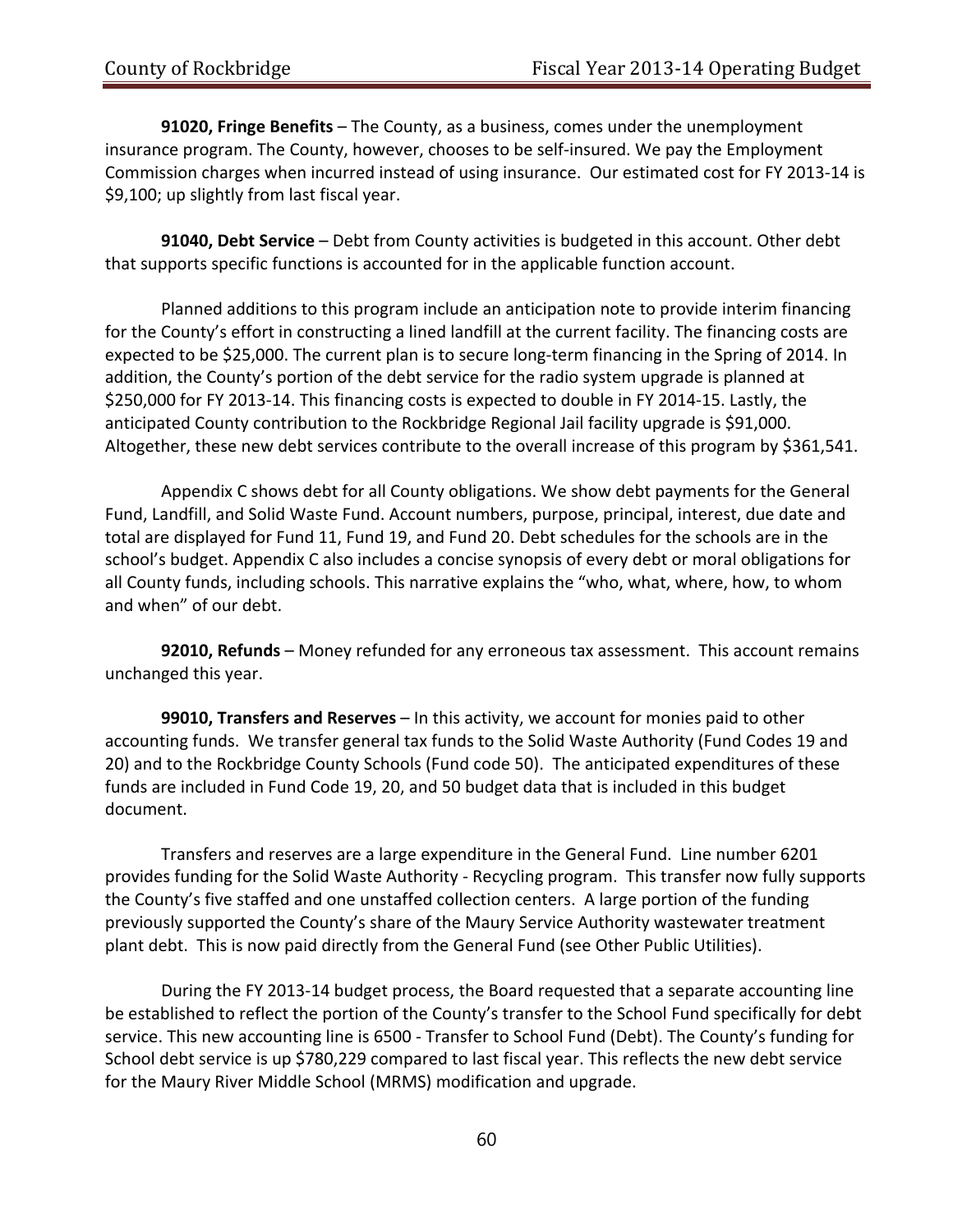The transfer to School Fund, line number 6501, contains the local funding for the Rockbridge County Public Schools. These funds are the local share citizens pay for public education. The \$13,478,834 provides funding for operations only. This cost is down \$328,668 in relation to FY 2012-13 because of the savings from consolidating the student population from Rockbridge Middle School to MRMS.

The Board continued with "Transfer to Schools (Ret. Supp.)" accounting line to support the school contribution to employee retirement. For several years, the Commonwealth did not require Virginia schools pay the actual cost to sustain the teacher and school employee retirement fund. Instead, as a cost savings to the State, the rate was artificially reduced. Since local governments pay a portion of the retirement, this delay in payment has significant impact on budgeting when the required retirement contribution is paid in full.

To offset this future cost, the Board of Supervisors approved establishment of a restricted account. The account's initial funding was from a Virginia Department of Treasury rebate of debt service. The Department of Treasury refinanced all Literary Loan and Virginia Public School debt. The realized savings was passed through to localities which incurred the debt. Rockbridge County's portion of the savings was over \$590,000. These funds provided the original source for the restricted account. In FY 20008‐09, during the middle of the year, the state lowered the retirement contribution amount for schools. This action reduced the County school payment by over \$230,000. At the end of the year, these funds were also placed in the restricted account. The plan for this restricted fund is to help cushion the cost increase when the retirement rates are raised to pay the current and future shortfall. The restricted account will fund \$210,000 of this expenditure. We expect additional increases in the next few years to make up the retirement shortfall.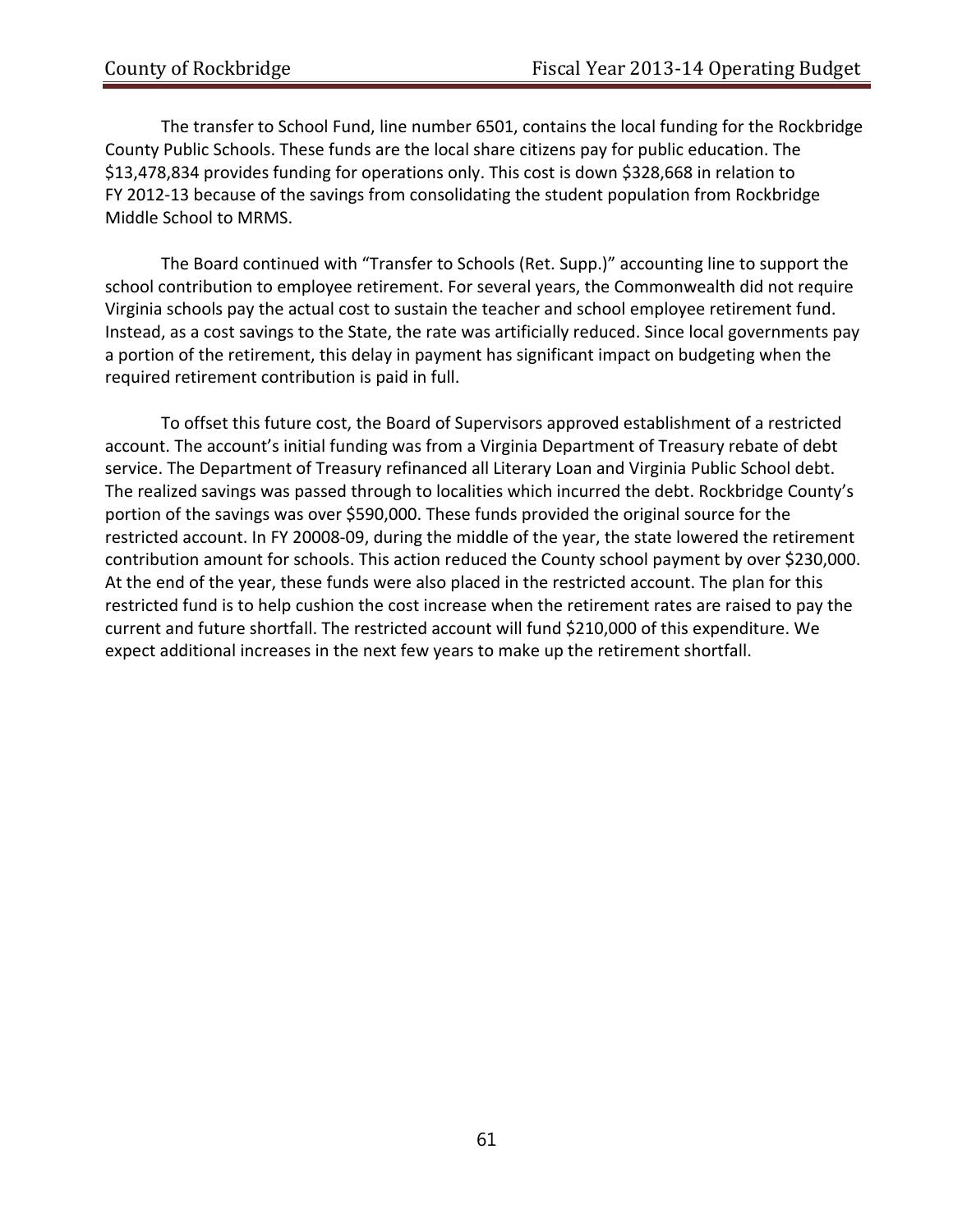# **Fund 11**

# **General Administrative Fund**

## **Estimated Revenue**

# **FY 2013‐2014**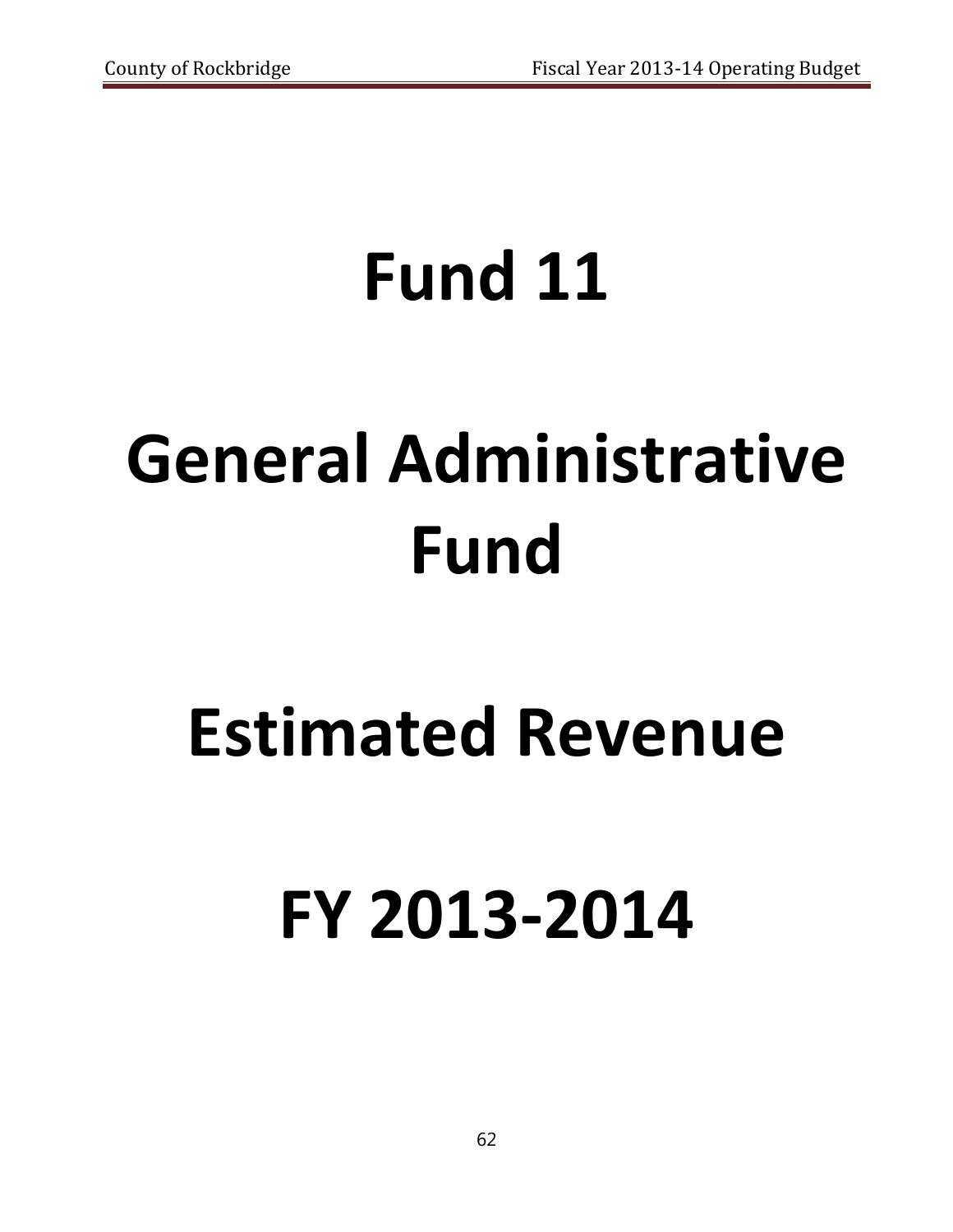| <b>Account</b><br><b>Number</b> |                                       | <b>Budget</b><br>FY12-13 | Approp<br>FY12-13         | <b>Budget</b><br>FY13-14 | Amount    | Percent |
|---------------------------------|---------------------------------------|--------------------------|---------------------------|--------------------------|-----------|---------|
|                                 | <b>Description</b>                    |                          |                           |                          | Changed   | Changed |
| 10000                           | ** General Government Admin.**        |                          |                           |                          |           |         |
|                                 | 11000 **Local Sources**               |                          |                           |                          |           |         |
| 11001                           | ** General Property Taxes**           |                          |                           |                          |           |         |
| 11010                           | ** Real Property Taxes**              |                          |                           |                          |           |         |
| 0001                            | <b>Current Real Estate-Prior June</b> | \$325,000                | \$325,000                 | \$330,000                | \$5,000   | 1.54%   |
| 0002                            | <b>Current Real Estate - Dec</b>      | \$7,405,542              | \$7,405,542               | \$7,752,042              | \$346,500 | 4.68%   |
| 0003                            | <b>Current Real Estate - June</b>     | \$7,405,542              | \$7,405,542               | \$7,752,042              | \$346,500 | 4.68%   |
| 0004                            | Real Estate Taxes - Delinquent        | \$300,000                | \$300,000                 | \$310,000                | \$10,000  | 3.33%   |
| 0010                            | <b>Roll Back Taxes</b>                | \$10,000                 | \$10,000                  | \$10,000                 | \$0       | 0.00%   |
|                                 |                                       |                          |                           |                          |           |         |
| 11010                           | <b>Real Property Taxes</b>            |                          | \$15,446,084 \$15,446,084 | \$16,154,084             | \$708,000 | 4.58%   |
|                                 |                                       |                          |                           |                          |           |         |
|                                 |                                       |                          |                           |                          |           |         |
| 11020                           | ** Public Service Corp Taxes**        |                          |                           |                          |           |         |
| 0001                            | Pub Service Corp Tax - Cur            | \$722,000                | \$722,000                 | \$730,000                | \$8,000   | 1.11%   |
|                                 |                                       |                          |                           |                          |           |         |
|                                 | 11020 Public Service Corp Taxes       | \$722,000                | \$722,000                 | \$730,000                | \$8,000   | 1.11%   |
|                                 |                                       |                          |                           |                          |           |         |
|                                 |                                       |                          |                           |                          |           |         |
|                                 | 11030 ** Personal Property Tax**      |                          |                           |                          |           |         |
|                                 |                                       |                          |                           |                          |           |         |
| 0001                            | Personal Property Taxes - Cur         | \$4,100,000              | \$4,100,000               | \$4,229,000              | \$129,000 | 3.15%   |
| 0003                            | Personal Property Taxes - Del         | \$100,000                | \$100,000                 | \$110,000                | \$10,000  | 10.00%  |
|                                 |                                       |                          |                           |                          |           |         |
| 11030                           | <b>Personal Property Tax</b>          | \$4,200,000              | \$4,200,000               | \$4,339,000              | \$139,000 | 3.31%   |
|                                 |                                       |                          |                           |                          |           |         |
|                                 |                                       |                          |                           |                          |           |         |
| 11040                           | ** Machinery and Tools Tax**          |                          |                           |                          |           |         |
|                                 |                                       |                          |                           |                          |           |         |
| 0001                            | Machinery and Tools Tax - Cur         | \$331,000                | \$331,000                 | \$335,000                | \$4,000   | 1.21%   |
| 0003                            | Machinery and Tools Tax - Del         | \$2,000                  | \$2,000                   | \$2,000                  | \$0       | 0.00%   |
|                                 |                                       |                          |                           |                          |           |         |
| 11040                           | <b>Machinery and Tools Tax</b>        | \$333,000                | \$333,000                 | \$337,000                | \$4,000   | 1.20%   |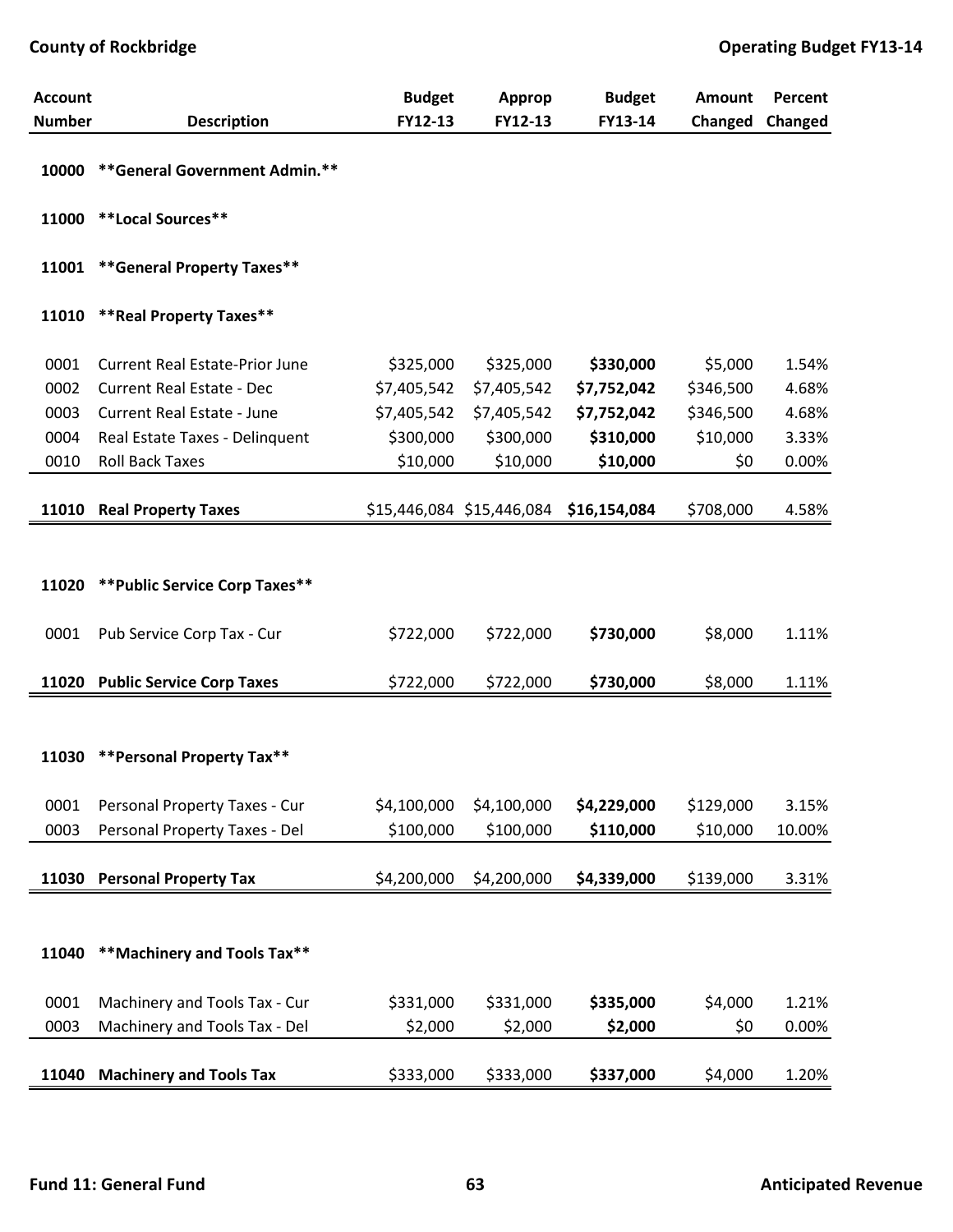| <b>Account</b> |                                  | <b>Budget</b> | Approp      | <b>Budget</b> | <b>Amount</b> | Percent   |
|----------------|----------------------------------|---------------|-------------|---------------|---------------|-----------|
| <b>Number</b>  | <b>Description</b>               | FY12-13       | FY12-13     | FY13-14       | Changed       | Changed   |
|                |                                  |               |             |               |               |           |
| 11050          | **Mobile Home Taxes**            |               |             |               |               |           |
| 0001           | Mobile Home Tax - Cur            | \$42,000      | \$42,000    | \$39,000      | $-53,000$     | $-7.14%$  |
| 0003           | Mobile Home Tax - Del            | \$2,000       | \$2,000     | \$2,000       | \$0           | 0.00%     |
|                |                                  |               |             |               |               |           |
| 11050          | <b>Mobile Home Taxes</b>         | \$44,000      | \$44,000    | \$41,000      | $-53,000$     | $-6.82%$  |
|                |                                  |               |             |               |               |           |
| 11060          | ** Penalties and Interest**      |               |             |               |               |           |
|                |                                  |               |             |               |               |           |
| 0001           | Penalties                        | \$180,000     | \$180,000   | \$190,000     | \$10,000      | 5.56%     |
| 0002           | Late Filing Fees                 | \$30,000      | \$30,000    | \$32,000      | \$2,000       | 6.67%     |
| 0010           | Interest                         | \$100,000     | \$100,000   | \$115,000     | \$15,000      | 15.00%    |
|                |                                  |               |             |               |               |           |
| 11060          | <b>Penalties and Interest</b>    | \$310,000     | \$310,000   | \$337,000     | \$27,000      | 8.71%     |
|                |                                  |               |             |               |               |           |
|                |                                  |               |             |               |               |           |
| 11080          | <b>** Collection Fees **</b>     |               |             |               |               |           |
| 0011           | <b>Treasurer Service Charges</b> | \$1,000       | \$1,000     | \$500         | $-5500$       | $-50.00%$ |
|                |                                  |               |             |               |               |           |
| 11080          | <b>Collection Fees</b>           | \$1,000       | \$1,000     | \$500         | $-5500$       | $-50.00%$ |
|                |                                  |               |             |               |               |           |
|                |                                  |               |             |               |               |           |
| 12000          | ** Other Local Taxes**           |               |             |               |               |           |
| 12010          | **Local Sales and Use Taxes**    |               |             |               |               |           |
|                |                                  |               |             |               |               |           |
| 0001           | Local 1% Sales Tax               | \$2,375,000   | \$2,375,000 | \$2,400,000   | \$25,000      | 1.05%     |
| 0002           | Meal Tax                         | \$1,225,000   | \$1,225,000 | \$1,230,000   | \$5,000       | 0.41%     |
| 0003           | <b>Lodging Tax</b>               | \$380,000     | \$380,000   | \$385,000     | \$5,000       | 1.32%     |
| 0004           | Lodging Tax-Tourism              | \$380,000     | \$380,000   | \$385,000     | \$5,000       | 1.32%     |
| 0005           | Lodging Tax Horse Center         | \$380,000     | \$380,000   | \$385,000     | \$5,000       | 1.32%     |
|                |                                  |               |             |               |               |           |
| 12010          | <b>Local Sales and Use Taxes</b> | \$4,740,000   | \$4,740,000 | \$4,785,000   | \$45,000      | 0.95%     |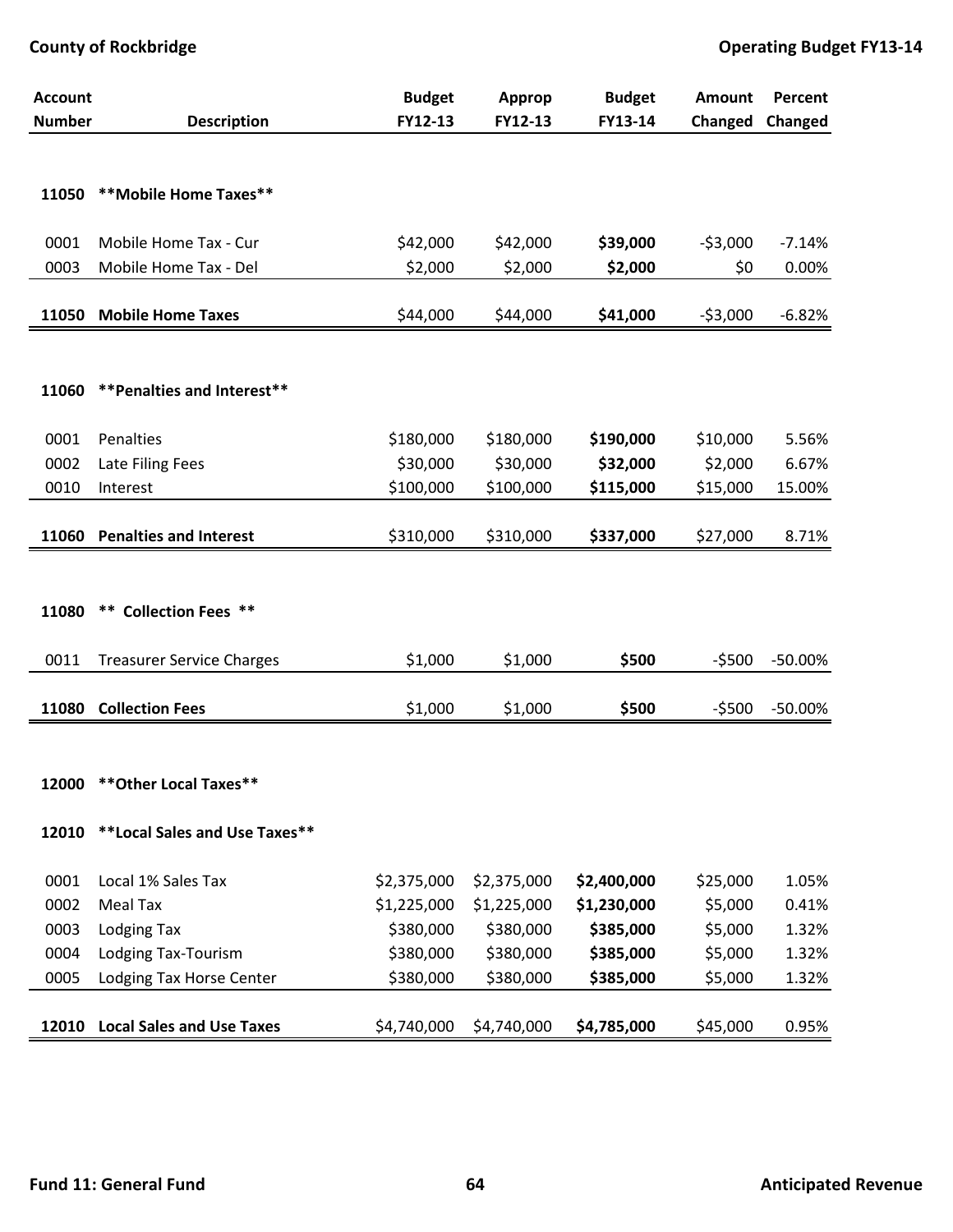| <b>Account</b> |                                    | <b>Budget</b> | <b>Approp</b> | <b>Budget</b> | Amount     | Percent  |
|----------------|------------------------------------|---------------|---------------|---------------|------------|----------|
| <b>Number</b>  | <b>Description</b>                 | FY12-13       | FY12-13       | FY13-14       | Changed    | Changed  |
| 12020          | ** Other Taxes Utilities**         |               |               |               |            |          |
| 0002           | <b>Utility Tax</b>                 | \$490,000     | \$490,000     | \$490,000     | \$0        | 0.00%    |
| 0004           | <b>Consumption Tax</b>             | \$64,000      | \$64,000      | \$65,000      | \$1,000    | 1.56%    |
| 0005           | <b>Communications Tax</b>          | \$1,000,000   | \$1,000,000   | \$990,000     | $-510,000$ | $-1.00%$ |
|                | 12020 Other Taxes Utilities        | \$1,554,000   | \$1,554,000   | \$1,545,000   | $-59,000$  | $-0.58%$ |
| 12030          | **Business License Taxes**         |               |               |               |            |          |
| 0001           | <b>BPOL Tax</b>                    | \$800,000     | \$800,000     | \$800,000     | \$0        | 0.00%    |
| 12030          | <b>Business License Taxes</b>      | \$800,000     | \$800,000     | \$800,000     | \$0        | 0.00%    |
| 12040          | <b>**Franchise Taxes**</b>         |               |               |               |            |          |
| 0001           | <b>Bank Franchise Tax</b>          | \$102,000     | \$102,000     | \$98,000      | $-54,000$  | $-3.92%$ |
| 12040          | <b>Franchise Taxes</b>             | \$102,000     | \$102,000     | \$98,000      | $-54,000$  | $-3.92%$ |
| 12050          | **Motor Vehicle Taxes**            |               |               |               |            |          |
| 0001           | <b>County Auto Tags</b>            | \$542,400     | \$542,400     | \$538,000     | $-54,400$  | $-0.81%$ |
| 12050          | <b>Motor Vehicle Taxes</b>         | \$542,400     | \$542,400     | \$538,000     | $-54,400$  | $-0.81%$ |
| 12070          | ** Taxes on Record & Wills**       |               |               |               |            |          |
| 0001           | <b>County Recordation Tax</b>      | \$200,000     | \$200,000     | \$200,000     | \$0        | 0.00%    |
| 12070          | <b>Taxes on Record &amp; Wills</b> | \$200,000     | \$200,000     | \$200,000     | \$0        | 0.00%    |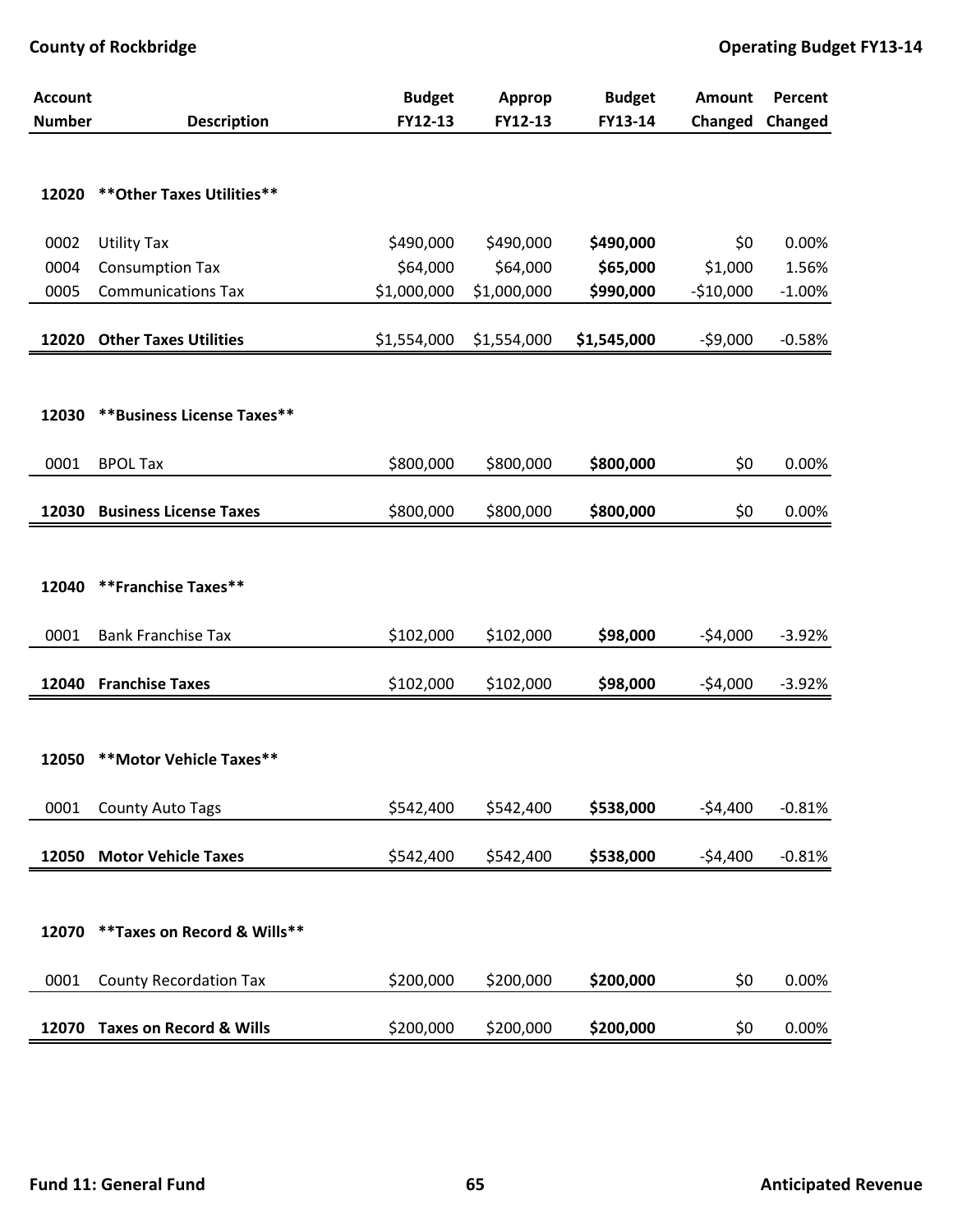| <b>Account</b> |                                   | <b>Budget</b> | <b>Approp</b> | <b>Budget</b> | <b>Amount</b> | Percent   |
|----------------|-----------------------------------|---------------|---------------|---------------|---------------|-----------|
| <b>Number</b>  | <b>Description</b>                | FY12-13       | FY12-13       | FY13-14       | Changed       | Changed   |
|                |                                   |               |               |               |               |           |
| 13000          | **Permits, Fees, Etc.**           |               |               |               |               |           |
| 13010          | ** Animal Licenses**              |               |               |               |               |           |
| 0001           | Dog Tags                          | \$8,300       | \$8,300       | \$8,000       | $-5300$       | $-3.61%$  |
| 13010          | <b>Animal Licenses</b>            | \$8,300       | \$8,300       | \$8,000       | $-5300$       | $-3.61%$  |
|                |                                   |               |               |               |               |           |
| 13030          | ** Permits and Other Licenses**   |               |               |               |               |           |
|                |                                   |               |               |               |               |           |
| 0001           | Land Use Application Fees         | \$2,000       | \$2,000       | \$1,800       | $-5200$       | $-10.00%$ |
| 0002           | <b>Transfer Fees</b>              | \$700         | \$700         | \$700         | \$0           | 0.00%     |
| 0004           | <b>Building Permit Fees</b>       | \$180,000     | \$180,000     | \$170,000     | $-$10,000$    | $-5.56%$  |
| 0006           | <b>Zoning Administration Fees</b> | \$16,000      | \$16,000      | \$16,000      | \$0           | 0.00%     |
| 0007           | <b>Telecom Fees</b>               | \$1,500       | \$1,500       | \$1,500       | \$0           | 0.00%     |
|                | 13030 Permits and Other Licenses  | \$200,200     | \$200,200     | \$190,000     | $-510,200$    | $-5.09%$  |
|                |                                   |               |               |               |               |           |
|                |                                   |               |               |               |               |           |
| 14010          | ** Fines and Forfeitures**        |               |               |               |               |           |
| 0001           | Fines                             | \$170,000     | \$170,000     | \$375,000     | \$205,000     | 120.59%   |
| 0002           | <b>Parking Ticket Fines</b>       | \$0           | \$0           | \$100         | \$100         | 0.0%      |
| 0003           | <b>Administrative Fines</b>       | \$1,000       | \$1,000       | \$1,000       | \$0           | 0.00%     |
|                |                                   |               |               |               |               |           |
| 14010          | ** Fines and Forfeitures**        | \$171,000     | \$171,000     | \$376,100     | \$205,100     | 119.94%   |
|                |                                   |               |               |               |               |           |
|                |                                   |               |               |               |               |           |
| 15010          | **Revenue Use of Money**          |               |               |               |               |           |
| 0001           | Interest On Investments           | \$55,000      | \$55,000      | \$50,000      | $-55,000$     | $-9.09%$  |
|                |                                   |               |               |               |               |           |
| 15010          | **Revenue Use of Money**          | \$55,000      | \$55,000      | \$50,000      | $-55,000$     | $-9.09%$  |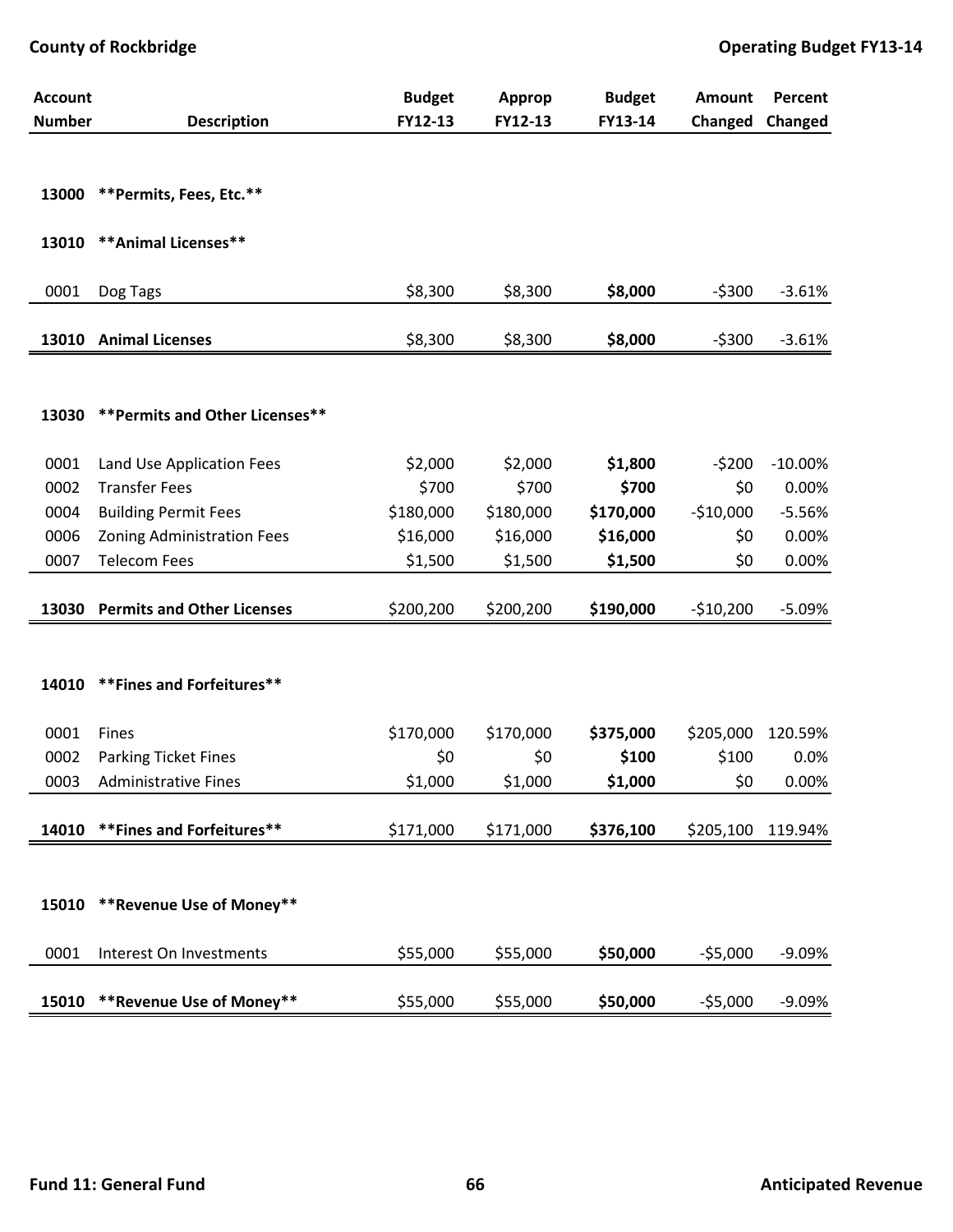| <b>Account</b> |                                      | <b>Budget</b> | Approp    | <b>Budget</b> | Amount    | Percent   |
|----------------|--------------------------------------|---------------|-----------|---------------|-----------|-----------|
| <b>Number</b>  | <b>Description</b>                   | FY12-13       | FY12-13   | FY13-14       | Changed   | Changed   |
|                |                                      |               |           |               |           |           |
| 15020          | ** Revenue From Use of Property**    |               |           |               |           |           |
|                |                                      |               |           |               |           |           |
| 0001           | <b>Rental of County Property</b>     | \$19,000      | \$19,000  | \$19,000      | \$0       | 0.00%     |
| 0004           | <b>Rentals To Landfill</b>           | \$0           | \$0       | \$7,046       | \$7,046   | 0.00%     |
|                |                                      |               |           |               |           |           |
| 15010          | **Revenue Use of Money**             | \$19,000      | \$19,000  | \$26,046      | \$7,046   | 37.08%    |
|                |                                      |               |           |               |           |           |
|                |                                      |               |           |               |           |           |
| 16010          | **Court Costs**                      |               |           |               |           |           |
| 0001           | <b>Excess Fees-Clerk Circuit Ct</b>  | \$2,000       | \$2,000   | \$2,000       | \$0       | 0.00%     |
| 0002           | Sheriffs' Fees                       | \$6,700       | \$6,700   | \$6,700       | \$0       | 0.00%     |
| 0004           | <b>Court House Construction Fee</b>  | \$30,000      | \$30,000  | \$26,000      | $-54,000$ | $-13.33%$ |
| 0005           | <b>Court House Maintenance Fees</b>  | \$26,000      | \$26,000  | \$25,000      | $-51,000$ | $-3.85%$  |
| 0006           | <b>Erosion Sediment Control Fees</b> | \$14,000      | \$14,000  | \$14,500      | \$500     | 3.57%     |
| 0007           | Court House Security Fee             | \$111,200     | \$111,200 | \$111,200     | \$0       | 0.00%     |
| 0008           | <b>DNA Fee</b>                       | \$600         | \$600     | \$500         | $-5100$   | $-16.67%$ |
| 0010           | <b>Court Appointed Attorney</b>      | \$50          | \$50      | \$100         | \$50      | 100.00%   |
|                |                                      |               |           |               |           |           |
| 16010          | **Court Costs**                      | \$190,550     | \$190,550 | \$186,000     | $-54,550$ | $-2.39%$  |
|                |                                      |               |           |               |           |           |
|                |                                      |               |           |               |           |           |
| 16020          | ** Charges For Comm. Atty.**         |               |           |               |           |           |
| 0001           | Commonwealth Atty. Fees              | \$2,000       | \$2,000   | \$2,300       | \$300     | 15.00%    |
|                |                                      |               |           |               |           |           |
| 16020          | <b>Charges For Comm. Atty.</b>       | \$2,000       | \$2,000   | \$2,300       | \$300     | 15.00%    |
|                |                                      |               |           |               |           |           |
|                |                                      |               |           |               |           |           |
| 16130          | ** Charges-Parks and Recreation**    |               |           |               |           |           |
| 0001           | Fees-Lake Robertson                  | \$65,000      | \$65,000  | \$65,000      | \$0       | 0.00%     |
| 0002           | Swimming Fees-Lake Robertson         | \$13,000      | \$13,000  | \$12,500      | $-5500$   | $-3.85%$  |
| 0003           | Swimming Fees-Fairfield Pool         | \$13,000      | \$13,000  | \$12,500      | $-5500$   | $-3.85%$  |
| 0004           | Other Rec. Fees-Classes, Leagues     | \$100         | \$100     | \$100         | \$0       | 0.00%     |
|                |                                      |               |           |               |           |           |
| 16130          | <b>Charges Parks and Recreation</b>  | \$91,100      | \$91,100  | \$90,100      | $-$1,000$ | $-1.10%$  |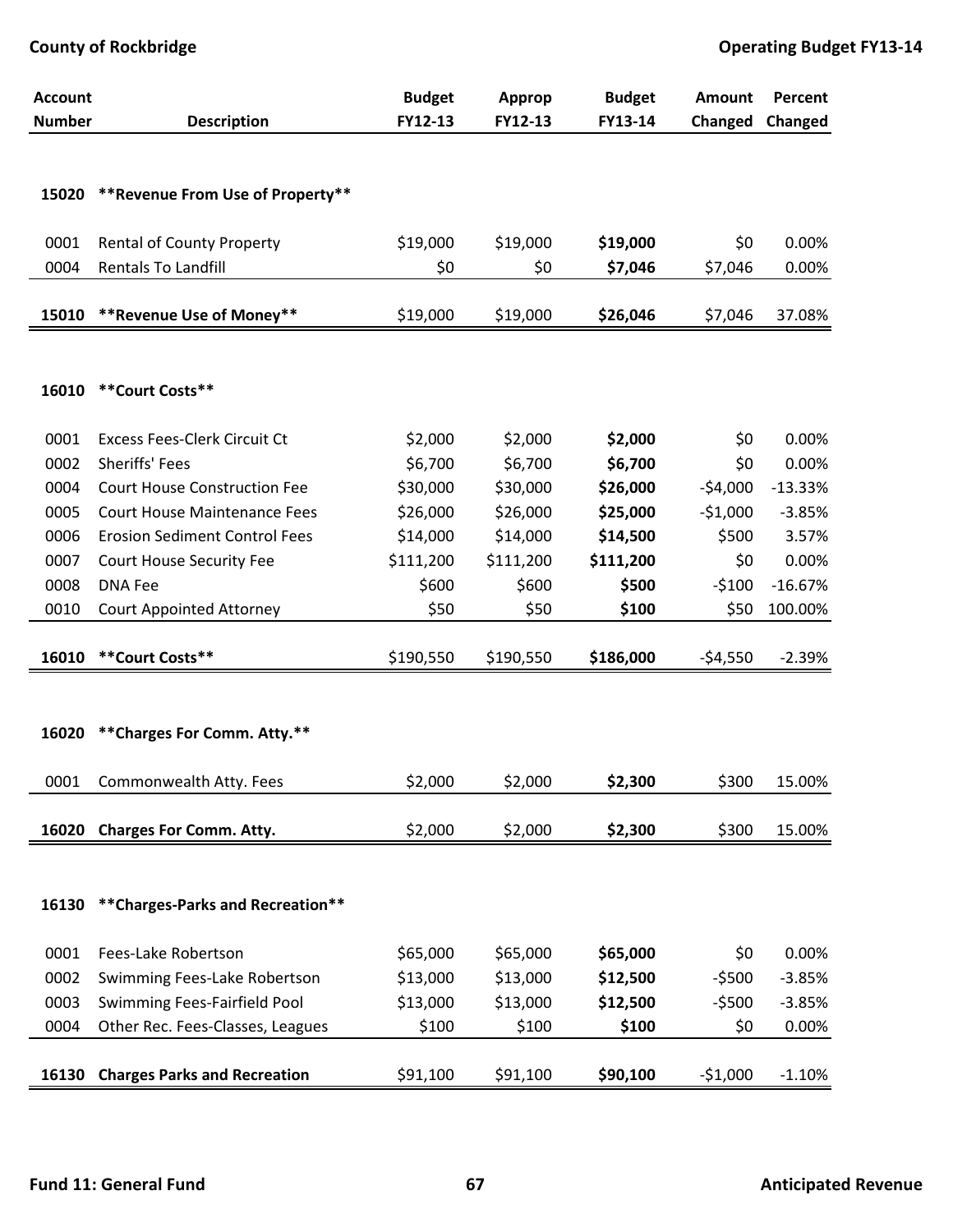| <b>Account</b> |                                       | <b>Budget</b> | <b>Approp</b> | <b>Budget</b> | Amount    | Percent    |
|----------------|---------------------------------------|---------------|---------------|---------------|-----------|------------|
| <b>Number</b>  | <b>Description</b>                    | FY12-13       | FY12-13       | FY13-14       | Changed   | Changed    |
|                |                                       |               |               |               |           |            |
| 16140          | ** Charges-Transportation Garage**    |               |               |               |           |            |
| 0001           | <b>School Board-Transportation</b>    | \$400,000     | \$400,000     | \$400,000     | \$0       | 0.00%      |
| 0002           | School Board-Other                    | \$73,000      | \$73,000      | \$75,000      | \$2,000   | 2.74%      |
| 0003           | <b>Public Service Authority</b>       | \$14,700      | \$14,700      | \$14,900      | \$200     | 1.36%      |
| 0004           | Sanitary Landfill                     | \$5,100       | \$5,100       | \$6,275       | \$1,175   | 23.04%     |
| 0012           | <b>RATS</b>                           | \$90,000      | \$90,000      | \$90,000      | \$0       | 0.00%      |
| 0017           | Jail Commission                       | \$4,000       | \$4,000       | \$4,000       | \$0       | 0.00%      |
| 0019           | <b>Regional Recycling</b>             | \$2,000       | \$2,000       | \$2,200       | \$200     | 10.00%     |
| 0020           | <b>Other Agencies</b>                 | \$3,500       | \$3,500       | \$3,600       | \$100     | 2.86%      |
|                |                                       |               |               |               |           |            |
| 16140          | <b>Charges-Transportation Garage</b>  | \$592,300     | \$592,300     | \$595,975     | \$3,675   | 0.62%      |
|                |                                       |               |               |               |           |            |
|                |                                       |               |               |               |           |            |
| 16160          | ** Other Charges For Services**       |               |               |               |           |            |
|                |                                       |               |               |               |           |            |
| 0002           | Sld Waste Disp Fees Bus & Ind         | \$500,000     | \$500,000     | \$500,000     | \$0       | 0.00%      |
| 0004           | <b>Consolidated Share-Buena Vista</b> | \$23,400      | \$23,400      | \$23,400      | \$0       | 0.00%      |
| 0005           | Reimb-Tire Disposal Fees              | \$5,800       | \$5,800       | \$5,600       | $-5200$   | $-3.45%$   |
|                |                                       |               |               |               |           |            |
| 16160          | <b>Other Charges for Services</b>     | \$529,200     | \$529,200     | \$529,000     | $-5200$   | $-0.04%$   |
|                |                                       |               |               |               |           |            |
|                |                                       |               |               |               |           |            |
| 18990          | **Miscellaneous Revenues**            |               |               |               |           |            |
|                |                                       |               |               |               |           |            |
| 0001           | Sale of Supplies                      | \$4,500       | \$4,500       | \$4,000       | $-5500$   | $-11.11%$  |
| 0002           | Sale of Equipment                     | \$2,000       | \$2,000       | \$2,000       | \$0       | 0.00%      |
| 0008           | <b>Patrons Refunds and Rebates</b>    | \$10,000      | \$10,000      | \$10,000      | \$0       | 0.00%      |
| 0009           | Sale Concessions-Lake Robertson       | \$8,000       | \$8,000       | \$8,100       | \$100     | 1.25%      |
| 0012           | Regional IDA Tax Share Payment        | \$24,000      | \$24,000      | \$24,000      | \$0       | 0.0%       |
| 0013           | Sale of GIS Products                  | \$1,000       | \$1,000       | \$200         | $-5800$   | $-80.00\%$ |
|                |                                       |               |               |               |           |            |
| 18990          | <b>Miscellaneous Revenues</b>         | \$49,500      | \$49,500      | \$48,300      | $-51,200$ | $-2.42%$   |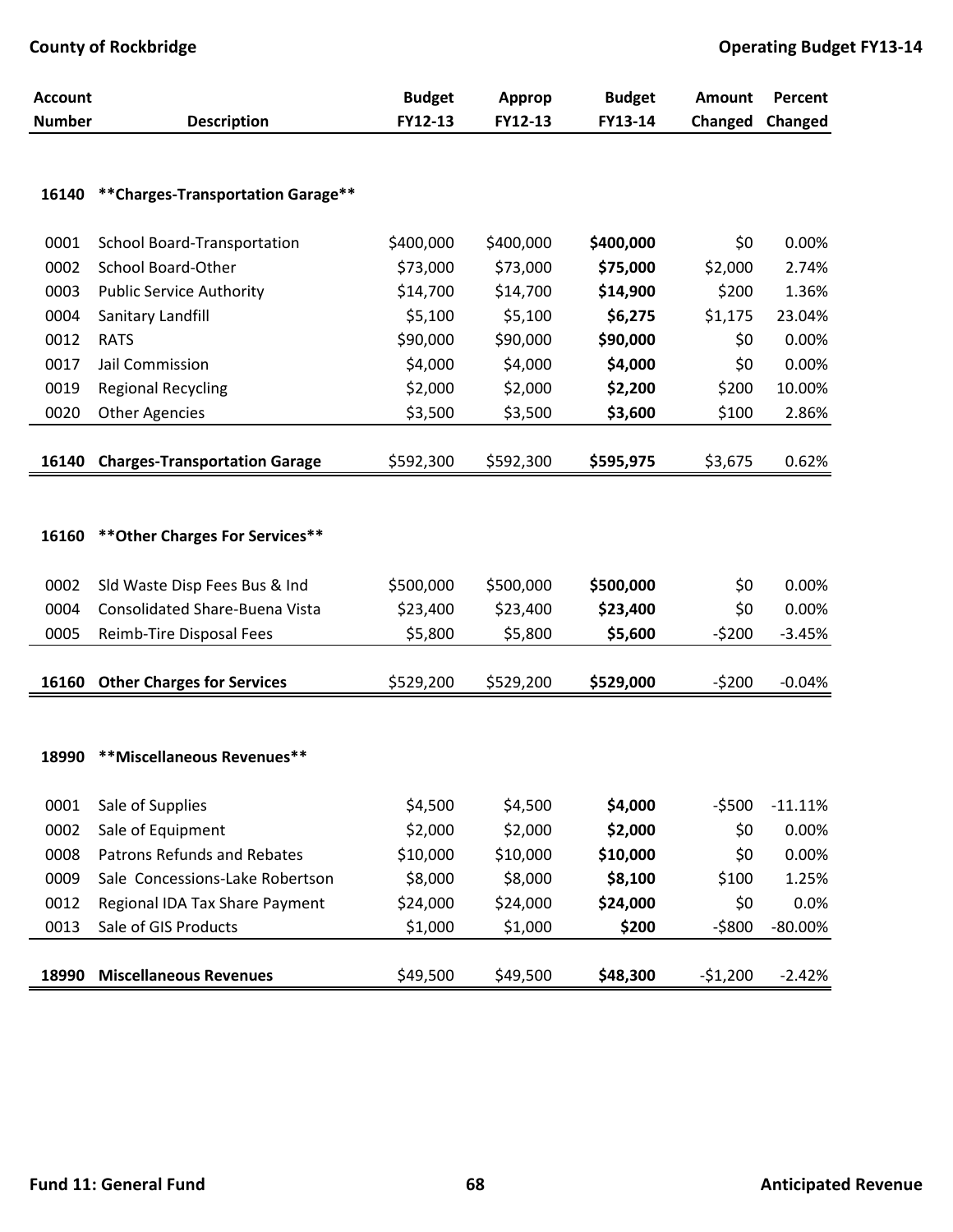| <b>Account</b> |                                         | <b>Budget</b> | <b>Approp</b>             | <b>Budget</b> | Amount      | Percent            |
|----------------|-----------------------------------------|---------------|---------------------------|---------------|-------------|--------------------|
| <b>Number</b>  | <b>Description</b>                      | FY12-13       | FY12-13                   | FY13-14       | Changed     | Changed            |
|                |                                         |               |                           |               |             |                    |
| 19000          | <b>**Recovered Costs**</b>              |               |                           |               |             |                    |
|                |                                         |               |                           |               |             |                    |
| 19010          | ** Refunds From Other Localities**      |               |                           |               |             |                    |
| 0006           | Lexington Reimb.-Court Bldg.            | \$0           | \$0                       | \$8,326       | \$8,326     | 0.00%              |
| 0007           | Reimb. Probation Exp BV                 | \$1,000       | \$1,000                   | \$1,000       | \$0         | 0.00%              |
| 0008           | Pmt Under Joint Servics Lex             | \$170,000     | \$170,000                 | \$170,000     | \$0         | 0.00%              |
| 0015           | Reimb-Victim Witness Coordinator        | \$6,480       | \$6,480                   | \$6,480       | \$0         | 0.00%              |
| 0018           | Local Match-School Resource Off         | \$49,500      | \$49,500                  | \$0           |             | -\$49,500 -100.00% |
| 0020           | Reim-Ct Ordered Court Security          | \$50,000      | \$50,000                  | \$51,000      | \$1,000     | 2.00%              |
| 0022           | Reimb-Alert Rockbridge                  | \$3,000       | \$3,000                   | \$1,000       | $-52,000$   | $-66.67%$          |
| 0023           | <b>Reimb-Housing Assistance</b>         | \$9,000       | \$9,000                   | \$8,230       | $-5770$     | $-8.56%$           |
| 0029           | Haz-Mat Disposal Share-BV               | \$400         | \$400                     | \$200         | $-5200$     | $-50.00%$          |
| 0030           | Transportation Grant Match - Lex        | \$0           | \$0                       | \$18,000      | \$18,000    | 0.00%              |
| 0031           | Transportation Grant Match - BV         | \$0           | \$0                       | \$18,000      | \$18,000    | 0.00%              |
|                |                                         |               |                           |               |             |                    |
| 19010          | <b>Refund From Other Localities</b>     | \$289,380     | \$289,380                 | \$282,236     | $-57,144$   | $-2.47%$           |
|                |                                         |               |                           |               |             |                    |
|                |                                         |               |                           |               |             |                    |
| 19020          | ** Other Recovered Costs**              |               |                           |               |             |                    |
| 0001           | <b>Charges For Hazmat Cleanup</b>       | \$40,000      | \$40,000                  | \$30,000      | $-$10,000$  | $-25.00%$          |
| 0002           | Fiscal Agent Fees-Jail Comm.            | \$50,000      | \$50,000                  | \$48,000      | $-52,000$   | $-4.00%$           |
| 0016           | Fiscal Agent Fees - PSA                 | \$600         | \$600                     | \$600         | \$0         | 0.00%              |
| 0022           | Management Fee Landfill                 | \$0           | \$0                       | \$60,000      | \$60,000    | 0.00%              |
| 0025           | <b>EMS Revenue Recovery</b>             | \$26,000      | \$26,000                  | \$250,000     | \$224,000   | 861.54%            |
| 0032           | <b>Transportation Grant-Local Share</b> | \$20,000      | \$20,000                  | \$20,000      | \$0         | 0.00%              |
| 0034           | RANA 1% Admin Fee-Local Share           | \$15,000      | \$15,000                  | \$0           |             | -\$15,000 -100.00% |
|                |                                         |               |                           |               |             |                    |
| 19020          | <b>Other Recovered Cost</b>             | \$151,600     | \$151,600                 | \$408,600     | \$257,000   | 169.53%            |
| 10000          | <b>Local Revenues</b>                   |               |                           |               | \$1,353,627 |                    |
|                |                                         |               | \$31,343,614 \$31,343,614 | \$32,697,241  |             | 4.32%              |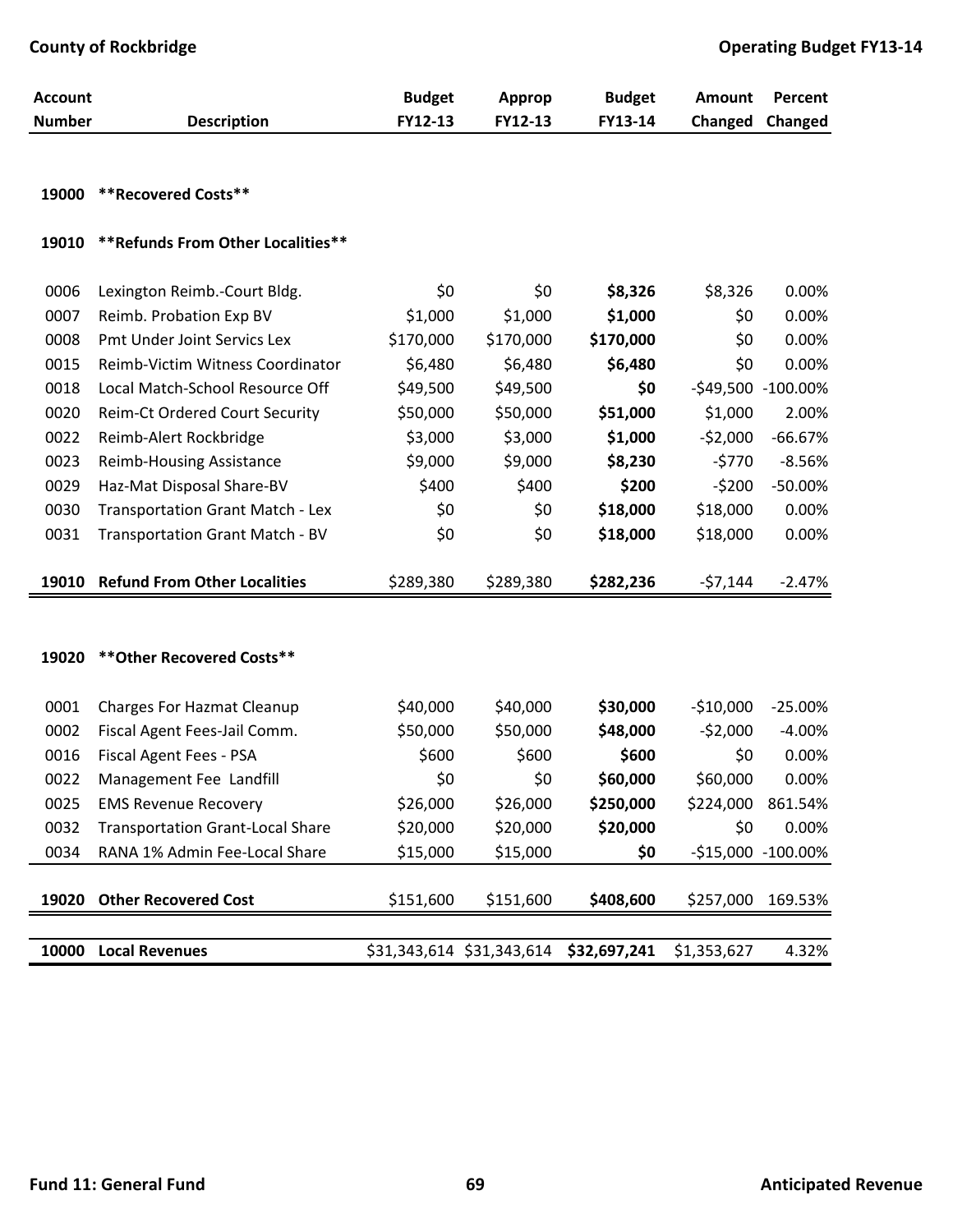| <b>Account</b> |                                | <b>Budget</b> | Approp      | <b>Budget</b>           | <b>Amount</b> | Percent  |
|----------------|--------------------------------|---------------|-------------|-------------------------|---------------|----------|
| <b>Number</b>  | <b>Description</b>             | FY12-13       | FY12-13     | FY13-14                 | Changed       | Changed  |
| 20000          | ** From The Commonwealth**     |               |             |                         |               |          |
| 22010          | **Non-Categorical Aid**        |               |             |                         |               |          |
| 0003           | <b>Rolling Stock Taxes</b>     | \$63,000      | \$63,000    | \$64,700                | \$1,700       | 2.70%    |
| 0004           | Mobile Home Sales Tax-DMV      | \$20,000      | \$20,000    | \$20,000                | \$0           | 0.00%    |
| 0005           | Sale of Timber                 | \$2,000       | \$2,000     | \$2,000                 | \$0           | 0.00%    |
| 0006           | Auto Rental Tax DMV            | \$35,000      | \$35,000    | \$35,000                | \$0           | 0.00%    |
| 0008           | <b>State Recordation Tax</b>   | \$67,700      | \$67,700    | \$63,750                | $-53,950$     | $-5.83%$ |
| 22000          | <b>Non-Categorical Aid</b>     | \$187,700     | \$187,700   | \$185,450               | $-52,250$     | $-1.20%$ |
|                |                                |               |             |                         |               |          |
| 23000          | **Shared Expenses**            |               |             |                         |               |          |
| 23010          | **Commonwealth's Attorney**    |               |             |                         |               |          |
| 0001           | Reimb CA Salaries & Fringes    | \$322,814     | \$322,814   | \$332,498               | \$9,684       | 3.00%    |
| 23010          | <b>Commonwealth Attorney</b>   | \$322,814     | \$322,814   | \$332,498               | \$9,684       | 3.00%    |
|                |                                |               |             |                         |               |          |
| 23020          | **Sheriff**                    |               |             |                         |               |          |
| 0001           | Reimb-Sheriffs Salary & Fringe | \$1,098,258   | \$1,098,258 | \$1,119,962             | \$21,704      | 1.98%    |
|                | 23020 Sheriff                  | \$1,098,258   |             | \$1,098,258 \$1,119,962 | \$21,704      | 1.98%    |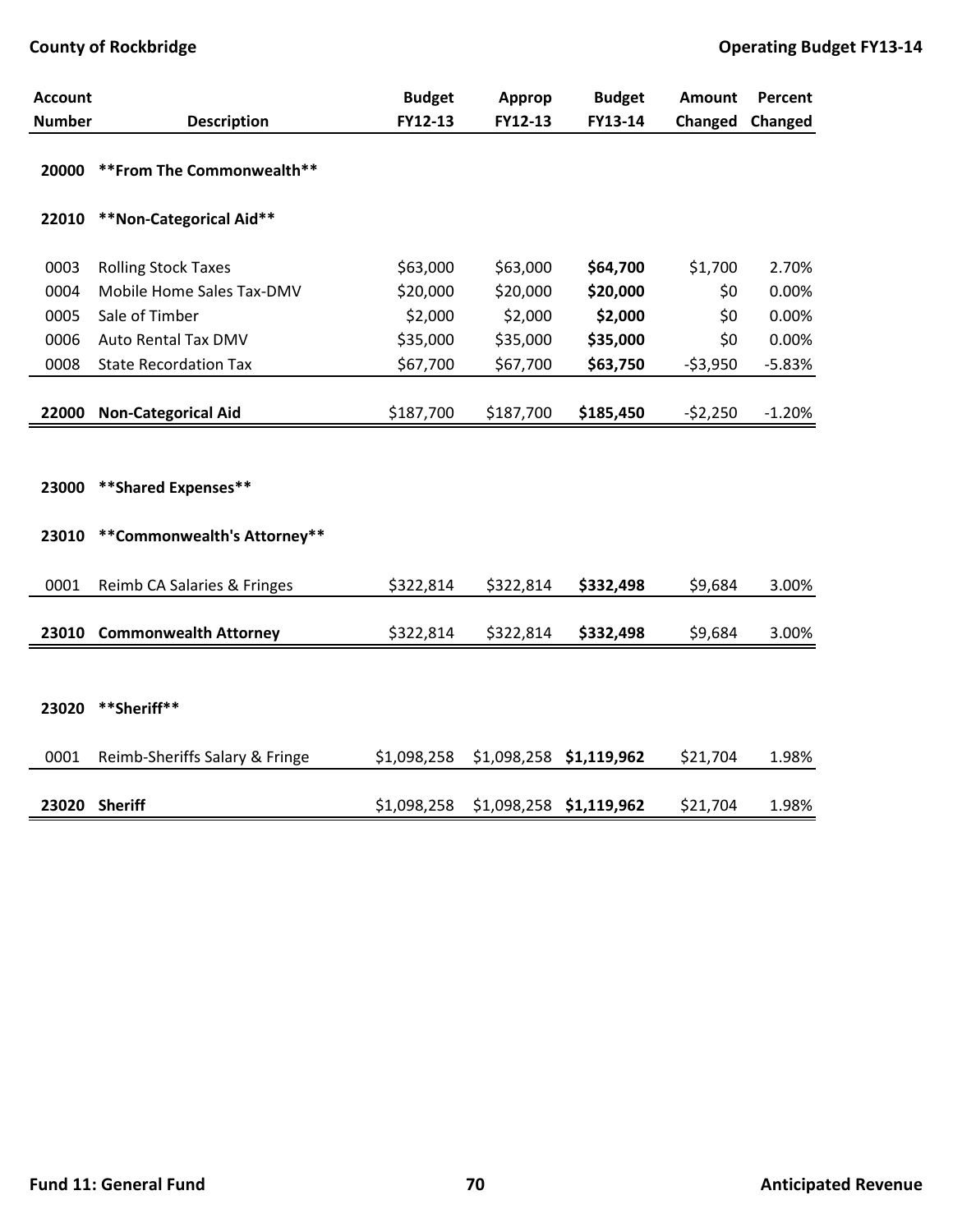| <b>Account</b> |                                  | <b>Budget</b> | Approp    | <b>Budget</b> | Amount  | Percent |
|----------------|----------------------------------|---------------|-----------|---------------|---------|---------|
| <b>Number</b>  | <b>Description</b>               | FY12-13       | FY12-13   | FY13-14       | Changed | Changed |
|                |                                  |               |           |               |         |         |
| 23030          | **Commissioner of Revenue**      |               |           |               |         |         |
|                |                                  |               |           |               |         |         |
| 0001           | Reimb C of R Salary & Fringe     | \$98,818      | \$98,818  | \$103,930     | \$5,112 | 5.17%   |
|                |                                  |               |           |               |         |         |
| 23030          | <b>Commissioner of Revenue</b>   | \$98,818      | \$98,818  | \$103,930     | \$5,112 | 5.17%   |
|                |                                  |               |           |               |         |         |
|                |                                  |               |           |               |         |         |
| 23040          | **Treasurer**                    |               |           |               |         |         |
|                |                                  |               |           |               |         |         |
| 0001           | Reimb-Treas Salaries & Fringe    | \$79,666      | \$79,666  | \$85,611      | \$5,945 | 7.46%   |
| 23040          | <b>Treasurer</b>                 | \$79,666      | \$79,666  | \$85,611      | \$5,945 | 7.46%   |
|                |                                  |               |           |               |         |         |
|                |                                  |               |           |               |         |         |
| 23060          | **Registrar/Electoral Board**    |               |           |               |         |         |
|                |                                  |               |           |               |         |         |
| 0001           | Reimb-Elect Board & Registrar    | \$48,381      | \$48,381  | \$48,381      | \$0     | 0.00%   |
|                |                                  |               |           |               |         |         |
| 23060          | <b>Registrar/Electoral Board</b> | \$48,381      | \$48,381  | \$48,381      | \$0     | 0.00%   |
|                |                                  |               |           |               |         |         |
|                |                                  |               |           |               |         |         |
| 23070          | ** Clerk of Circuit Court**      |               |           |               |         |         |
| 0001           | Reimb - Clk of Ct Sal & Fringes  | \$248,191     | \$248,191 | \$257,418     | \$9,227 | 3.72%   |
|                |                                  |               |           |               |         |         |
| 23070          | <b>Clerk of Circuit Court</b>    | \$248,191     | \$248,191 | \$257,418     | \$9,227 | 3.72%   |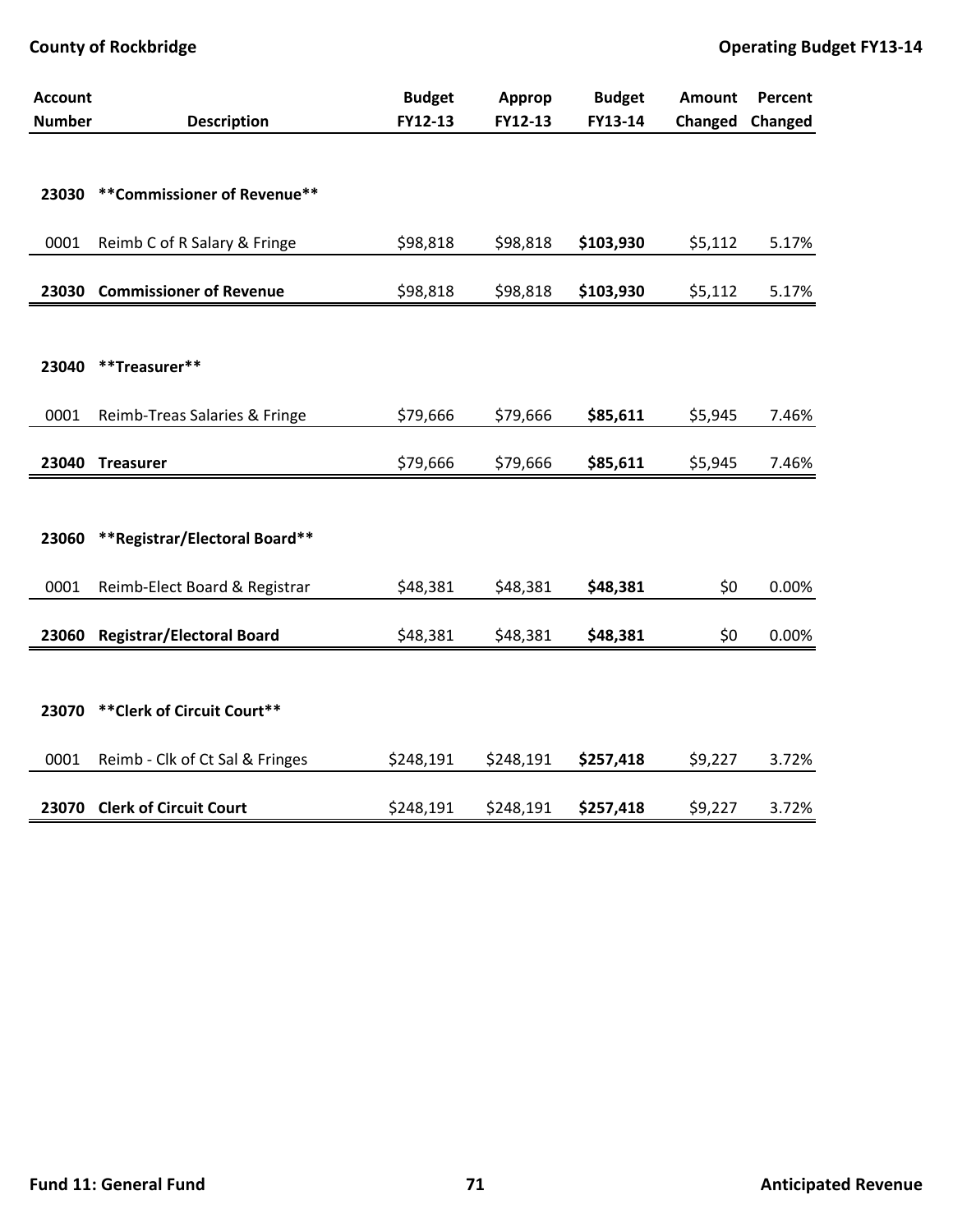| <b>Account</b> |                                 | <b>Budget</b> | Approp      | <b>Budget</b> | Amount     | Percent     |
|----------------|---------------------------------|---------------|-------------|---------------|------------|-------------|
| <b>Number</b>  | <b>Description</b>              | FY12-13       | FY12-13     | FY13-14       | Changed    | Changed     |
| 24000          | **Categorical Aid**             |               |             |               |            |             |
| 24040          | ** Other Categorical Aid**      |               |             |               |            |             |
| 0011           | Refund-Health Dept              | \$3,000       | \$3,000     | \$3,000       | \$0        | 0.00%       |
| 0012           | Reimb-NBSWCD Sal. & Fringes     | \$117,018     | \$117,018   | \$128,455     | \$11,437   | 9.77%       |
| 0013           | <b>Fire Program Receipts</b>    | \$49,000      | \$49,000    | \$54,800      | \$5,800    | 11.84%      |
| 0019           | Grant-Violence Against Women    | \$29,567      | \$29,567    | \$31,787      | \$2,220    | 7.51%       |
| 0020           | Victim Witness Assistance Grant | \$30,235      | \$30,235    | \$30,840      | \$605      | 2.00%       |
| 0023           | Grants                          | \$0           | \$0         | \$18,949      | \$18,949   | 0.00%       |
| 0026           | Auto Tag Share                  | \$0           | \$0         | \$300         | \$300      | 0.00%       |
| 0027           | <b>DMV Traffic Safety Grant</b> | \$6,000       | \$6,000     | \$11,000      | \$5,000    | 83.33%      |
| 0032           | Four For Life                   | \$21,200      | \$21,200    | \$0           | $-521,200$ | $-100.00\%$ |
| 24040          | <b>Other Categorical Aid</b>    | \$256,020     | \$256,020   | \$279,131     | \$23,111   | 9.03%       |
|                |                                 |               |             |               |            |             |
| 28000          | **Refunds**                     |               |             |               |            |             |
| 0001           | Auto Tax Refund                 | \$2,449,624   | \$2,449,624 | \$2,449,624   | \$0        | 0.00%       |
| 28000          | <b>Refunds</b>                  | \$2,449,624   | \$2,449,624 | \$2,449,624   | \$0        | 0.00%       |
| 20000          | <b>From the Commonwealth</b>    | \$4,789,472   | \$4,789,472 | \$4,862,005   | \$72,533   | 1.51%       |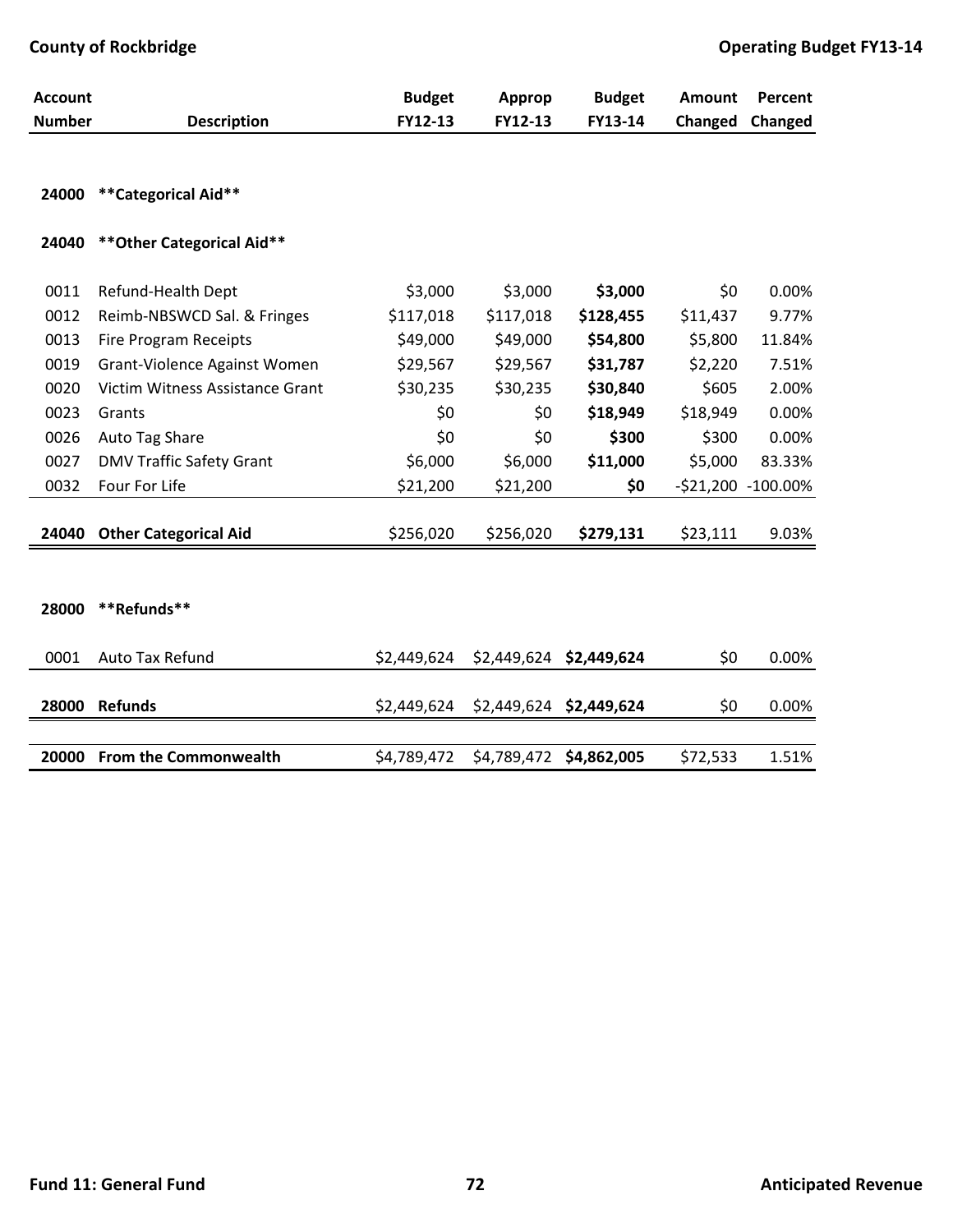| <b>Account</b> |                                 | <b>Budget</b> | <b>Approp</b> | <b>Budget</b> | <b>Amount</b> | Percent   |
|----------------|---------------------------------|---------------|---------------|---------------|---------------|-----------|
| <b>Number</b>  | <b>Description</b>              | FY12-13       | FY12-13       | FY13-14       | Changed       | Changed   |
| 30000          | ** From Federal Government**    |               |               |               |               |           |
| 31010          | ** Payment In Lieu of Taxes**   |               |               |               |               |           |
| 0001           | Pmt in Lieu Taxes Fed Land      | \$65,000      | \$65,000      | \$75,000      | \$10,000      | 15.38%    |
| 31010          | <b>Payment In Lieu of Taxes</b> | \$65,000      | \$65,000      | \$75,000      | \$10,000      | 15.38%    |
|                |                                 |               |               |               |               |           |
| 31020          | ** Other Federal Revenues**     |               |               |               |               |           |
| 0001           | Rental Assistance Program       | \$60,000      | \$60,000      | \$53,256      | $-56,744$     | $-11.24%$ |
| 0009           | <b>QSCB Reimbursement</b>       | \$318,750     | \$318,750     | \$318,750     | \$0           | 0.00%     |
|                |                                 |               |               |               |               |           |
| 31020          | <b>Other Federal Revenues</b>   | \$378,750     | \$378,750     | \$372,006     | $-56,744$     | $-1.78%$  |
|                |                                 |               |               |               |               |           |
| 30000          | <b>Federal Revenue</b>          | \$443,750     | \$443,750     | \$447,006     | \$3,256       | 0.73%     |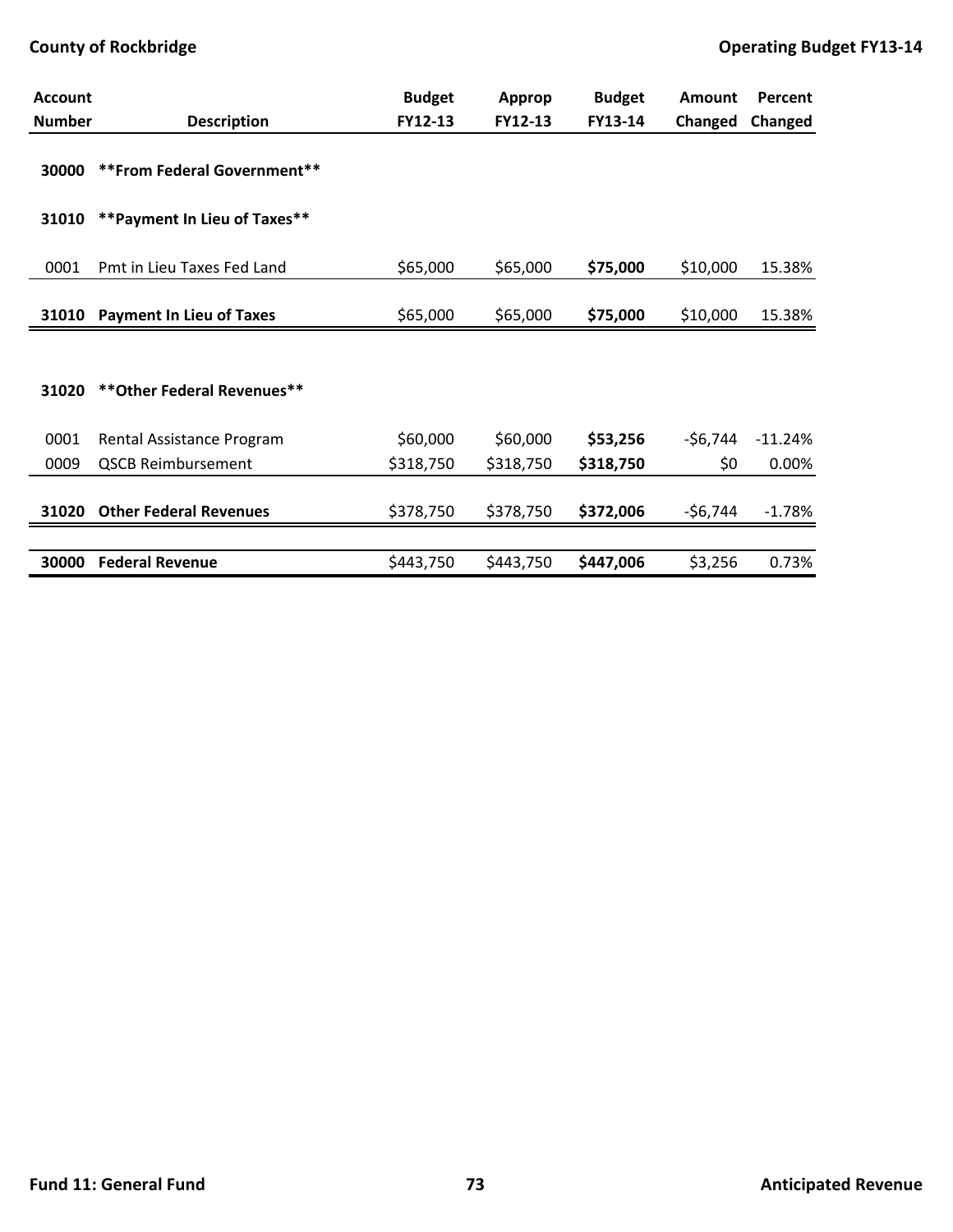| <b>Account</b> |                               | <b>Budget</b> | Approp   | <b>Budget</b> | Amount  | Percent |
|----------------|-------------------------------|---------------|----------|---------------|---------|---------|
| <b>Number</b>  | <b>Description</b>            | FY12-13       | FY12-13  | FY13-14       | Changed | Changed |
| 40000          | ** Other Sources**            |               |          |               |         |         |
| 41000          | **Non-Revenue Receipts**      |               |          |               |         |         |
| 41010          | **Insurance Recoveries**      |               |          |               |         |         |
| 0001           | Insurance Adjustments         | \$15,000      | \$15,000 | \$15,000      | \$0     | 0.00%   |
| 41010          | <b>Insurance Recoveries</b>   | \$15,000      | \$15,000 | \$15,000      | \$0     | 0.00%   |
|                |                               |               |          |               |         |         |
| 41030          | ** Court Case Settlements**   |               |          |               |         |         |
| 0001           | <b>Court Case Settlements</b> | \$200         | \$200    | \$225         | \$25    | 12.50%  |
| 41030          | <b>Court Case Settlements</b> | \$200         | \$200    | \$225         | \$25    | 12.50%  |
|                |                               |               |          |               |         |         |
| 40000          | <b>Other Revenue</b>          | \$15,200      | \$15,200 | \$15,225      | \$25    | 0.16%   |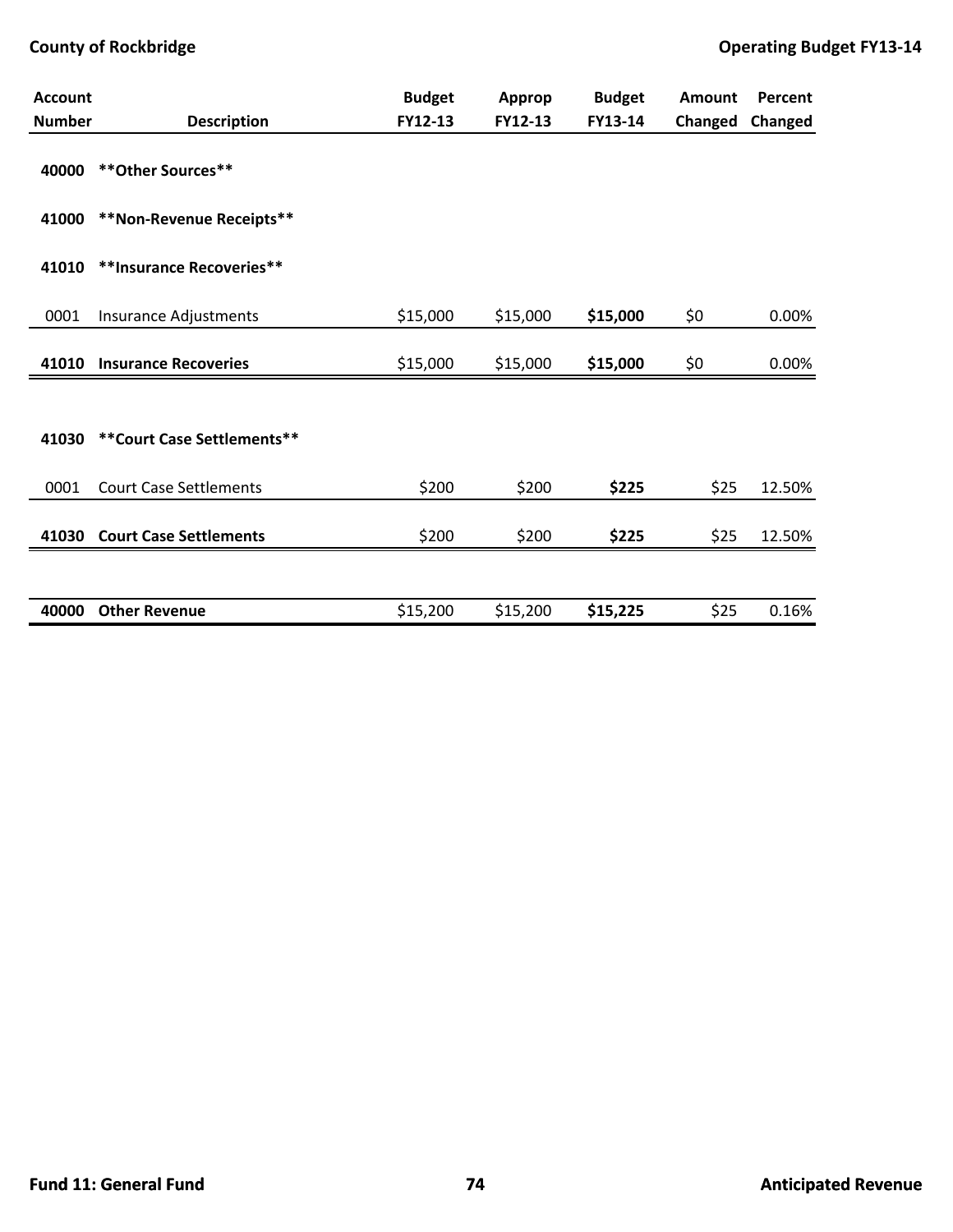| <b>Account</b><br><b>Number</b> | <b>Description</b>                      | <b>Budget</b><br>FY12-13 | <b>Approp</b><br>FY12-13 | <b>Budget</b><br>FY13-14 | Amount    | Percent |
|---------------------------------|-----------------------------------------|--------------------------|--------------------------|--------------------------|-----------|---------|
|                                 |                                         |                          |                          |                          | Changed   | Changed |
| 50000                           | **Transfers**                           |                          |                          |                          |           |         |
| 51010                           | **From Reserve**                        |                          |                          |                          |           |         |
| 0001                            | Transfer From Unenc. Reserves           | \$0                      | \$0                      | \$275,784                | \$275,784 | 0.00%   |
| 0002                            | <b>Transfer From Restricted Account</b> | \$210,000                | \$210,000                | \$595,973                | \$385,973 | 183.80% |
|                                 |                                         |                          |                          |                          |           |         |
| 51010                           | <b>From Reserve</b>                     | \$210,000                | \$210,000                | \$871,757                | \$661,757 | 315.12% |
|                                 |                                         |                          |                          |                          |           |         |
| 50000                           | <b>Transfers</b>                        | \$210,000                | \$210,000                | \$871,757                | \$661,757 | 315.12% |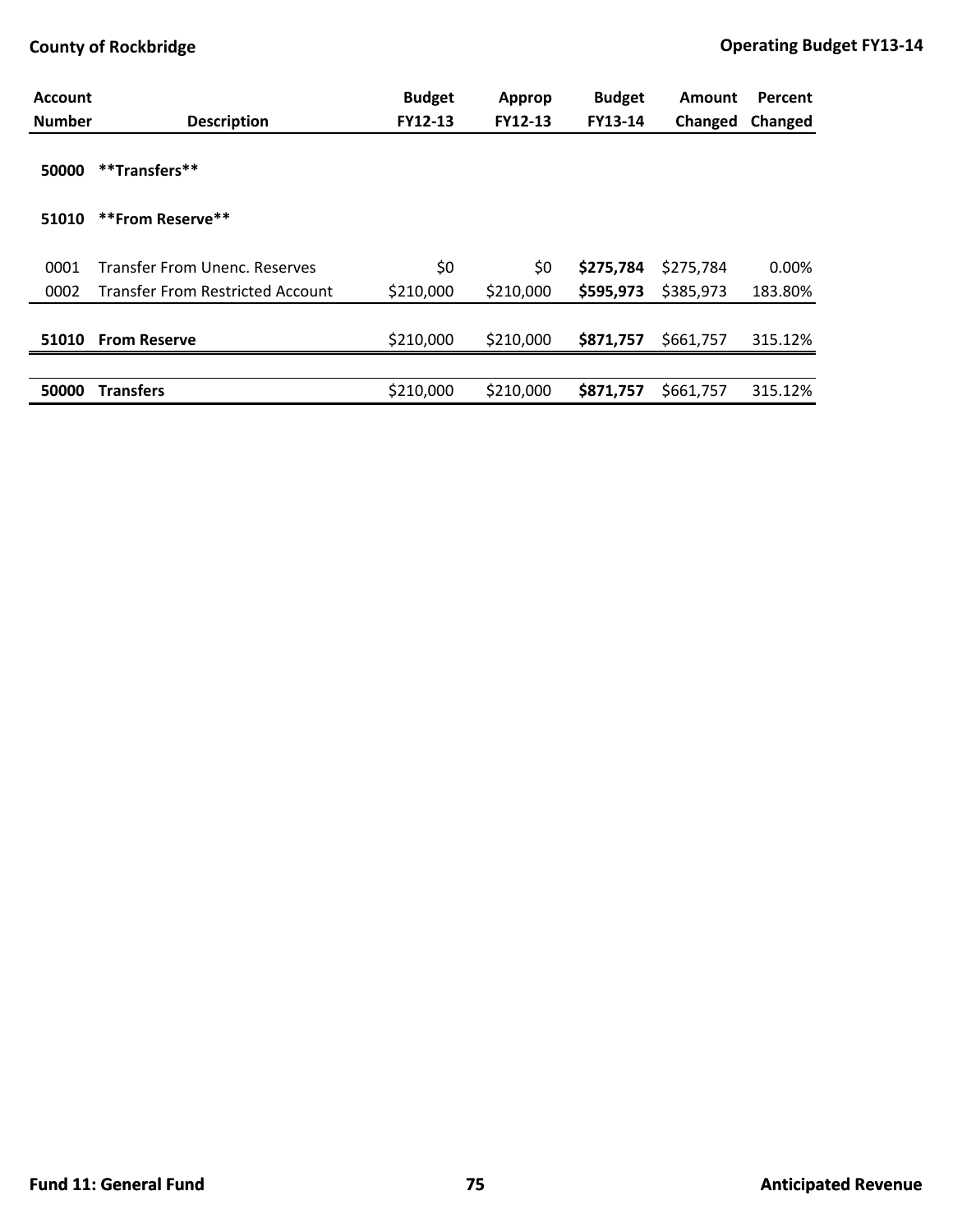| <b>Account</b> |                            | <b>Budget</b> | Approp                    | <b>Budget</b> | <b>Amount</b> | Percent |
|----------------|----------------------------|---------------|---------------------------|---------------|---------------|---------|
| <b>Number</b>  | <b>Description</b>         | FY12-13       | <b>FY12-13</b>            | FY13-14       | Changed       | Changed |
|                |                            |               |                           |               |               |         |
|                | <b>Revenue All Sources</b> |               |                           |               |               |         |
|                |                            |               |                           |               |               |         |
| 10000          | Local Revenues             |               | \$31,343,614 \$31,343,614 | \$32,697,241  | \$1,353,627   | 4.32%   |
| 20000          | From the Commonwealth      | \$4,789,472   | \$4,789,472               | \$4,862,005   | \$72,533      | 1.51%   |
| 30000          | <b>Federal Revenue</b>     | \$443,750     | \$443,750                 | \$447,006     | \$3,256       | 0.73%   |
| 40000          | Other Revenue              | \$15,200      | \$15,200                  | \$15,225      | \$25          | 0.16%   |
| 50000          | <b>Transfers</b>           | \$210,000     | \$210,000                 | \$871,757     | \$661,757     | 315.1%  |
|                |                            |               |                           |               |               |         |
| Total          | All Sources                |               | \$36,802,036 \$36,802,036 | \$38,893,234  | \$2,091,198   | 5.68%   |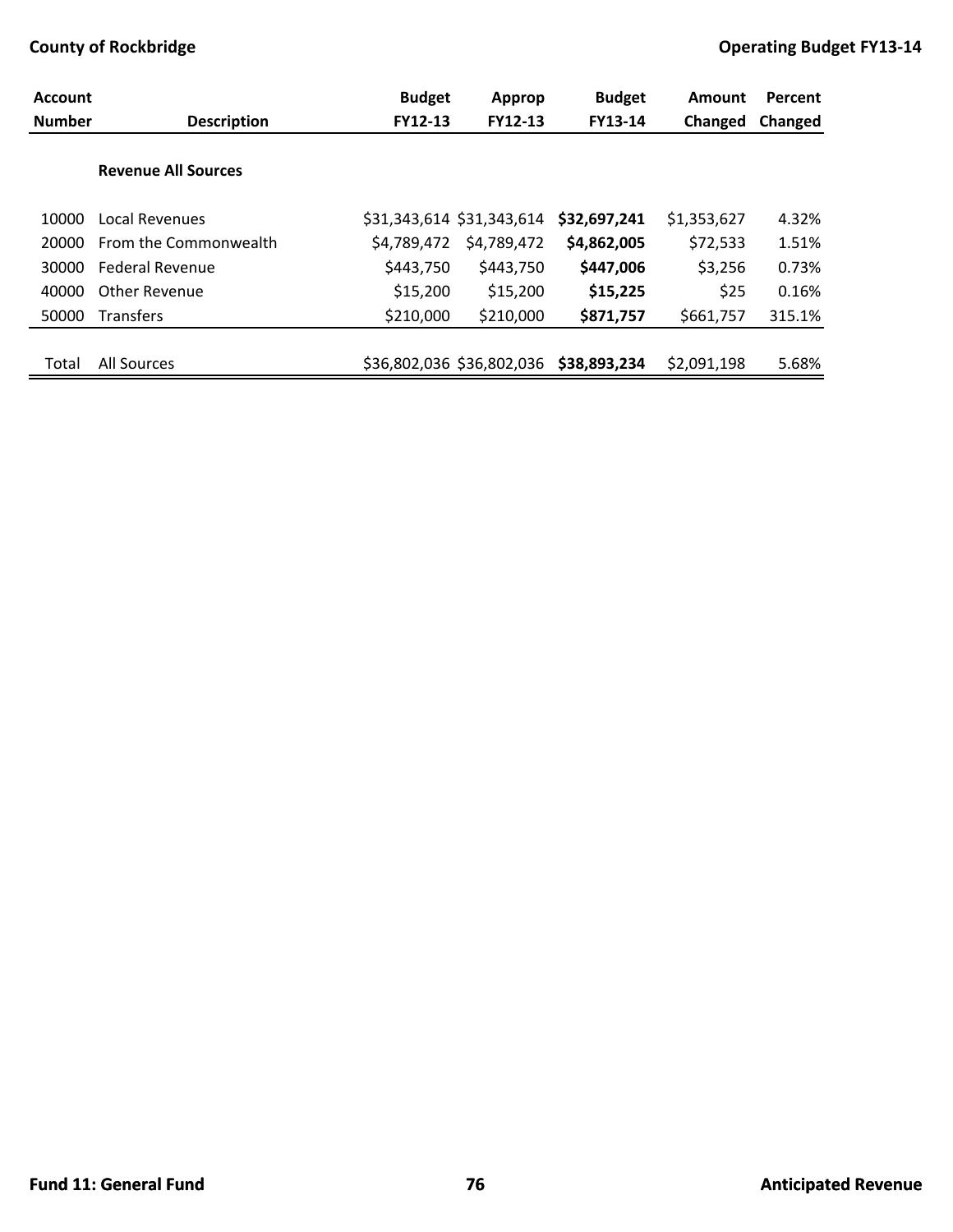## **Fund 11**

## **General Administrative**

# **Fund**

## **Planned Expenditures**

## **FY 2013‐14**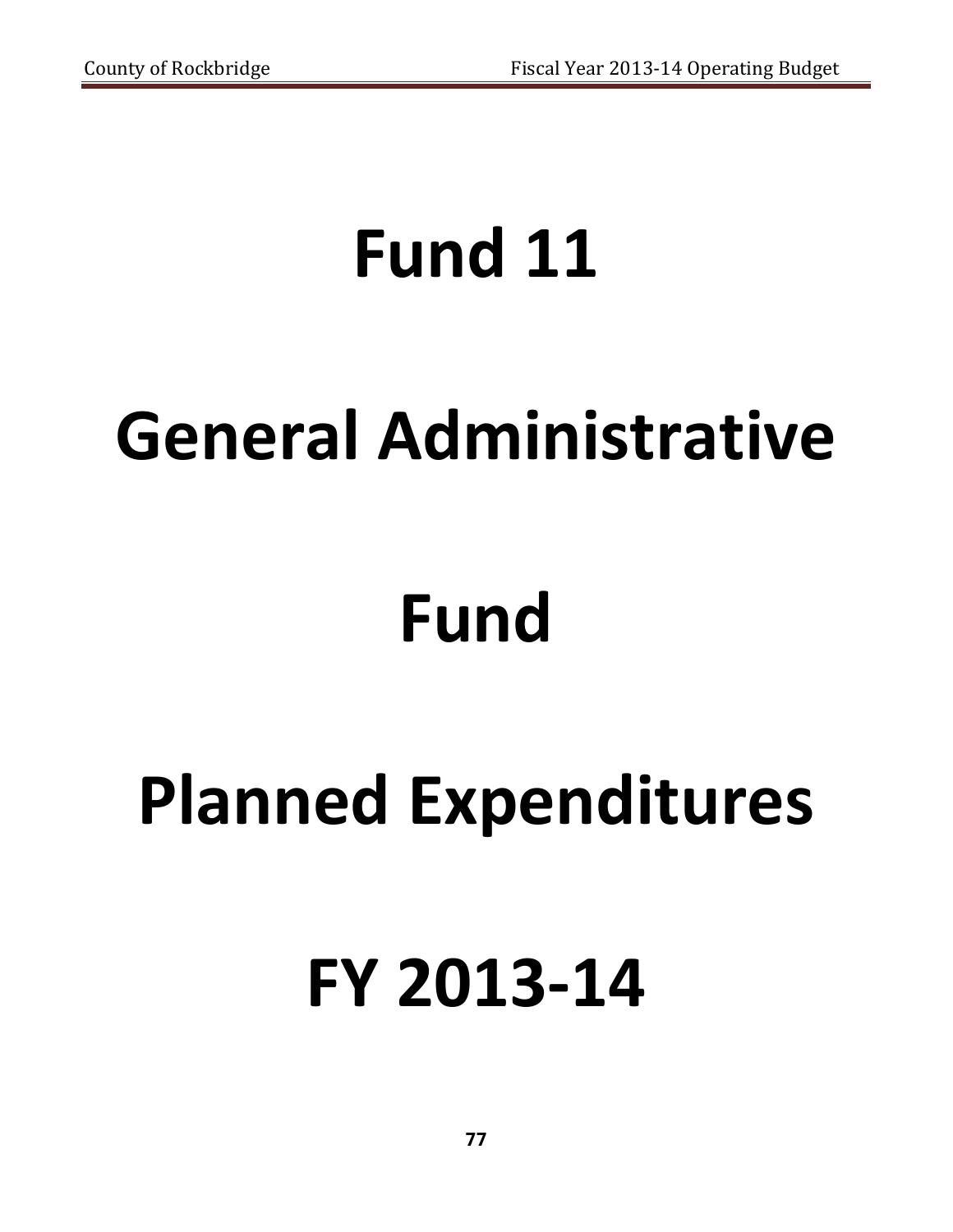| <b>Account</b> |                              | <b>Budget</b> | Approp   | <b>Budget</b> | <b>Amount</b> | Percent   |
|----------------|------------------------------|---------------|----------|---------------|---------------|-----------|
| <b>Number</b>  | <b>Description</b>           | FY12-13       | FY12-13  | FY13-14       | Changed       | Changed   |
| 11010          | **Board of Supervisors**     |               |          |               |               |           |
| 1001           | Salaries-Board of Supervisor | \$30,500      | \$30,500 | \$30,500      | \$0           | 0.00%     |
| 2001           | <b>FICA</b>                  | \$2,333       | \$2,333  | \$2,333       | \$0           | 0.00%     |
| 2005           | Hospitalization              | \$13,320      | \$13,320 | \$13,386      | \$66          | 0.50%     |
| 2099           | Awards, Recog. & Remembrance | \$1,500       | \$1,890  | \$2,000       | \$500         | 33.33%    |
| 3001           | <b>Professional Services</b> | \$0           | \$0      | \$29,700      | \$29,700      | 0.00%     |
| 3007           | Advertising                  | \$3,500       | \$3,500  | \$2,500       | $-51,000$     | $-28.57%$ |
| 5201           | Telephone                    | \$2,440       | \$2,440  | \$2,440       | \$0           | 0.00%     |
| 5401           | <b>Office Supplies</b>       | \$3,000       | \$3,000  | \$3,000       | \$0           | 0.00%     |
| 5504           | Travel                       | \$3,000       | \$3,000  | \$4,500       | \$1,500       | 50.00%    |
| 5801           | Dues and Subscriptions       | \$7,400       | \$7,400  | \$7,400       | \$0           | 0.00%     |
|                |                              |               |          |               |               |           |
| 11010          | <b>Board of Supervisors</b>  | \$66,993      | \$67,383 | \$97,759      | \$30,766      | 45.92%    |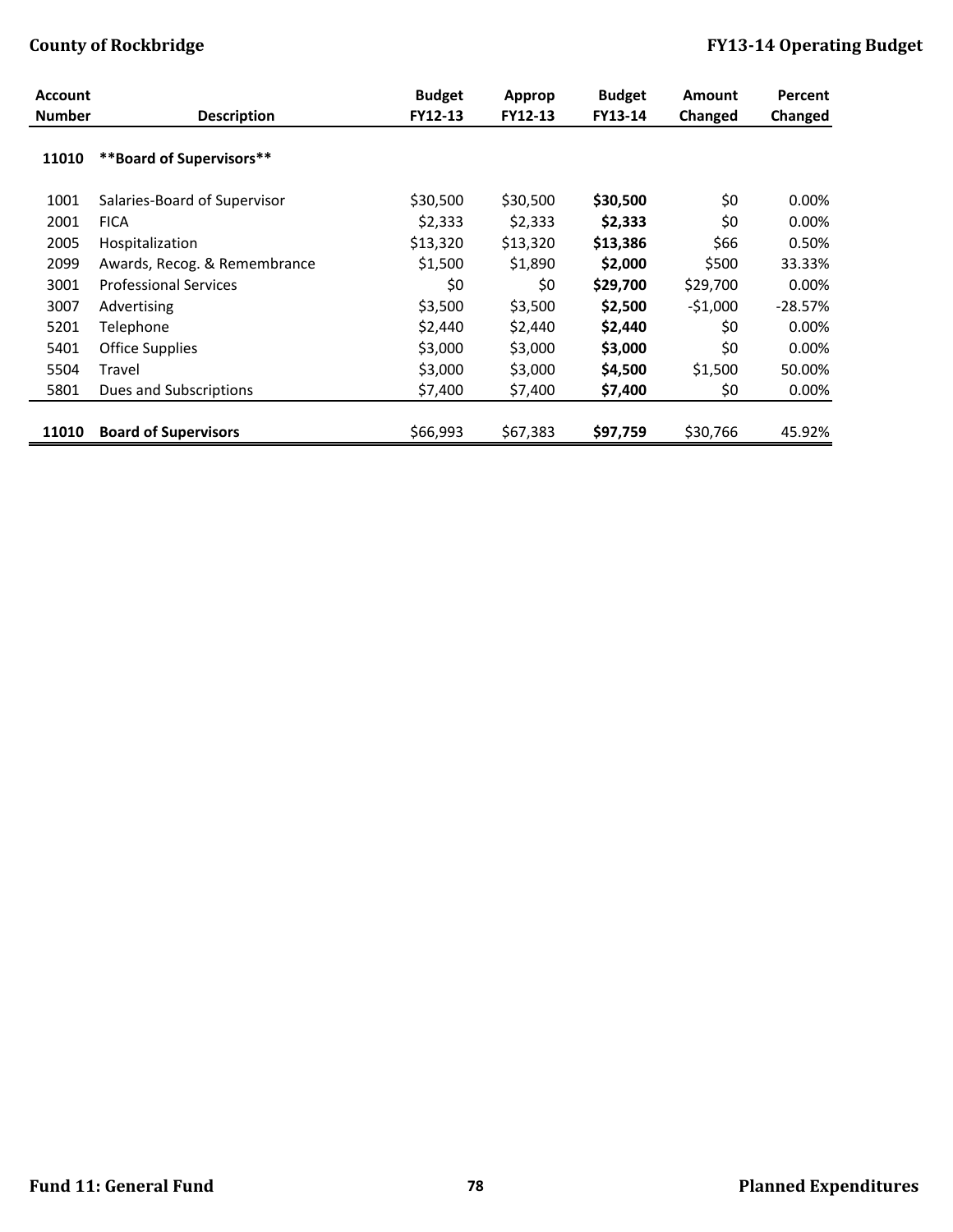| <b>Account</b> |                                       | <b>Budget</b> | Approp    | <b>Budget</b> | <b>Amount</b> | <b>Percent</b> |
|----------------|---------------------------------------|---------------|-----------|---------------|---------------|----------------|
| <b>Number</b>  | <b>Description</b>                    | FY12-13       | FY12-13   | FY13-14       | Changed       | Changed        |
|                |                                       |               |           |               |               |                |
| 12000          | ** Administration and Financial**     |               |           |               |               |                |
| 12020          | ** County Administrator**             |               |           |               |               |                |
| 1001           | Salary-County Administrator           | \$120,000     | \$126,696 | \$100,695     | $-519,305$    | $-16.09%$      |
| 1003           | Salaries-Clerical                     | \$26,948      | \$27,105  | \$27,850      | \$902         | 3.35%          |
| 2001           | <b>FICA</b>                           | \$11,242      | \$11,766  | \$9,834       | $-51,408$     | $-12.53%$      |
| 2002           | Retirement                            | \$19,603      | \$20,517  | \$17,148      | $-52,455$     | $-12.52%$      |
| 2005           | Hospitalization                       | \$13,320      | \$13,320  | \$13,386      | \$66          | 0.50%          |
| 2006           | Group Life Insurance                  | \$1,940       | \$738     | \$617         | $-51,323$     | $-68.20%$      |
| 2011           | <b>Workers Compensation Insurance</b> | \$1,928       | \$1,929   | \$2,168       | \$240         | 12.46%         |
| 3005           | Repairs-Furniture And Equipment       | \$0           | \$0       | \$200         | \$200         | 0.00%          |
| 5201           | Postage And Telephone                 | \$4,100       | \$4,100   | \$4,840       | \$740         | 18.05%         |
| 5306           | Premium On Surety Bond                | \$100         | \$100     | \$100         | \$0           | 0.00%          |
| 5401           | <b>Office Supplies</b>                | \$1,800       | \$1,800   | \$2,000       | \$200         | 11.11%         |
| 5504           | Travel                                | \$1,700       | \$1,700   | \$8,700       | \$7,000       | 411.76%        |
| 5801           | <b>Dues And Subscriptions</b>         | \$1,200       | \$1,200   | \$1,200       | \$0           | 0.00%          |
| 8003           | Postage Machine Rental                | \$450         | \$450     | \$0           | $-5450$       | $-100.00\%$    |
|                |                                       |               |           |               |               |                |
| 12020          | <b>County Administrator</b>           | \$204,331     | \$211,421 | \$188,738     | $-$15,593$    | $-7.63%$       |
|                |                                       |               |           |               |               |                |
| 12025          | ** County Attorney**                  |               |           |               |               |                |
| 1001           | <b>Comp-County Attorney</b>           | \$104,434     | \$105,040 | \$107,929     | \$3,495       | 3.35%          |
| 1003           | Compensation-Clerical                 | \$8,400       | \$8,400   | \$12,000      | \$3,600       | 42.86%         |
| 2001           | <b>FICA</b>                           | \$8,632       | \$8,678   | \$9,175       | \$543         | 6.29%          |
| 2002           | <b>VRS Retirement</b>                 | \$13,931      | \$15,133  | \$14,398      | \$467         | 3.35%          |
| 2005           | Hospitalization                       | \$6,660       | \$6,660   | \$6,693       | \$33          | 0.50%          |
| 2006           | Group Life Insurance                  | \$1,379       | \$1,379   | \$518         | $-5861$       | $-62.43%$      |
| 2011           | <b>Workers Compensation Insurance</b> | \$102         | \$102     | \$108         | \$6           | 5.82%          |
| 3001           | <b>Professional Services</b>          | \$5,000       | \$5,000   | \$5,000       | \$0           | 0.00%          |
| 5201           | <b>Telephone and Postage</b>          | \$500         | \$500     | \$500         | \$0           | 0.00%          |
| 5401           | <b>Office Supplies</b>                | \$1,100       | \$1,100   | \$1,100       | \$0           | 0.00%          |
| 5504           | Travel                                | \$1,000       | \$1,000   | \$800         | $-5200$       | $-20.00%$      |

5505 Training & Education \$0 \$0 **\$800** \$800 0.00% 5801 Dues & Subscriptions \$2,500 \$2,500 **\$3,000** \$500 20.00% 5802 Filing Fees \$250 \$250 **\$250** \$0 0.00%

**12025 County Attorney** \$153,888 \$155,742 **\$162,270** \$8,382 5.45%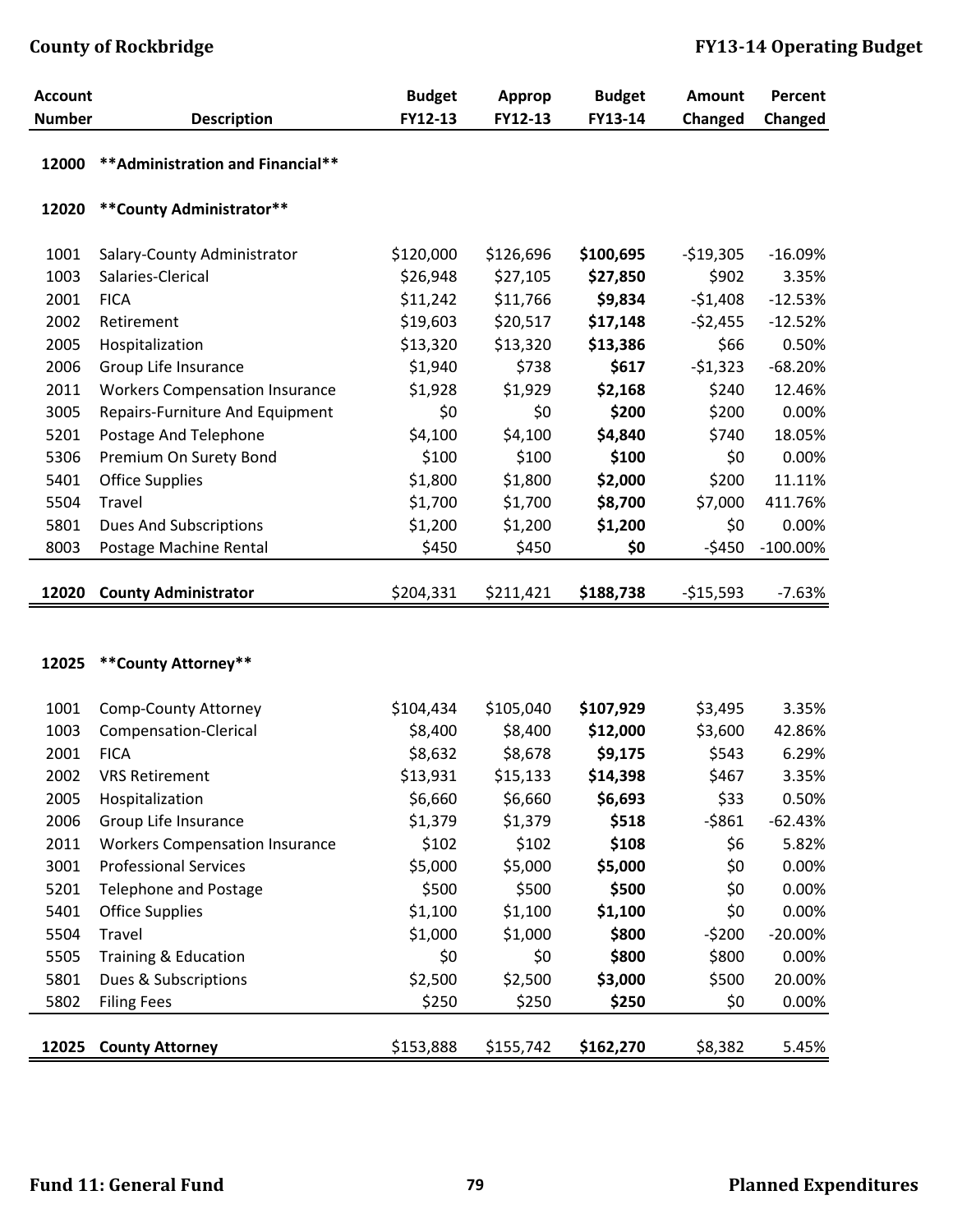| <b>Account</b> |                                       | <b>Budget</b> | <b>Approp</b> | <b>Budget</b> | <b>Amount</b> | Percent     |
|----------------|---------------------------------------|---------------|---------------|---------------|---------------|-------------|
| <b>Number</b>  | <b>Description</b>                    | FY12-13       | FY12-13       | FY13-14       | Changed       | Changed     |
|                |                                       |               |               |               |               |             |
|                |                                       |               |               |               |               |             |
| 12030          | ** Supervisor of Accounts**           |               |               |               |               |             |
| 1001           | Salaries-Supervisor of Acct. Office   | \$88,590      | \$88,718      | \$91,158      | \$2,568       | 2.90%       |
| 2001           | <b>FICA</b>                           | \$6,777       | \$6,787       | \$6,974       | \$197         | 2.90%       |
| 2002           | Retirement                            | \$11,818      | \$11,835      | \$12,160      | \$342         | 2.90%       |
| 2005           | Hospitalization                       | \$13,320      | \$13,320      | \$13,386      | \$66          | 0.50%       |
| 2006           | Group Life Insurance                  | \$1,169       | \$1,169       | \$438         | $-5731$       | $-62.57%$   |
| 2011           | <b>Workers Compensation Insurance</b> | \$106         | \$106         | \$109         | \$3           | 3.20%       |
| 3001           | <b>Professional Services</b>          | \$1,000       | \$1,000       | \$1,000       | \$0           | 0.00%       |
| 5201           | Telephone                             | \$650         | \$650         | \$650         | \$0           | 0.00%       |
| 5401           | <b>Office Supplies</b>                | \$2,500       | \$2,500       | \$2,500       | \$0           | 0.00%       |
| 5504           | Travel                                | \$500         | \$500         | \$500         | \$0           | 0.00%       |
| 5505           | <b>Training</b>                       | \$2,000       | \$2,000       | \$2,000       | \$0           | 0.00%       |
| 7001           | Purchase of Equipment/Software        | \$1,200       | \$1,200       | \$0           | $-51,200$     | $-100.00\%$ |
|                |                                       |               |               |               |               |             |
| 12030          | <b>Supervisor of Accounts</b>         | \$129,630     | \$129,785     | \$130,875     | \$1,245       | 0.96%       |
|                |                                       |               |               |               |               |             |
|                |                                       |               |               |               |               |             |
| 12040          | ** IT Department**                    |               |               |               |               |             |
|                |                                       |               |               |               |               |             |
| 1001           | Salary-Data Processing Director       | \$63,783      | \$64,154      | \$65,918      | \$2,135       | 3.35%       |
| 2001           | <b>FICA</b>                           | \$4,879       | \$4,908       | \$5,043       | \$164         | 3.36%       |
| 2002           | Retirement                            | \$8,509       | \$8,558       | \$8,793       | \$284         | 3.34%       |
| 2005           | Hospitalization                       | \$6,660       | \$6,660       | \$6,693       | \$33          | 0.50%       |
| 2006           | Group Life Insurance                  | \$842         | \$308         | \$316         | $-5526$       | $-62.42%$   |
| 2011           | <b>Workers Compensation Insurance</b> | \$77          | \$77          | \$79          | \$2           | 2.73%       |
| 3002           | <b>Contractual Services</b>           | \$19,200      | \$19,200      | \$19,500      | \$300         | 1.56%       |
| 3005           | Repairs-Equipment                     | \$200         | \$200         | \$200         | \$0           | 0.00%       |
| 3006           | Repairs-EDP Equip After Warrantee     | \$5,500       | \$5,500       | \$5,500       | \$0           | 0.00%       |
| 5201           | Postage and Telephone                 | \$1,000       | \$1,000       | \$1,000       | \$0           | 0.00%       |
| 5401           | <b>Office Supplies</b>                | \$1,500       | \$1,500       | \$1,500       | \$0           | 0.00%       |
| 5504           | Travel                                | \$100         | \$100         | \$100         | \$0           | 0.00%       |
| 5505           | Education                             | \$500         | \$500         | \$500         | \$0           | 0.00%       |
| 7002           | Capital Outlay                        | \$18,040      | \$18,040      | \$11,000      | $-57,040$     | $-39.02%$   |
| 7003           | Software                              | \$2,000       | \$2,000       | \$2,000       | \$0           | 0.00%       |
| 7004           | Internet Fees and Equipment           | \$4,000       | \$4,000       | \$13,000      | \$9,000       | 225.00%     |
|                |                                       |               |               |               |               |             |
| 12040          | <b>IT Department</b>                  | \$136,790     | \$136,705     | \$141,143     | \$4,353       | 3.18%       |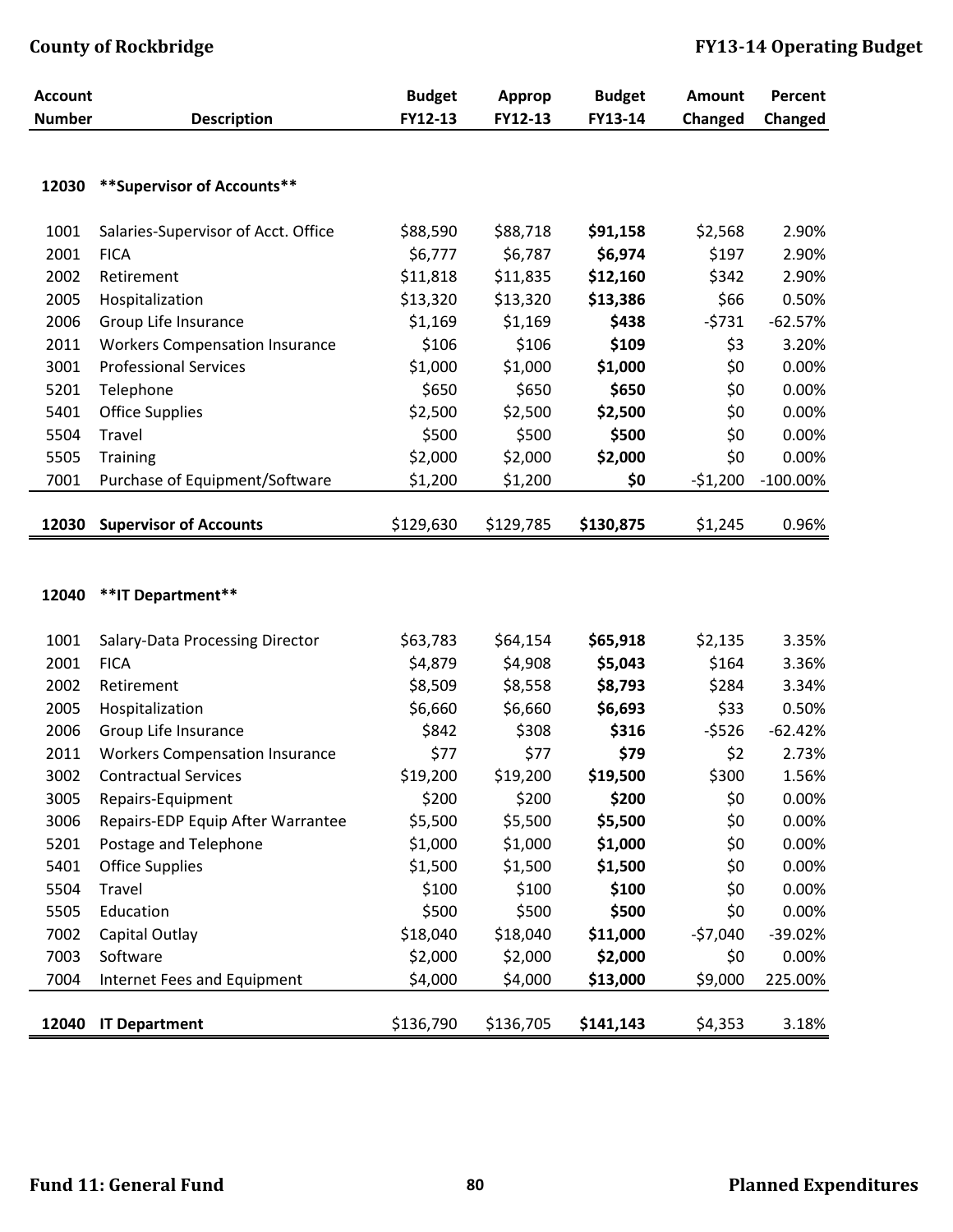| <b>Account</b> |                                                 | <b>Budget</b>        | Approp               | <b>Budget</b>        | Amount         | Percent        |
|----------------|-------------------------------------------------|----------------------|----------------------|----------------------|----------------|----------------|
| <b>Number</b>  | <b>Description</b>                              | FY12-13              | FY12-13              | FY13-14              | Changed        | Changed        |
|                |                                                 |                      |                      |                      |                |                |
| 12080          | **Land Use Taxation**                           |                      |                      |                      |                |                |
|                |                                                 |                      |                      |                      |                |                |
| 3002           | Data Processing                                 | \$50                 | \$50                 | \$50                 | \$0            | 0.00%          |
| 3007           | Land Use Advertising                            | \$10                 | \$10                 | \$0                  | $-510$         | $-100.00\%$    |
| 3009           | <b>Recordation Fees</b>                         | \$100                | \$100                | \$100                | \$0            | 0.00%          |
| 5002           | Postage and Telephone                           | \$900                | \$900                | \$1,000              | \$100          | 11.11%         |
| 5401           | <b>Office Supplies</b>                          | \$200                | \$200                | \$100                | $-5100$        | $-50.00%$      |
|                |                                                 |                      |                      |                      |                |                |
| 12080          | <b>Land Use Taxation</b>                        | \$1,260              | \$1,260              | \$1,250              | $-510$         | $-0.79%$       |
|                |                                                 |                      |                      |                      |                |                |
|                |                                                 |                      |                      |                      |                |                |
| 12090          | ** Commissioner of the Revenue**                |                      |                      |                      |                |                |
|                |                                                 |                      |                      |                      |                |                |
| 1001           | Salary-Commissioner Of Revenue                  | \$75,636             | \$76,075             | \$78,167             | \$2,531        | 3.35%<br>2.82% |
| 1002<br>2001   | Salaries-Deputies and Assistants<br><b>FICA</b> | \$85,729             | \$85,788             | \$88,144             | \$2,415        | 3.07%          |
| 2002           | Retirement                                      | \$12,344<br>\$21,526 | \$12,393<br>\$21,593 | \$12,723<br>\$22,186 | \$379<br>\$660 | 3.07%          |
| 2005           | Hospitalization Insurance                       | \$26,640             | \$26,640             | \$26,772             | \$132          | 0.50%          |
| 2006           | Group Life Insurance                            | \$2,130              | \$777                | \$798                | $-51,332$      | $-62.52%$      |
| 2011           | <b>Workers Compensation Insurance</b>           | \$1,298              | \$1,301              | \$1,763              | \$465          | 35.82%         |
| 3001           | <b>Contracted Services</b>                      | \$2,500              | \$2,500              | \$2,500              | \$0            | 0.00%          |
| 3002           | Data Processing                                 | \$6,500              | \$6,500              | \$6,500              | \$0            | 0.00%          |
| 3005           | Repairs-Furniture and Equipment                 | \$500                | \$500                | \$500                | \$0            | 0.00%          |
| 3007           | Advertising                                     | \$350                | \$350                | \$350                | \$0            | 0.00%          |
| 5201           | Telephone                                       | \$1,600              | \$1,600              | \$1,600              | \$0            | 0.00%          |
| 5202           | Postage                                         | \$1,400              | \$1,400              | \$1,500              | \$100          | 7.14%          |
| 5401           | <b>Office Supplies</b>                          | \$9,500              | \$9,500              | \$9,500              | \$0            | 0.00%          |
| 5504           | Travel                                          | \$750                | \$750                | \$750                | \$0            | 0.00%          |
| 5505           | <b>LGOC Expenses</b>                            | \$250                | \$250                | \$250                | \$0            | 0.00%          |
| 5801           | <b>Dues and Subscriptions</b>                   | \$1,200              | \$1,200              | \$1,200              | \$0            | 0.00%          |
| 7002           | Capital Outlay                                  | \$6,250              | \$6,250              | \$6,250              | \$0            | 0.00%          |
| 8001           | <b>Equipment Rental</b>                         | \$1,000              | \$1,000              | \$1,000              | \$0            | 0.00%          |
|                |                                                 |                      |                      |                      |                |                |
| 12090          | <b>Commissioner of the Revenue</b>              | \$257,103            | \$256,367            | \$262,453            | \$5,350        | 2.08%          |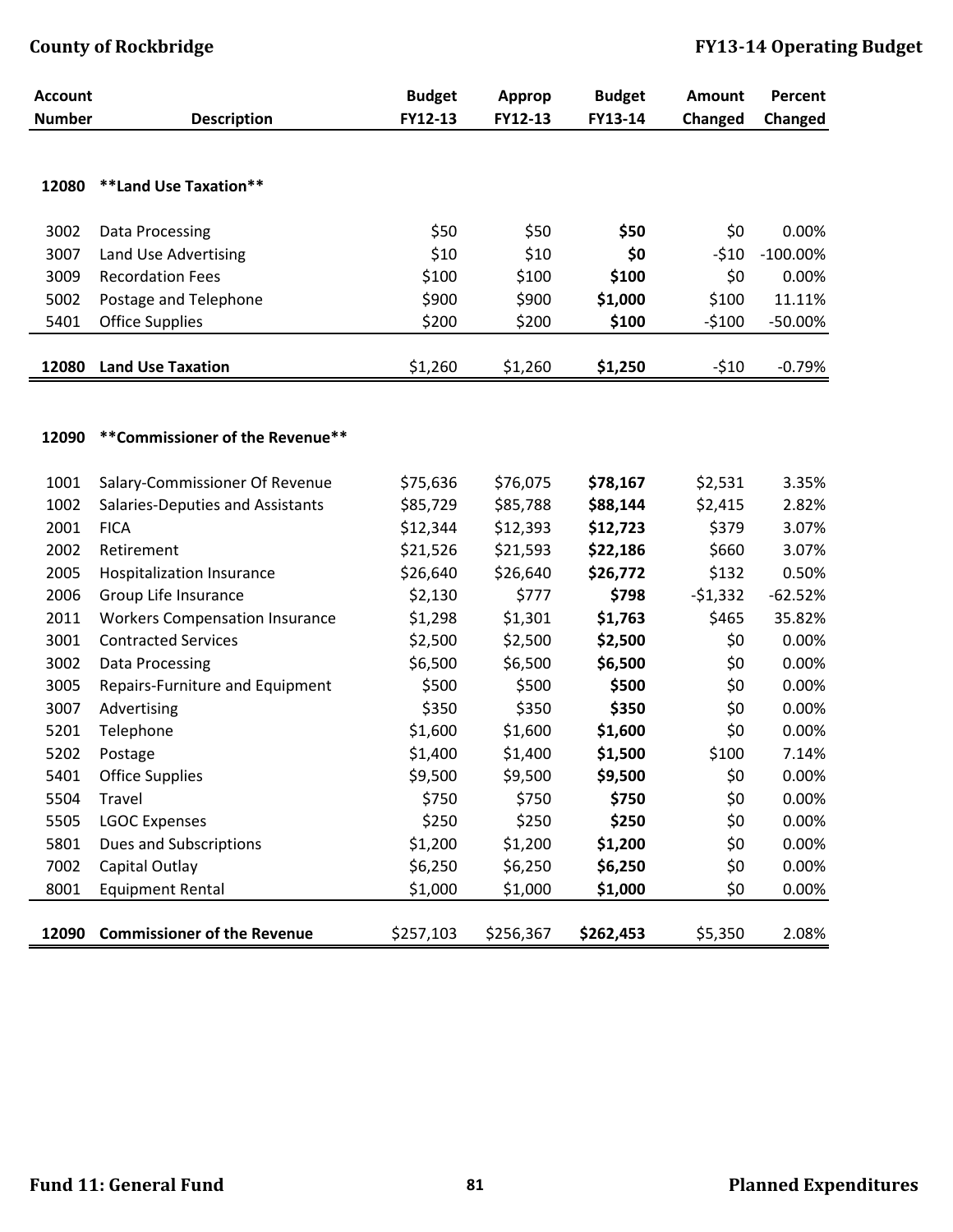| <b>Account</b> |                                       | <b>Budget</b> | Approp    | <b>Budget</b> | Amount    | Percent   |
|----------------|---------------------------------------|---------------|-----------|---------------|-----------|-----------|
| <b>Number</b>  | <b>Description</b>                    | FY12-13       | FY12-13   | FY13-14       | Changed   | Changed   |
|                |                                       |               |           |               |           |           |
| 12130          | **Treasurer**                         |               |           |               |           |           |
|                |                                       |               |           |               |           |           |
| 1001           | Salary-Treasurer                      | \$75,636      | \$76,075  | \$78,167      | \$2,531   | 3.35%     |
| 1002           | Salaries-Deputies and Assist          | \$78,379      | \$78,836  | \$81,003      | \$2,624   | 3.35%     |
| 2001           | <b>FICA</b>                           | \$11,782      | \$11,851  | \$12,177      | \$395     | 3.35%     |
| 2002           | Retirement                            | \$20,546      | \$20,665  | \$21,233      | \$687     | 3.35%     |
| 2005           | Hospitalization                       | \$26,640      | \$26,640  | \$26,772      | \$132     | 0.50%     |
| 2006           | Group Life Insurance                  | \$2,033       | \$744     | \$764         | $-51,269$ | $-62.42%$ |
| 2011           | <b>Workers Compensation Insurance</b> | \$185         | \$186     | \$191         | \$6       | 3.25%     |
| 3001           | <b>Contracted Services</b>            | \$0           | \$0       | \$1,500       | \$1,500   | 0.00%     |
| 3005           | Repairs-Furniture and Equip           | \$400         | \$400     | \$2,500       | \$2,100   | 525.00%   |
| 3007           | Advertising                           | \$1,000       | \$1,000   | \$1,500       | \$500     | 50.00%    |
| 5201           | Telephone                             | \$1,890       | \$1,890   | \$1,890       | \$0       | 0.00%     |
| 5202           | Postage                               | \$33,000      | \$33,000  | \$33,000      | \$0       | 0.00%     |
| 5203           | <b>Postage for Decal Mailings</b>     | \$6,000       | \$6,000   | \$6,000       | \$0       | 0.00%     |
| 5401           | <b>Office Supplies</b>                | \$25,000      | \$25,000  | \$25,000      | \$0       | 0.00%     |
| 5402           | <b>Decals and Mailing Supplies</b>    | \$9,500       | \$9,500   | \$9,500       | \$0       | 0.00%     |
| 5408           | Dog Tags                              | \$1,500       | \$1,500   | \$1,500       | \$0       | 0.00%     |
| 5504           | Travel                                | \$1,800       | \$1,800   | \$1,800       | \$0       | 0.00%     |
| 5506           | <b>Annual Meeting</b>                 | \$2,550       | \$2,550   | \$2,550       | \$0       | 0.00%     |
| 5801           | <b>Dues and Subscriptions</b>         | \$1,000       | \$1,000   | \$1,000       | \$0       | 0.00%     |
| 5802           | <b>Service Charges</b>                | \$1,000       | \$1,000   | \$1,000       | \$0       | 0.00%     |
| 8001           | Rental of Equipment                   | \$750         | \$750     | \$750         | \$0       | 0.00%     |
|                |                                       |               |           |               |           |           |
| 12130          | <b>Treasurer</b>                      | \$300,591     | \$300,387 | \$309,797     | \$9,206   | 3.06%     |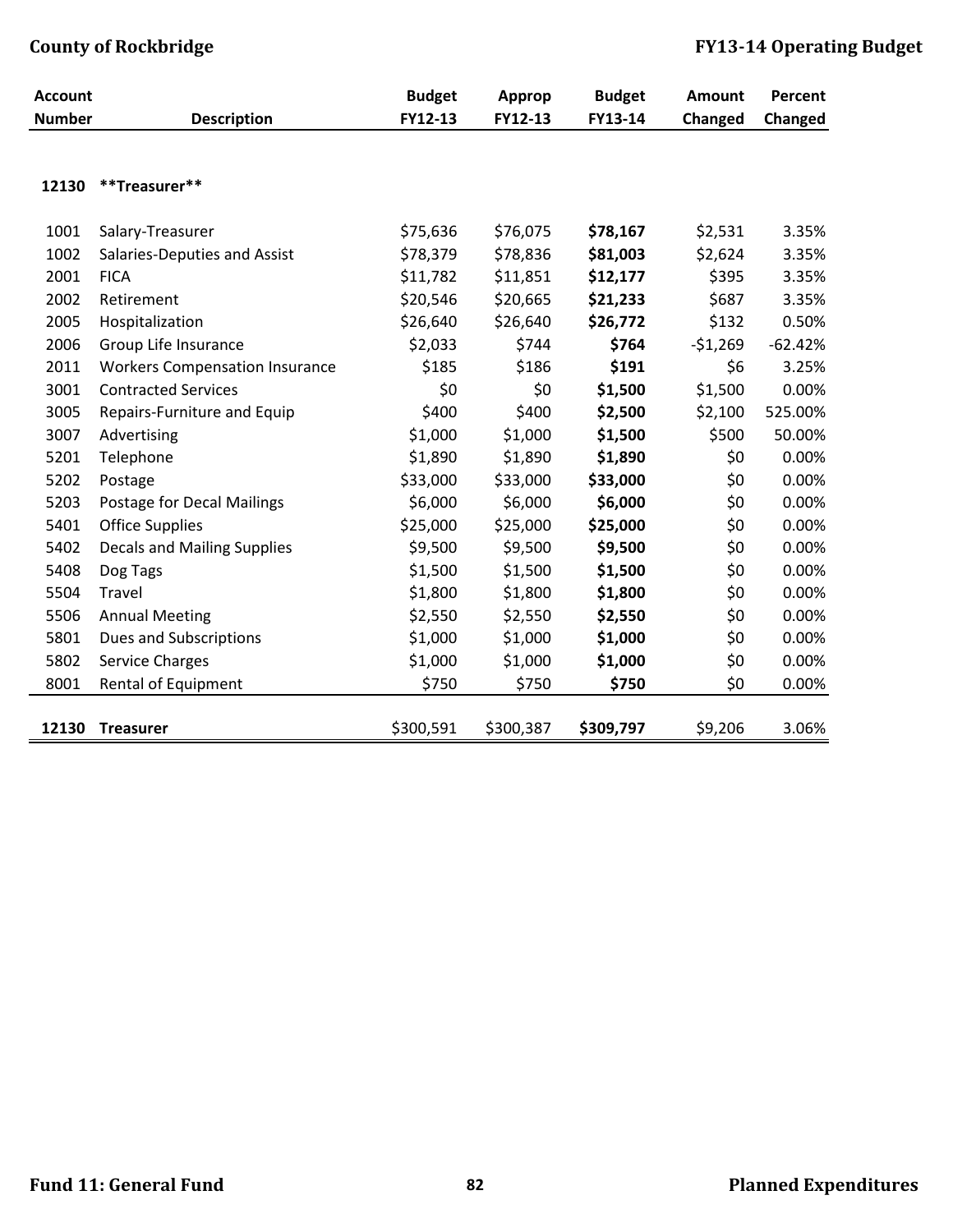| <b>Account</b> |                                       | <b>Budget</b> | Approp      | <b>Budget</b> | <b>Amount</b> | Percent   |
|----------------|---------------------------------------|---------------|-------------|---------------|---------------|-----------|
| <b>Number</b>  | <b>Description</b>                    | FY12-13       | FY12-13     | FY13-14       | Changed       | Changed   |
|                |                                       |               |             |               |               |           |
| 12190          | ** Director of Fiscal Services**      |               |             |               |               |           |
| 1001           | Salary-A/P & Admin Assistance         | \$30,809      | \$32,528    | \$27,850      | $-52,959$     | $-9.60%$  |
| 1005           | Salary-Fiscal Services Director       | \$71,997      | \$72,416    | \$74,407      | \$2,410       | 3.35%     |
| 2001           | <b>FICA</b>                           | \$7,865       | \$8,028     | \$7,823       | $-542$        | $-0.54%$  |
| 2002           | Retirement                            | \$13,714      | \$14,000    | \$13,641      | $-573$        | $-0.53%$  |
| 2005           | Hospitalization Insurance             | \$13,320      | \$13,320    | \$13,386      | \$66          | 0.50%     |
| 2006           | Group Life Insurance                  | \$1,357       | \$504       | \$491         | $-5866$       | $-63.83%$ |
| 2011           | <b>Workers Compensation Insurance</b> | \$123         | \$124       | \$123         | \$0           | $-0.24%$  |
| 3003           | <b>Other Professional Fees</b>        | \$12,000      | \$17,475    | \$12,000      | \$0           | 0.00%     |
| 3004           | <b>Auditing Expense</b>               | \$46,000      | \$46,000    | \$46,000      | \$0           | 0.00%     |
| 3010           | Repairs-Furn. & Equipment             | \$1,000       | \$1,000     | \$1,000       | \$0           | 0.00%     |
| 5201           | Telephone/Postage                     | \$1,000       | \$1,000     | \$1,000       | \$0           | 0.00%     |
| 5307           | <b>Errors and Omissions Insurance</b> | \$4,900       | \$4,900     | \$4,900       | \$0           | 0.00%     |
| 5401           | <b>Office Supplies</b>                | \$450         | \$450       | \$600         | \$150         | 33.33%    |
| 5504           | Travel                                | \$700         | \$700       | \$700         | \$0           | 0.00%     |
| 5505           | <b>Continuing Education</b>           | \$800         | \$800       | \$800         | \$0           | 0.00%     |
| 5801           | Dues and Subscriptions                | \$400         | \$400       | \$400         | \$0           | 0.00%     |
| 7001           | Office Equipment                      | \$5,000       | \$5,000     | \$4,850       | $-5150$       | $-3.00%$  |
| 12190          | <b>Director of Fiscal Services</b>    | \$211,435     | \$218,645   | \$209,970     | $-51,465$     | $-0.69%$  |
|                |                                       |               |             |               |               |           |
| 12000          | <b>Administrative and Financial</b>   | \$1,395,028   | \$1,410,312 | \$1,406,496   | \$11,468      | 0.82%     |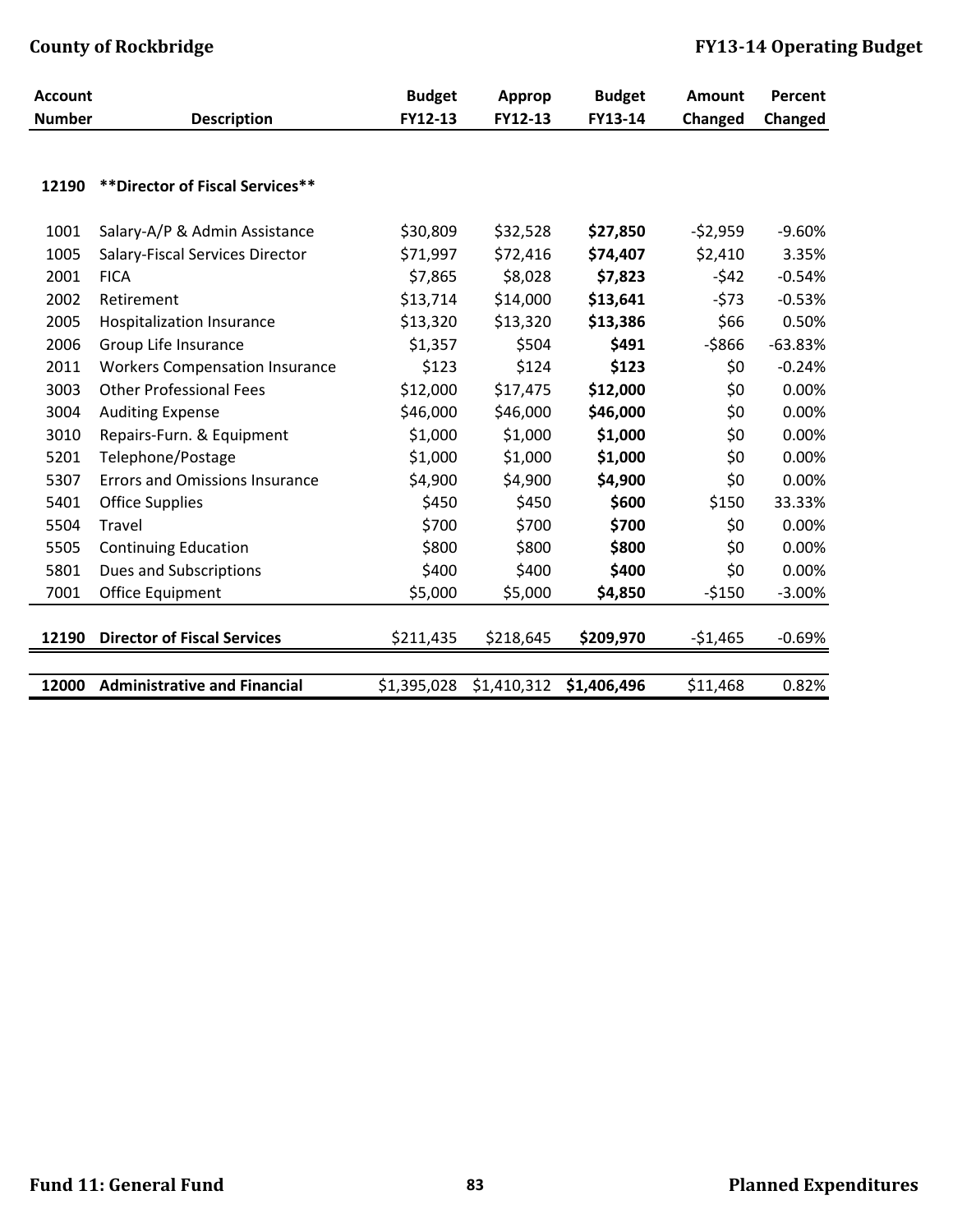| <b>Account</b> |                                         | <b>Budget</b> | <b>Approp</b> | <b>Budget</b> | Amount    | Percent   |
|----------------|-----------------------------------------|---------------|---------------|---------------|-----------|-----------|
| <b>Number</b>  | <b>Description</b>                      | FY12-13       | FY12-13       | FY13-14       | Changed   | Changed   |
| 13010          | **Registrar**                           |               |               |               |           |           |
| 1001           | <b>Compensation-Electoral Board</b>     | \$7,521       | \$7,521       | \$7,521       | \$0       | 0.00%     |
| 1002           | Compensation-Registrar                  | \$45,531      | \$45,796      | \$47,055      | \$1,524   | 3.35%     |
| 1003           | <b>Compensation-Assistant Registrar</b> | \$20,000      | \$20,000      | \$20,000      | \$0       | 0.00%     |
| 1005           | Comp. Part Time Asst Registrar          | \$1,000       | \$1,000       | \$1,000       | \$0       | 0.00%     |
| 1006           | <b>Comp-Other Election Official</b>     | \$18,000      | \$18,000      | \$20,000      | \$2,000   | 11.11%    |
| 1008           | <b>Comp-Voting Machine Custodial</b>    | \$3,000       | \$3,000       | \$3,000       | \$0       | 0.00%     |
| 2001           | <b>FICA</b>                             | \$7,271       | \$5,915       | \$6,011       | $-51,260$ | $-17.33%$ |
| 2002           | Retirement                              | \$6,074       | \$6,109       | \$6,277       | \$203     | 3.34%     |
| 2005           | Hospitalization                         | \$6,660       | \$6,660       | \$6,693       | \$33      | 0.50%     |
| 2006           | Group Life Insurance                    | \$601         | \$220         | \$226         | $-5375$   | $-62.42%$ |
| 2011           | <b>Workers Compensation Insurance</b>   | \$105         | \$106         | \$109         | \$4       | 4.06%     |
| 3005           | Repairs-Furniture and Equipment         | \$500         | \$500         | \$500         | \$0       | 0.00%     |
| 3006           | Printing                                | \$800         | \$800         | \$800         | \$0       | 0.00%     |
| 3007           | Advertising                             | \$700         | \$700         | \$700         | \$0       | 0.00%     |
| 5201           | Postage and Telephone                   | \$5,000       | \$5,000       | \$5,000       | \$0       | 0.00%     |
| 5401           | <b>Office Supplies</b>                  | \$1,000       | \$1,000       | \$1,000       | \$0       | 0.00%     |
| 5402           | Voting Machine Supply and Repair        | \$13,000      | \$13,000      | \$13,000      | \$0       | 0.00%     |
| 5504           | Travel                                  | \$2,500       | \$2,500       | \$2,500       | \$0       | 0.00%     |
| 5801           | Dues and Subscriptions                  | \$325         | \$325         | \$325         | \$0       | 0.00%     |
| 8002           | Rent Of Polling Places                  | \$2,100       | \$2,100       | \$2,100       | \$0       | 0.00%     |
| 13000          | Registrar                               | \$141,688     | \$140,252     | \$143,817     | \$2,129   | 1.50%     |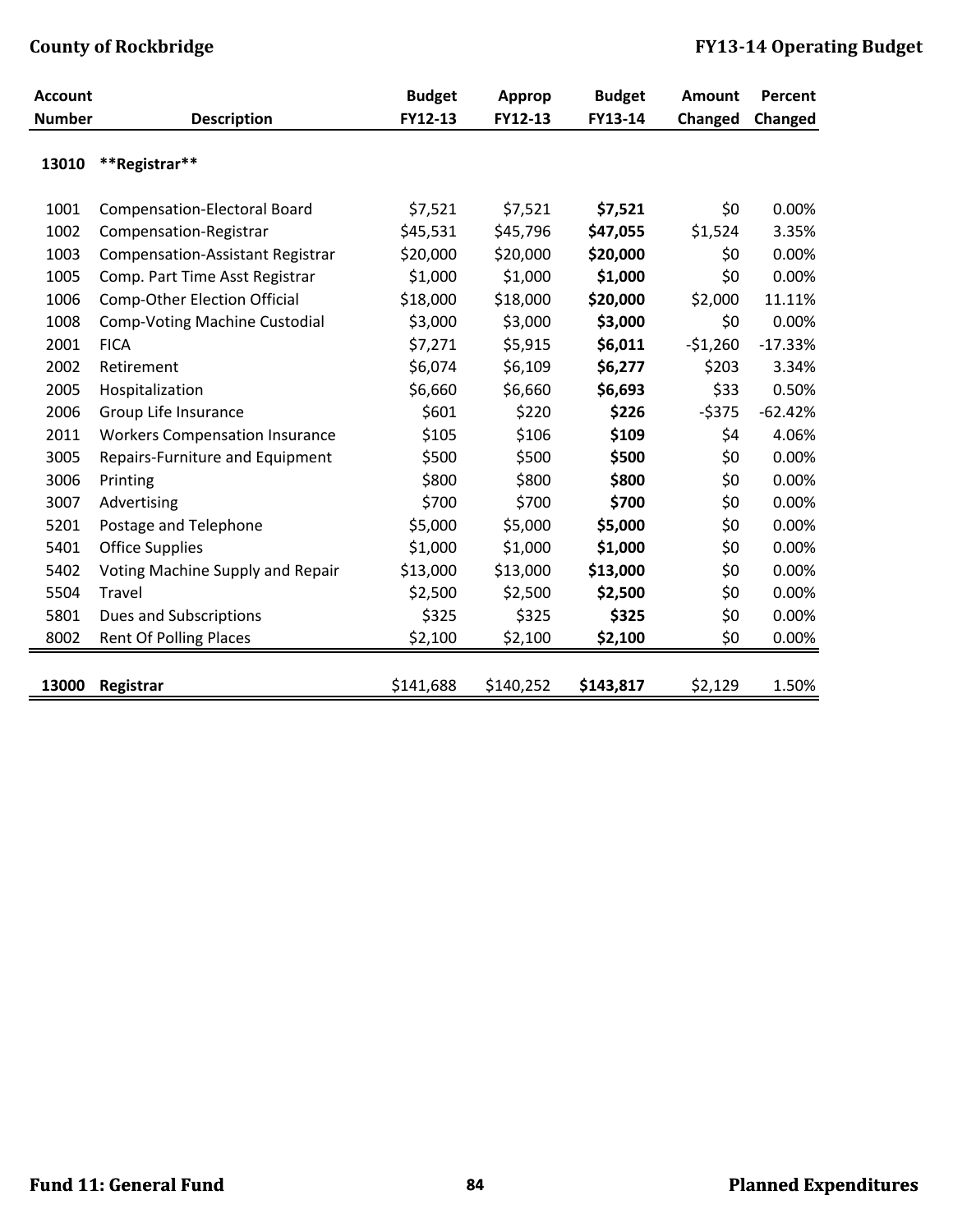| <b>Account</b> |                                       | <b>Budget</b> | Approp    | <b>Budget</b> | Amount    | Percent   |
|----------------|---------------------------------------|---------------|-----------|---------------|-----------|-----------|
| <b>Number</b>  | <b>Description</b>                    | FY12-13       | FY12-13   | FY13-14       | Changed   | Changed   |
| 20000          | **Judicial Administration**           |               |           |               |           |           |
| 21000          | **Courts**                            |               |           |               |           |           |
| 21010          | ** Clerk of Circuit Court**           |               |           |               |           |           |
| 1002           | Salary-Clerk of Circuit Court         | \$108,590     | \$109,220 | \$112,223     | \$3,633   | 3.35%     |
| 1003           | <b>Salary-Circuit Court Deputies</b>  | \$138,347     | \$138,749 | \$157,563     | \$19,216  | 13.89%    |
| 2001           | <b>FICA</b>                           | \$18,891      | \$18,970  | \$20,639      | \$1,748   | 9.25%     |
| 2002           | Retirement                            | \$32,941      | \$33,079  | \$35,989      | \$3,048   | 9.25%     |
| 2005           | Hospitalization                       | \$33,300      | \$33,300  | \$36,812      | \$3,512   | 10.55%    |
| 2006           | Group Life Insurance                  | \$3,260       | \$1,190   | \$1,295       | $-$1,965$ | $-60.28%$ |
| 2011           | <b>Workers Compensation Insurance</b> | \$296         | \$298     | \$324         | \$28      | 9.37%     |
| 3201           | Auditing                              | \$3,800       | \$3,800   | \$3,600       | $-5200$   | $-5.26%$  |
| 3401           | Repairs-Furniture and Equipment       | \$2,500       | \$2,500   | \$2,000       | $-5500$   | $-20.00%$ |
| 3601           | Bookbinding                           | \$3,000       | \$3,000   | \$5,000       | \$2,000   | 66.67%    |
| 3602           | <b>Record Books and Microfilming</b>  | \$5,000       | \$5,000   | \$4,000       | $-51,000$ | $-20.00%$ |
| 5201           | <b>Telephone and Postage</b>          | \$5,500       | \$5,500   | \$5,000       | $-5500$   | $-9.09%$  |
| 5401           | <b>Office Supplies</b>                | \$5,000       | \$5,000   | \$5,000       | \$0       | 0.00%     |
| 5402           | <b>Technology Trust Fund</b>          | \$0           | \$4,332   | \$0           | \$0       | 0.00%     |
| 5504           | Travel                                | \$400         | \$400     | \$400         | \$0       | 0.00%     |
| 5801           | Dues and Subscriptions                | \$800         | \$800     | \$800         | \$0       | 0.00%     |
| 7002           | Capital Outlay                        | \$2,000       | \$2,000   | \$3,000       | \$1,000   | 50.00%    |
| 8001           | Rental Of Equipment                   | \$3,000       | \$3,000   | \$3,000       | \$0       | 0.00%     |
| 21010          | <b>Clerk of Circuit Court</b>         | \$366,625     | \$370,138 | \$396,644     | \$30,019  | 8.19%     |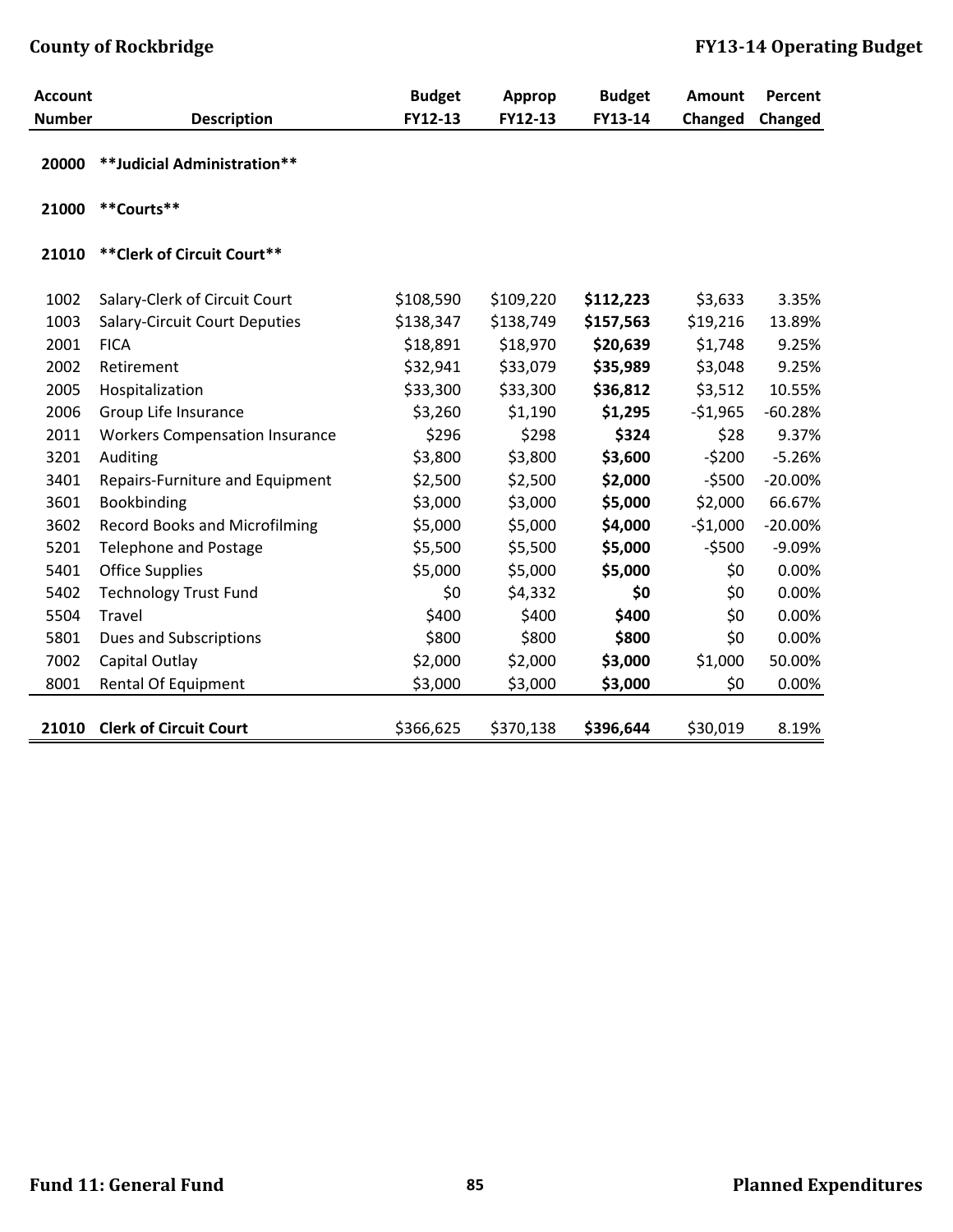| <b>Account</b> |                                       | <b>Budget</b> | Approp   | <b>Budget</b> | Amount    | Percent   |
|----------------|---------------------------------------|---------------|----------|---------------|-----------|-----------|
| <b>Number</b>  | <b>Description</b>                    | FY12-13       | FY12-13  | FY13-14       | Changed   | Changed   |
| 21020          | ** Circuit Court**                    |               |          |               |           |           |
|                |                                       |               |          |               |           |           |
| 1001           | <b>Compensation-Judge Admin Asst</b>  | \$37,682      | \$37,902 | \$38,944      | \$1,262   | 3.35%     |
| 1005           | Compensation-Jurors and Witness       | \$5,000       | \$5,000  | \$5,000       | \$0       | 0.00%     |
| 1006           | <b>Compensation-Jury Commission</b>   | \$180         | \$180    | \$210         | \$30      | 16.67%    |
| 2001           | <b>FICA</b>                           | \$2,883       | \$2,900  | \$2,979       | \$97      | 3.35%     |
| 2002           | Retirement                            | \$4,645       | \$5,056  | \$5,195       | \$550     | 11.84%    |
| 2005           | Hospitalization                       | \$6,660       | \$6,660  | \$6,693       | \$33      | 0.50%     |
| 2006           | Group Life Insurance                  | \$460         | \$182    | \$187         | $-5273$   | -59.36%   |
| 2011           | <b>Workers Compensation Insurance</b> | \$42          | \$45     | \$47          | \$5       | 11.27%    |
| 3401           | Repairs-Furniture and Equipment       | \$100         | \$100    | \$250         | \$150     | 150.00%   |
| 5201           | Telephone                             | \$3,500       | \$3,500  | \$1,800       | $-$1,700$ | $-48.57%$ |
| 5202           | Postage                               | \$800         | \$800    | \$400         | $-5400$   | $-50.00%$ |
| 5401           | <b>Office Supplies</b>                | \$900         | \$900    | \$900         | \$0       | 0.00%     |
| 5402           | <b>Supplies-Jury Commission</b>       | \$1,500       | \$1,500  | \$1,500       | \$0       | 0.00%     |
| 5403           | <b>Jury Supplies</b>                  | \$300         | \$300    | \$300         | \$0       | 0.00%     |
| 5505           | <b>Continuing Education</b>           | \$500         | \$500    | \$750         | \$250     | 50.00%    |
|                |                                       |               |          |               |           |           |
| 21020          | <b>Circuit Court</b>                  | \$65,152      | \$65,525 | \$65,155      | \$3       | 0.01%     |
|                |                                       |               |          |               |           |           |
|                |                                       |               |          |               |           |           |
| 21030          | ** General District Court**           |               |          |               |           |           |
| 5201           | Telephone                             | \$5,400       | \$5,400  | \$5,500       | \$100     | 1.85%     |
| 5401           | <b>Office Supplies</b>                | \$500         | \$500    | \$600         | \$100     | 20.00%    |
| 5406           | Judge's Robe                          | \$125         | \$125    | \$125         | \$0       | 0.00%     |
| 5504           | Travel                                | \$500         | \$500    | \$500         | \$0       | 0.00%     |
| 5505           | <b>Continuing Education</b>           | \$500         | \$500    | \$500         | \$0       | 0.00%     |
| 7003           | Purchase Of Office Furniture          | \$500         | \$500    | \$500         | \$0       | 0.00%     |
| 8001           | Copier Rental                         | \$2,800       | \$2,800  | \$2,800       | \$0       | 0.00%     |
|                |                                       |               |          |               |           |           |
| 21030          | <b>General District Court</b>         | \$10,325      | \$10,325 | \$10,525      | \$200     | 1.94%     |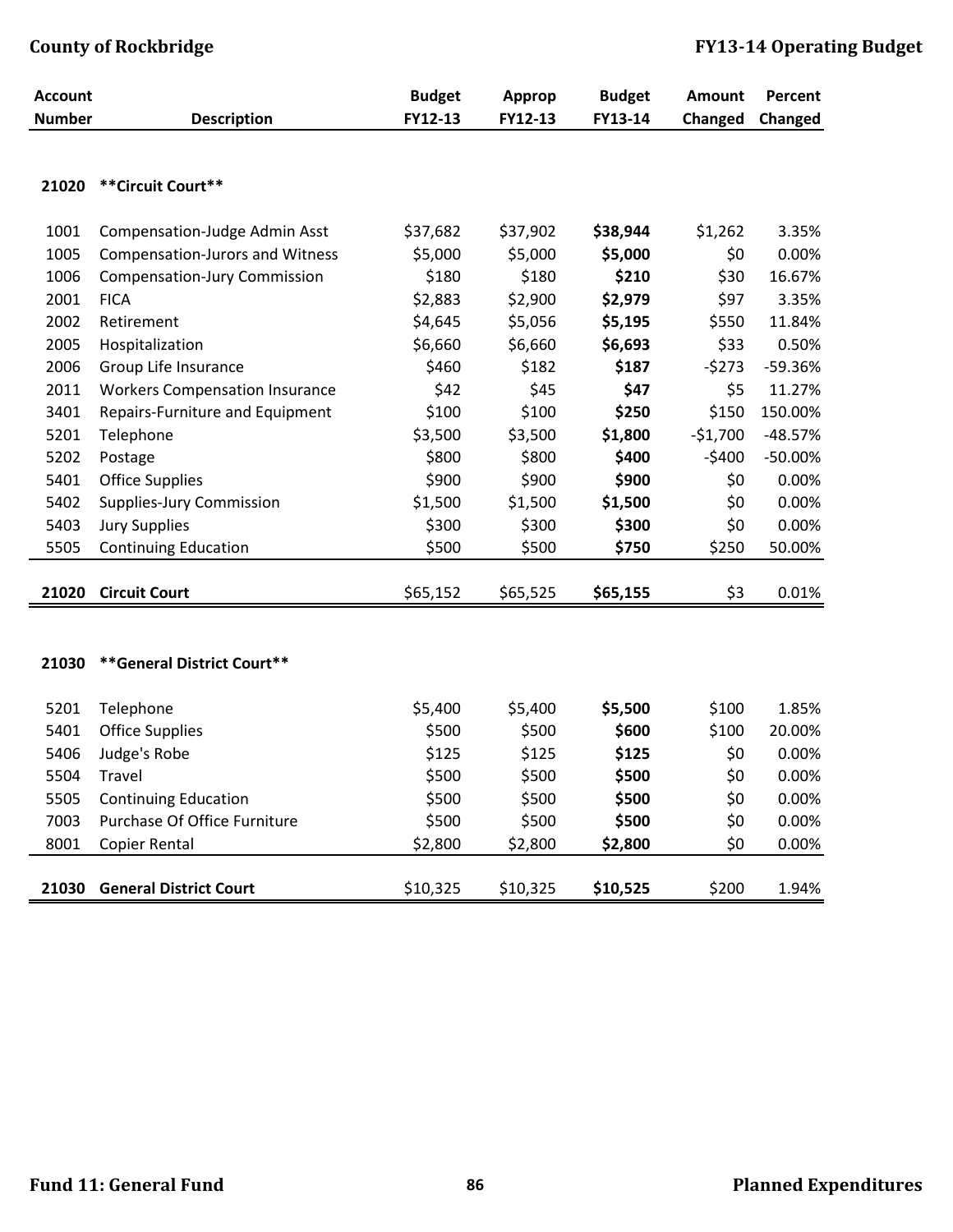| <b>Account</b> |                                                | <b>Budget</b><br>FY12-13 | Approp<br>FY12-13 | <b>Budget</b><br>FY13-14 | Amount    | Percent   |
|----------------|------------------------------------------------|--------------------------|-------------------|--------------------------|-----------|-----------|
| <b>Number</b>  | <b>Description</b>                             |                          |                   |                          | Changed   | Changed   |
|                |                                                |                          |                   |                          |           |           |
| 21035          | **Juvenile & Domestic Relations Court**        |                          |                   |                          |           |           |
|                |                                                |                          |                   |                          |           |           |
| 3401           | Repairs-Furniture and Equipment                | \$300                    | \$300             | \$100                    | $-5200$   | $-66.67%$ |
| 5201           | Telephone                                      | \$5,100                  | \$5,100           | \$5,100                  | \$0       | 0.00%     |
| 5401           | <b>Office Supplies</b>                         | \$200                    | \$200             | \$500                    | \$300     | 150.00%   |
| 5504           | Travel                                         | \$1,000                  | \$1,000           | \$1,500                  | \$500     | 50.00%    |
| 5505           | <b>Continuing Education</b>                    | \$500                    | \$500             | \$500                    | \$0       | 0.00%     |
| 8001           | <b>Equipment Rental</b>                        | \$2,500                  | \$2,500           | \$2,200                  | $-5300$   | $-12.00%$ |
| 21035          | <b>Juvenile &amp; Domestic Relations Court</b> | \$9,600                  | \$9,600           | \$9,900                  | \$300     | 3.13%     |
|                |                                                |                          |                   |                          |           |           |
|                |                                                |                          |                   |                          |           |           |
| 21040          | **Combined Court Security**                    |                          |                   |                          |           |           |
| 1001           | Salary-Deputies                                | \$194,418                | \$195,805         | \$204,037                | \$9,619   | 4.95%     |
| 1002           | Part-Time Court Security Officer               | \$40,000                 | \$40,000          | \$40,000                 | \$0       | 0.00%     |
| 2001           | <b>FICA</b>                                    | \$17,933                 | \$18,039          | \$18,669                 | \$736     | 4.10%     |
| 2002           | Retirement                                     | \$25,935                 | \$26,120          | \$27,219                 | \$1,284   | 4.95%     |
| 2005           | Hospitalization                                | \$39,960                 | \$39,960          | \$40,158                 | \$198     | 0.50%     |
| 2006           | Group Life Insurance                           | \$2,566                  | \$940             | \$979                    | $-$1,587$ | $-61.83%$ |
| 2011           | <b>Workers Compensation Insurance</b>          | \$3,423                  | \$3,443           | \$4,417                  | \$994     | 29.04%    |
| 2012           | Line of Duty                                   | \$1,872                  | \$1,470           | \$1,621                  | $-5251$   | $-13.43%$ |
| 3001           | <b>Medical Services</b>                        | \$1,000                  | \$1,000           | \$1,000                  | \$0       | 0.00%     |
| 3007           | Advertising                                    | \$300                    | \$300             | \$300                    | \$0       | 0.00%     |
| 5201           | <b>Telephone and Postage</b>                   | \$0                      | \$0               | \$2,100                  | \$2,100   | 0.00%     |
| 5401           | <b>Office Supplies</b>                         | \$1,000                  | \$1,000           | \$1,000                  | \$0       | 0.00%     |
| 5410           | Uniforms                                       | \$5,000                  | \$5,000           | \$5,000                  | \$0       | 0.00%     |
| 5411           | Ammunition                                     | \$4,500                  | \$4,500           | \$4,500                  | \$0       | 0.00%     |
| 5501           | <b>Training</b>                                | \$6,000                  | \$6,000           | \$6,000                  | \$0       | 0.00%     |
| 5504           | Travel                                         | \$1,500                  | \$1,500           | \$1,500                  | \$0       | 0.00%     |
| 7002           | Capital Outlay                                 | \$0                      | \$0               | \$6,185                  | \$6,185   | 0.00%     |
| 7005           | Police Equipment                               | \$4,000                  | \$4,000           | \$4,000                  | \$0       | 0.00%     |
| 7501           | Vehicle Expense                                | \$10,000                 | \$10,000          | \$10,000                 | \$0       | 0.00%     |
|                |                                                |                          |                   |                          |           |           |
| 21040          | <b>Combined Court Security</b>                 | \$359,407                | \$359,077         | \$378,684                | \$19,277  | 5.36%     |
|                |                                                |                          |                   |                          |           |           |
| 21000          | <b>Courts Total</b>                            | \$811,109                | \$814,665         | \$860,909                | \$49,800  | 6.14%     |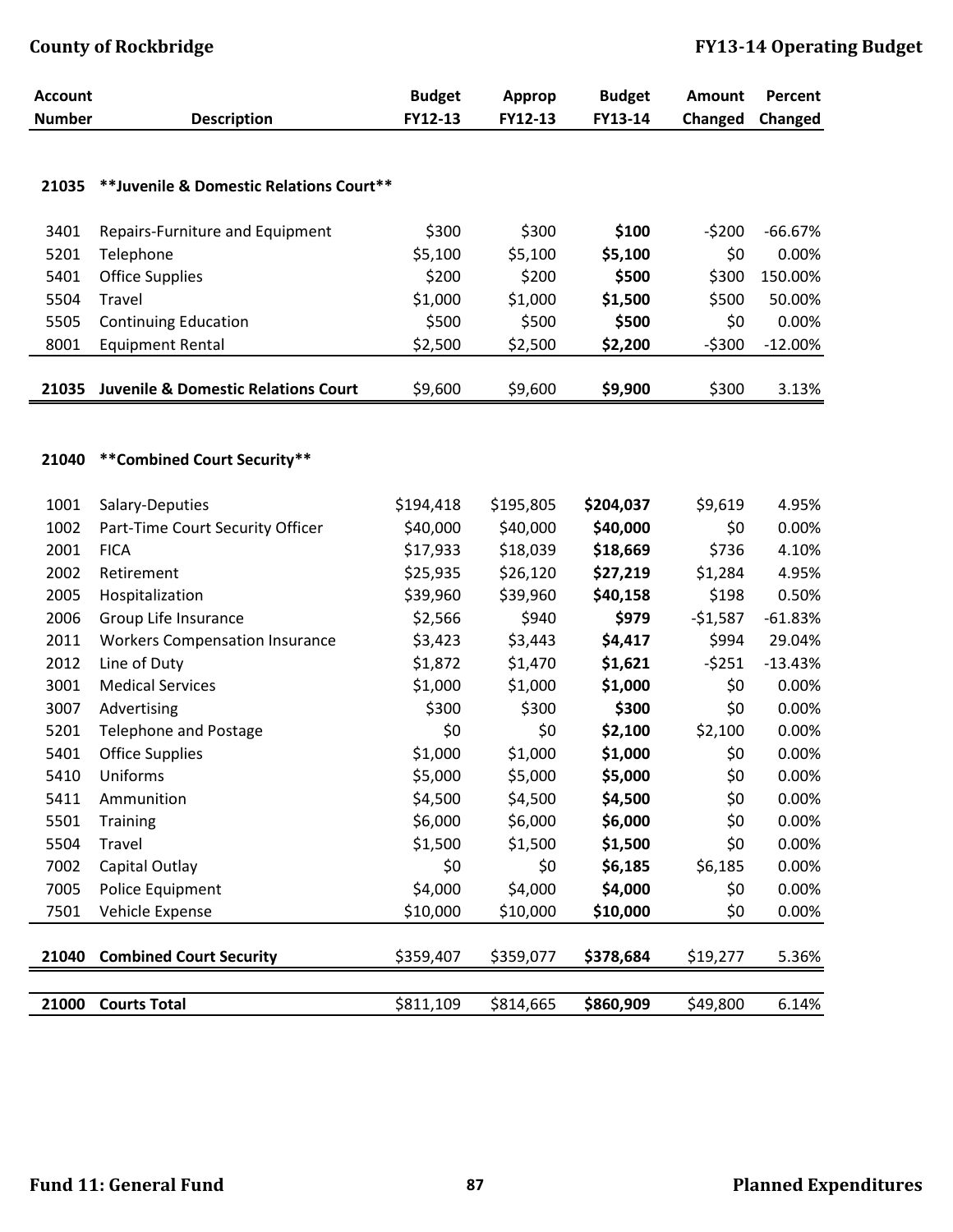| <b>Account</b> |                                       | <b>Budget</b> | Approp    | <b>Budget</b> | Amount    | Percent     |
|----------------|---------------------------------------|---------------|-----------|---------------|-----------|-------------|
| <b>Number</b>  | <b>Description</b>                    | FY12-13       | FY12-13   | FY13-14       | Changed   | Changed     |
|                |                                       |               |           |               |           |             |
| 22000          | **Commonwealth Attorney**             |               |           |               |           |             |
|                |                                       |               |           |               |           |             |
| 22010          | **Commonwealth's Attorney**           |               |           |               |           |             |
|                |                                       |               |           |               |           |             |
| 1001           | <b>Salary Commonwealth's Attorney</b> | \$120,498     | \$121,197 | \$124,530     | \$4,032   | 3.35%       |
| 1002           | Salary-Asst Commonwealth's Attorney   | \$127,210     | \$127,949 | \$137,408     | \$10,198  | 8.02%       |
| 1003           | Salary-Office Assistant               | \$33,907      | \$34,104  | \$34,483      | \$576     | 1.70%       |
| 1004           | Comp-Office Assistant                 | \$33,907      | \$34,104  | \$35,040      | \$1,133   | 3.34%       |
| 2001           | <b>FICA</b>                           | \$24,137      | \$24,278  | \$25,357      | \$1,220   | 5.05%       |
| 2002           | Retirement                            | \$37,567      | \$42,335  | \$44,217      | \$6,650   | 17.70%      |
| 2005           | Hospitalization                       | \$33,300      | \$33,300  | \$33,465      | \$165     | 0.50%       |
| 2006           | Group Life Insurance                  | \$3,717       | \$1,523   | \$1,591       | $-52,126$ | $-57.20%$   |
| 2011           | <b>Workers Compensation Insurance</b> | \$284         | \$286     | \$298         | \$14      | 5.04%       |
| 3015           | <b>Contracted Services</b>            | \$2,000       | \$2,000   | \$2,000       | \$0       | 0.00%       |
| 3401           | Repairs-Furniture and Equipment       | \$1,000       | \$0       | \$0           | $-$1,000$ | $-100.00\%$ |
| 5201           | Telephone                             | \$3,000       | \$2,890   | \$3,000       | \$0       | 0.00%       |
| 5202           | Postage and PO Box Rent               | \$800         | \$800     | \$800         | \$0       | 0.00%       |
| 5401           | <b>Office Supplies</b>                | \$3,000       | \$3,000   | \$3,090       | \$90      | 3.00%       |
| 5504           | Travel                                | \$1,281       | \$3,281   | \$3,281       | \$2,000   | 156.13%     |
| 5505           | <b>Continuing Education</b>           | \$1,591       | \$1,591   | \$1,591       | \$0       | 0.00%       |
| 5802           | Dues                                  | \$2,500       | \$2,500   | \$2,500       | \$0       | 0.00%       |
| 7001           | Purchase of Equipment                 | \$3,000       | \$2,000   | \$3,090       | \$90      | 3.00%       |
|                |                                       |               |           |               |           |             |
| 22010          | <b>Commonwealth's Attorney</b>        | \$432,699     | \$437,137 | \$455,741     | \$23,042  | 5.33%       |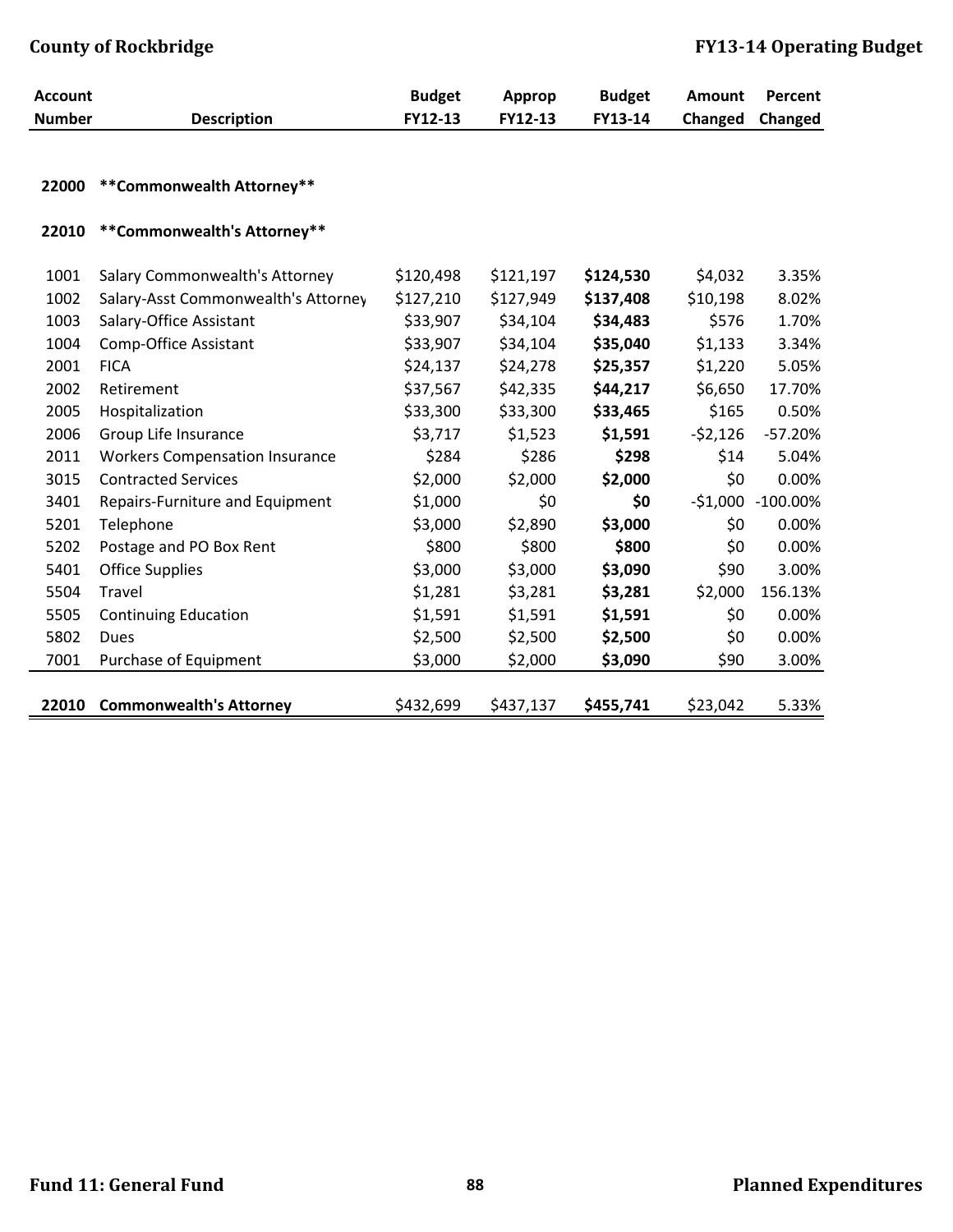| <b>Account</b> |                                       | <b>Budget</b> | Approp      | <b>Budget</b> | <b>Amount</b> | Percent   |
|----------------|---------------------------------------|---------------|-------------|---------------|---------------|-----------|
| <b>Number</b>  | <b>Description</b>                    | FY12-13       | FY12-13     | FY13-14       | Changed       | Changed   |
| 22020          | **Victim Witness Coordinator**        |               |             |               |               |           |
| 1001           | Salary-Victim Witness Coordinator     | \$35,866      | \$36,075    | \$37,067      | \$1,201       | 3.35%     |
| 2001           | <b>FICA</b>                           | \$2,744       | \$2,760     | \$2,836       | \$92          | 3.34%     |
| 2002           | Retirement                            | \$4,785       | \$4,812     | \$4,945       | \$160         | 3.34%     |
| 2005           | Hospitalization                       | \$6,660       | \$6,660     | \$6,693       | \$33          | 0.50%     |
| 2006           | Group Life Insurance                  | \$473         | \$173       | \$178         | $-5295$       | $-62.38%$ |
| 2011           | <b>Workers Compensation Insurance</b> | \$43          | \$43        | \$44          | \$1           | 3.44%     |
| 5201           | <b>Telephone and Postage</b>          | \$1,619       | \$1,619     | \$1,619       | \$0           | 0.00%     |
| 5401           | <b>Office Supplies</b>                | \$881         | \$881       | \$881         | \$0           | 0.00%     |
| 5504           | Travel                                | \$1,818       | \$1,818     | \$1,818       | \$0           | 0.00%     |
| 5505           | <b>Continuing Education</b>           | \$657         | \$657       | \$657         | \$0           | 0.00%     |
| 5802           | Dues and Subscriptions                | \$189         | \$189       | \$189         | \$0           | 0.00%     |
| 22020          | <b>Victim Witness Coordinator</b>     | \$55,735      | \$55,687    | \$56,927      | \$1,192       | 2.14%     |
|                |                                       |               |             |               |               |           |
| 22000          | <b>Commonwealth Attorney Total</b>    | \$488,434     | \$492,824   | \$512,668     | \$24,234      | 4.96%     |
|                |                                       |               |             |               |               |           |
| 20000          | <b>Judicial Administration</b>        | \$1,299,543   | \$1,307,488 | \$1,373,577   | \$74,034      | 5.70%     |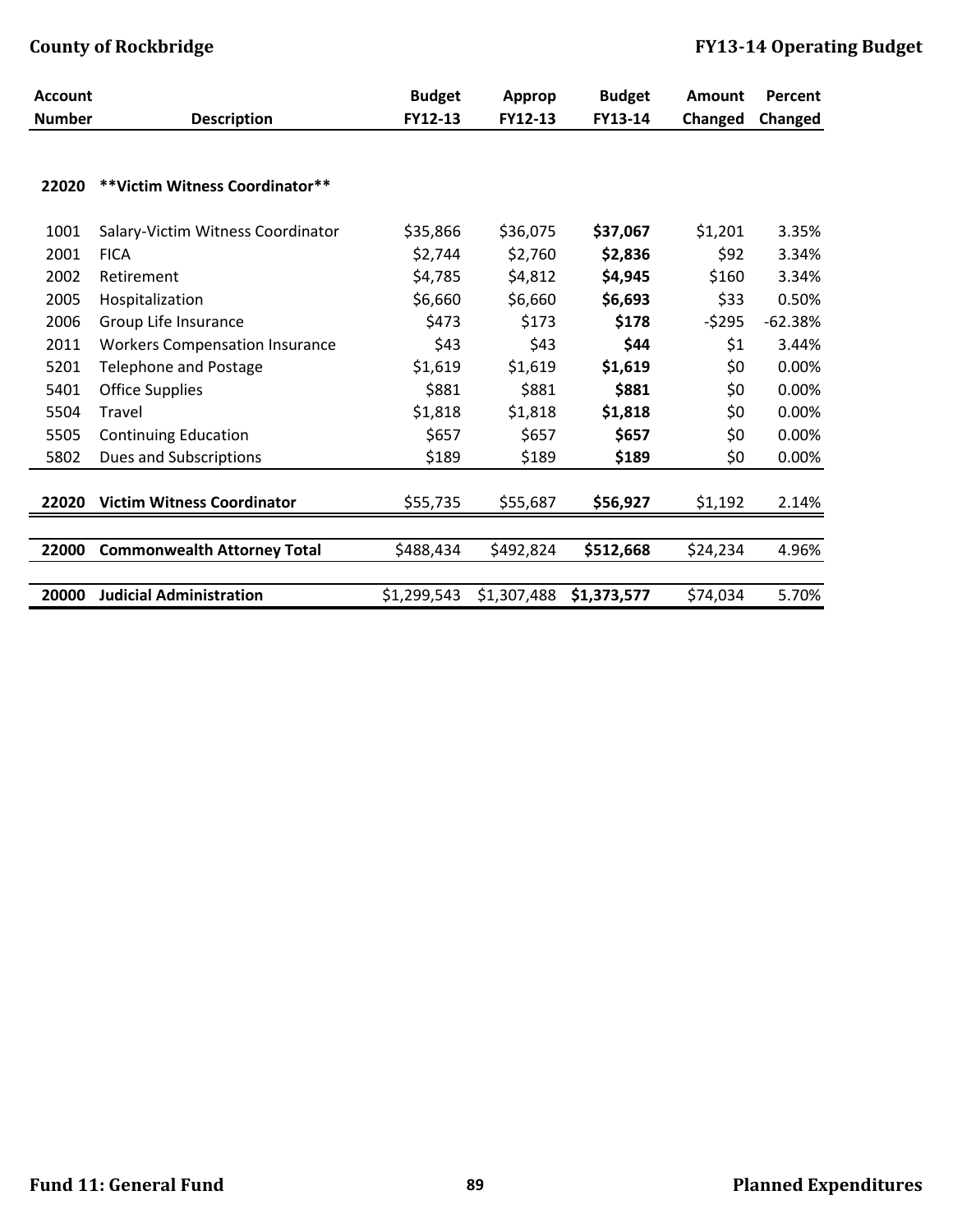| <b>Account</b><br><b>Number</b> | <b>Description</b>                     | <b>Budget</b><br>FY12-13 | <b>Approp</b><br>FY12-13 | <b>Budget</b><br>FY13-14 | <b>Amount</b><br>Changed | Percent<br>Changed |
|---------------------------------|----------------------------------------|--------------------------|--------------------------|--------------------------|--------------------------|--------------------|
| 30000                           | ** Public Safety**                     |                          |                          |                          |                          |                    |
| 31020                           | **Sheriff**                            |                          |                          |                          |                          |                    |
| 1001                            | Salary-Sheriff                         | \$85,269                 | \$85,764                 | \$88,123                 | \$2,854                  | 3.35%              |
| 1002                            | Compensation-Clerical (County)         | \$64,645                 | \$67,134                 | \$68,979                 | \$4,334                  | 6.70%              |
| 1003                            | Salaries-Deputies and Staff            | \$1,000,390              | \$1,009,683              | \$1,037,448              | \$37,058                 | 3.70%              |
| 1005                            | Part Time Help-Dispatchers             | \$10,460                 | \$10,460                 | \$0                      |                          | -\$10,460 -100.00% |
| 1008                            | Overtime                               | \$53,261                 | \$60,424                 | \$63,034                 | \$9,773                  | 18.35%             |
| 1013                            | Domestic Violence Officer-Grant        | \$32,403                 | \$32,591                 | \$33,487                 | \$1,084                  | 3.35%              |
| 1014                            | <b>School Resources Officer</b>        | \$32,403                 | \$32,591                 | \$66,974                 | \$34,571                 | 106.69%            |
| 2001                            | <b>FICA</b>                            | \$97,831                 | \$99,346                 | \$103,890                | \$6,059                  | 6.19%              |
| 2002                            | Retirement                             | \$162,096                | \$163,784                | \$172,754                | \$10,658                 | 6.58%              |
| 2005                            | Hospitalization                        | \$206,460                | \$206,460                | \$227,562                | \$21,102                 | 10.22%             |
| 2006                            | Group Life Insurance                   | \$16,039                 | \$5,893                  | \$6,216                  | $-59,823$                | $-61.24%$          |
| 2011                            | <b>Workers Compensation Insurance</b>  | \$16,887                 | \$22,194                 | \$23,415                 | \$6,528                  | 38.66%             |
| 2012                            | Line of Duty                           | \$5,380                  | \$4,830                  | \$5,562                  | \$182                    | 3.38%              |
| 3001                            | <b>Medical Services</b>                | \$1,200                  | \$1,200                  | \$1,200                  | \$0                      | 0.00%              |
| 3007                            | Advertising                            | \$500                    | \$500                    | \$500                    | \$0                      | 0.00%              |
| 3401                            | Repairs-Furniture and Equipment        | \$8,000                  | \$8,000                  | \$8,000                  | \$0                      | 0.00%              |
| 3403                            | <b>Contractual Services</b>            | \$27,000                 | \$27,000                 | \$27,000                 | \$0                      | 0.00%              |
| 3404                            | <b>Criminal Investigation Expenses</b> | \$1,000                  | \$1,000                  | \$1,000                  | \$0                      | 0.00%              |
| 3406                            | <b>Building Maintenance</b>            | \$4,000                  | \$4,000                  | \$4,000                  | \$0                      | 0.00%              |
| 3407                            | <b>Building Fire Safety Compliance</b> | \$1,000                  | \$1,000                  | \$1,000                  | \$0                      | 0.00%              |
| 3501                            | <b>Trash And Pest Control</b>          | \$500                    | \$500                    | \$500                    | \$0                      | 0.00%              |
| 5101                            | Electricity                            | \$12,600                 | \$12,600                 | \$12,600                 | \$0                      | 0.00%              |
| 5102                            | Water And Sewage                       | \$5,700                  | \$5,700                  | \$6,000                  | \$300                    | 5.26%              |
| 5103                            | <b>Fuel-Heating</b>                    | \$9,000                  | \$9,000                  | \$9,000                  | \$0                      | 0.00%              |
| 5201                            | <b>Telephone And Postage</b>           | \$18,500                 | \$18,500                 | \$18,080                 | $-5420$                  | $-2.27%$           |
| 5307                            | Property Insurance                     | \$3,100                  | \$3,100                  | \$2,465                  | $-5635$                  | $-20.48%$          |
| 5401                            | <b>Office Supplies</b>                 | \$6,000                  | \$6,000                  | \$6,000                  | \$0                      | 0.00%              |
| 5402                            | <b>Cleaning Supplies</b>               | \$1,500                  | \$1,500                  | \$1,500                  | \$0                      | 0.00%              |
| 5403                            | <b>Crime Prevention</b>                | \$600                    | \$600                    | \$600                    | \$0                      | 0.00%              |
| 5406                            | Photographic & Fingerprint Supplies    | \$2,500                  | \$2,500                  | \$2,500                  | \$0                      | 0.00%              |
| 5410                            | Uniforms                               | \$10,000                 | \$10,000                 | \$13,300                 | \$3,300                  | 33.00%             |
| 5411                            | <b>Ammunition and Tear Gas</b>         | \$9,000                  | \$9,000                  | \$10,200                 | \$1,200                  | 13.33%             |
| 5501                            | <b>Travel Expense-Training School</b>  | \$43,000                 | \$43,000                 | \$43,000                 | \$0                      | 0.00%              |
| 5801                            | <b>Dues And Subscriptions</b>          | \$2,500                  | \$2,500                  | \$2,800                  | \$300                    | 12.00%             |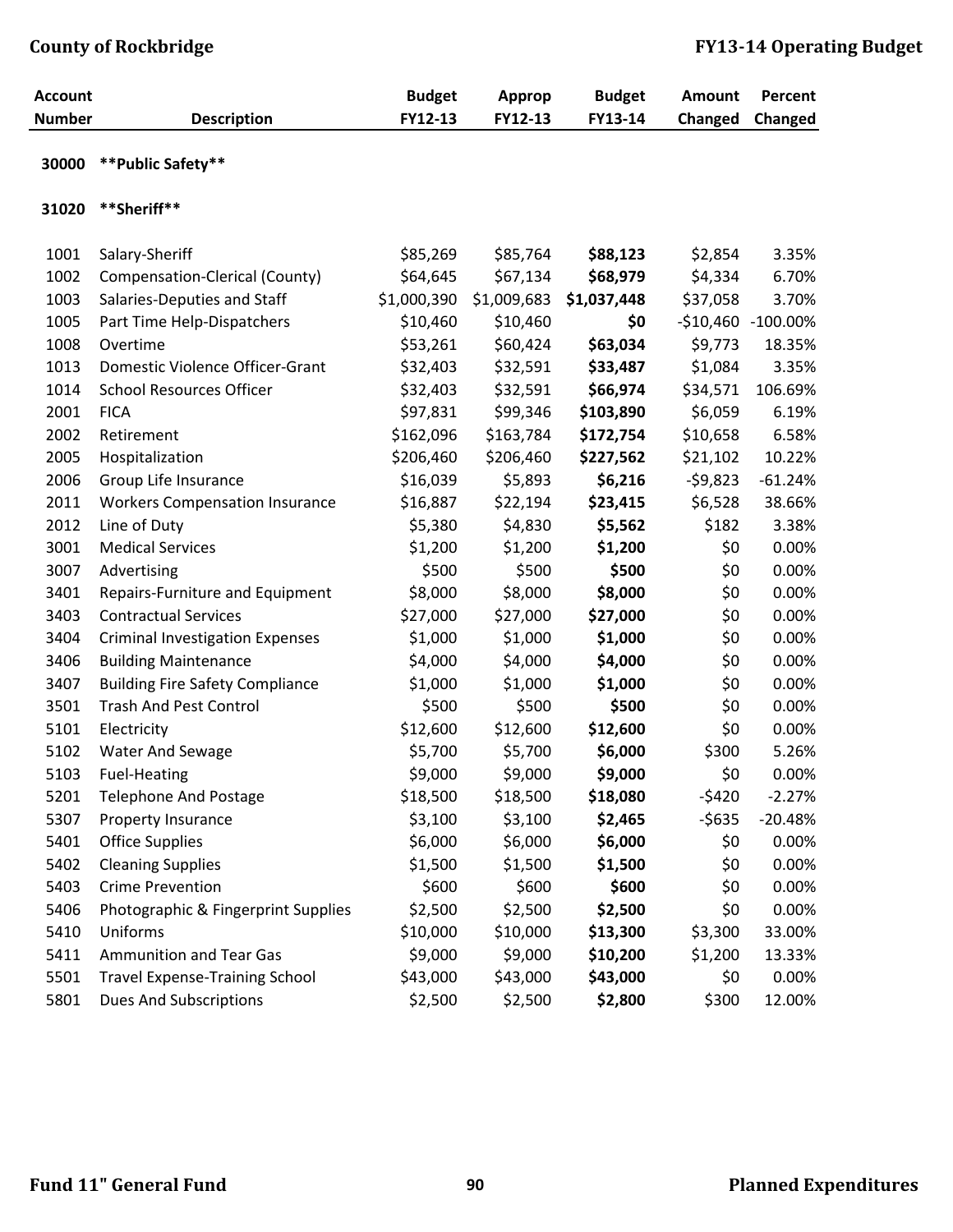| <b>Account</b> |                                    | <b>Budget</b>   | Approp            | <b>Budget</b>         | <b>Amount</b>        | Percent   |
|----------------|------------------------------------|-----------------|-------------------|-----------------------|----------------------|-----------|
| <b>Number</b>  | <b>Description</b>                 | FY12-13         | FY12-13           | FY13-14               | Changed              | Changed   |
|                |                                    |                 |                   |                       |                      |           |
| 31020          | **Sheriff** (Continued)            |                 |                   |                       |                      |           |
| 5820           | Drug Task Force                    | \$3,000         | \$3,000           | \$3,000               | \$0                  | 0.00%     |
| 7002           | Capital Outlay                     | \$25,000        | \$25,000          | \$4,000               | $-521,000$           | $-84.00%$ |
| 7003           | Purchase of Office Equipment       | \$8,000         | \$8,000           | \$10,000              | \$2,000              | 25.0%     |
| 7005           | Police Equipment                   | \$10,000        | \$11,168          | \$25,000              | \$15,000             | 150.00%   |
| 7006           | <b>Radio Communications</b>        | \$8,000         | \$8,827           | \$8,000               | \$0                  | 0.00%     |
|                |                                    |                 |                   |                       |                      |           |
| 31020          | <b>Sheriff</b>                     | \$2,004,724     | \$2,024,350       | \$2,118,690           | \$113,966            | 5.68%     |
|                |                                    |                 |                   |                       |                      |           |
|                |                                    |                 |                   |                       |                      |           |
| 31030          | ** Sheriffs Cars**                 |                 |                   |                       |                      |           |
| 5301           |                                    |                 |                   |                       |                      | 25.45%    |
| 7501           | Auto Insurance<br>Purchase of Cars | \$20,691<br>\$0 | \$23,543<br>\$220 | \$25,956<br>\$239,750 | \$5,265<br>\$239,750 | 0.00%     |
| 9104           | Debt Service-Lease/Purchase        | \$144,301       | \$144,301         | \$122,050             | $-522,251$           | $-15.42%$ |
|                |                                    |                 |                   |                       |                      |           |
| 31030          | <b>Sheriffs Cars</b>               | \$164,992       | \$168,064         | \$387,756             | \$222,764            | 135.01%   |
|                |                                    |                 |                   |                       |                      |           |
|                |                                    |                 |                   |                       |                      |           |
| 31050          | **Canine Unit**                    |                 |                   |                       |                      |           |
|                |                                    |                 |                   |                       |                      |           |
| 3003           | <b>Veterinarian Services</b>       | \$0             | \$0               | \$2,500               | \$2,500              | 0.00%     |
| 5402           | Equipment                          | \$0             | \$0               | \$600                 | \$600                | 0.00%     |
| 5411           | <b>Canine Nutrition</b>            | \$0             | \$0               | \$1,500               | \$1,500              | 0.00%     |
| 5505           | <b>Handler Education</b>           | \$0             | \$0               | \$2,400               | \$2,400              | 0.00%     |
|                |                                    |                 |                   |                       |                      |           |
| 31050          | <b>Canine Unit</b>                 | \$0             | \$0               | \$7,000               | \$7,000              | 0.00%     |
|                |                                    |                 |                   |                       |                      |           |
| 31000          | <b>Law Enforcement Total</b>       | \$2,169,716     | \$2,192,414       | \$2,513,446           | \$343,730            | 15.84%    |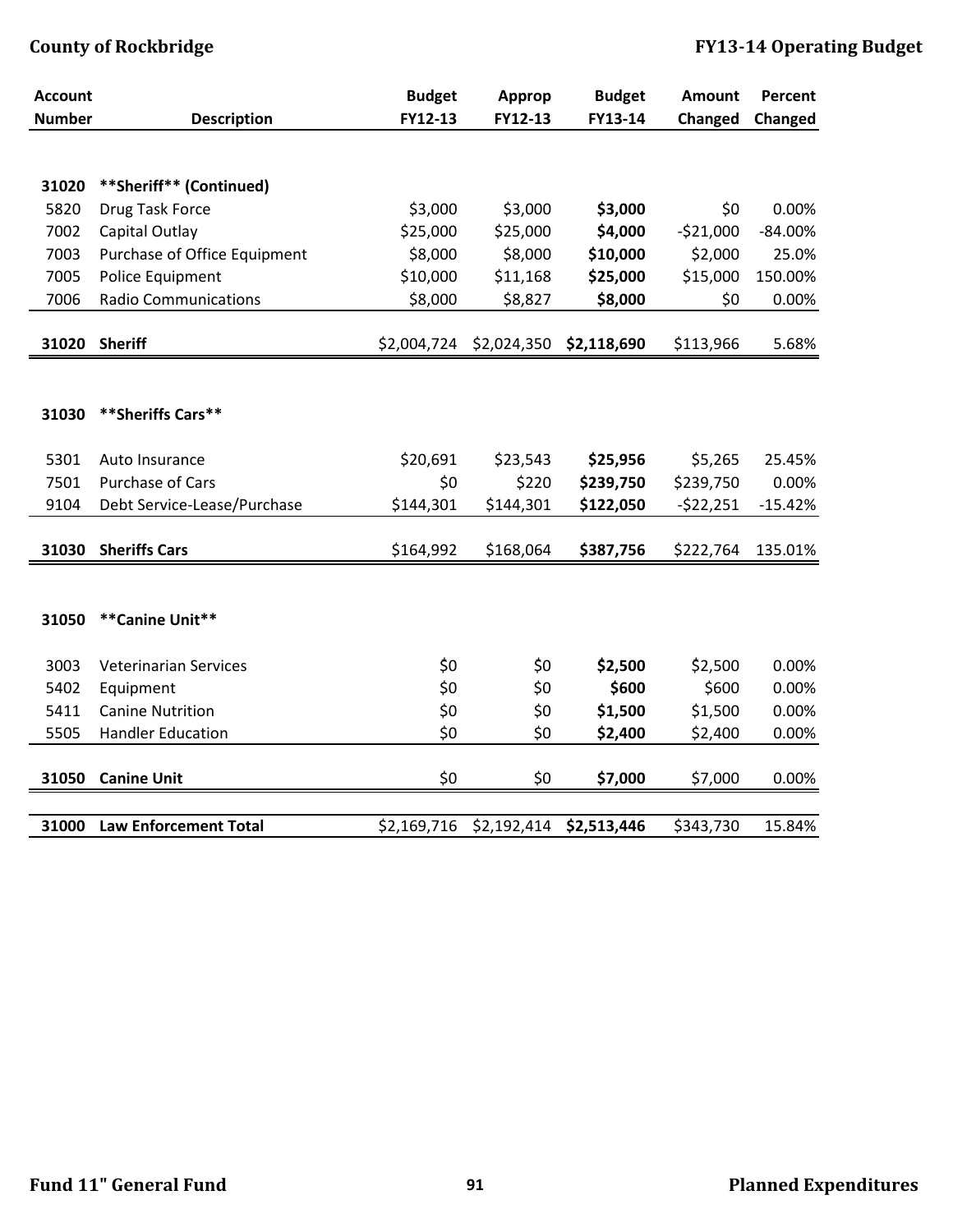## **County of Rockbridge FY1314 Operating Budget**

| <b>Account</b> |                                       | <b>Budget</b> | <b>Approp</b> | <b>Budget</b> | Amount         | Percent   |
|----------------|---------------------------------------|---------------|---------------|---------------|----------------|-----------|
| <b>Number</b>  | <b>Description</b>                    | FY12-13       | FY12-13       | FY13-14       | <b>Changed</b> | Changed   |
|                |                                       |               |               |               |                |           |
| 32000          | ** Fire and Rescue Services**         |               |               |               |                |           |
| 32020          | **Fire and Rescue Director**          |               |               |               |                |           |
| 1001           | Salary-Fire and Rescue Director       | \$0           | \$0           | \$34,500      | \$34,500       | 0.00%     |
| 2001           | <b>FICA</b>                           | \$0           | \$0           | \$2,329       | \$2,329        | 0.00%     |
| 2002           | Retirement                            | \$0           | \$0           | \$4,602       | \$4,602        | 0.00%     |
| 2005           | Hospitalization                       | \$0           | \$0           | \$6,694       | \$6,694        | 0.00%     |
| 2006           | Group Life Insurance                  | \$0           | \$0           | \$166         | \$166          | 0.00%     |
| 2011           | <b>Workers Compensation Insurance</b> | \$0           | \$0           | \$1,539       | \$1,539        | 0.00%     |
| 5201           | Telephone                             | \$0           | \$0           | \$2,840       | \$2,840        | 0.00%     |
| 5202           | Postage                               | \$0           | \$0           | \$200         | \$200          | 0.00%     |
| 5301           | Vehicle Insurance                     | \$0           | \$0           | \$845         | \$845          | 0.00%     |
| 5401           | <b>Office Supplies</b>                | \$0           | \$0           | \$800         | \$800          | 0.00%     |
| 5402           | <b>Equipment &amp; Materials</b>      | \$0           | \$0           | \$2,000       | \$2,000        | 0.00%     |
| 5410           | Uniforms                              | \$0           | \$0           | \$1,265       | \$1,265        | 0.00%     |
| 5412           | Protective Equipment                  | \$0           | \$0           | \$3,420       | \$3,420        | 0.00%     |
| 5504           | Travel                                | \$0           | \$0           | \$2,500       | \$2,500        | 0.00%     |
| 5505           | <b>Training</b>                       | \$0           | \$0           | \$2,500       | \$2,500        | 0.00%     |
| 5801           | Dues and Subscriptions                | \$0           | \$0           | \$500         | \$500          | 0.00%     |
| 7002           | Capital Outlay                        | \$0           | \$0           | \$29,700      | \$29,700       | 0.00%     |
| 7003           | Purchase of Furniture                 | \$0           | \$0           | \$2,000       | \$2,000        | 0.00%     |
| 7005           | <b>IT Equipment</b>                   | \$0           | \$0           | \$2,200       | \$2,200        | 0.00%     |
| 7006           | <b>Communications Equipment</b>       | \$0           | \$0           | \$800         | \$800          | 0.00%     |
|                |                                       |               |               |               |                |           |
| 32020          | <b>Fire and Rescue Director</b>       | \$0           | \$0           | \$101,399     | \$101,399      | 0.00%     |
|                |                                       |               |               |               |                |           |
| 32040          | **Fire Prevention**                   |               |               |               |                |           |
|                |                                       |               |               |               |                |           |
| 3005           | Lexington Contract-Fire               | \$108,751     | \$54,795      | \$69,100      | $-539,651$     | $-36.46%$ |
| 3901           | <b>State Forest Fire Protection</b>   | \$15,725      | \$15,725      | \$15,725      | \$0            | 0.00%     |
| 5404           | Purchase of Foam                      | \$7,500       | \$7,500       | \$7,500       | \$0            | 0.00%     |
| 5601           | <b>Contributions-Fire Department</b>  | \$644,524     | \$644,524     | \$644,524     | \$0            | 0.00%     |
| 5604           | Contributions-Fire Program Fund       | \$40,000      | \$40,000      | \$54,800      | \$14,800       | 37.00%    |
| 5605           | <b>Contribution-Fire Training</b>     | \$10,000      | \$10,000      | \$10,000      | \$0            | 0.00%     |
| 5607           | Cont-Interest Pmt/Fire Companies      | \$25,000      | \$25,000      | \$25,000      | \$0            | 0.00%     |
| 7005           | <b>Communications System</b>          | \$1,000       | \$1,000       | \$1,000       | \$0            | 0.00%     |
|                |                                       |               |               |               |                |           |
| 32040          | <b>Fire Prevention</b>                | \$852,500     | \$798,544     | \$827,649     | $-524,851$     | $-2.92%$  |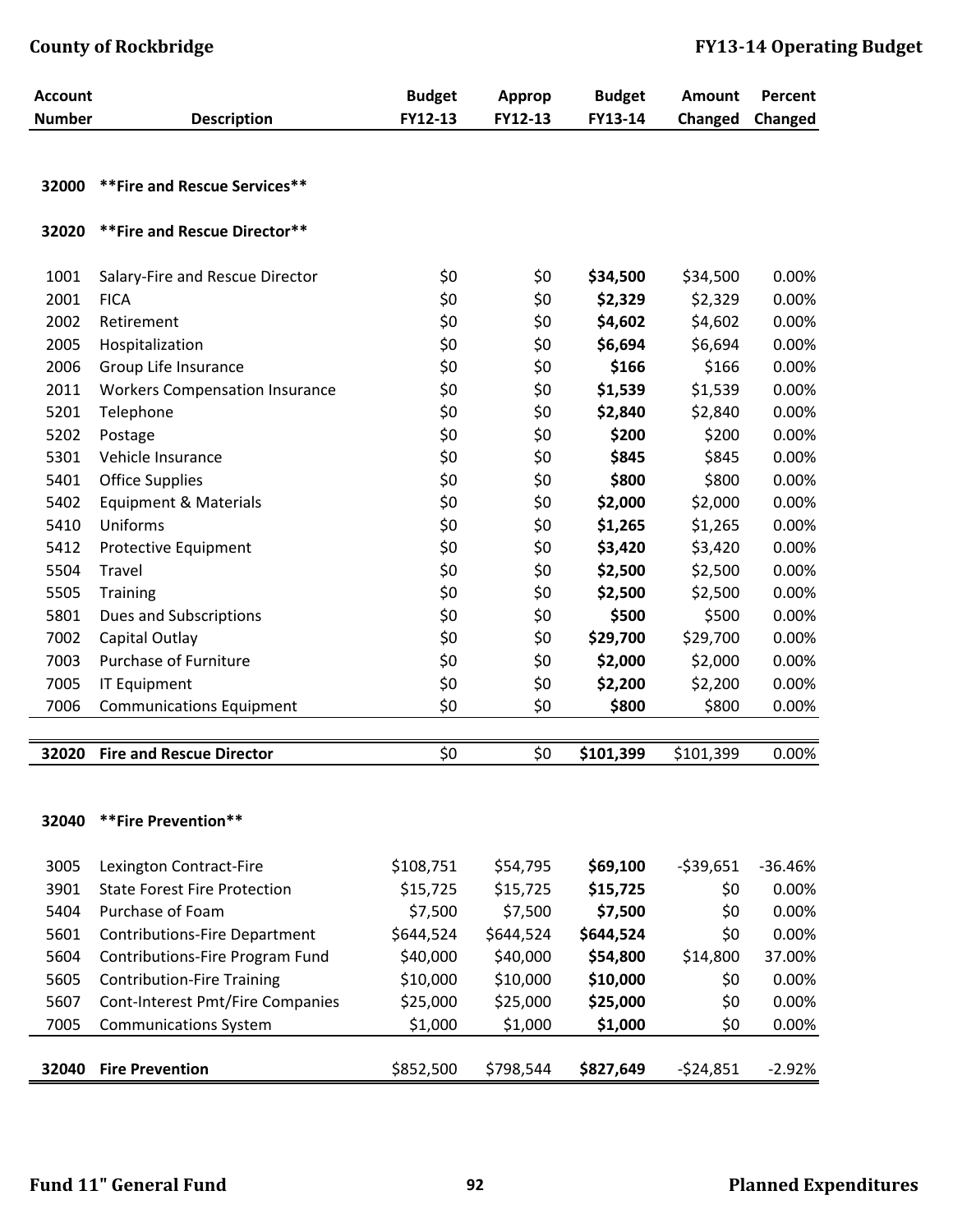| <b>Account</b> |                                     | <b>Budget</b> | Approp    | <b>Budget</b> | Amount    | Percent |
|----------------|-------------------------------------|---------------|-----------|---------------|-----------|---------|
| <b>Number</b>  | <b>Description</b>                  | FY12-13       | FY12-13   | FY13-14       | Changed   | Changed |
| 32050          | **Rescue Services**                 |               |           |               |           |         |
| 3005           | Lexington Contract-Rescue           | \$72,050      | \$164,915 | \$170,000     | \$97,950  | 135.95% |
| 3070           | E-911 Contractual Costs             | \$5,000       | \$5,000   | \$5,000       | \$0       | 0.00%   |
| 5601           | <b>Contribution-Rescue Squads</b>   | \$437,064     | \$437,064 | \$437,064     | \$0       | 0.00%   |
| 5602           | Cont. Cent Shen EMS Council         | \$9,601       | \$9,601   | \$9,970       | \$369     | 3.84%   |
| 5603           | Contr.-Rock. Emergency Rescue Group | \$10,000      | \$10,000  | \$10,000      | \$0       | 0.00%   |
| 5607           | Cont.-Interest Payment/Rescue Squad | \$25,000      | \$25,000  | \$25,000      | \$0       | 0.00%   |
| 5609           | DMV Fee Remittance - 4 For Life     | \$19,000      | \$19,000  | \$23,297      | \$4,297   | 22.62%  |
| 7007           | Rescue Service-EMS System           | \$250         | \$250     | \$250         | \$0       | 0.00%   |
| 32050          | <b>Rescue Services</b>              | \$577,965     | \$670,830 | \$680,581     | \$102,616 | 17.75%  |
| 32060          | **Consolidated Dispatch**           |               |           |               |           |         |
|                |                                     |               |           |               |           |         |
| 6911           | Co Share-Consolidated Dispatch      | \$653,882     | \$653,882 | \$708,761     | \$54,879  | 8.39%   |
| 32060          | <b>Consolidated Dispatch</b>        | \$653,882     | \$653,882 | \$708,761     | \$54,879  | 8.39%   |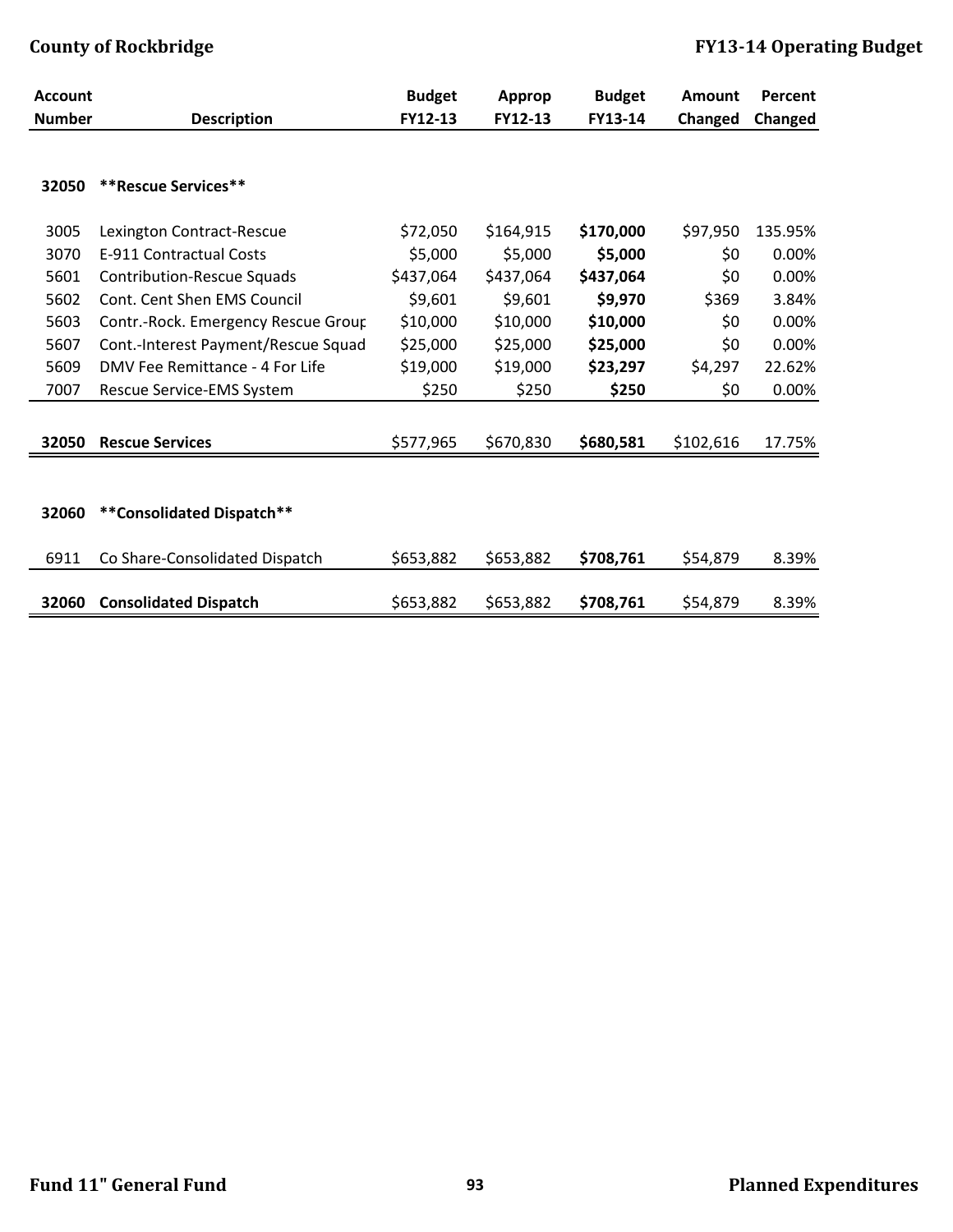| <b>Account</b> |                                       | <b>Budget</b> | <b>Approp</b> | <b>Budget</b> | Amount    | Percent   |
|----------------|---------------------------------------|---------------|---------------|---------------|-----------|-----------|
| <b>Number</b>  | <b>Description</b>                    | FY12-13       | FY12-13       | FY13-14       | Changed   | Changed   |
|                |                                       |               |               |               |           |           |
| 32080          | **Emergency Management**              |               |               |               |           |           |
| 1005           | Haz-Mat Compensation                  | \$50,332      | \$50,624      | \$52,016      | \$1,684   | 3.35%     |
| 2001           | Haz-Mat FICA                          | \$3,850       | \$3,873       | \$3,979       | \$129     | 3.36%     |
| 2002           | Retirement                            | \$6,714       | \$6,753       | \$6,939       | \$225     | 3.35%     |
| 2005           | Hospitalization                       | \$6,660       | \$6,660       | \$6,693       | \$33      | 0.50%     |
| 2006           | Group Life Insurance                  | \$664         | \$243         | \$250         | $-5414$   | $-62.40%$ |
| 2011           | <b>Workers Compensation Insurance</b> | \$1,762       | \$1,772       | \$2,320       | \$558     | 31.66%    |
| 2012           | Line of Duty                          | \$234         | \$210         | \$221         | $-514$    | $-5.77%$  |
| 3001           | <b>Contracted Services</b>            | \$12,500      | \$14,972      | \$28,750      | \$16,250  | 130.00%   |
| 3003           | <b>LEMPG</b>                          | \$0           | \$0           | \$7,500       | \$7,500   | 0.00%     |
| 3005           | Hazardous Material Disposal           | \$9,500       | \$9,314       | \$7,000       | $-52,500$ | $-26.32%$ |
| 3007           | Local Emergency Response              | \$0           | \$0           | \$2,000       | \$2,000   | 0.00%     |
| 3501           | Reimb-Fire Depts. & Rescue Squads     | \$8,150       | \$10,207      | \$8,150       | \$0       | 0.00%     |
| 3502           | Reimb-Emerg Response Request          | \$0           | \$18,546      | \$0           | \$0       | 0.00%     |
| 5201           | Telephone                             | \$2,200       | \$2,200       | \$3,500       | \$1,300   | 59.09%    |
| 5203           | Air Time Rental-Pagers                | \$1,000       | \$1,000       | \$1,050       | \$50      | 5.00%     |
| 5301           | Auto Insurance                        | \$0           | \$0           | \$1,616       | \$1,616   | 0.00%     |
| 5402           | <b>Equipment &amp; Materials</b>      | \$0           | \$21,488      | \$800         | \$800     | 0.00%     |
| 5404           | Haz-Mat Materials & Supplies          | \$2,200       | \$2,967       | \$2,500       | \$300     | 13.64%    |
| 5504           | Travel                                | \$0           | \$0           | \$1,250       | \$1,250   | 0.00%     |
| 5505           | Training & Education                  | \$5,000       | \$5,000       | \$1,250       | $-53,750$ | $-75.00%$ |
| 5603           | <b>LEPC Implementation</b>            | \$2,400       | \$2,400       | \$2,400       | \$0       | 0.00%     |
| 5801           | Dues & Subscriptions                  | \$300         | \$300         | \$350         | \$50      | 16.67%    |
| 7003           | Flash Flood Warning System            | \$2,500       | \$2,500       | \$2,500       | \$0       | 0.00%     |
| 32080          | <b>Emergency Management</b>           | \$115,966     | \$161,029     | \$143,033     | \$27,067  | 23.34%    |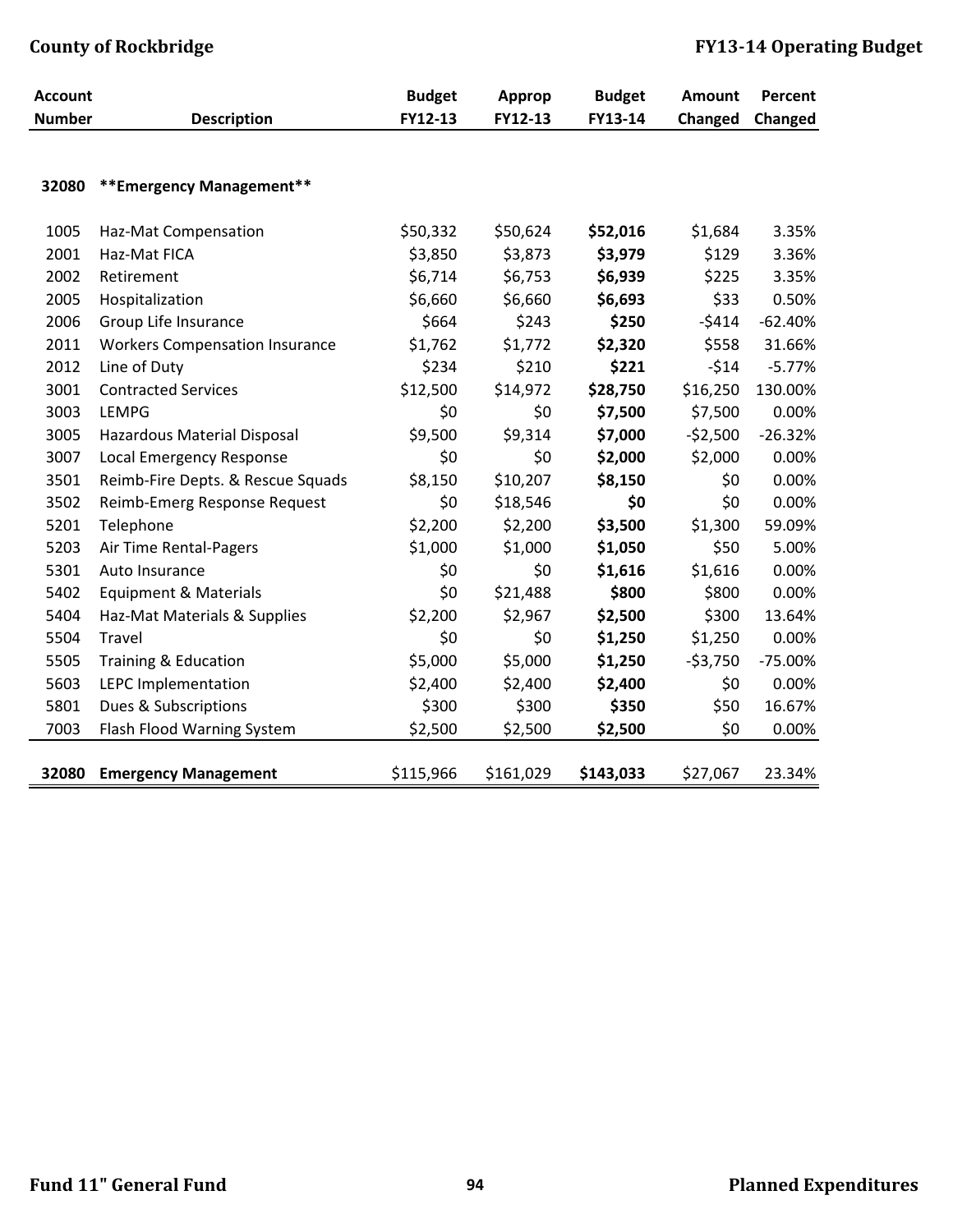| <b>Account</b> |                                  | <b>Budget</b> | Approp    | <b>Budget</b> | Amount     | Percent   |
|----------------|----------------------------------|---------------|-----------|---------------|------------|-----------|
| <b>Number</b>  | <b>Description</b>               | FY12-13       | FY12-13   | FY13-14       | Changed    | Changed   |
| 33010          | ** Correction And Detention**    |               |           |               |            |           |
|                |                                  |               |           |               |            |           |
| 3001           | <b>Operational Charges</b>       | \$766,000     | \$766,000 | \$766,000     | \$0        | 0.00%     |
| 33010          | <b>Correction And Detention</b>  | \$766,000     | \$766,000 | \$766,000     | \$0        | 0.00%     |
|                |                                  |               |           |               |            |           |
| 33030          | **Juvenile Probation Office**    |               |           |               |            |           |
| 3005           | Repairs-Furniture and Equipment  | \$350         | \$350     | \$350         | \$0        | 0.00%     |
| 5201           | Telephone                        | \$5,400       | \$5,400   | \$5,400       | \$0        | 0.00%     |
| 5203           | Pager System-Air Time Rental     | \$0           | \$0       | \$0           | \$0        | 0.00%     |
| 5401           | <b>Office Supplies</b>           | \$400         | \$400     | \$400         | \$0        | 0.00%     |
| 33030          | <b>Juvenile Probation Office</b> | \$6,150       | \$6,150   | \$6,150       | \$0        | 0.00%     |
|                |                                  |               |           |               |            |           |
| 33040          | ** Other Institutional Care**    |               |           |               |            |           |
| 3901           | Juvenile Detention Home Care     | \$42,196      | \$42,196  | \$22,635      | $-519,561$ | $-46.36%$ |
| 33040          | <b>Other Institutional Care</b>  | \$42,196      | \$42,196  | \$22,635      | $-519,561$ | $-46.36%$ |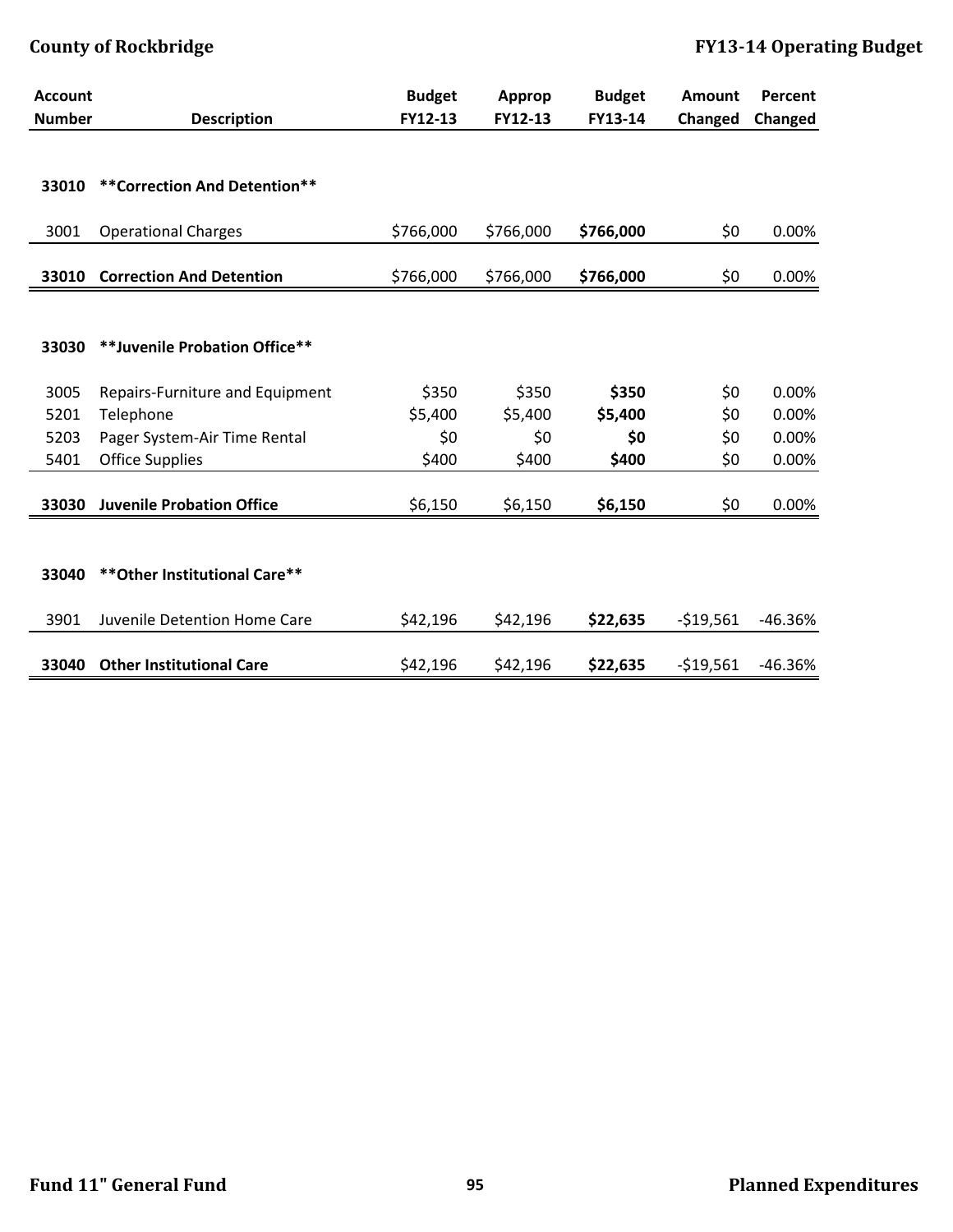| <b>Account</b> |                                            | <b>Budget</b> | <b>Approp</b> | <b>Budget</b> | Amount     | Percent   |
|----------------|--------------------------------------------|---------------|---------------|---------------|------------|-----------|
| <b>Number</b>  | <b>Description</b>                         | FY12-13       | FY12-13       | FY13-14       | Changed    | Changed   |
|                |                                            |               |               |               |            |           |
| 34000          | **Inspections**                            |               |               |               |            |           |
| 34010          | **Building Inspection**                    |               |               |               |            |           |
| 1001           | Salary-Building Official                   | \$68,650      | \$72,501      | \$59,631      | $-59,019$  | $-13.14%$ |
| 1002           | Compensation-Clerical                      | \$27,720      | \$28,659      | \$29,447      | \$1,727    | 6.23%     |
| 1004           | <b>Building Inspectors</b>                 | \$90,990      | \$96,094      | \$42,222      | $-548,768$ | -53.60%   |
| 1008           | <b>Technical Review Board</b>              | \$0           | \$0           | \$500         | \$500      | 0.00%     |
| 2001           | <b>FICA</b>                                | \$14,333      | \$15,090      | \$10,044      | $-54,289$  | $-29.92%$ |
| 2002           | Retirement                                 | \$24,994      | \$26,314      | \$17,515      | $-57,479$  | $-29.92%$ |
| 2005           | Hospitalization                            | \$26,640      | \$26,640      | \$20,079      | $-56,561$  | $-24.63%$ |
| 2006           | Group Life Insurance                       | \$2,473       | \$947         | \$630         | $-51,843$  | $-74.52%$ |
| 2011           | <b>Workers Compensation Insurance</b>      | \$2,556       | \$2,698       | \$2,195       | $-5361$    | $-14.14%$ |
| 3007           | Advertising                                | \$250         | \$250         | \$250         | \$0        | 0.00%     |
| 3050           | <b>Unsafe Building Ordinance Enforceme</b> | \$9,000       | \$7,483       | \$9,000       | \$0        | 0.00%     |
| 3901           | Permit Surcharge 2.00%                     | \$5,000       | \$5,000       | \$5,000       | \$0        | 0.00%     |
| 5005           | Registrations, Dues, Certification         | \$875         | \$875         | \$1,000       | \$125      | 14.29%    |
| 5201           | Telephone & Postage                        | \$2,800       | \$2,800       | \$3,600       | \$800      | 28.57%    |
| 5301           | Auto Insurance                             | \$2,277       | \$2,326       | \$2,564       | \$287      | 12.62%    |
| 5401           | <b>Office Supplies</b>                     | \$1,500       | \$1,500       | \$1,500       | \$0        | 0.00%     |
| 5405           | <b>Professional Books</b>                  | \$1,600       | \$1,600       | \$1,600       | \$0        | 0.00%     |
| 5406           | Permit Forms                               | \$2,800       | \$2,800       | \$2,800       | \$0        | 0.00%     |
| 5410           | Uniforms                                   | \$0           | \$0           | \$1,200       | \$1,200    | 0.00%     |
| 5504           | Travel                                     | \$500         | \$500         | \$500         | \$0        | 0.00%     |
| 7002           | Capital Outlay                             | \$0           | \$1,517       | \$0           | \$0        | 0.00%     |
| 34010          | <b>Building Inspection</b>                 | \$284,958     | \$295,593     | \$211,278     | $-573,680$ | $-25.86%$ |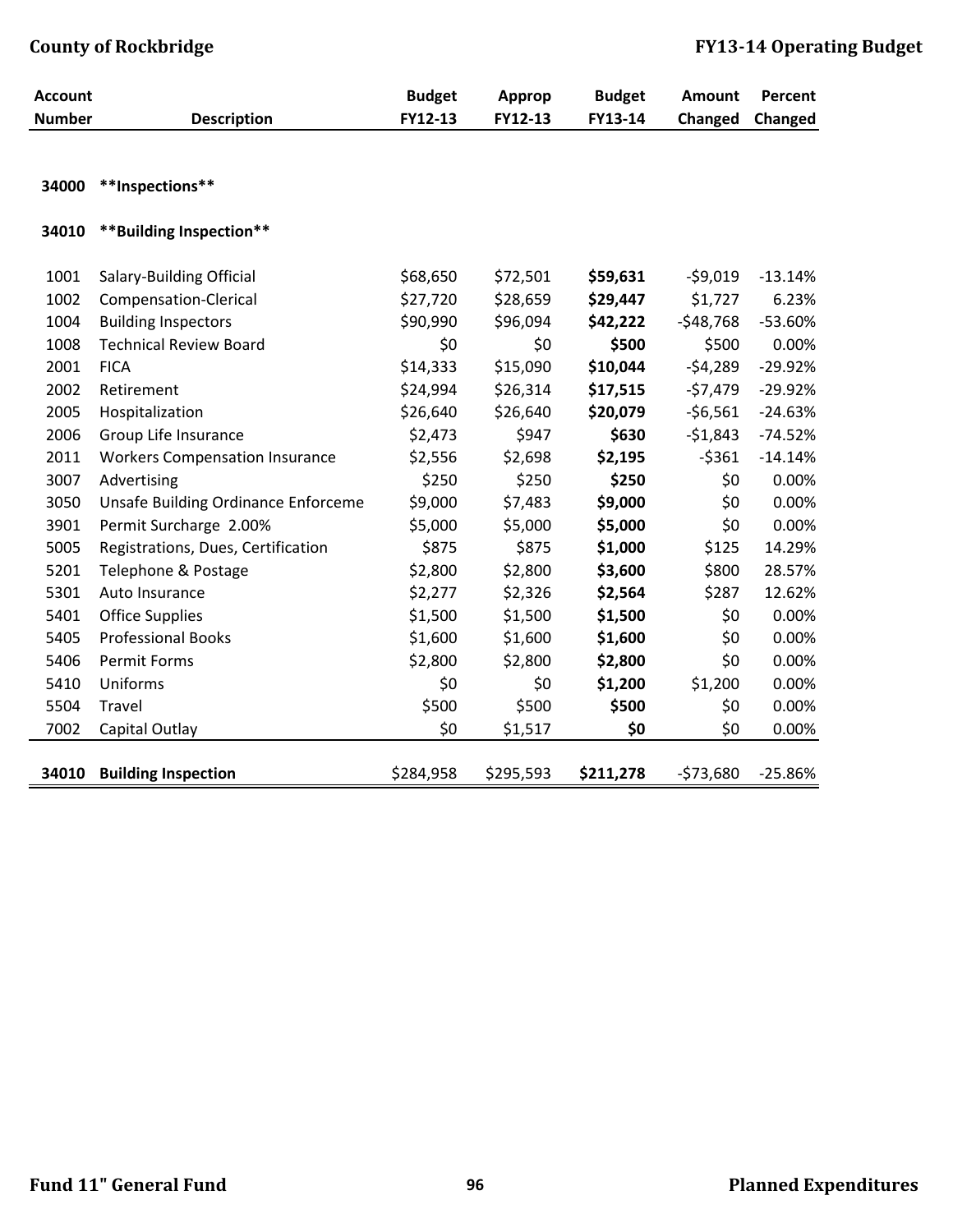| <b>Account</b><br><b>Number</b> |                                       | <b>Budget</b><br>FY12-13 | <b>Approp</b><br>FY12-13 | <b>Budget</b><br>FY13-14 | <b>Amount</b> | Percent   |
|---------------------------------|---------------------------------------|--------------------------|--------------------------|--------------------------|---------------|-----------|
|                                 | <b>Description</b>                    |                          |                          |                          | Changed       | Changed   |
|                                 |                                       |                          |                          |                          |               |           |
| 34015                           | ** Erosion & Sediment Control**       |                          |                          |                          |               |           |
| 1003                            | Salaries                              | \$50,332                 | \$62,014                 | \$90,015                 | \$39,683      | 78.84%    |
| 2001                            | <b>FICA</b>                           | \$3,850                  | \$4,744                  | \$6,886                  | \$3,036       | 78.86%    |
| 2002                            | Retirement                            | \$6,714                  | \$8,273                  | \$12,008                 | \$5,294       | 78.85%    |
| 2005                            | Hospitalization                       | \$6,660                  | \$8,945                  | \$13,386                 | \$6,726       | 100.99%   |
| 2006                            | Group Life Insurance                  | \$664                    | \$298                    | \$432                    | $-5232$       | $-34.93%$ |
| 2011                            | <b>Workers Compensation Insurance</b> | \$795                    | \$980                    | \$1,908                  | \$1,113       | 140.04%   |
| 3002                            | <b>Contracted Services</b>            | \$3,000                  | \$11,960                 | \$3,000                  | \$0           | 0.00%     |
| 3007                            | Advertising                           | \$250                    | \$567                    | \$250                    | \$0           | 0.00%     |
| 5005                            | Registrations, Dues, Certification    | \$1,000                  | \$1,865                  | \$2,000                  | \$1,000       | 100.00%   |
| 5201                            | Telephone & Postage                   | \$2,000                  | \$3,200                  | \$2,900                  | \$900         | 45.00%    |
| 5301                            | Auto Insurance                        | \$804                    | \$1,625                  | \$862                    | \$58          | 7.22%     |
| 5401                            | <b>Office Supplies</b>                | \$1,500                  | \$2,183                  | \$2,200                  | \$700         | 46.67%    |
| 5405                            | <b>Professional Books</b>             | \$600                    | \$1,000                  | \$1,000                  | \$400         | 66.67%    |
| 5406                            | <b>Permit Forms</b>                   | \$500                    | \$260                    | \$500                    | \$0           | 0.00%     |
| 5410                            | Uniforms                              | \$400                    | \$600                    | \$600                    | \$200         | 50.00%    |
| 5504                            | Travel                                | \$1,000                  | \$1,240                  | \$1,300                  | \$300         | 30.00%    |
| 7002                            | Capital Outlay                        | \$0                      | \$25,037                 | \$0                      | \$0           | 0.00%     |
|                                 |                                       |                          |                          |                          |               |           |
| 34015                           | <b>Erosion &amp; Sediment Control</b> | \$80,069                 | \$134,790                | \$139,248                | \$59,179      | 73.91%    |
|                                 |                                       |                          |                          |                          |               |           |
|                                 | ** Other Protection**                 |                          |                          |                          |               |           |
| 35000                           |                                       |                          |                          |                          |               |           |
| 35090                           | <b>Other Protective Services</b>      |                          |                          |                          |               |           |
|                                 |                                       |                          |                          |                          |               |           |
| 2012                            | Line of Duty for Volunteers           | \$13,650                 | \$16,380                 | \$17,199                 | \$3,549       | 26.00%    |
| 3001                            | <b>Medical Examiner's Fees</b>        | \$350                    | \$350                    | \$350                    | \$0           | 0.00%     |
| 5203                            | Pager System-Magistrate               | \$1,100                  | \$1,100                  | \$1,100                  | \$0           | 0.00%     |
| 5601                            | Contribution to SPCA                  | \$168,665                | \$168,665                | \$168,665                | \$0           | 0.00%     |
| 5602                            | Contr.-Op of Magistrate Office        | \$890                    | \$890                    | \$890                    | \$0           | 0.00%     |
|                                 |                                       |                          |                          |                          |               |           |
| 35090                           | <b>Other Protective Services</b>      | \$184,655                | \$187,385                | \$188,204                | \$3,549       | 1.92%     |
| 30000                           | <b>Public Safety</b>                  | \$5,734,057              | \$5,908,812              | \$6,308,384              | \$574,327     | 10.02%    |
|                                 |                                       |                          |                          |                          |               |           |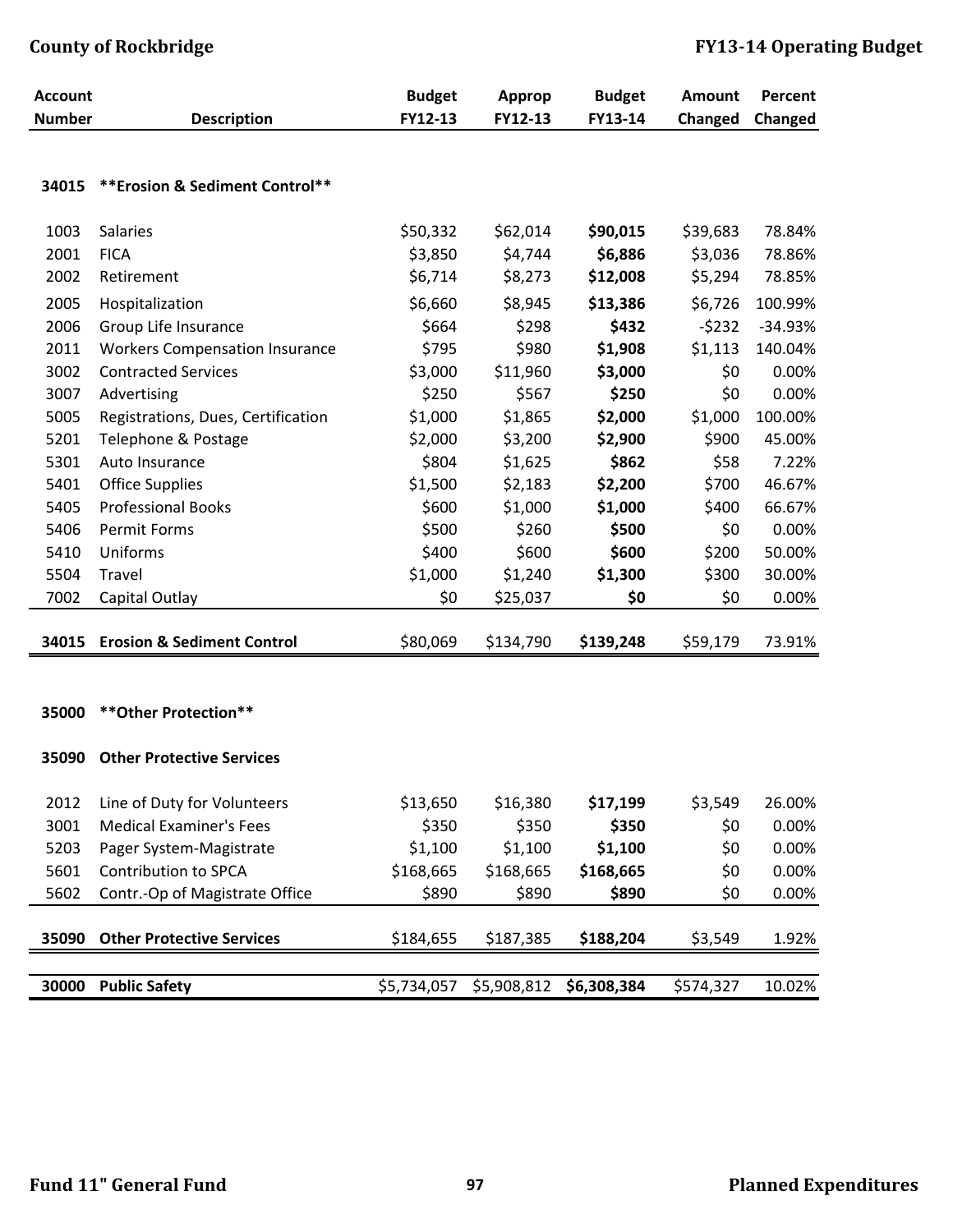| <b>Account</b> |                                           | <b>Budget</b> | Approp      | <b>Budget</b> | <b>Amount</b> | Percent     |
|----------------|-------------------------------------------|---------------|-------------|---------------|---------------|-------------|
| <b>Number</b>  | <b>Description</b>                        | FY12-13       | FY12-13     | FY13-14       | Changed       | Changed     |
| 40000          | ** Public Works**                         |               |             |               |               |             |
|                |                                           |               |             |               |               |             |
| 41050          | ** Engineering Services**                 |               |             |               |               |             |
|                |                                           |               |             |               |               |             |
| 3003           | <b>Contracted Services</b>                | \$5,000       | \$5,000     | \$0           | $-55,000$     | $-100.00\%$ |
| 41050          | <b>Engineering Services</b>               | \$5,000       | \$5,000     | \$0           | $-55,000$     | $-100.00\%$ |
|                |                                           |               |             |               |               |             |
|                |                                           |               |             |               |               |             |
| 41080          | ** Road Maintenance**                     |               |             |               |               |             |
| 5101           | Road and Street Lights-Electricity        | \$7,500       | \$7,500     | \$7,500       | \$0           | 0.00%       |
|                |                                           |               |             |               |               |             |
| 41080          | <b>Road Maintenance</b>                   | \$7,500       | \$7,500     | \$7,500       | \$0           | 0.00%       |
|                |                                           |               |             |               |               |             |
|                |                                           |               |             |               |               |             |
| 42000          | **Waste Removal**                         |               |             |               |               |             |
| 42030          | **Refuse Pickup**                         |               |             |               |               |             |
|                |                                           |               |             |               |               |             |
| 3001           | <b>Contracted Services</b>                | \$470,000     | \$470,000   | \$540,000     | \$70,000      | 14.89%      |
| 3003           | <b>Professional Services</b>              | \$0           | \$0         | \$15,000      | \$15,000      | 0.00%       |
| 3405           | Maintenance-Containers and Sites          | \$10,000      | \$19,576    | \$10,000      | \$0           | 0.00%       |
| 3406           | Roll Off Site Prep. and Maintenance       | \$5,000       | \$5,000     | \$5,000       | \$0           | 0.00%       |
| 3904           | <b>County's Share-Landfill Operations</b> | \$648,000     | \$648,000   | \$674,040     | \$26,040      | 4.02%       |
| 5301           | Auto Insurance                            | \$3,350       | \$3,422     | \$0           | $-53,350$     | $-100.00\%$ |
| 8001           | Lease of Sites                            | \$3,150       | \$6,000     | \$3,150       | \$0           | 0.00%       |
|                |                                           |               |             |               |               |             |
|                | 42030 Refuse Pickup                       | \$1,139,500   | \$1,151,998 | \$1,247,190   | \$107,690     | 9.45%       |
|                |                                           |               |             |               |               |             |
| 42040          | ** Other Sanitation**                     |               |             |               |               |             |
|                |                                           |               |             |               |               |             |
| 8109           | Purchase of Slope Mower                   | \$0           | \$35,288    | \$0           | \$0           | 0.00%       |
|                |                                           |               |             |               |               |             |
| 42040          | <b>Other Sanitation</b>                   | \$0           | \$35,288    | \$0           | \$0           | 0.00%       |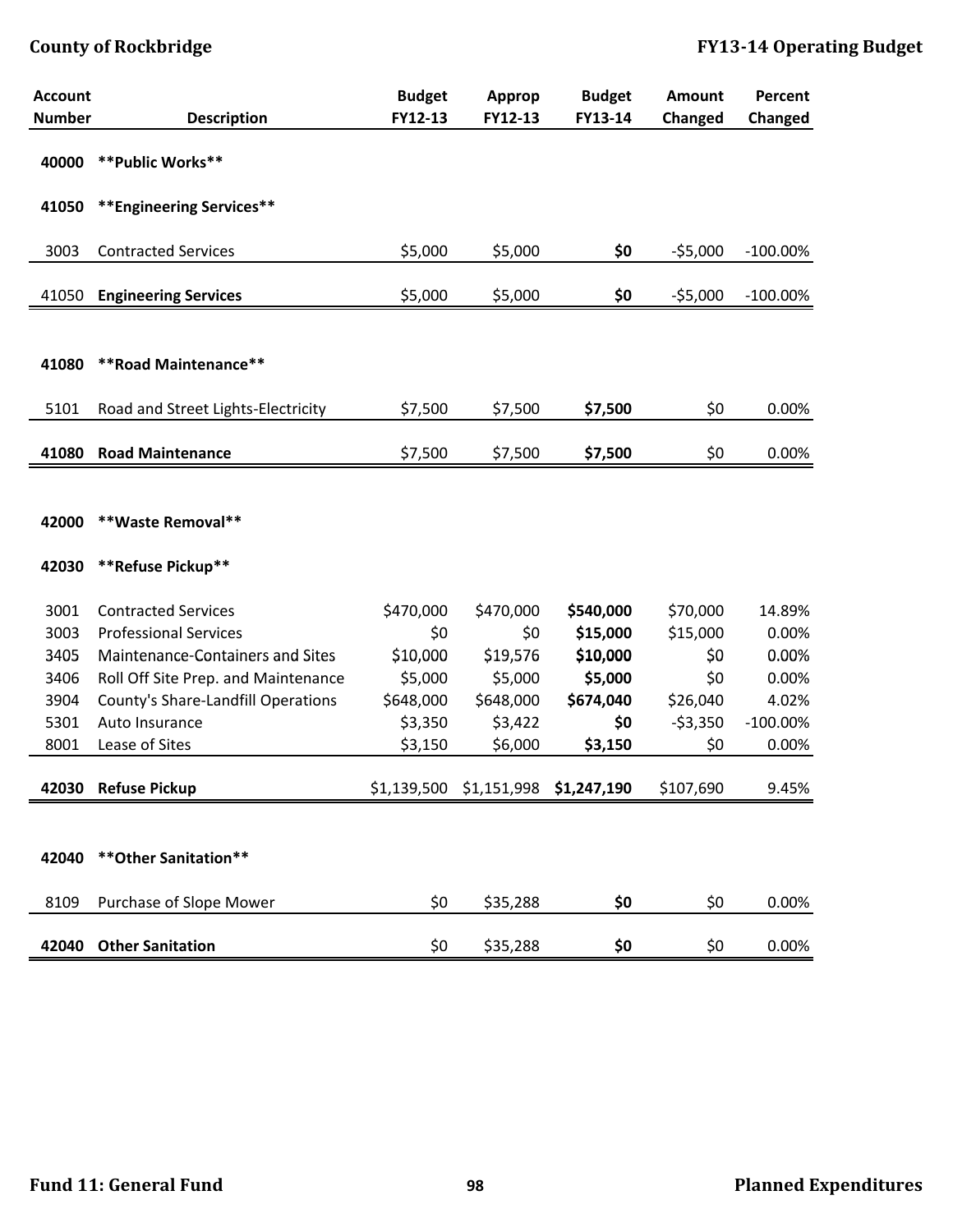| <b>Account</b> |                                       | <b>Budget</b> | Approp    | <b>Budget</b> | Amount  | Percent   |
|----------------|---------------------------------------|---------------|-----------|---------------|---------|-----------|
| <b>Number</b>  | <b>Description</b>                    | FY12-13       | FY12-13   | FY13-14       | Changed | Changed   |
|                |                                       |               |           |               |         |           |
| 42050          | ** Special Enforcement**              |               |           |               |         |           |
| 1001           | Comp.-Spec Enforcement Office         | \$64,806      | \$65,182  | \$66,974      | \$2,168 | 3.35%     |
| 1002           | Comp.-Part Time Secretary             | \$2,090       | \$2,090   | \$2,090       | \$0     | 0.00%     |
| 1009           | Overtime                              | \$2,500       | \$2,500   | \$2,500       | \$0     | 0.00%     |
| 2001           | <b>FICA</b>                           | \$5,309       | \$5,338   | \$5,475       | \$166   | 3.12%     |
| 2002           | Retirement                            | \$8,645       | \$8,695   | \$8,934       | \$289   | 3.35%     |
| 2005           | Hospitalization                       | \$13,320      | \$13,320  | \$13,386      | \$66    | 0.50%     |
| 2006           | Group Life Ins                        | \$855         | \$313     | \$321         | $-5534$ | $-62.40%$ |
| 2011           | <b>Workers Compensation Insurance</b> | \$949         | \$991     | \$1,260       | \$311   | 32.77%    |
| 2012           | Line of Duty                          | \$420         | \$420     | \$433         | \$13    | 3.00%     |
| 3001           | <b>Medical Services</b>               | \$0           | \$0       | \$1,000       | \$1,000 | 0.00%     |
| 3007           | Advertisement                         | \$300         | \$300     | \$300         | \$0     | 0.00%     |
| 3010           | Repairs-Equipment                     | \$1,500       | \$1,500   | \$1,500       | \$0     | 0.00%     |
| 3012           | Repairs-Radio Equipment               | \$2,500       | \$2,500   | \$2,500       | \$0     | 0.00%     |
| 3020           | Investigation                         | \$500         | \$500     | \$500         | \$0     | 0.00%     |
| 5202           | Cellular Telephone                    | \$1,300       | \$1,300   | \$1,300       | \$0     | 0.00%     |
| 5305           | Auto Insurance                        | \$1,338       | \$1,367   | \$1,507       | \$169   | 12.64%    |
| 5401           | <b>Office Supplies</b>                | \$900         | \$900     | \$900         | \$0     | 0.00%     |
| 5407           | Record Books and Dog Tags             | \$900         | \$900     | \$900         | \$0     | 0.00%     |
| 5410           | Uniforms                              | \$1,000       | \$1,000   | \$1,000       | \$0     | 0.00%     |
| 5411           | <b>Ammunition &amp; Supplies</b>      | \$1,000       | \$1,000   | \$1,000       | \$0     | 0.00%     |
| 5504           | Travel                                | \$250         | \$250     | \$250         | \$0     | 0.00%     |
| 5515           | <b>Training</b>                       | \$3,000       | \$3,000   | \$3,000       | \$0     | 0.00%     |
| 5801           | <b>Fowl Claims</b>                    | \$300         | \$300     | \$300         | \$0     | 0.00%     |
| 5802           | Livestock Claims                      | \$1,000       | \$1,000   | \$1,000       | \$0     | 0.00%     |
| 42050          | <b>Special Enforcement</b>            | \$114,682     | \$114,665 | \$118,330     | \$3,648 | 3.18%     |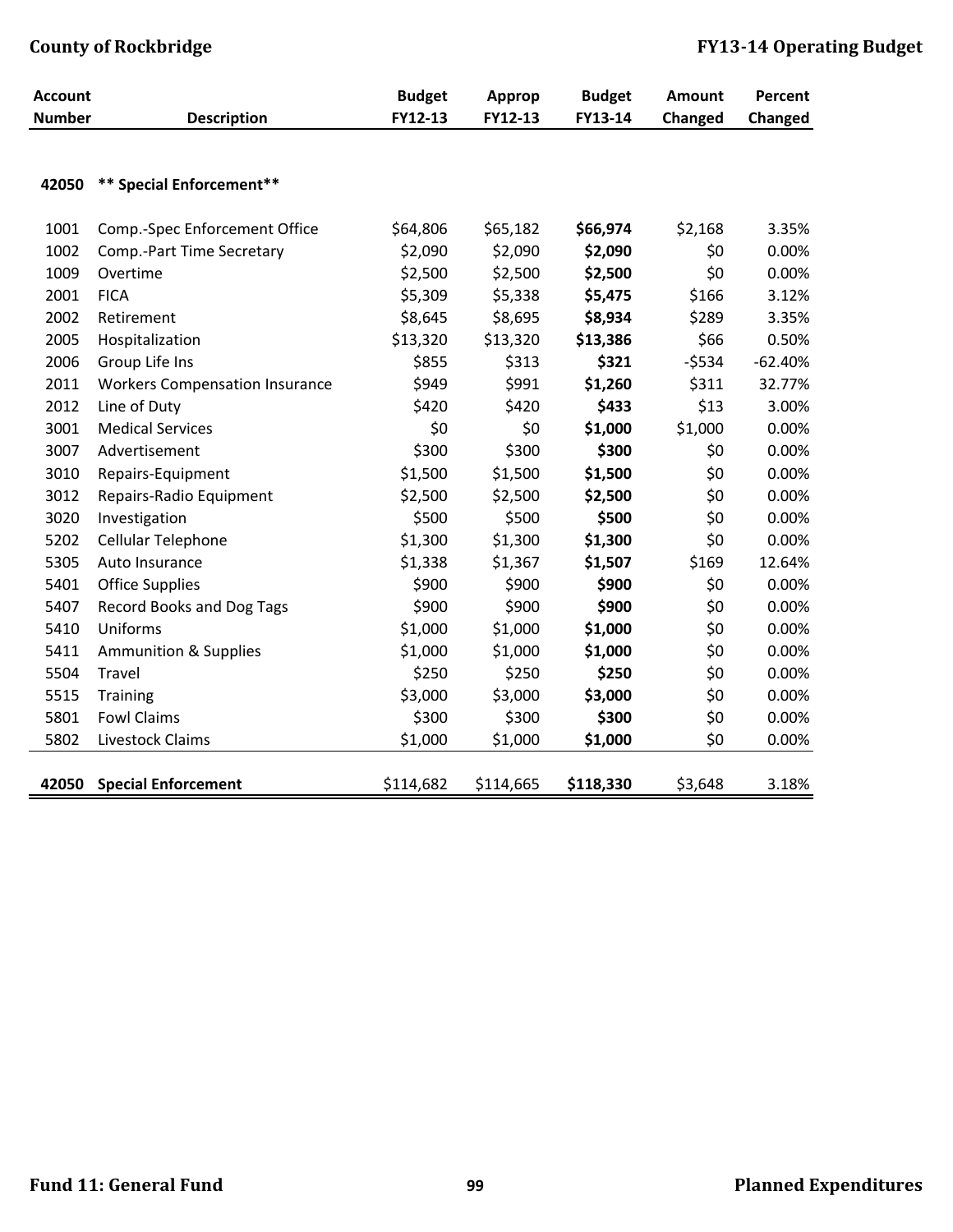| <b>Account</b> |                                          | <b>Budget</b> | <b>Approp</b> | <b>Budget</b> | Amount    | Percent   |
|----------------|------------------------------------------|---------------|---------------|---------------|-----------|-----------|
| <b>Number</b>  | <b>Description</b>                       | FY12-13       | FY12-13       | FY13-14       | Changed   | Changed   |
| 43000          | **Buildings and Grounds**                |               |               |               |           |           |
| 43020          | **Buildings and Grounds**                |               |               |               |           |           |
| 3010           | Janitorial Services                      | \$42,200      | \$42,200      | \$42,200      | \$0       | 0.00%     |
| 3402           | Repairs-Furniture and Equipment          | \$500         | \$500         | \$500         | \$0       | 0.00%     |
| 3404           | Repairs-Buildings and Ground             | \$35,000      | \$35,000      | \$35,000      | \$0       | 0.00%     |
| 3406           | <b>Repairs-Health Dept Building</b>      | \$3,000       | \$3,000       | \$3,000       | \$0       | 0.00%     |
| 5101           | Electricity                              | \$40,000      | \$40,000      | \$40,000      | \$0       | 0.00%     |
| 5102           | Water                                    | \$5,000       | \$5,000       | \$5,000       | \$0       | 0.00%     |
| 5104           | Fuel                                     | \$6,000       | \$6,000       | \$6,000       | \$0       | 0.00%     |
| 5307           | Property Insurance                       | \$4,120       | \$4,120       | \$3,120       | $-51,000$ | $-24.28%$ |
| 5308           | Liability Insurance                      | \$8,240       | \$8,027       | \$6,238       | $-52,002$ | $-24.30%$ |
| 5402           | <b>Building Equipment &amp; Supplies</b> | \$7,500       | \$7,500       | \$8,240       | \$740     | 9.9%      |
| 7002           | Capital Outlay                           | \$5,000       | \$5,000       | \$30,000      | \$25,000  | 500.00%   |
| 8001           | Courthouse Rental of Equipment           | \$10,500      | \$10,500      | \$10,500      | \$0       | 0.00%     |
| 43020          | <b>Buildings and Grounds</b>             | \$167,060     | \$166,847     | \$189,798     | \$22,738  | 13.61%    |
|                |                                          |               |               |               |           |           |
| 130F Q         |                                          |               |               |               |           |           |

## **43050 \*\*Combined Courthouse\*\***

| 1001  | <b>Compensation Utility Worker</b>       | \$31,562  | \$33,332  | \$34,250  | \$2,688    | 8.52%     |
|-------|------------------------------------------|-----------|-----------|-----------|------------|-----------|
| 1002  | Overtime                                 | \$2,307   | \$2,307   | \$2,300   | $-57$      | $-0.30%$  |
|       |                                          |           |           |           |            |           |
| 2001  | <b>FICA</b>                              | \$2,570   | \$2,726   | \$2,796   | \$226      | 8.80%     |
| 2002  | Retirement                               | \$4,482   | \$4,447   | \$4,569   | \$87       | 1.94%     |
| 2005  | Hospitalization                          | \$6,660   | \$6,660   | \$6,693   | \$33       | 0.50%     |
| 2006  | Group Life Insurance                     | \$443     | \$160     | \$164     | $-5279$    | $-62.89%$ |
| 2011  | <b>Workers Compensation Insurance</b>    | \$675     | \$716     | \$910     | \$235      | 34.83%    |
| 3010  | Janitorial Services                      | \$74,500  | \$74,500  | \$45,500  | $-529,000$ | $-38.93%$ |
| 3402  | Repairs Furniture & Equipment            | \$3,000   | \$3,000   | \$3,000   | \$0        | 0.00%     |
| 3403  | <b>Security Systems Maintenance</b>      | \$3,000   | \$3,000   | \$3,000   | \$0        | 0.00%     |
| 3404  | <b>Repairs Court Complex Building</b>    | \$35,000  | \$35,000  | \$40,000  | \$5,000    | 14.29%    |
| 3405  | <b>Elevator Maintenance</b>              | \$14,000  | \$14,000  | \$15,000  | \$1,000    | 7.14%     |
| 5101  | Electricity                              | \$92,000  | \$92,000  | \$100,000 | \$8,000    | 8.70%     |
| 5102  | Water & Sewer                            | \$12,000  | \$12,000  | \$12,000  | \$0        | 0.00%     |
| 5104  | Fuel                                     | \$18,000  | \$18,000  | \$18,000  | \$0        | 0.00%     |
| 5201  | Telephone                                | \$6,400   | \$6,400   | \$6,400   | \$0        | 0.00%     |
| 5307  | Property Insurance                       | \$26,800  | \$25,046  | \$20,289  | $-56,511$  | $-24.29%$ |
| 5401  | <b>Office Supplies</b>                   | \$200     | \$200     | \$200     | \$0        | 0.00%     |
| 5402  | <b>Building Equipment &amp; Supplies</b> | \$2,000   | \$2,000   | \$2,000   | \$0        | 0.00%     |
| 5406  | <b>Cleaning Materials &amp; Supplies</b> | \$4,000   | \$4,000   | \$4,000   | \$0        | 0.00%     |
|       |                                          |           |           |           |            |           |
| 43050 | <b>Combined Courthouse</b>               | \$339,599 | \$339,495 | \$321,072 | $-518,527$ | $-5.46%$  |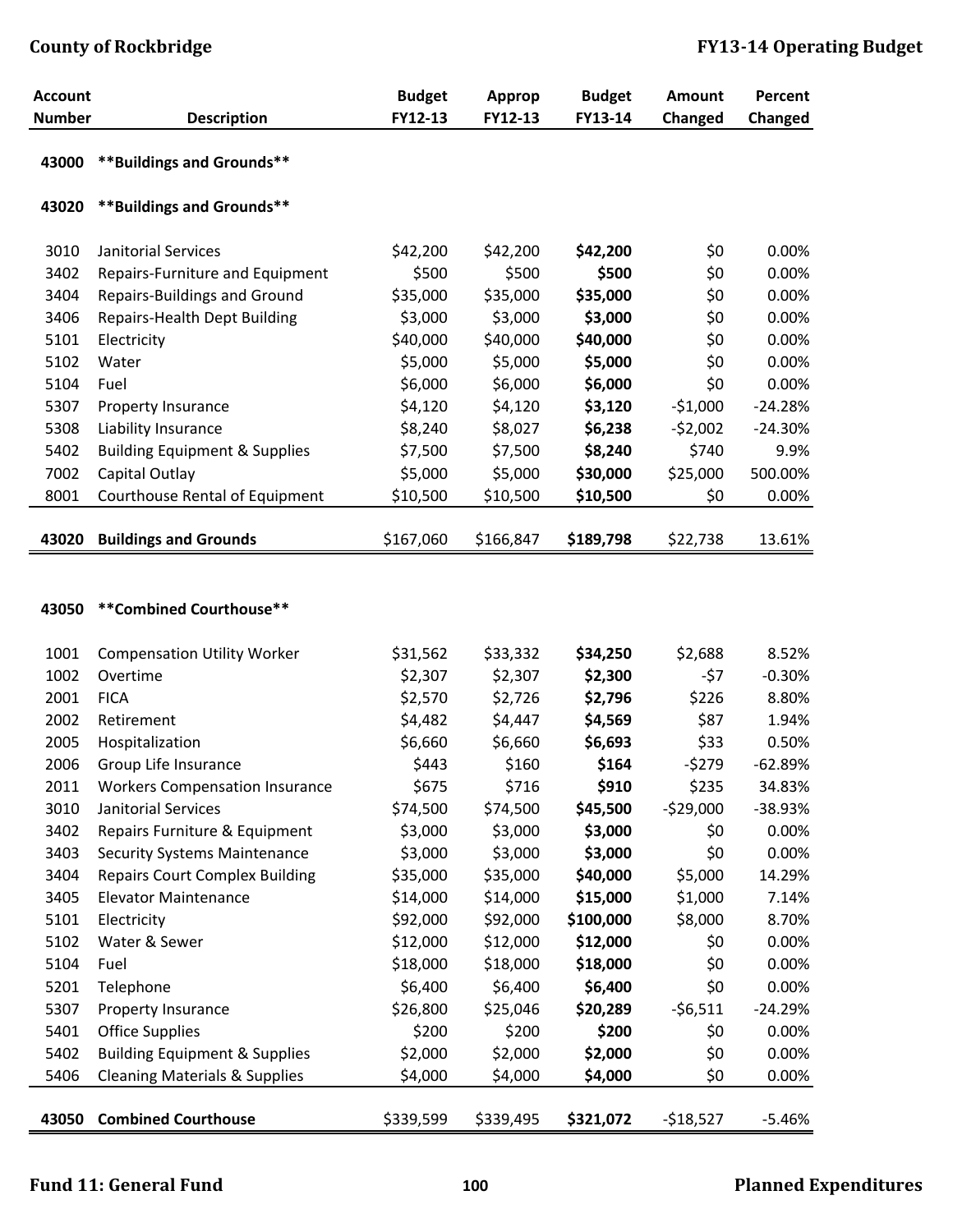| <b>Account</b> |                                        | <b>Budget</b> | <b>Approp</b> | <b>Budget</b> | <b>Amount</b> | Percent   |
|----------------|----------------------------------------|---------------|---------------|---------------|---------------|-----------|
| <b>Number</b>  | <b>Description</b>                     | FY12-13       | FY12-13       | FY13-14       | Changed       | Changed   |
|                |                                        |               |               |               |               |           |
|                |                                        |               |               |               |               |           |
| 43060          | **Rockbridge Middle Property**         |               |               |               |               |           |
| 5307           | Property Insurance                     | \$0           | \$0           | \$3,200       | \$3,200       | 0.00%     |
| 5308           | Liability Insurance                    | \$0           | \$0           | \$2,000       | \$2,000       | 0.00%     |
|                |                                        |               |               |               |               |           |
| 43060          | <b>Rockbridge Middle Property</b>      | \$0           | \$0           | \$5,200       | \$5,200       | 0.00%     |
|                |                                        |               |               |               |               |           |
|                |                                        |               |               |               |               |           |
| 44010          | **County Garage**                      |               |               |               |               |           |
| 1001           | Comp. Personnel                        | \$181,698     | \$182,754     | \$187,780     | \$6,082       | 3.35%     |
| 1002           | Overtime                               | \$11,462      | \$11,462      | \$15,000      | \$3,538       | 30.87%    |
| 2001           | <b>FICA</b>                            | \$14,777      | \$14,858      | \$15,513      | \$736         | 4.98%     |
| 2002           | Retirement                             | \$24,239      | \$24,379      | \$25,050      | \$811         | 3.35%     |
| 2005           | Hospitalization Insurance              | \$33,300      | \$33,300      | \$33,465      | \$165         | 0.50%     |
| 2006           | Group Life Insurance                   | \$2,398       | \$877         | \$901         | $-51,497$     | $-62.41%$ |
| 2011           | <b>Workers Compensation Insurance</b>  | \$3,060       | \$3,370       | \$4,123       | \$1,063       | 34.74%    |
| 3404           | Maintenance-Buildings & Grounds        | \$1,500       | \$2,044       | \$2,000       | \$500         | 33.33%    |
| 5101           | Electricity                            | \$7,000       | \$7,000       | \$7,000       | \$0           | 0.00%     |
| 5102           | Fuel                                   | \$6,000       | \$6,000       | \$6,000       | \$0           | 0.00%     |
| 5103           | Water & Sewer                          | \$1,000       | \$1,000       | \$1,000       | \$0           | 0.00%     |
| 5201           | Telephone                              | \$2,600       | \$2,600       | \$2,800       | \$200         | 7.69%     |
| 5308           | Liability Insurance                    | \$3,100       | \$3,100       | \$2,348       | $-5752$       | $-24.26%$ |
| 5401           | <b>Office Materials &amp; Supplies</b> | \$1,000       | \$1,000       | \$1,000       | \$0           | 0.00%     |
| 5407           | <b>Tool Allowance</b>                  | \$3,600       | \$3,600       | \$3,600       | \$0           | 0.00%     |
| 5410           | Uniforms                               | \$2,600       | \$2,600       | \$2,600       | \$0           | 0.00%     |
| 5414           | Repairs, Tires, Parts                  | \$200,000     | \$199,456     | \$200,000     | \$0           | 0.00%     |
| 5415           | Gas, Oil & Diesel                      | \$485,000     | \$485,000     | \$500,000     | \$15,000      | 3.09%     |
| 5504           | Travel                                 | \$250         | \$250         | \$250         | \$0           | 0.00%     |
| 5505           | <b>Training</b>                        | \$500         | \$500         | \$500         | \$0           | 0.00%     |
|                |                                        |               |               |               |               |           |
| 44010          | <b>County Garage</b>                   | \$985,084     | \$985,150     | \$1,010,930   | \$25,846      | 2.62%     |
| 40000          |                                        |               |               |               |               |           |
|                | <b>Public Works</b>                    | \$2,758,425   | \$2,805,943   | \$2,900,019   | \$141,594     | 5.13%     |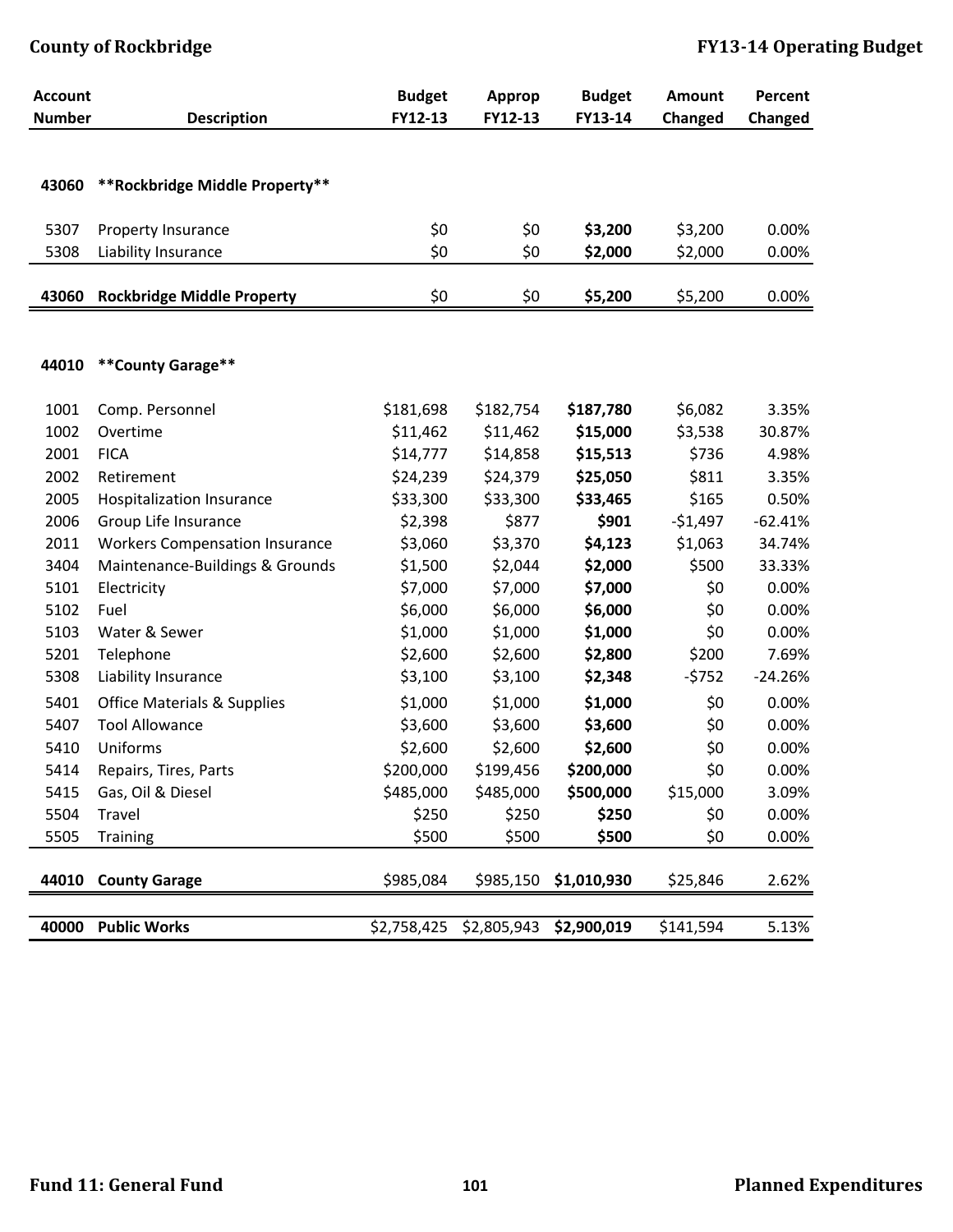| <b>Account</b> |                                        | <b>Budget</b> | <b>Approp</b> | <b>Budget</b> | Amount   | Percent     |
|----------------|----------------------------------------|---------------|---------------|---------------|----------|-------------|
| <b>Number</b>  | <b>Description</b>                     | FY12-13       | FY12-13       | FY13-14       | Changed  | Changed     |
| 50000          | ** Health and Welfare**                |               |               |               |          |             |
| 51010          | **Health**                             |               |               |               |          |             |
| 1001           | Mosquito Control-Compensation          | \$0           | \$225         | \$0           | \$0.00   | 0.00%       |
| 5603           | Contribution-Project Horizon           | \$8,414       | \$8,414       | \$8,414       | \$0      | 0.00%       |
| 5607           | Contribution-State Health Dept         | \$248,395     | \$248,395     | \$255,167     | \$6,772  | 2.73%       |
| 5608           | Contribn-Rockbridge Free Clinic        | \$35,500      | \$35,500      | \$35,500      | \$0      | 0.00%       |
| 5609           | Contribn-Disability Service (RATS)     | \$11,763      | \$11,763      | \$11,763      | \$0      | 0.00%       |
| 5612           | Contrb-RAFC Mobile Dental Equip        | \$0           | \$0           | \$15,600      | \$15,600 | 0.00%       |
| 51010          | <b>Health</b>                          | \$304,072     | \$304,297     | \$326,444     | \$22,372 | 7.36%       |
|                |                                        |               |               |               |          |             |
|                |                                        |               |               |               |          |             |
| 51020          | **Mental Health**                      |               |               |               |          |             |
|                |                                        |               |               |               |          |             |
| 5602           | <b>Contribution-RAOC</b>               | \$15,747      | \$15,747      | \$15,747      | \$0      | 0.00%       |
| 5605           | Contribution-RACSB                     | \$120,189     | \$137,723     | \$139,576     | \$19,387 | 16.13%      |
| 5608           | Contribution-Rock. Area Hospice        | \$4,800       | \$4,800       | \$4,800       | \$0      | 0.00%       |
| 51020          | <b>Mental Health</b>                   | \$140,736     | \$158,270     | \$160,123     | \$19,387 | 13.78%      |
|                |                                        |               |               |               |          |             |
| 51000          | <b>Health Total</b>                    | \$444,808     | \$462,567     | \$486,567     | \$41,759 | 9.39%       |
|                |                                        |               |               |               |          |             |
| 53000          | **Welfare**                            |               |               |               |          |             |
|                |                                        |               |               |               |          |             |
|                |                                        |               |               |               |          |             |
| 53010          | **Welfare**                            |               |               |               |          |             |
| 3901           | Fees-Crt Appt Attorney                 | \$2,760       | \$2,760       | \$3,000       | \$240    | 8.70%       |
| 5502           | <b>Travel TAP Board Member</b>         | \$475         | \$475         | \$0           | $-5475$  | $-100.00\%$ |
| 5601           | Contrib.-Rock Area DSS                 | \$211,198     | \$211,198     | \$234,187     | \$22,989 | 10.89%      |
| 5602           | Contribution-Program For The Aging     | \$31,606      | \$31,606      | \$31,606      | \$0      | 0.00%       |
| 5603           | Contribution-TAP                       | \$13,600      | \$13,600      | \$13,600      | \$0      | 0.00%       |
| 5604           | Contribution-CSA                       | \$553,496     | \$553,496     | \$555,189     | \$1,693  | 0.31%       |
| 5605           | Cont. Habitat For Humanity             | \$2,500       | \$2,500       | \$2,500       | \$0      | 0.00%       |
| 5606           | Cont.-Blue Ridge Legal Service         | \$2,705       | \$2,705       | \$2,705       | \$0      | 0.00%       |
| 5607           | Cont. Rockbridge Area Relief Associati | \$11,000      | \$11,000      | \$11,000      | \$0      | 0.00%       |
| 53010          | Welfare                                | \$829,340     | \$829,340     | \$853,787     | \$24,447 | 2.95%       |
|                |                                        |               |               |               |          |             |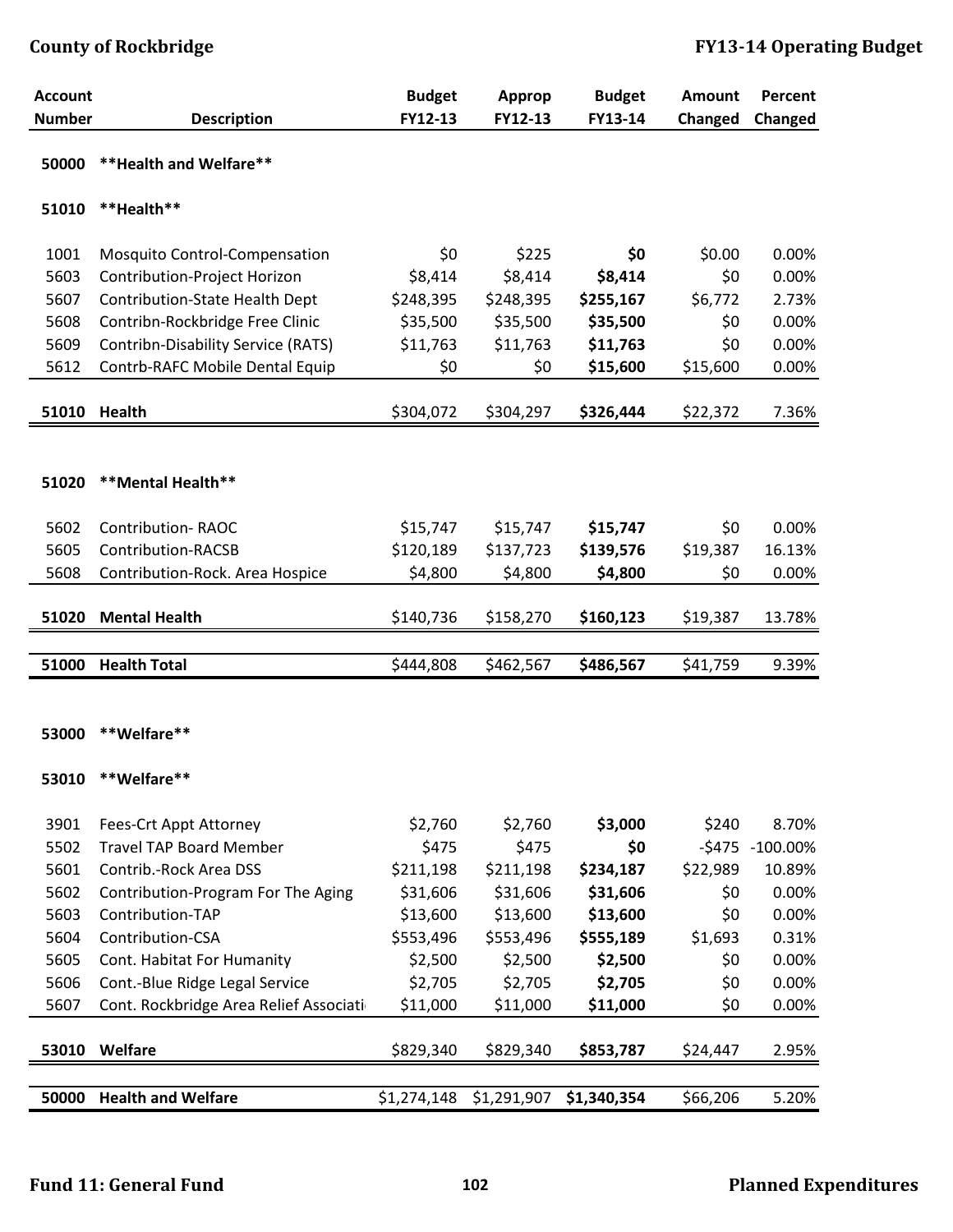| <b>Account</b> |                                         | <b>Budget</b> | Approp   | <b>Budget</b> | Amount  | Percent |
|----------------|-----------------------------------------|---------------|----------|---------------|---------|---------|
| <b>Number</b>  | <b>Description</b>                      | FY12-13       | FY12-13  | FY13-14       | Changed | Changed |
| 60000          | **Higher Education**                    |               |          |               |         |         |
| 64010          | **Education Other than Public Schools** |               |          |               |         |         |
|                |                                         |               |          |               |         |         |
| 5601           | Contribution-Community College          | \$68,384      | \$68,384 | \$68,384      | \$0     | 0.00%   |
|                |                                         |               |          |               |         |         |
| 64010          | <b>Education</b>                        | \$68,384      | \$68,384 | \$68,384      | \$0     | 0.00%   |
|                |                                         |               |          |               |         |         |
| 60000          | <b>Higher Education</b>                 | \$68,384      | \$68,384 | \$68,384      | \$0     | 0.00%   |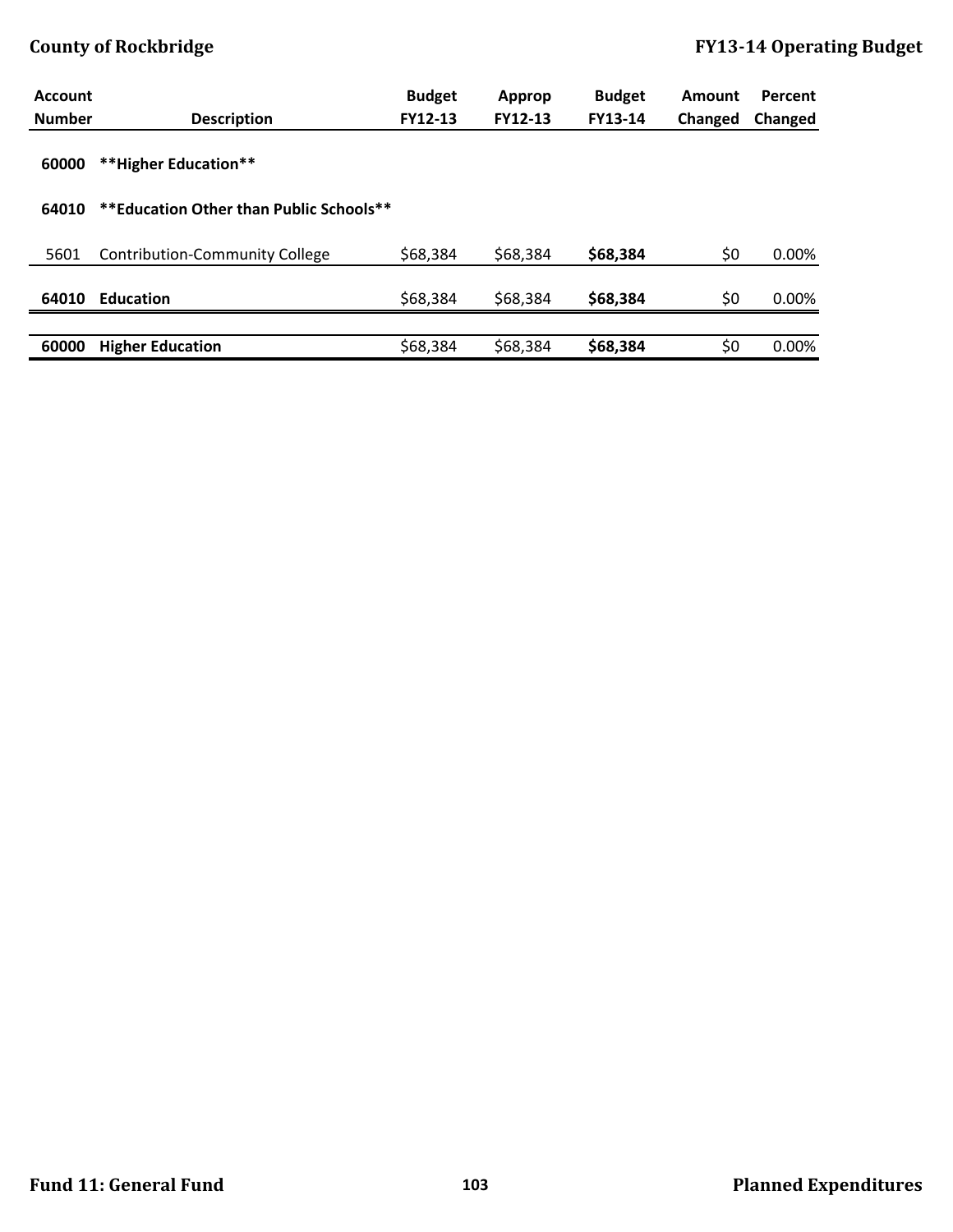| <b>Account</b><br><b>Number</b> | <b>Description</b>                    | <b>Budget</b><br>FY12-13 | <b>Approp</b><br>FY12-13 | <b>Budget</b><br>FY13-14 | <b>Amount</b><br>Changed | Percent<br>Changed  |
|---------------------------------|---------------------------------------|--------------------------|--------------------------|--------------------------|--------------------------|---------------------|
|                                 |                                       |                          |                          |                          |                          |                     |
| 70000                           | ** Parks, Recreation & Cultural**     |                          |                          |                          |                          |                     |
| 71010                           | ** Parks and Recreation**             |                          |                          |                          |                          |                     |
| 1001                            | Salary-Parks and Rec. Director        | \$45,870                 | \$46,138                 | \$47,407                 | \$1,537                  | 3.35%               |
| 1002                            | Salaries-Staff                        | \$67,696                 | \$68,089                 | \$69,961                 | \$2,265                  | 3.35%               |
| 1005                            | <b>Compensation-Part Time Help</b>    | \$113,000                | \$113,000                | \$115,000                | \$2,000                  | 1.77%               |
| 1006                            | Part Time Help-Recreation             | \$200                    | \$200                    | \$200                    | \$0                      | 0.00%               |
| 2001                            | <b>FICA</b>                           | \$17,348                 | \$17,551                 | \$17,791                 | \$443                    | 2.56%               |
| 2002                            | Retirement                            | \$15,150                 | \$15,238                 | \$15,657                 | \$507                    | 3.35%               |
| 2005                            | Hospitalization                       | \$19,980                 | \$19,980                 | \$20,079                 | \$99                     | 0.50%               |
| 2006                            | Group Life Insurance                  | \$1,499                  | \$548                    | \$563                    | $-5936$                  | $-62.42%$           |
| 2011                            | <b>Workers Compensation Insurance</b> | \$5,261                  | \$5,276                  | \$6,186                  | \$925                    | 17.59%              |
| 3005                            | Pmt Under Joint Services-Recreation   | \$255,109                | \$258,109                | \$262,490                | \$7,381                  | 2.89%               |
| 3201                            | <b>Contractual Services</b>           | \$1,500                  | \$1,500                  | \$1,500                  | \$0                      | 0.00%               |
| 3401                            | Repairs-Equipment                     | \$9,000                  | \$9,000                  | \$10,500                 | \$1,500                  | 16.67%              |
| 3701                            | <b>Printing and Advertising</b>       | \$2,000                  | \$2,000                  | \$2,000                  | \$0                      | 0.00%               |
| 5101                            | Electricity                           | \$15,000                 | \$15,000                 | \$15,000                 | \$0                      | 0.00%               |
| 5102                            | Fuel                                  | \$2,500                  | \$2,500                  | \$2,900                  | \$400                    | 16.00%              |
| 5103                            | <b>Water Service</b>                  | \$3,000                  | \$3,000                  | \$3,000                  | \$0                      | 0.00%               |
| 5201                            | Telephone and Postage                 | \$1,800                  | \$1,800                  | \$1,800                  | \$0                      | 0.00%               |
| 5301                            | Auto Insurance                        | \$800                    | \$817                    | \$901                    | \$101                    | 12.59%              |
| 5401                            | <b>Office Supplies</b>                | \$200                    | \$200                    | \$200                    | \$0                      | 0.00%               |
| 5402                            | <b>Materials and Supplies</b>         | \$7,500                  | \$7,500                  | \$7,500                  | \$0                      | 0.00%               |
| 5405                            | <b>Gym Programs-Supplies</b>          | \$200                    | \$200                    | \$0                      |                          | -\$200 -100.00%     |
| 5406                            | Pool Supplies/Repair                  | \$7,500                  | \$7,500                  | \$8,100                  | \$600                    | 8.00%               |
| 5410                            | <b>Staff Uniforms</b>                 | \$600                    | \$600                    | \$600                    | \$0                      | 0.00%               |
| 5502                            | Travel                                | \$1,800                  | \$1,800                  | \$1,800                  | \$0                      | 0.00%               |
| 5601                            | Contribution-Fine Arts in Rockbridge  | \$2,500                  | \$2,500                  | \$0                      |                          | $-52,500 -100.00\%$ |
| 5603                            | Contribution-Lime Kiln                | \$2,575                  | \$2,575                  | \$0                      |                          | -\$2,575 -100.00%   |
| 5609                            | Cont. YMCA                            | \$1,000                  | \$1,000                  | \$1,000                  | \$0                      | 0.00%               |
| 5610                            | Cont.- Summer Enrich. Program.        | \$2,000                  | \$2,000                  | \$1,600                  | $-5400$                  | $-20.00\%$          |
| 5801                            | <b>Dues and Subscriptions</b>         | \$100                    | \$100                    | \$100                    | \$0                      | 0.00%               |
| 5802                            | <b>Boat Registration Fees</b>         | \$100                    | \$100                    | \$100                    | \$0                      | 0.00%               |
| 5901                            | Items For Resale-Lake Robertson       | \$4,000                  | \$4,000                  | \$4,000                  | \$0                      | 0.00%               |
| 7002                            | Capital Outlay                        | \$0                      | \$0                      | \$5,000                  | \$5,000                  | 0.00%               |
| 8001                            | <b>Rental Of Equipment</b>            | \$200                    | \$200                    | \$200                    | \$0                      | 0.00%               |
|                                 | 71010 Parks and Recreation            | \$606,988                | \$610,021                | \$623,136                | \$16,148                 | 2.66%               |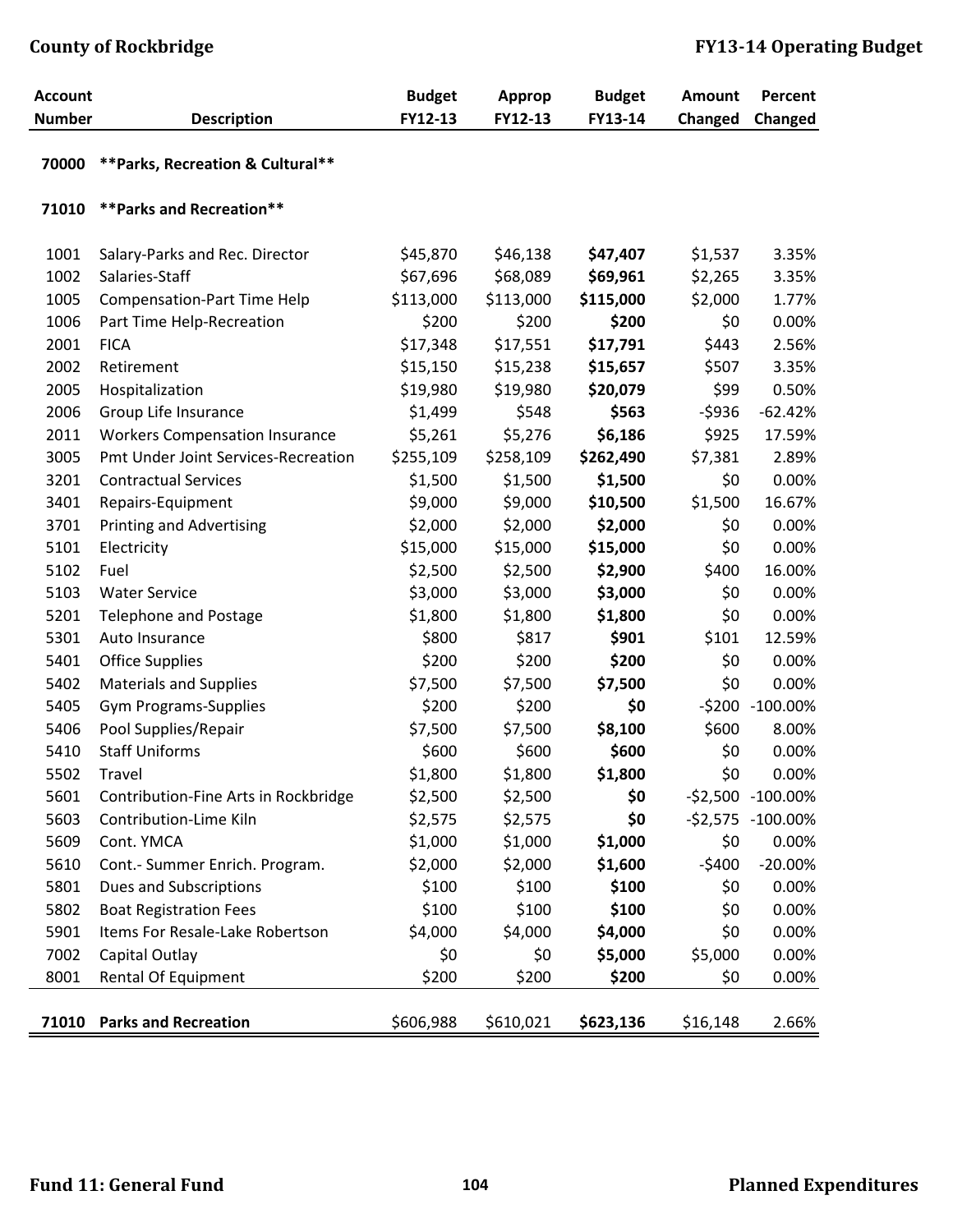| <b>Account</b> |                                       | <b>Budget</b> | <b>Approp</b> | <b>Budget</b> | Amount   | Percent   |
|----------------|---------------------------------------|---------------|---------------|---------------|----------|-----------|
| <b>Number</b>  | <b>Description</b>                    | FY12-13       | FY12-13       | FY13-14       | Changed  | Changed   |
|                |                                       |               |               |               |          |           |
| 71015          | **Preschool Program**                 |               |               |               |          |           |
|                |                                       |               |               |               |          |           |
| 1001           | Salary-Preschool Director             | \$31,196      | \$31,377      | \$32,240      | \$1,044  | 3.35%     |
| 1002           | Salaries-Instructors                  | \$40,734      | \$40,879      | \$43,583      | \$2,849  | 6.99%     |
| 2001           | <b>FICA</b>                           | \$5,503       | \$5,528       | \$5,800       | \$297    | 5.41%     |
| 2002           | Retirement                            | \$7,027       | \$7,523       | \$7,523       | \$496    | 7.06%     |
| 2005           | Hospitalization                       | \$13,320      | \$13,320      | \$13,386      | \$66     | 0.50%     |
| 2006           | Group Life Ins.                       | \$695         | \$271         | \$271         | $-5424$  | $-61.05%$ |
| 2011           | Worker Compensation Ins.              | \$417         | \$419         | \$607         | \$190    | 45.46%    |
| 5404           | Materials & Supplies                  | \$3,500       | \$3,500       | \$3,500       | \$0      | 0.00%     |
| 5504           | Conferences & Workshops               | \$275         | \$275         | \$275         | \$0      | 0.00%     |
| 5801           | Dues and Subscriptions                | \$30          | \$30          | \$30          | \$0      | 0.00%     |
| 8002           | <b>Preschool Facilities Rent</b>      | \$2,000       | \$2,000       | \$2,000       | \$0      | 0.00%     |
|                |                                       |               |               |               |          |           |
| 71015          | <b>Preschool Program</b>              | \$104,697     | \$105,121     | \$109,215     | \$4,518  | 4.32%     |
|                |                                       |               |               |               |          |           |
| 71010          | <b>Parks and Recreation Total</b>     | \$711,685     | \$715,143     | \$732,350     | \$20,665 | 2.90%     |
|                |                                       |               |               |               |          |           |
|                |                                       |               |               |               |          |           |
| 73020          | **Libraries**                         |               |               |               |          |           |
|                |                                       |               |               |               |          |           |
| 5601           | Contribution-Regional Library         | \$553,257     | \$553,257     | \$552,999     | $-5258$  | $-0.05%$  |
| 5604           | <b>Contribution-Talking Books</b>     | \$1,000       | \$1,000       | \$1,000       | \$0      | 0.00%     |
| 7003           | Contr.-Repair Retaining Wall          | \$0           | \$10,000      | \$0           | \$0      | 0.00%     |
|                |                                       |               |               |               |          |           |
| 73020          | <b>Libraries</b>                      | \$554,257     | \$564,257     | \$553,999     | $-5258$  | $-0.05%$  |
|                |                                       |               |               |               |          |           |
| 70000          | <b>Parks, Recreation and Cultural</b> | \$1,265,942   | \$1,279,400   | \$1,286,349   | \$20,407 | 1.61%     |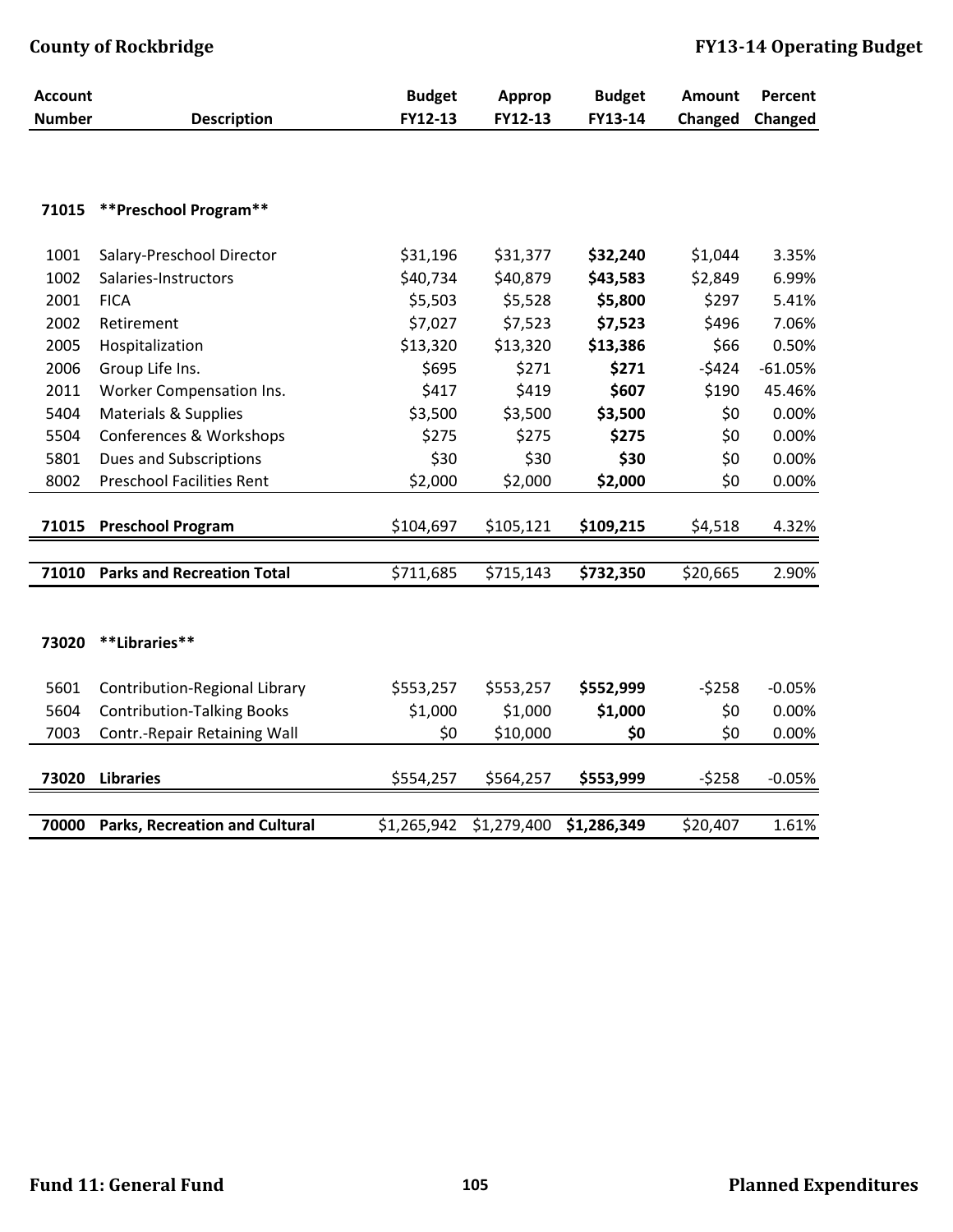| <b>Account</b> |                                            | <b>Budget</b> | <b>Approp</b> | <b>Budget</b> | <b>Amount</b> | Percent   |
|----------------|--------------------------------------------|---------------|---------------|---------------|---------------|-----------|
| <b>Number</b>  | <b>Description</b>                         | FY12-13       | FY12-13       | FY13-14       | Changed       | Changed   |
| 80000          | ** Community Development**                 |               |               |               |               |           |
| 81010          | ** Planning & Development**                |               |               |               |               |           |
| 1001           | Comp-Planning/Zoning Administration        | \$121,748     | \$122,455     | \$125,822     | \$4,074       | 3.35%     |
| 1003           | Comp. Administrative Assistant             | \$35,411      | \$35,618      | \$36,597      | \$1,186       | 3.35%     |
| 1008           | <b>Compensation-Planning Commission</b>    | \$3,000       | \$3,000       | \$3,500       | \$500         | 16.67%    |
| 1009           | <b>Compensation-Zoning Board</b>           | \$1,000       | \$1,000       | \$1,000       | \$0           | 0.00%     |
| 2001           | <b>FICA</b>                                | \$12,329      | \$12,093      | \$12,425      | \$96          | 0.78%     |
| 2002           | Retirement                                 | \$20,965      | \$22,078      | \$21,667      | \$702         | 3.35%     |
| 2005           | Hospitalization                            | \$19,980      | \$19,980      | \$20,079      | \$99          | 0.50%     |
| 2006           | Group Life Insurance                       | \$2,074       | \$759         | \$780         | $-51,294$     | $-62.41%$ |
| 2011           | <b>Workers Compensation Insurance</b>      | \$1,966       | \$1,978       | \$2,711       | \$745         | 37.91%    |
| 3201           | Comprehensive Land Use Plan                | \$3,400       | \$3,400       | \$3,400       | \$0           | 0.00%     |
| 3202           | <b>Payment For Planning Service</b>        | \$16,000      | \$16,000      | \$16,000      | \$0           | 0.00%     |
| 3701           | Advertising                                | \$1,500       | \$1,500       | \$1,500       | \$0           | 0.00%     |
| 5201           | Telephone                                  | \$4,000       | \$4,000       | \$4,000       | \$0           | 0.00%     |
| 5301           | Auto Insurance                             | \$400         | \$409         | \$451         | \$51          | 12.73%    |
| 5401           | <b>Office Supplies</b>                     | \$1,500       | \$1,500       | \$1,500       | \$0           | 0.00%     |
| 5502           | Travel                                     | \$2,000       | \$2,000       | \$2,000       | \$0           | 0.00%     |
| 5601           | <b>Contrib.-Soil Conservation Service</b>  | \$7,500       | \$7,500       | \$7,500       | \$0           | 0.00%     |
| 5801           | <b>Payment To Planning Dist Commission</b> | \$17,101      | \$17,101      | \$17,101      | \$0           | 0.00%     |
| 5810           | Dues & Subscriptions                       | \$1,200       | \$1,200       | \$1,200       | \$0           | 0.00%     |
| 7002           | <b>Furniture and Equipment</b>             | \$300         | \$300         | \$1,400       | \$1,100       | 366.67%   |
|                |                                            |               |               |               |               |           |
| 81010          | <b>Planning &amp; Development</b>          | \$273,374     | \$273,870     | \$280,633     | \$7,259       | 2.66%     |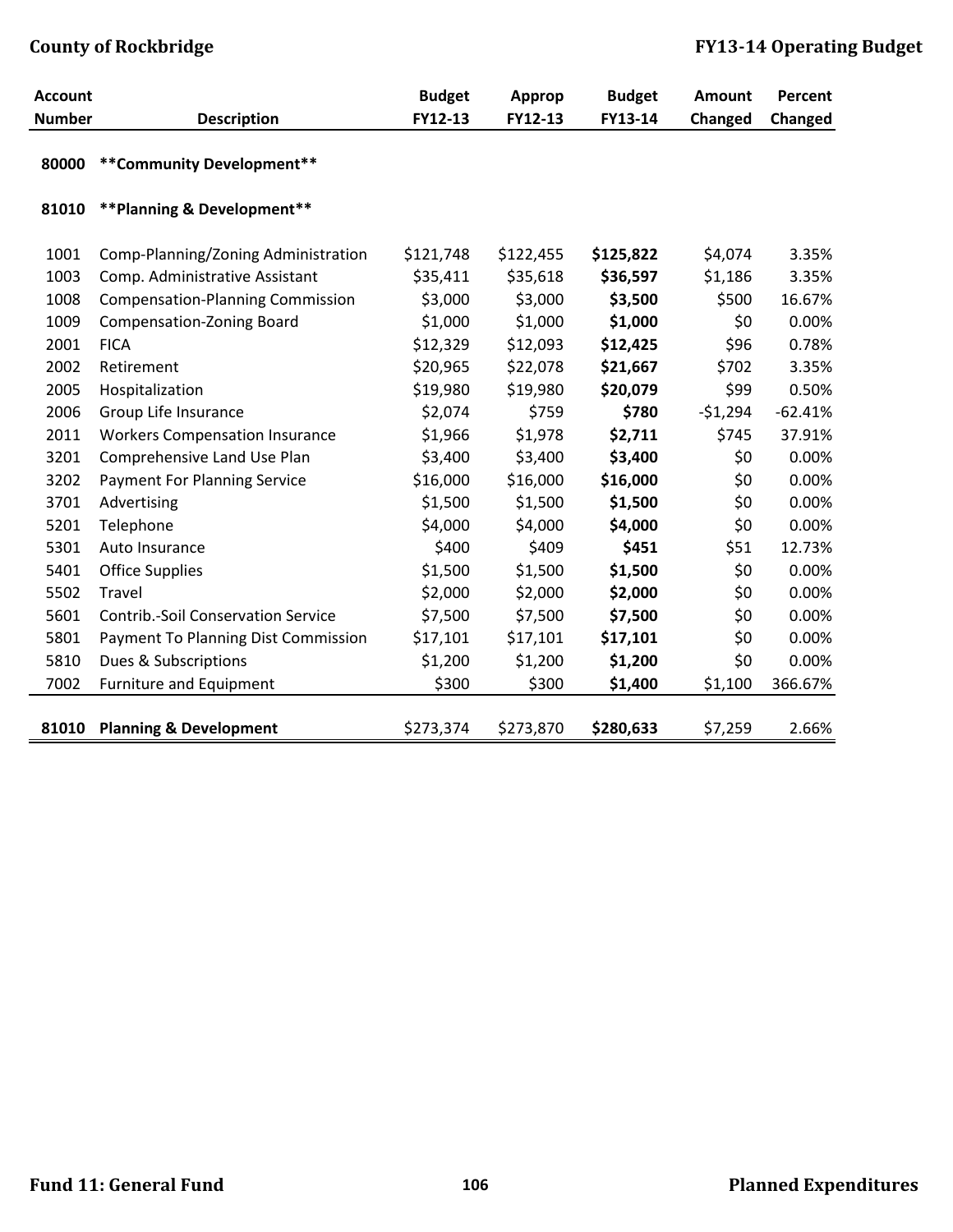| <b>Account</b> |                                          | <b>Budget</b> | <b>Approp</b> | <b>Budget</b> | Amount    | Percent   |
|----------------|------------------------------------------|---------------|---------------|---------------|-----------|-----------|
| <b>Number</b>  | <b>Description</b>                       | FY12-13       | FY12-13       | FY13-14       | Changed   | Changed   |
|                |                                          |               |               |               |           |           |
| 81015          | ** Geographic Information System**       |               |               |               |           |           |
|                |                                          |               |               |               |           |           |
| 1001           | Comp-GIS Coordinator                     | \$55,021      | \$55,341      | \$56,863      | \$1,842   | 3.35%     |
| 1002           | Comp. GIS Technical Specialist           | \$31,777      | \$31,963      | \$32,842      | \$1,065   | 3.35%     |
| 2001           | <b>FICA</b>                              | \$6,640       | \$6,679       | \$6,862       | \$222     | 3.35%     |
| 2002           | Retirement                               | \$11,579      | \$11,646      | \$11,967      | \$388     | 3.35%     |
| 2005           | <b>Hospitalization Ins</b>               | \$13,320      | \$13,320      | \$13,386      | \$66      | 0.50%     |
| 2006           | Group Life Insurance                     | \$1,146       | \$419         | \$431         | $-5715$   | $-62.43%$ |
| 2011           | <b>Workers Compensation Insurance</b>    | \$1,371       | \$1,379       | \$1,902       | \$531     | 38.71%    |
| 3401           | Repairs-Furniture & Equipment            | \$800         | \$800         | \$900         | \$100     | 12.50%    |
| 3501           | <b>Contracted Services</b>               | \$15,000      | \$15,000      | \$12,000      | $-53,000$ | $-20.00%$ |
| 3701           | Advertising                              | \$25          | \$25          | \$25          | \$0       | 0.00%     |
| 5201           | Telephone & Postage                      | \$2,500       | \$2,500       | \$2,500       | \$0       | 0.00%     |
| 5301           | Auto Insurance                           | \$938         | \$958         | \$1,006       | \$68      | 7.24%     |
| 5401           | <b>Office Supplies</b>                   | \$900         | \$900         | \$950         | \$50      | 5.56%     |
| 5504           | <b>Travel &amp; Training</b>             | \$1,200       | \$1,200       | \$1,200       | \$0       | 0.00%     |
| 5801           | Subscriptions                            | \$50          | \$50          | \$50          | \$0       | 0.00%     |
| 7001           | Capital Outlay                           | \$6,000       | \$6,000       | \$9,333       | \$3,333   | 55.55%    |
| 7003           | Software                                 | \$8,500       | \$8,500       | \$15,500      | \$7,000   | 82.35%    |
|                |                                          |               |               |               |           |           |
| 81015          | <b>Geographic Information System</b>     | \$156,767     | \$156,681     | \$167,716     | \$10,949  | 6.98%     |
|                |                                          |               |               |               |           |           |
|                |                                          |               |               |               |           |           |
| 81080          | **Rental Assistance**                    |               |               |               |           |           |
| 1001           | Salary-Rental Assistance Director        | \$45,048      | \$45,310      | \$46,556      | \$1,508   | 3.35%     |
| 1004           | <b>Compensation-Part Time Inspection</b> | \$7,632       | \$7,800       | \$7,800       | \$168     | 2.20%     |
| 2001           | <b>FICA</b>                              | \$4,030       | \$4,030       | \$4,158       | \$128     | 3.18%     |
| 2002           | Retirement                               | \$6,009       | \$6,044       | \$6,211       | \$202     | 3.35%     |
| 2005           | Hospitalization                          | \$6,660       | \$6,660       | \$6,693       | \$33      | 0.50%     |
| 2006           | Group Life Insurance                     | \$595         | \$217         | \$223         | $-5372$   | $-62.44%$ |
| 2011           | <b>Workers Compensation Insurance</b>    | \$722         | \$728         | \$717         | -\$5      | $-0.62%$  |
| 5201           | <b>Telephone and Postage</b>             | \$1,878       | \$1,878       | \$1,878       | \$0       | 0.00%     |
| 5401           | <b>Office Supplies</b>                   | \$1,450       | \$1,450       | \$1,750       | \$300     | 20.69%    |
| 5502           | Travel                                   | \$1,300       | \$1,300       | \$1,300       | \$0       | 0.00%     |
| 7003           | <b>Computer Equipment</b>                | \$0           | \$0           | \$0           | \$0       | 0.00%     |
|                |                                          |               |               |               |           |           |
| 81080          | <b>Rental Assistance</b>                 | \$75,324      | \$75,417      | \$77,287      | \$1,963   | 2.61%     |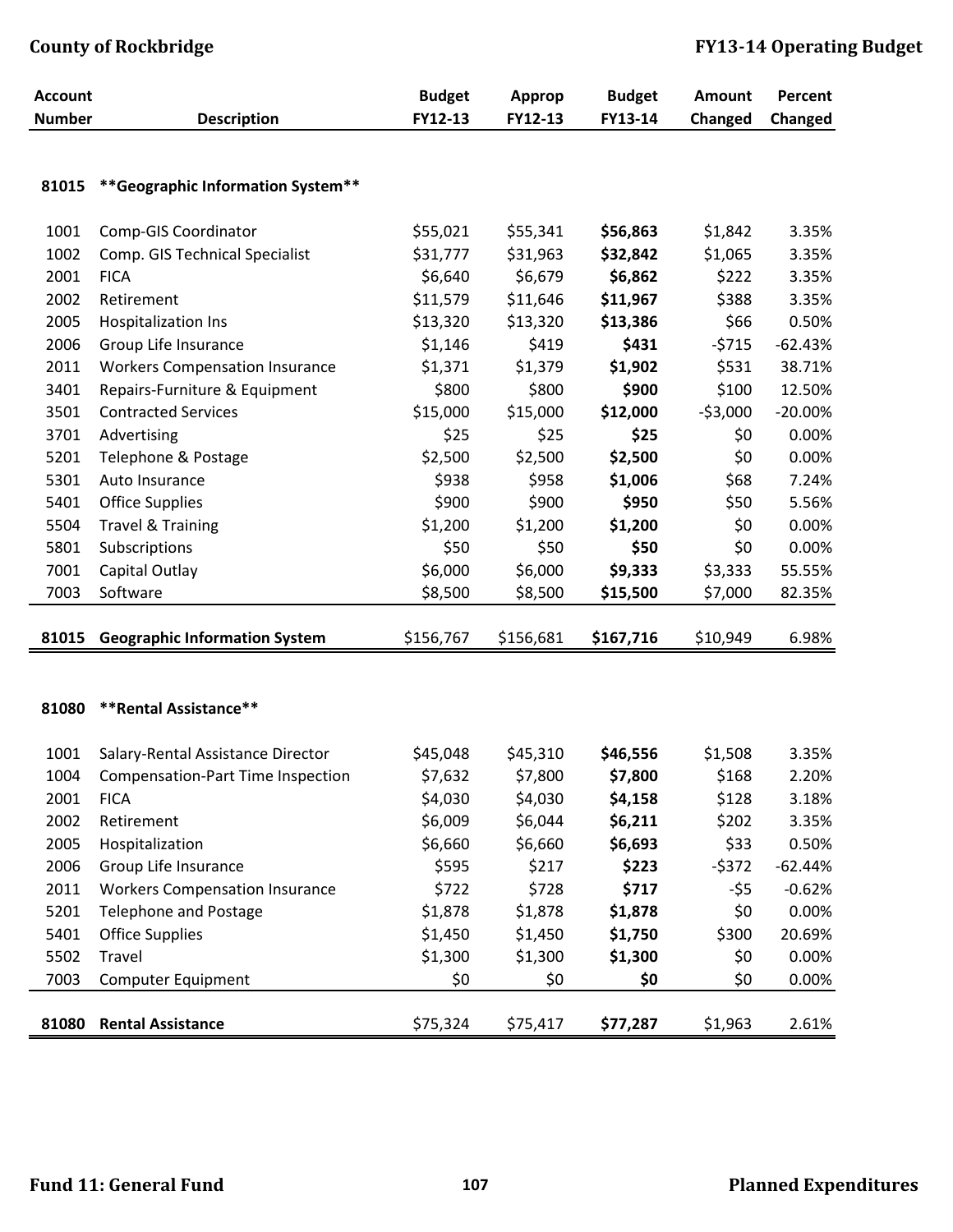| <b>Account</b> |                                        | <b>Budget</b> | <b>Approp</b> | <b>Budget</b> | Amount     | Percent   |
|----------------|----------------------------------------|---------------|---------------|---------------|------------|-----------|
| <b>Number</b>  | <b>Description</b>                     | FY12-13       | FY12-13       | FY13-14       | Changed    | Changed   |
| 81090          | ** Economic Development**              |               |               |               |            |           |
| 1008           | <b>Compensation-Authority Member</b>   | \$500         | \$500         | \$1,500       | \$1,000    | 200.00%   |
| 3002           | <b>Transportation Grant</b>            | \$18,000      | \$34,845      | \$18,000      | \$0        | 0.00%     |
| 3004           | <b>Wayfinding Grant</b>                | \$0           | \$4,041       | \$0           | \$0        | 0.00%     |
| 3201           | <b>Engineering Services</b>            | \$7,500       | \$7,500       | \$7,500       | \$0        | 0.00%     |
| 3901           | Park Site Development                  | \$7,500       | \$7,500       | \$7,500       | \$0        | 0.00%     |
| 3902           | <b>County Economic Incentive</b>       | \$0           | \$64,000      | \$0           | \$0        | 0.00%     |
| 5501           | Travel                                 | \$2,500       | \$2,500       | \$2,500       | \$0        | 0.0%      |
| 5601           | Contribution-Econ. Develop Auth.       | \$2,000       | \$2,000       | \$2,000       | \$0        | 0.00%     |
| 5603           | <b>Contribution-Tour Program</b>       | \$367,568     | \$367,568     | \$369,983     | \$2,415    | 0.66%     |
| 5607           | Contribution-Chamber Of Comm.          | \$5,000       | \$5,000       | \$5,000       | \$0        | 0.00%     |
| 5611           | Contribution-Shen. Valley Partnership  | \$15,162      | \$15,162      | \$16,616      | \$1,454    | 9.59%     |
| 5623           | Cont-Horse Center Debt-Lodging         | \$380,000     | \$380,000     | \$380,000     | \$0        | 0.00%     |
| 5624           | <b>Cont-Small Business Development</b> | \$2,500       | \$2,500       | \$2,500       | \$0        | 0.00%     |
| 5699           | Rock.Area Net Authority Expense        | \$78,000      | \$91,161      | \$21,000      | $-$57,000$ | $-73.08%$ |
| 6000           | <b>RANA Operational Expenses</b>       | \$0           | \$4,581       | \$0           | \$0        | 0.00%     |
| 81090          | <b>Economic Development</b>            | \$886,230     | \$988,858     | \$834,099     | $-552,131$ | $-5.88%$  |
|                |                                        |               |               |               |            |           |
| 81000          | <b>Planning and Development Total</b>  | \$1,391,695   | \$1,494,826   | \$1,359,735   | $-531,960$ | $-2.30%$  |
| 82000          | ** Public Service Authority**          |               |               |               |            |           |
| 82010          | ** $PSA$ **                            |               |               |               |            |           |
| 5604           | Cont-Debt Payment Series 2001 Principa | \$95,684      | \$95,684      | \$100,338     | \$4,654    | 4.86%     |
| 5605           | Cont-Debt Payment Series 2001 Interest | \$21,394      | \$21,394      | \$16,741      | $-54,653$  | $-21.75%$ |
| 5606           | Cont-Debt Lex to Raphine WWT Lines     | \$393,058     | \$393,058     | \$388,058     | $-55,000$  | $-1.27%$  |
| 82010 PSA      |                                        | \$510,136     | \$510,136     | \$505,137     | $-54,999$  | $-0.98%$  |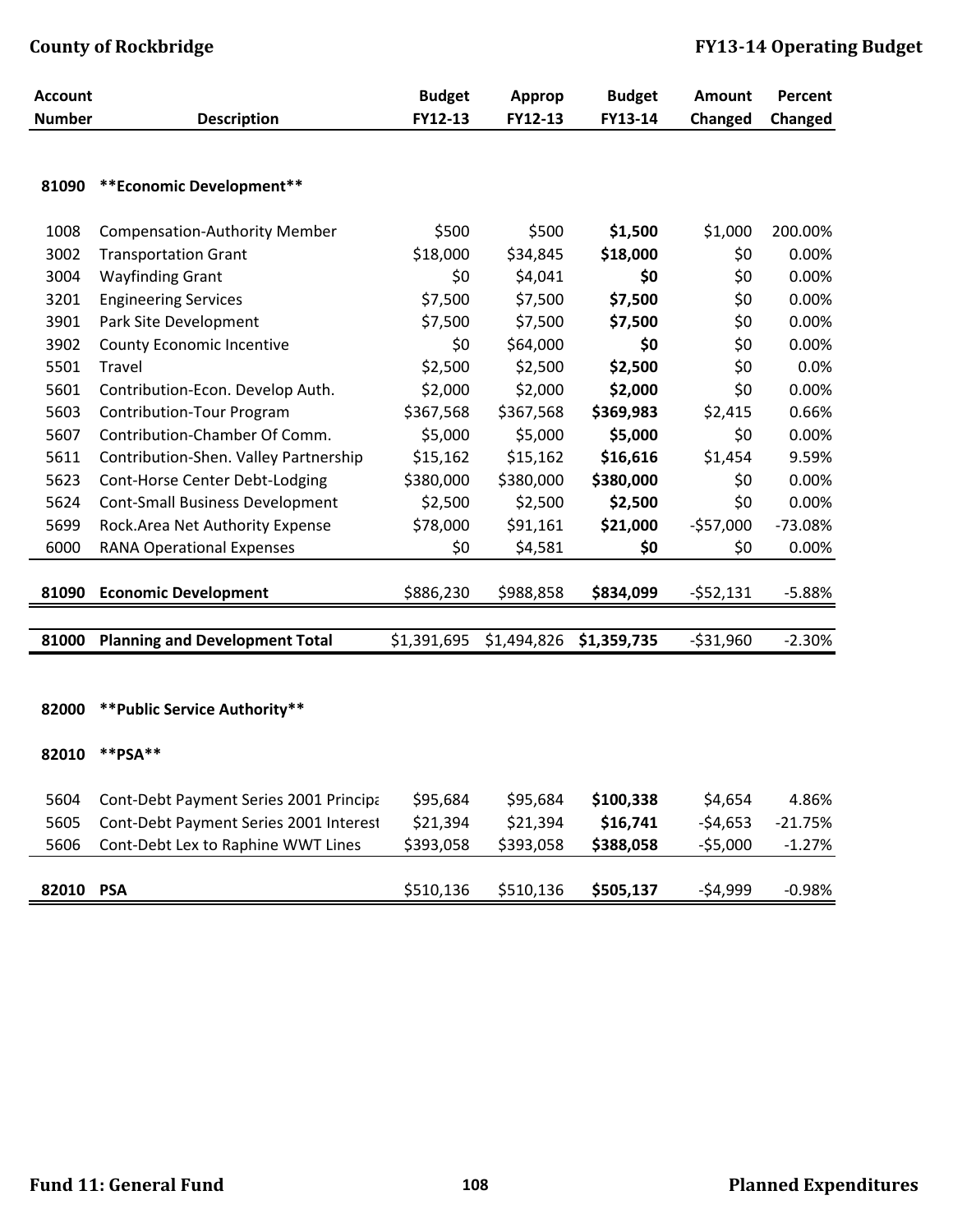| <b>Account</b> |                                         | <b>Budget</b> | Approp      | <b>Budget</b> | Amount    | Percent   |
|----------------|-----------------------------------------|---------------|-------------|---------------|-----------|-----------|
| <b>Number</b>  | <b>Description</b>                      | FY12-13       | FY12-13     | FY13-14       | Changed   | Changed   |
|                |                                         |               |             |               |           |           |
| 82020          | ** Other Public Utilities**             |               |             |               |           |           |
|                |                                         |               |             |               |           |           |
| 5601           | Cont/Debt Goshen Water                  | \$500         | \$500       | \$500         | \$0       | 0.00%     |
| 5603           | Cont/Debt Rt 60 S&W with BV             | \$68,105      | \$68,105    | \$67,439      | $-5666$   | $-0.98%$  |
| 5606           | <b>MSA Sewer Treatment Debt Pmnt</b>    | \$0           | \$0         | \$706,425     | \$706,425 | 0.00%     |
|                |                                         |               |             |               |           |           |
| 82020          | <b>Other Public Utilities</b>           | \$68,605      | \$68,605    | \$774,364     | \$705,759 | 1028.73%  |
|                |                                         |               |             |               |           |           |
|                |                                         |               |             |               |           |           |
| 83010          | **NBSWCD Support**                      |               |             |               |           |           |
| 1003           | Salaries-Soil Erosion                   | \$98,349      | \$108,283   | \$111,261     | \$12,912  | 13.13%    |
| 2001           | <b>FICA</b>                             | \$7,524       | \$8,284     | \$8,511       | \$987     | 13.12%    |
| 2002           | Retirement                              | \$10,349      | \$14,445    | \$14,842      | \$4,493   | 43.42%    |
| 2005           |                                         | \$13,320      | \$13,320    | \$6,693       | $-56,627$ | $-49.75%$ |
|                | Hospitalization                         |               |             | \$534         |           |           |
| 2006           | Group Life Insurance                    | \$1,024       | \$520       |               | $-5490$   | $-47.85%$ |
| 2011           | <b>Worker Compensation Insurance</b>    | \$1,030       | \$1,183     | \$1,616       | \$586     | 56.90%    |
| 83010          | <b>NBSWCD Support</b>                   | \$131,596     | \$146,035   | \$143,458     | \$11,862  | 9.01%     |
|                |                                         |               |             |               |           |           |
|                |                                         |               |             |               |           |           |
| 83020          | ** Agriculture & Home Economics**       |               |             |               |           |           |
|                |                                         |               |             |               |           |           |
| 3001           | 4-H Program Support                     | \$3,000       | \$3,000     | \$3,250       | \$250     | 8.33%     |
| 3003           | <b>Contracted Serv.-Dow Chemical</b>    | \$0           | \$0         | \$100         | \$100     | 0.00%     |
| 5201           | Telephone                               | \$3,800       | \$3,800     | \$3,800       | \$0       | 0.00%     |
| 5504           | Travel                                  | \$3,000       | \$3,000     | \$3,500       | \$500     | 16.67%    |
| 5601           | Contribution-Salaries & Fringes         | \$66,918      | \$66,918    | \$69,944      | \$3,026   | 4.52%     |
| 5606           | Contribution-4-H (County Fair)          | \$3,000       | \$3,000     | \$3,000       | \$0       | 0.00%     |
| 7001           | Purchase of Equipment                   | \$750         | \$750       | \$750         | \$0       | 0.00%     |
| 8003           | Rent of P O Box                         | \$132         | \$132       | \$132         | \$0       | 0.00%     |
|                |                                         |               |             |               |           |           |
| 83020          | <b>Agriculture &amp; Home Economics</b> | \$80,600      | \$80,600    | \$84,476      | \$3,876   | 4.81%     |
|                |                                         |               |             |               |           |           |
| 80000          | <b>Community Development</b>            | \$2,182,632   | \$2,300,202 | \$2,867,170   | \$684,538 | 31.36%    |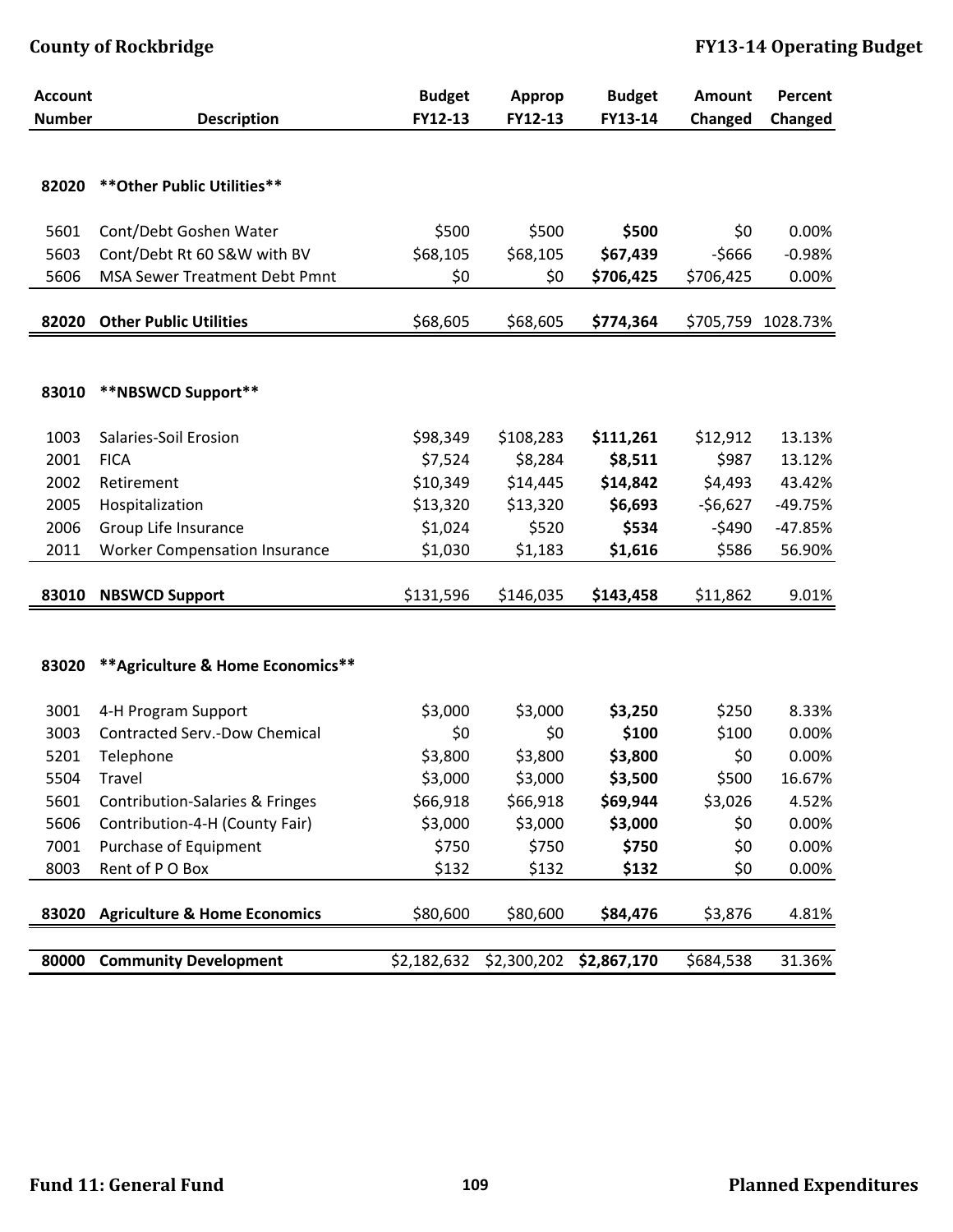| <b>Account</b> |                                      | <b>Budget</b> | Approp      | <b>Budget</b> | <b>Amount</b> | Percent   |
|----------------|--------------------------------------|---------------|-------------|---------------|---------------|-----------|
| <b>Number</b>  | <b>Description</b>                   | FY12-13       | FY12-13     | FY13-14       | Changed       | Changed   |
| 90000          | **Non-Departmental**                 |               |             |               |               |           |
| 91010          | **Non-Departmental**                 |               |             |               |               |           |
| 3006           | Revenue Sharing Pmt-Lexington        | \$1,750,000   | \$1,750,000 | \$1,750,000   | \$0           | 0.00%     |
| 91010          | <b>Non-Departmental</b>              | \$1,750,000   | \$1,750,000 | \$1,750,000   | \$0           | 0.00%     |
|                |                                      |               |             |               |               |           |
| 91020          | **Fringe Benefits**                  |               |             |               |               |           |
| 2009           | Unemployment Insurance               | \$9,000       | \$9,000     | \$9,000       | \$0           | 0.00%     |
| 2015           | <b>Termination Pay</b>               | \$0           | \$0         | \$100         | \$100         | 0.00%     |
| 91020          | <b>Fringe Benefits</b>               | \$9,000       | \$9,000     | \$9,100       | \$100         | 1.11%     |
|                |                                      |               |             |               |               |           |
|                |                                      |               |             |               |               |           |
| 91040          | **Debt Service**                     |               |             |               |               |           |
| 0810           | Paying Agent Fees                    | \$2,500       | \$2,500     | \$2,500       | \$0           | 0.00%     |
| 0817           | <b>Principal-Utility Bond Series</b> | \$46,023      | \$46,023    | \$37,811      | $-58,212$     | $-17.84%$ |
| 0818           | Interest-Utility Bond Series         | \$2,941       | \$2,941     | \$4,894       | \$1,953       | 66.41%    |
| 0823           | Courthouse Debt                      | \$1,313,996   | \$1,313,996 | \$1,315,796   | \$1,800       | 0.14%     |
| 0289           | Anticipation Note - Lined Landfill   | \$0           | \$0         | \$25,000      | \$25,000      | 0.00%     |
| 0831           | Radio System Upgrade                 | \$0           | \$0         | \$250,000     | \$250,000     | 0.00%     |
| 0833           | Contrb-Repair & Upgrade Jail         | \$0           | \$0         | \$91,000      | \$91,000      | 0.00%     |
|                |                                      |               |             |               |               |           |
| 91040          | <b>Debt Service</b>                  | \$1,365,460   | \$1,365,460 | \$1,727,001   | \$361,541     | 26.48%    |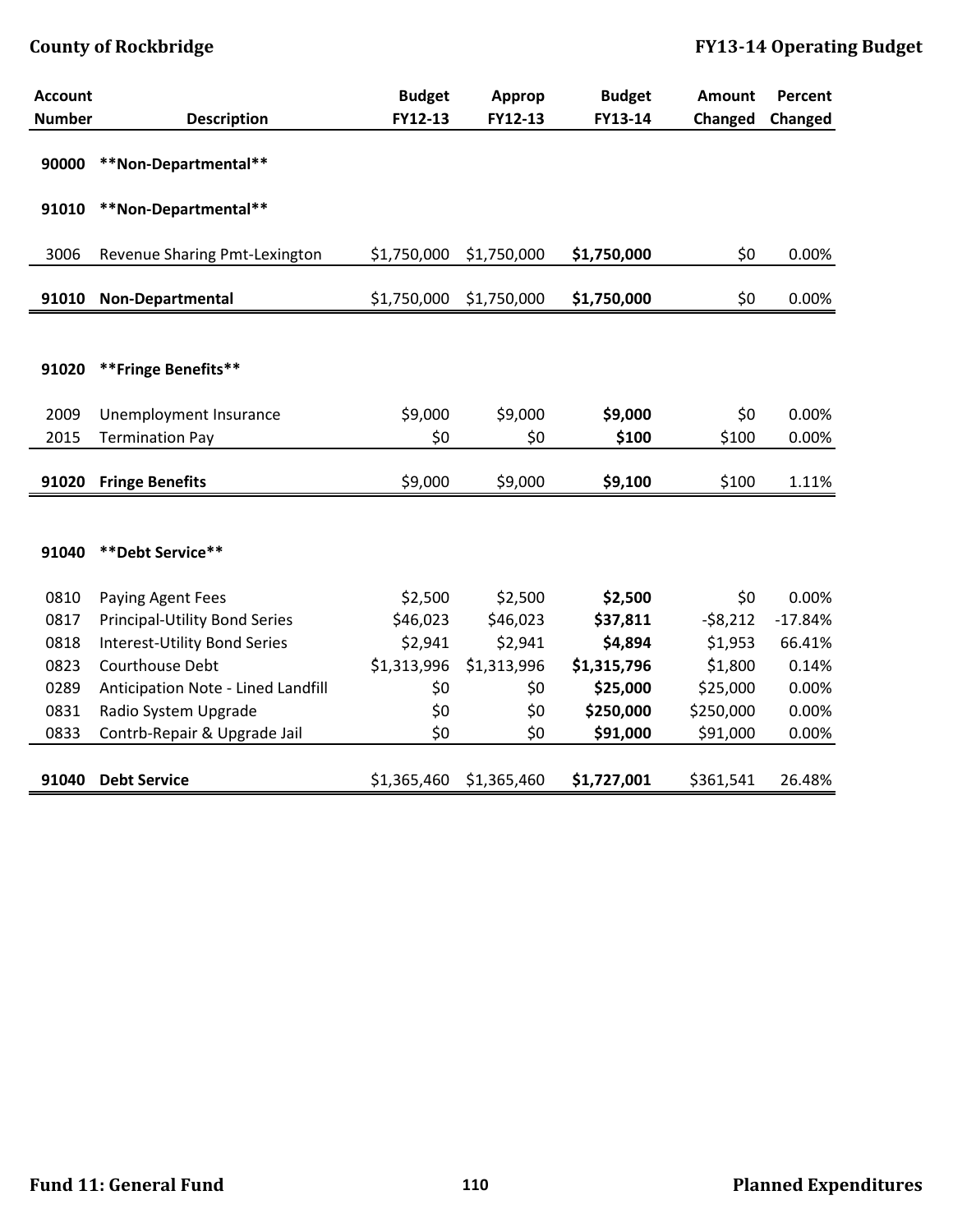| <b>Account</b> |                                     | <b>Budget</b> | <b>Approp</b>             | <b>Budget</b> | <b>Amount</b> | Percent     |
|----------------|-------------------------------------|---------------|---------------------------|---------------|---------------|-------------|
| <b>Number</b>  | <b>Description</b>                  | FY12-13       | FY12-13                   | FY13-14       | Changed       | Changed     |
| 92000          | **Refunds**                         |               |                           |               |               |             |
| 92010          | **Refunds**                         |               |                           |               |               |             |
| 5803           | Auto Tag Refunds                    | \$700         | \$700                     | \$700         | \$0           | 0.00%       |
| 5804           | <b>Tax Refunds</b>                  | \$5,400       | \$5,400                   | \$5,400       | \$0           | 0.00%       |
| 5820           | <b>Grant Refunds</b>                | \$1,000       | \$1,000                   | \$500         | $-5500$       | -50.00%     |
| 92010          | <b>Refunds</b>                      | \$7,100       | \$7,100                   | \$6,600       | $-5500$       | $-7.04%$    |
|                |                                     |               |                           |               |               |             |
| 99000          | ** Transfers and Reserves**         |               |                           |               |               |             |
| 99010          | **Transfers and Reserves**          |               |                           |               |               |             |
| 6191           | Transfer to Landfill-Transfer Stat. | \$0           | \$25,945                  | \$0           | \$0           | 0.00%       |
| 6192           | <b>Transfer to Lined Landfill</b>   | \$0           | \$40,250                  | \$0           | \$0           | 0.00%       |
| 6201           | Transfer To Solid Waste Authority   | \$1,109,217   | \$1,109,217               | \$399,008     | $-5710,209$   | $-64.03%$   |
| 6500           | Transfer to School Fund (Debt)      | \$0           | \$0                       | \$3,470,381   | \$3,470,381   | 0.00%       |
| 6501           | Transfer To School Fund (Ops)       |               | \$15,741,781 \$16,706,024 | \$13,478,834  | $-52,262,947$ | $-14.38%$   |
| 6502           | Transfer to Schools (Ret. Supp.)    | \$210,000     | \$210,000                 | \$210,000     | \$0           | 0.00%       |
| 6950           | Contingencies                       | \$50,000      | \$49,610                  | \$50,000      | \$0           | 0.00%       |
| 6999           | <b>Transfer to Reserve</b>          | \$370,428     | \$370,428                 | \$0           | $-$ \$370,428 | $-100.00\%$ |
| 99010          | <b>Transfer and Reserves</b>        |               | \$17,481,426 \$18,511,474 | \$17,608,223  | \$126,797     | 0.73%       |
| 90000          | <b>Non-Departmental</b>             |               | \$20,612,986 \$21,643,034 | \$21,100,925  | \$487,939     | 2.37%       |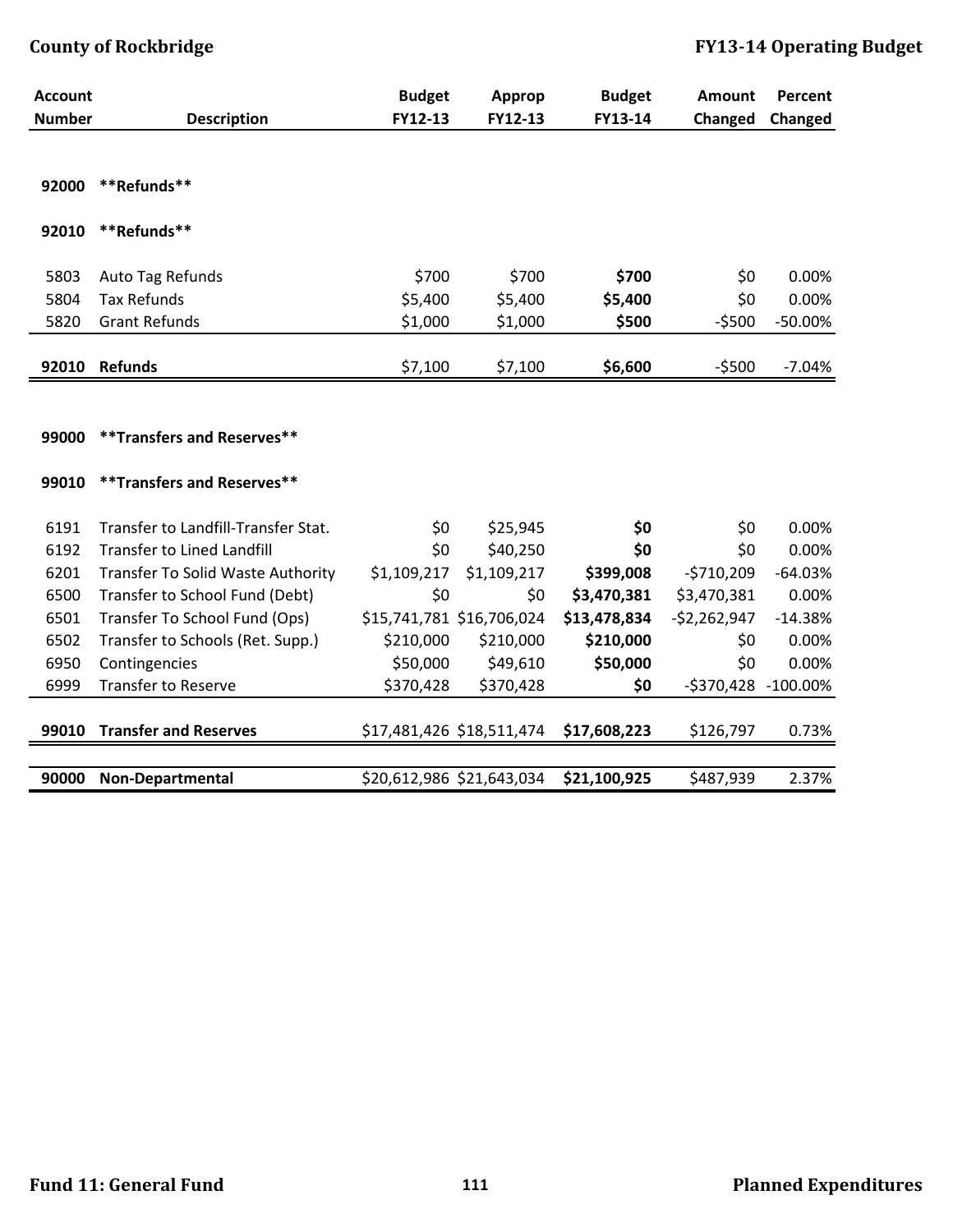| <b>Account</b><br><b>Number</b> | <b>Description</b>             | <b>Budget</b><br>FY12-13 | <b>Approp</b><br>FY12-13  | <b>Budget</b><br>FY13-14 | <b>Amount</b><br>Changed | Percent<br>Changed |
|---------------------------------|--------------------------------|--------------------------|---------------------------|--------------------------|--------------------------|--------------------|
|                                 |                                |                          |                           |                          |                          |                    |
|                                 |                                |                          |                           |                          |                          |                    |
| 11010                           | <b>Board of Supervisors</b>    | \$66,993                 | \$67,383                  | \$97,759                 | \$30,766                 | 45.92%             |
| 12000                           | Administrative and Financial   | \$1,395,028              | \$1,410,312               | \$1,406,496              | \$11,468                 | 0.82%              |
| 13000                           | Registrar                      | \$141,688                | \$140,252                 | \$143,817                | \$2,129                  | 1.50%              |
| 20000                           | Judicial Administration        | \$1,299,543              | \$1,307,488               | \$1,373,577              | \$74,034                 | 5.70%              |
| 30000                           | <b>Public Safety</b>           | \$5,734,057              | \$5,908,812               | \$6,308,384              | \$574,327                | 10.02%             |
| 40000                           | <b>Public Works</b>            | \$2,758,425              | \$2,805,943               | \$2,900,019              | \$141,594                | 5.13%              |
| 50000                           | <b>Health and Welfare</b>      | \$1,274,148              | \$1,291,907               | \$1,340,354              | \$66,206                 | 5.20%              |
| 60000                           | <b>Higher Education</b>        | \$68,384                 | \$68,384                  | \$68,384                 | \$0                      | 0.00%              |
| 70000                           | Parks, Recreation and Cultural | \$1,265,942              | \$1,279,400               | \$1,286,349              | \$20,407                 | 1.61%              |
| 80000                           | <b>Community Development</b>   | \$2,182,632              | \$2,300,202               | \$2,867,170              | \$684,538                | 31.36%             |
| 90000                           | Non-Departmental               |                          | \$20,612,986 \$21,643,034 | \$21,100,925             | \$487,939                | 2.37%              |
|                                 |                                |                          |                           |                          |                          |                    |
| <b>Total</b>                    | Fund 11                        |                          | \$36,799,826 \$38,223,117 | \$38,893,234             | \$2,093,408              | 5.69%              |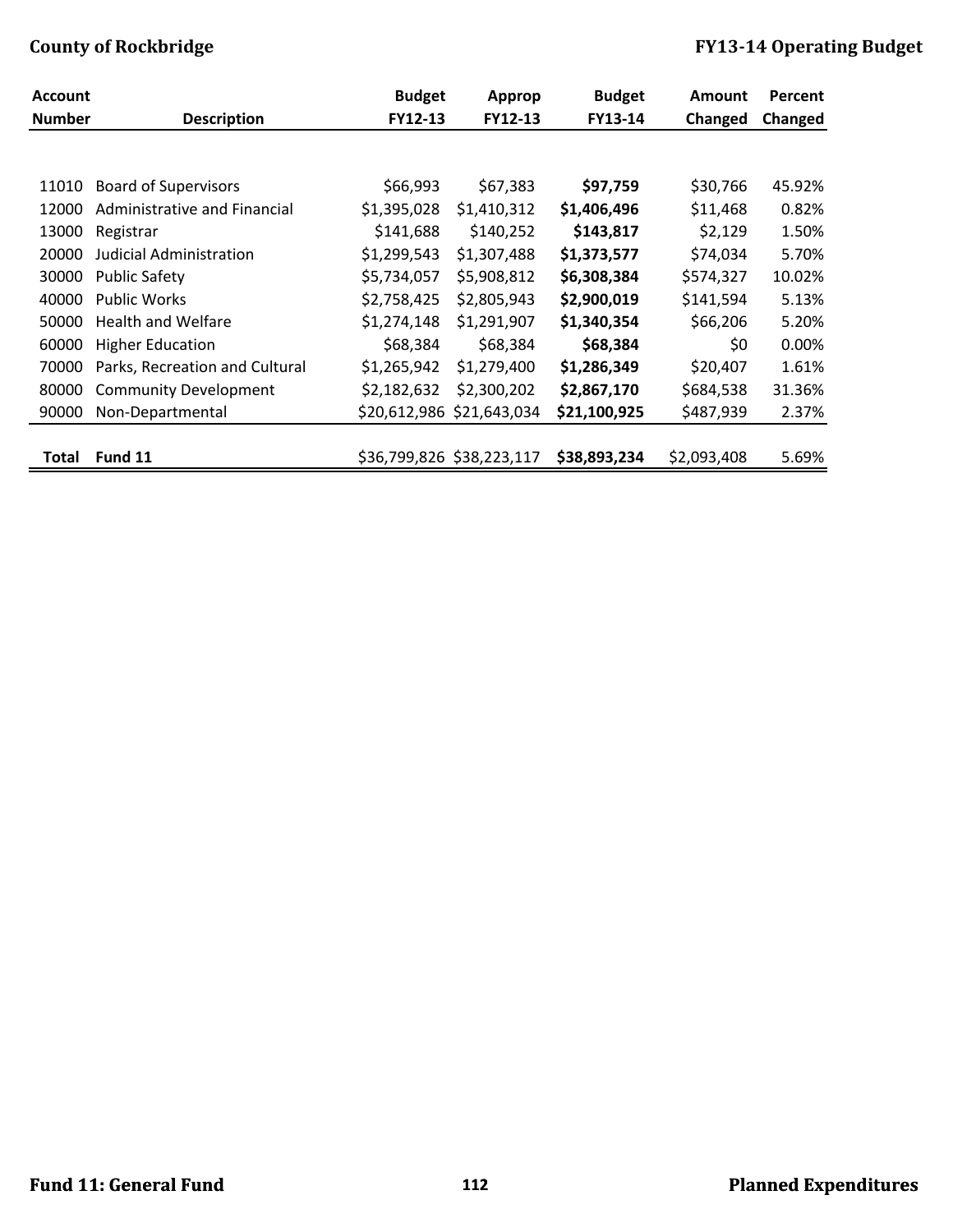| <b>Account</b> |                                     | <b>Budget</b>                   | <b>Approp</b> | <b>Budget</b> | <b>Amount</b> | Percent     |
|----------------|-------------------------------------|---------------------------------|---------------|---------------|---------------|-------------|
| <b>Number</b>  | <b>Description</b>                  | FY12-13                         | FY12-13       | FY13-14       | Changed       | Changed     |
|                |                                     |                                 |               |               |               |             |
|                | <b>Account Summary</b>              | <b>Sorted by Account Number</b> |               |               |               |             |
|                |                                     |                                 |               |               |               |             |
| 11010          | <b>Board of Supervisors</b>         | \$66,993                        | \$67,383      | \$97,759      | \$30,766      | 45.92%      |
| 12020          | County Administrator                | \$204,331                       | \$211,421     | \$188,738     | $-$15,593$    | $-7.63%$    |
| 12025          | County Attorney                     | \$153,888                       | \$155,742     | \$162,270     | \$8,382       | 5.45%       |
| 12030          | <b>Supervisor of Accounts</b>       | \$129,630                       | \$129,785     | \$130,875     | \$1,245       | 0.96%       |
| 12040          | <b>IT Department</b>                | \$136,790                       | \$136,705     | \$141,143     | \$4,353       | 3.18%       |
| 12080          | Land Use Taxation                   | \$1,260                         | \$1,260       | \$1,250       | $-510$        | $-0.79%$    |
| 12090          | Commissioner of the Revenue         | \$257,103                       | \$256,367     | \$262,453     | \$5,350       | 2.08%       |
| 12130          | Treasurer                           | \$300,591                       | \$300,387     | \$309,797     | \$9,206       | 3.06%       |
| 12190          | <b>Director of Fiscal Services</b>  | \$211,435                       | \$218,645     | \$209,970     | $-51,465$     | $-0.69%$    |
| 13000          | Registrar                           | \$141,688                       | \$140,252     | \$143,817     | \$2,129       | 1.50%       |
| 21010          | Clerk of Circuit Court              | \$366,625                       | \$370,138     | \$396,644     | \$30,019      | 8.19%       |
| 21020          | <b>Circuit Court</b>                | \$65,152                        | \$65,525      | \$65,155      | \$3           | 0.01%       |
| 21030          | <b>General District Court</b>       | \$10,325                        | \$10,325      | \$10,525      | \$200         | 1.94%       |
| 21035          | Juvenile & Domestic Relations Court | \$9,600                         | \$9,600       | \$9,900       | \$300         | 3.13%       |
| 21040          | <b>Combined Court Security</b>      | \$359,407                       | \$359,077     | \$378,684     | \$19,277      | 5.36%       |
| 22010          | Commonwealth's Attorney             | \$432,699                       | \$437,137     | \$455,741     | \$23,042      | 5.33%       |
| 22020          | Victim Witness Coordinator          | \$55,735                        | \$55,687      | \$56,927      | \$1,192       | 2.14%       |
| 31020          | Sheriff                             | \$2,004,724                     | \$2,024,350   | \$2,118,690   | \$113,966     | 5.68%       |
| 31030          | <b>Sheriffs Cars</b>                | \$164,992                       | \$168,064     | \$387,756     | \$222,764     | 135.01%     |
| 31050          | Canine Unit                         | \$0                             | \$0           | \$7,000       | \$7,000       | 0.00%       |
| 32020          | Fire and Rescue Director            | \$0                             | \$0           | \$101,399     | \$101,399     | 0.00%       |
| 32040          | <b>Fire Prevention</b>              | \$852,500                       | \$798,544     | \$827,649     | $-524,851$    | $-2.92%$    |
| 32050          | <b>Rescue Services</b>              | \$577,965                       | \$670,830     | \$680,581     | \$102,616     | 17.75%      |
| 32060          | <b>Consolidated Dispatch</b>        | \$653,882                       | \$653,882     | \$708,761     | \$54,879      | 8.39%       |
| 32080          | <b>Emergency Management</b>         | \$115,966                       | \$161,029     | \$143,033     | \$27,067      | 23.34%      |
| 33010          | <b>Correction And Detention</b>     | \$766,000                       | \$766,000     | \$766,000     | \$0           | 0.00%       |
| 33030          | Juvenile Probation Office           | \$6,150                         | \$6,150       | \$6,150       | \$0           | 0.00%       |
| 33040          | <b>Other Institutional Care</b>     |                                 |               | \$22,635      |               |             |
|                |                                     | \$42,196                        | \$42,196      |               | $-519,561$    | -46.36%     |
| 34010          | <b>Building Inspection</b>          | \$284,958                       | \$295,593     | \$211,278     | $-573,680$    | $-25.86%$   |
| 34015          | Erosion & Sediment Control          | \$80,069                        | \$134,790     | \$139,248     | \$59,179      | 73.91%      |
| 35090          | <b>Other Protective Services</b>    | \$184,655                       | \$187,385     | \$188,204     | \$3,549       | 1.92%       |
| 41050          | <b>Engineering Services</b>         | \$5,000                         | \$5,000       | \$0           | $-55,000$     | $-100.00\%$ |
| 41080          | Road Maintenance                    | \$7,500                         | \$7,500       | \$7,500       | \$0           | 0.00%       |
| 42030          | Refuse Pickup                       | \$1,139,500                     | \$1,151,998   | \$1,247,190   | \$107,690     | 9.45%       |
| 42040          | <b>Other Sanitation</b>             | \$0                             | \$35,288      | \$0           | \$0           | 0.00%       |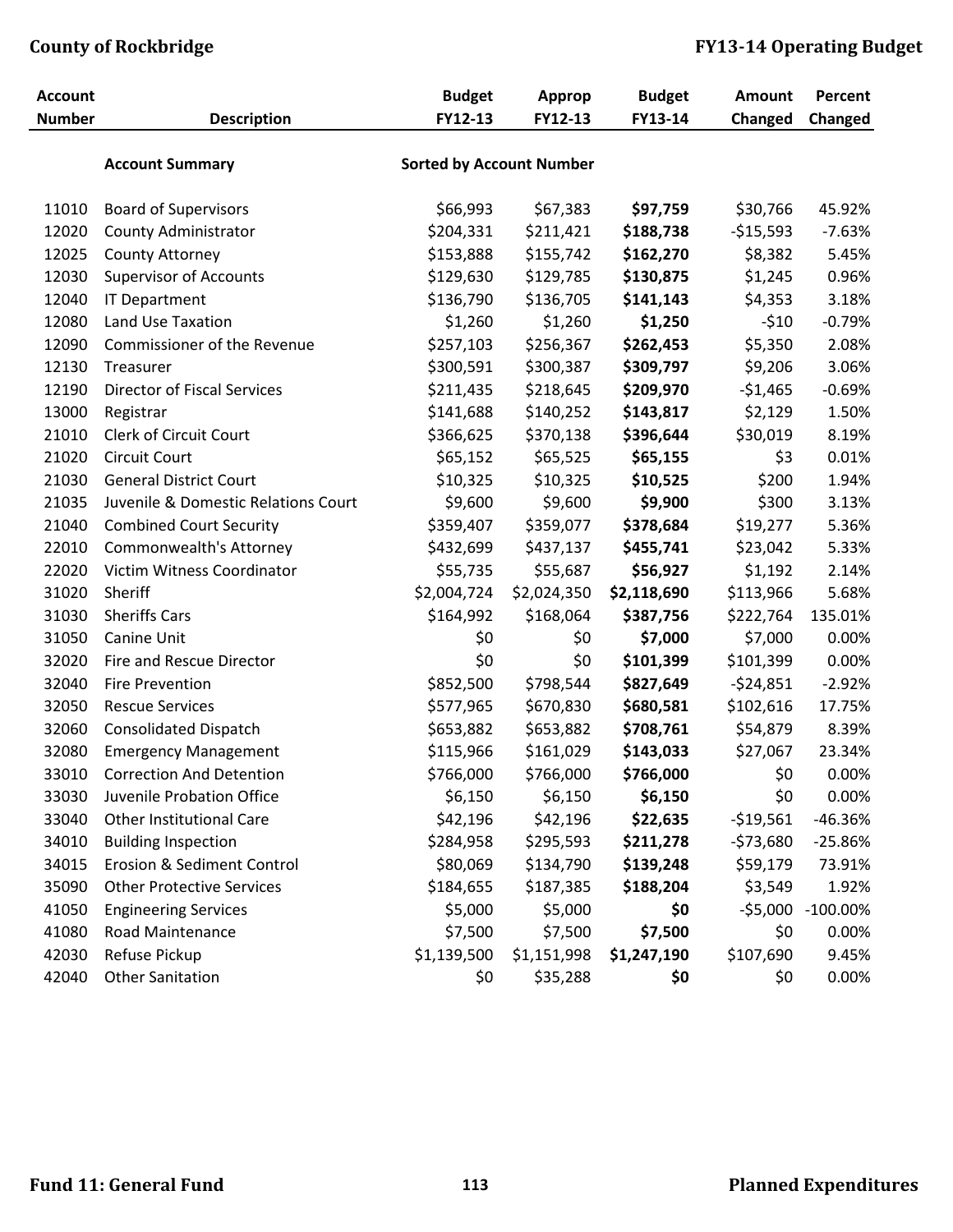| <b>Account</b> |                                     | <b>Budget</b> | <b>Approp</b>                          | <b>Budget</b>                                 | <b>Amount</b> | Percent            |
|----------------|-------------------------------------|---------------|----------------------------------------|-----------------------------------------------|---------------|--------------------|
| <b>Number</b>  | <b>Description</b>                  | FY12-13       | FY12-13                                | FY13-14                                       | Changed       | Changed            |
|                |                                     |               |                                        |                                               |               |                    |
|                | <b>Account Summary</b>              |               | <b>Sorted by Account Number</b>        |                                               |               |                    |
| 42050          | <b>Special Enforcement</b>          | \$114,682     | \$114,665                              | \$118,330                                     | \$3,648       | 3.18%              |
| 43050          | <b>Combined Courthouse</b>          | \$339,599     | \$339,495                              | \$321,072                                     | $-518,527$    | $-5.46%$           |
| 43060          | Rockbridge Middle Property          | \$0           | \$0                                    | \$5,200                                       | \$5,200       | 0.00%              |
| 44010          | <b>County Garage</b>                | \$985,084     | \$985,150                              | \$1,010,930                                   | \$25,846      | 2.62%              |
| 51010          | Health                              | \$304,072     | \$304,297                              | \$326,444                                     | \$22,372      | 7.36%              |
| 51020          | <b>Mental Health</b>                | \$140,736     | \$158,270                              | \$160,123                                     | \$19,387      | 13.78%             |
| 53010          | Welfare                             | \$829,340     | \$829,340                              | \$853,787                                     | \$24,447      | 2.95%              |
| 60000          | <b>Higher Education</b>             | \$68,384      | \$68,384                               | \$68,384                                      | \$0           | 0.00%              |
| 71010          | Parks and Recreation                | \$606,988     | \$610,021                              | \$623,136                                     | \$16,148      | 2.66%              |
| 71015          | Preschool Program                   | \$104,697     | \$105,121                              | \$109,215                                     | \$4,518       | 4.32%              |
| 73020          | Libraries                           | \$554,257     | \$564,257                              | \$553,999                                     | $-5258$       | $-0.05%$           |
| 81010          | Planning & Development              | \$273,374     | \$273,870                              | \$280,633                                     | \$7,259       | 2.66%              |
| 81015          | Geographic Information System       | \$156,767     | \$156,681                              | \$167,716                                     | \$10,949      | 6.98%              |
| 81080          | <b>Rental Assistance</b>            | \$75,324      | \$75,417                               | \$77,287                                      | \$1,963       | 2.61%              |
| 81090          | <b>Economic Development</b>         | \$886,230     | \$988,858                              | \$834,099                                     | $-552,131$    | $-5.88%$           |
| 82010          | <b>PSA</b>                          | \$510,136     | \$510,136                              | \$505,137                                     | $-54,999$     | $-0.98%$           |
| 82020          | <b>Other Public Utilities</b>       | \$68,605      | \$68,605                               | \$774,364                                     |               | \$705,759 1028.73% |
| 83010          | <b>NBSWCD Support</b>               | \$131,596     | \$146,035                              | \$143,458                                     | \$11,862      | 9.01%              |
| 83020          | Agriculture & Home Economics        | \$80,600      | \$80,600                               | \$84,476                                      | \$3,876       | 4.81%              |
| 91010          | Non-Departmental                    | \$1,750,000   | \$1,750,000                            | \$1,750,000                                   | \$0           | 0.00%              |
| 91020          | <b>Fringe Benefits</b>              | \$9,000       | \$9,000                                | \$9,100                                       | \$100         | 1.11%              |
| 91040          | Debt Service                        | \$1,365,460   | \$1,365,460                            | \$1,727,001                                   | \$361,541     | 26.48%             |
| 92010          | Refunds                             | \$7,100       | \$7,100                                | \$6,600                                       | $-5500$       | $-7.04%$           |
| 6191           | Transfer to Landfill-Transfer Stat. | \$0           | \$25,945                               | \$0                                           | \$0           | 0.00%              |
| 6192           | <b>Transfer to Lined Landfill</b>   | \$0           | \$40,250                               | \$0                                           | \$0           | 0.00%              |
| 6201           | Transfer To Solid Waste Authority   | \$1,109,217   | \$1,109,217                            | \$399,008                                     | $-5710,209$   | $-64.03%$          |
| 6500           | Transfer to School Fund (Debt)      | \$0           | \$0                                    | \$3,470,381                                   | \$3,470,381   | 0.00%              |
| 6501           | Transfer To School Fund (Ops)       |               | \$15,741,781 \$16,706,024 \$13,478,834 |                                               | $-$2,262,947$ | $-14.38%$          |
| 6502           | Transfer to Schools (Ret. Supp.)    | \$210,000     | \$210,000                              | \$210,000                                     | \$0           | 0.00%              |
| 6950           | Contingencies                       | \$50,000      | \$49,610                               | \$50,000                                      | \$0           | 0.00%              |
| 6999           | Transfer to Reserve                 | \$370,428     | \$370,428                              | \$0                                           | -\$370,428    | $-100.00\%$        |
|                |                                     |               |                                        |                                               |               |                    |
|                | <b>Totals</b>                       |               |                                        | \$36,799,826 \$38,223,117 <b>\$38,893,234</b> | \$2,093,408   | 5.69%              |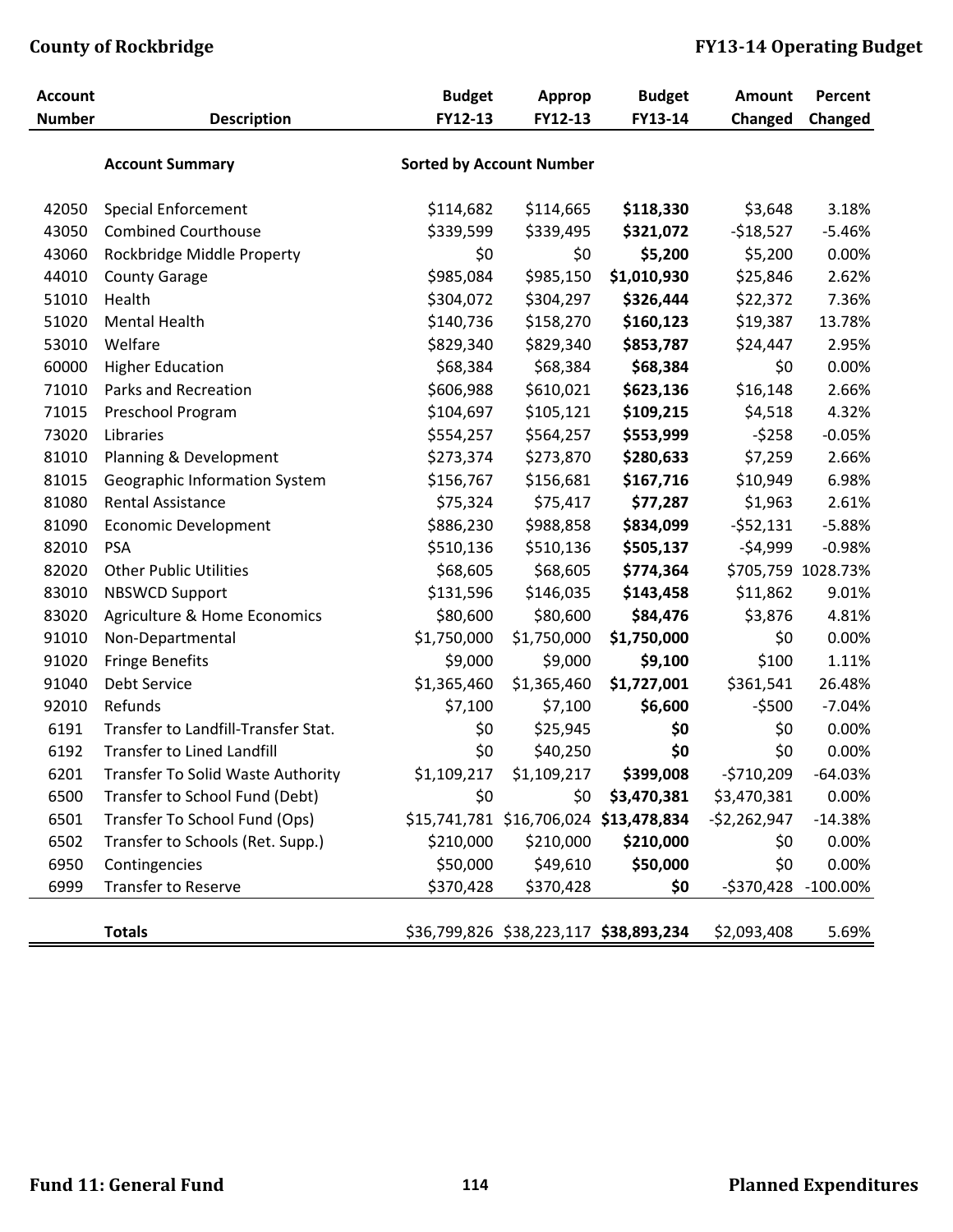| <b>Account</b> |                                  | <b>Budget</b>                   | <b>Approp</b> | <b>Adopted</b> | <b>Amount</b> | Percent            |
|----------------|----------------------------------|---------------------------------|---------------|----------------|---------------|--------------------|
| <b>Number</b>  | <b>Description</b>               | FY12-13                         | FY12-13       | <b>Budget</b>  | Changed       | Changed            |
|                |                                  |                                 |               |                |               |                    |
|                | <b>Account Summary</b>           | <b>Sorted by Amount Changed</b> |               |                |               |                    |
| 6500           | Transfer to School Fund (Debt)   | \$0                             | \$0           | \$3,470,381    | \$3,470,381   | 0.00%              |
| 82020          | <b>Other Public Utilities</b>    | \$68,605                        | \$68,605      | \$774,364      |               | \$705,759 1028.73% |
| 91040          | Debt Service                     | \$1,365,460                     | \$1,365,460   | \$1,727,001    | \$361,541     | 26.48%             |
| 31030          | <b>Sheriffs Cars</b>             | \$164,992                       | \$168,064     | \$387,756      | \$222,764     | 135.01%            |
| 31020          | Sheriff                          | \$2,004,724                     | \$2,024,350   | \$2,118,690    | \$113,966     | 5.68%              |
| 42030          | Refuse Pickup                    | \$1,139,500                     | \$1,151,998   | \$1,247,190    | \$107,690     | 9.45%              |
| 32050          | <b>Rescue Services</b>           | \$577,965                       | \$670,830     | \$680,581      | \$102,616     | 17.75%             |
| 32020          | Fire and Rescue Director         | \$0                             | \$0           | \$101,399      | \$101,399     | 0.00%              |
| 34015          | Erosion & Sediment Control       | \$80,069                        | \$134,790     | \$139,248      | \$59,179      | 73.91%             |
| 32060          | <b>Consolidated Dispatch</b>     | \$653,882                       | \$653,882     | \$708,761      | \$54,879      | 8.39%              |
| 11010          | <b>Board of Supervisors</b>      | \$66,993                        | \$67,383      | \$97,759       | \$30,766      | 45.92%             |
| 21010          | <b>Clerk of Circuit Court</b>    | \$366,625                       | \$370,138     | \$396,644      | \$30,019      | 8.19%              |
| 32080          | <b>Emergency Management</b>      | \$115,966                       | \$161,029     | \$143,033      | \$27,067      | 23.34%             |
| 44010          | <b>County Garage</b>             | \$985,084                       | \$985,150     | \$1,010,930    | \$25,846      | 2.62%              |
| 53010          | Welfare                          | \$829,340                       | \$829,340     | \$853,787      | \$24,447      | 2.95%              |
| 22010          | Commonwealth's Attorney          | \$432,699                       | \$437,137     | \$455,741      | \$23,042      | 5.33%              |
| 43020          | <b>Buildings and Grounds</b>     | \$167,060                       | \$166,847     | \$189,798      | \$22,738      | 13.61%             |
| 51010          | Health                           | \$304,072                       | \$304,297     | \$326,444      | \$22,372      | 7.36%              |
| 51020          | <b>Mental Health</b>             | \$140,736                       | \$158,270     | \$160,123      | \$19,387      | 13.78%             |
| 21040          | <b>Combined Court Security</b>   | \$359,407                       | \$359,077     | \$378,684      | \$19,277      | 5.36%              |
| 71010          | Parks and Recreation             | \$606,988                       | \$610,021     | \$623,136      | \$16,148      | 2.66%              |
| 83010          | <b>NBSWCD Support</b>            | \$131,596                       | \$146,035     | \$143,458      | \$11,862      | 9.01%              |
| 81015          | Geographic Information System    | \$156,767                       | \$156,681     | \$167,716      | \$10,949      | 6.98%              |
| 12130          | Treasurer                        | \$300,591                       | \$300,387     | \$309,797      | \$9,206       | 3.06%              |
| 12025          | <b>County Attorney</b>           | \$153,888                       | \$155,742     | \$162,270      | \$8,382       | 5.45%              |
| 81010          | Planning & Development           | \$273,374                       | \$273,870     | \$280,633      | \$7,259       | 2.66%              |
| 31050          | Canine Unit                      | \$0                             | \$0           | \$7,000        | \$7,000       | 0.00%              |
| 12090          | Commissioner of the Revenue      | \$257,103                       | \$256,367     | \$262,453      | \$5,350       | 2.08%              |
| 43060          | Rockbridge Middle Property       | \$0                             | \$0           | \$5,200        | \$5,200       | 0.00%              |
| 71015          | Preschool Program                | \$104,697                       | \$105,121     | \$109,215      | \$4,518       | 4.32%              |
| 12040          | <b>IT Department</b>             | \$136,790                       | \$136,705     | \$141,143      | \$4,353       | 3.18%              |
| 83020          | Agriculture & Home Economics     | \$80,600                        | \$80,600      | \$84,476       | \$3,876       | 4.81%              |
| 42050          | <b>Special Enforcement</b>       | \$114,682                       | \$114,665     | \$118,330      | \$3,648       | 3.18%              |
| 35090          | <b>Other Protective Services</b> | \$184,655                       | \$187,385     | \$188,204      | \$3,549       | 1.92%              |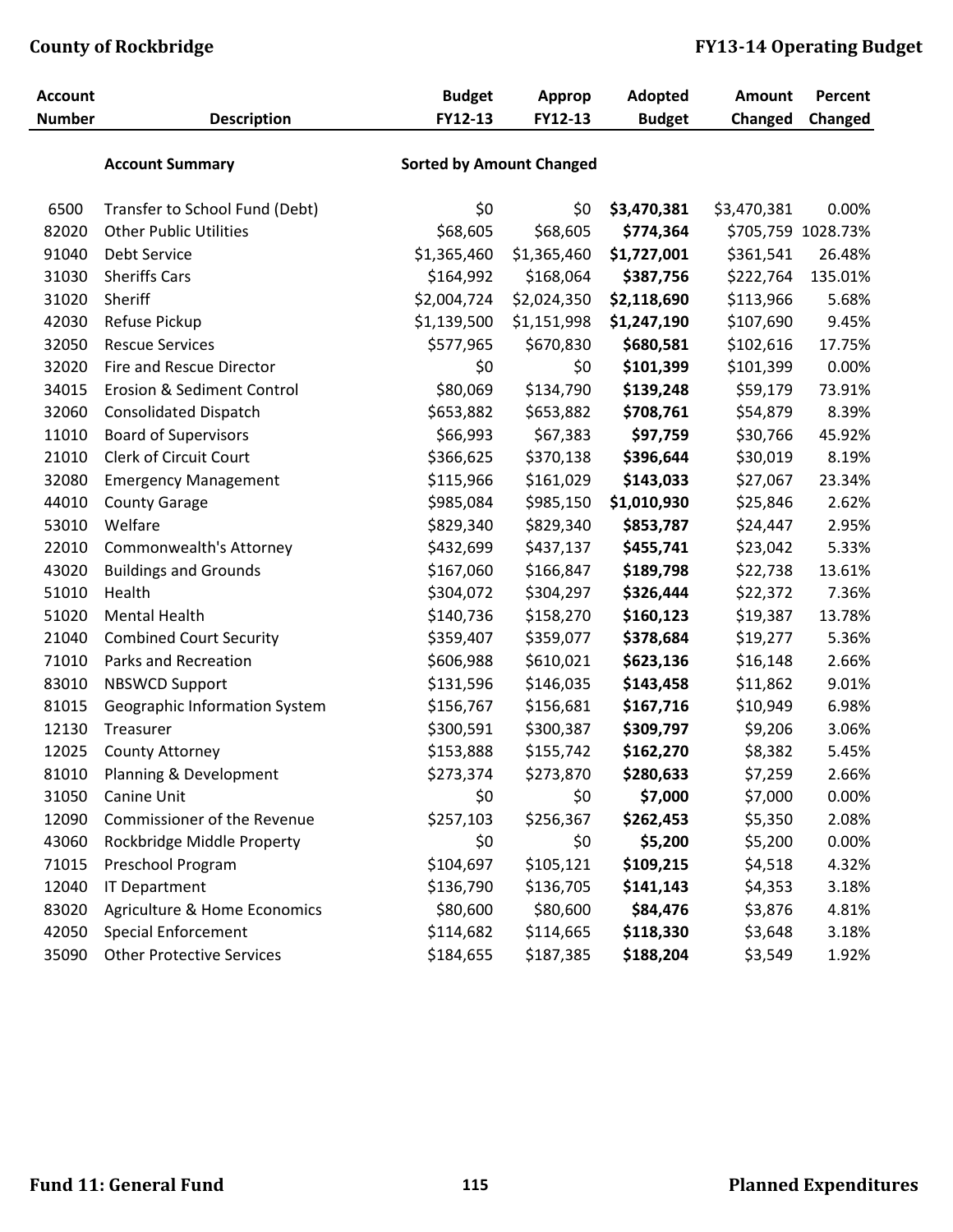| 13000 | Registrar                           | \$141,688   | \$140,252   | \$143,817                              | \$2,129       | 1.50%             |
|-------|-------------------------------------|-------------|-------------|----------------------------------------|---------------|-------------------|
| 81080 | Rental Assistance                   | \$75,324    | \$75,417    | \$77,287                               | \$1,963       | 2.61%             |
| 12030 | <b>Supervisor of Accounts</b>       | \$129,630   | \$129,785   | \$130,875                              | \$1,245       | 0.96%             |
| 22020 | Victim Witness Coordinator          | \$55,735    | \$55,687    | \$56,927                               | \$1,192       | 2.14%             |
| 21035 | Juvenile & Domestic Relations Court | \$9,600     | \$9,600     | \$9,900                                | \$300         | 3.13%             |
| 21030 | <b>General District Court</b>       | \$10,325    | \$10,325    | \$10,525                               | \$200         | 1.94%             |
| 91020 | <b>Fringe Benefits</b>              | \$9,000     | \$9,000     | \$9,100                                | \$100         | 1.11%             |
| 21020 | <b>Circuit Court</b>                | \$65,152    | \$65,525    | \$65,155                               | \$3           | 0.01%             |
| 33010 | <b>Correction And Detention</b>     | \$766,000   | \$766,000   | \$766,000                              | \$0           | 0.00%             |
| 33030 | Juvenile Probation Office           | \$6,150     | \$6,150     | \$6,150                                | \$0           | 0.00%             |
| 41080 | Road Maintenance                    | \$7,500     | \$7,500     | \$7,500                                | \$0           | 0.00%             |
| 42040 | <b>Other Sanitation</b>             | \$0         | \$35,288    | \$0                                    | \$0           | 0.00%             |
| 60000 | <b>Higher Education</b>             | \$68,384    | \$68,384    | \$68,384                               | \$0           | 0.00%             |
| 91010 | Non-Departmental                    | \$1,750,000 | \$1,750,000 | \$1,750,000                            | \$0           | 0.00%             |
| 6191  | Transfer to Landfill-Transfer Stat. | \$0         | \$25,945    | \$0                                    | \$0           | 0.00%             |
| 6192  | <b>Transfer to Lined Landfill</b>   | \$0         | \$40,250    | \$0                                    | \$0           | 0.00%             |
| 6502  | Transfer to Schools (Ret. Supp.)    | \$210,000   | \$210,000   | \$210,000                              | \$0           | 0.00%             |
| 6950  | Contingencies                       | \$50,000    | \$49,610    | \$50,000                               | \$0           | 0.00%             |
| 12080 | Land Use Taxation                   | \$1,260     | \$1,260     | \$1,250                                | $-510$        | $-0.79%$          |
| 73020 | Libraries                           | \$554,257   | \$564,257   | \$553,999                              | $-5258$       | $-0.05%$          |
| 92010 | Refunds                             | \$7,100     | \$7,100     | \$6,600                                | $-5500$       | $-7.04%$          |
| 12190 | <b>Director of Fiscal Services</b>  | \$211,435   | \$218,645   | \$209,970                              | $-51,465$     | $-0.69%$          |
| 82010 | <b>PSA</b>                          | \$510,136   | \$510,136   | \$505,137                              | $-54,999$     | $-0.98%$          |
| 41050 | <b>Engineering Services</b>         | \$5,000     | \$5,000     | \$0                                    |               | -\$5,000 -100.00% |
| 12020 | County Administrator                | \$204,331   | \$211,421   | \$188,738                              | $-$15,593$    | $-7.63%$          |
| 43050 | <b>Combined Courthouse</b>          | \$339,599   | \$339,495   | \$321,072                              | $-518,527$    | $-5.46%$          |
| 33040 | <b>Other Institutional Care</b>     | \$42,196    | \$42,196    | \$22,635                               | $-519,561$    | -46.36%           |
| 32040 | <b>Fire Prevention</b>              | \$852,500   | \$798,544   | \$827,649                              | $-524,851$    | $-2.92%$          |
| 81090 | <b>Economic Development</b>         | \$886,230   | \$988,858   | \$834,099                              | $-552,131$    | $-5.88%$          |
| 34010 | <b>Building Inspection</b>          | \$284,958   | \$295,593   | \$211,278                              | $-573,680$    | $-25.86%$         |
| 6999  | <b>Transfer to Reserve</b>          | \$370,428   | \$370,428   | \$0                                    | $-5370,428$   | $-100.00\%$       |
| 6201  | Transfer To Solid Waste Authority   | \$1,109,217 | \$1,109,217 | \$399,008                              | $-5710,209$   | $-64.03%$         |
| 6501  | Transfer To School Fund (Ops)       |             |             | \$15,741,781 \$16,706,024 \$13,478,834 | $-52,262,947$ | $-14.38%$         |
|       | <b>Totals</b>                       |             |             | \$36,799,826 \$38,223,117 \$38,893,234 | \$2,093,408   | 5.69%             |
|       |                                     |             |             |                                        |               |                   |

**Account Budget Approp Adopted Amount Percent Number Description FY12‐13 FY12‐13 Budget Changed Changed**

**Account Summary Sorted by Amount Changed**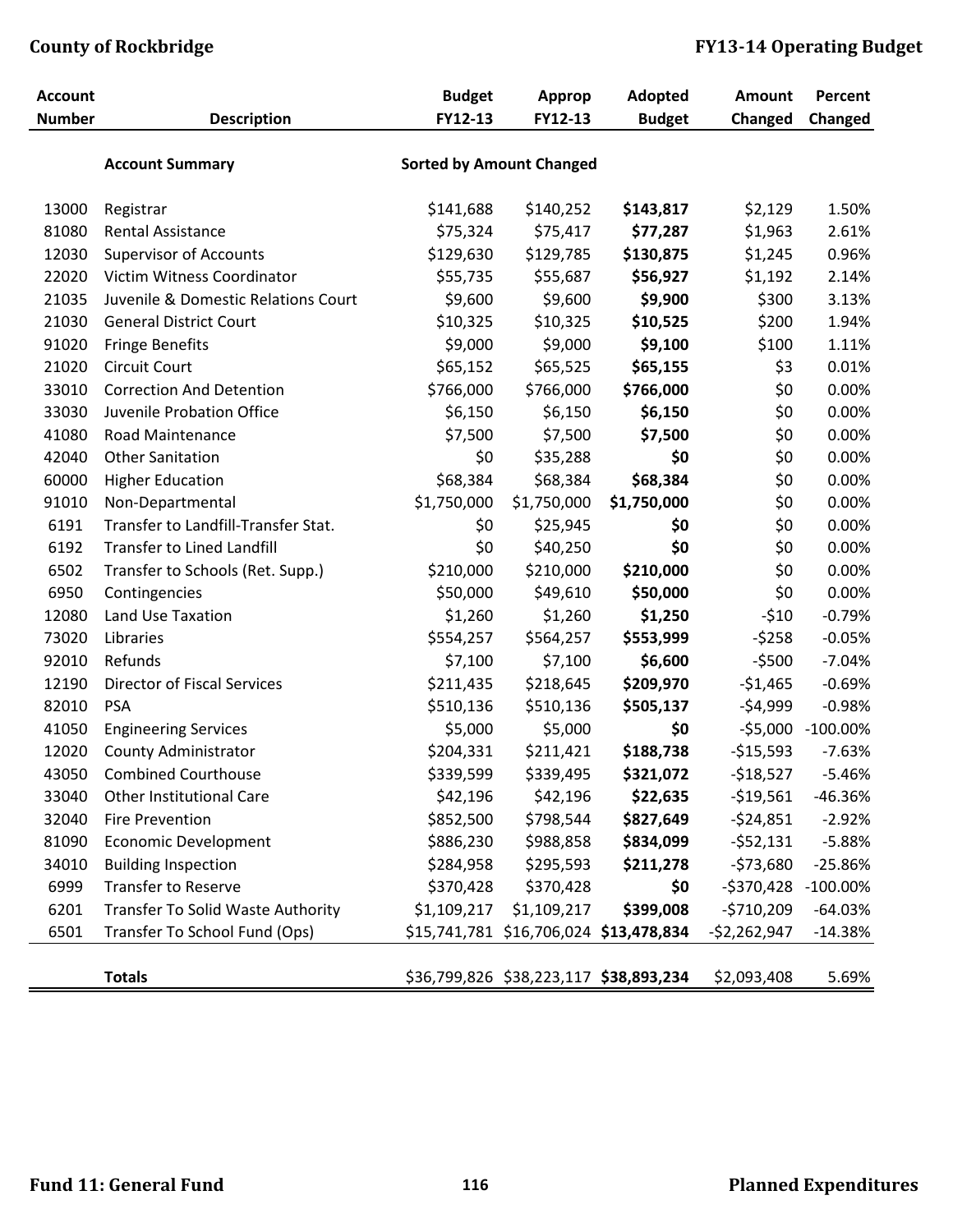#### **Rockbridge County Solid Waste Authority**

The Rockbridge County Board of Supervisors created the Rockbridge County Solid Waste Authority for regional waste and refuse disposal program development. The members of the Rockbridge County Board of Supervisors are the members of the Solid Waste Authority. The Authority oversees refuse and recycling disposal programs. The Authority owns the landfill at the end of Landfill Road in Rockbridge County and uses two fund accounts to budget solid waste activities. Fund 19 supports the Landfill operations and Fund 20 provides for the Recycling program. The County manages the planning, budgeting, operations, and maintenance functions for the landfill and recycling programs.

The Authority accounts for landfill operations in category 19‐19040.

The Authority funds two categories for the recycling program. Category 20‐42070 funds the administrative office and staff, while category 20‐42080 funds the operations of the staffed collection centers.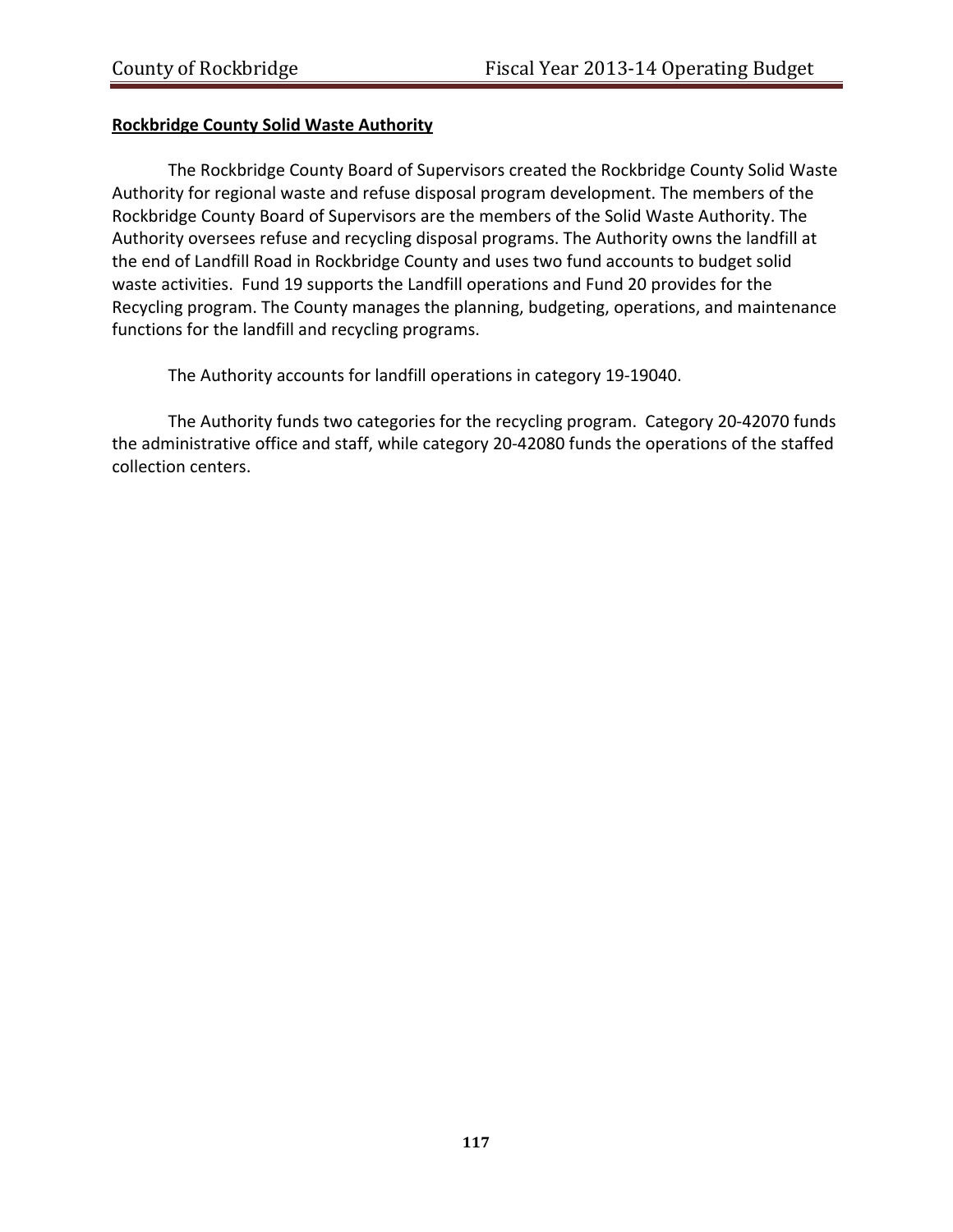#### **Fund 19: Solid Waste Authority ‐ Landfill**

The Solid Waste Authority owns and Rockbridge County operates the only permitted landfill within the County. The Authority entered into agreement with the Cities of Lexington and Buena Vista to establish mutually beneficial use and operation of the Rockbridge County Sanitary Landfill. The accounting for anticipated revenues and planned expenditures for landfill development, operations, maintenance, and closure are reflected in Fund 19. The revenue for Fund 19 come from user fees charged to the Landfill's three customers: the County, Buena Vista, and Lexington.

The County charges businesses and industries a service fee for trash disposal. The fees charged by the County are accounted for in Fund 11. County citizens are encouraged to use the staffed and unstaffed collection centers located throughout the County and may directly deliver items to the landfill without charge.

The current landfill, by state mandate, must close no later than December 2014. The Authority transformed the former baler facility into a transfer station during FY 2102‐13. The new transfer station is available for use when the current, active landfill cell closes. During FY 2012‐13, the Board voted to contract with a civil engineering firm to move forward with review of the current landfill site in order to provide a complete cost analysis for a second permitted landfill to adjoin the existing landfill. As a result of the cost analysis, the Board has committed to the long‐term cost savings via construction of an adjacent landfill. Although the two cities opted to contract with a third party to handle their solid waste in the coming years, the transfer station and the projected future landfill design will have the capability to handle their refuse, should either decide to participate in the Authority's solid waste system.

#### **Revenues**:

The Board of Supervisors created the Regional Solid Waste Management Committee as an advisory body to the Solid Waste Authority to ensure landfill operations meet the participating localities' needs. The Solid Waste Management Committee has three County members and one member from each of the two cities. This Committee is tasked to review landfill operations and planning, and provide input for budget development. The Committee is directed to review the landfill's administration, operations, and maintenance functions in order to recommend approval of planned expenditures to meet landfill requirements. The Committee is also charged with recommending the tipping fee (cost per ton) assessed to localities, to ensure adequate revenues. The Committee may also make recommendations on procedural, operational, or maintenance changes at the landfill. County personnel are responsible for the operations and maintenance of the landfill facility.

Each participating locality is charged a per‐ton fee for trash disposed at the landfill. The fees paid by the three customers are the only landfill revenue source. The three customers may charge their customers based on their own fee schedule. Based on projections made from data collected over the past several years, we expect 41,077 tons of waste to be deposited into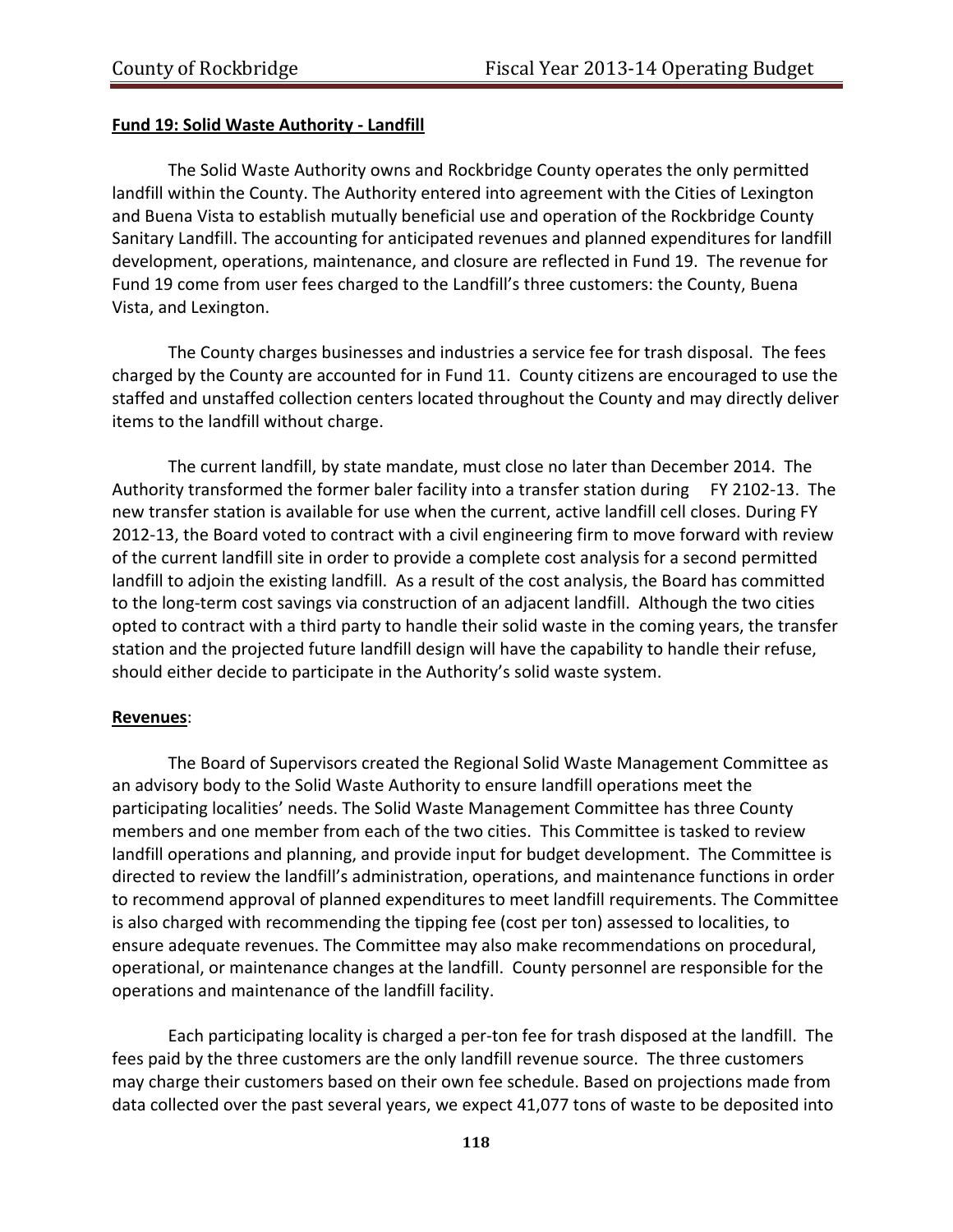the landfill in FY 2013‐14. The Regional Solid Waste Management Committee recommended that the FY 2013‐14 tipping fee remain level with the prior fiscal year. Additional revenue required to pass a balanced budget will come from unencumbered surplus in FC19.

#### **Expenditures**:

The Landfill function (19‐19040) reflects funding for the management and operations of the current landfill site. This function's budget increased by \$160,271 in FY 2013‐14 due to the Board‐approved 3% compensation increase and associated fringe benefits; a new lease‐ purchase agreement for a track loader necessary to remain in operational compliance with DEQ; anticipated higher fuel costs; and a higher debt service for the transfer station revenue bond.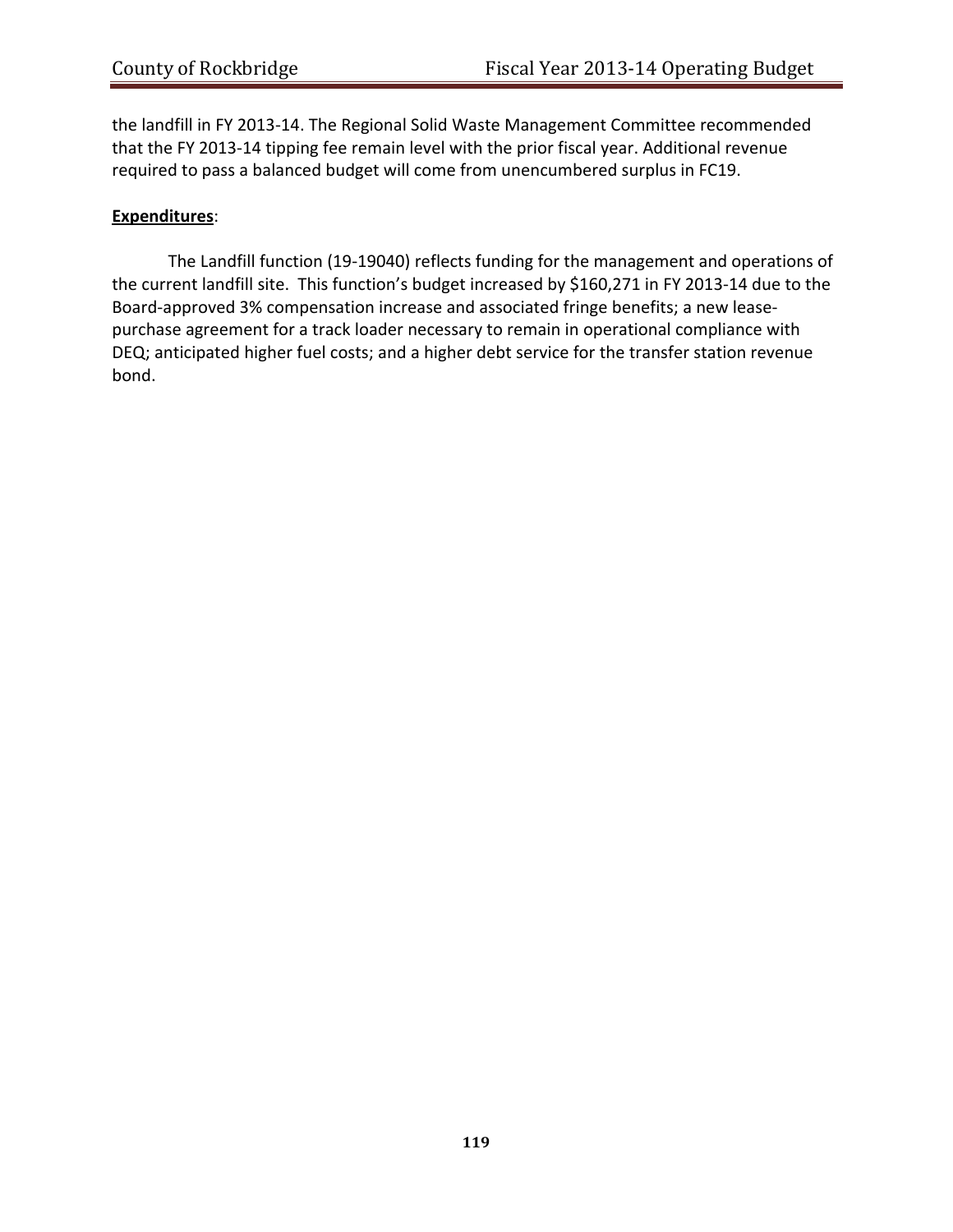#### **Fund 20: Solid Waste Authority ‐ Recycling**

The Solid Waste Authority accounts for recycling operations through Fund 20.

The Commonwealth, through the Department of Environmental Quality, sets the trash recycling standards with which we must comply. For the state as a whole, the goal is to recycle 25% of the total trash. For smaller localities including Rockbridge County, the goal was reduced to 15% in 2011. In the past year, the Rockbridge area again far exceeded this goal.

#### **Revenues**:

Revenues for Fund 20 come from recyclable sales, a state recycle grant, and a transfer from the General Fund. The anticipated revenues for FY 2013‐14 are expected to drop \$725,209 when compared to last fiscal year. This is caused because the MSA Sewer Treatment debt was previously paid through Fund Code 20 (Solid Waste Authority ‐ Recycling) via a transfer from the County's General Fund (FC11). Research of the loan document reflects the support agreement involves Rockbridge County, the City of Lexington, Rockbridge County Public Service Authority, and the MSA. The net result of accounting for the County's contribution to the MSA Sewer Treatment debt service in the General Fund is a decrease in the General Fund's Transfer to Solid Waste Authority, with an equal and offsetting reduction in the Transfer from the General Fund seen in Fund 20.

#### **Expenditures**:

The Recycling Administration Department (20‐42070) provides funding for the management of the recycling program and support for the recycling educational program. This function's budget decreased by \$2,069 in FY 2013‐14 due to changes in personnel.

The Recycling Operations Department (20‐42080) provides funds for collection of refuse and recycling materials at staffed collection centers. These centers are located in Murat, Fairfield, Goshen, Fairfield, Sallings Mountain, and Greenhouse Road. The planned expenditure increase in this account is \$6,079 based on the Board-approved 3% compensation increase and additional costs linked to the refuse and recycling hauling contract.

 Since the implementation of staffed collection centers, the County continues to re‐ evaluate the unstaffed collection sites now located throughout the County. We are doing this for several reasons: 1) we want to ensure there is a place to recycle in every magisterial district, 2) we strive to reduce the cost of refuse and debris hauling and disposal, and 3) we plan to increase our recycling rate. As we analyze the unstaffed collection sites, we will include a focus on the potential financial savings which is expected from reducing the cost of refuse hauling. As mentioned in the General Fund narrative, hauling of trash and recyclables is now accomplished via contract with a private contractor.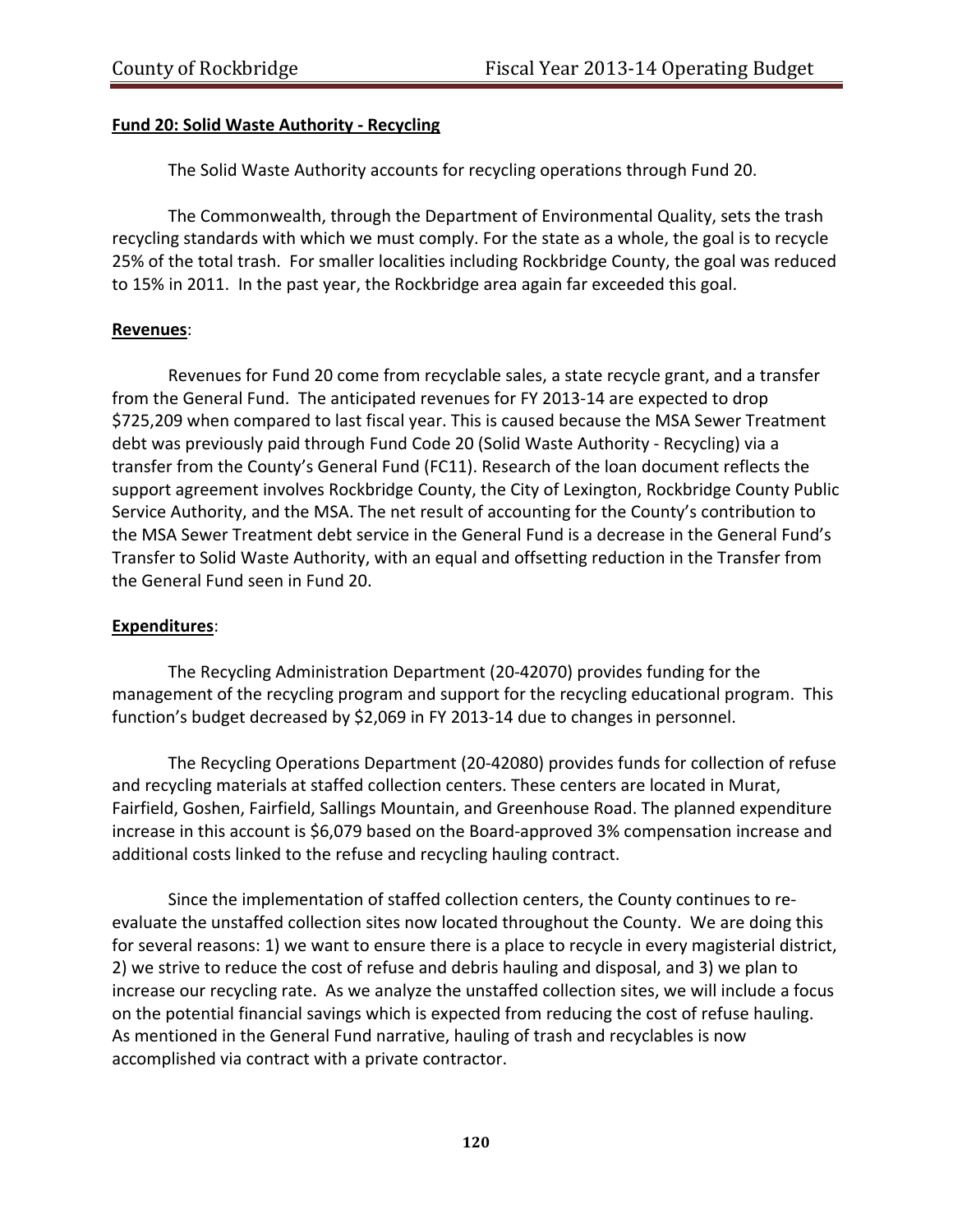We continue to seek additional improvements to refuse and recycling programs. The goal is to reduce hauling cost, make recycling and refuse disposal easier for our citizens, and adhere to a previously charted course with regard to maintaining control of solid waste disposal well into the future.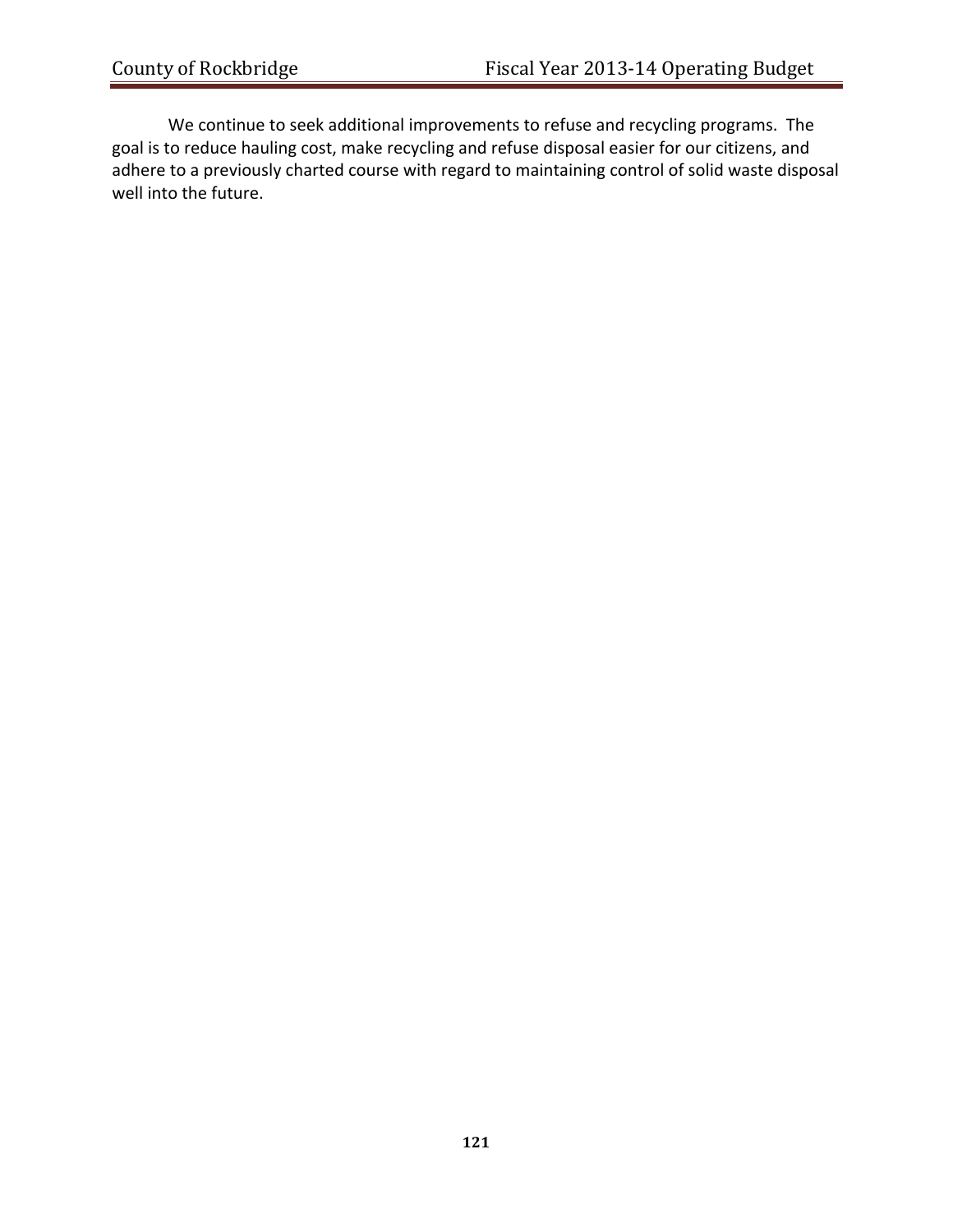# **Fund 19 Solid Waste Fund Landfill and Fund 20 Solid Waste Fund Recycling Estimated Revenues & Planned**

# **Expenditures**

# **FY 2013‐2014**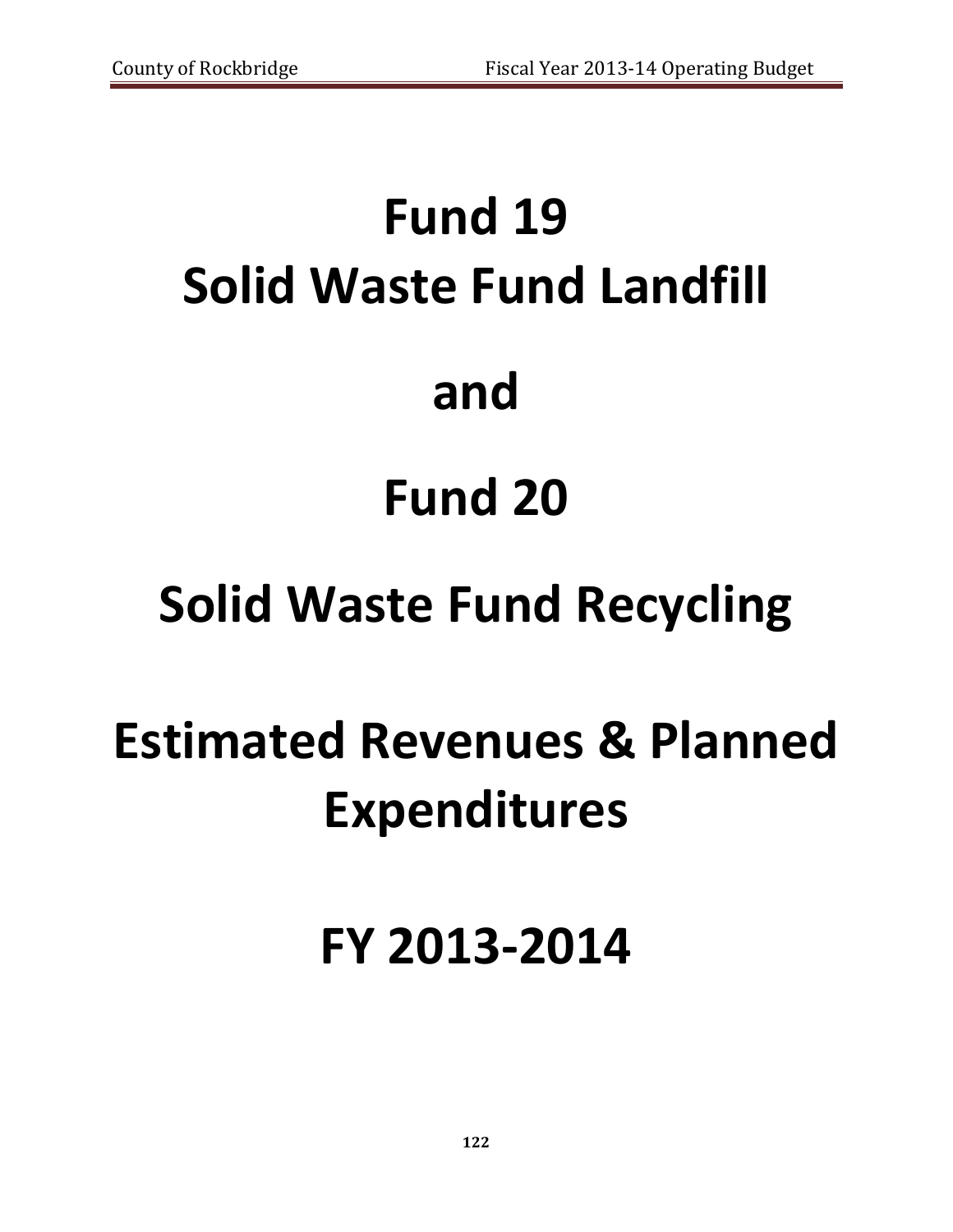| <b>Account</b> |                                | <b>Budget</b> | <b>Approp</b> | <b>Budget</b> | <b>Amount</b> | Percent |
|----------------|--------------------------------|---------------|---------------|---------------|---------------|---------|
| <b>Number</b>  | <b>Description</b>             | FY12-13       | FY12-13       | FY13-14       | Changed       | Changed |
| 0000           | *** Sanitary Landfill ***      |               |               |               |               |         |
| 01000          | **Landfill Revenue**           |               |               |               |               |         |
| 01902          | **Landfill Operational Costs** |               |               |               |               |         |
| 0001           | <b>Rockbridge County Share</b> | \$648,000     | \$648,000     | \$674,040     | \$26,040      | 4.02%   |
| 0002           | Lexington Share                | \$189,120     | \$189,120     | \$191,856     | \$2,736       | 1.45%   |
| 0003           | Buena Vista Share              | \$119,946     | \$119,946     | \$119,952     | \$6           | 0.01%   |
| 0004           | From Unencumbered Reserves     | \$61,818      | \$61,818      | \$193,307     | \$131,489     | 212.70% |
|                |                                |               |               |               |               |         |
| 01000          | <b>Landfill Revenue</b>        | \$1,018,884   | \$1,018,884   | \$1,179,155   | \$160,271     | 15.73%  |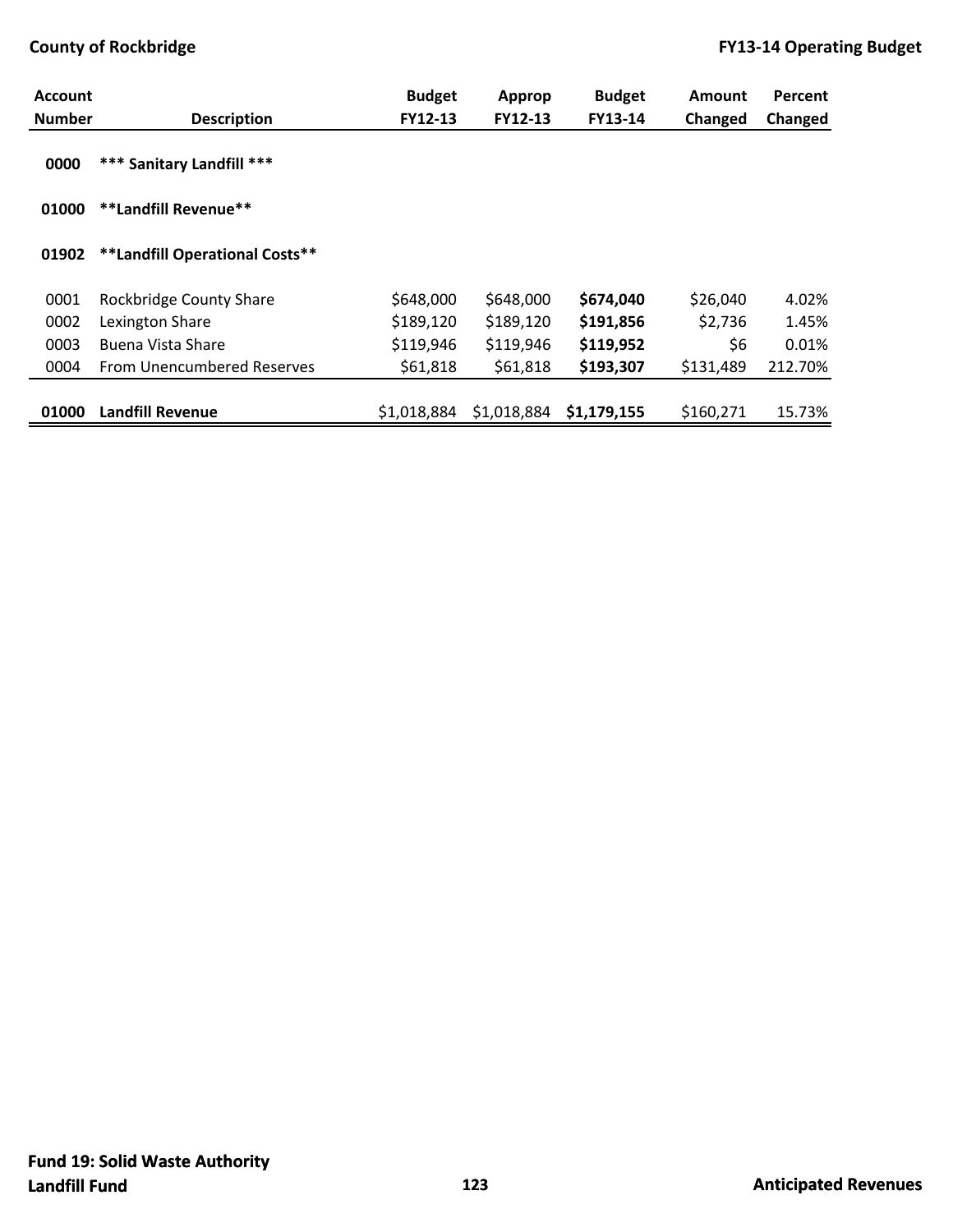| <b>Account</b><br><b>Number</b> | <b>Description</b>                    | <b>Budget</b><br>FY12-13 | <b>Approp</b><br>FY12-13 | <b>Budget</b><br>FY13-14 | Amount<br>Changed | Percent<br>Changed |
|---------------------------------|---------------------------------------|--------------------------|--------------------------|--------------------------|-------------------|--------------------|
| 00000                           | *** Sanitary Landfill ***             |                          |                          |                          |                   |                    |
| 19040                           | **Landfill Expenditures**             |                          |                          |                          |                   |                    |
| 1001                            | <b>Salaries</b>                       | \$186,853                | \$186,853                | \$218,117                | \$31,264          | 16.73%             |
| 1002                            | Overtime                              | \$9,000                  | \$9,000                  | \$18,910                 | \$9,910           | 110.11%            |
| 2001                            | <b>FICA</b>                           | \$14,983                 | \$14,983                 | \$18,133                 | \$3,150           | 21.02%             |
| 2002                            | <b>VRS Retirement</b>                 | \$24,926                 | \$24,926                 | \$23,094                 | $-51,832$         | $-7.35%$           |
| 2005                            | Hospitalization                       | \$26,640                 | \$26,640                 | \$33,465                 | \$6,825           | 25.62%             |
| 2006                            | Group Life Insurance                  | \$2,466                  | \$2,466                  | \$831                    | $-51,635$         | $-66.30%$          |
| 2011                            | Workman's Comp Insurance              | \$9,478                  | \$9,478                  | \$13,179                 | \$3,701           | 39.05%             |
| 3002                            | <b>Professional Services</b>          | \$60,000                 | \$49,707                 | \$60,000                 | \$0               | 0.00%              |
| 3003                            | Adm. & Secreterial Aid                | \$60,000                 | \$60,000                 | \$60,000                 | \$0               | 0.00%              |
| 3004                            | Maintenance-Automotive Equip          | \$80,000                 | \$79,600                 | \$80,000                 | \$0               | 0.00%              |
| 3006                            | Seeding/Mowing/Erosion Control        | \$5,000                  | \$5,000                  | \$5,000                  | \$0               | 0.00%              |
| 3008                            | <b>Brush Waste Handling</b>           | \$20,000                 | \$22,750                 | \$25,000                 | \$5,000           | 25.00%             |
| 3010                            | <b>Maintenance Of Buildings</b>       | \$10,000                 | \$19,269                 | \$10,000                 | \$0               | 0.00%              |
| 3011                            | <b>Maintenance Of Roads</b>           | \$8,000                  | \$8,000                  | \$8,000                  | \$0               | 0.00%              |
| 3012                            | <b>Ground Water Monitering</b>        | \$60,000                 | \$60,000                 | \$55,000                 | $-55,000$         | $-8.33%$           |
| 3050                            | <b>Tire Shredding</b>                 | \$19,000                 | \$19,000                 | \$19,000                 | \$0               | 0.00%              |
| 3500                            | <b>DEQ Gas Compliance</b>             | \$20,000                 | \$20,000                 | \$17,000                 | $-53,000$         | $-15.00%$          |
| 3901                            | <b>Permit Fees</b>                    | \$0                      | \$10,293                 | \$5,500                  | \$5,500           | 0.00%              |
| 5101                            | Electricity                           | \$15,000                 | \$15,000                 | \$12,000                 | $-53,000$         | $-20.00\%$         |
| 5201                            | Telephone                             | \$3,000                  | \$3,000                  | \$4,200                  | \$1,200           | 40.00%             |
| 5205                            | Auto Insurance                        | \$3,000                  | \$3,065                  | \$3,379                  | \$379             | 12.64%             |
| 5301                            | Insurance-Bailer & Facility           | \$3,300                  | \$3,300                  | \$2,624                  | $-5676$           | $-20.49%$          |
| 5308                            | Property and Liability Insurance      | \$2,600                  | \$2,535                  | \$2,067                  | $-5533$           | $-20.49%$          |
| 5401                            | Materials & Supplies                  | \$13,000                 | \$12,630                 | \$13,000                 | \$0               | 0.00%              |
| 5408                            | Gas, Oil, And Diesel                  | \$55,000                 | \$52,250                 | \$72,000                 | \$17,000          | 30.91%             |
| 5410                            | Uniforms                              | \$4,000                  | \$4,000                  | \$3,000                  | $-51,000$         | $-25.00%$          |
| 5504                            | Travel                                | \$1,000                  | \$1,000                  | \$1,000                  | \$0               | 0.00%              |
| 5505                            | Training & Certification              | \$5,000                  | \$5,000                  | \$6,000                  | \$1,000           | 20.00%             |
| 7006                            | <b>Office Equipment</b>               | \$0                      | \$770                    | \$2,000                  | \$2,000           | 0.00%              |
| 7007                            | <b>Billing Hard/Software Purchase</b> | \$0                      | \$32,838                 | \$3,000                  | \$3,000           | 0.00%              |
| 8001                            | Rental of Equipment                   | \$20,000                 | \$20,000                 | \$15,000                 | $-55,000$         | $-25.00%$          |
| 8002                            | Lease of Equipment                    | \$30,000                 | \$30,000                 | \$97,200                 | \$67,200          | 224.00%            |
| 9900                            | Post Closure-Future Requirement       | \$221,000                | \$221,000                | \$221,000                | \$0               | 0.00%              |
| 9902                            | Revenue Bond Payment                  | \$26,638                 | \$26,638                 | \$51,457                 | \$24,819          | 93.17%             |
|                                 |                                       |                          |                          |                          |                   |                    |
| 19040                           | <b>Landfill Expenditures</b>          | \$1,018,884              | \$1,060,991              | \$1,179,155              | \$160,271         | 15.73%             |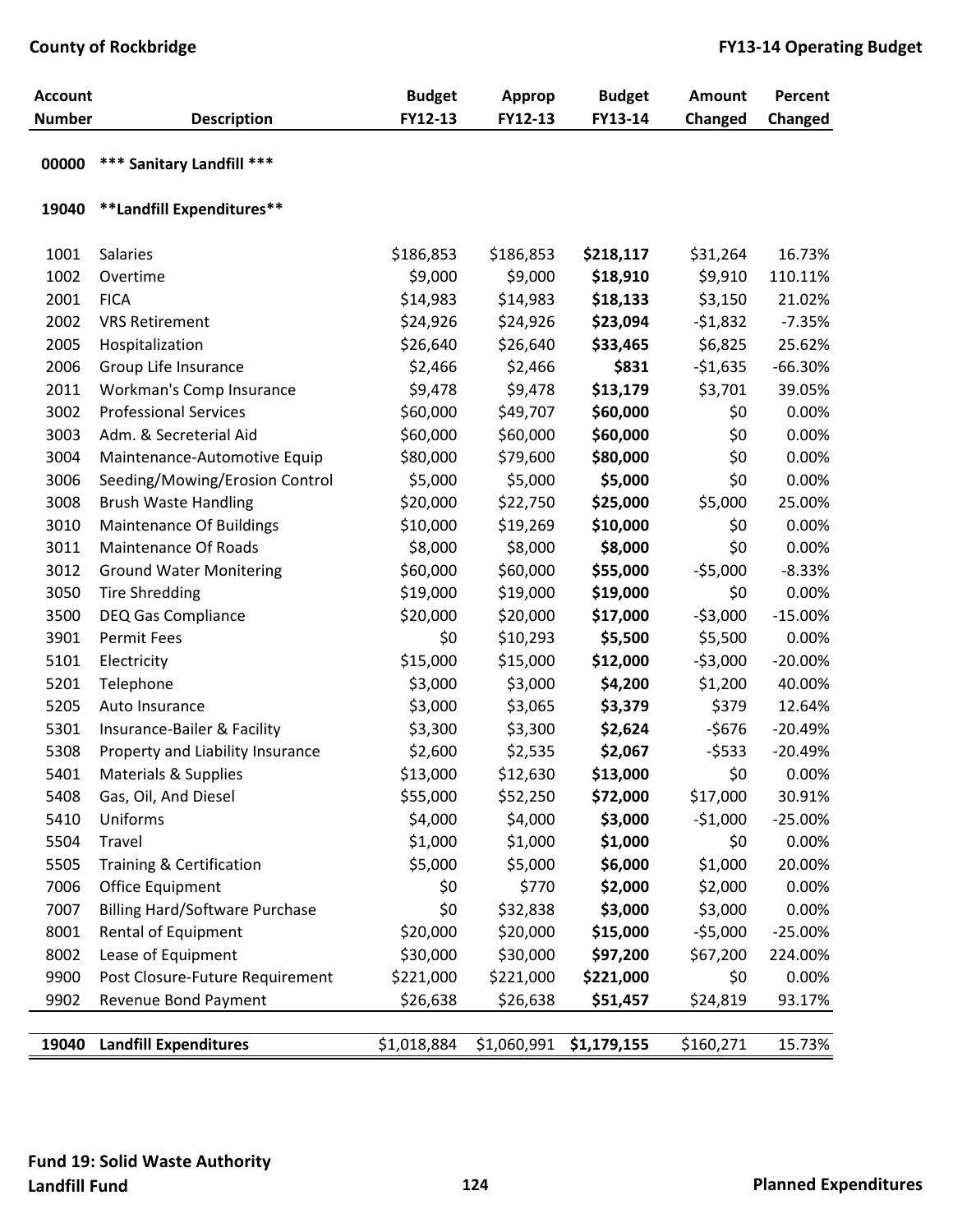| <b>Account</b> |                                     | <b>Budget</b> | <b>Approp</b> | <b>Budget</b> | Amount      | Percent    |
|----------------|-------------------------------------|---------------|---------------|---------------|-------------|------------|
| <b>Number</b>  | <b>Description</b>                  | FY12-13       | FY12-13       | FY13-14       | Changed     | Changed    |
| 10000          | *** Solid Waste Authority ***       |               |               |               |             |            |
| 18990          | **Miscellaneous Revenues**          |               |               |               |             |            |
| 0001           | Sale Of Recyclables                 | \$30,000      | \$30,000      | \$15,000      | $-$15,000$  | $-50.00\%$ |
| 18990          | <b>Miscellaneous Revenues</b>       | \$30,000      | \$30,000      | \$15,000      | $-$15,000$  | $-50.00%$  |
|                |                                     |               |               |               |             |            |
| 19010          | **Refunds-Other Localities**        |               |               |               |             |            |
| 0001           | City Of Lexington-Recycling Prog.   | \$55          | \$55          | \$55          | \$0         | 0.00%      |
| 0002           | City Of Buena Vista-Recycling Prog. | \$30          | \$30          | \$30          | \$0         | 0.00%      |
| 19010          | <b>Refunds-Other Localities</b>     | \$85          | \$85          | \$85          | \$0         | 0.00%      |
|                |                                     |               |               |               |             |            |
| 20000          | ** From The Commonwealth**          |               |               |               |             |            |
| 24000          | **Categorical Aid**                 |               |               |               |             |            |
| 0001           | Litter And Recycling Grant          | \$21,000      | \$21,000      | \$21,000      | \$0         | 0.00%      |
| 24000          | **Categorical Aid**                 | \$21,000      | \$21,000      | \$21,000      | \$0         | 0.00%      |
|                |                                     |               |               |               |             |            |
| 50030          | **Transfers**                       |               |               |               |             |            |
| 0001           | <b>Transfer From General Fund</b>   | \$1,109,217   | \$1,109,217   | \$399,008     | $-5710,209$ | $-64.03%$  |
| 50030          | <b>Transfers</b>                    | \$1,109,217   | \$1,109,217   | \$399,008     | $-5710,209$ | $-64.03%$  |
|                |                                     |               |               |               |             |            |
| 10000          | <b>Solid Waste Authority</b>        | \$1,160,302   | \$1,160,302   | \$435,093     | $-5725,209$ | $-62.50%$  |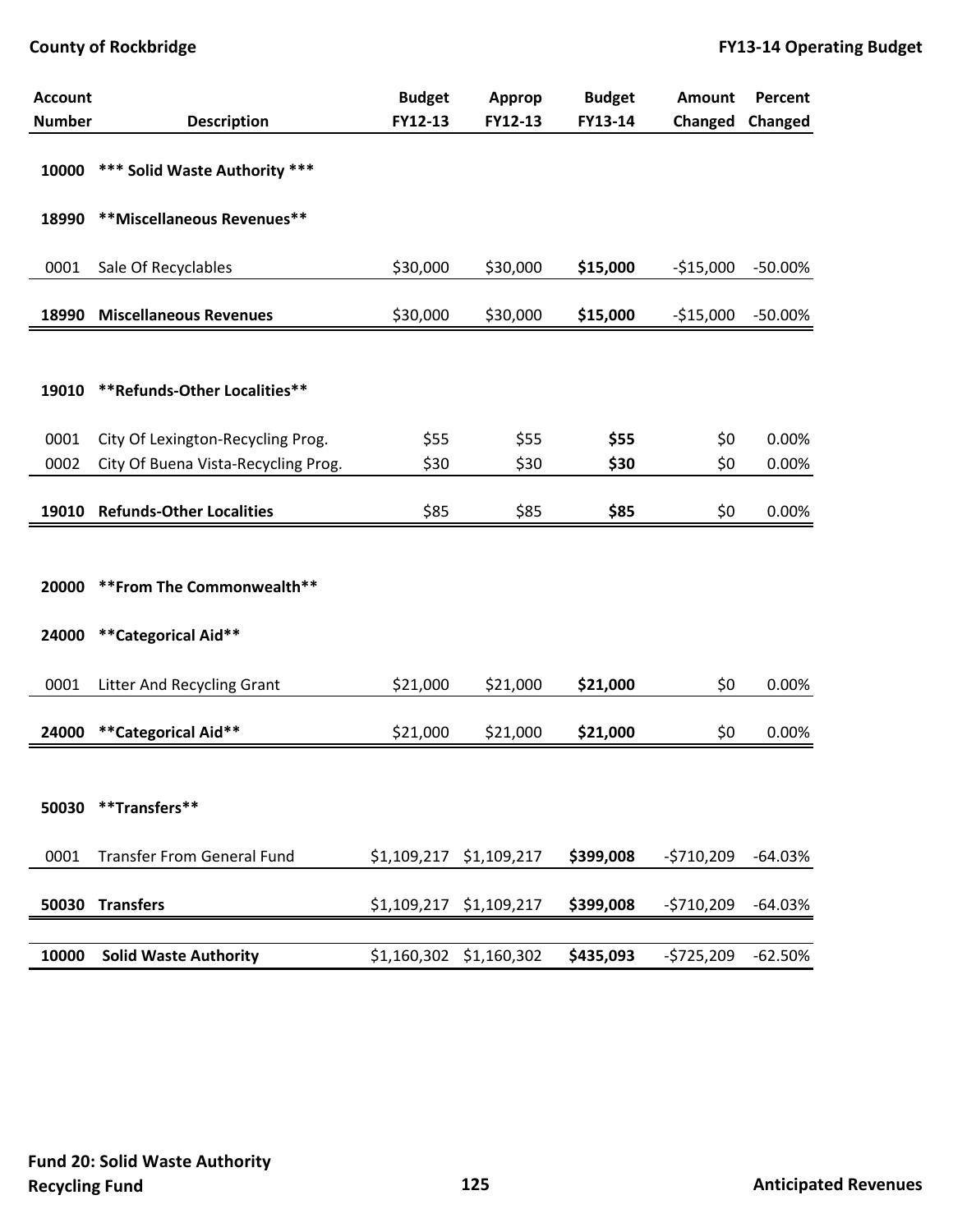| <b>Account</b> |                                        | <b>Budget</b> | Approp    | <b>Budget</b> | <b>Amount</b>       | Percent   |
|----------------|----------------------------------------|---------------|-----------|---------------|---------------------|-----------|
| <b>Number</b>  | <b>Description</b>                     | FY12-13       | FY12-13   | FY13-14       | Changed             | Changed   |
| 42000          | *** Solid Waste Authority ***          |               |           |               |                     |           |
| 42050          | ** Sewer Treatment Plant**             |               |           |               |                     |           |
| 5601           | MSA Sewer Treatment Debt Payment       | \$729,220     | \$729,220 | \$0           | -\$729,220 -100.00% |           |
| 42050          | <b>Sewer Treatment Plant</b>           | \$729,220     | \$729,220 | \$0           | -\$729,220 -100.00% |           |
|                |                                        |               |           |               |                     |           |
| 42070          | ** Recycling Program-Admin**           |               |           |               |                     |           |
| 1003           | <b>Program Directors</b>               | \$63,554      | \$63,923  | \$60,692      | $-52,862$           | $-4.50%$  |
| 2001           | <b>Employer's Share-FICA</b>           | \$4,862       | \$4,862   | \$4,643       | $-5219$             | $-4.50%$  |
| 2002           | <b>VRS Retirement</b>                  | \$8,478       | \$8,478   | \$8,096       | $-5382$             | $-4.50%$  |
| 2005           | Hospitalization Insurance              | \$13,320      | \$13,320  | \$13,386      | \$66                | 0.50%     |
| 2006           | Group Life Insurance                   | \$839         | \$839     | \$291         | $-5548$             | $-65.27%$ |
| 2011           | <b>Workmans Compensation Insurance</b> | \$1,004       | \$1,004   | \$1,287       | \$283               | 28.13%    |
| 3401           | <b>Auto Repairs</b>                    | \$500         | \$500     | \$500         | \$0                 | 0.00%     |
| 5201           | Telephone                              | \$1,000       | \$1,000   | \$1,000       | \$0                 | 0.00%     |
| 5202           | Postage                                | \$130         | \$130     | \$130         | \$0                 | 0.00%     |
| 5301           | Auto Insurance                         | \$1,284       | \$1,312   | \$1,378       | \$94                | 7.29%     |
| 5401           | <b>Office Supplies</b>                 | \$1,500       | \$1,500   | \$1,500       | \$0                 | 0.00%     |
| 5403           | Recycling Educ-Matls And Supplies      | \$8,000       | \$8,000   | \$9,500       | \$1,500             | 18.75%    |
| 5407           | Gas, Oil, & Tires                      | \$2,100       | \$2,100   | \$2,100       | \$0                 | 0.00%     |
| 5515           | <b>Training Seminar</b>                | \$1,600       | \$1,600   | \$1,600       | \$0                 | 0.00%     |
| 7001           | <b>Recycling Bus</b>                   | \$800         | \$800     | \$800         | \$0                 | 0.00%     |
| 42070          | <b>Recycling Program-Admin</b>         | \$108,972     | \$109,368 | \$106,903     | $-52,069$           | $-1.90%$  |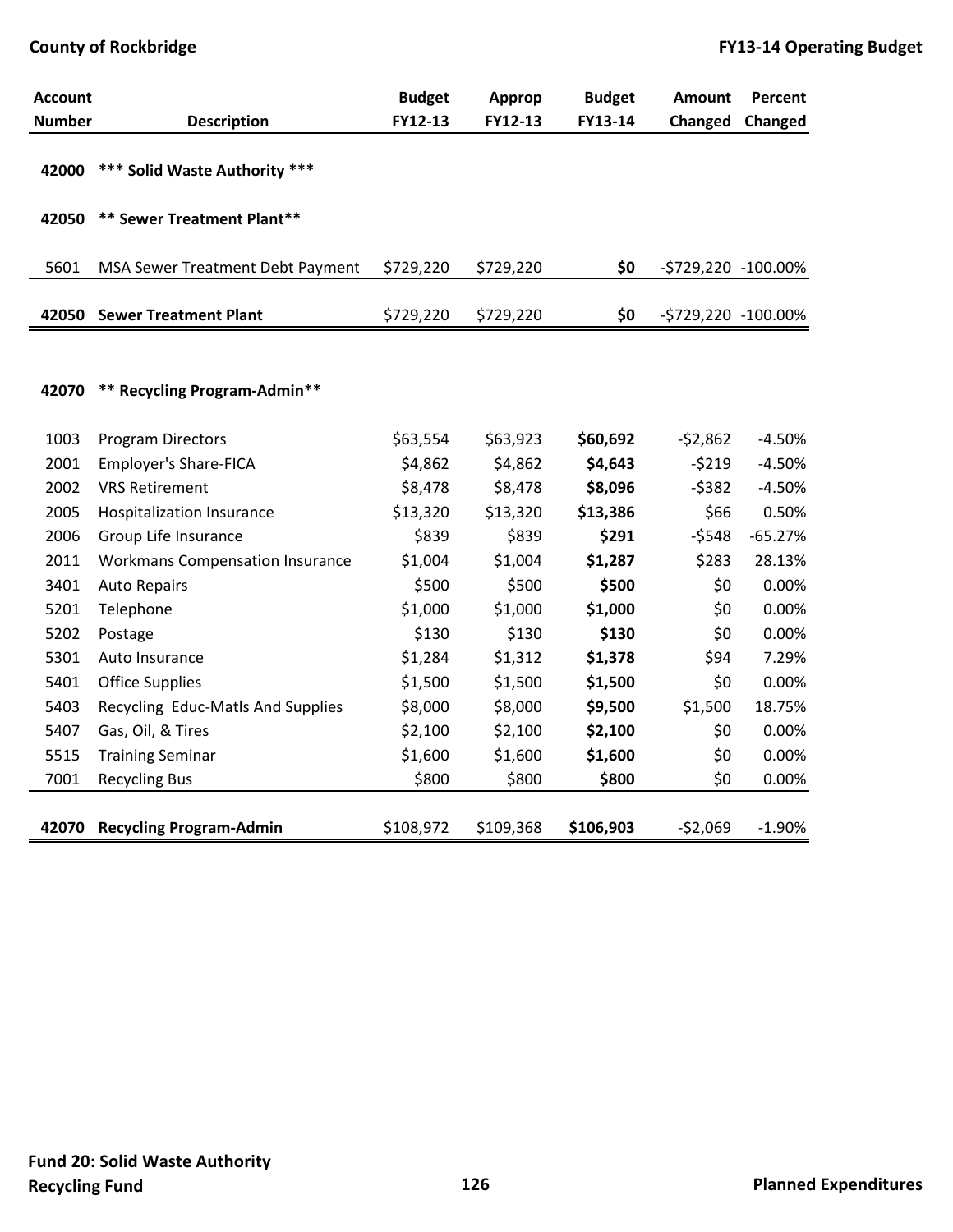| <b>Account</b> |                                        | <b>Budget</b> | Approp      | <b>Budget</b> | <b>Amount</b> | Percent   |
|----------------|----------------------------------------|---------------|-------------|---------------|---------------|-----------|
| <b>Number</b>  | <b>Description</b>                     | FY12-13       | FY12-13     | FY13-14       | Changed       | Changed   |
|                |                                        |               |             |               |               |           |
| 42080          | ** County Recycling Program **         |               |             |               |               |           |
|                |                                        |               |             |               |               |           |
| 1001           | <b>Compensation-Recycling Workers</b>  | \$73,411      | \$73,837    | \$75,868      | \$2,457       | 3.35%     |
| 1003           | <b>Compensation-Part Time Help</b>     | \$133,293     | \$133,473   | \$133,293     | \$0           | 0.00%     |
| 2001           | <b>Employer's Share-FICA</b>           | \$15,813      | \$15,813    | \$16,001      | \$188         | 1.19%     |
| 2002           | Retirement                             | \$9,793       | \$9,793     | \$10,121      | \$328         | 3.35%     |
| 2005           | Hospitalization                        | \$19,980      | \$19,980    | \$20,079      | \$99          | 0.50%     |
| 2006           | Group Life Insurance                   | \$969         | \$969       | \$364         | $-5605$       | $-62.42%$ |
| 2011           | <b>Workmans Compensation Insurance</b> | \$10,501      | \$10,501    | \$13,826      | \$3,325       | 31.66%    |
| 3007           | Advertising                            | \$1,800       | \$1,800     | \$300         | $-$1,500$     | $-83.33%$ |
| 3021           | <b>Contracted Services</b>             | \$35,751      | \$35,751    | \$37,539      | \$1,788       | 5.00%     |
| 3025           | <b>Electronic Material Recycling</b>   | \$300         | \$120       | \$300         | \$0           | 0.00%     |
| 3404           | Rprs_Bldgs & Gnds-Recycle Sites        | \$5,000       | \$5,000     | \$5,000       | \$0           | 0.00%     |
| 5101           | Electricity                            | \$3,400       | \$3,400     | \$3,400       | \$0           | 0.00%     |
| 5201           | Telephone                              | \$4,000       | \$4,000     | \$4,000       | \$0           | 0.00%     |
| 5308           | Property & Liability Insurance         | \$1,100       | \$1,072     | \$1,100       | \$0           | 0.00%     |
| 5401           | <b>Materials &amp; Supplies</b>        | \$5,000       | \$5,000     | \$5,000       | \$0           | 0.00%     |
| 7001           | <b>Purchase Of Containers</b>          | \$2,000       | \$2,000     | \$2,000       | \$0           | 0.00%     |
|                |                                        |               |             |               |               |           |
| 42080          | <b>County Recycling Program</b>        | \$322,111     | \$322,509   | \$328,190     | \$6,079       | 1.89%     |
|                |                                        |               |             |               |               |           |
| 42000          | <b>Solid Waste Authority</b>           | \$1,160,303   | \$1,161,097 | \$435,093     | $-5725,209$   | $-62.50%$ |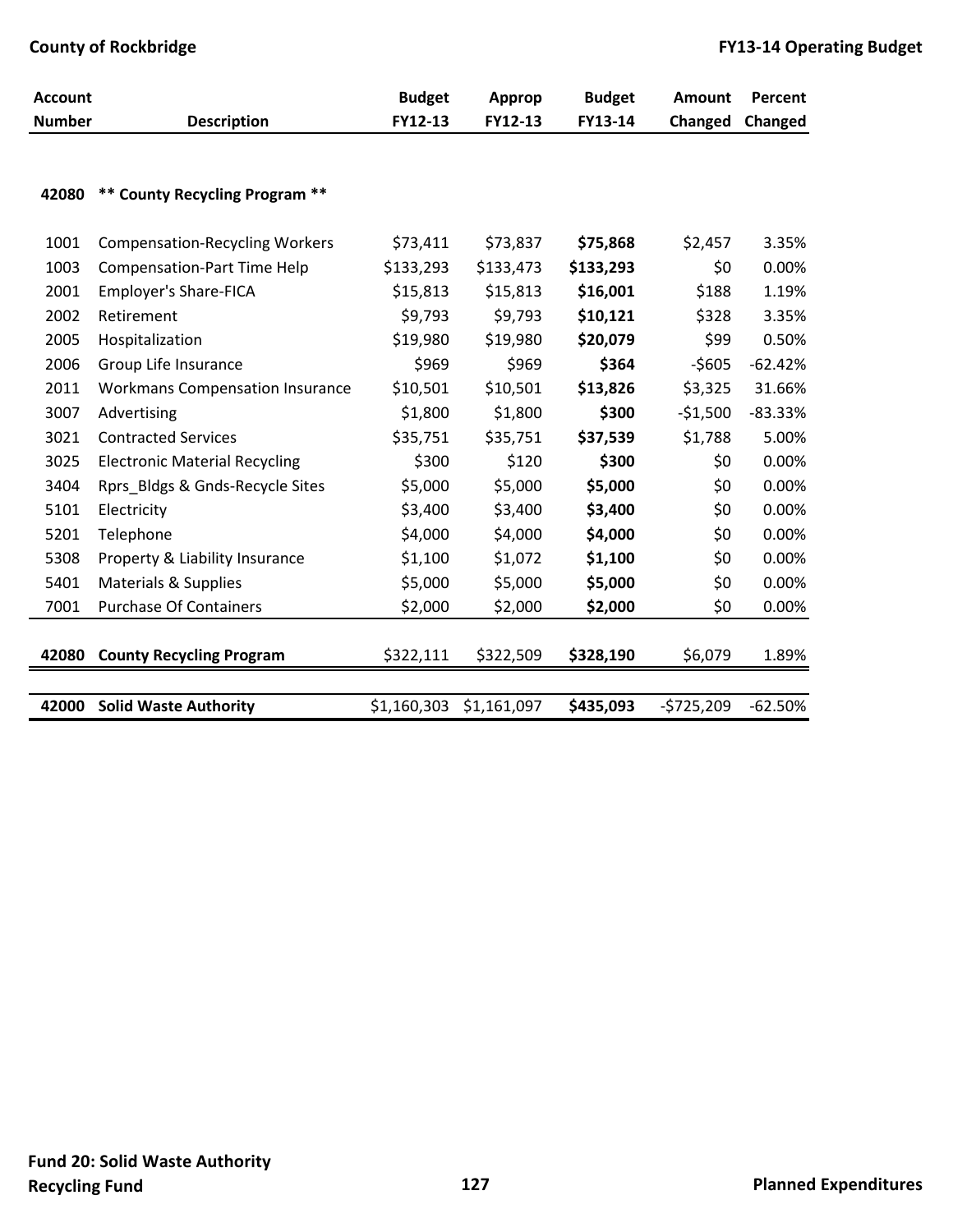#### **Rockbridge County Public Education, Fund 50**

#### **Overview**

Fund Code 50 accounts for anticipated revenues and planned expenditures for the Rockbridge County Public Schools. The data provided herein is a summary of the Rockbridge County School Budget published separately by the Rockbridge County School Board. For additional information, please contact the **Rockbridge County School Administration** at **1972 Big Spring Drive, Lexington, VA 24450** or **call 540‐463‐7386 / FAX 540‐463‐7823**.

Under United States government statutes, it is the States responsibility to provide funding for public education. In the Commonwealth of Virginia, the Governor and the General Assembly develop plans and programs and provide for financing for public education. The Governor's budget provides education programming and requests funding from the General Assembly. The General Assembly, through the budget process, acts on the Governor's budget and provides the Commonwealth's appropriations and apportionment of cost between the state and local unit of government. The Governor has veto power over the General Assembly's action, and the General Assembly can then override the Governor's veto. Each locality having a school division must provide the minimum funding required by the legislature. Any locality has the option to fund their school division at a higher level than required by the legislature.

#### **Fund 50 School Fund, Revenues**

Funds approved by the General Assembly for secondary education are sent to the Department of Education (DOE). The DOE exercises state's secondary education fiscal control and provides school district funding based on formulas and average number of students referred to as "average daily membership" (ADM). The Rockbridge County School Board developed their budget on the anticipated FY 2013‐2014 ADM. The formulas used to calculate the Commonwealth's funding share also provides calculations for the minimum local funding.

The funding sources from the state are classified as Sales Tax, Standards of Quality Programs, Incentive Programs, Categorical Programs, and Lottery‐Funded Programs. These categories change periodically based on the Governor and Legislature actions. The Commonwealth's share of funding for Rockbridge County Public Schools for FY 2013‐2014 is expected to be \$11, 255,047. During the latter stages of the FY 2013‐2014 budget process, the FY 2012 Caboose Budget was amended and signed into law. This legislative action and a change in ADM resulted in an increase of \$184,388in revenue for the upcoming fiscal year.

Local funding for the school division is provided by the Board of Supervisors. This year the Board of Supervisors plans to appropriate 17,159,215 for school operations and debt service. This is a funding increase of 2.7% compared with FY 2012-2013. In addition to the funding for operations and debt, the Board of Supervisors is providing \$210,000 to offset the impact of school retirement cost. This was addressed in the 90000 section of the General Fund.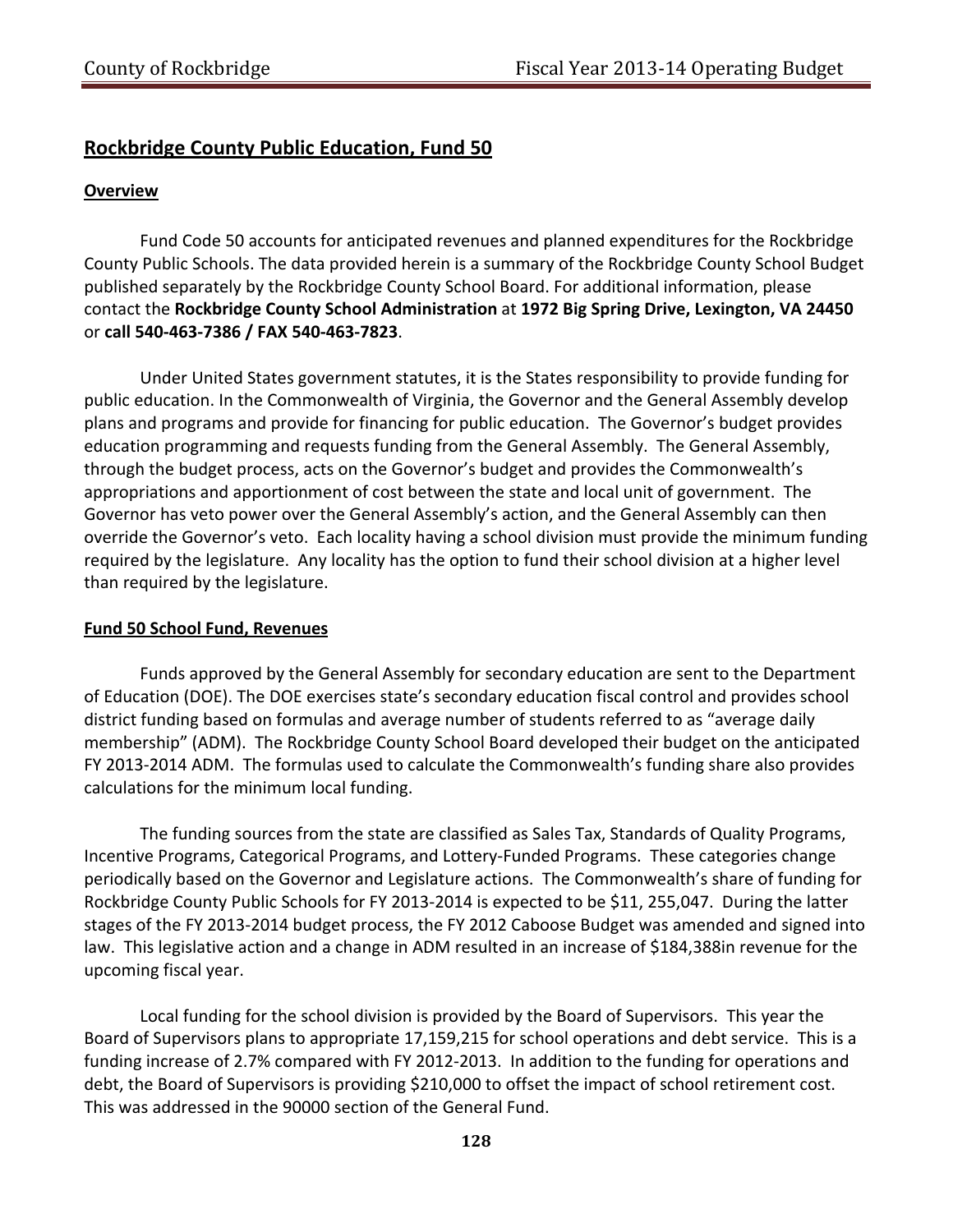Another source of revenue for the school fund is tuition. Rockbridge County High School is a consolidated high school serving students from Rockbridge County and the City of Lexington. By an agreement, the City of Lexington pays tuition for its students. This year the tuition is expected to be \$1,396,250.

State and federal grants have always been a top school priority. The school administration tries to maximize grant utilization to finance school goals. Most grants straddle two or more fiscal years. All have specific guidelines for using funds provided. This year, the school administration expects at least \$2,000,000 available in grant funding. The grant funds are not shown in the budget because the exact amount will not be known until the school year starts. Since these funds can only be used for their stated purpose, there is no possibility the funds will be used for other than what they were intended. The Board of Supervisors will be asked to appropriate the funds into the proper expenditure lines when the grant funds are approved and released by the Commonwealth.

The following table shows the Fund 50 revenue sources and the total revenue the School Board anticipates for FY 2013‐14 as compared with FY 2012‐13.

| <b>Source</b>        | FY 2012-2013 | FY 2013-2014 | Change    | % Change |
|----------------------|--------------|--------------|-----------|----------|
|                      |              |              |           |          |
| <b>Miscellaneous</b> | \$295,000    | \$302,000    | \$7,000   | 2.4%     |
| Tuition              | \$1,371,250  | \$1,396,250  | \$25,000  | 1.8%     |
| Commonwealth         | \$11,070,659 | \$11,255,047 | \$184,388 | 1.7%     |
| Local                | \$16,707,654 | \$17,159,215 | \$451,561 | 2.7%     |
| <b>Total</b>         | \$29,444,563 | \$30,112,512 | \$667,949 | 2.3%     |

Chart 16 below, shows graphically the Fund 50 revenue sources.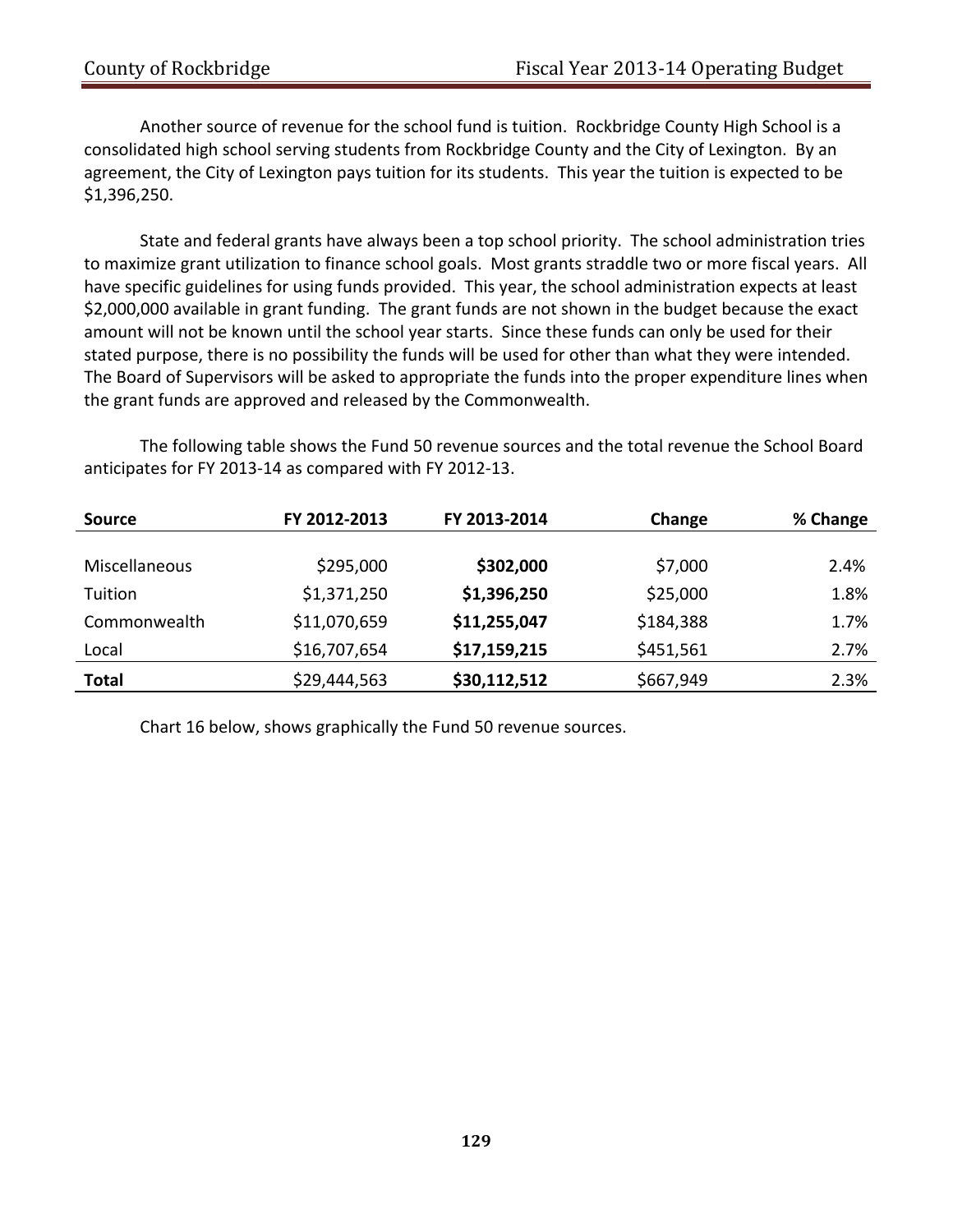

#### **Fund 50 School Fund, Expenditure**

 **The Code of Virginia** Section 22.1‐115 "prescribes the following major categories for expenditure of school funds: (I) instruction, (ii) administration, attendance and health, (iii) pupil transportation, (iv) operations and maintenance, (v) school food services and other non instructional operations, (vi) facilities, and (vii) debt and fund transfer. The legislature also requires schools to show funding for school technology in a separate category. The Rockbridge County and Rockbridge County Schools accounting structure divides school expenditures among the seven major categories seen below.

| 61000 | Instruction                         |
|-------|-------------------------------------|
| 62000 | Administration, Attendance & Health |
| 63000 | <b>School Transportation</b>        |
| 64000 | <b>Operations and Maintenance</b>   |
| 66000 | <b>Facilities</b>                   |
| 67000 | Debt Service                        |
| 68000 | Technology                          |
|       |                                     |

We account for school food services in a separate fund, Fund 56.

The accounting code structure used by Rockbridge County has a minimum of four numbers separated by hyphens. An example would be 4‐50‐61000‐2100, where the number 4 identifies this as an expense, the 50 identifies the Fund, the third number is the category (61000 ‐ Instruction) and the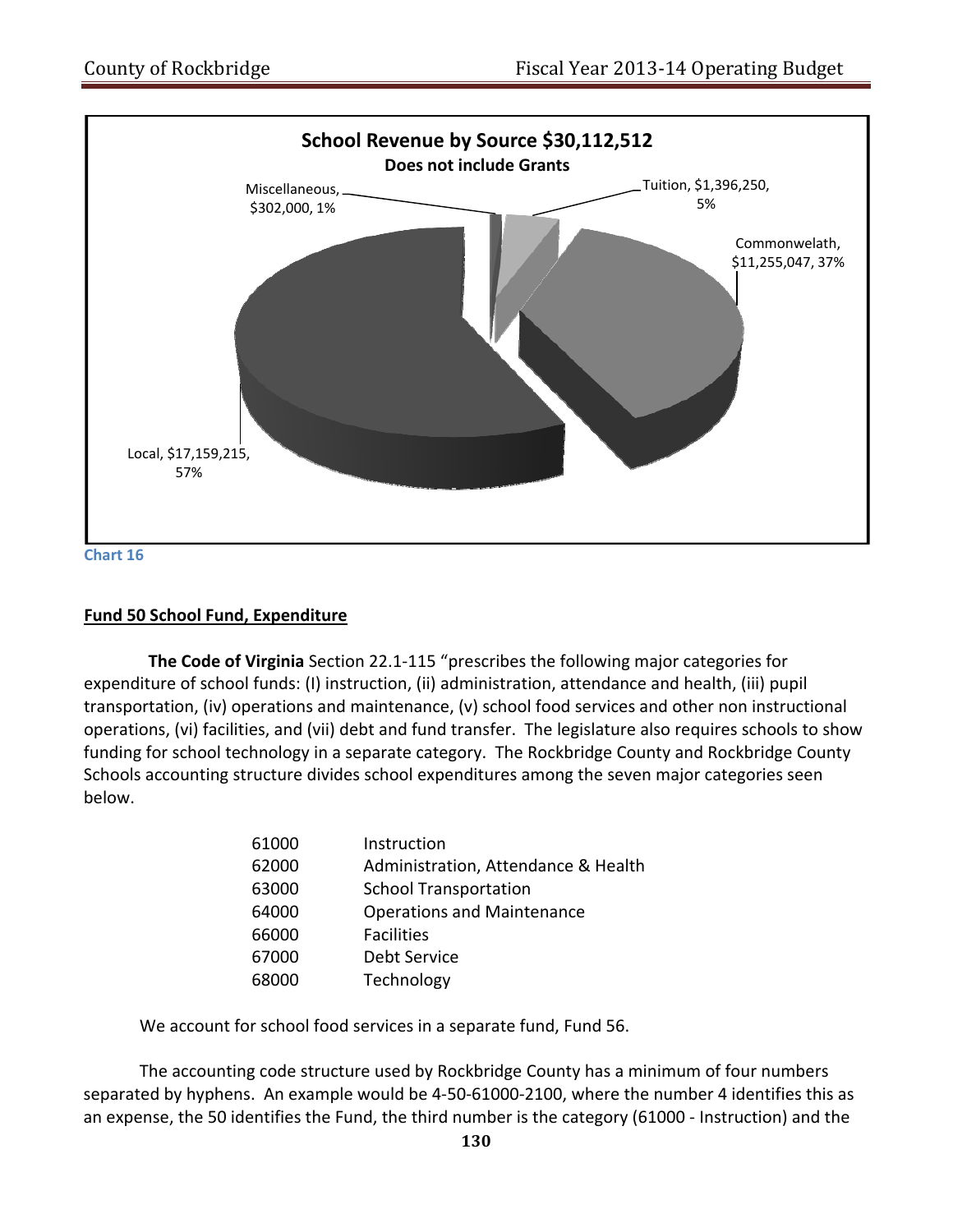last number is the specific type of expense (2100 is FICA).

We have included a short narrative for each of the school categories. This is a very brief narrative and is intended to address major changes only. For further details, contact the Rockbridge County School Board.

#### **Instruction, Category 61000:**

This category pays salaries and benefits cost for school instructional personnel. These personnel include principals, teachers and teaching staff, librarians, and clerical support. In addition, this area includes teaching materials, library, books and other instructional materials and supplies. The cost associated with special instructional programs is also included in this classification. This category represents the direct cost associated with teaching and the curriculum. Expenditures supporting classroom technology have been transferred to the technology account.

Instruction expenditures decreased by \$85,506 in the FY 2013‐2014 budget as compared with the FY 2012-2013 budget. The anticipated \$19,285,331 cost provides for an approximately 2% salaryscale step increase.

#### **Administration, Attendance, and Health, Category 62000:**

This category pays for the operations and cost associated with the Division's central offices, including the School Board and the offices of the superintendent, assistant superintendent, finance, personnel, health services, and psychological services. The funding for materials and supplies to support these offices is also found in this category. Funding for this category increased by \$13,197, primarily for salary increases.

#### **Pupil Transportation, Category 63000:**

Funds in this category are used to pay for pupil transportation to and from schools, and to and from education related activities. Funds pay for buses, bus maintenance, bus fuel, bus driver supervision, and for bus drivers.

Total FY 2013‐2014 transportation funding decreased by \$39,588 to \$1,973,457. , the primary reason for the decrease was efficiencies gained from consolidating the two middle schools.

#### **Operations and Maintenance, Category 64000:**

This category primarily pays for management, equipment, and personnel associated with school building and property operations, maintenance, and utilities. This category includes cost of contracted services used in operations and maintenance.

Operations and Maintenance expenditures decreased by \$97,942 in the FY 2013‐2014 budget.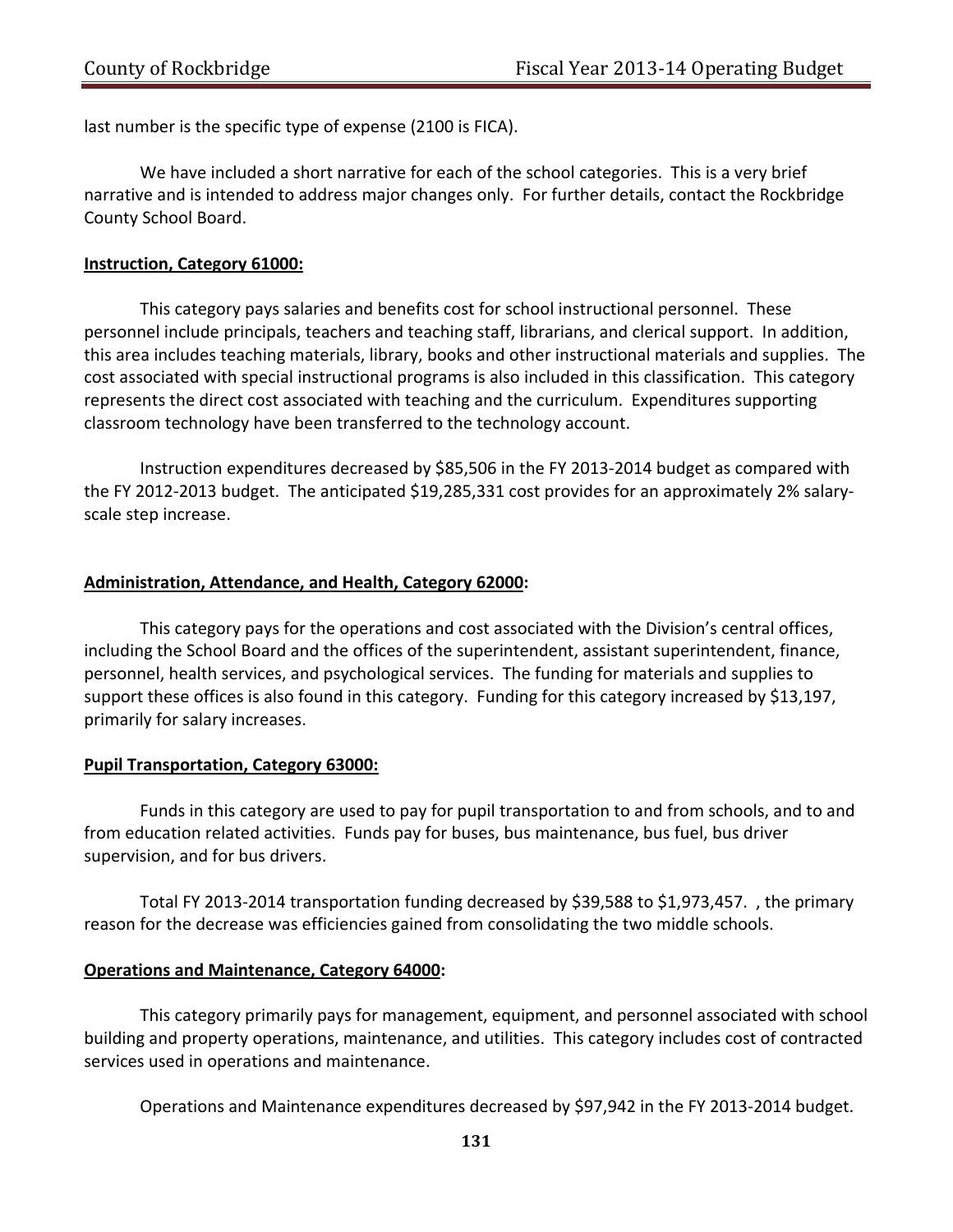The net decrease derives primarily from efficiencies resulting from the consolidation of the two middle schools.

#### **Facilities, Category 66000:**

This category pays for upgrades, capital repairs, and replacement of school facilities. This can include both instructional and non‐instructional items.

The school Operations & Maintenance Administrator has a schedule of planned upgrades and repairs that must be accomplished to keep the schools functional. This funding for facilities supports this capital improvement program. The budget for FY 2013‐2014 did not change from the FY 2012‐ 2013 budget.

The Board of Supervisors authorized an escrow account to pay for capital projects using unspent and unencumbered funds from previous years' School Board budgets. The availability of these funds allows the schools to pay for unforeseen and expensive repairs not addressed in the budget. The Board anticipates continuing this program in the future.

#### **Debt Service, Category 67000:**

Funding in this category pays debt service for both school bonds and literary funds. The debt service includes Rockbridge County High School, Maury River Middle School, Fairfield Elementary, Central Elementary, Mountain View Elementary, Natural Bridge Elementary, and Effinger Elementary. The remodeling and expansion of Maury River Middle School generated new debt during both FY 2011‐ 2012 and 2012‐2013. Because of this, school debt service increased by \$780,229 in FY 2013‐2014.

#### **Technology, Category 68000:**

The intent of this category is to get a comparison of the funding for technology expended by each school division. For FY 2013-2014, the funding for this category increased by \$97,558. This increase supports higher personnel costs.

Chart 17 below, shows the distribution of funds for each of the school categories.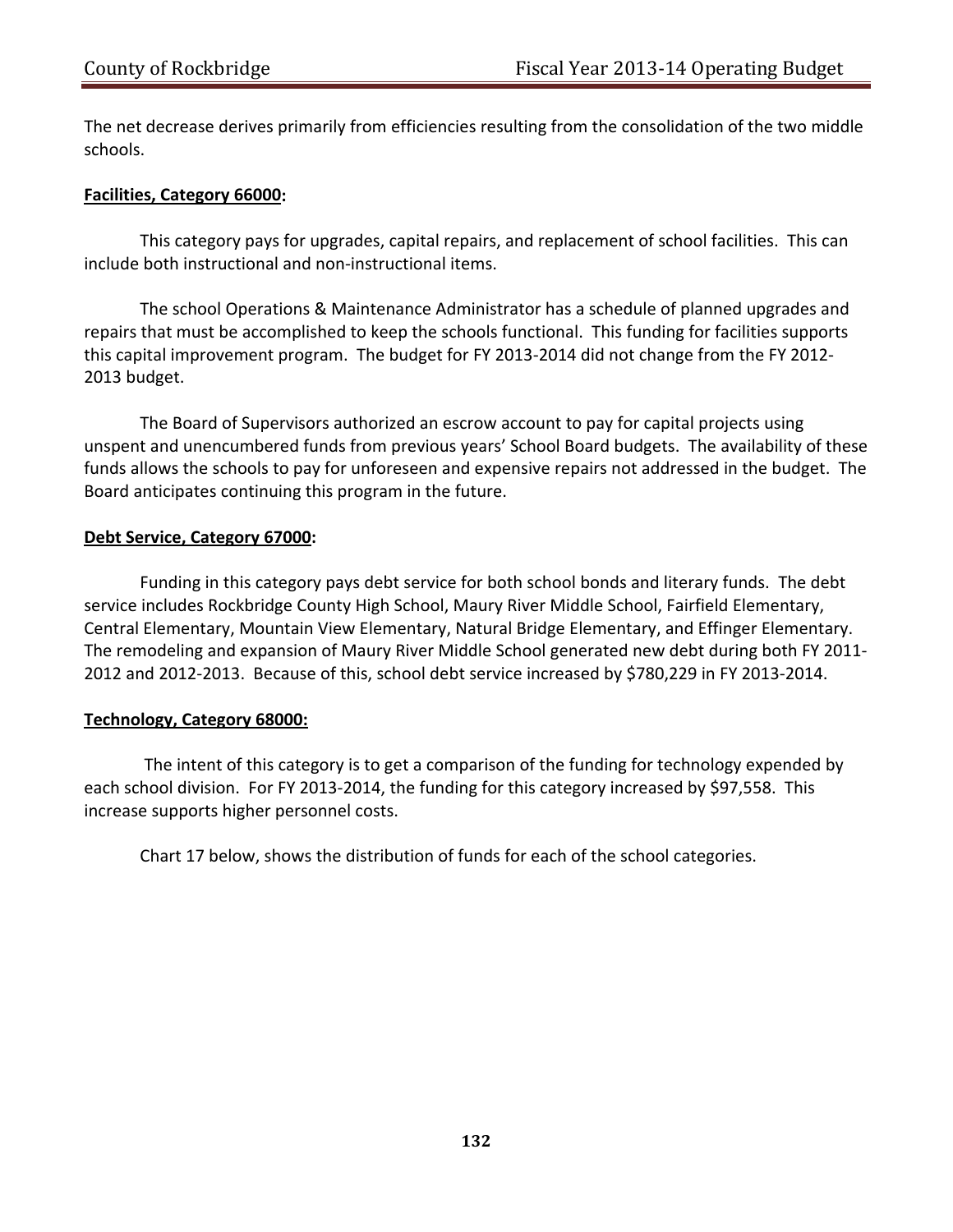

#### **Chart 17**

#### **Federal and State Grant Programs:**

 The County Schools participate in a variety of federally and state funded grant programs. Each grant comes with specific program directions to ensure the funds are expended to meet that grant's purposes. The school administration files grant requests, normally through the Commonwealth, to participate in these programs. Because most grants straddle school fiscal years, and because the exact amount of each grant remaining at the end of the year (or to be awarded during the next year) are not known at the time that the school budget is prepared, grants are not included in this budget. As this information becomes available during the year, the School Board's Finance Director requests appropriation of these funds. For FY 2013‐2014, the school administration expects to have approximately \$2,000,000 in grant funding available for use.

#### **Local Funding Summary:**

The Board of Supervisors approves the School Board's budget and provides local funds to support the approved budget. The Board of Supervisors may make school spending recommendations and may exercise significant control over appropriation of local school funds. However, once the Board of Supervisors appropriates the funds, the School Board can use funds within the categories as it deems necessary and appropriate. The Board of Supervisors retains the right to approve the movement of funds from one category to another as authorized by **The Code of Virginia** Section 22.1‐ 89.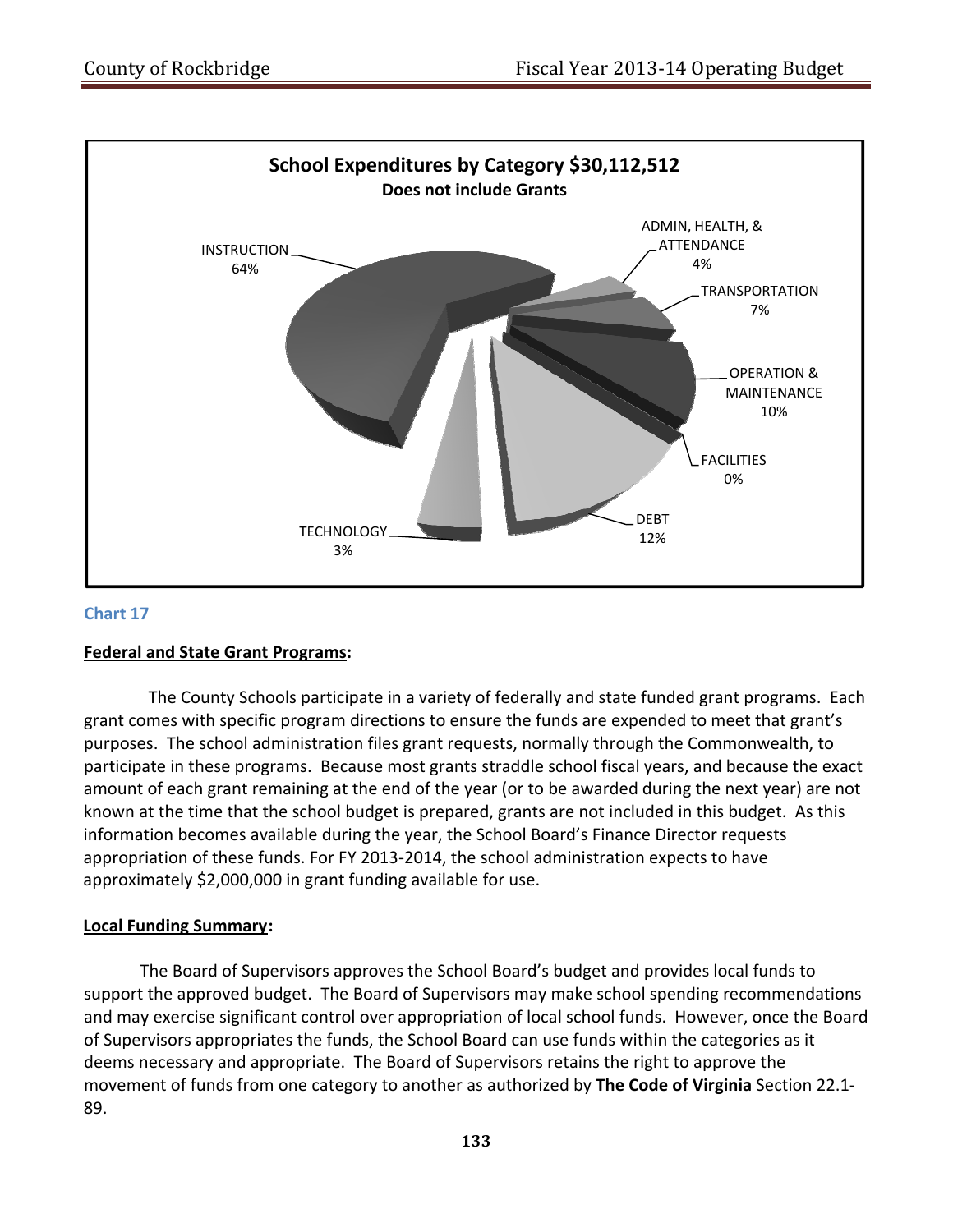The School Board must ensure funds earmarked for specific Commonwealth and Federal programs are expended in accordance with the appropriate program guidelines.

As previously mentioned, we have only included the basic narrative related to school revenues and expenses. We are providing complete accounting data for Fund 50 in the next section of this document. For additional details on the school budget, see the *Rockbridge County Public Schools School Division Budget Fiscal Year 2013‐2014* or contact the Rockbridge County Schools.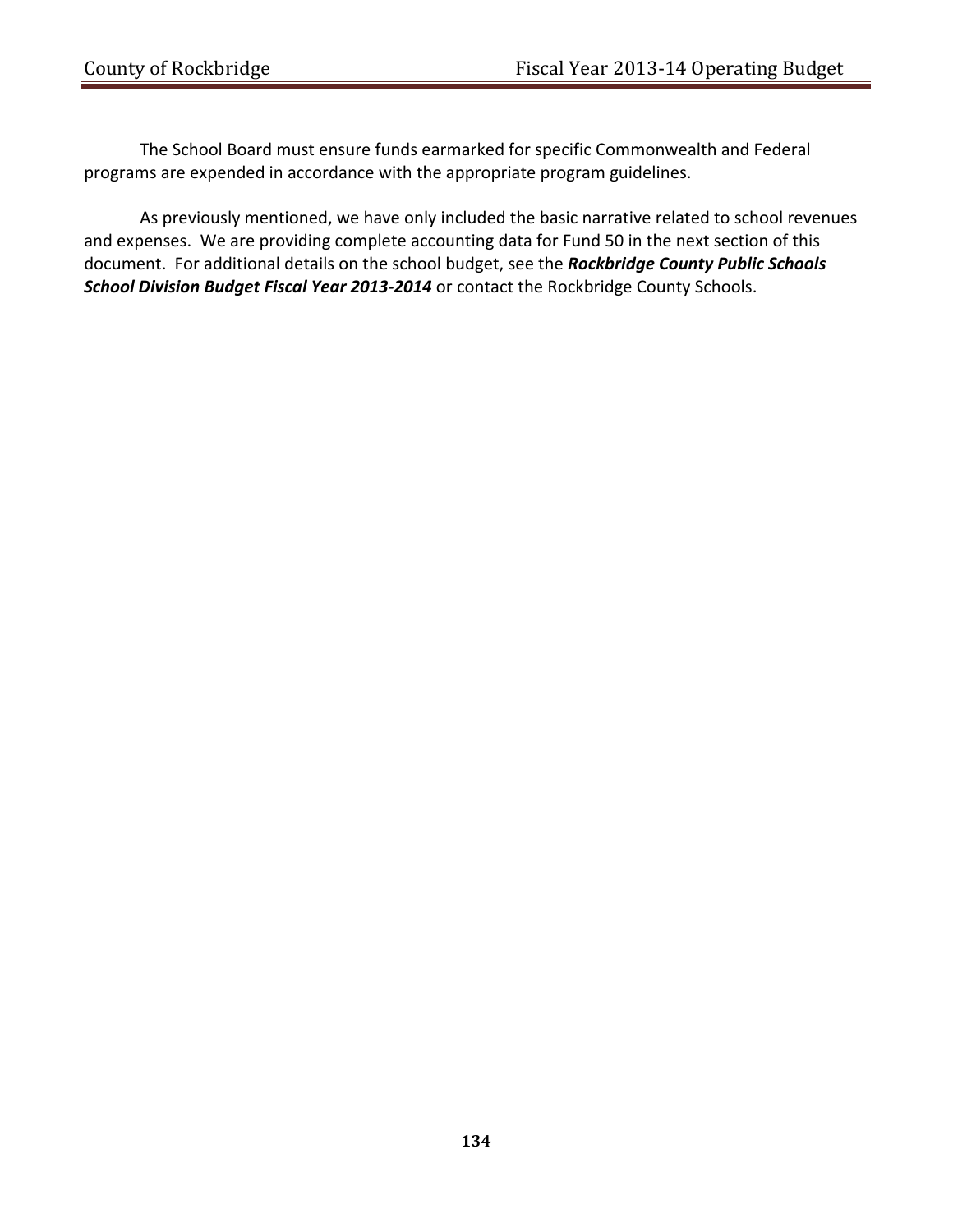# **Fund 50**

# **Rockbridge Public School Division**

### **Estimated Revenues**

### **and**

# **Planned Expenditures**

### **for**

# **FY 2013‐14**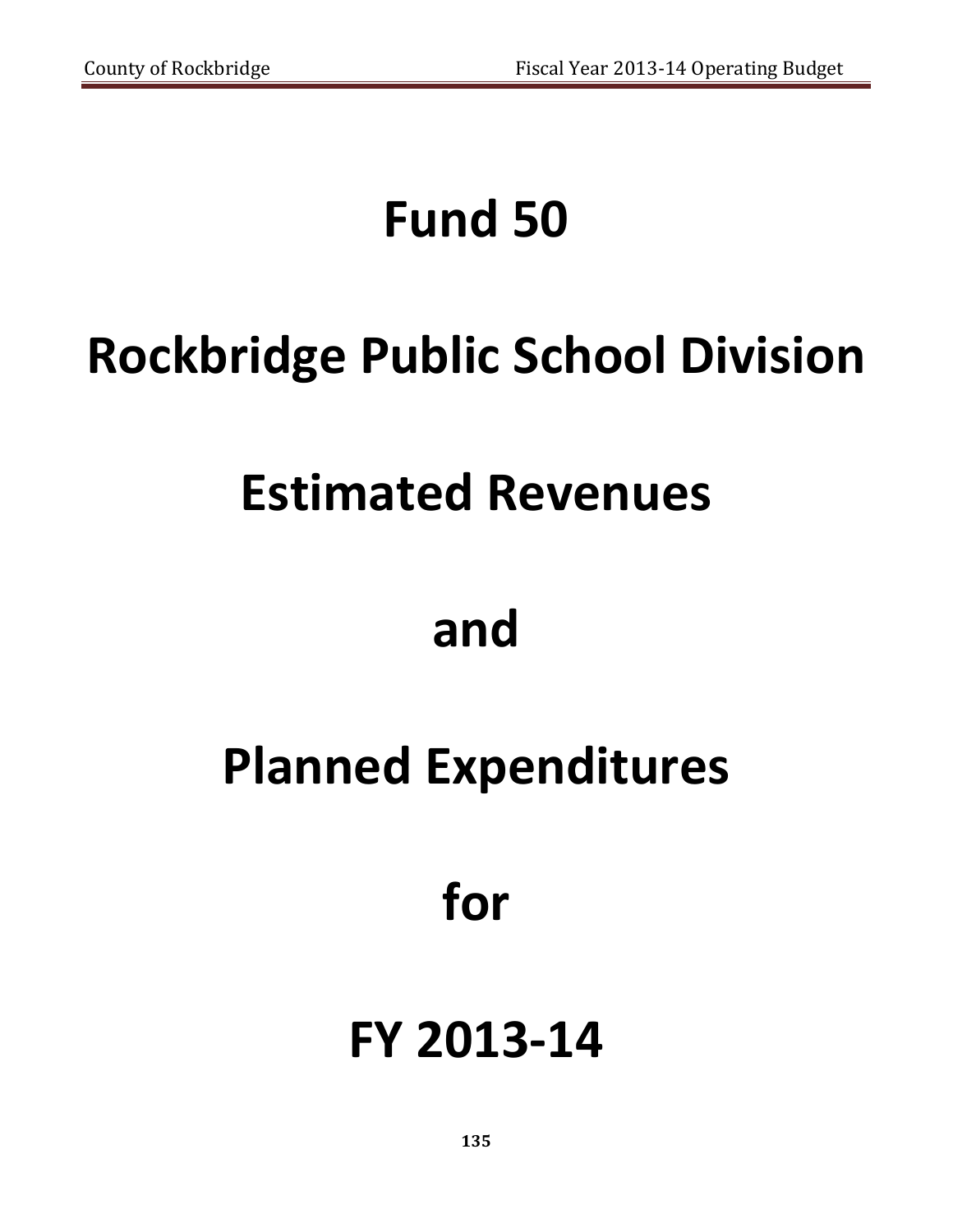### **County** of Rockbridge **COUNTER 1999 COUNTER 1999 Operating Budget for FY2013-14**

| <b>Account</b> |        |                                    | <b>Budget</b> | <b>Budget</b> | Amount      | Percent   |
|----------------|--------|------------------------------------|---------------|---------------|-------------|-----------|
| <b>Number</b>  |        | Description                        | FY12-13       | FY13-14       | Changed     | Changed   |
| <b>FC50</b>    |        | ** SCHOOL FUND REVENUES**          |               |               |             |           |
| 190100         | 10     | TUITION - CITY OF LEXINGTON        | \$1,371,250   | \$1,396,250   | \$25,000    | 24.66%    |
| 240200         | $10\,$ | <b>SALES TAX RECEIPTS</b>          | \$2,859,970   | \$2,995,474   | \$135,504   | 4.73%     |
| 240200         | 20     | <b>BASIC SCHOOL AID</b>            | \$5,146,960   | \$5,113,136   | $-533,824$  | 2.73%     |
| 240200         | 30     | <b>GED - ISAEP</b>                 | \$23,576      | \$23,576      | \$0         | 0.00%     |
| 240200         | 40     | REMEDIAL SUMMER SCHOOL             | \$26,520      | \$0           | $-$26,520$  | 25.78%    |
| 240200         | 50     | <b>FOSTER CARE</b>                 | \$15,656      | \$0           | $-$15,656$  | $-31.92%$ |
| 240200         | 70     | <b>GIFTED AND TALENTED</b>         | \$58,437      | \$58,659      | \$222       | 4.45%     |
| 240200         | 80     | REMEDIAL EDUCATION                 | \$144,823     | \$145,372     | \$549       | 30.85%    |
| 240210         | 20     | SPECIAL EDUCATION SOQ              | \$706,251     | \$692,430     | $-$13,821$  | $-12.68%$ |
| 240210         | 40     | <b>TEXTBOOK PAYMENTS</b>           | \$113,991     | \$114,423     | \$432       | 131.08%   |
| 240210         | 70     | VOCATIONAL SOQ PAYMENTS            | \$166,419     | \$167,050     | \$631       | $-17.57%$ |
| 240220         | 10     | SOCIAL SECURITY                    | \$344,272     | \$345,577     | \$1,305     | $-0.33%$  |
| 240220         | 30     | <b>VRS RETIREMENT</b>              | \$574,210     | \$577,662     | \$3,452     | 83.71%    |
| 240220         | 50     | <b>GROUP LIFE INSURANCE</b>        | \$21,596      | \$21,678      | \$82        | 77.57%    |
| 240220         | 80     | <b>EARLY READING INTERVENTION</b>  | \$46,149      | \$44,557      | $-51,592$   | 53.42%    |
| 240240         | 60     | <b>HOMEBOUND</b>                   | \$10,578      | \$15,001      | \$4,423     | 38.55%    |
| 240240         | 80     | SPECIAL EDUCATION REGIONAL PROGRAM | \$0           | \$4,474       | \$4,474     | 0.00%     |
| 240240         | 90     | AT RISK 4 YEAR OLDS                | \$97,862      | \$97,862      | \$0         | 1.94%     |
| 240250         | 10     | <b>VOC ED CATEGORICAL</b>          | \$56,990      | \$48,906      | $-58,084$   | 6.41%     |
| 240260         | 50     | AT RISK                            | \$114,788     | \$115,398     | \$610       | 50.10%    |
| 240260         | 60     | <b>COMPENSATION SUPPLEMENT</b>     | \$102,293     | \$138,163     | \$35,870    | 26.69%    |
| 240270         | 70     | REDUCED K-3 CLASS SIZE             | \$171,660     | \$170,124     | $-51,536$   | 168.58%   |
| 240290         | 80     | <b>CLASSROOM TECHNOLOGY</b>        | \$464,000     | \$464,000     | \$0         | 100.00%   |
| 240290         | 90     | <b>ENGLISH SECOND LANGUAGE</b>     | \$16,107      | \$113,974     | \$97,867    | 9.44%     |
| 240400         | 50     | <b>SOL ALGEBRA READINESS</b>       | \$19,551      | \$19,551      | \$0         | 40.55%    |
| 330200         | 80     | FEDERAL LAND USE                   | \$63,000      | \$70,000      | \$7,000     | $-10.00%$ |
| 510500         | 10     | APPROPRIATIONS--OPERATIONS         | \$13,807,502  | \$13,478,834  | $-5328,668$ | 5.79%     |
| 510500         | 20     | APPROPRIATIONS--DEBT SERVICE       | \$2,690,152   | \$3,470,381   | \$780,229   | 19.56%    |
| 510500         | 30     | <b>VRS SUPPLEMENTAL</b>            | \$210,000     | \$210,000     | \$0         | 0.00%     |
| <b>Total</b>   |        | <b>FUND 50 SCHOOL FUND</b>         | \$29,444,563  | \$30,112,512  | \$1,514,503 | 5.42%     |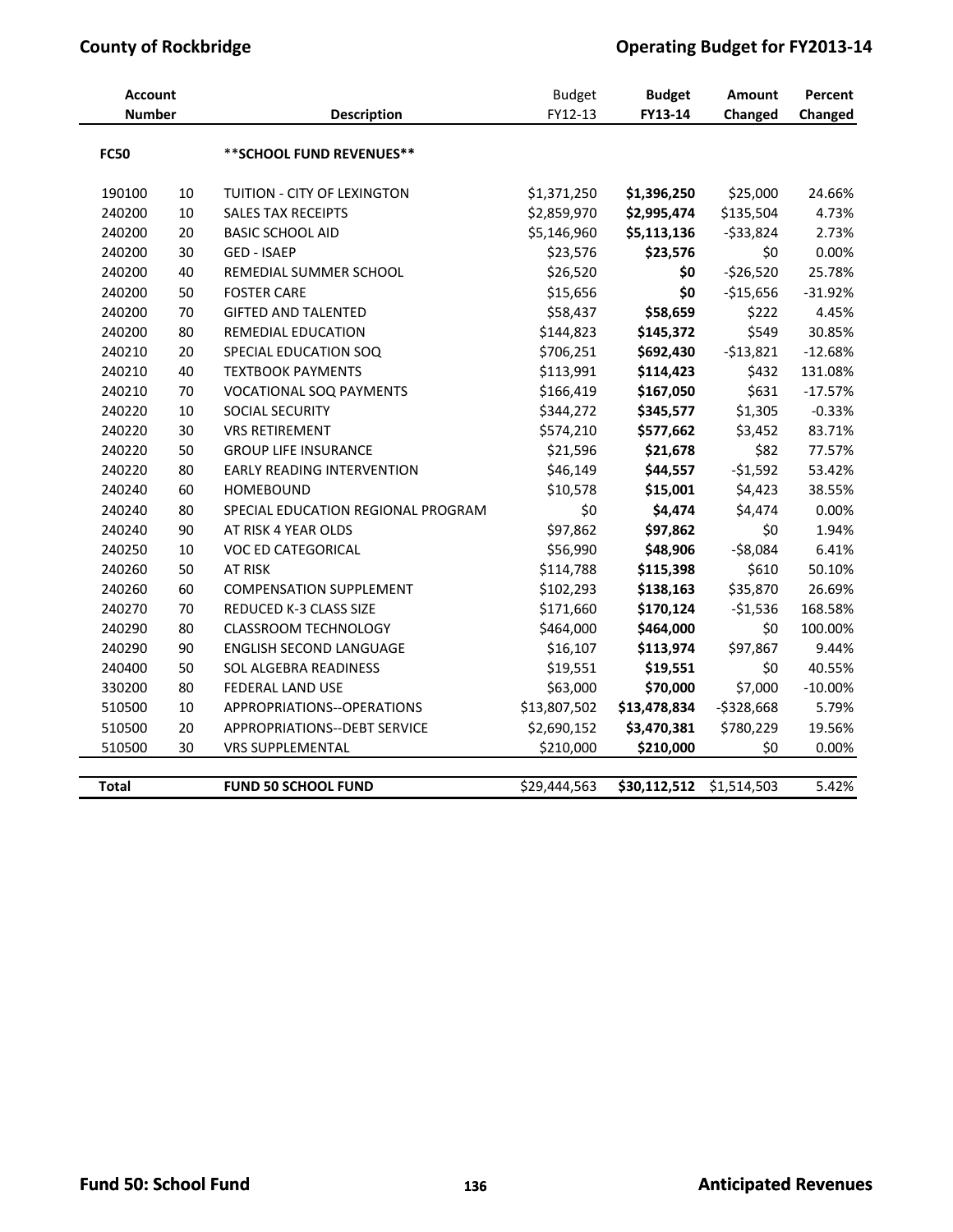### **County of Rockbridge Operating Budget for FY 2013-14**

|       | <b>Account</b><br><b>Number</b> | <b>Description</b>           | <b>Budget</b><br>FY12-13 | <b>Budget</b><br>FY13-14 | <b>Amount</b><br>Changed | %<br>Changed       |
|-------|---------------------------------|------------------------------|--------------------------|--------------------------|--------------------------|--------------------|
| 61000 |                                 | **INSTRUCTION**              |                          |                          |                          |                    |
| 61000 | 2100 220 100 FICA               | Regular                      | \$89,859                 | \$94,165                 | \$4,306                  | 4.79%              |
| 61000 | 2100 220 200 FICA               | Special Ed                   | \$7,941                  | \$8,158                  | \$217                    | 2.73%              |
|       | 61000 2100 220 400 FICA         | <b>Gifted &amp; Talented</b> | \$173                    | \$173                    | \$0                      | 0.00%              |
|       | 61000 2100 240 100 FICA         | Regular                      | \$76,927                 | \$82,184                 | \$5,257                  | 6.83%              |
|       | 61000 2100 240 200 FICA         | Special Ed                   | \$10,656                 | \$11,453                 | \$797                    | 7.48%              |
| 61000 | 2100 240 400 FICA               | Gifted & Talented            | \$193                    | \$193                    | \$0                      | $-0.16%$           |
| 61000 | 2100 260 100 FICA               | Regular                      | \$32,368                 | \$33,383                 | \$1,015                  | 3.14%              |
| 61000 | 2100 260 200 FICA               | Special Ed                   | \$11,689                 | \$9,018                  | $-52,671$                | $-22.85%$          |
| 61000 | 2100 260 400 FICA               | Gifted & Talented            | \$167                    | \$167                    | \$0                      | 0.00%              |
|       | 61000 2100 270 100 FICA         | Regular                      | \$62,991                 | \$64,123                 | \$1,132                  | 1.80%              |
|       | 61000 2100 270 200 FICA         | Special Ed                   | \$16,596                 | \$19,548                 | \$2,952                  | 17.79%             |
| 61000 | 2100 270 400 FICA               | Gifted & Talented            | \$167                    | \$167                    | \$0                      | 0.00%              |
| 61000 | 2100 312 500 FICA               | Alt Ed                       | \$1,181                  | \$1,410                  | \$229                    | 19.37%             |
|       | 61000 2100 350 100 FICA         | Regular                      | \$86,259                 | \$132,881                | \$46,622                 | 54.05%             |
| 61000 | 2100 350 200 FICA               | Special Ed                   | \$20,150                 | \$24,850                 | \$4,700                  | 23.33%             |
|       | 61000 2100 350 300 FICA         | Vocational                   | \$6,859                  | \$18,363                 | \$11,504                 | 167.72%            |
|       | 61000 2100 350 400 FICA         | Gifted & Talented            | \$170                    | \$337                    | \$167                    | 98.34%             |
| 61000 | 2100 350 500 FICA               | Other                        | \$1,568                  | \$3,094                  | \$1,526                  | 97.32%             |
| 61000 | 2100 380 100 FICA               | Regular                      | \$67,035                 | \$0                      |                          | -\$67,035 -100.00% |
|       | 61000 2100 380 200 FICA         | Special Ed                   | \$8,516                  | \$0                      |                          | -\$8,516 -100.00%  |
| 61000 | 2100 380 300 FICA               | Vocational                   | \$6,924                  | \$0                      |                          | -\$6,924 -100.00%  |
| 61000 | 2100 380 400 FICA               | Gifted & Talented            | \$167                    | \$0                      |                          | -\$167 -100.00%    |
|       | 61000 2100 380 500 FICA         | Other                        | \$1,526                  | \$0                      |                          | -\$1,526 -100.00%  |
| 61000 | 2100 390 100 FICA               | Regular                      | \$211,777                | \$216,303                | \$4,526                  | 2.14%              |
| 61000 | 2100 390 200 FICA               | Special Ed                   | \$38,358                 | \$39,094                 | \$736                    | 1.92%              |
| 61000 | 2100 390 300 FICA               | Vocational                   | \$52,526                 | \$57,560                 | \$5,034                  | 9.58%              |
| 61000 | 2100 390 400 FICA               | Gifted & Talented            | \$1,339                  | \$765                    | $-5574$                  | $-42.86%$          |
| 61000 | 2100 390 500 FICA               | Other                        | \$17,304                 | \$17,424                 | \$120                    | 0.70%              |
|       | 61000 2100 390 600 FICA         | Summer                       | \$2,372                  | \$2,372                  | \$0                      | 0.00%              |
|       | 61000 2100 900 200 FICA         | SPED Pre-School              | \$4,811                  | \$4,902                  | \$91                     | 1.90%              |
|       | 61000 2100 900 700 FICA         | Adult                        | \$0                      | \$0                      | \$0                      | 0.00%              |
|       | 61000 2100 900 800 FICA         | Pre-School                   | \$10,819                 | \$11,031                 | \$212                    | 1.96%              |
|       | 61000 2100 910 000 FICA         | Retirees                     | \$22,568                 | \$22,568                 | \$0                      | 0.00%              |
|       | 61000 2100 910 100 FICA         | Regular                      | \$1,792                  | \$1,828                  | \$36                     | 1.98%              |
|       | 61000 2100 910 200 FICA         | Special Ed                   | \$7,942                  | \$4,768                  | $-53,174$                | -39.96%            |
|       | 61000 2100 910 600 FICA         | Summer                       | \$421                    | \$421                    | \$0                      | 0.00%              |
|       | 61000 2100 910 800 FICA         | Pre/After School             | \$0                      | \$0                      | \$0                      | 0.00%              |
|       | 61000 2210 220 100 VRS          | Regular                      | \$136,962                | \$143,525                | \$6,563                  | 4.79%              |
|       | 61000 2210 220 200 VRS          | Special Ed                   | \$12,103                 | \$12,434                 | \$331                    | 2.73%              |
|       | 61000 2210 240 100 VRS          | Regular                      | \$117,251                | \$125,264                | \$8,013                  | 6.83%              |
|       | 61000 2210 240 200 VRS          | Special Ed                   | \$16,242                 | \$17,456                 | \$1,214                  | 7.47%              |
|       | 61000 2210 260 100 VRS          | Regular                      | \$49,335                 | \$50,882                 | \$1,547                  | 3.14%              |
|       | 61000 2210 260 200 VRS          | Special Ed                   | \$17,816                 | \$13,744                 | $-54,072$                | $-22.86%$          |
|       | 61000 2210 270 100 VRS          | Regular                      | \$96,009                 | \$97,735                 | \$1,726                  | 1.80%              |
|       | 61000 2210 270 200 VRS          | Special Ed                   | \$25,295                 | \$29,794                 | \$4,499                  | 17.79%             |
|       | 61000 2210 312 500 VRS          | Alt Ed                       | \$1,800                  | \$2,150                  | \$350                    | 19.42%             |
|       | 61000 2210 350 100 VRS          | Regular                      | \$131,474                | \$202,534                | \$71,060                 | 54.05%             |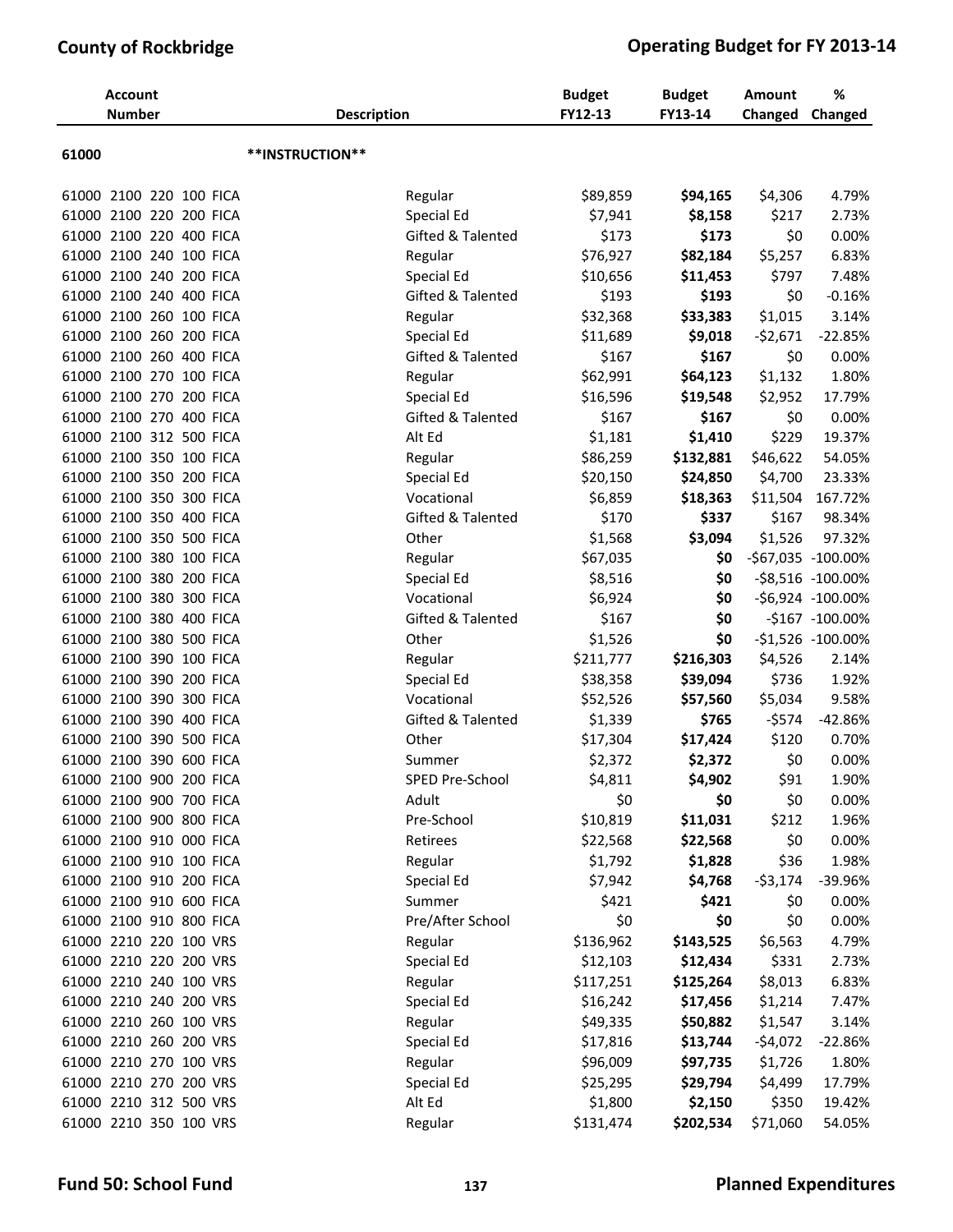| **INSTRUCTION**<br>61000<br>61000 2210 350 200 VRS<br>Special Ed<br>23.32%<br>\$30,713<br>\$37,876<br>\$7,163<br>2210 350 300 VRS<br>Vocational<br>\$10,454<br>\$27,988<br>\$17,534<br>167.73%<br>61000<br>2210 350 500 VRS<br>Other<br>\$2,390<br>\$4,716<br>\$2,326<br>97.33%<br>61000<br>61000 2210 380 100 VRS<br>Regular<br>\$102,173<br>$$0 - $102,173 -100.00\%$<br>61000 2210 380 200 VRS<br>Special Ed<br>\$12,980<br>\$0<br>-\$12,980 -100.00%<br>61000 2210 380 300 VRS<br>Vocational<br>-\$10,533 -100.00%<br>\$10,533<br>\$0<br>61000 2210 380 500 VRS<br>Other<br>\$2,326<br>\$0<br>-\$2,326 -100.00%<br>\$7,083<br>61000 2210 390 100 VRS<br>Regular<br>\$332,265<br>\$339,348<br>2.13%<br>61000 2210 390 200 VRS<br>Special Ed<br>\$58,465<br>\$59,587<br>\$1,122<br>1.92%<br>61000 2210 390 300 VRS<br>Vocational<br>\$80,059<br>\$87,732<br>\$7,673<br>9.58%<br>\$11<br>61000 2210 900 200 VRS<br>SPED Pre-School<br>\$561<br>\$572<br>1.97%<br>\$25<br>1.95%<br>61000 2210 900 800 VRS<br>Pre-School<br>\$1,261<br>\$1,286<br>61000 2300 220 100 HOSPITALIZATION<br>\$96,264<br>\$106,395<br>\$10,131<br>10.52%<br>Regular<br>40.66%<br>2300 220 200 HOSPITALIZATION<br>Special Ed<br>\$13,752<br>\$19,344<br>\$5,592<br>61000<br>2300 240 100 HOSPITALIZATION<br>Regular<br>\$68,760<br>\$72,542<br>\$3,782<br>5.50%<br>61000<br>61000 2300 240 200 HOSPITALIZATION<br>Special Ed<br>\$18,336<br>\$19,344<br>\$1,008<br>5.50%<br>61000 2300 260 100 HOSPITALIZATION<br>Regular<br>\$45,840<br>\$48,361<br>\$2,521<br>5.50%<br>61000 2300 260 200 HOSPITALIZATION<br>Special Ed<br>\$9,672<br>$-54,080$<br>$-29.67%$<br>\$13,752<br>61000 2300 270 100 HOSPITALIZATION<br>Regular<br>\$59,592<br>\$62,870<br>\$3,278<br>5.50%<br>5.50%<br>61000 2300 270 200 HOSPITALIZATION<br>Special Ed<br>\$41,256<br>\$43,525<br>\$2,269<br>\$0<br>0.00%<br>2300 312 500 HOSPITALIZATION<br>Alt Ed<br>\$4,836<br>\$4,836<br>61000<br>\$149,920<br>2300 350 100 HOSPITALIZATION<br>\$87,096<br>\$62,824<br>72.13%<br>61000<br>Regular<br>2300 350 200 HOSPITALIZATION<br>\$22,920<br>\$29,017<br>\$6,097<br>61000<br>Special Ed<br>26.60%<br>61000 2300 350 300 HOSPITALIZATION<br>Vocational<br>\$9,168<br>\$19,344<br>\$10,176<br>110.99%<br>61000 2300 380 100 HOSPITALIZATION<br>\$59,592<br>-\$59,592 -100.00%<br>Regular<br>\$0<br>61000 2300 380 200 HOSPITALIZATION<br>Special Ed<br>\$13,752<br>-\$13,752 -100.00%<br>\$0<br>2300 380 300 HOSPITALIZATION<br>Vocational<br>\$4,584<br>\$0<br>-\$4,584 -100.00%<br>61000<br>\$247,536<br>2300 390 100 HOSPITALIZATION<br>\$270,824<br>\$23,288<br>9.41%<br>61000<br>Regular<br>61000 2300 390 200 HOSPITALIZATION<br>\$45,840<br>\$48,361<br>\$2,521<br>Special Ed<br>5.50%<br>Vocational<br>\$7,105<br>\$41,256<br>\$48,361<br>61000 2300 390 300 HOSPITALIZATION<br>17.22%<br>\$4,584<br>\$252<br>5.50%<br>61000 2300 900 200 HOSPITALIZATION<br>SPED Pre-School<br>\$4,836<br>61000 2300 900 800 HOSPITALIZATION<br>Pre-School<br>\$22,920<br>\$24,181<br>\$1,261<br>5.50%<br>61000 2300 910 000 HOSPITALIZATION<br>Undistributed (Retire<br>\$100,848<br>\$106,395<br>\$5,547<br>5.50%<br>61000 2300 910 200 HOSPITALIZATION<br>\$4,584<br>\$4,836<br>\$252<br>5.50%<br>Regular<br>61000 2300 910 200 HOSPITALIZATION<br>Special Ed<br>\$4,584<br>\$4,836<br>\$252<br>5.50%<br>\$670<br>61000 2400 220 100 GROUP LIFE INSURANCE<br>Regular<br>\$13,978<br>\$14,648<br>4.79%<br>61000 2400 220 200 GROUP LIFE INSURANCE<br>Special Ed<br>\$1,235<br>\$1,269<br>\$34<br>2.75%<br>61000 2400 240 100 GROUP LIFE INSURANCE<br>Regular<br>\$11,966<br>\$12,784<br>6.84%<br>\$818 | <b>Account</b><br><b>Number</b> | <b>Description</b> | <b>Budget</b><br>FY12-13 | <b>Budget</b><br>FY13-14 | <b>Amount</b><br>Changed | %<br>Changed |
|------------------------------------------------------------------------------------------------------------------------------------------------------------------------------------------------------------------------------------------------------------------------------------------------------------------------------------------------------------------------------------------------------------------------------------------------------------------------------------------------------------------------------------------------------------------------------------------------------------------------------------------------------------------------------------------------------------------------------------------------------------------------------------------------------------------------------------------------------------------------------------------------------------------------------------------------------------------------------------------------------------------------------------------------------------------------------------------------------------------------------------------------------------------------------------------------------------------------------------------------------------------------------------------------------------------------------------------------------------------------------------------------------------------------------------------------------------------------------------------------------------------------------------------------------------------------------------------------------------------------------------------------------------------------------------------------------------------------------------------------------------------------------------------------------------------------------------------------------------------------------------------------------------------------------------------------------------------------------------------------------------------------------------------------------------------------------------------------------------------------------------------------------------------------------------------------------------------------------------------------------------------------------------------------------------------------------------------------------------------------------------------------------------------------------------------------------------------------------------------------------------------------------------------------------------------------------------------------------------------------------------------------------------------------------------------------------------------------------------------------------------------------------------------------------------------------------------------------------------------------------------------------------------------------------------------------------------------------------------------------------------------------------------------------------------------------------------------------------------------------------------------------------------------------------------------------------------------------------------------------------------------------------------------------------------------------------------------------------------------------------------------------------------------------------------------------------------------------------------------------------------------------------------------------------------------------------------------------------------------------------------------------|---------------------------------|--------------------|--------------------------|--------------------------|--------------------------|--------------|
|                                                                                                                                                                                                                                                                                                                                                                                                                                                                                                                                                                                                                                                                                                                                                                                                                                                                                                                                                                                                                                                                                                                                                                                                                                                                                                                                                                                                                                                                                                                                                                                                                                                                                                                                                                                                                                                                                                                                                                                                                                                                                                                                                                                                                                                                                                                                                                                                                                                                                                                                                                                                                                                                                                                                                                                                                                                                                                                                                                                                                                                                                                                                                                                                                                                                                                                                                                                                                                                                                                                                                                                                                                                |                                 |                    |                          |                          |                          |              |
|                                                                                                                                                                                                                                                                                                                                                                                                                                                                                                                                                                                                                                                                                                                                                                                                                                                                                                                                                                                                                                                                                                                                                                                                                                                                                                                                                                                                                                                                                                                                                                                                                                                                                                                                                                                                                                                                                                                                                                                                                                                                                                                                                                                                                                                                                                                                                                                                                                                                                                                                                                                                                                                                                                                                                                                                                                                                                                                                                                                                                                                                                                                                                                                                                                                                                                                                                                                                                                                                                                                                                                                                                                                |                                 |                    |                          |                          |                          |              |
|                                                                                                                                                                                                                                                                                                                                                                                                                                                                                                                                                                                                                                                                                                                                                                                                                                                                                                                                                                                                                                                                                                                                                                                                                                                                                                                                                                                                                                                                                                                                                                                                                                                                                                                                                                                                                                                                                                                                                                                                                                                                                                                                                                                                                                                                                                                                                                                                                                                                                                                                                                                                                                                                                                                                                                                                                                                                                                                                                                                                                                                                                                                                                                                                                                                                                                                                                                                                                                                                                                                                                                                                                                                |                                 |                    |                          |                          |                          |              |
|                                                                                                                                                                                                                                                                                                                                                                                                                                                                                                                                                                                                                                                                                                                                                                                                                                                                                                                                                                                                                                                                                                                                                                                                                                                                                                                                                                                                                                                                                                                                                                                                                                                                                                                                                                                                                                                                                                                                                                                                                                                                                                                                                                                                                                                                                                                                                                                                                                                                                                                                                                                                                                                                                                                                                                                                                                                                                                                                                                                                                                                                                                                                                                                                                                                                                                                                                                                                                                                                                                                                                                                                                                                |                                 |                    |                          |                          |                          |              |
|                                                                                                                                                                                                                                                                                                                                                                                                                                                                                                                                                                                                                                                                                                                                                                                                                                                                                                                                                                                                                                                                                                                                                                                                                                                                                                                                                                                                                                                                                                                                                                                                                                                                                                                                                                                                                                                                                                                                                                                                                                                                                                                                                                                                                                                                                                                                                                                                                                                                                                                                                                                                                                                                                                                                                                                                                                                                                                                                                                                                                                                                                                                                                                                                                                                                                                                                                                                                                                                                                                                                                                                                                                                |                                 |                    |                          |                          |                          |              |
|                                                                                                                                                                                                                                                                                                                                                                                                                                                                                                                                                                                                                                                                                                                                                                                                                                                                                                                                                                                                                                                                                                                                                                                                                                                                                                                                                                                                                                                                                                                                                                                                                                                                                                                                                                                                                                                                                                                                                                                                                                                                                                                                                                                                                                                                                                                                                                                                                                                                                                                                                                                                                                                                                                                                                                                                                                                                                                                                                                                                                                                                                                                                                                                                                                                                                                                                                                                                                                                                                                                                                                                                                                                |                                 |                    |                          |                          |                          |              |
|                                                                                                                                                                                                                                                                                                                                                                                                                                                                                                                                                                                                                                                                                                                                                                                                                                                                                                                                                                                                                                                                                                                                                                                                                                                                                                                                                                                                                                                                                                                                                                                                                                                                                                                                                                                                                                                                                                                                                                                                                                                                                                                                                                                                                                                                                                                                                                                                                                                                                                                                                                                                                                                                                                                                                                                                                                                                                                                                                                                                                                                                                                                                                                                                                                                                                                                                                                                                                                                                                                                                                                                                                                                |                                 |                    |                          |                          |                          |              |
|                                                                                                                                                                                                                                                                                                                                                                                                                                                                                                                                                                                                                                                                                                                                                                                                                                                                                                                                                                                                                                                                                                                                                                                                                                                                                                                                                                                                                                                                                                                                                                                                                                                                                                                                                                                                                                                                                                                                                                                                                                                                                                                                                                                                                                                                                                                                                                                                                                                                                                                                                                                                                                                                                                                                                                                                                                                                                                                                                                                                                                                                                                                                                                                                                                                                                                                                                                                                                                                                                                                                                                                                                                                |                                 |                    |                          |                          |                          |              |
|                                                                                                                                                                                                                                                                                                                                                                                                                                                                                                                                                                                                                                                                                                                                                                                                                                                                                                                                                                                                                                                                                                                                                                                                                                                                                                                                                                                                                                                                                                                                                                                                                                                                                                                                                                                                                                                                                                                                                                                                                                                                                                                                                                                                                                                                                                                                                                                                                                                                                                                                                                                                                                                                                                                                                                                                                                                                                                                                                                                                                                                                                                                                                                                                                                                                                                                                                                                                                                                                                                                                                                                                                                                |                                 |                    |                          |                          |                          |              |
|                                                                                                                                                                                                                                                                                                                                                                                                                                                                                                                                                                                                                                                                                                                                                                                                                                                                                                                                                                                                                                                                                                                                                                                                                                                                                                                                                                                                                                                                                                                                                                                                                                                                                                                                                                                                                                                                                                                                                                                                                                                                                                                                                                                                                                                                                                                                                                                                                                                                                                                                                                                                                                                                                                                                                                                                                                                                                                                                                                                                                                                                                                                                                                                                                                                                                                                                                                                                                                                                                                                                                                                                                                                |                                 |                    |                          |                          |                          |              |
|                                                                                                                                                                                                                                                                                                                                                                                                                                                                                                                                                                                                                                                                                                                                                                                                                                                                                                                                                                                                                                                                                                                                                                                                                                                                                                                                                                                                                                                                                                                                                                                                                                                                                                                                                                                                                                                                                                                                                                                                                                                                                                                                                                                                                                                                                                                                                                                                                                                                                                                                                                                                                                                                                                                                                                                                                                                                                                                                                                                                                                                                                                                                                                                                                                                                                                                                                                                                                                                                                                                                                                                                                                                |                                 |                    |                          |                          |                          |              |
|                                                                                                                                                                                                                                                                                                                                                                                                                                                                                                                                                                                                                                                                                                                                                                                                                                                                                                                                                                                                                                                                                                                                                                                                                                                                                                                                                                                                                                                                                                                                                                                                                                                                                                                                                                                                                                                                                                                                                                                                                                                                                                                                                                                                                                                                                                                                                                                                                                                                                                                                                                                                                                                                                                                                                                                                                                                                                                                                                                                                                                                                                                                                                                                                                                                                                                                                                                                                                                                                                                                                                                                                                                                |                                 |                    |                          |                          |                          |              |
|                                                                                                                                                                                                                                                                                                                                                                                                                                                                                                                                                                                                                                                                                                                                                                                                                                                                                                                                                                                                                                                                                                                                                                                                                                                                                                                                                                                                                                                                                                                                                                                                                                                                                                                                                                                                                                                                                                                                                                                                                                                                                                                                                                                                                                                                                                                                                                                                                                                                                                                                                                                                                                                                                                                                                                                                                                                                                                                                                                                                                                                                                                                                                                                                                                                                                                                                                                                                                                                                                                                                                                                                                                                |                                 |                    |                          |                          |                          |              |
|                                                                                                                                                                                                                                                                                                                                                                                                                                                                                                                                                                                                                                                                                                                                                                                                                                                                                                                                                                                                                                                                                                                                                                                                                                                                                                                                                                                                                                                                                                                                                                                                                                                                                                                                                                                                                                                                                                                                                                                                                                                                                                                                                                                                                                                                                                                                                                                                                                                                                                                                                                                                                                                                                                                                                                                                                                                                                                                                                                                                                                                                                                                                                                                                                                                                                                                                                                                                                                                                                                                                                                                                                                                |                                 |                    |                          |                          |                          |              |
|                                                                                                                                                                                                                                                                                                                                                                                                                                                                                                                                                                                                                                                                                                                                                                                                                                                                                                                                                                                                                                                                                                                                                                                                                                                                                                                                                                                                                                                                                                                                                                                                                                                                                                                                                                                                                                                                                                                                                                                                                                                                                                                                                                                                                                                                                                                                                                                                                                                                                                                                                                                                                                                                                                                                                                                                                                                                                                                                                                                                                                                                                                                                                                                                                                                                                                                                                                                                                                                                                                                                                                                                                                                |                                 |                    |                          |                          |                          |              |
|                                                                                                                                                                                                                                                                                                                                                                                                                                                                                                                                                                                                                                                                                                                                                                                                                                                                                                                                                                                                                                                                                                                                                                                                                                                                                                                                                                                                                                                                                                                                                                                                                                                                                                                                                                                                                                                                                                                                                                                                                                                                                                                                                                                                                                                                                                                                                                                                                                                                                                                                                                                                                                                                                                                                                                                                                                                                                                                                                                                                                                                                                                                                                                                                                                                                                                                                                                                                                                                                                                                                                                                                                                                |                                 |                    |                          |                          |                          |              |
|                                                                                                                                                                                                                                                                                                                                                                                                                                                                                                                                                                                                                                                                                                                                                                                                                                                                                                                                                                                                                                                                                                                                                                                                                                                                                                                                                                                                                                                                                                                                                                                                                                                                                                                                                                                                                                                                                                                                                                                                                                                                                                                                                                                                                                                                                                                                                                                                                                                                                                                                                                                                                                                                                                                                                                                                                                                                                                                                                                                                                                                                                                                                                                                                                                                                                                                                                                                                                                                                                                                                                                                                                                                |                                 |                    |                          |                          |                          |              |
|                                                                                                                                                                                                                                                                                                                                                                                                                                                                                                                                                                                                                                                                                                                                                                                                                                                                                                                                                                                                                                                                                                                                                                                                                                                                                                                                                                                                                                                                                                                                                                                                                                                                                                                                                                                                                                                                                                                                                                                                                                                                                                                                                                                                                                                                                                                                                                                                                                                                                                                                                                                                                                                                                                                                                                                                                                                                                                                                                                                                                                                                                                                                                                                                                                                                                                                                                                                                                                                                                                                                                                                                                                                |                                 |                    |                          |                          |                          |              |
|                                                                                                                                                                                                                                                                                                                                                                                                                                                                                                                                                                                                                                                                                                                                                                                                                                                                                                                                                                                                                                                                                                                                                                                                                                                                                                                                                                                                                                                                                                                                                                                                                                                                                                                                                                                                                                                                                                                                                                                                                                                                                                                                                                                                                                                                                                                                                                                                                                                                                                                                                                                                                                                                                                                                                                                                                                                                                                                                                                                                                                                                                                                                                                                                                                                                                                                                                                                                                                                                                                                                                                                                                                                |                                 |                    |                          |                          |                          |              |
|                                                                                                                                                                                                                                                                                                                                                                                                                                                                                                                                                                                                                                                                                                                                                                                                                                                                                                                                                                                                                                                                                                                                                                                                                                                                                                                                                                                                                                                                                                                                                                                                                                                                                                                                                                                                                                                                                                                                                                                                                                                                                                                                                                                                                                                                                                                                                                                                                                                                                                                                                                                                                                                                                                                                                                                                                                                                                                                                                                                                                                                                                                                                                                                                                                                                                                                                                                                                                                                                                                                                                                                                                                                |                                 |                    |                          |                          |                          |              |
|                                                                                                                                                                                                                                                                                                                                                                                                                                                                                                                                                                                                                                                                                                                                                                                                                                                                                                                                                                                                                                                                                                                                                                                                                                                                                                                                                                                                                                                                                                                                                                                                                                                                                                                                                                                                                                                                                                                                                                                                                                                                                                                                                                                                                                                                                                                                                                                                                                                                                                                                                                                                                                                                                                                                                                                                                                                                                                                                                                                                                                                                                                                                                                                                                                                                                                                                                                                                                                                                                                                                                                                                                                                |                                 |                    |                          |                          |                          |              |
|                                                                                                                                                                                                                                                                                                                                                                                                                                                                                                                                                                                                                                                                                                                                                                                                                                                                                                                                                                                                                                                                                                                                                                                                                                                                                                                                                                                                                                                                                                                                                                                                                                                                                                                                                                                                                                                                                                                                                                                                                                                                                                                                                                                                                                                                                                                                                                                                                                                                                                                                                                                                                                                                                                                                                                                                                                                                                                                                                                                                                                                                                                                                                                                                                                                                                                                                                                                                                                                                                                                                                                                                                                                |                                 |                    |                          |                          |                          |              |
|                                                                                                                                                                                                                                                                                                                                                                                                                                                                                                                                                                                                                                                                                                                                                                                                                                                                                                                                                                                                                                                                                                                                                                                                                                                                                                                                                                                                                                                                                                                                                                                                                                                                                                                                                                                                                                                                                                                                                                                                                                                                                                                                                                                                                                                                                                                                                                                                                                                                                                                                                                                                                                                                                                                                                                                                                                                                                                                                                                                                                                                                                                                                                                                                                                                                                                                                                                                                                                                                                                                                                                                                                                                |                                 |                    |                          |                          |                          |              |
|                                                                                                                                                                                                                                                                                                                                                                                                                                                                                                                                                                                                                                                                                                                                                                                                                                                                                                                                                                                                                                                                                                                                                                                                                                                                                                                                                                                                                                                                                                                                                                                                                                                                                                                                                                                                                                                                                                                                                                                                                                                                                                                                                                                                                                                                                                                                                                                                                                                                                                                                                                                                                                                                                                                                                                                                                                                                                                                                                                                                                                                                                                                                                                                                                                                                                                                                                                                                                                                                                                                                                                                                                                                |                                 |                    |                          |                          |                          |              |
|                                                                                                                                                                                                                                                                                                                                                                                                                                                                                                                                                                                                                                                                                                                                                                                                                                                                                                                                                                                                                                                                                                                                                                                                                                                                                                                                                                                                                                                                                                                                                                                                                                                                                                                                                                                                                                                                                                                                                                                                                                                                                                                                                                                                                                                                                                                                                                                                                                                                                                                                                                                                                                                                                                                                                                                                                                                                                                                                                                                                                                                                                                                                                                                                                                                                                                                                                                                                                                                                                                                                                                                                                                                |                                 |                    |                          |                          |                          |              |
|                                                                                                                                                                                                                                                                                                                                                                                                                                                                                                                                                                                                                                                                                                                                                                                                                                                                                                                                                                                                                                                                                                                                                                                                                                                                                                                                                                                                                                                                                                                                                                                                                                                                                                                                                                                                                                                                                                                                                                                                                                                                                                                                                                                                                                                                                                                                                                                                                                                                                                                                                                                                                                                                                                                                                                                                                                                                                                                                                                                                                                                                                                                                                                                                                                                                                                                                                                                                                                                                                                                                                                                                                                                |                                 |                    |                          |                          |                          |              |
|                                                                                                                                                                                                                                                                                                                                                                                                                                                                                                                                                                                                                                                                                                                                                                                                                                                                                                                                                                                                                                                                                                                                                                                                                                                                                                                                                                                                                                                                                                                                                                                                                                                                                                                                                                                                                                                                                                                                                                                                                                                                                                                                                                                                                                                                                                                                                                                                                                                                                                                                                                                                                                                                                                                                                                                                                                                                                                                                                                                                                                                                                                                                                                                                                                                                                                                                                                                                                                                                                                                                                                                                                                                |                                 |                    |                          |                          |                          |              |
|                                                                                                                                                                                                                                                                                                                                                                                                                                                                                                                                                                                                                                                                                                                                                                                                                                                                                                                                                                                                                                                                                                                                                                                                                                                                                                                                                                                                                                                                                                                                                                                                                                                                                                                                                                                                                                                                                                                                                                                                                                                                                                                                                                                                                                                                                                                                                                                                                                                                                                                                                                                                                                                                                                                                                                                                                                                                                                                                                                                                                                                                                                                                                                                                                                                                                                                                                                                                                                                                                                                                                                                                                                                |                                 |                    |                          |                          |                          |              |
|                                                                                                                                                                                                                                                                                                                                                                                                                                                                                                                                                                                                                                                                                                                                                                                                                                                                                                                                                                                                                                                                                                                                                                                                                                                                                                                                                                                                                                                                                                                                                                                                                                                                                                                                                                                                                                                                                                                                                                                                                                                                                                                                                                                                                                                                                                                                                                                                                                                                                                                                                                                                                                                                                                                                                                                                                                                                                                                                                                                                                                                                                                                                                                                                                                                                                                                                                                                                                                                                                                                                                                                                                                                |                                 |                    |                          |                          |                          |              |
|                                                                                                                                                                                                                                                                                                                                                                                                                                                                                                                                                                                                                                                                                                                                                                                                                                                                                                                                                                                                                                                                                                                                                                                                                                                                                                                                                                                                                                                                                                                                                                                                                                                                                                                                                                                                                                                                                                                                                                                                                                                                                                                                                                                                                                                                                                                                                                                                                                                                                                                                                                                                                                                                                                                                                                                                                                                                                                                                                                                                                                                                                                                                                                                                                                                                                                                                                                                                                                                                                                                                                                                                                                                |                                 |                    |                          |                          |                          |              |
|                                                                                                                                                                                                                                                                                                                                                                                                                                                                                                                                                                                                                                                                                                                                                                                                                                                                                                                                                                                                                                                                                                                                                                                                                                                                                                                                                                                                                                                                                                                                                                                                                                                                                                                                                                                                                                                                                                                                                                                                                                                                                                                                                                                                                                                                                                                                                                                                                                                                                                                                                                                                                                                                                                                                                                                                                                                                                                                                                                                                                                                                                                                                                                                                                                                                                                                                                                                                                                                                                                                                                                                                                                                |                                 |                    |                          |                          |                          |              |
|                                                                                                                                                                                                                                                                                                                                                                                                                                                                                                                                                                                                                                                                                                                                                                                                                                                                                                                                                                                                                                                                                                                                                                                                                                                                                                                                                                                                                                                                                                                                                                                                                                                                                                                                                                                                                                                                                                                                                                                                                                                                                                                                                                                                                                                                                                                                                                                                                                                                                                                                                                                                                                                                                                                                                                                                                                                                                                                                                                                                                                                                                                                                                                                                                                                                                                                                                                                                                                                                                                                                                                                                                                                |                                 |                    |                          |                          |                          |              |
|                                                                                                                                                                                                                                                                                                                                                                                                                                                                                                                                                                                                                                                                                                                                                                                                                                                                                                                                                                                                                                                                                                                                                                                                                                                                                                                                                                                                                                                                                                                                                                                                                                                                                                                                                                                                                                                                                                                                                                                                                                                                                                                                                                                                                                                                                                                                                                                                                                                                                                                                                                                                                                                                                                                                                                                                                                                                                                                                                                                                                                                                                                                                                                                                                                                                                                                                                                                                                                                                                                                                                                                                                                                |                                 |                    |                          |                          |                          |              |
|                                                                                                                                                                                                                                                                                                                                                                                                                                                                                                                                                                                                                                                                                                                                                                                                                                                                                                                                                                                                                                                                                                                                                                                                                                                                                                                                                                                                                                                                                                                                                                                                                                                                                                                                                                                                                                                                                                                                                                                                                                                                                                                                                                                                                                                                                                                                                                                                                                                                                                                                                                                                                                                                                                                                                                                                                                                                                                                                                                                                                                                                                                                                                                                                                                                                                                                                                                                                                                                                                                                                                                                                                                                |                                 |                    |                          |                          |                          |              |
|                                                                                                                                                                                                                                                                                                                                                                                                                                                                                                                                                                                                                                                                                                                                                                                                                                                                                                                                                                                                                                                                                                                                                                                                                                                                                                                                                                                                                                                                                                                                                                                                                                                                                                                                                                                                                                                                                                                                                                                                                                                                                                                                                                                                                                                                                                                                                                                                                                                                                                                                                                                                                                                                                                                                                                                                                                                                                                                                                                                                                                                                                                                                                                                                                                                                                                                                                                                                                                                                                                                                                                                                                                                |                                 |                    |                          |                          |                          |              |
|                                                                                                                                                                                                                                                                                                                                                                                                                                                                                                                                                                                                                                                                                                                                                                                                                                                                                                                                                                                                                                                                                                                                                                                                                                                                                                                                                                                                                                                                                                                                                                                                                                                                                                                                                                                                                                                                                                                                                                                                                                                                                                                                                                                                                                                                                                                                                                                                                                                                                                                                                                                                                                                                                                                                                                                                                                                                                                                                                                                                                                                                                                                                                                                                                                                                                                                                                                                                                                                                                                                                                                                                                                                |                                 |                    |                          |                          |                          |              |
|                                                                                                                                                                                                                                                                                                                                                                                                                                                                                                                                                                                                                                                                                                                                                                                                                                                                                                                                                                                                                                                                                                                                                                                                                                                                                                                                                                                                                                                                                                                                                                                                                                                                                                                                                                                                                                                                                                                                                                                                                                                                                                                                                                                                                                                                                                                                                                                                                                                                                                                                                                                                                                                                                                                                                                                                                                                                                                                                                                                                                                                                                                                                                                                                                                                                                                                                                                                                                                                                                                                                                                                                                                                |                                 |                    |                          |                          |                          |              |
|                                                                                                                                                                                                                                                                                                                                                                                                                                                                                                                                                                                                                                                                                                                                                                                                                                                                                                                                                                                                                                                                                                                                                                                                                                                                                                                                                                                                                                                                                                                                                                                                                                                                                                                                                                                                                                                                                                                                                                                                                                                                                                                                                                                                                                                                                                                                                                                                                                                                                                                                                                                                                                                                                                                                                                                                                                                                                                                                                                                                                                                                                                                                                                                                                                                                                                                                                                                                                                                                                                                                                                                                                                                |                                 |                    |                          |                          |                          |              |
|                                                                                                                                                                                                                                                                                                                                                                                                                                                                                                                                                                                                                                                                                                                                                                                                                                                                                                                                                                                                                                                                                                                                                                                                                                                                                                                                                                                                                                                                                                                                                                                                                                                                                                                                                                                                                                                                                                                                                                                                                                                                                                                                                                                                                                                                                                                                                                                                                                                                                                                                                                                                                                                                                                                                                                                                                                                                                                                                                                                                                                                                                                                                                                                                                                                                                                                                                                                                                                                                                                                                                                                                                                                |                                 |                    |                          |                          |                          |              |
| 61000 2400 240 200 GROUP LIFE INSURANCE<br>Special Ed<br>\$1,658<br>\$1,782<br>\$124<br>7.48%                                                                                                                                                                                                                                                                                                                                                                                                                                                                                                                                                                                                                                                                                                                                                                                                                                                                                                                                                                                                                                                                                                                                                                                                                                                                                                                                                                                                                                                                                                                                                                                                                                                                                                                                                                                                                                                                                                                                                                                                                                                                                                                                                                                                                                                                                                                                                                                                                                                                                                                                                                                                                                                                                                                                                                                                                                                                                                                                                                                                                                                                                                                                                                                                                                                                                                                                                                                                                                                                                                                                                  |                                 |                    |                          |                          |                          |              |
| 61000 2400 260 100 GROUP LIFE INSURANCE<br>Regular<br>\$5,035<br>\$5,193<br>\$158<br>3.14%                                                                                                                                                                                                                                                                                                                                                                                                                                                                                                                                                                                                                                                                                                                                                                                                                                                                                                                                                                                                                                                                                                                                                                                                                                                                                                                                                                                                                                                                                                                                                                                                                                                                                                                                                                                                                                                                                                                                                                                                                                                                                                                                                                                                                                                                                                                                                                                                                                                                                                                                                                                                                                                                                                                                                                                                                                                                                                                                                                                                                                                                                                                                                                                                                                                                                                                                                                                                                                                                                                                                                     |                                 |                    |                          |                          |                          |              |
| 61000 2400 260 200 GROUP LIFE INSURANCE<br>Special Ed<br>\$1,696<br>$-5388$<br>$-22.88%$<br>\$1,308                                                                                                                                                                                                                                                                                                                                                                                                                                                                                                                                                                                                                                                                                                                                                                                                                                                                                                                                                                                                                                                                                                                                                                                                                                                                                                                                                                                                                                                                                                                                                                                                                                                                                                                                                                                                                                                                                                                                                                                                                                                                                                                                                                                                                                                                                                                                                                                                                                                                                                                                                                                                                                                                                                                                                                                                                                                                                                                                                                                                                                                                                                                                                                                                                                                                                                                                                                                                                                                                                                                                            |                                 |                    |                          |                          |                          |              |
| 61000 2400 270 100 GROUP LIFE INSURANCE<br>Regular<br>\$9,799<br>\$9,975<br>\$176<br>1.80%                                                                                                                                                                                                                                                                                                                                                                                                                                                                                                                                                                                                                                                                                                                                                                                                                                                                                                                                                                                                                                                                                                                                                                                                                                                                                                                                                                                                                                                                                                                                                                                                                                                                                                                                                                                                                                                                                                                                                                                                                                                                                                                                                                                                                                                                                                                                                                                                                                                                                                                                                                                                                                                                                                                                                                                                                                                                                                                                                                                                                                                                                                                                                                                                                                                                                                                                                                                                                                                                                                                                                     |                                 |                    |                          |                          |                          |              |
| 61000 2400 270 200 GROUP LIFE INSURANCE<br>Special Ed<br>\$459<br>17.78%<br>\$2,582<br>\$3,041                                                                                                                                                                                                                                                                                                                                                                                                                                                                                                                                                                                                                                                                                                                                                                                                                                                                                                                                                                                                                                                                                                                                                                                                                                                                                                                                                                                                                                                                                                                                                                                                                                                                                                                                                                                                                                                                                                                                                                                                                                                                                                                                                                                                                                                                                                                                                                                                                                                                                                                                                                                                                                                                                                                                                                                                                                                                                                                                                                                                                                                                                                                                                                                                                                                                                                                                                                                                                                                                                                                                                 |                                 |                    |                          |                          |                          |              |
| 61000 2400 312 000 GROUP LIFE INSURANCE<br>Alt Ed<br>\$0<br>\$0<br>0.00%<br>\$0                                                                                                                                                                                                                                                                                                                                                                                                                                                                                                                                                                                                                                                                                                                                                                                                                                                                                                                                                                                                                                                                                                                                                                                                                                                                                                                                                                                                                                                                                                                                                                                                                                                                                                                                                                                                                                                                                                                                                                                                                                                                                                                                                                                                                                                                                                                                                                                                                                                                                                                                                                                                                                                                                                                                                                                                                                                                                                                                                                                                                                                                                                                                                                                                                                                                                                                                                                                                                                                                                                                                                                |                                 |                    |                          |                          |                          |              |
| 61000 2400 312 500 GROUP LIFE INSURANCE<br>Alt Ed<br>\$184<br>\$219<br>19.19%<br>\$35                                                                                                                                                                                                                                                                                                                                                                                                                                                                                                                                                                                                                                                                                                                                                                                                                                                                                                                                                                                                                                                                                                                                                                                                                                                                                                                                                                                                                                                                                                                                                                                                                                                                                                                                                                                                                                                                                                                                                                                                                                                                                                                                                                                                                                                                                                                                                                                                                                                                                                                                                                                                                                                                                                                                                                                                                                                                                                                                                                                                                                                                                                                                                                                                                                                                                                                                                                                                                                                                                                                                                          |                                 |                    |                          |                          |                          |              |
| 61000 2400 350 100 GROUP LIFE INSURANCE<br>\$13,418<br>\$20,670<br>Regular<br>\$7,252<br>54.05%                                                                                                                                                                                                                                                                                                                                                                                                                                                                                                                                                                                                                                                                                                                                                                                                                                                                                                                                                                                                                                                                                                                                                                                                                                                                                                                                                                                                                                                                                                                                                                                                                                                                                                                                                                                                                                                                                                                                                                                                                                                                                                                                                                                                                                                                                                                                                                                                                                                                                                                                                                                                                                                                                                                                                                                                                                                                                                                                                                                                                                                                                                                                                                                                                                                                                                                                                                                                                                                                                                                                                |                                 |                    |                          |                          |                          |              |
| \$3,134<br>\$3,866<br>61000 2400 350 200 GROUP LIFE INSURANCE<br>Special Ed<br>\$732<br>23.36%                                                                                                                                                                                                                                                                                                                                                                                                                                                                                                                                                                                                                                                                                                                                                                                                                                                                                                                                                                                                                                                                                                                                                                                                                                                                                                                                                                                                                                                                                                                                                                                                                                                                                                                                                                                                                                                                                                                                                                                                                                                                                                                                                                                                                                                                                                                                                                                                                                                                                                                                                                                                                                                                                                                                                                                                                                                                                                                                                                                                                                                                                                                                                                                                                                                                                                                                                                                                                                                                                                                                                 |                                 |                    |                          |                          |                          |              |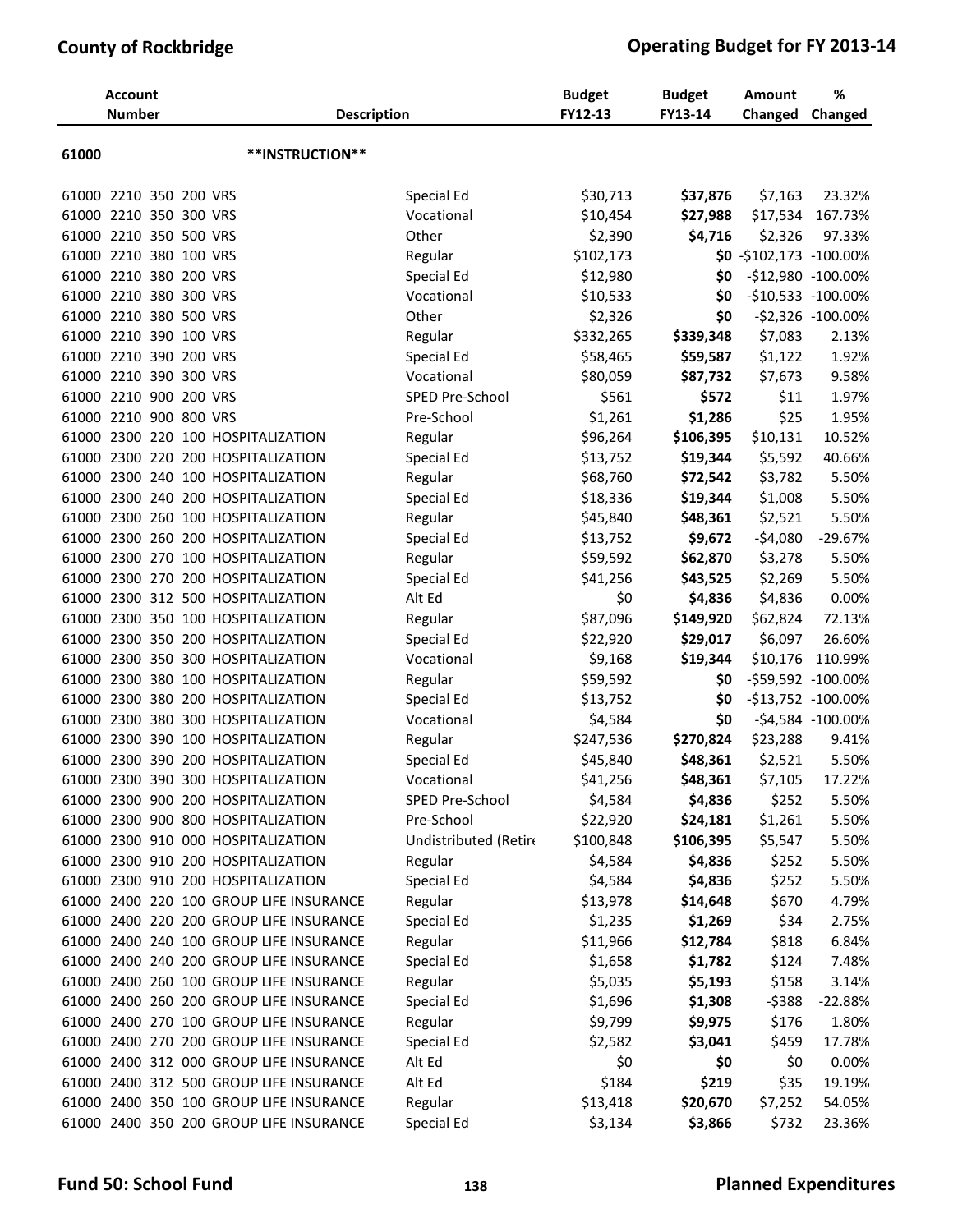|       | <b>Account</b><br><b>Number</b> |  | <b>Description</b>                         |                 | <b>Budget</b><br>FY12-13 | <b>Budget</b><br>FY13-14 | <b>Amount</b><br>Changed | %<br>Changed           |
|-------|---------------------------------|--|--------------------------------------------|-----------------|--------------------------|--------------------------|--------------------------|------------------------|
| 61000 |                                 |  | **INSTRUCTION**                            |                 |                          |                          |                          |                        |
| 61000 |                                 |  | 2400 350 300 GROUP LIFE INSURANCE          | Vocational      | \$1,067                  | \$2,856                  | \$1,789                  | 167.67%                |
| 61000 |                                 |  | 2400 350 500 GROUP LIFE INSURANCE          | Other           | \$244                    | \$481                    | \$237                    | 97.13%                 |
| 61000 |                                 |  | 2400 380 100 GROUP LIFE INSURANCE          | Regular         | \$10,428                 | \$0                      |                          | $-$10,428$ $-100.00\%$ |
| 61000 |                                 |  | 2400 380 200 GROUP LIFE INSURANCE          | Special Ed      | \$1,325                  | \$0                      |                          | $-51,325 -100.00\%$    |
|       |                                 |  | 61000 2400 380 300 GROUP LIFE INSURANCE    | Vocational      | \$1,077                  | \$0                      |                          | $-51,077 - 100.00\%$   |
|       |                                 |  | 61000 2400 380 500 GROUP LIFE INSURANCE    | Other           | \$237                    | \$0                      |                          | -\$237 -100.00%        |
| 61000 |                                 |  | 2400 390 100 GROUP LIFE INSURANCE          | Regular         | \$32,943                 | \$33,647                 | \$704                    | 2.14%                  |
| 61000 |                                 |  | 2400 390 200 GROUP LIFE INSURANCE          | Special Ed      | \$5,967                  | \$6,081                  | \$114                    | 1.91%                  |
| 61000 |                                 |  | 2400 390 300 GROUP LIFE INSURANCE          | Vocational      | \$8,171                  | \$8,954                  | \$783                    | 9.58%                  |
| 61000 |                                 |  | 2400 900 200 GROUP LIFE INSURANCE          | SPED Pre-School | \$748                    | \$762                    | \$14                     | 1.83%                  |
| 61000 |                                 |  | 2400 900 800 GROUP LIFE INSURANCE          | Pre-School      | \$1,683                  | \$1,716                  | \$33                     | 1.97%                  |
|       |                                 |  | 61000 2500 220 100 HEALTH CARE CREDIT      | Regular         | \$13,038                 | \$13,663                 | \$625                    | 4.79%                  |
| 61000 |                                 |  | 2500 220 200 HEALTH CARE CREDIT            | Special Ed      | \$1,152                  | \$1,184                  | \$32                     | 2.78%                  |
| 61000 |                                 |  | 2500 240 100 HEALTH CARE CREDIT            | Regular         | \$11,162                 | \$11,925                 | \$763                    | 6.84%                  |
| 61000 |                                 |  | 2500 240 200 HEALTH CARE CREDIT            | Special Ed      | \$1,546                  | \$1,662                  | \$116                    | 7.50%                  |
| 61000 |                                 |  | 2500 260 100 HEALTH CARE CREDIT            | Regular         | \$5,035                  | \$5,193                  | \$158                    | 3.14%                  |
| 61000 |                                 |  | 2500 260 200 HEALTH CARE CREDIT            | Special Ed      | \$1,696                  | \$1,308                  | $-5388$                  | $-22.88%$              |
|       |                                 |  | 61000 2500 270 100 HEALTH CARE CREDIT      | Regular         | \$9,140                  | \$9,304                  | \$164                    | 1.79%                  |
| 61000 |                                 |  | 2500 270 200 HEALTH CARE CREDIT            | Special Ed      | \$2,408                  | \$2,836                  | \$428                    | 17.77%                 |
| 61000 |                                 |  | 2500 312 000 HEALTH CARE CREDIT            | Alt Ed          | \$0                      | \$0                      | \$0                      | 0.00%                  |
| 61000 |                                 |  | 2500 312 500 HEALTH CARE CREDIT            | Alt Ed          | \$171                    | \$205                    | \$34                     | 19.61%                 |
| 61000 |                                 |  | 2500 350 100 HEALTH CARE CREDIT            | Regular         | \$12,516                 | \$19,281                 | \$6,765                  | 54.05%                 |
| 61000 |                                 |  | 2500 350 200 HEALTH CARE CREDIT            | Special Ed      | \$2,924                  | \$3,606                  | \$682                    | 23.32%                 |
|       |                                 |  | 61000 2500 350 300 HEALTH CARE CREDIT      | Vocational      | \$995                    | \$2,664                  | \$1,669                  | 167.74%                |
| 61000 |                                 |  | 2500 350 500 HEALTH CARE CREDIT            | Other           | \$228                    | \$449                    | \$221                    | 97.35%                 |
| 61000 | 2500                            |  | 380 100 HEALTH CARE CREDIT                 | Regular         | \$9,727                  | \$0                      |                          | $-59,727 -100.00\%$    |
| 61000 | 2500                            |  | 380 200 HEALTH CARE CREDIT                 | Special Ed      | \$1,236                  | \$0                      |                          | $-$1,236 -100.00\%$    |
| 61000 |                                 |  | 2500 380 300 HEALTH CARE CREDIT            | Vocational      | \$1,005                  | \$0                      |                          | $-51,005 -100.00\%$    |
|       |                                 |  | 61000 2500 380 500 HEALTH CARE CREDIT      | Other           | \$221                    | \$0                      |                          | -\$221 -100.00%        |
|       |                                 |  | 61000 2500 390 100 HEALTH CARE CREDIT      | Regular         | \$30,728                 | \$31,385                 | \$657                    | 2.14%                  |
|       |                                 |  | 61000 2500 390 200 HEALTH CARE CREDIT      | Special Ed      | \$5,566                  | \$5,673                  | \$107                    | 1.92%                  |
|       |                                 |  | 61000 2500 390 300 HEALTH CARE CREDIT      | Vocational      | \$7,621                  | \$8,352                  | \$731                    | 9.59%                  |
|       |                                 |  | 61000 2500 900 200 HEALTH CARE CREDIT      | SPED Pre-School | \$698                    | \$711                    | \$13                     | 1.86%                  |
|       |                                 |  | 61000 2500 900 800 HEALTH CARE CREDIT      | Pre-School      | \$1,570                  | \$1,601                  | \$31                     | 1.99%                  |
|       |                                 |  | 61000 2700 910 000 WORKER'S COMP.          | Regular         | \$39,787                 | \$39,787                 | \$0                      | 0.00%                  |
|       |                                 |  | 61100 1121 220 100 INSTR. SALARIES & WAGES | Regular         | \$1,139,509              | \$1,196,971              | \$57,462                 | 5.04%                  |
|       |                                 |  | 61100 1121 220 200 INSTR. SALARIES & WAGES | Special Ed      | \$42,372                 | \$43,192                 | \$820                    | 1.94%                  |
|       |                                 |  | 61100 1121 240 100 INSTR. SALARIES & WAGES | Regular         | \$976,877                | \$1,045,341              | \$68,464                 | 7.01%                  |
|       |                                 |  | 61100 1121 240 200 INSTR. SALARIES & WAGES | Special Ed      | \$91,580                 | \$101,107                | \$9,527                  | 10.40%                 |
|       |                                 |  | 61100 1121 260 100 INSTR. SALARIES & WAGES | Regular         | \$415,541                | \$428,812                | \$13,271                 | 3.19%                  |
|       |                                 |  | 61100 1121 260 200 INSTR. SALARIES & WAGES | Special Ed      | \$94,966                 | \$65,956                 | $-529,010$               | $-30.55%$              |
|       |                                 |  | 61100 1121 270 100 INSTR. SALARIES & WAGES | Regular         | \$797,735                | \$812,291                | \$14,556                 | 1.82%                  |
|       |                                 |  | 61100 1121 270 200 INSTR. SALARIES & WAGES | Special Ed      | \$142,230                | \$189,189                | \$46,959                 | 33.02%                 |
|       |                                 |  | 61100 1121 350 100 INSTR. SALARIES & WAGES | Regular         | \$1,108,641              | \$1,705,000              | \$596,359                | 53.79%                 |
|       |                                 |  | 61100 1121 350 200 INSTR. SALARIES & WAGES | Special Ed      | \$183,829                | \$237,150                | \$53,321                 | 29.01%                 |
|       |                                 |  | 61100 1121 350 300 INSTR. SALARIES & WAGES | Vocational      | \$88,141                 |                          | \$237,037 \$148,896      | 168.93%                |
|       |                                 |  | 61100 1121 380 100 INSTR. SALARIES & WAGES | Regular         | \$861,886                |                          | \$0 -\$861,886 -100.00%  |                        |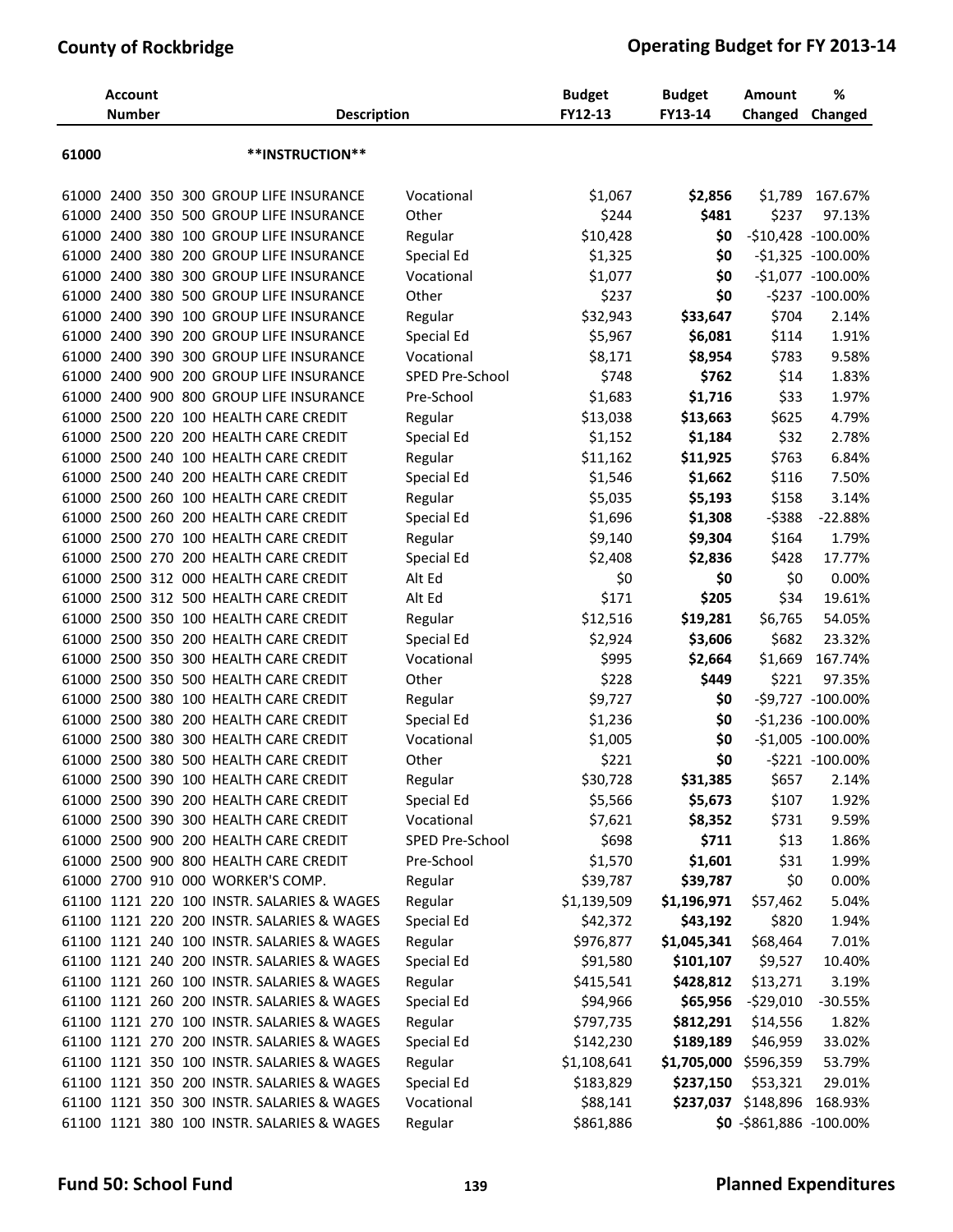|       | <b>Account</b><br><b>Number</b> |  | <b>Description</b>                          |                 | <b>Budget</b><br>FY12-13 | <b>Budget</b><br>FY13-14 | Amount<br>Changed | %<br>Changed         |
|-------|---------------------------------|--|---------------------------------------------|-----------------|--------------------------|--------------------------|-------------------|----------------------|
| 61000 |                                 |  | **INSTRUCTION**                             |                 |                          |                          |                   |                      |
|       |                                 |  | 61100 1121 380 200 INSTR. SALARIES & WAGES  | Special Ed      | \$58,932                 | \$0                      |                   | -\$58,932 -100.00%   |
|       |                                 |  | 61100 1121 380 300 INSTR. SALARIES & WAGES  | Vocational      | \$88,989                 | \$0                      |                   | -\$88,989 -100.00%   |
|       |                                 |  | 61100 1121 390 100 INSTR. SALARIES & WAGES  | Regular         | \$2,688,859              | \$2,744,901              | \$56,042          | 2.08%                |
|       |                                 |  | 61100 1121 390 200 INSTR. SALARIES & WAGES  | Special Ed      | \$364,638                | \$371,700                | \$7,062           | 1.94%                |
|       |                                 |  | 61100 1121 390 300 INSTR. SALARIES & WAGES  | Vocational      | \$676,018                | \$741,821                | \$65,803          | 9.73%                |
|       |                                 |  | 61100 1121 390 500 INSTR. SALARIES & WAGES  | Other (ESL)     | \$81,292                 | \$82,871                 | \$1,579           | 1.94%                |
|       |                                 |  | 61100 1121 390 600 INSTR. SALARIES & WAGES  | Summer          | \$31,000                 | \$31,000                 | \$0               | 0.00%                |
|       |                                 |  | 61100 1121 900 200 INSTR. SALARIES & WAGES  | SPED Pre-School | \$62,885                 | \$64,074                 | \$1,189           | 1.89%                |
|       |                                 |  | 61100 1121 900 800 INSTR. SALARIES & WAGES  | Pre-School      | \$98,894                 | \$100,826                | \$1,932           | 1.95%                |
|       |                                 |  | 61100 1121 910 200 INSTR. SALARIES & WAGES  | Special Ed      | \$102,214                | \$52,733                 | $-549,481$        | $-48.41%$            |
|       |                                 |  | 61100 1121 910 600 INSTR. SALARIES & WAGES  | Summer          | \$5,500                  | \$5,500                  | \$0               | 0.00%                |
|       |                                 |  | 61100 1151 220 200 TEACHER ASSIST. SALARIES | Special Ed      | \$30,297                 | \$30,903                 | \$606             | 2.00%                |
|       |                                 |  | 61100 1151 240 200 TEACHER ASSIST. SALARIES | Special Ed      | \$43,986                 | \$44,865                 | \$879             | 2.00%                |
|       |                                 |  | 61100 1151 260 200 TEACHER ASSIST. SALARIES | Special Ed      | \$54,133                 | \$48,217                 | $-55,916$         | $-10.93%$            |
|       |                                 |  | 61100 1151 270 100 TEACHER ASSIST. SALARIES | Regular         | \$12,046                 | \$12,287                 | \$241             | 2.00%                |
|       |                                 |  | 61100 1151 270 200 TEACHER ASSIST. SALARIES | Special Ed      | \$70,182                 | \$61,806                 | $-58,376$         | $-11.93%$            |
|       |                                 |  | 61100 1151 350 200 TEACHER ASSIST. SALARIES | Special Ed      | \$74,285                 | \$78,748                 | \$4,463           | 6.01%                |
|       |                                 |  | 61100 1151 380 200 TEACHER ASSIST. SALARIES | Special Ed      | \$48,694                 | \$0                      |                   | -\$48,694 -100.00%   |
|       |                                 |  | 61100 1151 390 100 TEACHER ASSIST. SALARIES | Regular         | \$35,557                 | \$38,677                 | \$3,120           | 8.77%                |
|       |                                 |  | 61100 1151 390 200 TEACHER ASSIST. SALARIES | Special Ed      | \$128,191                | \$130,755                | \$2,564           | 2.00%                |
|       |                                 |  | 61100 1151 900 800 TEACHER ASSIST. SALARIES | Pre-School      | \$42,526                 | \$43,377                 | \$851             | 2.00%                |
|       |                                 |  | 61100 1151 910 100 TEACHER ASSIST. SALARIES | Regular         | \$23,431                 | \$23,899                 | \$468             | 2.00%                |
|       |                                 |  | 61100 1154 220 100 INSTR. SUPPORT SALARIES  | Regular         | \$15,440                 | \$14,260                 | $-51,180$         | $-7.64%$             |
|       |                                 |  | 61100 1154 220 200 INSTR. SUPPORT SALARIES  | Special Ed      | \$25,918                 | \$27,330                 | \$1,412           | 5.45%                |
|       |                                 |  | 61100 1154 240 100 INSTR. SUPPORT SALARIES  | Regular         | \$12,813                 | \$13,069                 | \$256             | 2.00%                |
|       |                                 |  | 61100 1154 312 500 INSTR. SUPPORT SALARIES  | Alt Ed          | \$15,440                 | \$18,431                 | \$2,991           | 19.37%               |
|       |                                 |  | 61100 1321 900 700 WAGES                    | Adult           | \$0                      | \$0                      | \$0               | 0.00%                |
|       |                                 |  | 61100 1520 220 100 SUBSTITUTE WAGES         | Regular         | \$19,682                 | \$19,682                 | \$0               | 0.00%                |
|       |                                 |  | 61100 1520 220 200 SUBSTITUTE WAGES         | Special Ed      | \$3,028                  | \$3,028                  | \$0               | 0.00%                |
|       |                                 |  | 61100 1520 240 100 SUBSTITUTE WAGES         | Regular         | \$15,897                 | \$15,897                 | \$0               | 0.00%                |
|       |                                 |  | 61100 1520 240 200 SUBSTITUTE WAGES         | Special Ed      | \$1,514                  | \$1,514                  | \$0               | 0.00%                |
|       |                                 |  | 61100 1520 260 100 SUBSTITUTE WAGES         | Regular         | \$7,570                  | \$7,570                  | \$0               | 0.00%                |
|       |                                 |  | 61100 1520 260 200 SUBSTITUTE WAGES         | Special Ed      | \$1,514                  | \$1,514                  | \$0               | 0.00%                |
|       |                                 |  | 61100 1520 270 100 SUBSTITUTE WAGES         | Regular         | \$13,626                 | \$13,626                 | \$0               | 0.00%                |
|       |                                 |  | 61100 1520 270 200 SUBSTITUTE WAGES         | Special Ed      | \$2,271                  | \$2,271                  | \$0               | 0.00%                |
|       |                                 |  | 61100 1520 350 100 SUBSTITUTE WAGES         | Regular         | \$18,925                 | \$32,000                 | \$13,075          | 69.09%               |
|       |                                 |  | 61100 1520 350 200 SUBSTITUTE WAGES         | Special Ed      | \$3,028                  | \$4,500                  | \$1,472           | 48.61%               |
|       |                                 |  | 61100 1520 350 300 SUBSTITUTE WAGES         | Vocational      | \$1,514                  | \$3,000                  | \$1,486           | 98.15%               |
|       |                                 |  | 61100 1520 380 100 SUBSTITUTE WAGES         | Regular         | \$14,383                 | SO.                      |                   | $-$14,383 -100.00\%$ |
|       |                                 |  | 61100 1520 380 200 SUBSTITUTE WAGES         | Special Ed      | \$1,514                  | \$0                      |                   | $-51,514 -100.00\%$  |
|       |                                 |  | 61100 1520 380 300 SUBSTITUTE WAGES         | Vocational      | \$1,514                  | \$0                      |                   | $-51,514 -100.00\%$  |
|       |                                 |  | 61100 1520 390 100 SUBSTITUTE WAGES         | Regular         | \$43,906                 | \$43,906                 | \$0               | 0.00%                |
|       |                                 |  | 61100 1520 390 200 SUBSTITUTE WAGES         | Special Ed      | \$6,056                  | \$6,056                  | \$0               | 0.00%                |
|       |                                 |  | 61100 1520 390 300 SUBSTITUTE WAGES         | Vocational      | \$10,598                 | \$10,598                 | \$0               | 0.00%                |
|       |                                 |  | 61100 1620 312 500 INST. SUPPLEMENT         | Alt Ed          | \$0                      | \$0                      | \$0               | 0.00%                |
|       |                                 |  | 61100 1620 350 500 INST. ACTIV. SUPPLEMENT  | Other           | \$8,231                  | \$14,703                 | \$6,472           | 78.63%               |
|       |                                 |  | 61100 1620 380 500 INST. ACTIV. SUPPLEMENT  | Other           | \$6,472                  | \$0                      |                   | -\$6,472 -100.00%    |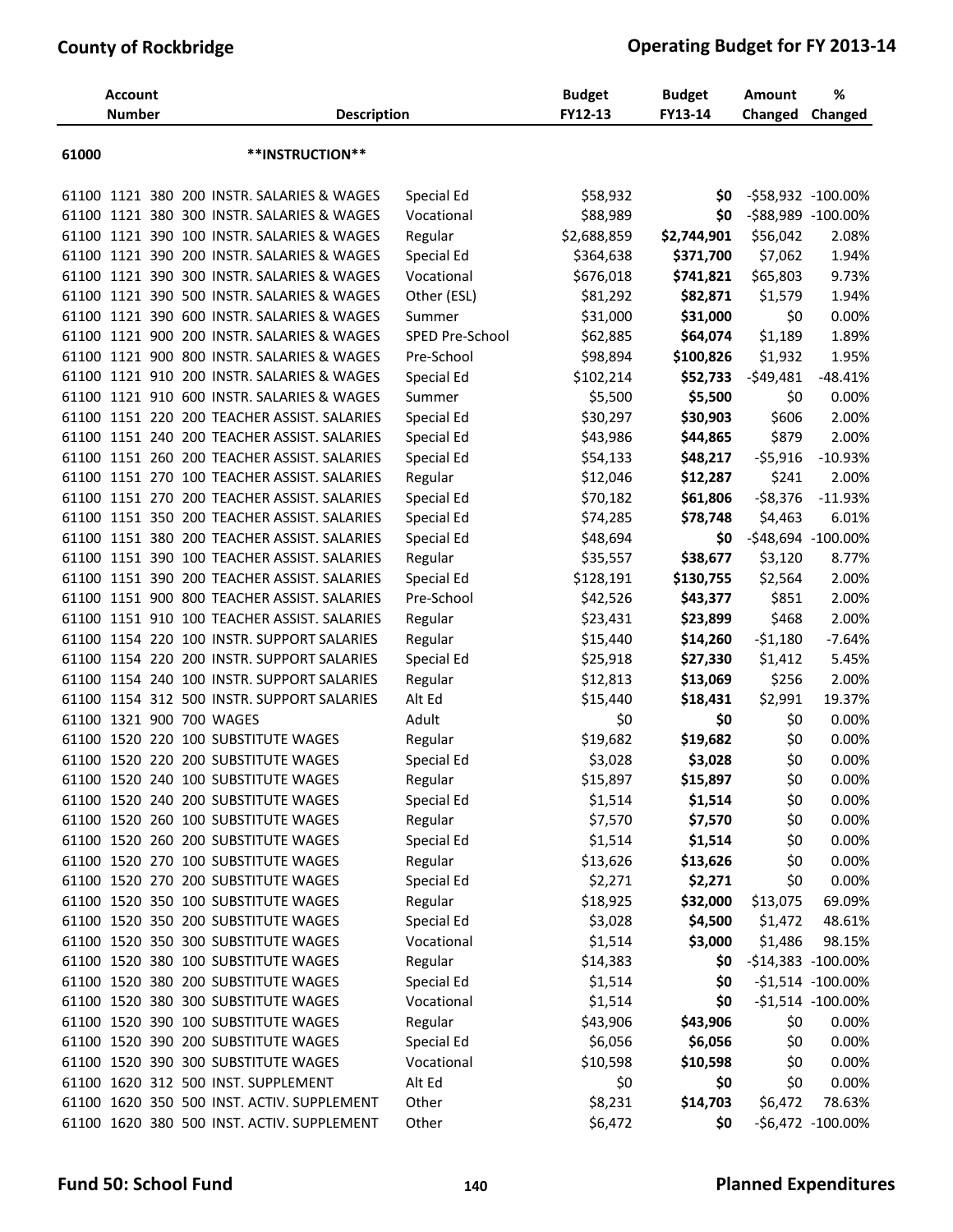|       | <b>Account</b><br><b>Number</b> |  | <b>Description</b>                          |                              | <b>Budget</b><br>FY12-13 | <b>Budget</b><br>FY13-14 | <b>Amount</b><br>Changed | %<br>Changed           |
|-------|---------------------------------|--|---------------------------------------------|------------------------------|--------------------------|--------------------------|--------------------------|------------------------|
| 61000 |                                 |  | **INSTRUCTION**                             |                              |                          |                          |                          |                        |
|       |                                 |  | 61100 1620 390 500 INST. ACTIV. SUPPLEMENT  | Other                        | \$14,719                 | \$14,719                 | \$0                      | 0.00%                  |
|       |                                 |  | 61100 1620 910 200 INST. SALARIES & WAGES   | Special Ed                   | \$1,600                  | \$9,600                  | \$8,000                  | 500.00%                |
|       |                                 |  | 61100 1624 220 200 SUPP. SALARIES & WAGES   | Special Ed                   | \$2,183                  | \$2,183                  | \$0                      | 0.00%                  |
|       |                                 |  | 61100 1624 220 400 SUPP. SALARIES & WAGES   | Gifted & Talented            | \$2,259                  | \$2,259                  | \$0                      | 0.00%                  |
|       |                                 |  | 61100 1624 240 200 SUPP. SALARIES & WAGES   | Special Ed                   | \$2,221                  | \$2,221                  | \$0                      | 0.00%                  |
|       |                                 |  | 61100 1624 240 400 SUPP. SALARIES & WAGES   | Gifted & Talented            | \$2,527                  | \$2,527                  | \$0                      | 0.00%                  |
|       |                                 |  | 61100 1624 260 200 SUPP. SALARIES & WAGES   | Special Ed                   | \$2,183                  | \$2,183                  | \$0                      | 0.00%                  |
|       |                                 |  | 61100 1624 260 400 SUPP. SALARIES & WAGES   | Gifted & Talented            | \$2,183                  | \$2,183                  | \$0                      | 0.00%                  |
|       |                                 |  | 61100 1624 270 200 SUPP. SALARIES & WAGES   | Special Ed                   | \$2,259                  | \$2,259                  | \$0                      | 0.00%                  |
|       |                                 |  | 61100 1624 270 400 SUPP. SALARIES & WAGES   | Gifted & Talented            | \$2,183                  | \$2,183                  | \$0                      | 0.00%                  |
|       |                                 |  | 61100 1624 350 200 SUPP. SALARIES & WAGES   | Special Ed                   | \$2,259                  | \$4,442                  | \$2,183                  | 96.64%                 |
|       |                                 |  | 61100 1624 350 400 SUPP. SALARIES & WAGES   | <b>Gifted &amp; Talented</b> | \$2,221                  | \$4,404                  | \$2,183                  | 98.29%                 |
|       |                                 |  | 61100 1624 350 500 SUPP. SALARIES & WAGES   | Other                        | \$12,266                 | \$25,744                 | \$13,478                 | 109.88%                |
|       |                                 |  | 61100 1624 380 200 SUPP. SALARIES & WAGES   | Special Ed                   | \$2,183                  | \$0                      |                          | $-52,183 - 100.00\%$   |
|       |                                 |  | 61100 1624 380 400 SUPP. SALARIES & WAGES   | Gifted & Talented            | \$2,183                  | \$0                      |                          | $-52,183 - 100.00\%$   |
|       |                                 |  | 61100 1624 380 500 SUPP. SALARIES & WAGES   | Other                        | \$13,478                 | \$0                      |                          | $-$13,478$ $-100.00\%$ |
|       |                                 |  | 61100 1624 390 200 SUPP. SALARIES & WAGES   | Special Ed                   | \$2,527                  | \$2,527                  | \$0                      | 0.00%                  |
|       |                                 |  | 61100 1624 390 400 SUPP. SALARIES & WAGES   | Gifted & Talented            | \$17,500                 | \$10,000                 | $-57,500$                | $-42.86%$              |
|       |                                 |  | 61100 1624 390 500 SUPP. SALARIES & WAGES   | Other                        | \$130,179                | \$130,179                | \$0                      | 0.00%                  |
|       |                                 |  | 61100 1830 910 000 EARLY RETIREES BENEFIT   | Retirees                     | \$275,000                | \$275,000                | \$0                      | 0.00%                  |
|       |                                 |  | 61100 1831 910 000 RETIREES UNUSED SICK LV  | Retirees                     | \$20,000                 | \$20,000                 | \$0                      | 0.00%                  |
|       |                                 |  | 61100 3160 312 500 PURCHASED SERVICES       | Alt Ed                       | \$10,000                 | \$10,000                 | \$0                      | 0.00%                  |
|       |                                 |  | 61100 3160 390 500 PURCHASED SERVICES       | Athletics - Officials, E     | \$30,000                 | \$30,000                 | \$0                      | 0.00%                  |
|       |                                 |  | 61100 3160 910 100 PURCHASED SERVICES       | Regular - Seven Chal         | \$20,000                 | \$29,000                 | \$9,000                  | 45.00%                 |
|       |                                 |  | 61100 3161 390 500 PURCHASED SERVICES       | <b>Athletics Trainer</b>     | \$45,000                 | \$45,000                 | \$0                      | 0.00%                  |
|       |                                 |  | 61100 3810 910 200 TUITION PAID, OTHER DIV. |                              | \$15,000                 | \$7,000                  | $-58,000$                | $-53.33%$              |
|       |                                 |  | 61100 5510 220 100 MILEAGE                  |                              | \$100                    | \$1,000                  | \$900                    | 900.00%                |
|       |                                 |  | 61100 5510 240 100 MILEAGE                  |                              | \$700                    | \$700                    | \$0                      | 0.00%                  |
|       |                                 |  | 61100 5510 260 100 MILEAGE                  |                              | \$1,450                  | \$1,450                  | \$0                      | 0.00%                  |
|       |                                 |  | 61100 5510 270 100 MILEAGE                  | Regular                      | \$400                    | \$500                    | \$100                    | 25.00%                 |
|       |                                 |  | 61100 5510 350 100 MILEAGE                  |                              | \$1,100                  | \$1,500                  | \$400                    | 36.36%                 |
|       |                                 |  | 61100 5510 380 100 MILEAGE                  |                              | \$1,200                  | \$0                      |                          | -\$1,200 -100.00%      |
|       |                                 |  | 61100 5510 390 100 MILEAGE                  |                              | \$2,000                  | \$2,000                  | \$0                      | 0.00%                  |
|       |                                 |  | 61100 5510 900 800 MILEAGE                  | Instruction                  | \$1,247                  | \$1,247                  | \$0                      | 0.00%                  |
|       |                                 |  | 61100 5510 910 100 MILEAGE                  | Regular                      | \$7,500                  | \$7,500                  | \$0                      | 0.00%                  |
|       |                                 |  | 61100 5510 910 200 MILEAGE                  | Special Ed                   | \$7,500                  | \$7,500                  | \$0                      | 0.00%                  |
|       |                                 |  | 61100 5510 910 300 MILEAGE                  | Vocational                   | \$4,492                  | \$4,492                  | \$0                      | 0.00%                  |
|       |                                 |  | 61100 5540 220 100 IN-SERVICE               |                              | \$2,000                  | \$2,000                  | \$0                      | 0.00%                  |
|       |                                 |  | 61100 5540 240 100 IN-SERVICE               |                              | \$500                    | \$1,000                  | \$500                    | 100.00%                |
|       |                                 |  | 61100 5540 260 100 IN-SERVICE               |                              | \$800                    | \$1,000                  | \$200                    | 25.00%                 |
|       |                                 |  | 61100 5540 270 100 IN-SERVICE               | Regular                      | \$1,000                  | \$1,500                  | \$500                    | 50.00%                 |
|       |                                 |  | 61100 5540 350 100 IN-SERVICE               |                              | \$1,000                  | \$2,000                  | \$1,000                  | 100.00%                |
|       |                                 |  | 61100 5540 380 100 IN-SERVICE               |                              | \$2,000                  | \$0                      | $-52,000$                | $-100.00\%$            |
|       |                                 |  | 61100 5540 390 100 IN-SERVICE               |                              | \$6,000                  | \$6,000                  | \$0                      | 0.00%                  |
|       |                                 |  | 61100 5540 900 800 PROFESSIONAL DEVELOP.    | Instruction                  | \$750                    | \$750                    | \$0                      | 0.00%                  |
|       |                                 |  | 61100 5540 910 100 IN-SERVICE               | Undistributed (Tuitic        | \$41,885                 | \$41,541                 | $-$344$                  | $-0.82%$               |
|       |                                 |  | 61100 5540 910 200 IN-SERVICE               | Special Ed                   | \$1,500                  | \$1,500                  | \$0                      | 0.00%                  |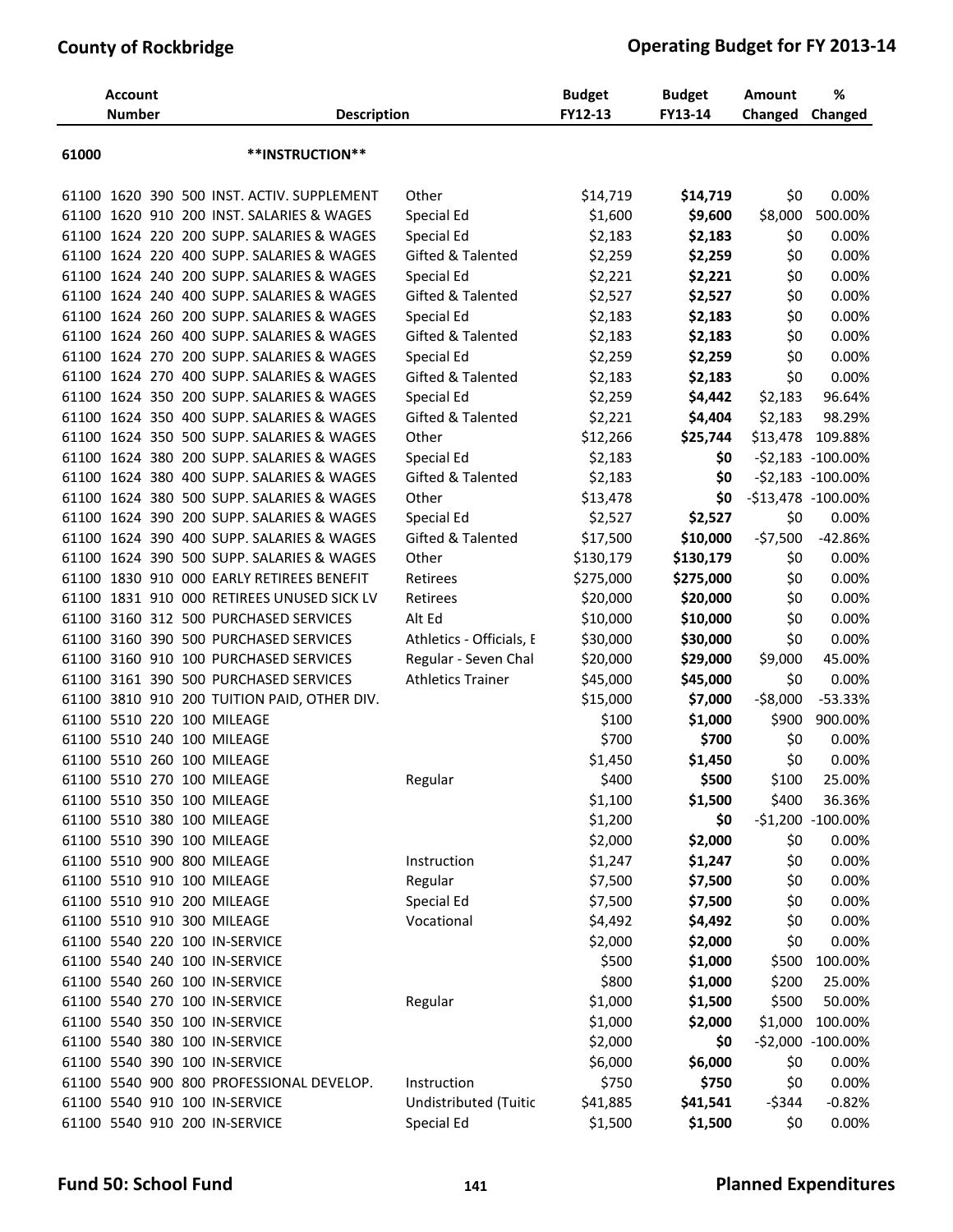|       | <b>Account</b><br><b>Number</b> |  | <b>Description</b>                       |                            | <b>Budget</b><br>FY12-13 | <b>Budget</b><br>FY13-14 | <b>Amount</b><br>Changed | %<br>Changed      |
|-------|---------------------------------|--|------------------------------------------|----------------------------|--------------------------|--------------------------|--------------------------|-------------------|
| 61000 |                                 |  | **INSTRUCTION**                          |                            |                          |                          |                          |                   |
|       |                                 |  | 61100 5540 910 300 IN-SERVICE            | Vocational                 | \$700                    | \$700                    | \$0                      | 0.00%             |
|       |                                 |  | 61100 5540 910 400 IN-SERVICE            | Instruction                | \$1,350                  | \$1,350                  | \$0                      | 0.00%             |
|       |                                 |  | 61100 5545 910 300 IN-SERVICE            | <b>Student Competition</b> | \$4,000                  | \$4,000                  | \$0                      | 0.00%             |
|       |                                 |  | 61100 5800 220 100 MISCELLANEOUS         | Regular                    | \$4,795                  | \$6,618                  | \$1,823                  | 38.02%            |
|       |                                 |  | 61100 5800 240 100 MISCELLANEOUS         | Regular                    | \$45                     | \$108                    | \$63                     | 140.00%           |
|       |                                 |  | 61100 5800 260 100 MISCELLANEOUS         | Regular                    | \$800                    | \$1,000                  | \$200                    | 25.00%            |
| 61100 | 5800 270                        |  | 100 MISCELLANEOUS                        | Regular                    | \$350                    | \$733                    | \$383                    | 109.43%           |
|       |                                 |  | 61100 5800 312 500 MISCELLANEOUS         | Alt Ed                     | \$31,057                 | \$31,057                 | \$0                      | 0.00%             |
|       |                                 |  | 61100 5800 350 100 MISCELLANEOUS         | Regular                    | \$4,000                  | \$4,000                  | \$0                      | 0.00%             |
| 61100 |                                 |  | 5800 380 100 MISCELLANEOUS               | Regular                    | \$350                    | \$0                      | $-$ \$350                | $-100.00%$        |
| 61100 |                                 |  | 5800 390 100 MISCELLANEOUS               | Regular                    | \$5,000                  | \$5,000                  | \$0                      | 0.00%             |
|       |                                 |  | 61100 5800 900 800 MISCELLANEOUS         | Instruction                | \$6,500                  | \$6,500                  | \$0                      | 0.00%             |
| 61100 |                                 |  | 5800 910 200 MISCELLANEOUS               | Special Ed                 | \$15,000                 | \$15,000                 | \$0                      | 0.00%             |
| 61100 |                                 |  | 5800 910 300 MISCELLANEOUS               | Vocational                 | \$2,600                  | \$2,600                  | \$0                      | 0.00%             |
| 61100 |                                 |  | 5800 910 700 MISCELLANEOUS               | Adult                      | \$0                      | \$0                      | \$0                      | 0.00%             |
| 61100 |                                 |  | 6001 220 100 OFFICE SUPPLIES             |                            | \$5,000                  | \$5,000                  | \$0                      | 0.00%             |
| 61100 |                                 |  | 6001 240 100 OFFICE MRTLS, & SUPPLIES    |                            | \$4,000                  | \$5,000                  | \$1,000                  | 25.00%            |
| 61100 |                                 |  | 6001 260 100 OFFICE MRTLS. & SUPPLIES    |                            | \$1,200                  | \$1,100                  | $-5100$                  | $-8.33%$          |
| 61100 |                                 |  | 6001 270 100 OFFICE MRTLS. & SUPPLIES    |                            | \$5,200                  | \$6,000                  | \$800                    | 15.38%            |
| 61100 |                                 |  | 6001 350 100 OFFICE SUPPLIES             |                            | \$3,000                  | \$4,000                  | \$1,000                  | 33.33%            |
| 61100 |                                 |  | 6001 380 100 OFFICE SUPPLIES             |                            | \$4,180                  | \$0                      |                          | -\$4,180 -100.00% |
| 61100 |                                 |  | 6001 390 100 OFFICE SUPPLIES             |                            | \$12,000                 | \$12,000                 | \$0                      | 0.00%             |
| 61100 |                                 |  | 6003 390 500 EVENT SUPPORT               | Athletics - Field Mair     | \$9,000                  | \$9,000                  | \$0                      | 0.00%             |
| 61100 |                                 |  | 6012 220 100 TEXTBOOKS & WORKBOOKS       |                            | \$2,000                  | \$2,000                  | \$0                      | 0.00%             |
| 61100 |                                 |  | 6012 240 100 TEXTBOOKS & WOOKBOOKS       |                            | \$800                    | \$1,000                  | \$200                    | 25.00%            |
| 61100 |                                 |  | 6012 260 100 TEXTBOOKS & WORKBOOKS       |                            | \$500                    | \$1,000                  | \$500                    | 100.00%           |
| 61100 |                                 |  | 6012 270 100 TEXTBOOKS & WORKBOOKS       | Regular                    | \$2,000                  | \$2,500                  | \$500                    | 25.00%            |
| 61100 |                                 |  | 6012 350 100 TEXTBOOKS & WORKBOOKS       |                            | \$1,000                  | \$1,500                  | \$500                    | 50.00%            |
|       |                                 |  | 61100 6012 380 100 TEXTBOOKS & WORKBOOKS |                            | \$590                    | \$0                      |                          | -\$590 -100.00%   |
|       |                                 |  | 61100 6012 390 100 TEXTBOOKS & WORKBOOKS |                            | \$1,000                  | \$1,000                  | \$0                      | 0.00%             |
|       |                                 |  | 61100 6012 910 000 PURCHASE OF TEXTBOOKS |                            | \$127,000                | \$127,000                | \$0                      | 0.00%             |
|       |                                 |  | 61100 6013 220 100 MATERIALS & SUPPLIES  | Regular                    | \$15,000                 | \$25,000                 | \$10,000                 | 66.67%            |
|       |                                 |  | 61100 6013 220 400 MATERIALS & SUPPLIES  | Gifted & Talented          | \$1,500                  | \$1,500                  | \$0                      | 0.00%             |
|       |                                 |  | 61100 6013 240 100 MATERIALS & SUPPLIES  | Regular                    | \$14,500                 | \$17,000                 | \$2,500                  | 17.24%            |
|       |                                 |  | 61100 6013 240 400 MATERIALS & SUPPLIES  | Gifted & Talented          | \$300                    | \$400                    | \$100                    | 33.33%            |
|       |                                 |  | 61100 6013 260 100 MATERIALS & SUPPLIES  | Regular                    | \$4,000                  | \$4,000                  | \$0                      | 0.00%             |
|       |                                 |  | 61100 6013 260 400 MATERIALS & SUPPLIES  | Gifted & Talented          | \$300                    | \$400                    | \$100                    | 33.33%            |
|       |                                 |  | 61100 6013 270 100 MATERIALS & SUPPLIES  | Regular                    | \$7,115                  | \$10,000                 | \$2,885                  | 40.55%            |
|       |                                 |  | 61100 6013 270 400 MATERIALS & SUPPLIES  | Gifted & Talented          | \$1,000                  | \$1,000                  | \$0                      | 0.00%             |
|       |                                 |  | 61100 6013 350 100 MATERIALS & SUPPLIES  | Regular                    | \$13,000                 | \$36,139                 | \$23,139                 | 177.99%           |
|       |                                 |  | 61100 6013 350 300 MATERIALS & SUPPLIES  | Vocational                 | \$5,700                  | \$10,300                 | \$4,600                  | 80.70%            |
|       |                                 |  | 61100 6013 350 400 MATERIALS & SUPPLIES  | Gifted & Talented          | \$800                    | \$1,000                  | \$200                    | 25.00%            |
|       |                                 |  | 61100 6013 350 500 MATERIALS & SUPPLIES  | Band                       | \$3,000                  | \$4,000                  | \$1,000                  | 33.33%            |
|       |                                 |  | 61100 6013 380 100 MATERIALS & SUPPLIES  | Regular                    | \$6,410                  | \$0                      |                          | -\$6,410 -100.00% |
|       |                                 |  | 61100 6013 380 300 MATERIALS & SUPPLIES  | Vocational                 | \$4,600                  | \$0                      |                          | -\$4,600 -100.00% |
|       |                                 |  | 61100 6013 380 400 MATERIALS & SUPPLIES  | Gifted & Talented          | \$550                    | \$0                      |                          | -\$550 -100.00%   |
|       |                                 |  | 61100 6013 380 500 MATERIALS & SUPPLIES  | Band                       | \$2,000                  | \$0                      |                          | -\$2,000 -100.00% |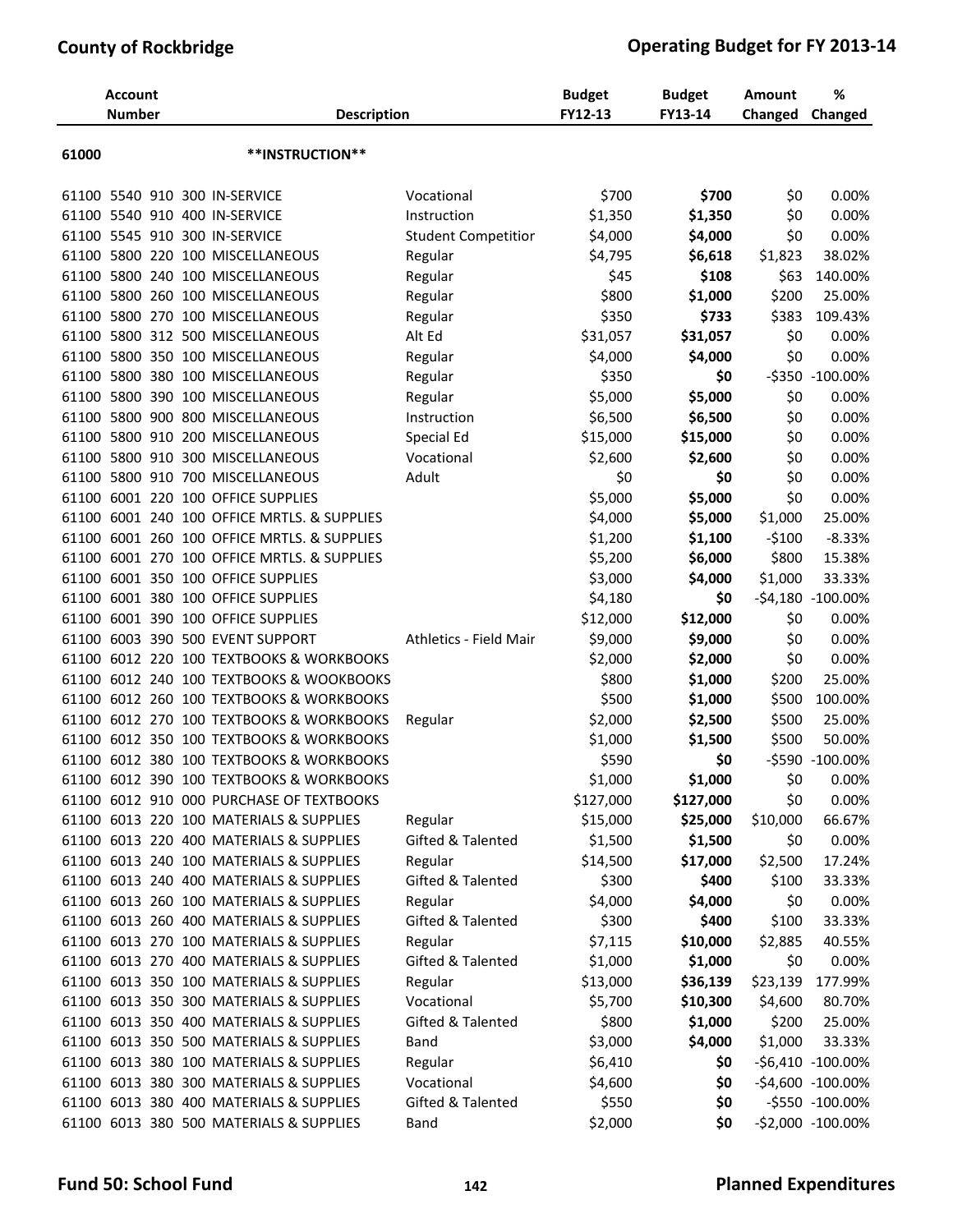|       | <b>Account</b><br><b>Number</b> |  | <b>Description</b>                        |                             | <b>Budget</b><br>FY12-13 | <b>Budget</b><br>FY13-14 | <b>Amount</b><br>Changed | %<br>Changed                 |
|-------|---------------------------------|--|-------------------------------------------|-----------------------------|--------------------------|--------------------------|--------------------------|------------------------------|
| 61000 |                                 |  | **INSTRUCTION**                           |                             |                          |                          |                          |                              |
| 61100 |                                 |  | 6013 390 100 MATERIALS & SUPPLIES         | Regular                     | \$37,000                 | \$37,000                 | \$0                      | 0.00%                        |
| 61100 |                                 |  | 6013 390 300 MATERIALS & SUPPLIES         | Vocational                  | \$22,300                 | \$24,300                 | \$2,000                  | 8.97%                        |
| 61100 |                                 |  | 6013 390 400 MATERIALS & SUPPLIES         | Gifted & Talented           | \$2,000                  | \$2,000                  | \$0                      | 0.00%                        |
| 61100 |                                 |  | 6013 390 500 MATERIALS & SUPPLIES         | Other                       | \$20,000                 | \$11,000                 | $-59,000$                | -45.00%                      |
| 61100 |                                 |  | 6013 900 100 MATERIALS & SUPPLIES         |                             | \$20,000                 | \$20,000                 | \$0                      | 0.00%                        |
| 61100 |                                 |  | 6013 900 800 MATERIALS & SUPPLIES         | Instruction                 | \$2,000                  | \$2,000                  | \$0                      | 0.00%                        |
| 61100 |                                 |  | 6013 910 100 MATERIALS & SUPPLIES         | Testing                     | \$7,900                  | \$7,900                  | \$0                      | 0.00%                        |
| 61100 |                                 |  | 6013 910 200 MATERIALS & SUPPLIES         | Special Ed                  | \$4,000                  | \$4,000                  | \$0                      | 0.00%                        |
| 61100 |                                 |  | 6013 910 400 MATERIALS & SUPPLIES         | Instruction                 | \$450                    | \$450                    | \$0                      | 0.00%                        |
| 61100 |                                 |  | 6013 910 600 MATERIALS & SUPPLIES         | Summer                      | \$1,500                  | \$1,500                  | \$0                      | 0.00%                        |
| 61100 |                                 |  | 6016 350 500 MATERIALS & SUPPLIES         | <b>Athletics</b>            | \$4,495                  | \$8,000                  | \$3,505                  | 77.98%                       |
| 61100 |                                 |  | 6016 380 500 MATERIALS & SUPPLIES         | <b>Athletics</b>            | \$3,100                  | \$0                      |                          | -\$3,100 -100.00%            |
| 61100 |                                 |  | 8101 390 100 CAPITAL OUTLAY REPLACE.      | Regular                     | \$0                      | \$0                      | \$0                      | 0.00%                        |
| 61100 |                                 |  | 8101 910 300 CAPITAL OUTLAY REPLACE.      | Vocational                  | \$32,000                 | \$32,000                 | \$0                      | 0.00%                        |
|       |                                 |  | 61100 8201 910 000 CAPITAL OUTLAY ADD.    | <b>Instructional Equipm</b> | \$111,520                | \$58,111                 | $-553,409$               | -47.89%                      |
|       |                                 |  | 61200 1121 900 200 INST. SALARIES & WAGES | Special Ed                  | \$50,298                 | \$51,251                 | \$953                    | 1.90%                        |
|       |                                 |  | 61200 1321 910 600 SPEECH WAGES           | Speech                      | \$0                      | \$0                      | \$0                      | 0.00%                        |
|       | 61200 2100 900 200 FICA         |  |                                           | <b>FICA</b>                 | \$3,848                  | \$3,921                  | \$73                     | 1.90%                        |
|       | 61200 2100 910 600 FICA         |  |                                           | Speech                      | \$0                      | \$0                      | \$0                      | 0.00%                        |
| 61200 | 2210 900 200 VRS                |  |                                           | <b>VRS</b>                  | \$5,865                  | \$5,976                  | \$111                    | 1.90%                        |
|       |                                 |  | 61200 2300 900 200 HOSPITALIZATION        | Hospitalization             | \$4,584                  | \$4,836                  | \$252                    | 5.50%                        |
| 61200 |                                 |  | 2400 900 200 GROUP LIFE INSURANCE         | Group Life Insurance        | \$599                    | \$610                    | \$11                     | 1.91%                        |
| 61200 |                                 |  | 2500 900 200 HEALTH CARE CREDIT           | <b>Health Care Credit</b>   | \$558                    | \$569                    | \$11                     | 1.92%                        |
|       |                                 |  | 61200 3160 390 000 PURCHASED SERVICES     | School Resource Offi        | \$49,000                 | \$0                      |                          | -\$49,000 -100.00%           |
|       |                                 |  | 61210 1123 220 100 GUIDANCE SAL. & WAGES  | Guidance                    | \$39,934                 | \$39,579                 | $-5355$                  | $-0.89%$                     |
| 61210 |                                 |  | 1123 240 100 GUIDANCE SAL. & WAGES        | Guidance                    | \$59,302                 | \$60,418                 | \$1,116                  | 1.88%                        |
|       |                                 |  | 61210 1123 260 100 GUIDANCE SAL. & WAGES  | Guidance                    | \$22,568                 | \$22,990                 | \$422                    | 1.87%                        |
|       |                                 |  | 61210 1123 270 100 GUIDANCE SAL, & WAGES  | Guidance                    | \$50,096                 | \$48,756                 | $-51,340$                | $-2.67%$                     |
|       |                                 |  | 61210 1123 350 100 GUIDANCE SAL. & WAGES  | Guidance                    | \$80,630                 | \$167,848                | \$87,218                 | 108.17%                      |
|       |                                 |  | 61210 1123 380 100 GUIDANCE SAL. & WAGES  | Guidance                    | \$60,774                 | \$0                      | -\$60,774 -100.00%       |                              |
|       |                                 |  | 61210 1123 390 100 GUIDANCE SAL. & WAGES  | Guidance                    | \$185,395                | \$188,911                | \$3,516                  | 1.90%                        |
|       |                                 |  | 61210 1153 390 100 GUIDANCE SAL. & WAGES  | Guidance                    | \$54,906                 | \$52,482                 | $-52,424$                | $-4.41%$                     |
|       | 61210 2100 220 100 FICA         |  |                                           | Guidance                    | \$3,055                  | \$3,028                  | $-527$                   | $-0.88%$                     |
|       | 61210 2100 240 100 FICA         |  |                                           | Guidance                    | \$4,537                  | \$4,622                  | \$85                     | 1.87%                        |
|       | 61210 2100 260 100 FICA         |  |                                           | Guidance                    | \$1,726                  | \$1,759                  | \$33                     | 1.89%                        |
|       | 61210 2100 270 100 FICA         |  |                                           | Guidance                    | \$3,832                  | \$3,730                  | $-5102$                  | $-2.67%$                     |
|       | 61210 2100 350 100 FICA         |  |                                           | Guidance                    |                          |                          |                          |                              |
|       | 61210 2100 380 100 FICA         |  |                                           |                             | \$6,168                  | \$12,840                 | \$6,672                  | 108.17%<br>-\$4,649 -100.00% |
|       |                                 |  |                                           | Guidance                    | \$4,649                  | \$0                      |                          |                              |
|       | 61210 2100 390 100 FICA         |  |                                           | Guidance                    | \$18,383                 | \$18,467                 | \$84                     | 0.46%                        |
|       | 61210 2210 220 100 VRS          |  |                                           | Guidance                    | \$4,656                  | \$4,615                  | $-541$                   | $-0.89%$                     |
|       | 61210 2210 240 100 VRS          |  |                                           | Guidance                    | \$6,915                  | \$7,045                  | \$130                    | 1.88%                        |
|       | 61210 2210 260 100 VRS          |  |                                           | Guidance                    | \$2,631                  | \$2,681                  | \$50                     | 1.88%                        |
|       | 61210 2210 270 100 VRS          |  |                                           | Guidance                    | \$5,841                  | \$5,685                  | $-5156$                  | $-2.67%$                     |
|       | 61210 2210 350 100 VRS          |  |                                           | Guidance                    | \$9,401                  | \$19,571                 | \$10,170                 | 108.17%                      |
|       | 61210 2210 380 100 VRS          |  |                                           | Guidance                    | \$7,086                  | \$0                      |                          | -\$7,086 -100.00%            |
|       | 61210 2210 390 100 VRS          |  |                                           | Guidance                    | \$28,019                 | \$28,147                 | \$128                    | 0.46%                        |
|       |                                 |  | 61210 2300 220 100 HOSPITALIZATION        | Guidance                    | \$4,584                  | \$4,836                  | \$252                    | 5.50%                        |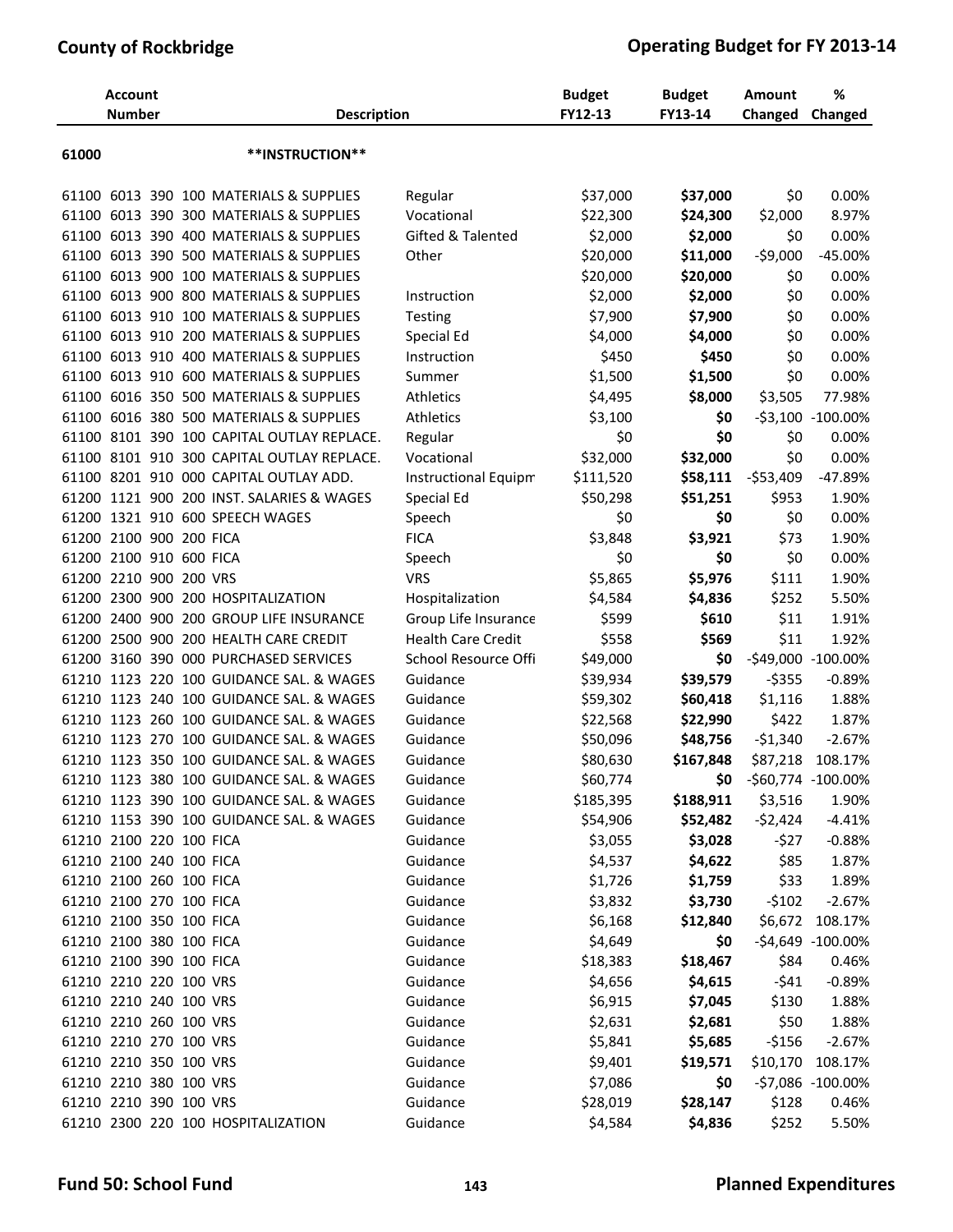|       | <b>Account</b><br><b>Number</b> |  | <b>Description</b>                         |                      | <b>Budget</b><br>FY12-13 | <b>Budget</b><br>FY13-14 | Amount<br>Changed  | %<br>Changed        |
|-------|---------------------------------|--|--------------------------------------------|----------------------|--------------------------|--------------------------|--------------------|---------------------|
| 61000 |                                 |  | **INSTRUCTION**                            |                      |                          |                          |                    |                     |
|       |                                 |  | 61210 2300 270 100 HOSPITALIZATION         | Guidance             | \$0                      | \$0                      | \$0                | 0.00%               |
|       |                                 |  | 61210 2300 350 100 HOSPITALIZATION         | Guidance             | \$13,752                 | \$14,508                 | \$756              | 5.50%               |
|       |                                 |  | 61210 2300 380 100 HOSPITALIZATION         | Guidance             | \$4,584                  | \$0                      |                    | -\$4,584 -100.00%   |
|       |                                 |  | 61210 2300 390 100 HOSPITALIZATION         | Guidance             | \$27,504                 | \$29,017                 | \$1,513            | 5.50%               |
|       |                                 |  | 61210 2400 220 100 GROUP LIFE INSURANCE    | Guidance             | \$475                    | \$471                    | -\$4               | $-0.89%$            |
|       |                                 |  | 61210 2400 240 100 GROUP LIFE INSURANCE    | Guidance             | \$706                    | \$719                    | \$13               | 1.84%               |
|       |                                 |  | 61210 2400 260 100 GROUP LIFE INSURANCE    | Guidance             | \$269                    | \$274                    | \$5                | 2.03%               |
|       |                                 |  | 61210 2400 270 100 GROUP LIFE INSURANCE    | Guidance             | \$596                    | \$580                    | $-516$             | $-2.71%$            |
|       |                                 |  | 61210 2400 350 100 GROUP LIFE INSURANCE    | Guidance             | \$959                    | \$1,997                  | \$1,038            | 108.13%             |
|       |                                 |  | 61210 2400 380 100 GROUP LIFE INSURANCE    | Guidance             | \$723                    | \$0                      |                    | -\$723 -100.00%     |
|       |                                 |  | 61210 2400 390 100 GROUP LIFE INSURANCE    | Guidance             | \$2,860                  | \$2,873                  | \$13               | 0.45%               |
|       |                                 |  | 61210 2500 220 100 HEALTH CARE CREDIT      | Guidance             | \$443                    | \$439                    | -\$4               | $-0.96%$            |
| 61210 |                                 |  | 2500 240 100 HEALTH CARE CREDIT            | Guidance             | \$658                    | \$671                    | \$13               | 1.98%               |
| 61210 |                                 |  | 2500 260 100 HEALTH CARE CREDIT            | Guidance             | \$251                    | \$255                    | \$4                | 1.80%               |
|       |                                 |  | 61210 2500 270 100 HEALTH CARE CREDIT      | Guidance             | \$556                    | \$541                    | $-515$             | $-2.71%$            |
|       |                                 |  | 61210 2500 350 100 HEALTH CARE CREDIT      | Guidance             | \$895                    | \$1,863                  | \$968              | 108.16%             |
|       |                                 |  | 61210 2500 380 100 HEALTH CARE CREDIT      | Guidance             | \$675                    | \$0                      |                    | -\$675 -100.00%     |
|       |                                 |  | 61210 2500 390 100 HEALTH CARE CREDIT      | Guidance             | \$2,667                  | \$2,679                  | \$12               | 0.45%               |
| 61210 | 3160 900                        |  | 000 PURCHASED SERVICES                     | Exams, Governor's So | \$24,000                 | \$24,000                 | \$0                | 0.00%               |
|       |                                 |  | 61210 6013 390 100 MATERIALS & SUPPLIES    |                      | \$12,000                 | \$12,000                 | \$0                | 0.00%               |
|       |                                 |  | 61220 1130 910 100 GRANT CO-ORD. SALARY    | Grant                | \$7,500                  | \$7,500                  | \$0                | 0.00%               |
| 61220 | 2100 910 100 FICA               |  |                                            | Grant                | \$574                    | \$574                    | \$0                | 0.00%               |
|       | 61220 2210 910 100 VRS          |  |                                            | Grant                | \$875                    | \$875                    | \$0                | 0.00%               |
|       |                                 |  | 61220 2400 910 100 GROUP LIFE INSURANCE    | Grant                | \$89                     | \$89                     | \$0                | 0.00%               |
|       |                                 |  | 61220 2500 910 100 HEALTH CARE CREDIT      | Grant                | \$83                     | \$83                     | \$0                | 0.00%               |
|       |                                 |  | 61230 1321 910 000 HOMEBOUND WAGES         | Homebound            | \$40,000                 | \$40,000                 | \$0                | 0.00%               |
|       | 61230 2100 910 000 FICA         |  |                                            | Homebound            | \$3,060                  | \$3,060                  | \$0                | 0.00%               |
| 61310 |                                 |  | 1114 910 200 DIRECTION & MGMT SAL.         | Special Ed           | \$89,888                 | \$91,686                 | \$1,798            | 2.00%               |
|       |                                 |  | 61310 1114 910 300 DIRECTION & MGMT SAL.   | Vocational           | \$40,219                 | \$0                      | -\$40,219 -100.00% |                     |
|       |                                 |  | 61310 1153 910 200 CLERICAL SAL. & WAGES   | Special Ed           | \$36,882                 | \$37,620                 | \$738              | 2.00%               |
|       | 61310 2100 910 200 FICA         |  |                                            | Special Ed           | \$9,698                  | \$9,892                  | \$194              | 2.00%               |
|       | 61310 2100 910 300 FICA         |  |                                            | Vocational           | \$3,077                  | \$0                      |                    | -\$3,077 -100.00%   |
|       | 61310 2210 910 200 VRS          |  |                                            | Special Ed           | \$14,781                 | \$15,077                 | \$296              | 2.00%               |
|       | 61310 2210 910 300 VRS          |  |                                            | Vocational           | \$4,689                  | \$0                      |                    | -\$4,689 -100.00%   |
|       |                                 |  | 61310 2300 910 200 HOSPITALIZATION         | Special Ed           | \$4,584                  | \$4,836                  | \$252              | 5.50%               |
|       |                                 |  | 61310 2300 910 300 HOSPITALIZATION         | Vocational           | \$4,584                  | \$0                      |                    | $-54,584 -100.00\%$ |
|       |                                 |  | 61310 2400 910 200 GROUP LIFE INSURANCE    | Special Ed           | \$1,509                  | \$1,539                  | \$30               | 2.02%               |
|       |                                 |  | 61310 2400 910 300 GROUP LIFE INSURANCE    | Vocational           | \$479                    | \$0                      |                    | -\$479 -100.00%     |
|       |                                 |  | 61310 2500 910 200 HEALTH CARE CREDIT      | Special Ed           | \$1,407                  | \$1,435                  | \$28               | 1.98%               |
|       |                                 |  | 61310 2500 910 300 HEALTH CARE CREDIT      | Vocational           | \$446                    | \$0                      |                    | -\$446 -100.00%     |
|       |                                 |  | 61312 1114 910 000 CURRIC. DEVELOP. SAL.   | Curriculum           | \$84,477                 | \$86,124                 | \$1,647            | 1.95%               |
|       |                                 |  | 61312 1130 910 000 CONTENT AREA SPCL. SAL. | Curriculum           | \$57,380                 | \$116,938                | \$59,558           | 103.80%             |
|       |                                 |  | 61312 1321 910 000 CURRIC. DEVELOP. SAL.   | Curriculum           | \$6,500                  | \$6,500                  | \$0                | 0.00%               |
|       |                                 |  | 61312 1624 910 000 SUPP. SALARIES & WAGES  | Curriculum           | \$76,246                 | \$76,246                 | \$0                | 0.00%               |
|       | 61312 2100 910 000 FICA         |  |                                            | Curriculum           | \$17,182                 | \$21,864                 | \$4,682            | 27.25%              |
|       | 61312 2210 910 000 VRS          |  |                                            | Curriculum           | \$26,189                 | \$33,325                 | \$7,136            | 27.25%              |
|       |                                 |  | 61312 2300 910 000 HOSPITALIZATION         | Curriculum           | \$9,168                  | \$14,508                 | \$5,340            | 58.25%              |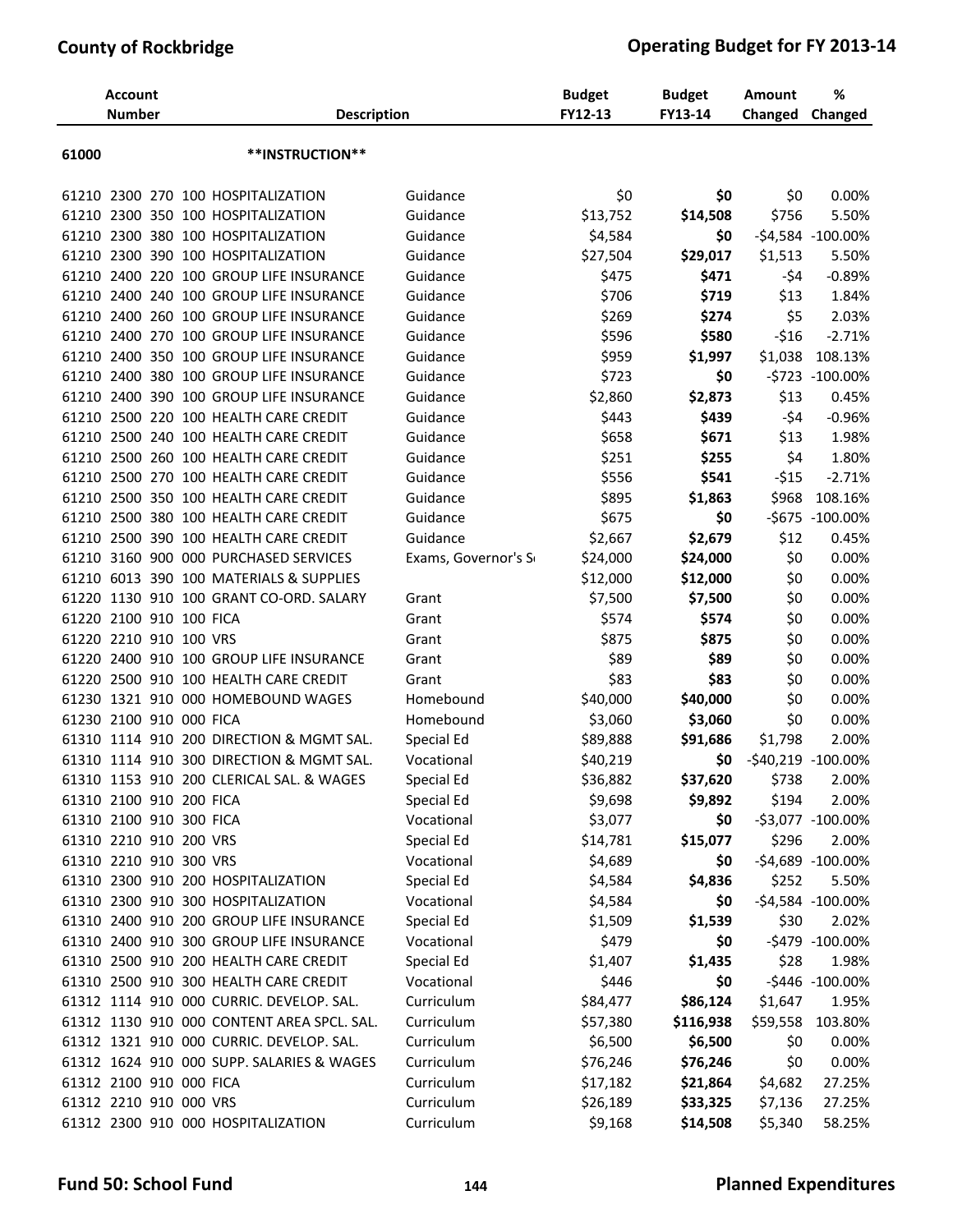|       | <b>Account</b><br><b>Number</b> |  | <b>Description</b>                        |            | <b>Budget</b><br>FY12-13 | <b>Budget</b><br>FY13-14 | <b>Amount</b><br>Changed | %<br>Changed         |
|-------|---------------------------------|--|-------------------------------------------|------------|--------------------------|--------------------------|--------------------------|----------------------|
| 61000 |                                 |  | **INSTRUCTION**                           |            |                          |                          |                          |                      |
|       |                                 |  | 61312 2400 910 000 GROUP LIFE INSURANCE   | Curriculum | \$2,673                  | \$3,401                  | \$728                    | 27.25%               |
|       |                                 |  | 61312 2500 910 000 HEALTH CARE CREDIT     | Curriculum | \$2,493                  | \$3,172                  | \$679                    | 27.23%               |
|       |                                 |  | 61312 5540 910 000 IN-SERVICE             |            | \$9,500                  | \$9,500                  | \$0                      | 0.00%                |
|       |                                 |  | 61312 5800 910 000 CURRIC. DEVELOP. MISC. |            | \$3,000                  | \$3,000                  | \$0                      | 0.00%                |
|       |                                 |  | 61312 6013 910 000 MATERIALS & SUPPLIES   |            | \$5,200                  | \$5,200                  | \$0                      | 0.00%                |
|       |                                 |  | 61322 1122 220 100 LIBRARIAN SAL. & WAGES | Librarian  | \$42,108                 | \$42,904                 | \$796                    | 1.89%                |
|       |                                 |  | 61322 1122 240 100 LIBRARIAN SAL. & WAGES | Librarian  | \$58,487                 | \$59,599                 | \$1,112                  | 1.90%                |
|       |                                 |  | 61322 1122 260 100 LIBRARIAN SAL. & WAGES | Librarian  | \$46,356                 | \$47,237                 | \$881                    | 1.90%                |
|       |                                 |  | 61322 1122 270 100 LIBRARIAN SAL. & WAGES | Librarian  | \$50,605                 | \$53,408                 | \$2,804                  | 5.54%                |
|       |                                 |  | 61322 1122 350 100 LIBRARIAN SAL. & WAGES | Librarian  | \$50,876                 | \$51,817                 | \$941                    | 1.85%                |
|       |                                 |  | 61322 1122 380 100 LIBRARIAN SAL. & WAGES | Librarian  | \$52,418                 | \$0                      |                          | $-552,418 -100.00\%$ |
|       |                                 |  | 61322 1122 390 100 LIBRARIAN SAL. & WAGES | Librarian  | \$103,623                | \$105,603                | \$1,980                  | 1.91%                |
|       | 61322 2100 220 100 FICA         |  |                                           | Librarian  | \$3,221                  | \$3,282                  | \$61                     | 1.89%                |
|       | 61322 2100 240 100 FICA         |  |                                           | Librarian  | \$4,474                  | \$4,559                  | \$85                     | 1.89%                |
|       | 61322 2100 260 100 FICA         |  |                                           | Librarian  | \$3,546                  | \$3,614                  | \$68                     | 1.91%                |
|       | 61322 2100 270 100 FICA         |  |                                           | Librarian  | \$3,871                  | \$4,086                  | \$215                    | 5.55%                |
|       | 61322 2100 350 100 FICA         |  |                                           | Librarian  | \$3,892                  | \$3,964                  | \$72                     | 1.85%                |
|       | 61322 2100 380 100 FICA         |  |                                           | Librarian  | \$4,010                  | \$0                      |                          | -\$4,010 -100.00%    |
|       | 61322 2100 390 100 FICA         |  |                                           | Librarian  | \$7,927                  | \$8,079                  | \$152                    | 1.91%                |
|       | 61322 2210 220 100 VRS          |  |                                           | Librarian  | \$4,910                  | \$5,003                  | \$93                     | 1.89%                |
|       | 61322 2210 240 100 VRS          |  |                                           | Librarian  | \$6,820                  | \$6,949                  | \$129                    | 1.90%                |
|       | 61322 2210 260 100 VRS          |  |                                           | Librarian  | \$5,405                  | \$5,508                  | \$103                    | 1.90%                |
|       | 61322 2210 270 100 VRS          |  |                                           | Librarian  | \$5,900                  | \$6,227                  | \$327                    | 5.53%                |
|       | 61322 2210 350 100 VRS          |  |                                           | Librarian  | \$5,932                  | \$6,042                  | \$110                    | 1.85%                |
|       | 61322 2210 380 100 VRS          |  |                                           | Librarian  | \$6,112                  | \$0                      |                          | $-56,112 -100.00\%$  |
|       | 61322 2210 390 100 VRS          |  |                                           | Librarian  | \$12,082                 | \$12,313                 | \$231                    | 1.91%                |
|       |                                 |  | 61322 2300 220 100 HOSPITALIZATION        | Librarian  | \$0                      | \$0                      | \$0                      | 0.00%                |
|       |                                 |  | 61322 2300 260 100 HOSPITALIZATION        | Librarian  | \$0                      | \$0                      | \$0                      | 0.00%                |
|       |                                 |  | 61322 2300 350 100 HOSPITALIZATION        | Librarian  | \$4,584                  | \$4,836                  | \$252                    | 5.50%                |
|       |                                 |  | 61322 2300 390 100 HOSPITALIZATION        | Librarian  | \$9,168                  | \$9,672                  | \$504                    | 5.50%                |
|       |                                 |  | 61322 2400 220 100 GROUP LIFE INSURANCE   | Librarian  | \$501                    | \$511                    | \$10                     | 2.00%                |
|       |                                 |  | 61322 2400 240 100 GROUP LIFE INSURANCE   | Librarian  | \$696                    | \$709                    | \$13                     | 1.87%                |
|       |                                 |  | 61322 2400 260 100 GROUP LIFE INSURANCE   | Librarian  | \$552                    | \$562                    | \$10                     | 1.88%                |
|       |                                 |  | 61322 2400 270 100 GROUP LIFE INSURANCE   | Librarian  | \$602                    | \$636                    | \$34                     | 5.61%                |
|       |                                 |  | 61322 2400 350 100 GROUP LIFE INSURANCE   | Librarian  | \$605                    | \$617                    | \$12                     | 1.91%                |
|       |                                 |  | 61322 2400 380 100 GROUP LIFE INSURANCE   | Librarian  | \$624                    | \$0                      |                          | -\$624 -100.00%      |
|       |                                 |  | 61322 2400 390 100 GROUP LIFE INSURANCE   | Librarian  | \$1,233                  | \$1,257                  | \$24                     | 1.94%                |
|       |                                 |  | 61322 2500 220 100 HEALTH CARE CREDIT     | Librarian  | \$467                    | \$476                    | \$9                      | 1.93%                |
|       |                                 |  | 61322 2500 240 100 HEALTH CARE CREDIT     | Librarian  | \$649                    | \$662                    | \$13                     | 1.97%                |
|       |                                 |  | 61322 2500 260 100 HEALTH CARE CREDIT     | Librarian  | \$515                    | \$524                    | \$9                      | 1.84%                |
|       |                                 |  | 61322 2500 270 100 HEALTH CARE CREDIT     | Librarian  | \$562                    | \$593                    | \$31                     | 5.57%                |
|       |                                 |  | 61322 2500 350 100 HEALTH CARE CREDIT     | Librarian  | \$565                    | \$575                    | \$10                     | 1.82%                |
|       |                                 |  | 61322 2500 380 100 HEALTH CARE CREDIT     | Librarian  | \$582                    | \$0                      |                          | -\$582 -100.00%      |
|       |                                 |  | 61322 2500 390 100 HEALTH CARE CREDIT     | Librarian  | \$1,150                  | \$1,172                  | \$22                     | 1.89%                |
|       |                                 |  | 61322 6013 220 100 MATERIALS & SUPPLIES   |            | \$7,000                  | \$7,000                  | \$0                      | 0.00%                |
|       |                                 |  | 61322 6013 240 100 MATERIALS & SUPPLIES   |            | \$6,000                  | \$8,000                  | \$2,000                  | 33.33%               |
|       |                                 |  | 61322 6013 260 100 MATERIALS & SUPPLIES   |            | \$3,000                  | \$4,000                  | \$1,000                  | 33.33%               |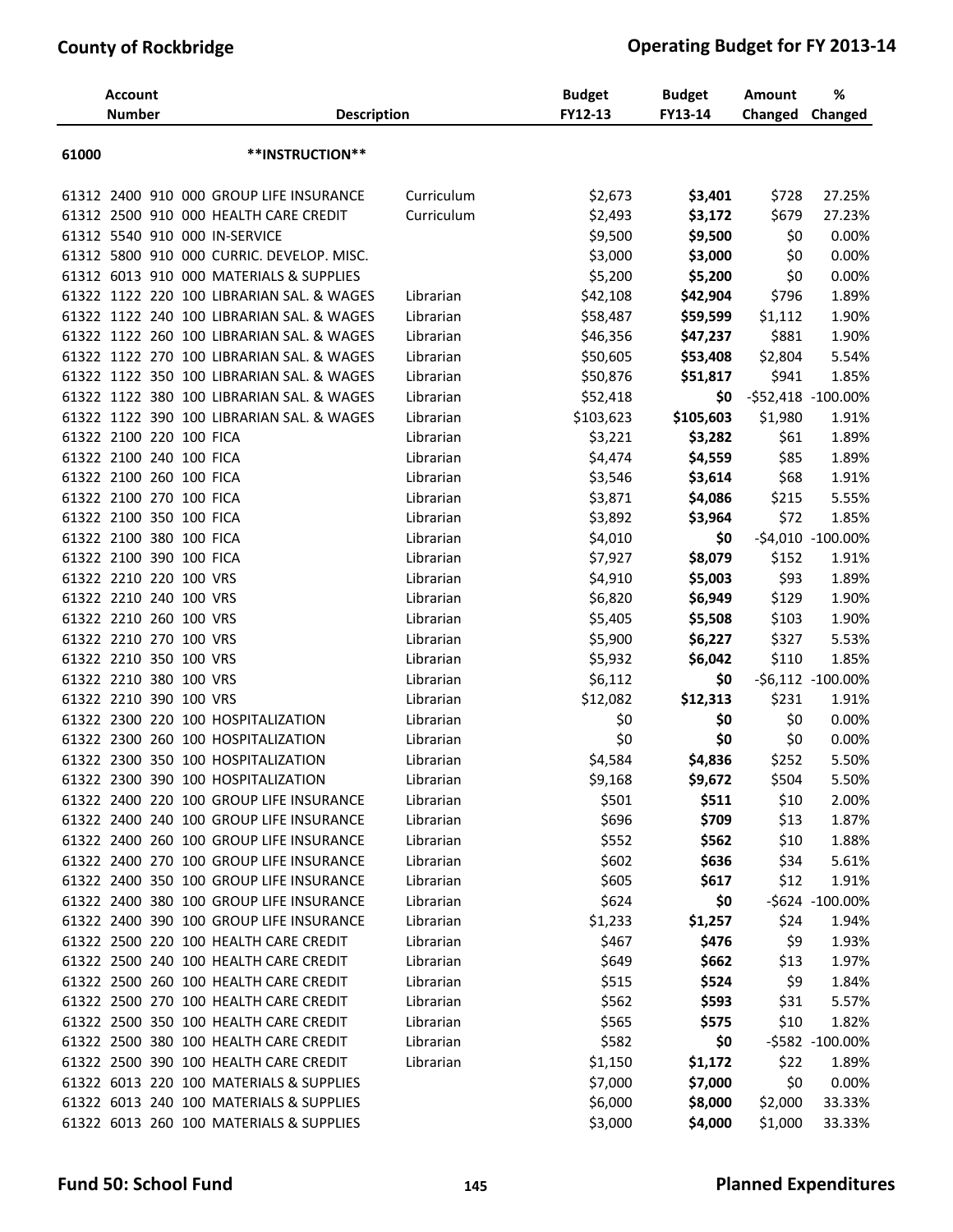|       | <b>Account</b><br><b>Number</b> |  | <b>Description</b>                        |                    | <b>Budget</b><br>FY12-13 | <b>Budget</b><br>FY13-14 | Amount<br>Changed | %<br>Changed       |
|-------|---------------------------------|--|-------------------------------------------|--------------------|--------------------------|--------------------------|-------------------|--------------------|
| 61000 |                                 |  | **INSTRUCTION**                           |                    |                          |                          |                   |                    |
|       |                                 |  | 61322 6013 270 100 MATERIALS & SUPPLIES   |                    | \$4,000                  | \$4,000                  | \$0               | 0.00%              |
|       |                                 |  | 61322 6013 350 100 MATERIALS & SUPPLIES   |                    | \$7,000                  | \$10,500                 | \$3,500           | 50.00%             |
|       |                                 |  | 61322 6013 380 100 MATERIALS & SUPPLIES   |                    | \$5,980                  | \$0                      |                   | -\$5,980 -100.00%  |
|       |                                 |  | 61322 6013 390 100 MATERIALS & SUPPLIES   |                    | \$20,000                 | \$20,000                 | \$0               | 0.00%              |
|       |                                 |  | 61410 1126 220 100 PRINCIPAL SAL. & WAGES | Principal's Office | \$75,434                 | \$76,911                 | \$1,477           | 1.96%              |
|       |                                 |  | 61410 1126 240 100 PRINCIPAL SAL. & WAGES | Principal's Office | \$80,233                 | \$80,741                 | \$508             | 0.63%              |
|       |                                 |  | 61410 1126 260 100 PRINCIPAL SAL. & WAGES | Principal's Office | \$76,457                 | \$77,986                 | \$1,529           | 2.00%              |
|       |                                 |  | 61410 1126 270 100 PRINCIPAL SAL. & WAGES | Principal's Office | \$77,024                 | \$78,533                 | \$1,509           | 1.96%              |
|       |                                 |  | 61410 1126 350 100 PRINCIPAL SAL. & WAGES | Principal's Office | \$83,800                 | \$85,451                 | \$1,651           | 1.97%              |
|       |                                 |  | 61410 1126 380 100 PRINCIPAL SAL. & WAGES | Principal's Office | \$89,590                 | \$0                      |                   | -\$89,590 -100.00% |
|       |                                 |  | 61410 1126 390 100 PRINCIPAL SAL. & WAGES | Principal's Office | \$87,694                 | \$89,404                 | \$1,711           | 1.95%              |
|       |                                 |  | 61410 1127 350 100 ASSIST. PRINCIPAL SAL. | Principal's Office | \$72,468                 | \$73,917                 | \$1,449           | 2.00%              |
|       |                                 |  | 61410 1127 390 100 ASSIST. PRINCIPAL SAL. | Principal's Office | \$226,155                | \$231,533                | \$5,378           | 2.38%              |
|       |                                 |  | 61410 1153 220 100 CLERICAL SAL. & WAGES  | Principal's Office | \$36,164                 | \$36,887                 | \$723             | 2.00%              |
|       |                                 |  | 61410 1153 240 100 CLERICAL SAL. & WAGES  | Principal's Office | \$40,896                 | \$41,714                 | \$818             | 2.00%              |
|       |                                 |  | 61410 1153 260 100 CLERICAL SAL. & WAGES  | Principal's Office | \$27,434                 | \$27,983                 | \$549             | 2.00%              |
|       |                                 |  | 61410 1153 270 100 CLERICAL SAL. & WAGES  | Principal's Office | \$42,830                 | \$43,687                 | \$857             | 2.00%              |
|       |                                 |  | 61410 1153 350 100 CLERICAL SAL. & WAGES  | Principal's Office | \$53,883                 | \$85,309                 | \$31,426          | 58.32%             |
|       |                                 |  | 61410 1153 380 100 CLERICAL SAL. & WAGES  | Principal's Office | \$54,394                 | \$0                      |                   | -\$54,394 -100.00% |
|       |                                 |  | 61410 1153 390 100 CLERICAL SAL. & WAGES  | Principal's Office | \$106,149                | \$108,272                | \$2,123           | 2.00%              |
|       | 61410 2100 220 100 FICA         |  |                                           | Principal's Office | \$8,537                  | \$8,706                  | \$169             | 1.98%              |
|       | 61410 2100 240 100 FICA         |  |                                           | Principal's Office | \$9,266                  | \$9,368                  | \$102             | 1.10%              |
|       | 61410 2100 260 100 FICA         |  |                                           | Principal's Office | \$7,948                  | \$8,107                  | \$159             | 2.00%              |
|       | 61410 2100 270 100 FICA         |  |                                           | Principal's Office | \$9,169                  | \$9,350                  | \$181             | 1.98%              |
|       | 61410 2100 350 100 FICA         |  |                                           | Principal's Office | \$16,077                 | \$18,719                 | \$2,642           | 16.43%             |
|       | 61410 2100 380 100 FICA         |  |                                           | Principal's Office | \$11,015                 | \$0                      |                   | -\$11,015 -100.00% |
|       | 61410 2100 390 100 FICA         |  |                                           | Principal's Office | \$32,130                 | \$32,835                 | \$705             | 2.19%              |
|       | 61410 2100 910 100 FICA         |  |                                           | Principal's Sub    | \$0                      | \$0                      | \$0               | 0.00%              |
|       | 61410 2210 220 100 VRS          |  |                                           | Principal's Office | \$13,012                 | \$13,269                 | \$257             | 1.98%              |
|       | 61410 2210 240 100 VRS          |  |                                           | Principal's Office | \$14,124                 | \$14,278                 | \$154             | 1.09%              |
|       | 61410 2210 260 100 VRS          |  |                                           | Principal's Office | \$12,114                 | \$12,356                 | \$242             | 2.00%              |
|       | 61410 2210 270 100 VRS          |  |                                           | Principal's Office | \$13,975                 | \$14,251                 | \$276             | 1.97%              |
|       | 61410 2210 350 100 VRS          |  |                                           | Principal's Office | \$24,504                 | \$28,529                 | \$4,025           | 16.43%             |
|       | 61410 2210 380 100 VRS          |  |                                           | Principal's Office | \$16,789                 | \$0                      |                   | -\$16,789 -100.00% |
|       | 61410 2210 390 100 VRS          |  |                                           | Principal's Office | \$48,972                 | \$50,046                 | \$1,074           | 2.19%              |
|       |                                 |  | 61410 2300 220 100 HOSPITALIZATION        | Principal's Office | \$9,168                  | \$9,672                  | \$504             | 5.50%              |
|       |                                 |  | 61410 2300 240 100 HOSPITALIZATION        | Principal's Office | \$9,168                  | \$9,672                  | \$504             | 5.50%              |
|       |                                 |  | 61410 2300 260 100 HOSPITALIZATION        | Principal's Office | \$9,168                  | \$9,672                  | \$504             | 5.50%              |
|       |                                 |  | 61410 2300 270 100 HOSPITALIZATION        | Principal's Office | \$9,168                  | \$14,508                 | \$5,340           | 58.25%             |
|       |                                 |  | 61410 2300 350 100 HOSPITALIZATION        | Principal's Office | \$18,336                 | \$24,181                 | \$5,845           | 31.88%             |
|       |                                 |  | 61410 2300 380 100 HOSPITALIZATION        | Principal's Office | \$9,168                  | \$0                      |                   | -\$9,168 -100.00%  |
|       |                                 |  | 61410 2300 390 100 HOSPITALIZATION        | Principal's Office | \$27,504                 | \$29,017                 | \$1,513           | 5.50%              |
|       |                                 |  | 61410 2400 220 100 GROUP LIFE INSURANCE   | Principal's Office | \$1,328                  | \$1,354                  | \$26              | 1.96%              |
|       |                                 |  | 61410 2400 240 100 GROUP LIFE INSURANCE   | Principal's Office | \$1,441                  | \$1,457                  | \$16              | 1.11%              |
|       |                                 |  | 61410 2400 260 100 GROUP LIFE INSURANCE   | Principal's Office | \$1,236                  | \$1,261                  | \$25              | 2.00%              |
|       |                                 |  | 61410 2400 270 100 GROUP LIFE INSURANCE   | Principal's Office | \$1,426                  | \$1,454                  | \$28              | 1.94%              |
|       |                                 |  | 61410 2400 350 100 GROUP LIFE INSURANCE   | Principal's Office | \$2,501                  | \$2,913                  | \$412             | 16.47%             |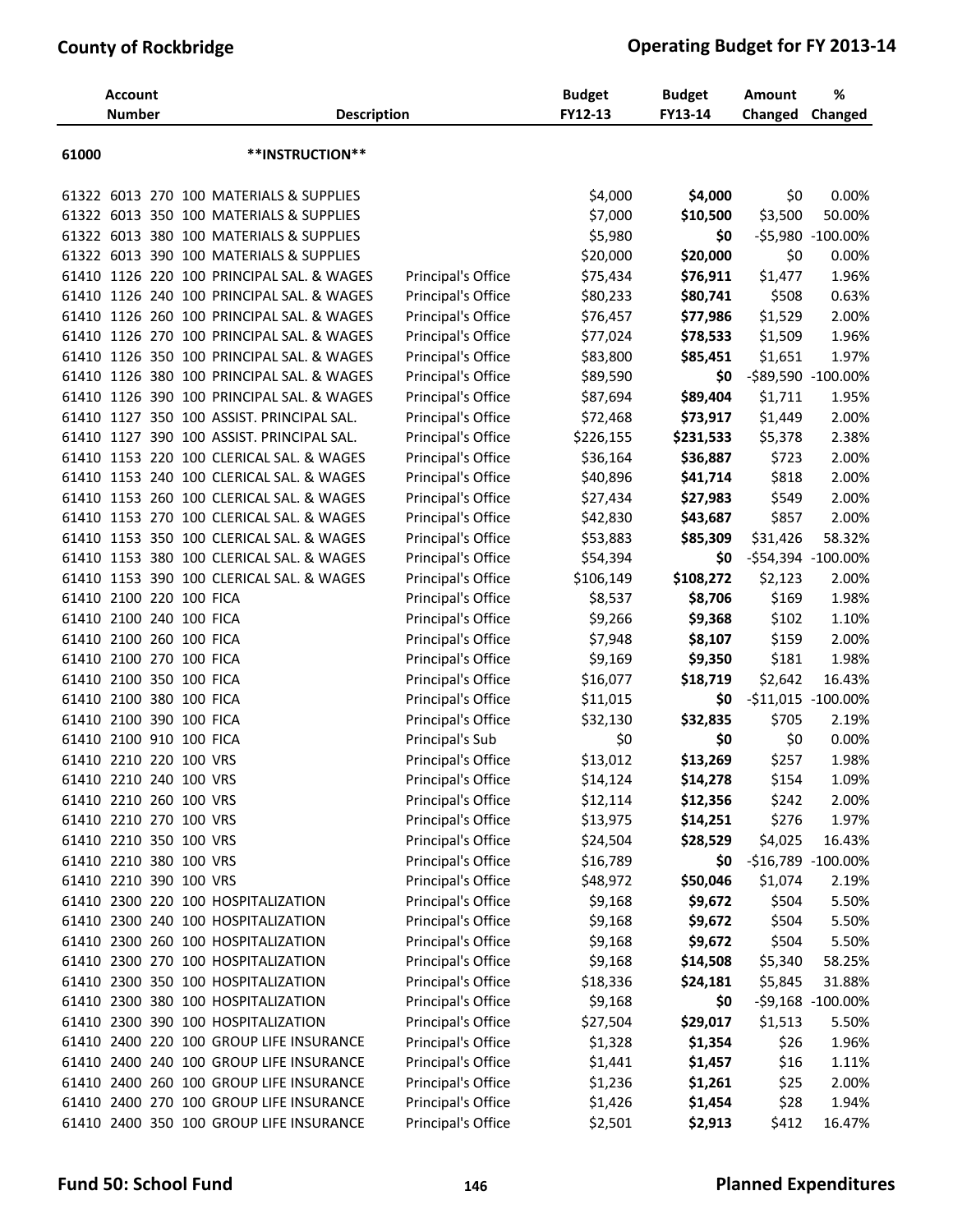|       | <b>Account</b><br><b>Number</b> | <b>Description</b>              |                    | <b>Budget</b><br>FY12-13 | <b>Budget</b><br><b>FY13-14</b> | Amount<br>Changed | %<br>Changed |
|-------|---------------------------------|---------------------------------|--------------------|--------------------------|---------------------------------|-------------------|--------------|
| 61000 |                                 | **INSTRUCTION**                 |                    |                          |                                 |                   |              |
| 61410 | 380<br>2400                     | 100 GROUP LIFE INSURANCE        | Principal's Office | \$1,713                  | \$0                             | -\$1.713          | $-100.00\%$  |
| 61410 | 390<br>2400                     | 100 GROUP LIFE INSURANCE        | Principal's Office | \$4,998                  | \$5,108                         | \$110             | 2.20%        |
| 61410 |                                 | 2500 220 100 HEALTH CARE CREDIT | Principal's Office | \$1,239                  | \$1,263                         | \$24              | 1.94%        |
| 61410 | 240<br>2500                     | 100 HEALTH CARE CREDIT          | Principal's Office | \$1,345                  | \$1.359                         | \$14              | 1.04%        |
| 61410 |                                 | 2500 260 100 HEALTH CARE CREDIT | Principal's Office | \$1,153                  | \$1,176                         | \$23              | 1.98%        |
| 61410 |                                 | 2500 270 100 HEALTH CARE CREDIT | Principal's Office | \$1,330                  | \$1,357                         | \$27              | 2.00%        |
| 61410 | 350<br>2500                     | 100 HEALTH CARE CREDIT          | Principal's Office | \$2,333                  | \$2,716                         | \$383             | 16.42%       |
| 61410 | 2500<br>380                     | 100 HEALTH CARE CREDIT          | Principal's Office | \$1,598                  | \$0                             | $-$ \$1,598       | $-100.00\%$  |
| 61410 | 2500                            | 390 100 HEALTH CARE CREDIT      | Principal's Office | \$4,662                  | \$4,764                         | \$102             | 2.19%        |
| 61000 |                                 | <b>INSTRUCTION TOTAL</b>        |                    | \$19,370,820             | \$19,285,331                    | -\$85,489         | $-0.44%$     |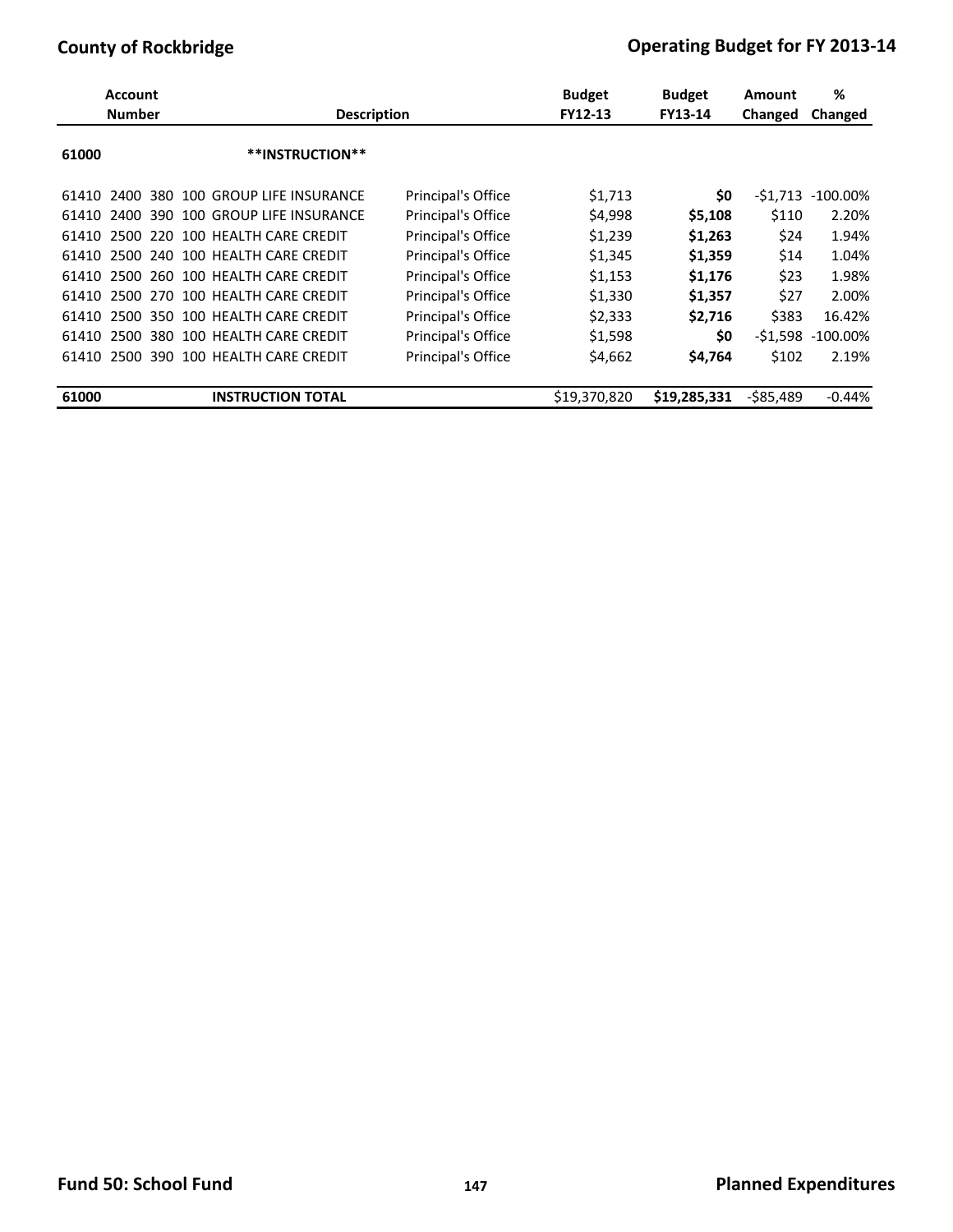| ** ADMINISTRATION, HEALTH & ATTENDANCE**<br>62000                                      | 0.00%     |
|----------------------------------------------------------------------------------------|-----------|
|                                                                                        |           |
| 62000 1930 910 000 GRANDFATHERED \$400 FRINGE IN LIEU<br>\$3,920<br>\$3,920<br>\$0     |           |
| \$300<br>\$0<br>62000 2100 910 000 FICA<br>\$300                                       | 0.00%     |
| 62110 1111 910 000 BOARD COMPENSATION<br>\$12,000<br>\$12,000<br>\$0                   | 0.00%     |
| 62110 2100 910 000 FICA<br>\$918<br>\$918<br>\$0                                       | 0.00%     |
| \$9,000<br>62110 5510 910 000 BOARD TRAVEL<br>\$9,000<br>\$0                           | 0.00%     |
| 62110 5800 910 000 MISCELLANEOUS<br>\$6,300<br>\$6,300<br>\$0                          | 0.00%     |
| 62112 1153 910 000 CLERICAL SALARIES & WAGES<br>\$4,481<br>\$4,561<br>\$80             | 1.79%     |
| \$343<br>\$6<br>62112 2100 910 000 FICA<br>\$349                                       | 1.82%     |
| 62121 1112 910 000 SUPERINTENDENT SALARY<br>\$123,415<br>\$125,883<br>\$2,468          | 2.00%     |
| 62121 1113 910 000 ASSISTANT SUPERINTENDENT SALARY<br>\$98,260<br>\$100,177<br>\$1,917 | 1.95%     |
| 62121 1153 910 000 CLERICAL SALARIES & WAGES<br>\$69,360<br>$-53,543$<br>\$65,817      | $-5.11%$  |
| 62121 1624 910 000 Car Allowance<br>\$9,000<br>\$9,000<br>\$0                          | 0.00%     |
| 62121 2100 910 000 FICA<br>\$22,264<br>\$22,329<br>\$65                                | 0.29%     |
| \$98<br>62121 2210 910 000 VRS<br>\$33,935<br>\$34,033                                 | 0.29%     |
| 62121 2300 910 000 HOSPITALIZATION<br>\$22,920<br>\$19,344<br>$-53,576$                | $-15.60%$ |
| 62121 2400 910 000 GROUP LIFE INSURANCE<br>\$3,463<br>\$3,473<br>\$10                  | 0.29%     |
| 62121 2500 910 000 HEALTH CARE CREDIT<br>\$3,230<br>\$3,240<br>\$10                    | 0.31%     |
| \$9,000<br>62121 2600 910 000 UNEMPLOYMENT INSURANCE<br>\$9,000<br>\$0                 | 0.00%     |
| 62121 2700 910 000 WORKER'S COMPENSATION<br>\$3,107<br>\$3,107<br>\$0                  | 0.00%     |
| 62121 3160 910 000 PURCHASED SERVICES<br>\$29,000<br>\$29,000<br>\$0                   | 0.00%     |
| \$18,000<br>62121 3320 910 000 CONTRACTED MAINTENANCE<br>\$18,000<br>\$0               | 0.00%     |
| \$7,000<br>62121 5210 910 000 POSTAL SERVICES<br>\$7,000<br>\$0                        | 0.00%     |
| 62121 5230 910 000 TELECOMMUNICATIONS<br>\$20,000<br>\$20,000<br>\$0                   | 0.00%     |
| 62121 5300 910 000 INSURANCE<br>\$0<br>\$24,237<br>\$24,237                            | 0.00%     |
| 62121 5309 910 000 CONTINGENT LIABILITIES<br>\$50,000<br>\$50,000<br>\$0               | 0.00%     |
| 62121 5510 910 000 TRAVEL<br>\$2,600<br>\$2,600<br>\$0                                 | 0.00%     |
| 62121 5800 910 000 MISCELLANEOUS<br>\$15,000<br>\$15,000<br>\$0                        | 0.00%     |
| 62121 6001 910 000 OFFICE SUPPLIES<br>\$10,000<br>\$10,000<br>\$0                      | 0.00%     |
| 62140 1153 910 000 PERSONNEL CLERICAL SALARIES<br>\$35,194<br>\$690<br>\$34,504        | 2.00%     |
| \$52<br>\$2,692<br>62140 2100 910 000 FICA<br>\$2,640                                  | 1.99%     |
| \$4,023<br>62140 2210 910 000 VRS<br>\$4,104<br>\$81                                   | 2.01%     |
| \$0<br>62140 2300 910 000 HOSPITALIZATION<br>\$0<br>\$0                                | 0.00%     |
| 62140 2400 910 000 GROUP LIFE INSURANCE<br>\$411<br>\$419<br>\$8                       | 2.05%     |
| \$383<br>62140 2500 910 000 HEALTH CARE CREDIT<br>\$391<br>\$8                         | 2.09%     |
| \$9,720<br>62140 3160 910 000 PURCHASED SERVICES<br>\$9,720<br>\$0                     | 0.00%     |
| 62140 5800 910 000 MISCELLANEOUS<br>\$20,000<br>\$20,000<br>\$0                        | 0.00%     |
| \$84,777<br>62160 1114 910 000 OTHER DIRECTION & MANAGEMENT<br>\$86,424<br>\$1,647     | 1.94%     |
| 62160 2100 910 000 FICA<br>\$12,248<br>\$12,489<br>\$241                               | 1.97%     |
| 62160 2210 910 000 VRS<br>\$18,668<br>\$19,035<br>\$367                                | 1.97%     |
| 62160 2300 910 000 HOSPITALIZATION<br>\$9,168<br>\$9,672<br>\$504                      | 5.50%     |
| 62160 2400 910 000 GROUP LIFE INSURANCE<br>\$1,905<br>\$1,943<br>\$38                  | 1.99%     |
| 62160 2500 910 000 HEALTH CARE CREDIT<br>\$1,777<br>\$1,812<br>\$35                    | 1.96%     |
| \$35,000<br>62160 3160 910 000 PURCHASED SERVICES<br>\$35,000<br>\$0                   | 0.00%     |
| 62160 5510 910 000 MILEAGE<br>\$500<br>\$500<br>\$0                                    | 0.00%     |
| 62160 5540 910 000 IN-SERVICE<br>\$3,000<br>\$3,000<br>\$0                             | 0.00%     |
| 62160 6013 910 000 MATERIALS & SUPPLIES<br>\$500<br>\$500<br>\$0                       | 0.00%     |
| 62163 1153 910 000 ACCOUNTING CLERICAL SALARIES<br>\$34,504<br>\$35,194<br>\$690       | 2.00%     |
| 62164 1153 910 000 PAYROLL CLERICAL SALARIES<br>\$40,818<br>\$41,634<br>\$816          | 2.00%     |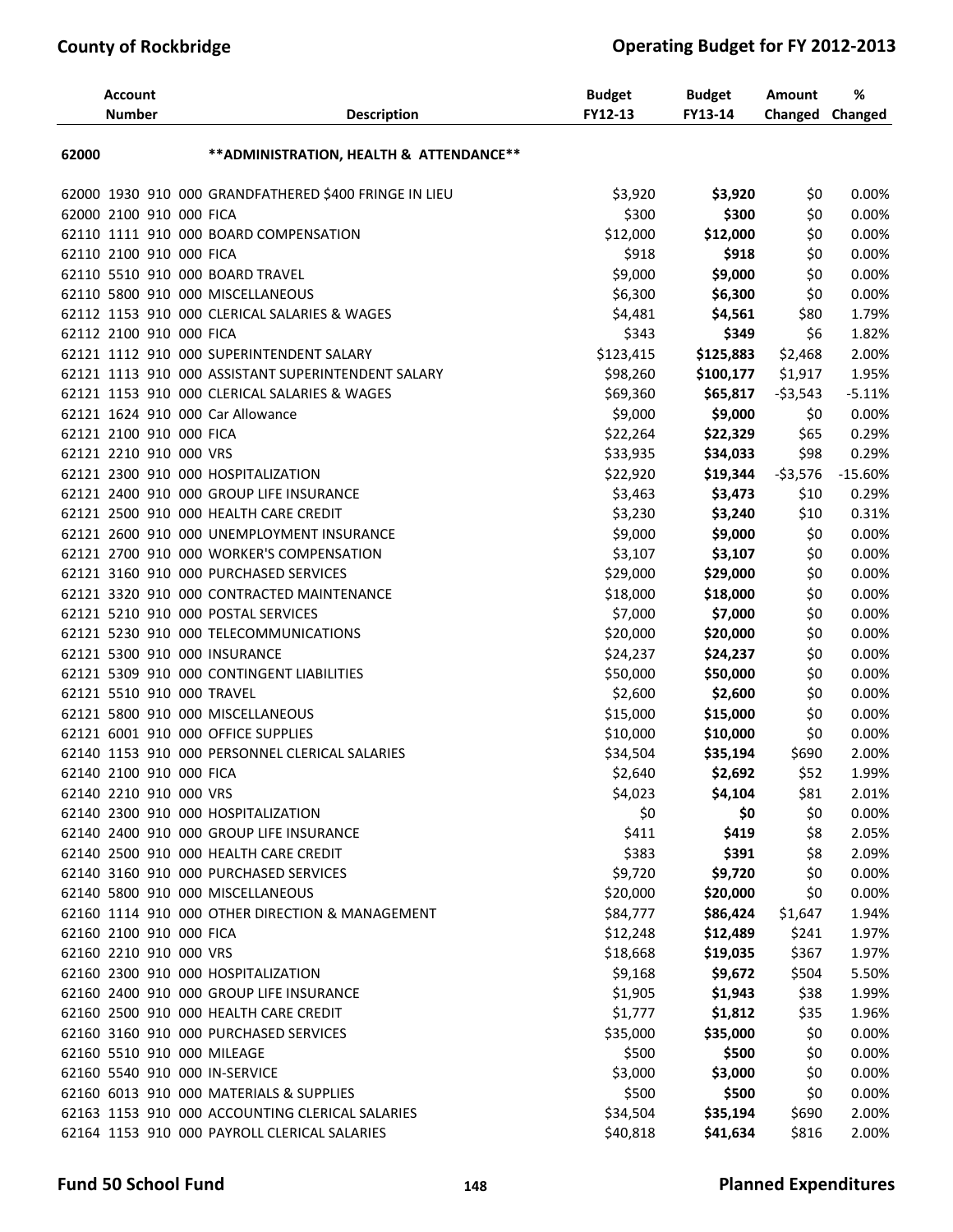|       | <b>Account</b>                |                                                  | <b>Budget</b> | <b>Budget</b> | <b>Amount</b> | %              |
|-------|-------------------------------|--------------------------------------------------|---------------|---------------|---------------|----------------|
|       | <b>Number</b>                 | <b>Description</b>                               | FY12-13       | FY13-14       | Changed       | <b>Changed</b> |
| 62000 |                               | ** ADMINISTRATION, HEALTH & ATTENDANCE**         |               |               |               |                |
|       | 62220 1131 910 000 NURSES     |                                                  | \$136,722     | \$163,615     | \$26,893      | 19.67%         |
|       | 62220 2100 910 000 FICA       |                                                  | \$10,459      | \$12,517      | \$2,058       | 19.67%         |
|       | 62220 2210 910 000 VRS        |                                                  | \$15,942      | \$19,077      | \$3,135       | 19.67%         |
|       |                               | 62220 2300 910 000 HOSPITALIZATION               | \$13,752      | \$14,508      | \$756         | 5.50%          |
|       |                               | 62220 2400 910 000 GROUP LIFE INSURANCE          | \$1,627       | \$1,947       | \$320         | 19.67%         |
|       |                               | 62220 2500 910 000 HEALTH CARE CREDIT            | \$1,518       | \$1,816       | \$298         | 19.66%         |
|       | 62220 5510 910 000 MILEAGE    |                                                  | \$5,000       | \$5,000       | \$0           | 0.00%          |
|       | 62220 5540 910 000 IN-SERVICE |                                                  | \$1,000       | \$1,000       | \$0           | 0.00%          |
| 62220 |                               | 6013 910 000 MATERIALS & SUPPLIES                | \$4,000       | \$4,000       | \$0           | 0.00%          |
|       |                               | 62225 3160 910 200 HEALTH - PURCHASED SERVICES   | \$32,000      | \$32,000      | \$0           | 0.00%          |
|       |                               | 62225 6013 910 200 HEALTH - MATERIALS & SUPPLIES | \$5,500       | \$5,500       | \$0           | 0.00%          |
| 62230 | 1132 910                      | 000 PSYCHOLOGIST SALARIES & WAGES                | \$123,179     | \$103,872     | $-519,307$    | $-15.67%$      |
|       | 62230 2100 910 000 FICA       |                                                  | \$9.423       | \$7,946       | $-51,477$     | $-15.67%$      |
|       | 62230 2210 910 000 VRS        |                                                  | \$14,363      | \$12,111      | $-52,252$     | $-15.68%$      |
|       | 62230 2300 910                | 000 HOSPITALIZATION                              | \$9,168       | \$9,672       | \$504         | 5.50%          |
|       | 62230 2400 910                | 000 GROUP LIFE INSURANCE                         | \$1,466       | \$1,236       | $-5230$       | $-15.69%$      |
|       |                               | 62230 2500 910 000 HEALTH CARE CREDIT            | \$1,367       | \$1,153       | $-5214$       | $-15.65%$      |
|       |                               |                                                  |               |               |               |                |
| 62000 |                               | ADMINISTRATION, HEALTH & ATTENDANCE TOTAL        | \$1,321,083   | \$1,325,281   | \$13,198      | 1.00%          |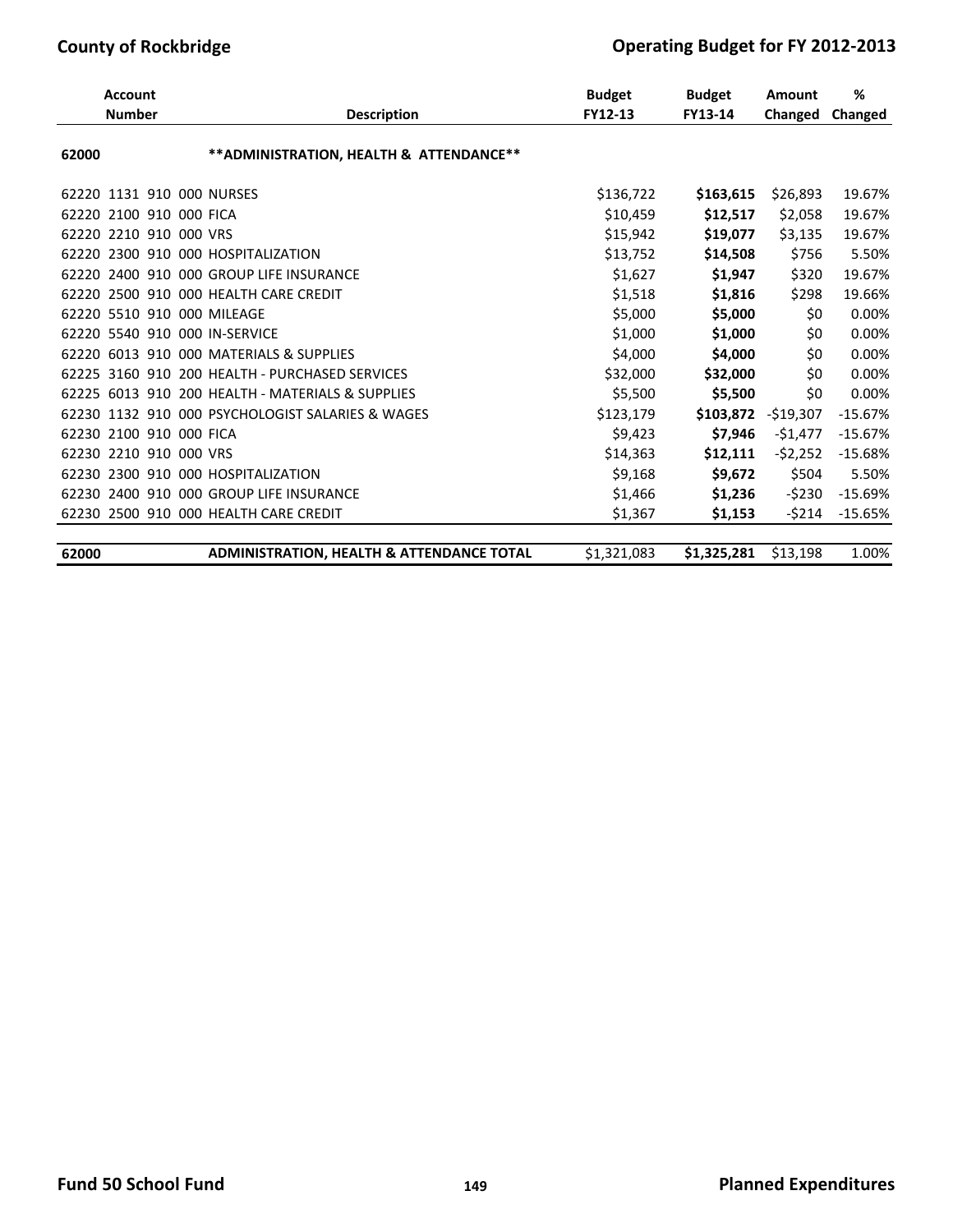|       | <b>Account</b>          |                                                          | <b>Budget</b> | <b>Budget</b>          | <b>Amount</b>            | ℅         |
|-------|-------------------------|----------------------------------------------------------|---------------|------------------------|--------------------------|-----------|
|       | <b>Number</b>           | <b>Description</b>                                       | FY12-13       | FY13-14                | Changed                  | Changed   |
| 63000 |                         | ** PUPIL TRANSPORTATION**                                |               |                        |                          |           |
| 63100 |                         | 1114 915 000 DIRECTION & MANAGEMENT SALARIES             | \$40,219      |                        | $$0 - $40,219 -100.00\%$ |           |
|       |                         | 63100 1153 915 000 CLERICAL SALARIES & WAGES             | \$72,290      | \$73,736               | \$1,446                  | 2.00%     |
|       | 63100 2100 915 000 FICA |                                                          | \$8,607       | \$5,641                | $-52,966$                | $-34.46%$ |
|       | 63100 2210 915 000 VRS  |                                                          | \$13,119      | \$8,598                | $-54,521$                | $-34.46%$ |
|       |                         | 63100 2300 915 000 HOSPITALIZATION                       | \$9,168       | \$9,672                | \$504                    | 5.50%     |
|       |                         | 63100 2400 915 000 GROUP LIFE INSURANCE                  | \$1,339       | \$877                  | $-5462$                  | $-34.50%$ |
|       |                         | 63100 2500 915 000 HEALTH CARE CREDIT                    | \$1,249       | \$818                  | $-5431$                  | $-34.51%$ |
|       |                         | 63100 3160 915 000 PURCHASED SERVICES                    | \$9,000       | \$9,000                | \$0                      | 0.00%     |
|       |                         | 63100 5540 915 000 IN-SERVICE                            | \$1,500       | \$1,500                | \$0                      | 0.00%     |
|       |                         | 63100 5800 915 000 MISCELLANEOUS                         | \$2,000       | \$2,000                | \$0                      | 0.00%     |
| 63100 |                         | 6001 915 000 OFFICE SUPPLIES                             | \$1,180       | \$1,180                | \$0                      | 0.00%     |
|       |                         | 63200 1181 915 000 OPERATIVE SALARIES & WAGES            | \$585,000     | \$585,000              | \$0                      | 0.00%     |
|       |                         | 63200 1381 915 000 PART-TIME OPERATIVE WAGES             | \$40,000      | \$40,000               | \$0                      | 0.00%     |
|       |                         | 63200 1581 915 000 SUBSTITUTE OPERATIVES                 | \$22,500      | \$22,500               | \$0                      | 0.00%     |
|       |                         | 63200 1582 915 000 CAR DRIVERS                           | \$80,000      | \$80,000               | \$0                      | 0.00%     |
|       | 63200 2100 915 000 FICA |                                                          | \$55,654      | \$55,654               | \$0                      | 0.00%     |
|       | 63200 2210 915 000 VRS  |                                                          | \$58,055      | \$58,055               | \$0                      | 0.00%     |
|       |                         | 63200 2300 915 000 HOSPITALIZATION                       | \$128,352     | \$135,412              | \$7,060                  | 5.50%     |
|       |                         | 63200 2400 915 000 GROUP LIFE INSURANCE                  | \$8,657       | \$8,657                | \$0                      | 0.00%     |
|       |                         | 63200 2700 915 000 WORKER'S COMPENSATION                 | \$22,695      | \$22,695               | \$0                      | 0.00%     |
|       |                         | 63200 3160 915 000 PURCHASED SERVICES                    | \$6,500       | \$6,500                | \$0                      | 0.00%     |
|       |                         | 63200 3420 915 000 PRIVATE CARRIERS/IN LIEU              | \$7,000       | \$7,000                | \$0                      | 0.00%     |
| 63200 |                         | 5230 915 000 TELECOMMUNICATIONS                          | \$1,000       | \$1,000                | \$0                      | 0.00%     |
|       |                         | 63200 5305 915 000 INSURANCE                             | \$37,085      | \$37,085               | \$0                      | 0.00%     |
|       |                         | 63200 6008 915 000 FUELS                                 | \$350,000     | \$350,000              | \$0                      | 0.00%     |
| 63300 |                         | 1153 915 000 MONITORING AIDE SALARIES & WAGES            | \$18,000      | \$18,000               | \$0                      | 0.00%     |
|       | 63300 2100 915 000 FICA |                                                          | \$1,377       | \$1,377                | \$0                      | 0.00%     |
|       |                         | 63400 3840 915 000 PURCHASED SERVICES-OTHER GOVT. ENTITY | \$72,500      | \$72,500               | \$0                      | 0.00%     |
|       |                         | 63400 6009 915 000 EQUIPMENT REPAIR & MAINTENANCE        | \$60,000      | \$60,000               | \$0                      | 0.00%     |
| 63400 |                         | 8101 915 000 CAPITAL OUTLAY REPLACEMENT                  | \$295,000     | \$295,000              | \$0                      | 0.00%     |
|       |                         | 63400 8201 915 000 CAPITAL OUTLAY ADDITIONS              | \$4,000       | \$4,000                | \$0                      | 0.00%     |
|       |                         |                                                          |               |                        |                          |           |
| 63000 |                         | <b>PUPIL TRANSPORTATION TOTAL</b>                        | \$2,013,046   | \$1,973,457 - \$39,589 |                          | $-1.97%$  |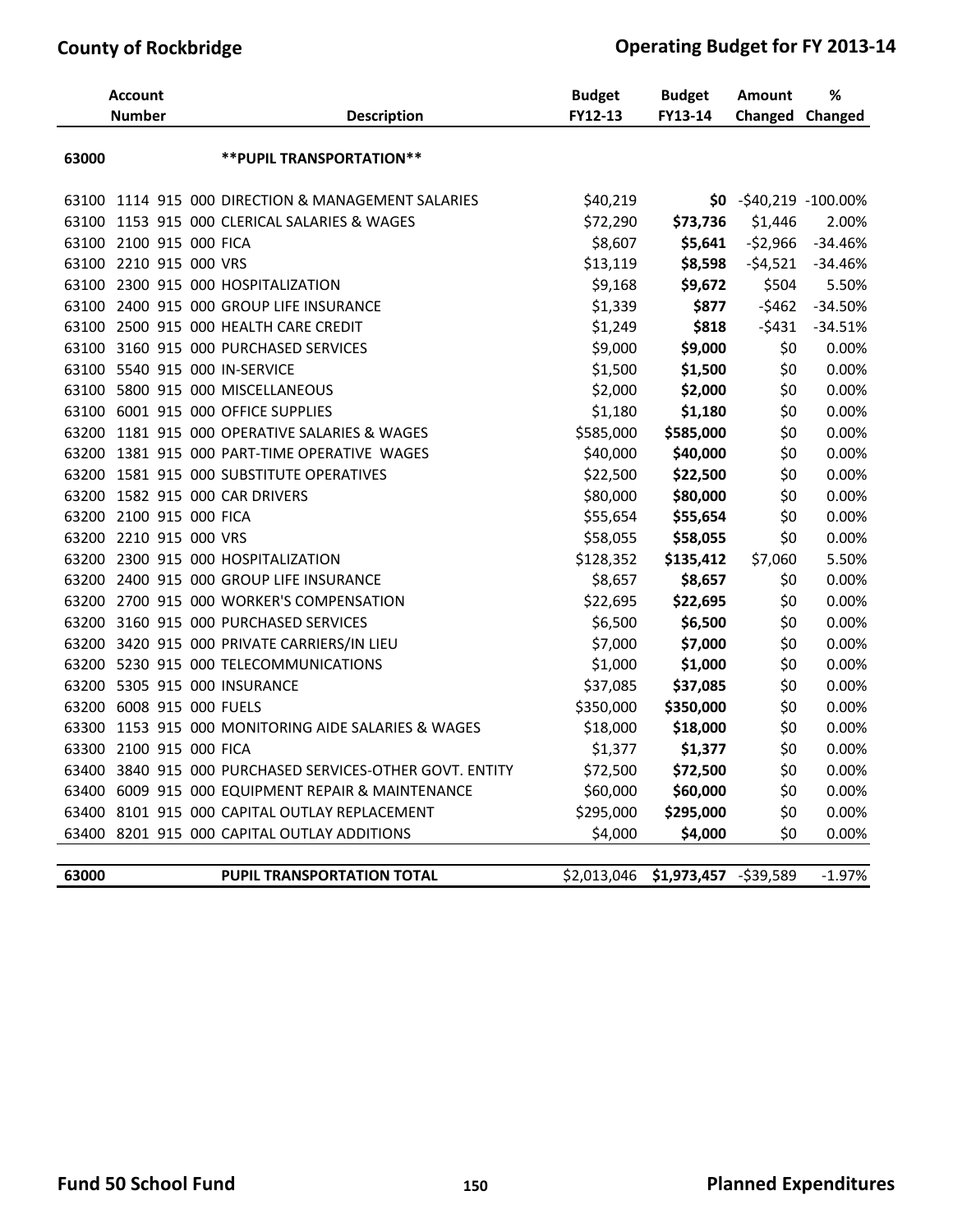|       | <b>Account</b><br><b>Number</b> |  | <b>Description</b>                           | <b>Budget</b><br>FY12-13 | <b>Budget</b><br>FY13-14 | Amount<br><b>Changed Changed</b> | %                 |
|-------|---------------------------------|--|----------------------------------------------|--------------------------|--------------------------|----------------------------------|-------------------|
| 64000 |                                 |  | ** OPERATONS AND MAINTENANCE**               |                          |                          |                                  |                   |
| 64100 |                                 |  | 1114 915 000 DIRECTION & MANAGEMENT SALARIES | \$84,218                 | \$91,686                 | \$7,468                          | 8.87%             |
| 64100 |                                 |  | 1153 915 000 CLERICAL SALARIES & WAGES       | \$28,220                 | \$28,784                 | \$564                            | 2.00%             |
| 64100 | 2100 915 000 FICA               |  |                                              | \$8,602                  | \$9,216                  | \$614                            | 7.14%             |
| 64100 | 2210 915 000 VRS                |  |                                              | \$13,110                 | \$14,047                 | \$937                            | 7.14%             |
| 64100 |                                 |  | 2300 915 000 HOSPITALIZATION                 | \$9,168                  | \$9,672                  | \$504                            | 5.50%             |
| 64100 |                                 |  | 2400 915 000 GROUP LIFE INSURANCE            | \$1,338                  | \$1,434                  | \$96                             | 7.17%             |
| 64100 |                                 |  | 2500 915 000 HEALTH CARE CREDIT              | \$1,248                  | \$1,337                  | \$89                             | 7.13%             |
|       |                                 |  | 64100 5540 915 000 IN-SERVICE                | \$1,750                  | \$1,750                  | \$0                              | 0.00%             |
| 64100 |                                 |  | 5800 915 000 MISCELLANEOUS                   | \$5,000                  | \$5,000                  | \$0                              | 0.00%             |
| 64200 |                                 |  | 1191 915 000 SERVICE SALARIES & WAGES        | \$207,959                | \$212,119                | \$4,160                          | 2.00%             |
| 64200 |                                 |  | 1191 920 000 SERVICE SALARIES & WAGES        | \$72,246                 | \$73,691                 | \$1,445                          | 2.00%             |
| 64200 |                                 |  | 1191 940 000 SERVICE SALARIES & WAGES        | \$67,603                 | \$68,955                 | \$1,352                          | 2.00%             |
| 64200 |                                 |  | 1191 950 000 SERVICE SALARIES & WAGES        | \$91,685                 | \$112,914                | \$21,229                         | 23.15%            |
| 64200 |                                 |  | 1191 960 000 SERVICE SALARIES & WAGES        | \$50,417                 | \$55,301                 | \$4,884                          | 9.69%             |
| 64200 |                                 |  | 1191 970 000 SERVICE SALARIES & WAGES        | \$76,476                 | \$78,005                 | \$1,529                          | 2.00%             |
| 64200 |                                 |  | 1191 980 000 SERVICE SALARIES & WAGES        | \$68,870                 |                          | $$0 - $68,870 -100.00\%$         |                   |
| 64200 |                                 |  | 1191 990 000 SERVICE SALARIES & WAGES        | \$180,290                | \$206,306                | \$26,016                         | 14.43%            |
| 64200 |                                 |  | 1381 915 000 PART-TIME OPERATIVE WAGES       | \$39,444                 | \$39,444                 | \$0                              | 0.00%             |
| 64200 |                                 |  | 1520 915 000 SUBSTITUTE WAGES                | \$10,000                 | \$10,000                 | \$0                              | 0.00%             |
| 64200 | 2100 915 000 FICA               |  |                                              | \$19,691                 | \$20,009                 | \$318                            | 1.61%             |
| 64200 | 2100 920 000 FICA               |  |                                              | \$5,527                  | \$5,637                  | \$110                            | 1.99%             |
| 64200 | 2100 940 000 FICA               |  |                                              | \$5,172                  | \$5,275                  | \$103                            | 2.00%             |
| 64200 | 2100 950 000 FICA               |  |                                              | \$7,014                  | \$8,638                  | \$1,624                          | 23.16%            |
| 64200 | 2100 960 000 FICA               |  |                                              | \$3,857                  | \$4,231                  | \$374                            | 9.70%             |
| 64200 | 2100 970 000 FICA               |  |                                              | \$5,850                  | \$5,967                  | \$117                            | 1.99%             |
| 64200 | 2100 980 000 FICA               |  |                                              | \$5,269                  | \$0                      |                                  | -\$5,269 -100.00% |
| 64200 | 2100 990 000 FICA               |  |                                              | \$13,792                 | \$15,782                 | \$1,990                          | 14.43%            |
|       | 64200 2210 915 000 VRS          |  |                                              | \$20,541                 | \$20,873                 | \$332                            | 1.62%             |
|       | 64200 2210 920 000 VRS          |  |                                              | \$5,765                  | \$5,881                  | \$116                            | 2.01%             |
|       | 64200 2210 940 000 VRS          |  |                                              | \$5,395                  | \$5,503                  | \$108                            | 2.00%             |
|       | 64200 2210 950 000 VRS          |  |                                              | \$7,316                  | \$9,011                  | \$1,695                          | 23.17%            |
|       | 64200 2210 960 000 VRS          |  |                                              | \$4,023                  | \$4,413                  | \$390                            | 9.69%             |
|       | 64200 2210 970 000 VRS          |  |                                              | \$6,103                  | \$6,225                  | \$122                            | 2.00%             |
|       | 64200 2210 980 000 VRS          |  |                                              | \$5,496                  | \$0                      |                                  | -\$5,496 -100.00% |
|       | 64200 2210 990 000 VRS          |  |                                              | \$14,387                 | \$16,463                 | \$2,076                          | 14.43%            |
|       |                                 |  | 64200 2300 915 000 HOSPITALIZATION           | \$18,336                 | \$19,344                 | \$1,008                          | 5.50%             |
|       |                                 |  | 64200 2300 920 000 HOSPITALIZATION           | \$13,752                 | \$14,508                 | \$756                            | 5.50%             |
|       |                                 |  | 64200 2300 940 000 HOSPITALIZATION           | \$9,168                  | \$9,672                  | \$504                            | 5.50%             |
|       |                                 |  | 64200 2300 950 000 HOSPITALIZATION           | \$18,336                 | \$24,181                 | \$5,845                          | 31.88%            |
|       |                                 |  | 64200 2300 960 000 HOSPITALIZATION           | \$9,168                  | \$9,672                  | \$504                            | 5.50%             |
|       |                                 |  | 64200 2300 970 000 HOSPITALIZATION           | \$9,168                  | \$9,672                  | \$504                            | 5.50%             |
|       |                                 |  | 64200 2300 980 000 HOSPITALIZATION           | \$13,752                 |                          | $$0 - $13,752 -100.00\%$         |                   |
|       |                                 |  | 64200 2300 990 000 HOSPITALIZATION           | \$27,504                 | \$33,853                 | \$6,349                          | 23.08%            |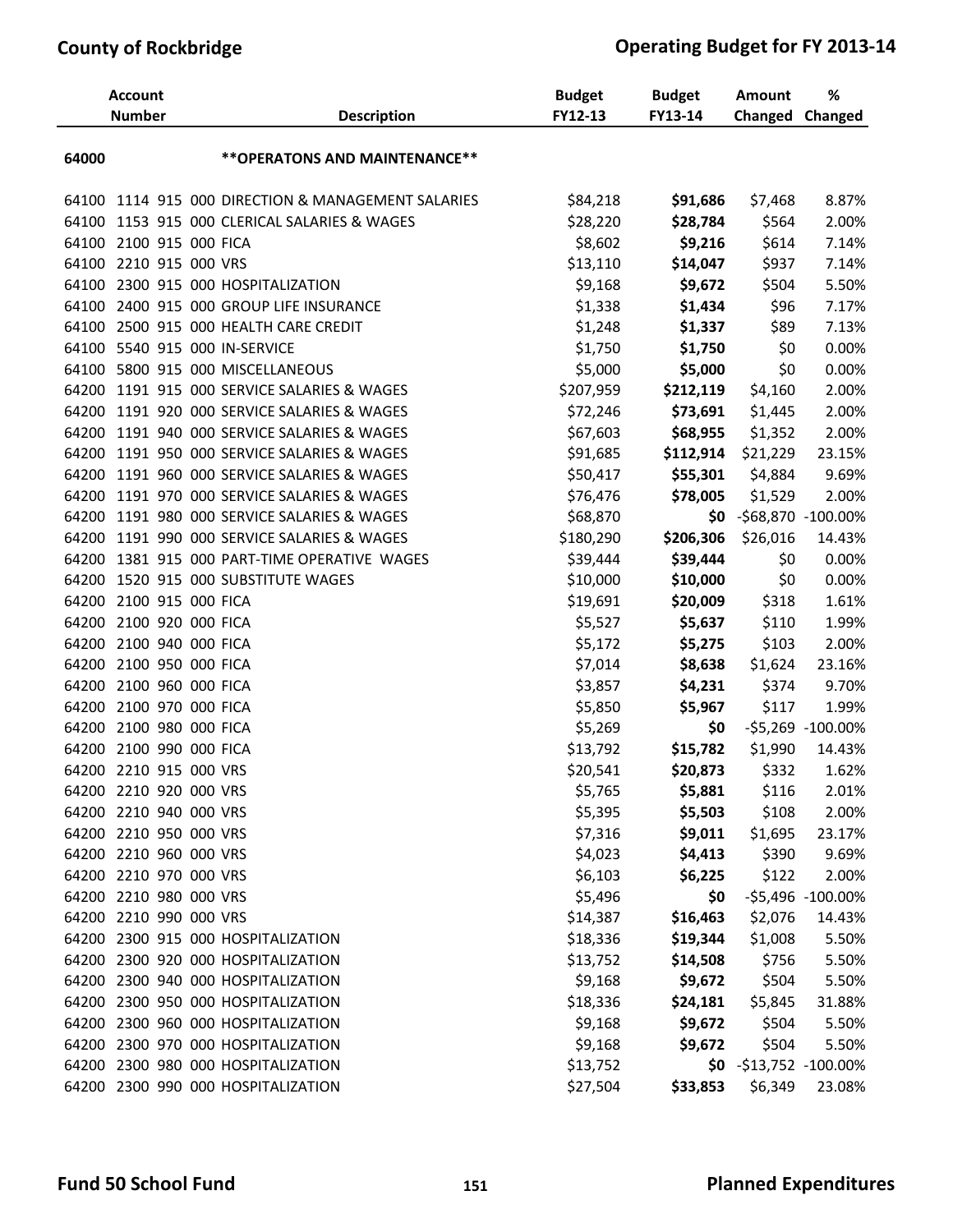|       | <b>Account</b><br><b>Number</b> |  | <b>Description</b>                        | <b>Budget</b><br>FY12-13 | <b>Budget</b><br>FY13-14 | Amount<br><b>Changed Changed</b> | %                 |
|-------|---------------------------------|--|-------------------------------------------|--------------------------|--------------------------|----------------------------------|-------------------|
| 64000 |                                 |  | ** OPERATONS AND MAINTENANCE**            |                          |                          |                                  |                   |
| 64200 |                                 |  | 2400 915 000 GROUP LIFE INSURANCE         | \$3,063                  | \$3,113                  | \$50                             | 1.63%             |
| 64200 |                                 |  | 2400 920 000 GROUP LIFE INSURANCE         | \$860                    | \$877                    | \$17                             | 2.01%             |
| 64200 |                                 |  | 2400 940 000 GROUP LIFE INSURANCE         | \$804                    | \$821                    | \$17                             | 2.05%             |
| 64200 |                                 |  | 2400 950 000 GROUP LIFE INSURANCE         | \$1,091                  | \$1,344                  | \$253                            | 23.18%            |
| 64200 |                                 |  | 2400 960 000 GROUP LIFE INSURANCE         | \$600                    | \$658                    | \$58                             | 9.67%             |
| 64200 |                                 |  | 2400 970 000 GROUP LIFE INSURANCE         | \$910                    | \$928                    | \$18                             | 1.97%             |
| 64200 |                                 |  | 2400 980 000 GROUP LIFE INSURANCE         | \$820                    | \$0                      |                                  | -\$820 -100.00%   |
| 64200 |                                 |  | 2400 990 000 GROUP LIFE INSURANCE         | \$2,145                  | \$2,455                  | \$310                            | 14.43%            |
| 64200 |                                 |  | 2700 915 000 WORKER'S COMPENSATION        | \$22,854                 | \$22,854                 | \$0                              | 0.00%             |
| 64200 |                                 |  | 3160 910 000 PURCHASED SERVICES           | \$2,130                  | \$2,130                  | \$0                              | 0.00%             |
| 64200 |                                 |  | 3160 915 000 PURCHASED SERVICES           | \$66,000                 | \$66,000                 | \$0                              | 0.00%             |
| 64200 |                                 |  | 3160 920 000 PURCHASED SERVICES           | \$10,650                 | \$10,650                 | \$0                              | 0.00%             |
| 64200 |                                 |  | 3160 940 000 PURCHASED SERVICES           | \$12,780                 | \$12,780                 | \$0                              | 0.00%             |
| 64200 |                                 |  | 3160 950 000 PURCHASED SERVICES           | \$6,390                  | \$6,390                  | \$0                              | 0.00%             |
| 64200 |                                 |  | 3160 960 000 PURCHASED SERVICES           | \$10,650                 | \$10,650                 | \$0                              | 0.00%             |
| 64200 |                                 |  | 3160 970 000 PURCHASED SERVICES           | \$10,650                 | \$10,650                 | \$0                              | 0.00%             |
| 64200 |                                 |  | 3160 980 000 PURCHASED SERVICES           | \$6,390                  | \$0                      |                                  | -\$6,390 -100.00% |
| 64200 |                                 |  | 3160 990 000 PURCHASED SERVICES           | \$24,200                 | \$24,200                 | \$0                              | 0.00%             |
| 64200 |                                 |  | 5110 910 000 ELECTRICAL SERVICES          | \$12,600                 | \$12,600                 | \$0                              | 0.00%             |
| 64200 |                                 |  | 5110 920 000 ELECTRICAL SERVICES          | \$57,330                 | \$57,330                 | \$0                              | 0.00%             |
| 64200 |                                 |  | 5110 930 000 ELECTRICAL SERVICES (AUX)    | \$25,000                 | \$25,000                 | \$0                              | 0.00%             |
| 64200 |                                 |  | 5110 940 000 ELECTRICAL SERVICES          | \$75,600                 | \$75,600                 | \$0                              | 0.00%             |
| 64200 |                                 |  | 5110 950 000 ELECTRICAL SERVICES          | \$46,200                 | \$56,200                 | \$10,000                         | 21.65%            |
| 64200 |                                 |  | 5110 960 000 ELECTRICAL SERVICES          | \$42,000                 | \$42,000                 | \$0                              | 0.00%             |
| 64200 |                                 |  | 5110 970 000 ELECTRICAL SERVICES          | \$65,000                 | \$65,000                 | \$0                              | 0.00%             |
| 64200 |                                 |  | 5110 980 000 ELECTRICAL SERVICES          | \$63,000                 | \$10,000                 | $-$ \$53,000                     | $-84.13%$         |
| 64200 |                                 |  | 5110 990 000 ELECTRICAL SERVICES          | \$222,600                | \$222,600                | \$0                              | 0.00%             |
| 64200 |                                 |  | 5120 910 000 HEATING SERVICES             | \$20,000                 | \$20,000                 | \$0                              | 0.00%             |
|       |                                 |  | 64200 5120 920 000 HEATING SERVICES       | \$7,000                  | \$7,000                  | \$0                              | 0.00%             |
|       |                                 |  | 64200 5120 940 000 HEATING SERVICES       | \$5,400                  | \$5,400                  | \$0                              | 0.00%             |
|       |                                 |  | 64200 5120 950 000 HEATING SERVICES       | \$60,000                 | \$72,000                 | \$12,000                         | 20.00%            |
|       |                                 |  | 64200 5120 960 000 HEATING SERVICES       | \$12,000                 | \$12,000                 | \$0                              | 0.00%             |
|       |                                 |  | 64200 5120 970 000 HEATING SERVICES       | \$1,200                  | \$1,200                  | \$0                              | 0.00%             |
|       |                                 |  | 64200 5120 980 000 HEATING SERVICES       | \$60,000                 | \$10,000                 | $-$ \$50,000                     | $-83.33%$         |
|       |                                 |  | 64200 5120 990 000 HEATING SERVICES       | \$72,000                 | \$72,000                 | \$0                              | 0.00%             |
|       |                                 |  | 64200 5130 920 000 WATER & SEWER SERVICES | \$6,200                  | \$6,200                  | \$0                              | 0.00%             |
|       |                                 |  | 64200 5130 940 000 WATER & SEWER SERVICES | \$2,800                  | \$2,800                  | \$0                              | 0.00%             |
|       |                                 |  | 64200 5130 950 000 WATER & SEWER SERVICES | \$6,000                  | \$6,000                  | \$0                              | 0.00%             |
|       |                                 |  | 64200 5130 970 000 WATER & SEWER SERVICES | \$4,100                  | \$4,100                  | \$0                              | 0.00%             |
|       |                                 |  | 64200 5130 980 000 WATER & SEWER SERVICES | \$3,000                  | \$1,000                  | $-52,000$                        | $-66.67%$         |
|       |                                 |  | 64200 5130 990 000 WATER & SEWER SERVICES | \$29,000                 | \$29,000                 | \$0                              | 0.00%             |
|       |                                 |  | 64200 5210 915 000 POSTAL SERVICES        | \$600                    | \$600                    | \$0                              | 0.00%             |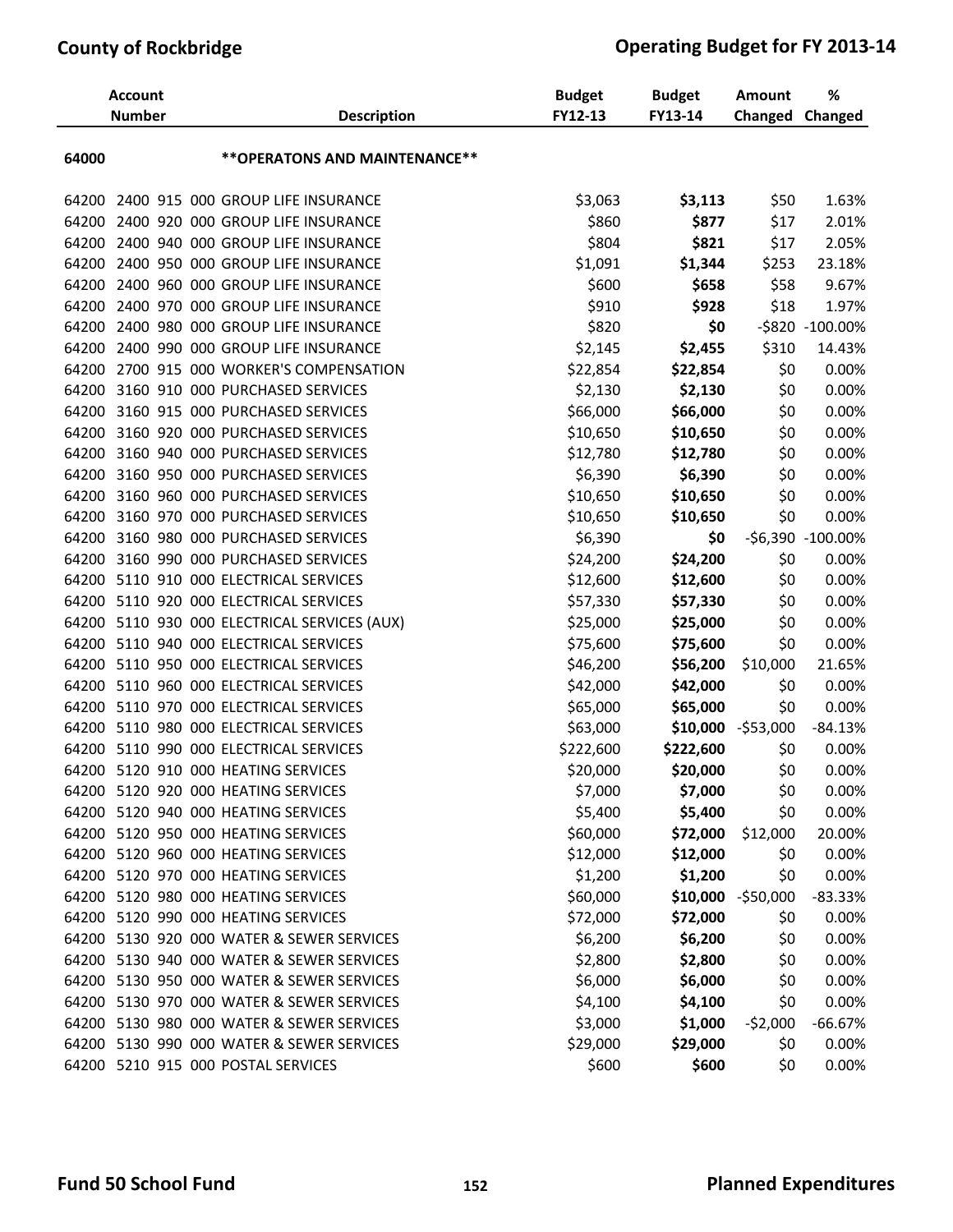|       | <b>Account</b><br><b>Number</b> | <b>Description</b>                          | <b>Budget</b><br>FY12-13 | <b>Budget</b><br>FY13-14 | Amount<br>Changed | %<br>Changed      |
|-------|---------------------------------|---------------------------------------------|--------------------------|--------------------------|-------------------|-------------------|
|       |                                 |                                             |                          |                          |                   |                   |
| 64000 |                                 | ** OPERATONS AND MAINTENANCE**              |                          |                          |                   |                   |
| 64200 |                                 | 5230 915 000 TELECOMMUNICATIONS             | \$9,000                  | \$9,000                  | \$0               | 0.00%             |
|       |                                 | 64200 5230 920 000 TELECOMMUNICATIONS       | \$7,000                  | \$7,000                  | \$0               | 0.00%             |
|       |                                 | 64200 5230 930 000 TELECOMMUNICATIONS (AUX) | \$1,000                  | \$1,000                  | \$0               | 0.00%             |
|       |                                 | 64200 5230 940 000 TELECOMMUNICATIONS       | \$13,400                 | \$13,400                 | \$0               | 0.00%             |
| 64200 |                                 | 5230 950 000 TELECOMMUNICATIONS             | \$9,000                  | \$9,000                  | \$0               | 0.00%             |
| 64200 |                                 | 5230 960 000 TELECOMMUNICATIONS             | \$6,000                  | \$6,000                  | \$0               | 0.00%             |
| 64200 |                                 | 5230 970 000 TELECOMMUNICATIONS             | \$4,500                  | \$4,500                  | \$0               | 0.00%             |
| 64200 |                                 | 5230 980 000 TELECOMMUNICATIONS             | \$7,000                  | \$1,000                  | $-$6,000$         | $-85.71%$         |
| 64200 |                                 | 5230 990 000 TELECOMMUNICATIONS             | \$15,000                 | \$15,000                 | \$0               | 0.00%             |
| 64200 |                                 | 5300 915 000 INSURANCE                      | \$57,474                 | \$57,474                 | \$0               | 0.00%             |
| 64200 |                                 | 6005 910 000 JANITORIAL SUPPLIES            | \$1,000                  | \$1,000                  | \$0               | 0.00%             |
| 64200 |                                 | 6005 915 000 JANITORIAL SUPPLIES            | \$1,000                  | \$1,000                  | \$0               | 0.00%             |
| 64200 |                                 | 6005 920 000 JANITORIAL SUPPLIES            | \$7,000                  | \$7,000                  | \$0               | 0.00%             |
| 64200 |                                 | 6005 940 000 JANITORIAL SUPPLIES            | \$4,000                  | \$4,000                  | \$0               | 0.00%             |
| 64200 |                                 | 6005 950 000 JANITORIAL SUPPLIES            | \$9,000                  | \$13,000                 | \$4,000           | 44.44%            |
| 64200 |                                 | 6005 960 000 JANITORIAL SUPPLIES            | \$5,000                  | \$5,000                  | \$0               | 0.00%             |
| 64200 |                                 | 6005 970 000 JANITORIAL SUPPLIES            | \$8,000                  | \$8,000                  | \$0               | 0.00%             |
| 64200 |                                 | 6005 980 000 JANITORIAL SUPPLIES            | \$4,000                  | \$0                      |                   | -\$4,000 -100.00% |
| 64200 |                                 | 6005 990 000 JANITORIAL SUPPLIES            | \$45,000                 | \$45,000                 | \$0               | 0.00%             |
| 64200 |                                 | 6007 915 000 BUILDING SUPPLIES              | \$143,095                | \$143,095                | \$0               | 0.00%             |
| 64300 |                                 | 1191 990 000 SALARIES & WAGES-GROUNDS       | \$31,040                 | \$31,552                 | \$512             | 1.65%             |
| 64300 | 2100 990 000 FICA               |                                             | \$2,375                  | \$2,415                  | \$40              | 1.70%             |
| 64300 | 2210 990 000 VRS                |                                             | \$2,477                  | \$2,518                  | \$41              | 1.66%             |
| 64300 |                                 | 2300 990 000 HOSPITALIZATION                | \$0                      | \$0                      | \$0               | 0.00%             |
| 64300 |                                 | 2400 990 000 GROUP LIFE INSURANCE           | \$369                    | \$375                    | \$6               | 1.52%             |
| 64300 |                                 | 6003 990 000 FIELD MAINTENANCE SUPPLIES     | \$0                      | \$0                      | \$0               | 0.00%             |
| 64400 |                                 | 3320 910 000 REPAIR & MAINTENANCE           | \$19,584                 | \$19,584                 | \$0               | 0.00%             |
|       |                                 | 64400 3320 915 000 REPAIR & MAINTENANCE     | \$2,700                  | \$2,700                  | \$0               | 0.00%             |
|       |                                 | 64400 3320 920 000 REPAIR & MAINTENANCE     | \$10,000                 | \$10,000                 | \$0               | 0.00%             |
|       |                                 | 64400 3320 930 930 REPAIR & MAINTENANCE     | \$1,750                  | \$1,750                  | \$0               | 0.00%             |
|       |                                 | 64400 3320 940 000 REPAIR & MAINTENANCE     | \$15,000                 | \$15,000                 | \$0               | 0.00%             |
|       |                                 | 64400 3320 950 000 REPAIR & MAINTENANCE     | \$17,500                 | \$21,300                 | \$3,800           | 21.71%            |
|       |                                 | 64400 3320 960 000 REPAIR & MAINTENANCE     | \$5,200                  | \$5,200                  | \$0               | 0.00%             |
|       |                                 | 64400 3320 970 000 REPAIR & MAINTENANCE     | \$8,700                  | \$8,700                  | \$0               | 0.00%             |
|       |                                 | 64400 3320 980 000 REPAIR & MAINTENANCE     | \$7,300                  | \$0                      | $-57,300$         | $-100.00%$        |
|       |                                 | 64400 3320 990 000 REPAIR & MAINTENANCE     | \$41,000                 | \$41,000                 | \$0               | 0.00%             |
|       |                                 | 64400 5420 915 000 MOBILE UNIT LEASES       | \$4,000                  | \$4,000                  | \$0               | 0.00%             |
|       |                                 | 64400 6007 915 000 REPAIR & MAINTENANCE     | \$35,000                 | \$35,000                 | \$0               | 0.00%             |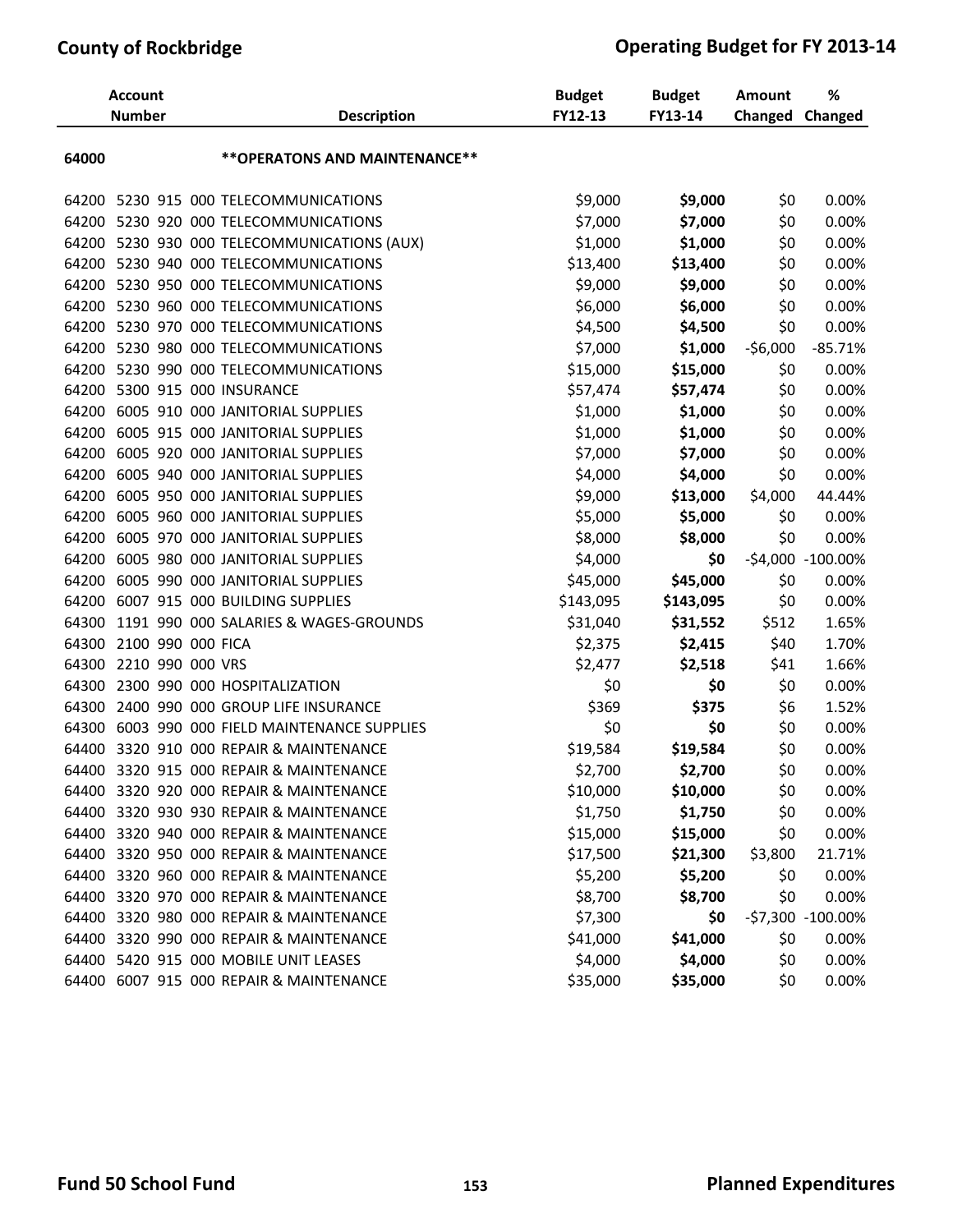|       | <b>Account</b> |      |                                           |                    | <b>Budget</b> | <b>Budget</b> | Amount     | ℅           |
|-------|----------------|------|-------------------------------------------|--------------------|---------------|---------------|------------|-------------|
|       | <b>Number</b>  |      |                                           | <b>Description</b> | FY12-13       | FY13-14       | Changed    | Changed     |
| 64000 |                |      | **OPERATONS AND MAINTENANCE**             |                    |               |               |            |             |
| 64400 |                |      | 8101 915 000 CAPITAL OUTLAY REPLACEMENT   |                    | \$49,000      | \$49,000      | \$0        | 0.00%       |
| 64400 | 8101 920       |      | 000 CAPITAL OUTLAY REPLACEMENT            |                    | \$2,000       | \$2,000       | \$0        | 0.00%       |
| 64400 | 8101 940       |      | 000 CAPITAL OUTLAY REPLACEMENT            |                    | \$2,000       | \$2,000       | \$0        | 0.00%       |
| 64400 | 8101 950       |      | 000 CAPITAL OUTLAY REPLACEMENT            |                    | \$2,000       | \$2,000       | \$0        | 0.00%       |
| 64400 | 8101           | 960. | 000 CAPITAL OUTLAY REPLACEMENT            |                    | \$2,000       | \$2,000       | \$0        | 0.00%       |
| 64400 | 8101           | 970  | 000 CAPITAL OUTLAY REPLACEMENT            |                    | \$2,000       | \$2,000       | \$0        | 0.00%       |
| 64400 | 8101           | 980  | 000 CAPITAL OUTLAY REPLACEMENT            |                    | \$2,000       | \$0           | $-52,000$  | $-100.00\%$ |
| 64400 | 8101           | 990  | 000 CAPITAL OUTLAY REPLACEMENT            |                    | \$3,000       | \$3,000       | \$0        | 0.00%       |
| 64500 | 3310           | 915  | 000 REPAIR & MAINTENANCE                  |                    | \$29,000      | \$29,000      | \$0        | 0.00%       |
| 64500 | 6008 915       |      | 000 FUELS                                 |                    | \$79,000      | \$79,000      | \$0        | 0.00%       |
| 64500 | 8101 915       |      | 000 CAPITAL OUTLAY REPLACEMENT            |                    | \$36,000      | \$36,000      | \$0        | 0.00%       |
| 64000 |                |      | <b>TOTAL OPERATIONS &amp; MAINTENANCE</b> |                    | \$3,122,107   | \$3,024,164   | $-597,943$ | $-3.14%$    |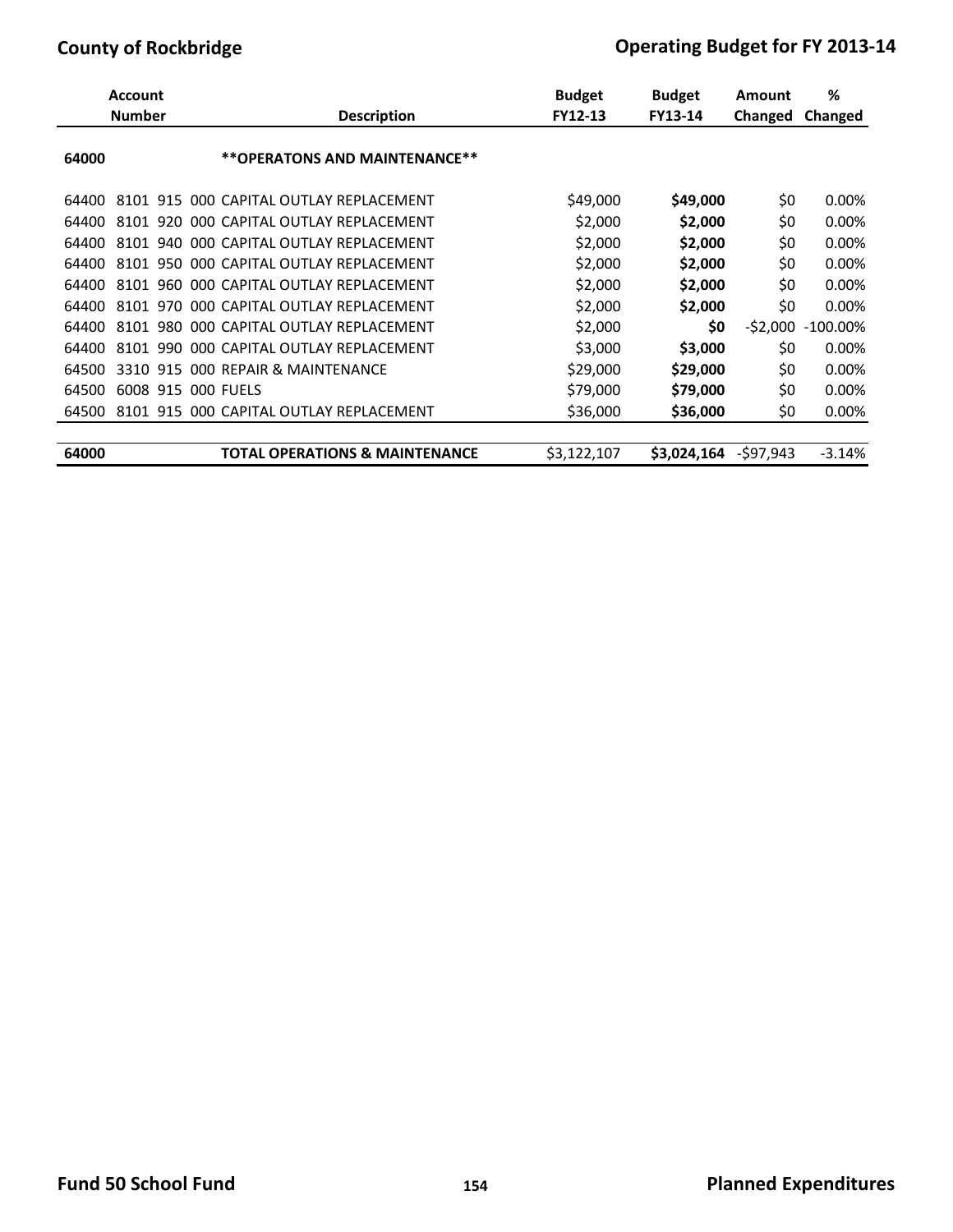|       | Account<br><b>Number</b>                      | <b>Budget</b><br><b>FY12-13</b><br><b>Description</b> | <b>Budget</b><br><b>FY13-14</b> | Amount<br>Changed | %<br>Changed |
|-------|-----------------------------------------------|-------------------------------------------------------|---------------------------------|-------------------|--------------|
| 66000 | **FACILITIES**                                |                                                       |                                 |                   |              |
|       | 66200 8110 915 000 CAPITAL OUTLAY REPLACEMENT |                                                       | \$20,000<br>\$20,000            | \$0               | 0.00%        |
| 66000 | <b>FACILITIES TOTAL</b>                       |                                                       | \$20,000<br>\$20,000            | \$0               | 0.00%        |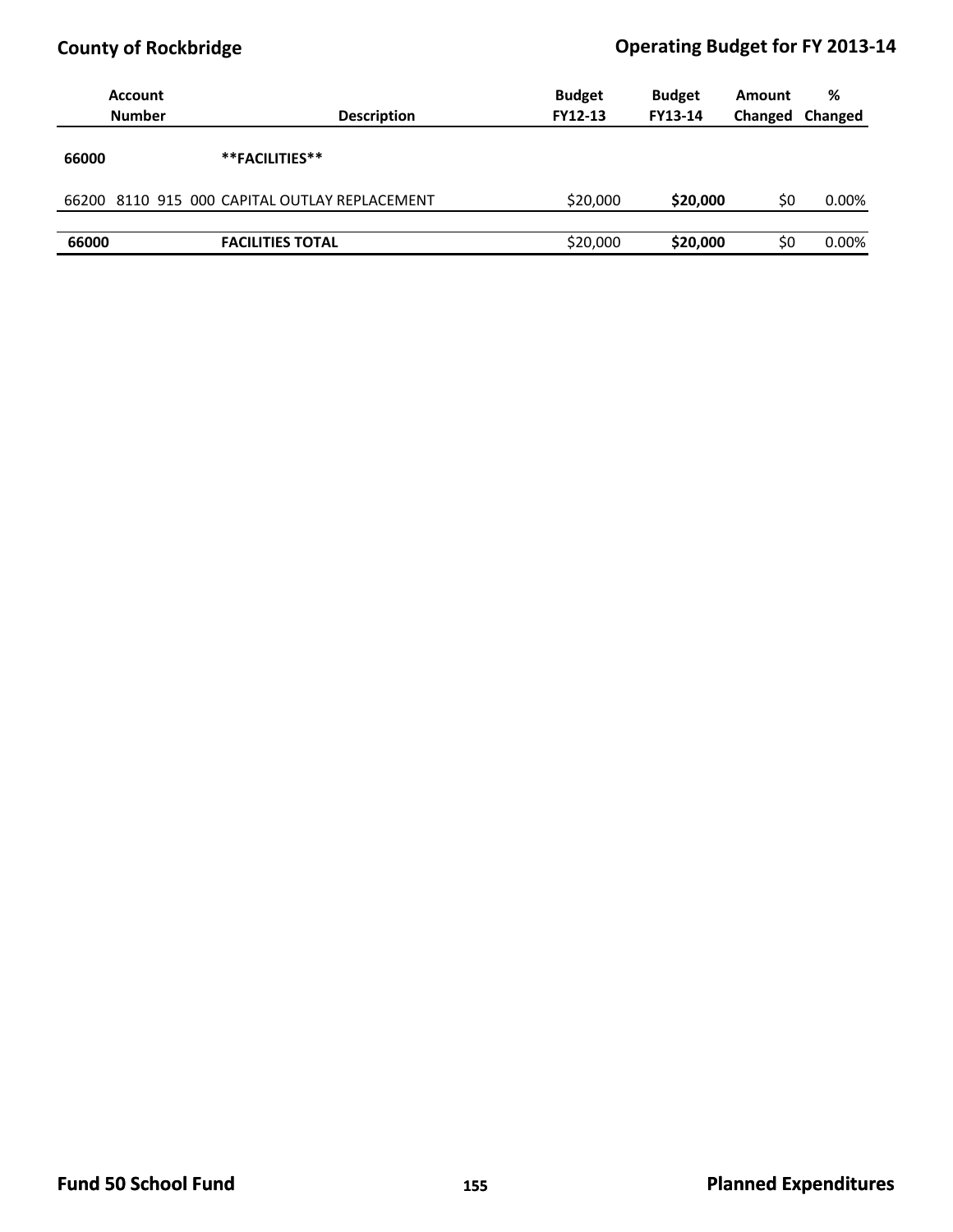| Account<br><b>Number</b> | <b>Description</b>             | <b>Budget</b><br>FY12-13 | <b>Budget</b><br><b>FY13-14</b> | Amount<br>Changed | %<br>Changed |  |
|--------------------------|--------------------------------|--------------------------|---------------------------------|-------------------|--------------|--|
| 67000                    | ** DEBT SERVICE**              |                          |                                 |                   |              |  |
| 3120 910<br>67100        | PAYING AGENT FEES              | \$3,000                  | \$3,000                         | SO.               | 0.00%        |  |
| 9110 910<br>67100        | <b>REDEMPTION OF PRINCIPAL</b> | \$1,466,183              | \$1,498,061                     | \$31,878          | 2.17%        |  |
| 9120 910<br>67100        | <b>INTEREST EXPENSE</b>        | \$1,220,969              | \$1,972,320 \$751,351           |                   | 61.54%       |  |
|                          |                                |                          |                                 |                   |              |  |
| 67000                    | <b>DEBT SERVICE TOTAL</b>      | \$2,690,152              | \$3,473,381 \$783,229           |                   | 29.11%       |  |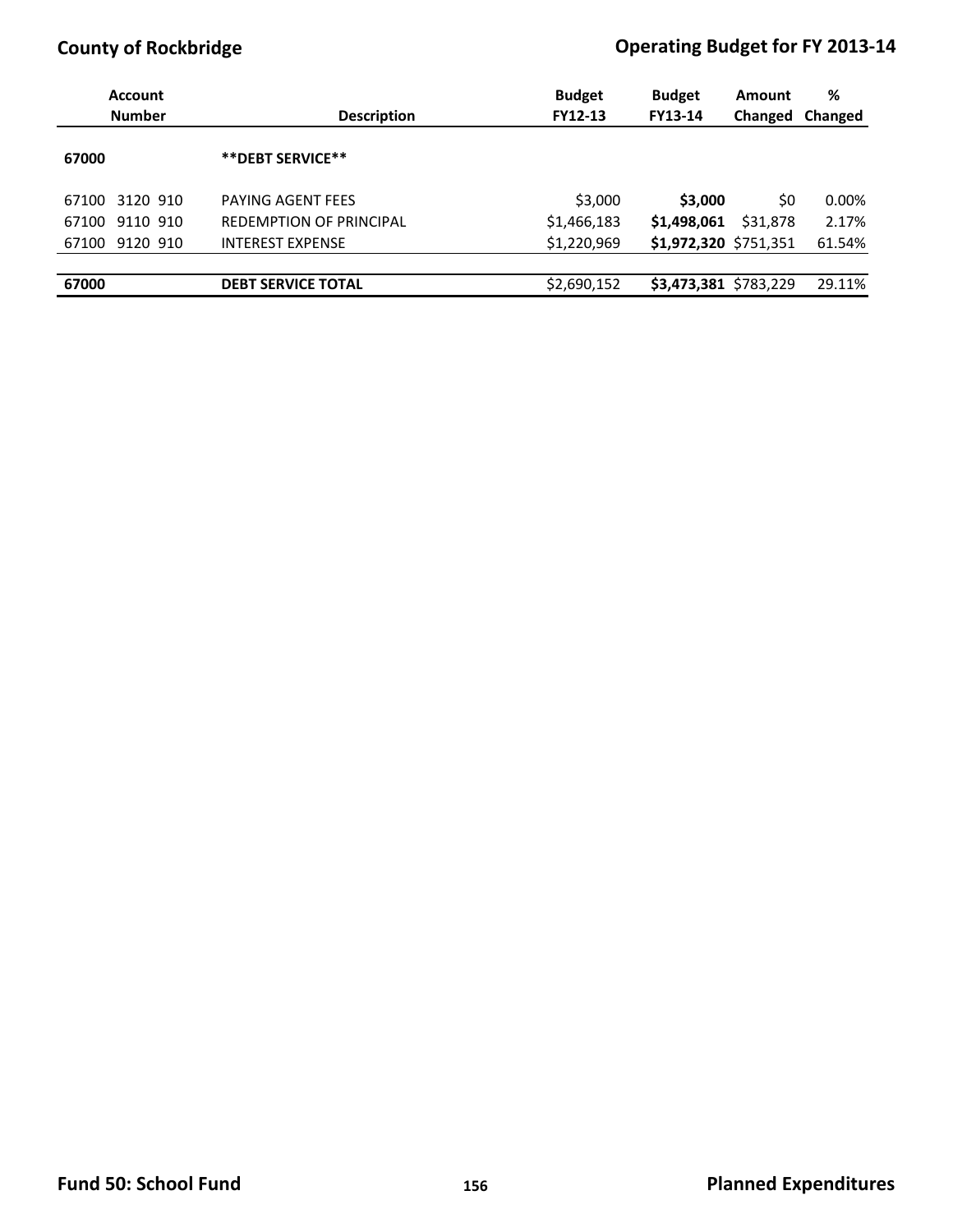| <b>Account</b><br><b>Number</b> |                   |  | <b>Description</b>                           | <b>Budget</b><br>FY12-13 | <b>Budget</b><br>FY13-14 | <b>Amount</b><br>Changed | $\%$<br>Changed   |
|---------------------------------|-------------------|--|----------------------------------------------|--------------------------|--------------------------|--------------------------|-------------------|
| 68000                           |                   |  | **TECHNOLOGY**                               |                          |                          |                          |                   |
| 68100                           |                   |  | 6030 220 100 TECHNOLOGY MATERIALS & SUPPLIES | \$1,500                  | \$1,500                  | \$0                      | 0.00%             |
| 68100                           |                   |  | 6030 240 100 TECHNOLOGY MATERIALS & SUPPLIES | \$1,000                  | \$1,000                  | \$0                      | 0.00%             |
| 68100                           |                   |  | 6030 260 100 TECHNOLOGY MATERIALS & SUPPLIES | \$1,000                  | \$1,027                  | \$27                     | 2.70%             |
| 68100                           |                   |  | 6030 270 100 TECHNOLOGY MATERIALS & SUPPLIES | \$1,000                  | \$300                    | $-5700$                  | $-70.00\%$        |
| 68100                           |                   |  | 6030 380 100 TECHNOLOGY MATERIALS & SUPPLIES | \$475                    | \$0                      |                          | $-$475 -100.00\%$ |
| 68100                           |                   |  | 6030 390 100 TECHNOLOGY MATERIALS & SUPPLIES | \$4,700                  | \$2,700                  | $-52,000$                | $-42.55%$         |
| 68100                           |                   |  | 6030 910 000 SCHOOL MATERIALS & SUPPLIES     | \$30,000                 | \$30,000                 | \$0                      | 0.00%             |
| 68200                           |                   |  | 1130 910 000 TECH RESOURCE INSTRUCTION       | \$57,472                 | \$121,494                | \$64,023                 | 111.40%           |
| 68200                           |                   |  | 1154 910 000 COMPUTER TECHNICIANS SALARIES   | \$161,479                |                          | \$118,450 -\$43,029      | $-26.65%$         |
| 68200                           | 2100 910 000 FICA |  |                                              | \$16,750                 | \$18,356                 | \$1,606                  | 9.59%             |
| 68200                           | 2210 910 000 VRS  |  |                                              | \$25,530                 | \$27,978                 | \$2,448                  | 9.59%             |
| 68200                           |                   |  | 2300 910 000 HOSPITALIZATION                 | \$22,920                 | \$19,344                 | $-53,576$                | $-15.60%$         |
| 68200                           |                   |  | 2400 910 000 GROUP LIFE INSURANCE            | \$2,606                  | \$2,855                  | \$249                    | 9.58%             |
| 68200                           |                   |  | 2500 910 000 HEALTH CARE CREDIT              | \$2,430                  | \$2,663                  | \$233                    | 9.57%             |
| 68200                           |                   |  | 3160 910 000 PURCHASED SERVICES              | \$105,000                | \$75,000                 | -\$30,000                | $-28.57%$         |
| 68200                           |                   |  | 3310 910 000 EQUIPMENT REPAIR & MAINTENANCE  | \$4,500                  | \$4,500                  | \$0                      | 0.00%             |
| 68200                           |                   |  | 5230 910 000 TELECOMMUNICATIONS              | \$135,000                | \$125,000                | $-$10,000$               | $-7.41%$          |
| 68200                           |                   |  | 6035 910 000 MATERIALS & SUPPLIES            | \$5,000                  | \$5,000                  | \$0                      | 0.00%             |
| 68200                           |                   |  | 6040 910 000 TECH-SOFTWARE/ONLINE CONTENT    | \$81,000                 |                          | \$65,000 -\$16,000       | $-19.75%$         |
| 68200                           |                   |  | 6050 910 000 NON-CAP TECH HARDWARE           | \$101,455                | \$160,764                | \$59,309                 | 58.46%            |
| 68200                           |                   |  | 6060 910 000 NON-CAP TECH INFRASTRUCTURE     | \$10,500                 | \$16,500                 | \$6,000                  | 57.14%            |
| 68300                           |                   |  | 1114 910 000 DIRECTION & MANAGEMENT SALARIES | \$20,275                 | \$20,275                 | \$0                      | 0.00%             |
| 68300                           |                   |  | 1153 910 000 CLERICAL SALARIES & WAGES       | \$0                      | \$0                      | \$0                      | 0.00%             |
| 68300                           |                   |  | 1154 910 000 TECHNOLOGY SALARIES & WAGES     | \$90,672                 | \$143,798                | \$53,126                 | 58.59%            |
| 68300                           | 2100 910 000 FICA |  |                                              | \$8,487                  | \$12,552                 | \$4,065                  | 47.89%            |
| 68300                           | 2210 910 000 VRS  |  |                                              | \$12,936                 | \$19,132                 | \$6,196                  | 47.89%            |
| 68300                           | 2300 910          |  | 0 HOSPITALIZATION                            | \$0                      | \$4,836                  | \$4,836                  | 0.00%             |
| 68300                           |                   |  | 2400 910 000 GROUP LIFE INSURANCE            | \$1,320                  | \$1,952                  | \$632                    | 47.85%            |
| 68300                           |                   |  | 2500 910 000 HEALTH CARE CREDIT              | \$1,232                  | \$1,821                  | \$589                    | 47.87%            |
| 68300                           |                   |  | 5540 910 000 IN-SERVICE                      | \$10,100                 | \$10,100                 | \$0                      | 0.00%             |
| 68000                           |                   |  | <b>TECHNOLOGY TOTAL</b>                      | \$916,339                | \$1,013,897              | \$97,558                 | 10.65%            |
|                                 |                   |  |                                              |                          |                          |                          |                   |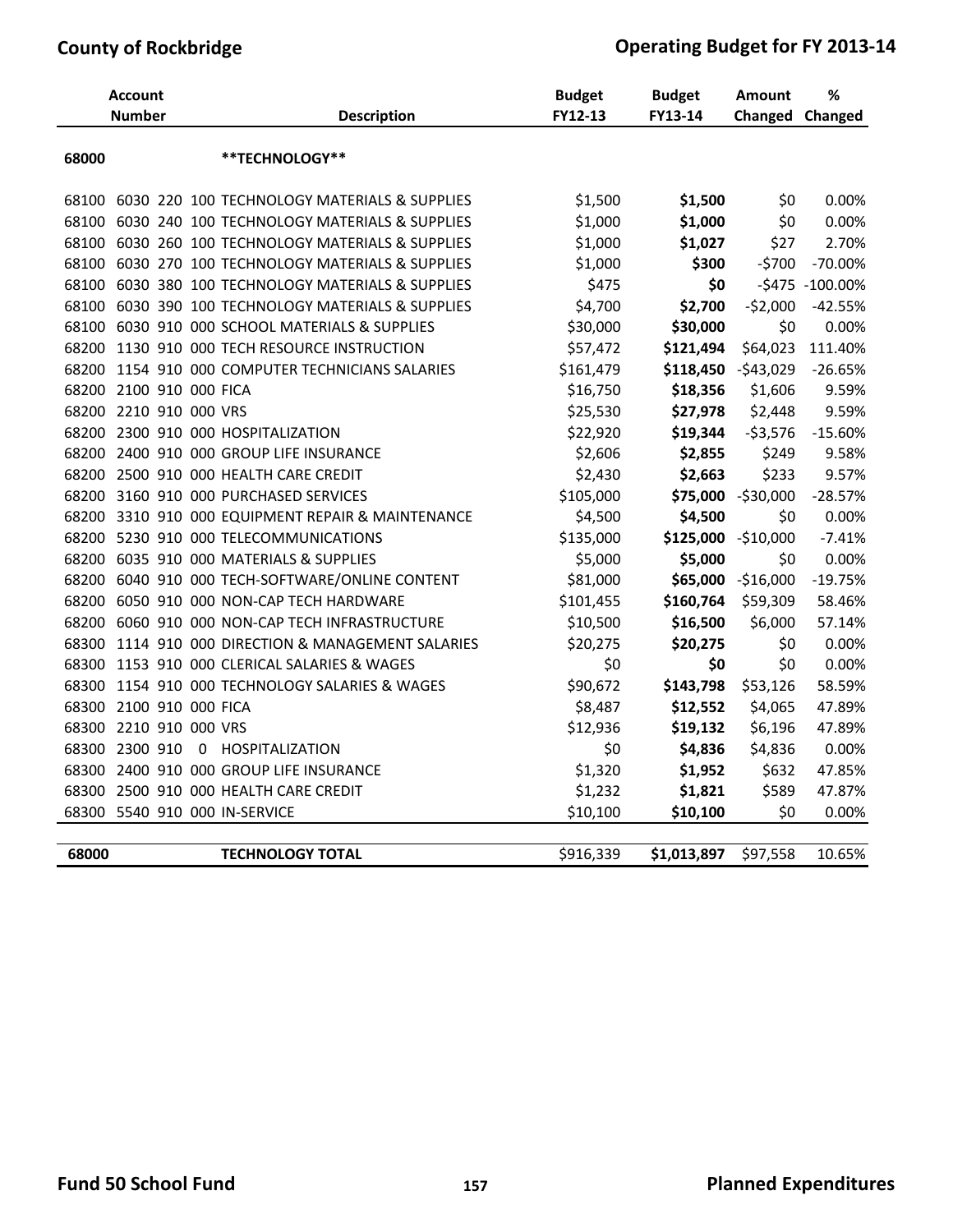| <b>Account</b><br><b>Number</b><br><b>Description</b> |                                           | <b>Budget</b> | <b>Budget</b> | Amount    | %        |  |
|-------------------------------------------------------|-------------------------------------------|---------------|---------------|-----------|----------|--|
|                                                       |                                           | FY12-13       | FY13-14       | Changed   | Changed  |  |
| 50000                                                 | **SCHOOL FUND TOTALS**                    |               |               |           |          |  |
| 61000                                                 | <b>INSTRUCTION TOTAL</b>                  | \$19,370,820  | \$19,285,331  | -\$85,489 | $-0.44%$ |  |
| 62000                                                 | ADMINISTRATION, HEALTH & ATTENDANCE       | \$1,321,083   | \$1,325,281   | \$4,198   | 0.32%    |  |
| 63000                                                 | PUPIL TRANSPORTATION TOTAL                | \$2,013,046   | \$1,973,457   | -\$39,589 | $-1.97%$ |  |
| 64000                                                 | <b>TOTAL OPERATIONS &amp; MAINTENANCE</b> | \$3,122,107   | \$3,024,164   | -\$97,943 | $-3.14%$ |  |
| 66000                                                 | <b>FACILITIES TOTAL</b>                   | \$20,000      | \$20,000      | \$0       | $0.00\%$ |  |
| 67000                                                 | <b>DEBT TOTAL</b>                         | \$2,690,152   | \$3,473,381   | \$783,229 | 29.11%   |  |
| 68000                                                 | <b>TECHNOLOGY TOTAL</b>                   | \$916,339     | \$1,013,897   | \$97,558  | 10.65%   |  |
|                                                       |                                           |               |               |           |          |  |
| <b>TOTAL</b>                                          | <b>SCHOOL FUND</b>                        | \$29,453,546  | \$30,115,512  | \$661,965 | 2.25%    |  |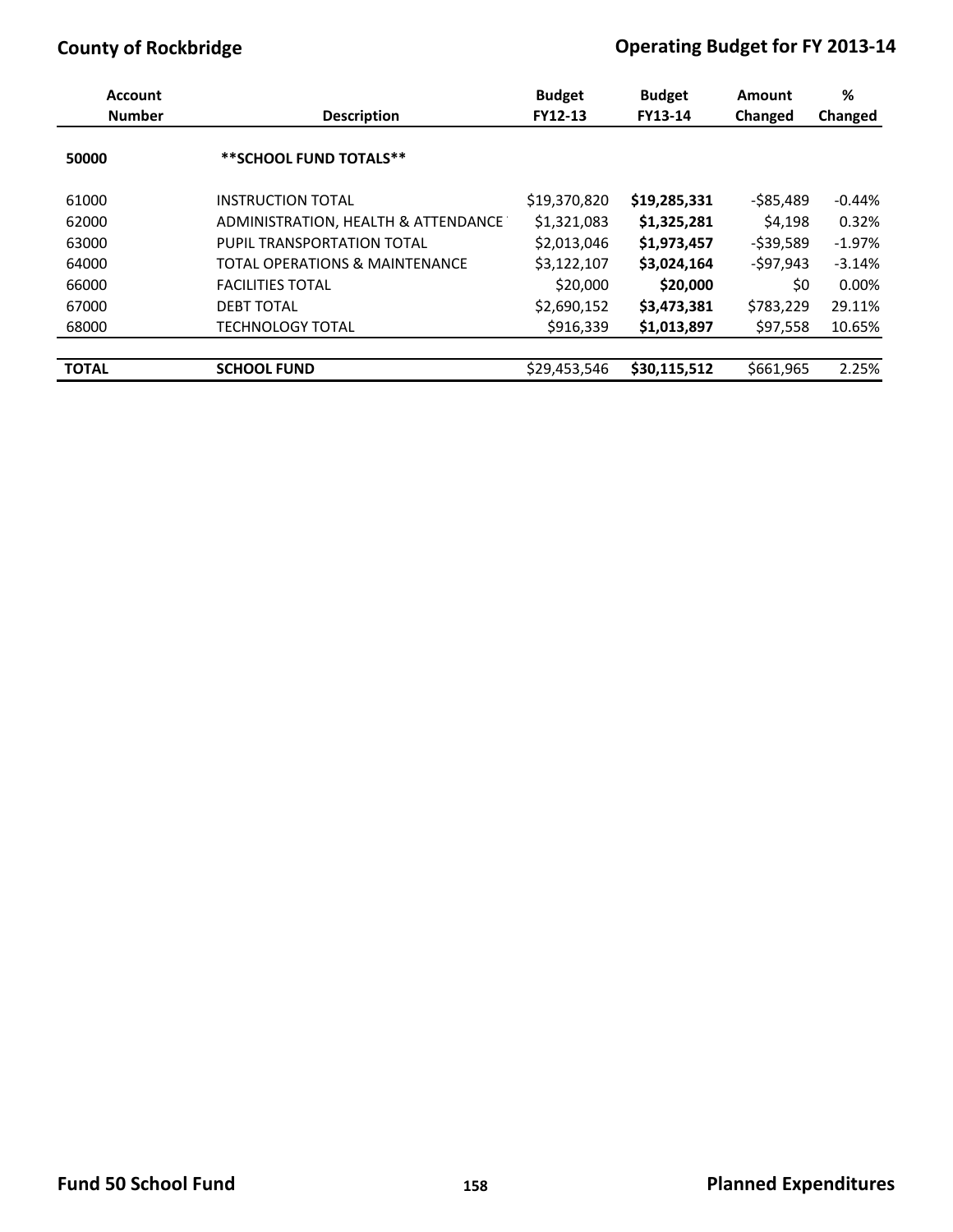## **Fund 56 – School Food Services Fund**

The School Food Services Fund is funded separately from the School Operating Fund and is self-sustaining. All funds generated by the food service program are used to pay school cafeteria expenditures only. Program revenue sources are reimbursements from the federally funded National School Lunch and Breakfast Programs, local sales from the school lunch and breakfast programs, state funding, interest on cafeteria fund accounts, and miscellaneous revenues. The School Administration expects total School Food Service Revenue for the 2013‐ 2014 school year to be \$1,232,340.

Food Services funds support compensation for food service employees, fringe benefits, purchased services, food supplies, equipment additions and other charges. All food service employees will receive approximately a 2% salary increase. However, because of the consolidation of the two middle schools, the net change in personnel related expenses is a \$39,107 reduction, resulting in an overall decrease in expenditures of \$22,091.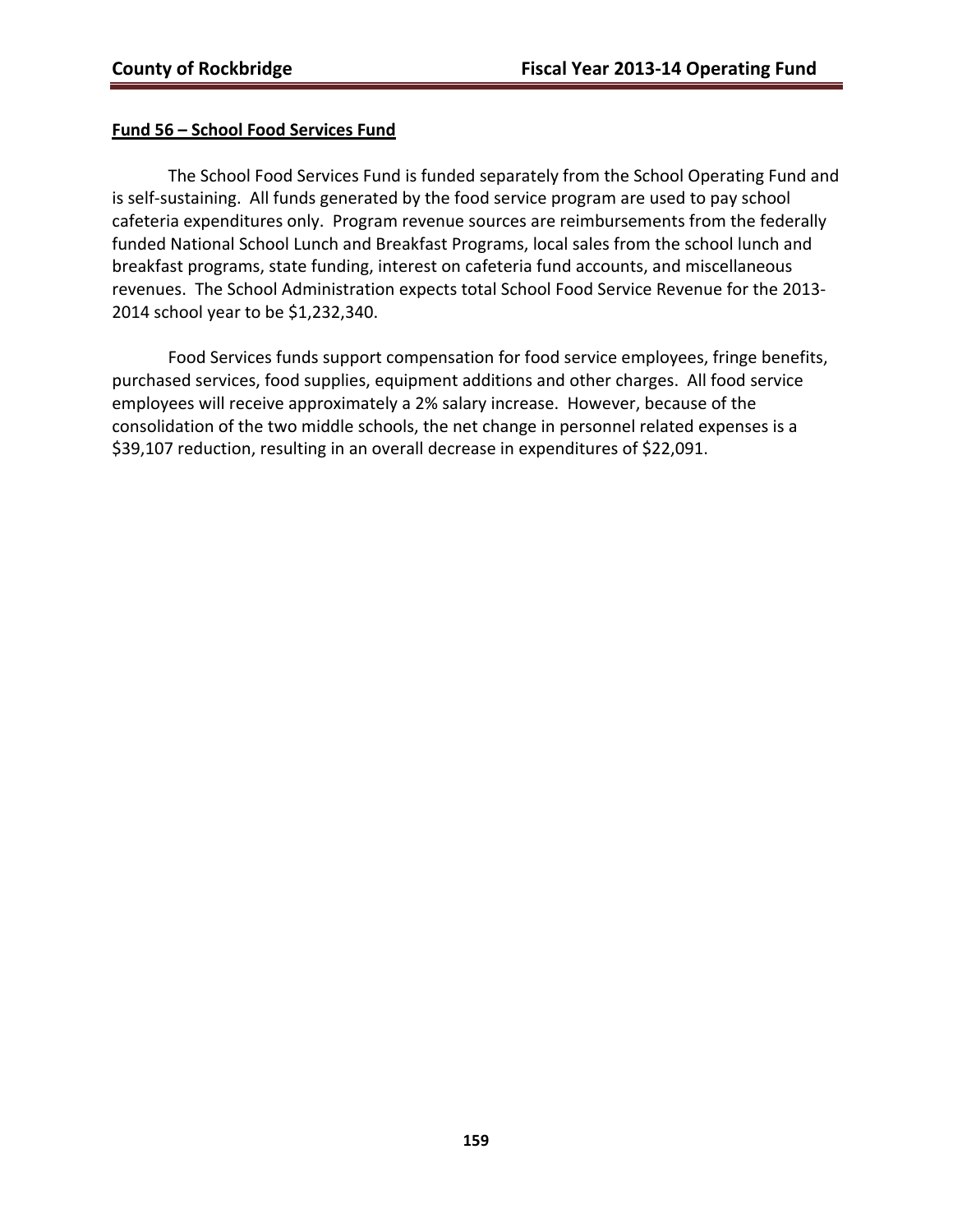# Fund 56

# School Food Services Fund

# Estimated Revenue

# and

# Planned Expenditures

# Fiscal Year 2013-14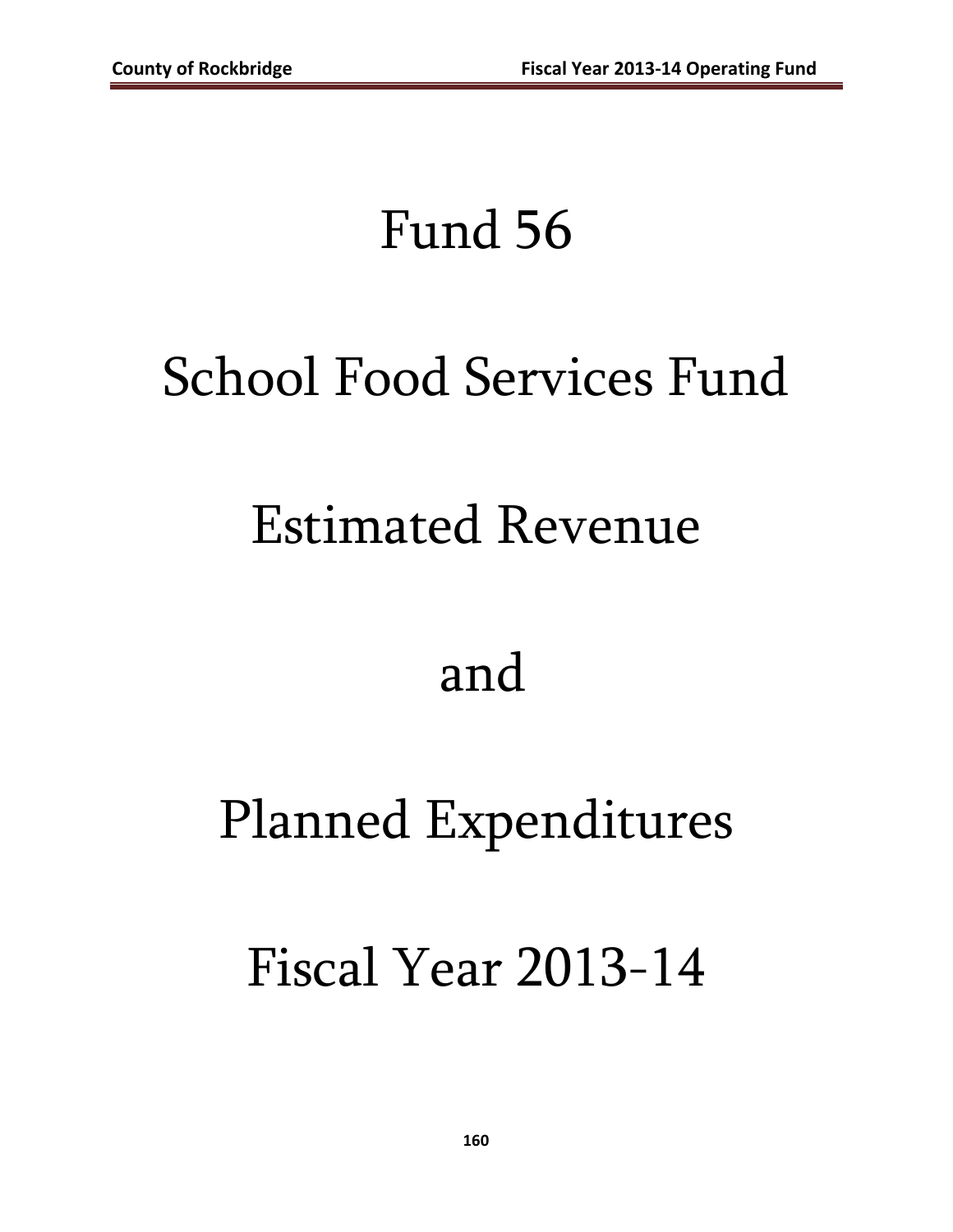| <b>Account</b><br><b>Number</b> |    | <b>Description</b>                        | <b>Budget</b><br>FY12-13 | <b>Budget</b><br>FY13-14 | Amount     | Percent<br>Changed Changed |  |
|---------------------------------|----|-------------------------------------------|--------------------------|--------------------------|------------|----------------------------|--|
|                                 |    |                                           |                          |                          |            |                            |  |
|                                 |    | ** SCHOOL CAFETERIA REVENUES**            |                          |                          |            |                            |  |
| 150100                          | 10 | Interest on Bank Notes                    | \$100                    | \$100                    | \$0        | 0.00%                      |  |
| 161200                          | 40 | School Food Service (Sales)               | \$566,556                | \$544,740                | $-521,816$ | $-3.85%$                   |  |
| 189910                          | 20 | Other Funds-Food Service                  | \$45,000                 | \$45,000                 | \$0        | $0.00\%$                   |  |
| 240210                          | 50 | State School Nutrition Revenue (SLP, SBP) | \$13,300                 | \$13,025                 | $-5275$    | $-2.07%$                   |  |
| 330210                          | 30 | Federal Meal Reimbursement                | \$629,475                | \$629,475                | \$0        | 0.00%                      |  |
|                                 |    |                                           |                          |                          |            |                            |  |
| Total                           |    | SCHOOL CAFETERIA REVENUES                 | \$1,254,431              | \$1,232,340              | -\$22.091  | $-1.76%$                   |  |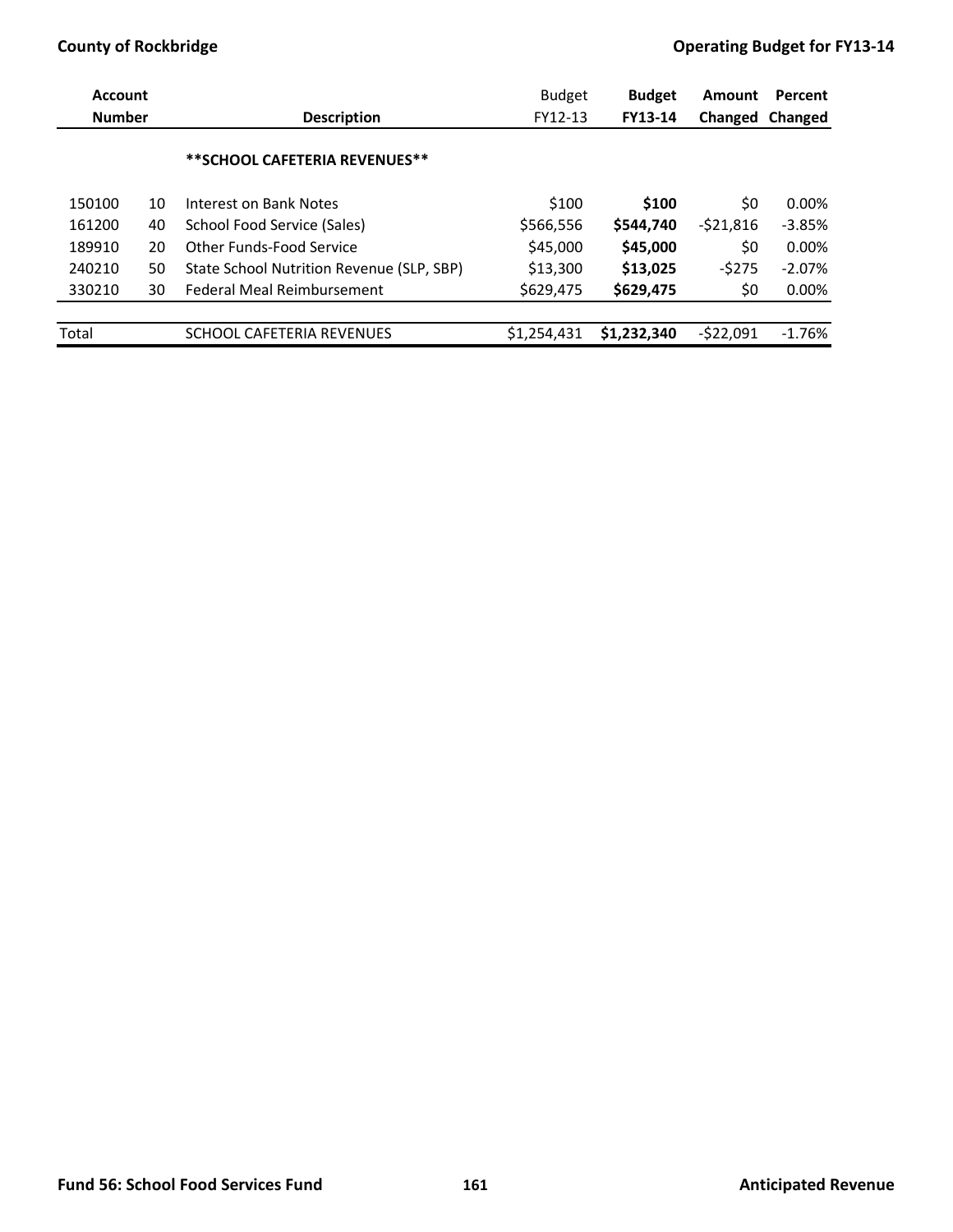| <b>Account</b><br><b>Number</b> |                   | <b>Description</b>                  | <b>Budget</b><br>FY12-13 | <b>Budget</b><br>FY13-14 | <b>Amount</b><br>Changed | $\%$<br>Changed |
|---------------------------------|-------------------|-------------------------------------|--------------------------|--------------------------|--------------------------|-----------------|
| 65000                           |                   | ** SCHOOL CAFETERIA EXPENDITURES**  |                          |                          |                          |                 |
| 65100                           |                   | 1155 920 000 FOOD SERV. MGT. SAL.   | \$25,896                 | \$16,964                 | $-58,931$                | $-34.49%$       |
| 65100                           |                   | 1193 920 000 FOOD SERV. WORKER SAL. | \$32,556                 | \$35,298                 | \$2,742                  | 8.42%           |
| 65100                           |                   | 1520 920 000 SUBSTITUTE WAGES       | \$2,400                  | \$2,400                  | \$0                      | 0.00%           |
| 65100                           | 2100 920 000 FICA |                                     | \$4,655                  | \$4,182                  | $-5473$                  | $-10.17%$       |
| 65100                           | 2210 920 000 VRS  |                                     | \$4,839                  | \$4,795                  | $-544$                   | $-0.92%$        |
| 65100                           |                   | 2300 920 000 HOSPITALIZATION        | \$9,168                  | \$9,672                  | \$504                    | 5.50%           |
| 65100                           | 2400 920 000 GLI  |                                     | \$696                    | \$622                    | $-574$                   | $-10.59%$       |
| 65100                           |                   | 3320 920 000 REPAIR & MAINT.        | \$1,400                  | \$1,400                  | \$0                      | 0.00%           |
| 65100                           |                   | 6001 920 000 OFFICE SUPPLIES        | \$300                    | \$300                    | \$0                      | 0.00%           |
| 65100                           |                   | 6002 920 000 FOOD SUPPLIES          | \$74,738                 | \$74,738                 | \$0                      | 0.00%           |
| 65100                           |                   | 6005 920 000 JANITORIAL SUPPLIES    | \$1,600                  | \$1,600                  | \$0                      | 0.00%           |
| 65100                           |                   | 6014 920 000 SMALLWARES             | \$1,000                  | \$1,000                  | \$0                      | 0.00%           |
| 65100                           |                   | 8101 920 000 CAPITAL OUTLAY REP.    | \$1,000                  | \$1,000                  | \$0                      | 0.00%           |
| 65100                           |                   | 1155 940 000 FOOD SERV. MGT. SAL.   | \$19,992                 | \$20,391                 | \$400                    | 2.00%           |
| 65100                           |                   | 1193 940 000 FOOD SERV. WORKER SAL. | \$37,924                 | \$38,683                 | \$758                    | 2.00%           |
| 65100                           |                   | 1520 940 000 SUBSTITUTE WAGES       | \$1,500                  | \$1,500                  | \$0                      | 0.00%           |
| 65100                           | 2100 940 000 FICA |                                     | \$4,545                  | \$4,634                  | \$89                     | 1.95%           |
| 65100                           | 2210 940 000 VRS  |                                     | \$4,451                  | \$5,465                  | \$1,014                  | 22.77%          |
| 65100                           |                   | 2300 940 000 HOSPITALIZATION        | \$9,168                  | \$9,672                  | \$504                    | 5.50%           |
| 65100                           | 2400 940 000 GLI  |                                     | \$689                    | \$703                    | \$14                     | 2.00%           |
| 65100                           |                   | 3320 940 000 REPAIR & MAINT.        | \$1,900                  | \$1,900                  | \$0                      | 0.00%           |
| 65100                           |                   | 6001 940 000 OFFICE SUPPLIES        | \$500                    | \$500                    | \$0                      | 0.00%           |
| 65100                           |                   | 6002 940 000 FOOD SUPPLIES          | \$70,732                 | \$70,732                 | \$0                      | 0.00%           |
| 65100                           |                   | 6005 940 000 JANITORIAL SUPPLIES    | \$1,600                  | \$1,600                  | \$0                      | 0.00%           |
| 65100                           |                   | 6014 940 000 SMALLWARES             | \$700                    | \$700                    | \$0                      | 0.00%           |
| 65100                           |                   | 8101 940 000 CAPITAL OUTLAY REP.    | \$1,000                  | \$1,000                  | \$0                      | 0.00%           |
| 65100                           |                   | 1155 960 000 FOOD SERV. MGT. SAL.   | \$23,313                 | \$23,779                 | \$466                    | 2.00%           |
| 65100                           |                   | 1193 960 000 FOOD SERV. WORKER SAL. | \$10,292                 | \$10,292                 | \$0                      | 0.00%           |
| 65100                           |                   | 1520 960 000 SUBSTITUTE WAGES       | \$1,600                  | \$1,600                  | \$0                      | 0.00%           |
| 65100                           | 2100 960 000 FICA |                                     | \$2,693                  | \$2,729                  | \$36                     | 1.32%           |
| 65100                           | 2210 960 000 VRS  |                                     | \$3,294                  | \$3,594                  | \$300                    | 9.12%           |
| 65100                           |                   | 2300 960 000 HOSPITALIZATION        | \$9,168                  | \$9,672                  | \$504                    | 5.50%           |
| 65100                           | 2400 960 000 GLI  |                                     | \$400                    | \$405                    | \$6                      | 1.39%           |
| 65100                           |                   | 3320 960 000 REPAIR & MAINT.        | \$1,600                  | \$1,600                  | \$0                      | 0.00%           |
| 65100                           |                   | 6001 960 000 OFFICE SUPPLIES        | \$300                    | \$300                    | \$0                      | 0.00%           |
| 65100                           |                   | 6002 960 000 FOOD SUPPLIES          | \$36,418                 | \$36,418                 | \$0                      | 0.00%           |
| 65100                           |                   | 6005 960 000 JANITORIAL SUPPLIES    | \$700                    | \$700                    | \$0                      | 0.00%           |
| 65100                           |                   | 6014 960 000 SMALLWARES             | \$500                    | \$500                    | \$0                      | 0.00%           |
| 65100                           |                   | 8101 960 000 CAPITAL OUTLAY REP.    | \$1,000                  | \$1,000                  | \$0                      | 0.00%           |
| 65100                           |                   | 1155 970 000 FOOD SERV. MGT. SAL.   | \$16,632                 | \$18,176                 | \$1,544                  | 9.29%           |
| 65100                           |                   | 1193 970 000 FOOD SERV. WORKER SAL. | \$32,031                 | \$29,739                 | $-52,293$                | $-7.16%$        |
| 65100                           |                   | 1520 970 000 SUBSTITUTE WAGES       | \$2,000                  | \$2,000                  | \$0                      | 0.00%           |
| 65100                           | 2100 970 000 FICA |                                     | \$3,876                  | \$3,818                  | -\$57                    | $-1.48%$        |
| 65100                           | 2210 970 000 VRS  |                                     | \$3,730                  | \$4,492                  | \$763                    | 20.45%          |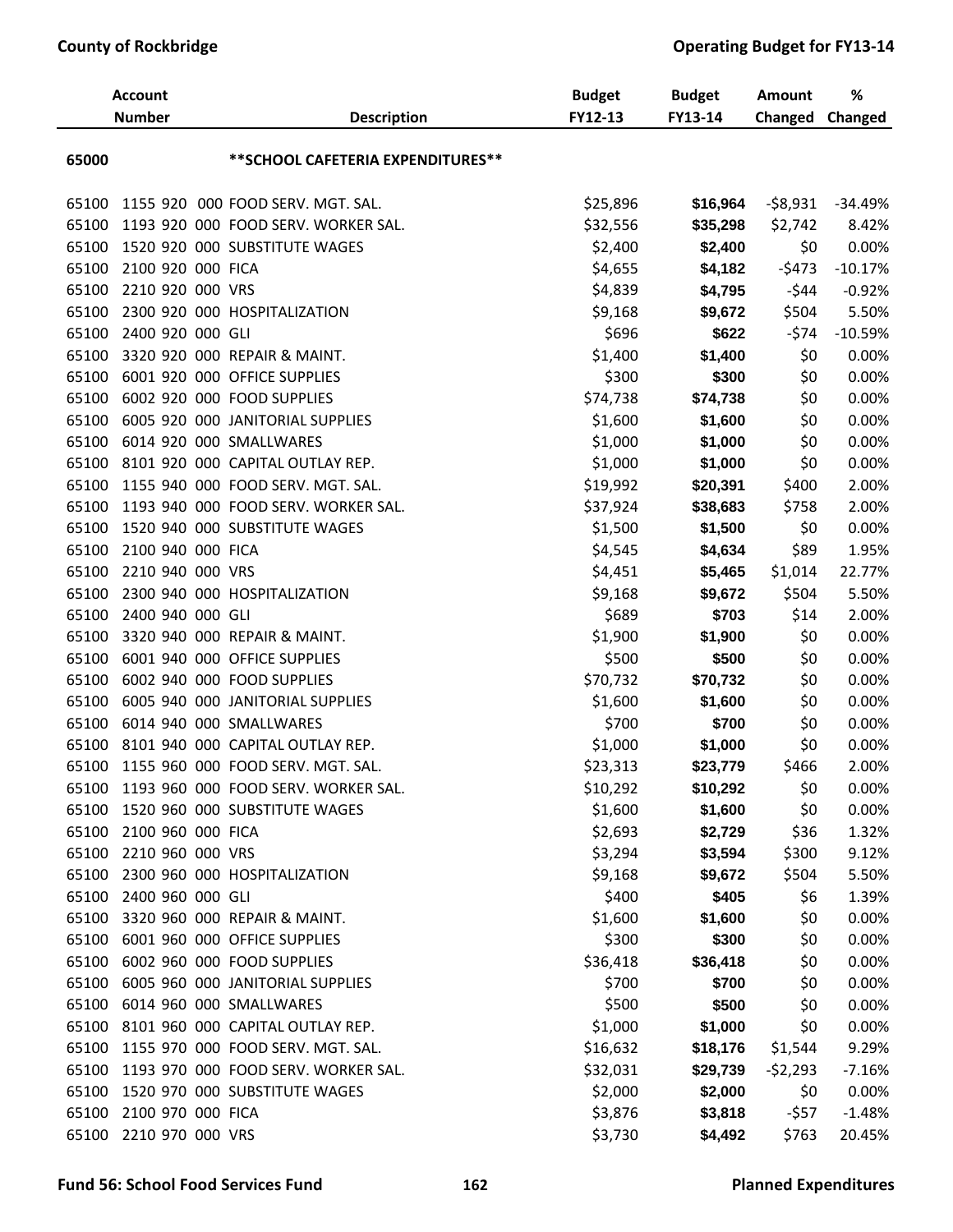| <b>Account</b><br><b>Number</b> |                             | <b>Description</b>                        | <b>Budget</b><br>FY12-13 | <b>Budget</b><br>FY13-14 | <b>Amount</b><br>Changed | %<br>Changed         |
|---------------------------------|-----------------------------|-------------------------------------------|--------------------------|--------------------------|--------------------------|----------------------|
| 65000                           |                             | ** SCHOOL CAFETERIA EXPENDITURES**        |                          |                          |                          |                      |
| 65100                           |                             | 2300 970 000 HOSPITALIZATION              | \$4,584                  | \$9,672                  | \$5,088                  | 111.00%              |
| 65100                           | 2400 970 000 GLI            |                                           | \$579                    | \$570                    | -\$9                     | $-1.54%$             |
| 65100                           |                             | 3320 970 000 REPAIR & MAINT.              | \$1,200                  | \$1,200                  | \$0                      | 0.00%                |
| 65100                           |                             | 6001 970 000 OFFICE SUPPLIES              | \$300                    | \$300                    | \$0                      | 0.00%                |
| 65100                           |                             | 6002 970 000 FOOD SUPPLIES                | \$53,011                 | \$53,011                 | \$0                      | 0.00%                |
| 65100                           |                             | 6005 970 000 JANITORIAL SUPPLIES          | \$1,200                  | \$1,200                  | \$0                      | 0.00%                |
| 65100                           |                             | 6014 970 000 SMALLWARES                   | \$500                    | \$500                    | \$0                      | 0.00%                |
| 65100                           |                             | 8101 970 000 CAPITAL OUTLAY REP.          | \$1,000                  | \$1,000                  | \$0                      | 0.00%                |
| 65100                           |                             | 1155 950 000 FOOD SERV. MGT. SAL.         | \$18,139                 | \$19,823                 | \$1,684                  | 9.29%                |
| 65100                           |                             | 1193 950 000 FOOD SERV. WORKER SAL.       | \$35,717                 | \$56,684                 | \$20,967                 | 58.70%               |
| 65100                           |                             | 1520 950 000 SUBSTITUTE WAGES             | \$1,800                  | \$2,800                  | \$1,000                  | 55.56%               |
| 65100                           | 2100 950 000 FICA           |                                           | \$4,258                  | \$6,067                  | \$1,809                  | 42.50%               |
| 65100                           | 2210 950 000 VRS            |                                           | \$4,112                  | \$6,835                  | \$2,723                  | 66.23%               |
| 65100                           |                             | 2300 950 000 HOSPITALIZATION              | \$18,336                 | \$29,017                 | \$10,681                 | 58.25%               |
| 65100                           | 2400 950 000 GLI            |                                           | \$641                    | \$910                    | \$270                    | 42.06%               |
| 65100                           |                             | 3320 950 000 REPAIR & MAINT.              | \$1,800                  | \$1,800                  | \$0                      | 0.00%                |
| 65100                           |                             | 6001 950 000 OFFICE SUPPLIES              | \$350                    | \$350                    | \$0                      | 0.00%                |
| 65100                           |                             | 6002 950 000 FOOD SUPPLIES                | \$67,718                 | \$129,487                | \$61,769                 | 91.22%               |
| 65100                           |                             | 6005 950 000 JANITORIAL SUPPLIES          | \$1,700                  | \$2,700                  | \$1,000                  | 58.82%               |
| 65100                           |                             | 6014 950 000 SMALLWARES                   | \$800                    | \$1,300                  | \$500                    | 62.50%               |
| 65100                           |                             | 8101 950 000 CAPITAL OUTLAY REP.          | \$1,000                  | \$1,000                  | \$0                      | 0.00%                |
| 65100                           |                             | 1155 980 000 FOOD SERV. MGT. SAL.         | \$16,632                 | \$0                      |                          | $-$16,632 -100.00%$  |
| 65100                           |                             | 1193 980 000 FOOD SERV. WORKER SAL.       | \$23,302                 | \$0                      |                          | -\$23,302 -100.00%   |
| 65100                           |                             | 1520 980 000 SUBSTITUTE WAGES             | \$1,500                  | \$0                      |                          | -\$1,500 -100.00%    |
| 65100                           | 2100 980 000 FICA           |                                           | \$3,170                  | \$0                      |                          | -\$3,170 -100.00%    |
| 65100                           | 2210 980 000 VRS            |                                           | \$3,242                  | \$0                      |                          | -\$3,242 -100.00%    |
|                                 |                             | 65100 2300 980 000 HOSPITALIZATION        | \$13,752                 | \$0                      |                          | -\$13,752 -100.00%   |
|                                 | 65100 2400 980 000 GLI      |                                           | \$475                    | \$0                      |                          | -\$475 -100.00%      |
| 65100                           |                             | 3320 980 000 REPAIR & MAINT.              | \$1,600                  | \$0                      |                          | $-51,600 -100.00\%$  |
|                                 | 65100 5540 980 000 IN-SERV. |                                           | \$0                      | \$0                      | \$0                      | 0.00%                |
|                                 |                             | 65100 6001 980 000 OFFICE SUPPLIES        | \$400                    | \$0                      |                          | -\$400 -100.00%      |
|                                 |                             | 65100 6002 980 000 FOOD SUPPLIES          | \$61,769                 | \$0                      |                          | -\$61,769 -100.00%   |
| 65100                           |                             | 6005 980 000 JANITORIAL SUPPLIES          | \$1,000                  | \$0                      |                          | $-51,000 - 100.00\%$ |
| 65100                           |                             | 6014 980 000 SMALLWARES                   | \$500                    | \$0                      |                          | -\$500 -100.00%      |
|                                 |                             | 65100 8101 980 000 CAPITAL OUTLAY REP.    | \$1,000                  | \$0                      |                          | -\$1,000 -100.00%    |
| 65100                           |                             | 1155 990 000 FOOD SERV. MGT. SAL.         | \$24,174                 | \$24,657                 | \$483                    | 2.00%                |
|                                 |                             | 65100 1193 990 000 FOOD SERV. WORKER SAL. | \$88,943                 | \$82,008                 | $-56,935$                | $-7.80%$             |
|                                 |                             | 65100 1520 990 000 SUBSTITUTE WAGES       | \$8,000                  | \$8,500                  | \$500                    | 6.25%                |
| 65100                           | 2100 990 000 FICA           |                                           | \$9,265                  | \$8,810                  | $-5455$                  | $-4.91%$             |
|                                 | 65100 2210 990 000 VRS      |                                           | \$7,791                  | \$9,419                  | \$1,629                  | 20.91%               |
|                                 |                             | 65100 2300 990 000 HOSPITALIZATION        | \$22,920                 | \$24,181                 | \$1,261                  | 5.50%                |
|                                 | 65100 2400 990 000 GLI      |                                           | \$1,346                  | \$1,269                  | -\$77                    | $-5.70%$             |
|                                 |                             | 65100 3320 990 000 REPAIR & MAINT.        | \$5,200                  | \$6,800                  | \$1,600                  | 30.77%               |
|                                 |                             | 65100 6001 990 000 OFFICE SUPPLIES        | \$400                    | \$400                    | \$0                      | 0.00%                |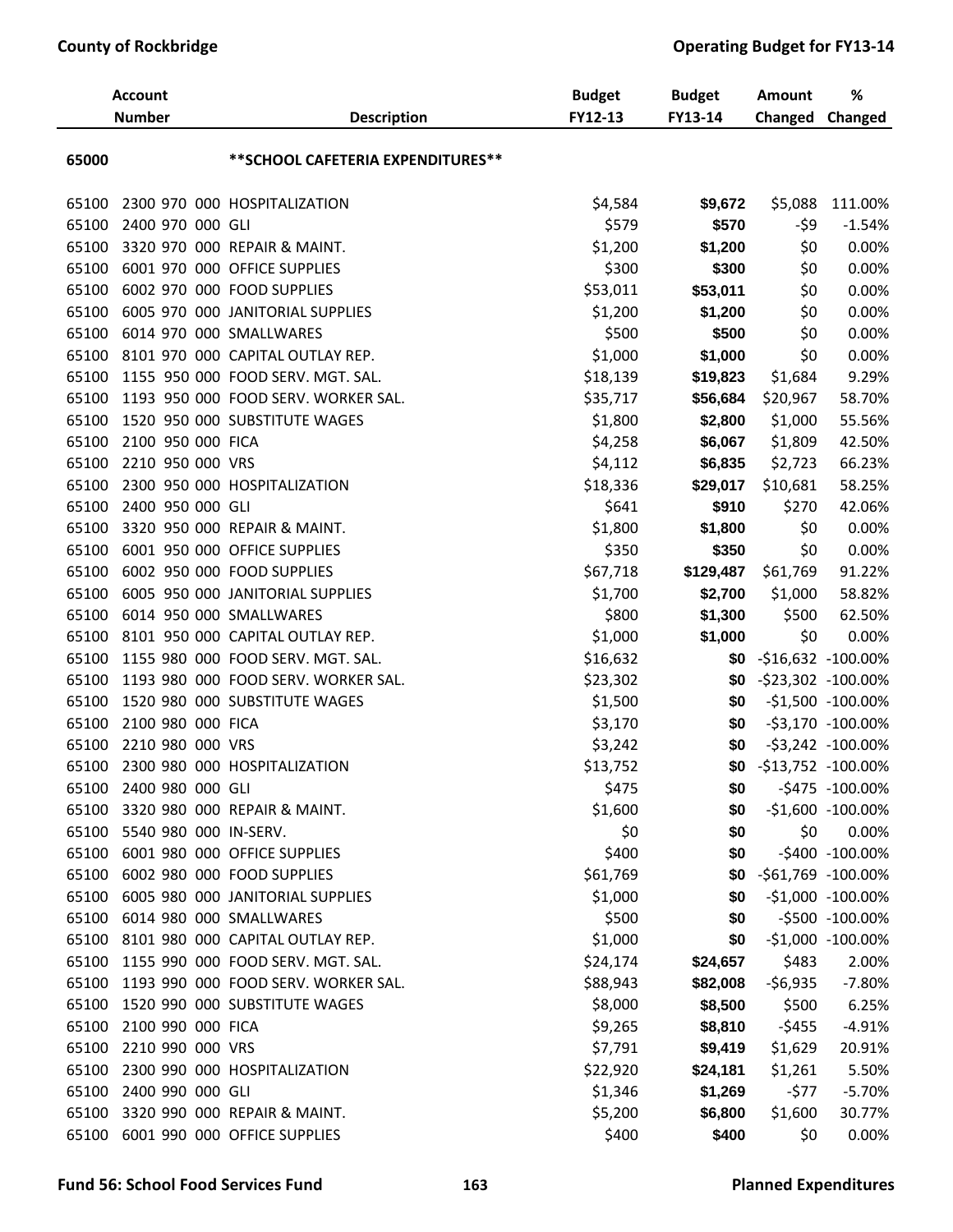| <b>Account</b><br><b>Number</b> |                       | <b>Description</b>                  | <b>Budget</b><br>FY12-13 | <b>Budget</b><br>FY13-14 | Amount<br>Changed | %<br><b>Changed</b> |
|---------------------------------|-----------------------|-------------------------------------|--------------------------|--------------------------|-------------------|---------------------|
| 65000                           |                       | **SCHOOL CAFETERIA EXPENDITURES**   |                          |                          |                   |                     |
| 65100                           |                       | 6002 990 000 FOOD SUPPLIES          | \$162,503                | \$162,503                | \$0               | 0.00%               |
| 65100                           | 6005 990              | 000 JANITORIAL SUPPLIES             | \$3,100                  | \$3,100                  | \$0               | 0.00%               |
| 65100                           |                       | 6014 990 000 SMALLWARES             | \$1,400                  | \$1,400                  | \$0               | 0.00%               |
| 65100                           | 8101 990              | 000 CAPITAL OUTLAY REP.             | \$3,000                  | \$4,000                  | \$1,000           | 33.33%              |
| 65100                           | 1114 910              | 000 OTHER DIR, & MGT.               | \$41,202                 | \$42,026                 | \$824             | 2.00%               |
| 65100                           | 1153 910              | 000 CLER. SAL. & WAGES              | \$30,340                 | \$30,947                 | \$607             | 2.00%               |
| 65100                           | 2100 910              | 000 FICA                            | \$5,682                  | \$5,792                  | \$109             | 1.93%               |
| 65100                           | 2210 910 000 VRS      |                                     | \$8,342                  | \$8,509                  | \$167             | 2.00%               |
| 65100                           |                       | 2300 910 000 HOSPITALIZATION        | \$4,584                  | \$4,836                  | \$252             | 5.50%               |
| 65100                           | 2400 910 000 GLI      |                                     | \$851                    | \$868                    | \$17              | 2.00%               |
| 65100                           |                       | 2500 910 000 HEALTH CARE CREDIT     | \$794                    | \$810                    | \$16              | 2.00%               |
| 65100                           |                       | 2700 910 000 WORKER'S COMP.         | \$5,595                  | \$5,595                  | \$0               | 0.00%               |
| 65100                           |                       | 3600 910 000 ADVERTISING            | \$500                    | \$500                    | \$0               | 0.00%               |
| 65100                           |                       | 5230 910 000 TELECOMMUNICATIONS     | \$1,400                  | \$1,400                  | \$0               | 0.00%               |
| 65100                           | 5540 910 000 IN-SERV. |                                     | \$1,500                  | \$780                    | $-5720$           | $-48.00%$           |
| 65100                           | 5510 910 000 MILEAGE  |                                     | \$780                    | \$1,500                  | \$720             | 92.31%              |
| 65100                           | 6001 910              | 000 OFFICE SUPPLIES                 | 500                      | \$500                    | \$0               | 0.00%               |
| 65101                           |                       | 1830 910 000 EARLY RETIREES BENEFIT | \$2,737                  | \$2,737                  | \$0               | 0.00%               |
|                                 |                       |                                     |                          |                          |                   |                     |
| 65000                           |                       | <b>SCHOOL CAFETERIA TOTAL</b>       | \$1,254,431              | \$1,232,340              | $-522,091$        | $-1.76%$            |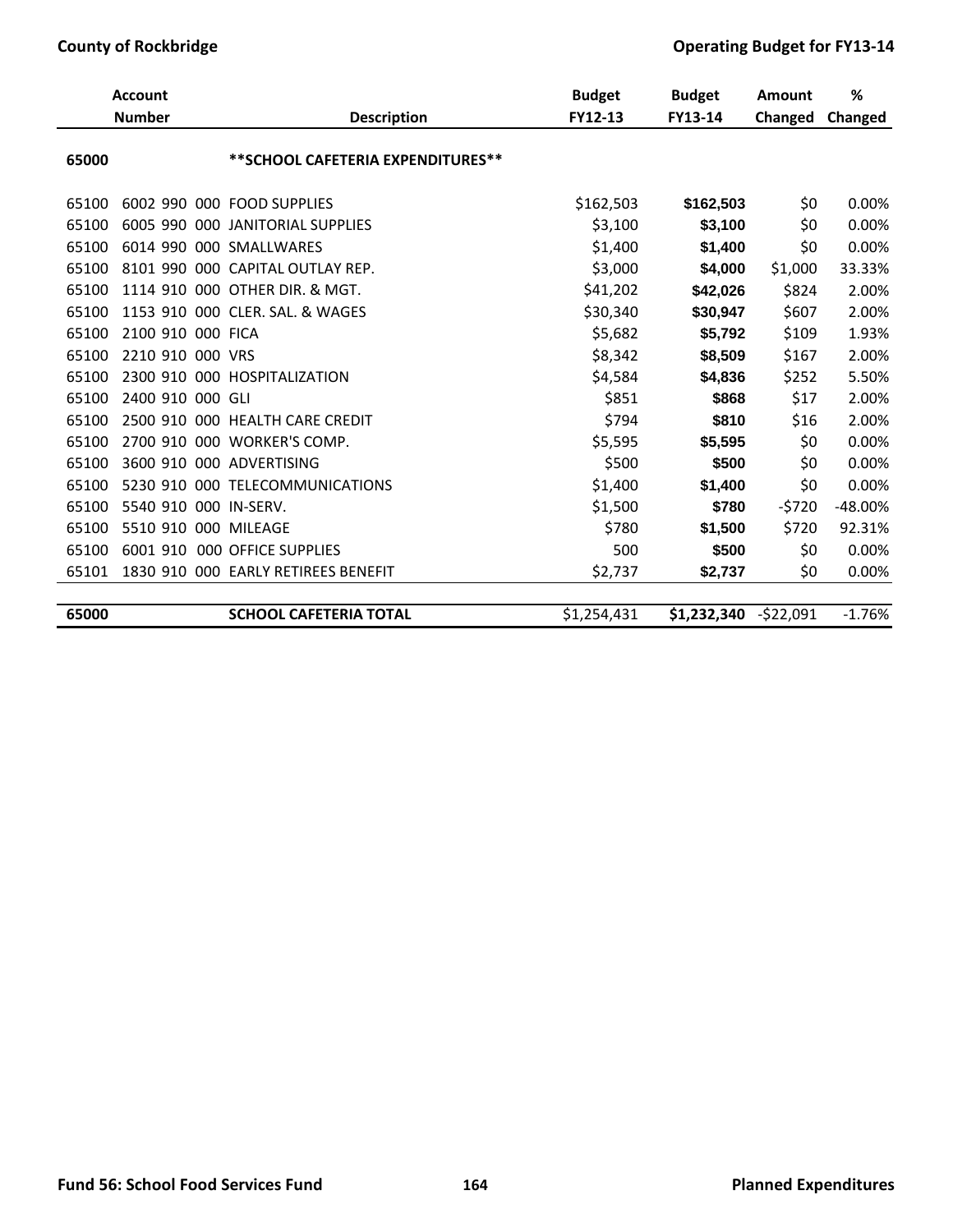| <b>Account</b> |              | <b>Description</b>                  | <b>Persons Authorized to Obligate</b> |
|----------------|--------------|-------------------------------------|---------------------------------------|
|                | General Fund |                                     |                                       |
| 11             | 11010        | <b>Board of Supervisors</b>         | Spencer Suter/Steve Bolster           |
| 11             | 12020        | <b>County Administrator</b>         | Spencer Suter/Brandy Flint            |
| 11             | 12025        | <b>County Attorney</b>              | Vicki Huffman                         |
| 11             | 12030        | <b>Central Accounting</b>           | Julie Whitesell                       |
| 11             | 12040        | Data Processing                     | Ron Argenbright                       |
| 11             | 12070        | Assessment                          | David Whitesell/ Steve Bolster        |
| 11             | 12080        | Land Use Taxation                   | David Whitesell                       |
| 11             | 12090        | <b>Commissioner of the Revenue</b>  | David Whitesell                       |
| 11             | 12130        | Treasurer                           | <b>Betty Trovato</b>                  |
| 11             | 12190        | <b>Director Fiscal Services</b>     | <b>Steve Bolster</b>                  |
| 11             | 13010        | Registrar                           | Marilyn Earhart                       |
| 11             | 21010        | <b>Clerk of Circuit Court</b>       | <b>Bruce Patterson</b>                |
| 11             | 21020        | <b>Circuit Court</b>                | Judge Irvine/Diane Taylor             |
| 11             | 21030        | <b>General District Court</b>       | Judge Saunders/Marilyn McCurdy        |
| 11             | 21035        | Juv. & Domestic Relations Court     | Judge Filson/Greg Hemming             |
| 11             | 21040        | <b>Court Ordered Court Security</b> | <b>Sheriff Blalock</b>                |
| 11             | 22010        | <b>Commonwealth Attorney</b>        | Robert Joyce                          |
| 11             | 22020        | Victim-Witness Coordinator          | Heather Wood/Robert Joyce             |
| 11             | 31020        | Sheriff                             | <b>Sheriff Blalock</b>                |
| 11             | 31030        | <b>Sheriff's Cars</b>               | Sheriff Blalock/Steve Bolster         |
| 11             | 31050        | <b>Canine Unit</b>                  | <b>Sheriff Blalock</b>                |
| 11             | 32020        | <b>Fire and Rescue Director</b>     | Spencer Suter/Steve Bolster           |
| 11             | 32040        | <b>Fire Prevention</b>              | Steve Bolster/Spencer Suter           |
| 11             | 32050        | <b>Rescue Services</b>              | Steve Bolster/Spencer Suter           |
| 11             | 32060        | <b>Consolidated Dispatch</b>        | Steve Bolster/Spencer Suter           |
| 11             | 32080        | <b>Emergency Management</b>         | Robert Foresman                       |
| 11             | 33010        | Correction & Detention (Jail)       | Steve Bolster/Spencer Suter           |
| 11             | 33030        | Juvenile Probation                  | Steve Bolster/Spencer Suter           |
| 11             | 33040        | <b>Other Institutional Care</b>     | Steve Bolster/Spencer Suter           |
| 11             | 34010        | <b>Building Inspection</b>          | Kenny Wilson                          |
| 11             | 34015        | <b>Erosion &amp; Sediment</b>       | Paul Owen/Kenny Wilson                |
| 11             | 35090        | <b>Other Protective Services</b>    | Steve Bolster/Spencer Suter           |
| 11             | 41050        | Engineer                            | Steve Bolster/Spencer Suter           |
| 11             | 41080        | Road Maintenance                    | Steve Bolster/Spencer Suter           |
| 11             | 42030        | <b>County Pickup</b>                | Steve Bolster/Spencer Suter           |
| 11             | 42040        | <b>Other Sanitation</b>             | Steve Bolster/Spencer Suter           |
| 11             | 42050        | <b>Special Enforcement</b>          | <b>Sheriff Blalock</b>                |
| 11             | 43020        | <b>Buildings and Grounds</b>        | Kenny Wilson                          |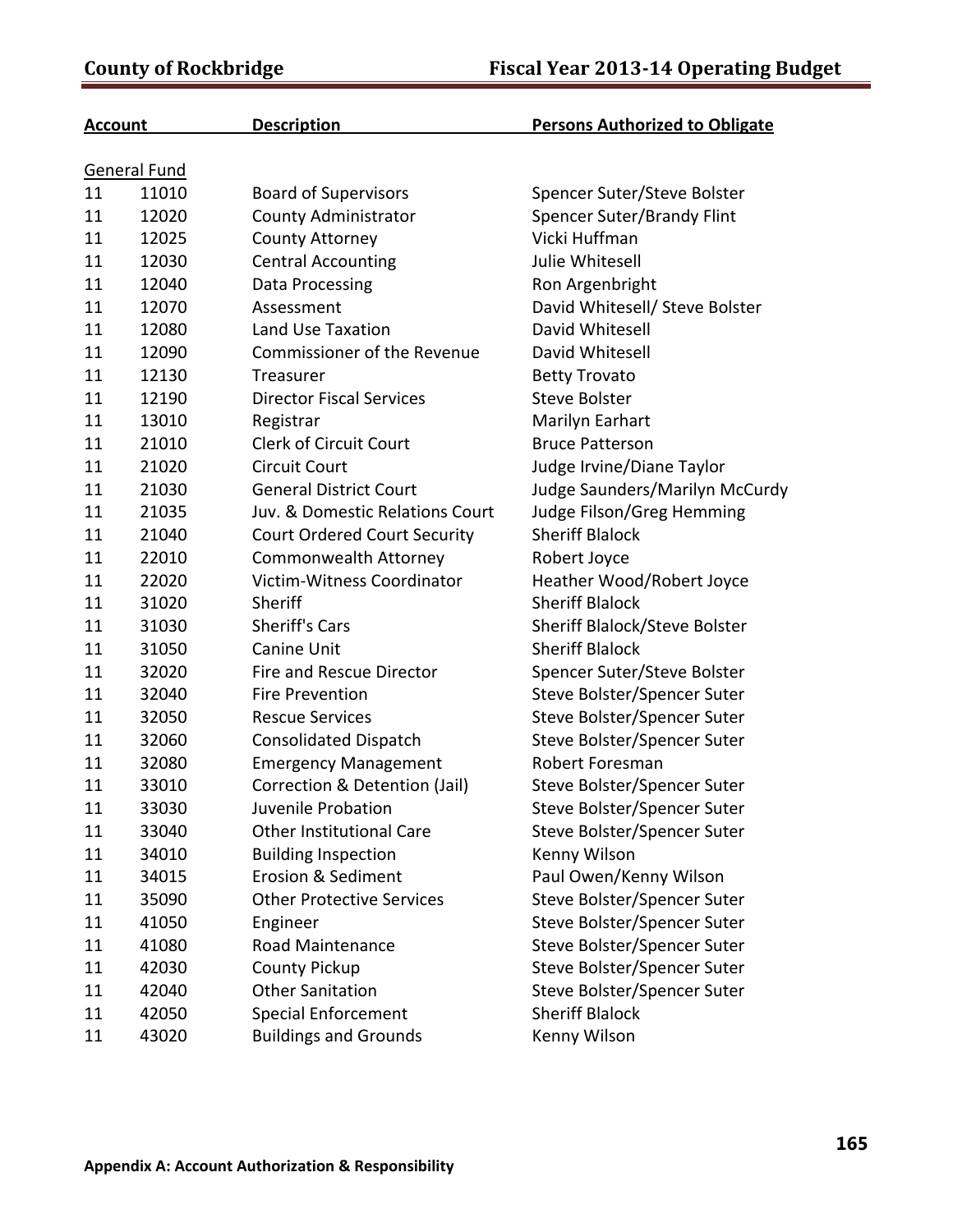| <b>Account</b> |                              | <b>Description</b>                       | <b>Persons Authorized to Obligate</b> |  |  |
|----------------|------------------------------|------------------------------------------|---------------------------------------|--|--|
|                | General Fund cont'd          |                                          |                                       |  |  |
| 11             | 43050                        | <b>Combined Courthouse</b>               | Darold Dameron/Steve Bolster          |  |  |
| 11             | 43060                        | Rockbridge Middle Property               | Steve Bolster/Spencer                 |  |  |
| 11             | 44010                        | <b>County Garage</b>                     | <b>Charlie McGee</b>                  |  |  |
| 11             | 51010                        | Health                                   | Steve Bolster/Spencer Suter           |  |  |
| 11             | 51020                        | <b>Mental Health</b>                     | Steve Bolster/Spencer Suter           |  |  |
| 11             | 53010                        | Welfare                                  | Steve Bolster/Spencer Suter           |  |  |
| 11             | 64010                        | <b>Higher Education</b>                  | Steve Bolster/Spencer Suter           |  |  |
| 11             | 71010                        | Parks and Recreation                     | Wayne Nicely/Steve Bolster            |  |  |
| 11             | 71015                        | Preschool Program                        | <b>Edwina Shafer</b>                  |  |  |
| 11             | 73020                        | Library                                  | Steve Bolster/Spencer Suter           |  |  |
| 11             | 81010                        | Planning & Development                   | Sam Crickenberger/Brandy Flint        |  |  |
| 11             | 81015                        | Geographic Information System            | Dan Grim/ Sam Crickenberger           |  |  |
| 11             | 81080                        | <b>Rental Assistance</b>                 | <b>Vicky Agnor</b>                    |  |  |
| 11             | 81090                        | <b>Economic Development</b>              | Sam Crickenberger/Spencer Suter       |  |  |
| 11             | 82010                        | <b>Public Service Authority</b>          | Steve Bolster/Spencer Suter           |  |  |
| 11             | 82020                        | <b>Other Public Utilities</b>            | Steve Bolster/Spencer Suter           |  |  |
| 11             | 83010                        | <b>NBSWCD Support</b>                    | Steve Bolster/Spencer Suter           |  |  |
| 11             | 83020                        | Agriculture & Economics                  | <b>Tom Stanley</b>                    |  |  |
| 11             | 91010                        | <b>Revenue Sharing Payment</b>           | Steve Bolster/Spencer Suter           |  |  |
| 11             | 91020                        | <b>Fringe Benefits</b>                   | Steve Bolster/Spencer Suter           |  |  |
| 11             | 91040                        | Debt Service                             | Steve Bolster/Spencer Suter           |  |  |
| 11             | 92010                        | Refunds                                  | <b>Betty Trovato/Steve Bolster</b>    |  |  |
| 11             | 99010                        | <b>Transfers to Others</b>               | Steve Bolster/Spencer Suter           |  |  |
|                |                              | Solid Waste Authority - Landfill         |                                       |  |  |
| 19             | 19040                        | Landfill                                 | Jeremy Garrett                        |  |  |
|                |                              | <b>Solid Waste Authority - Recycling</b> |                                       |  |  |
| 20             | 42070                        | <b>Regional Recycling</b>                | Stephen Lucas/Tracey Shafer           |  |  |
| 20             | 42080                        | <b>County Recycling</b>                  | <b>Stephen Lucas</b>                  |  |  |
|                | <b>School Fund</b>           |                                          |                                       |  |  |
| 50             | All                          | <b>Public Schools</b>                    | John Reynolds                         |  |  |
|                | <b>School Cafeteria Fund</b> |                                          |                                       |  |  |
| 56             | All                          | <b>School Food Services</b>              | John Reynolds                         |  |  |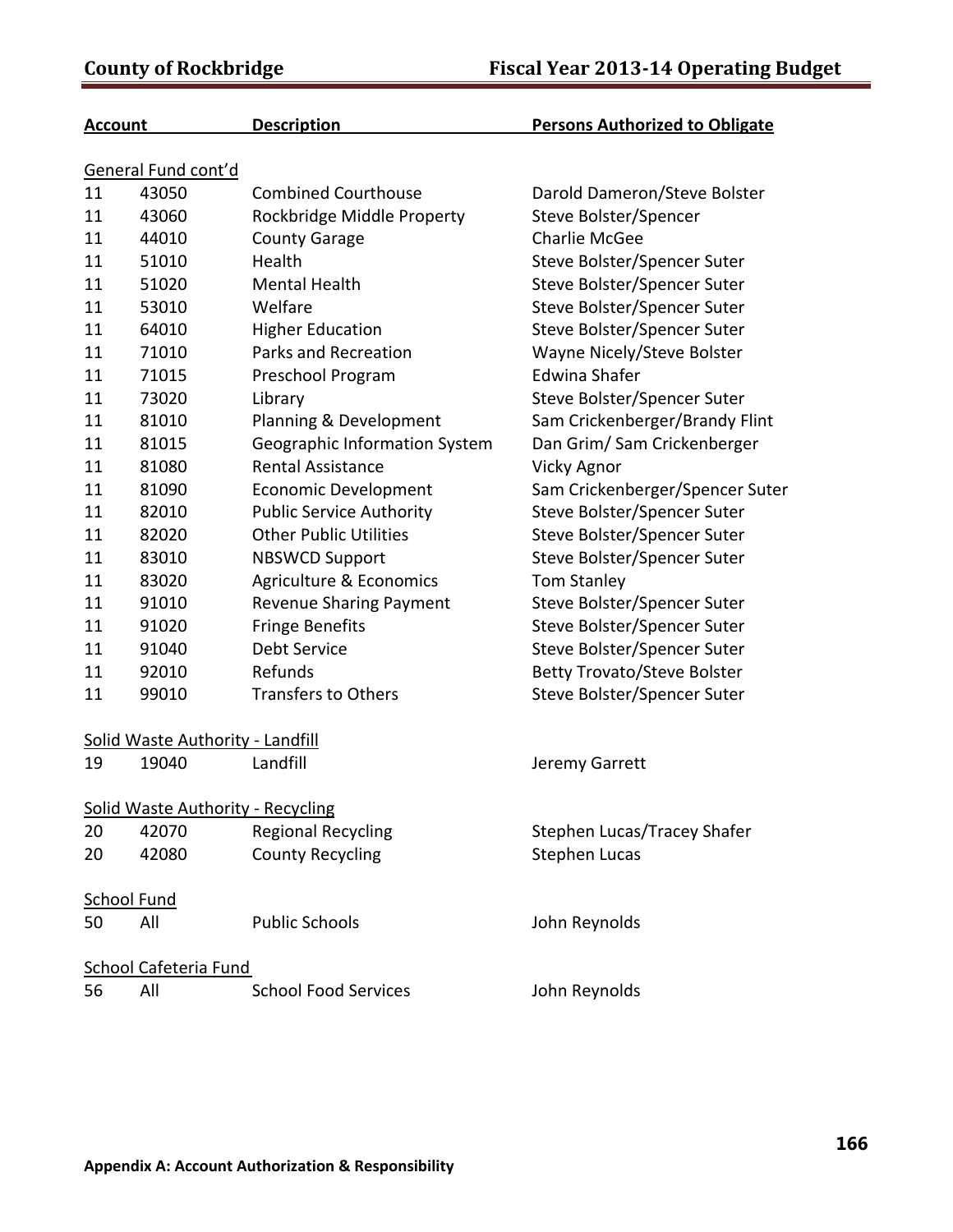## **County of Rockbridge Fiscal Year 201314 Operating Budget**

| Who's Debt     | <b>Title</b>              | <b>What For</b>             | Where       | Approv   | Amount            | Last Pay | To Who      | <b>Comments</b>                                                  | Outstanding  |
|----------------|---------------------------|-----------------------------|-------------|----------|-------------------|----------|-------------|------------------------------------------------------------------|--------------|
|                |                           |                             |             |          |                   |          |             |                                                                  |              |
| Rockbridge Co. | Literary Loan             | <b>Fairfield Renovation</b> | Fairfield   | 1/11/99  | \$4.0M            |          |             | 1/1/14 Literary Loan Payment is made to Commonwealth of Virginia | \$0          |
| Schools        |                           | and Expansion               | Elem.       |          |                   |          |             | Original loan \$3.3M, Board approved increase to                 |              |
|                |                           |                             |             |          |                   |          |             | \$4.0M to include improvements to gym at the                     |              |
|                |                           |                             |             |          |                   |          |             | May 22, 2000 Board Meeting. Refunding closed 5/9/13.             |              |
| Rockbridge Co. | <b>General Obligation</b> | <b>VPSA Loan for Safety</b> | Various     | 11/13/00 | \$1.5M            | 7/15/21  | <b>SNAP</b> | Payment is made to Commonwealth of Virginia                      | \$785,000    |
| Schools        | Series 2001A              | and A&E Projects            | School      |          |                   |          |             |                                                                  |              |
| Rockbridge Co. | <b>General Obligation</b> | VPSA Loan for A&E of        | Various     |          | 10/7/02 \$965,000 | 7/15/22  | SNAP        | For A&E for Effinger, Mt. View, NB Elem and follow               | \$545,000    |
| Schools        | Series 2002B              | <b>School Projects</b>      | Schools     |          |                   |          |             | on projects. Payment to Commonwealth                             |              |
|                |                           |                             |             |          |                   |          |             |                                                                  |              |
| Rockbridge Co. | <b>General Obligation</b> | NB, Mt. View and            | Various     |          | 10/6/03 \$10.625M | 7/15/28  | SNAP        | Interest only until 7/15/06. \$11M loan for school               | \$8,230,000  |
| Schools        | School Loan               | Effinger expansion and      | Schools     |          |                   |          |             | construction. Payment to Commonwealth                            |              |
|                | Series 2003B              | renovation                  |             |          |                   |          |             |                                                                  |              |
| Rockbridge Co. | <b>General Obligation</b> | Final Financing of          | Central     | 10/6/03  | \$5.515M          | 7/15/24  | <b>SNAP</b> | Final financing for Central. Used IDA interim loan to            | \$2,862,882  |
| Schools        | School Loan               | Central Elem. Expansion     | Elem        |          |                   |          |             | build and used VPSA Subsidy sale as final financing.             |              |
|                | Series 2003C              | and renovation              |             |          |                   |          |             | Loan was \$6M. Payment to Commonwealth of VA.                    |              |
| Rockbridge Co. | <b>General Obligation</b> | <b>Effinger Renovation</b>  | Effinger    | 10/25/04 | \$3.590M          | 1/15/26  | SNAP        | Approved financing for Effinger Debt Service                     | \$2,560,000  |
| Schools        | Series 2005               |                             | Elem.       |          |                   |          |             | Started in FY 05/06                                              |              |
|                |                           |                             |             |          |                   |          |             |                                                                  |              |
| Rockbridge Co. | <b>Quality School</b>     | Maury River Middle          | <b>MRMS</b> | 10/11/11 | \$7.5M            | 12/1/30  | SNAP        | Initial financing for MRMS expansion to absorb                   | \$6,715,000  |
| Schools        | <b>Construction Bond</b>  | School expansion            |             |          |                   |          |             | Rockbridge Middle School student body.                           |              |
| Rockbridge Co. | <b>General Obligation</b> | VPSA Loan to complete       | <b>MRMS</b> |          | 9/24/12 \$20.460M | 7/15/41  | <b>SNAP</b> | Final financing for MRMS expansion to absorb                     | \$20,460,000 |
| Schools        | School Loan               | <b>MRMS</b> expansion       |             |          |                   |          |             | Rockbridge Middle School student body.                           |              |
|                | Series 2012               |                             |             |          |                   |          |             | Interest only until 7/15/15.                                     |              |
| Rockbridge Co. | <b>General Obligation</b> | Refinance 1999              | Fairfield   |          | 4/8/13 \$1.435M   | 1/15/22  | <b>SNAP</b> | Refinanced 2006 Courthouse loan (originally \$4M) for            | \$1,435,000  |
| Schools        | School Loan               | Literary Loan               | Elem.       |          |                   |          |             | lower interest rate and debt service savings.                    |              |
|                | Series 2012               | (Fairfield Elementary)      |             |          |                   |          |             | Interest only until July 2014.                                   |              |
|                |                           |                             |             |          |                   |          |             |                                                                  |              |
|                |                           |                             |             |          |                   |          |             | <b>Total Outstanding School Debt End of FY12-13</b>              | \$43,592,882 |

## **Appendix B: Moral Obligation and Debt Narrative 167**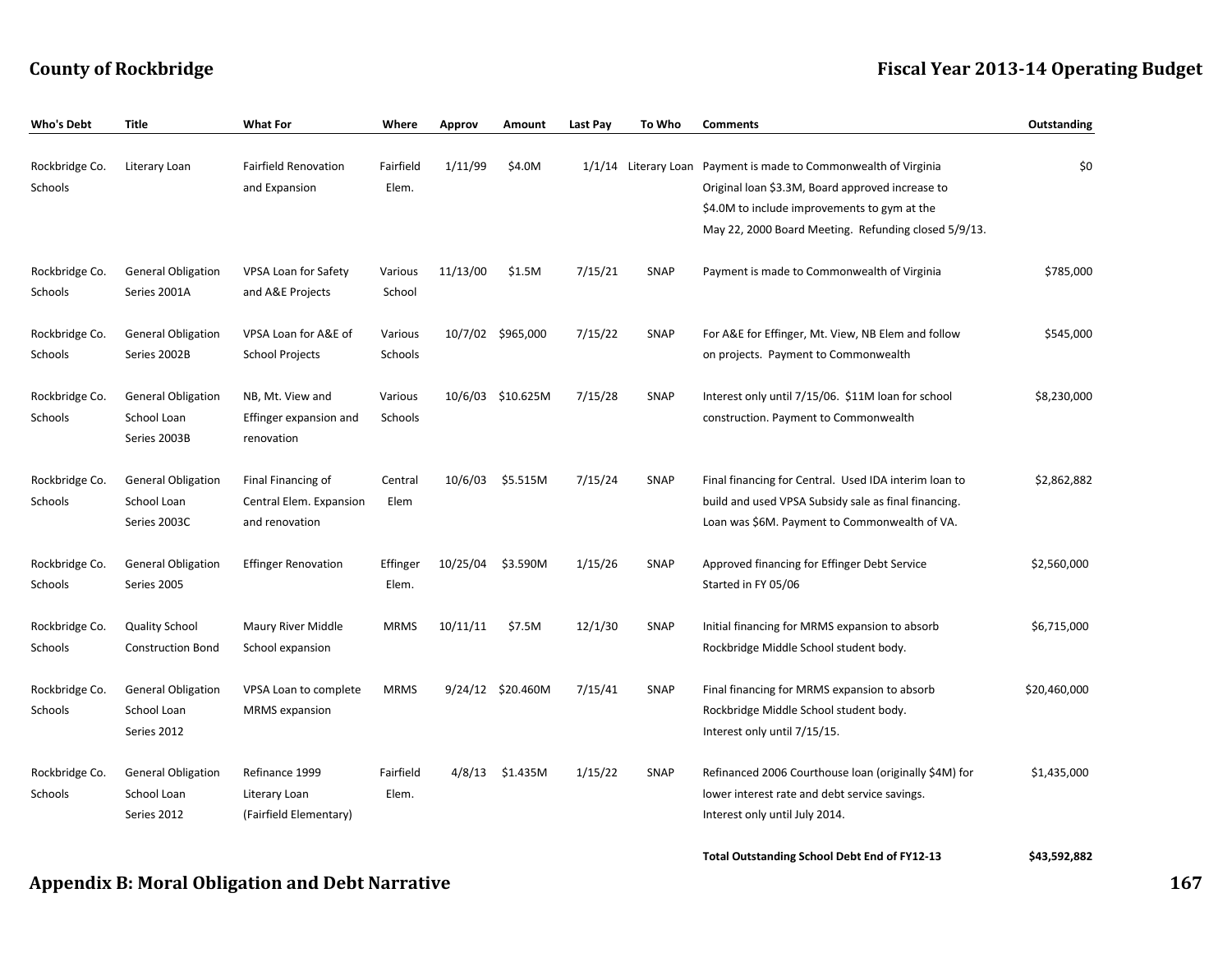| Who's Debt                                             | <b>Title</b>                                                              | <b>What For</b>                                      | Where                             | Approv               | Amount      | Last Pay | To Who                    | <b>Comments</b>                                                                                                                                         | Outstanding  |
|--------------------------------------------------------|---------------------------------------------------------------------------|------------------------------------------------------|-----------------------------------|----------------------|-------------|----------|---------------------------|---------------------------------------------------------------------------------------------------------------------------------------------------------|--------------|
|                                                        |                                                                           |                                                      |                                   |                      |             |          |                           |                                                                                                                                                         |              |
| <b>County Moral Obligations</b>                        |                                                                           |                                                      |                                   |                      |             |          |                           |                                                                                                                                                         |              |
| Buena Vista IDA                                        | Buena Vista IDA<br>4-11-82020-5603 Water & Sewer Rev.<br>Bond Serial 1996 | Water & Sewer<br>Upgrades                            | Rt. 60                            | 8/12/96              | \$1.4M      | 7/14/16  | City of<br>Buena Vista    | By agreement county pays 50%. County service for<br>Rivermont Heights and agree. for water and wwt<br>services for future County expansion.             | \$156,322    |
| County<br>4-11-82020-5606 Authority Loan               | <b>Maury Service</b>                                                      | <b>WWT Plant</b>                                     | <b>MSA</b><br><b>WWT</b><br>Plant | 7/22/96              | \$16.6M     | 6/1/18   | <b>MSA</b>                | Payment is 50% on VRLF loan by agreement with<br>MSA. County receives 50% of capacity of plant.<br>Reduced interest achieved 3/5/13 (3% down to 1.45%). | \$2,102,144  |
| PSA<br>4-11-82010-5604 Project 2001<br>4-11-82010-5605 | Raphine/Fairfield                                                         | <b>Refund Utility</b><br>Bond Serial 1996            | Fairfield<br>Raphine              | 3/12/01              | \$1.266M    | 10/1/16  | PSA                       | Refinance Fairfield/Raphine Water lines for lower<br>interest and to extend life of loan to 20 years total.<br>PSA makes payment to Bank of America.    | \$272,590    |
| County<br>4-11-91040-0823                              | Courthouse                                                                | Randolph Street<br>Courthouse                        |                                   | Lexington $11/14/05$ | \$15.0 M    | 8/1/15   | VACO/VML<br>U.S. Bank     | For 75% of Courthouse Const. and 9.896% of the<br>parking deck const. Loan for partial construction<br>Refunded loan completed 6/5/13.                  | \$725,000    |
| County<br>4-11-91040-0823                              | Courthouse                                                                | Randolph Street<br>Courthouse                        |                                   | Lexington 12/19/07   | \$6.0M      | 6/30/38  | VACO/VML<br>Wells Fargo   | Final loan for Courthouse construction.                                                                                                                 | \$4,485,000  |
| County<br>4-11-82020-5606 Authority Loan               | <b>Maury Service</b>                                                      | <b>WWT Plant Upgrade</b>                             | <b>MSA</b><br><b>WWT</b><br>Plant | 6/1/11               | \$6,543,947 | 6/1/31   | <b>MSA</b><br><b>VRLF</b> | Payment is 50% on VRLF loan by agreement with<br>MSA. County receives 50% of capacity of plant. Loan is at<br>0% interest.                              | \$2,584,069  |
| County<br>4-11-91040-0834                              | Courthouse                                                                | Refinance 2006<br>Randolph Street<br>Courthouse loan | Lexington                         | 3/25/13              | \$11.760M   | 8/1/35   | VRA                       | Refinanced 2006 Courthouse Ioan (originally \$15M) for<br>lower interest rate and debt service savings.<br>Interest only until October 2017.            | \$11,760,000 |
|                                                        |                                                                           |                                                      |                                   |                      |             |          |                           | <b>Total County Moral Obligations</b>                                                                                                                   | \$22,085,124 |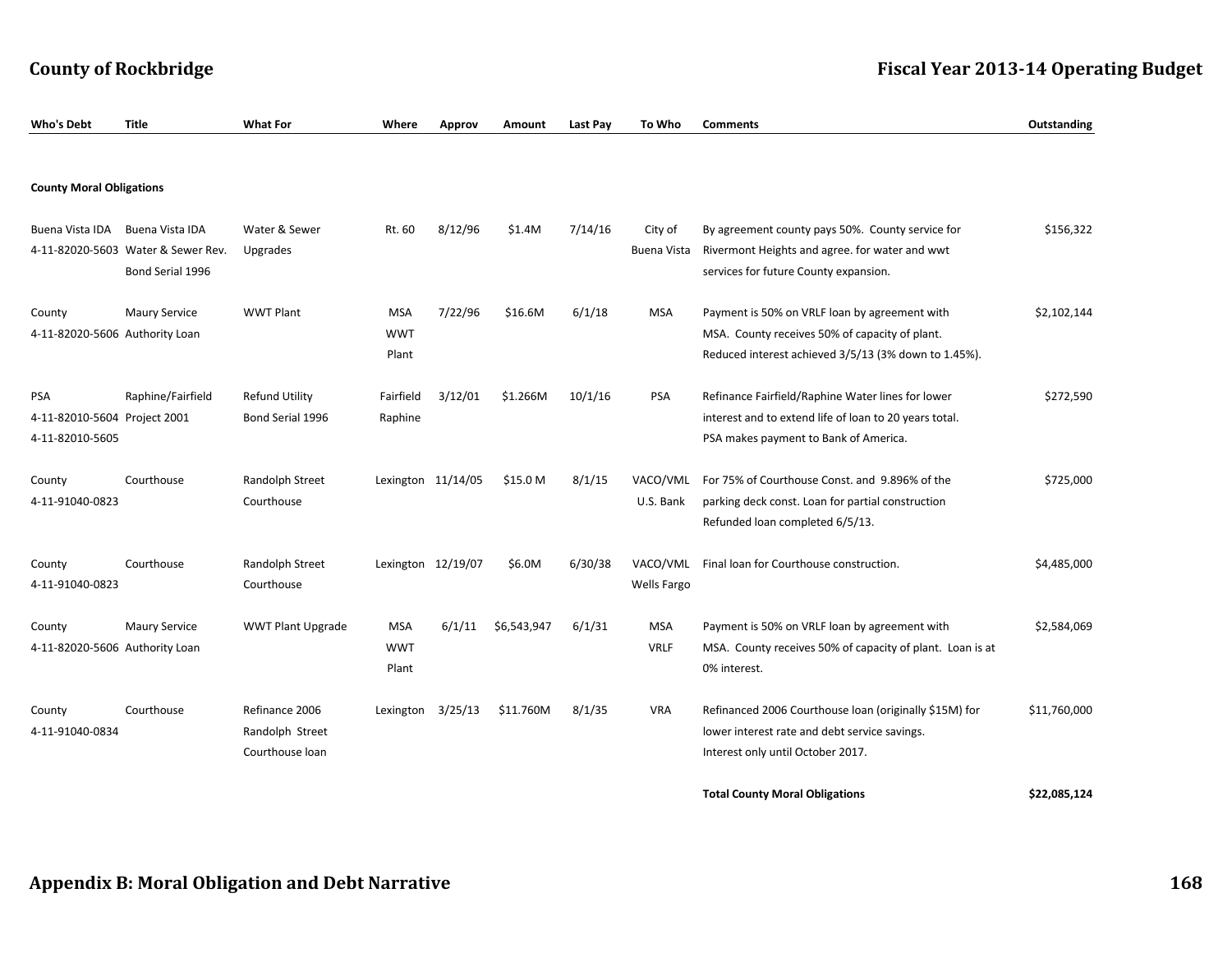| <b>Who's Debt</b>                 | <b>Title</b>                         | <b>What For</b>                                | Where    | Approv  | Amount    | Last Pay | To Who                     | <b>Comments</b>                                                                                                                | Outstanding                               |
|-----------------------------------|--------------------------------------|------------------------------------------------|----------|---------|-----------|----------|----------------------------|--------------------------------------------------------------------------------------------------------------------------------|-------------------------------------------|
|                                   |                                      |                                                |          |         |           |          |                            |                                                                                                                                |                                           |
| <b>County Debt</b>                |                                      |                                                |          |         |           |          |                            |                                                                                                                                |                                           |
| 4-11-91040-0817 Utility Revenue   | 4-11-91040-0818 Refunding Ser. 2001  | Refund Util. Revenue<br>Bonds Ser 88 and 89    | Various  | 3/12/01 | \$1.299M  | 9/1/13   | Bank of<br>America         | Refinanced Utility Ser 88 and Ser 89.<br>Utility for NB Ind. Park Infrastructure for lower interest.                           | \$0                                       |
|                                   | 4-11-31030-9104 Sheriff Vehicle Loan | Lease-Purchase Series<br>2011 "Bank Qualified" | County   | 5/9/11  | \$150,000 | 5/13/14  | SunTrust                   | Lease-Purchase of 3 marked sheriff vehicles and two<br>truck for Special Enforcement.                                          | \$0                                       |
|                                   | 4-11-31030-9104 Sheriff Vehicle Loan | Lease-Purchase Series<br>2012 "Tax Exempt"     | County   | 3/7/12  | \$206,315 | 3/7/15   | <b>US Bancorp</b>          | Lease-Purchase of 3 marked sheriff vehicles and two<br>sport utility vehicles.                                                 | \$54,259                                  |
| <b>Solid Waste Authority Debt</b> |                                      |                                                |          |         |           |          |                            |                                                                                                                                |                                           |
| 4-19-19040-8002 Excavator Lease   |                                      | <b>Used Excavator</b>                          | Landfill | 4/25/11 | \$66,840  |          |                            | 3/27/14 JDC Golf & Turf Lease-purchase of used excavator for Landfill operations.                                              | \$0                                       |
| 4-19-19040-9120 Revenue Bond      |                                      | <b>Transfer Station</b>                        | Landfill | 6/13/12 | \$655,000 | 4/1/33   | <b>VRA</b>                 | Modify Baler Facility into Transfer Station.                                                                                   | \$635,000                                 |
| 4-19-19040-8002 Loader Lease      |                                      | <b>Track Loader</b>                            | Landfill | 4/8/13  | \$309,136 |          | Services Corp. operations. | 4/26/18 CAT Financial Lease-purchase of 2012 CAT 963D track loader for Landfill                                                | \$246,523                                 |
|                                   |                                      |                                                |          |         |           |          |                            | <b>Total County Debt (Short and Long Term)</b><br><b>Total County Moral Obligation</b><br><b>Total School Outstanding Debt</b> | \$935,782<br>\$22,085,124<br>\$43,592,882 |

## **County of Rockbridge Fiscal Year 201314 Operating Budget**

**Total of All Debt and Moral Obligations \$66,613,788**